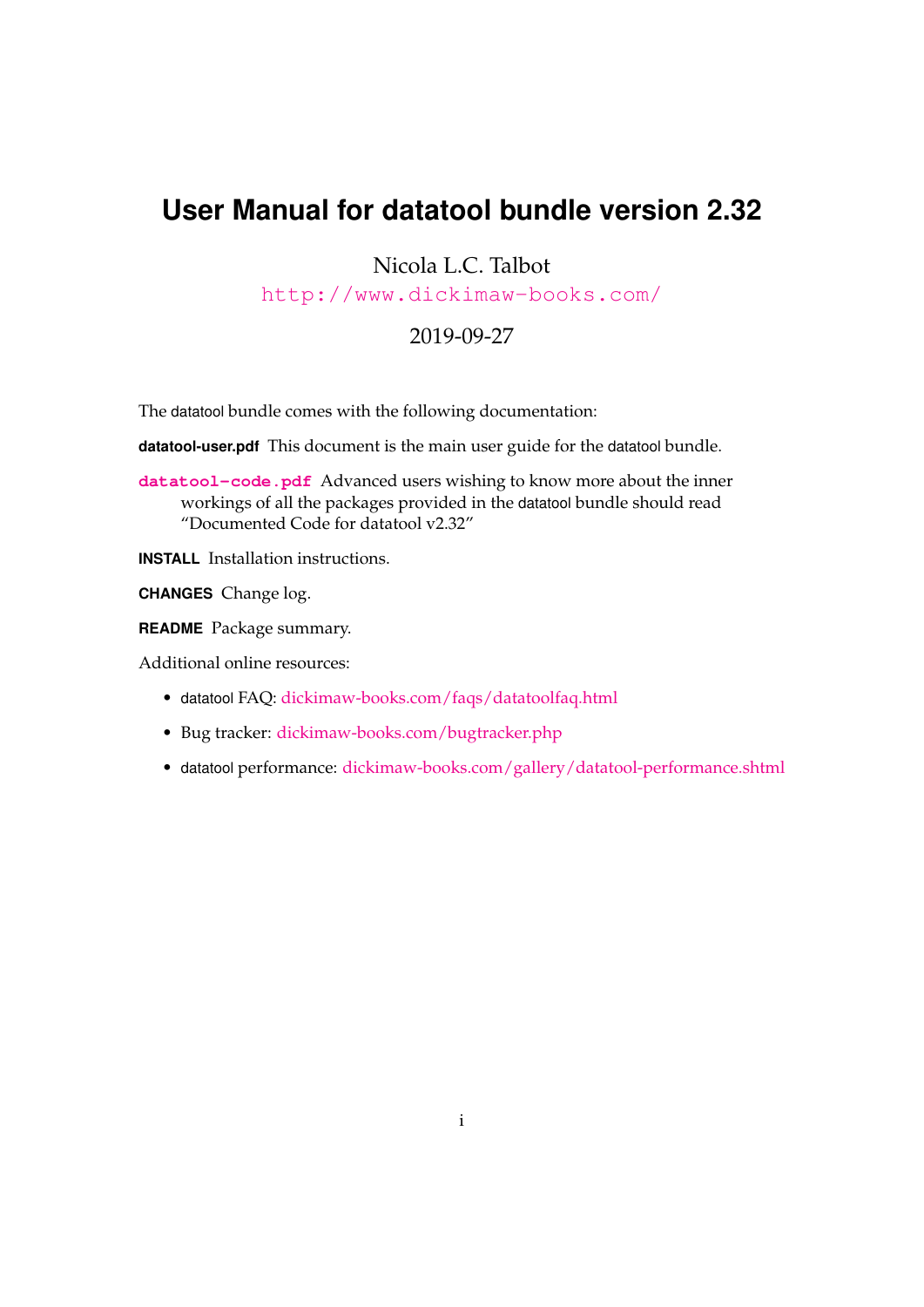There's an old adage, "use the right tool for the right job." A carpenter's fine chisel is the right tool for delicate carving, but if you try to use it to hack off a tree branch it will take a long time. That doesn't mean there's something wrong with the chisel. It just means you're using the wrong tool for the job.

The datatool bundle is provided to help perform repetitive commands, such as mail merging, but since T<sub>F</sub>X is designed as a typesetting language, don't expect this bundle to perform as efficiently as custom database systems or a dedicated mathematical or scripting language. **If the provided packages take a frustratingly long time to compile your document, use another language to perform your calculations or data manipulation and save the results in a file that can be input into your document.** For large amounts of data that need to be sorted or filtered or joined, consider storing your data in an SQL database and use datatooltk*[a](#page-1-0)* to import the data, using SQL syntax to filter, sort and otherwise manipulate the values.

<span id="page-1-0"></span>*<sup>a</sup>*<http://www.dickimaw-books.com/software/datatooltk/>

This bundle consists of the following packages:

**datatool** Main package providing database support. Automatically loads datatool-base.

**datatool-base** Provides the main library code for numerical and string functions. Automatically loads datatool-fp or datatool-pgfmath depending on package options.

**datagidx** Package for generating indexes and glossaries. Automatically loads datatool.

**databar** Package for drawing bar charts. Automatically loads datatool.

**datapie** Package for drawing pie charts. Automatically loads datatool.

**dataplot** Package for drawing simple line graphs. Automatically loads datatool.

**databib** Package for loading a bibliography into a database. Automatically loads datatool.

**person** Package for referencing people by the appropriate gender pronouns. Automatically loads datatool.

In addition, there are two mutually exclusive packages datatool-fp and datatool-pgfmath that provide mathematical related commands that are just wrapper functions for fp or pgfmath commands. These can be loaded individually without loading datatool. For example, the following documents produce the same results, but the first uses the fp package and the second uses the pgfmath package:

1. Using fp macros:

```
\documentclass{article}
\usepackage{datatool-fp}
```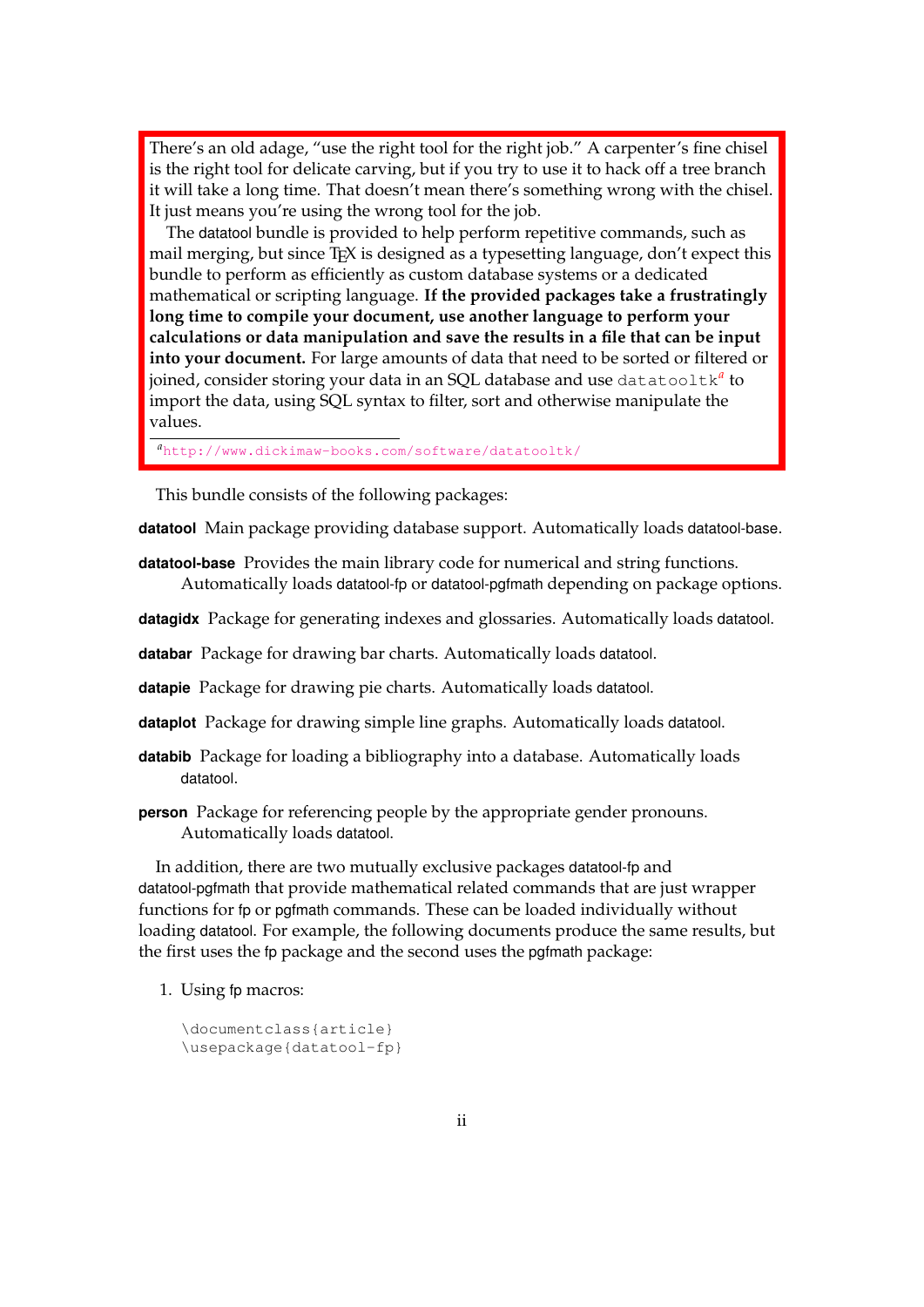```
\begin{document}
1=2: \delta \dtlifnumeq{1}{2}{true}{false}.
\end{document}
```
## 2. Using pgfmath macros:

```
\documentclass{article}
\usepackage{datatool-pgfmath}
\begin{document}
1=2: \delta \dtlifnumeq{1}{2}{true}{false}.
\end{document}
```
Both fp and pgfmath have some limitations. These limitations will therefore also be present in the various packages provided with datatool, according to the underlying package used.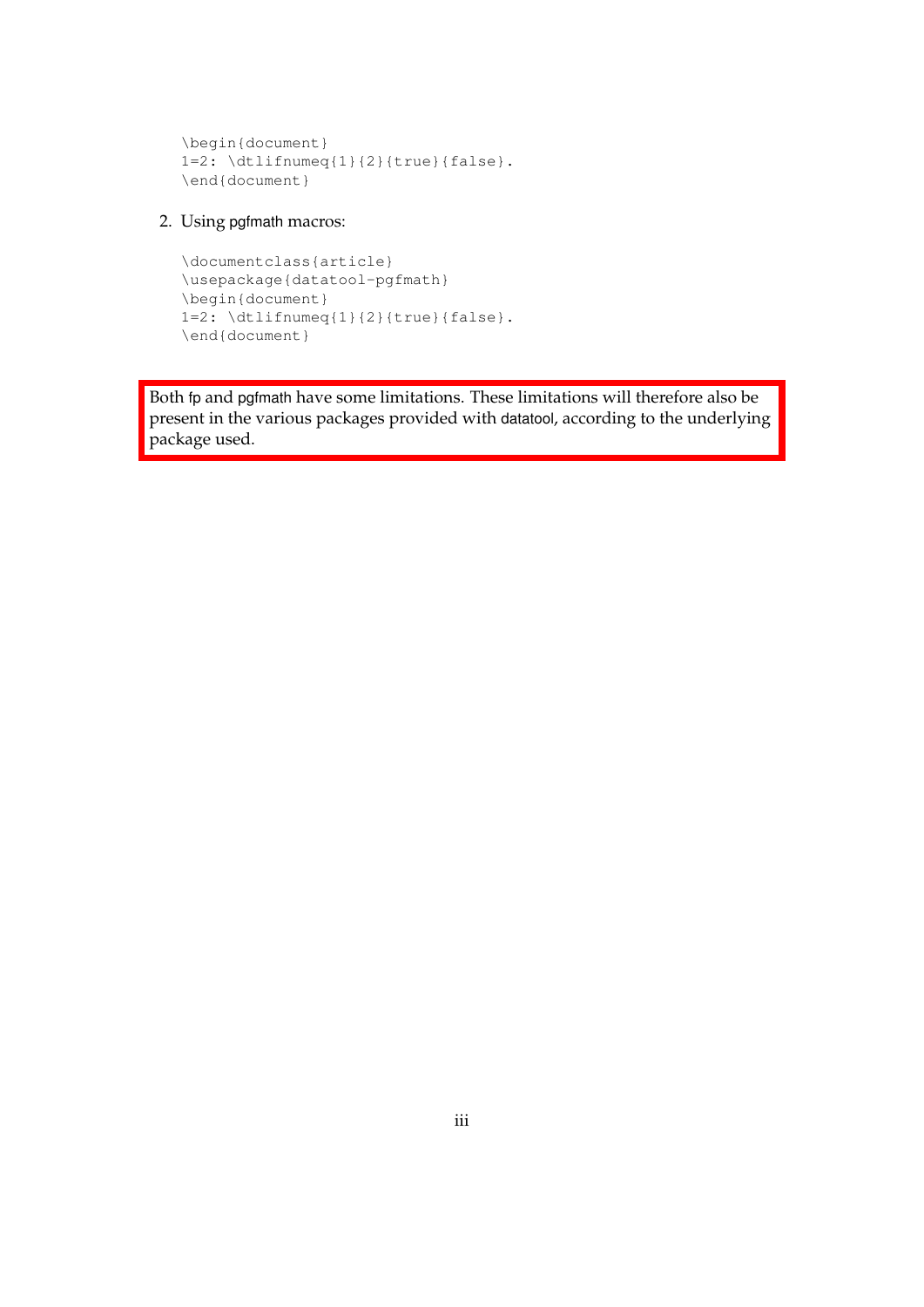# **Contents**

| 1              |                | <b>Introduction</b>                                                                                                              | $\mathbf 2$ |
|----------------|----------------|----------------------------------------------------------------------------------------------------------------------------------|-------------|
| $\overline{2}$ | 2.1            | <b>Data Types</b>                                                                                                                | 4<br>5      |
|                | 2.2            | if then conditionals $\ldots$ , $\ldots$ , $\ldots$ , $\ldots$ , $\ldots$ , $\ldots$ , $\ldots$ , $\ldots$ , $\ldots$ , $\ldots$ | 16          |
| 3              |                | <b>Fixed Point Arithmetic</b>                                                                                                    | 22          |
| 4              | <b>Strings</b> |                                                                                                                                  | 32          |
| 5              |                | <b>Comma-Separated Lists</b>                                                                                                     | 35          |
| 6              |                | <b>Databases</b>                                                                                                                 | 41          |
|                | 6.1            |                                                                                                                                  | 42          |
|                | 6.2            | Loading a Database from an External ASCII File                                                                                   | 44          |
|                | 6.3            |                                                                                                                                  | 49          |
|                | 6.4            |                                                                                                                                  | 56          |
|                | 6.5            |                                                                                                                                  | 71          |
|                | 6.6            |                                                                                                                                  | 75          |
|                | 6.7            | Arithmetical Computations on Database Entries                                                                                    | 77          |
|                | 6.8            |                                                                                                                                  | 82          |
|                | 6.9            |                                                                                                                                  | 94          |
|                |                |                                                                                                                                  | 95          |
|                |                |                                                                                                                                  | 96          |
|                |                |                                                                                                                                  | 100         |
|                |                |                                                                                                                                  | 106         |
| $\overline{7}$ |                | Creating an index, glossary or list of acronyms (datagidx package)                                                               | 112         |
|                | 7.1            |                                                                                                                                  | 113         |
|                | 7.2            |                                                                                                                                  | 114         |
|                | 7.3            |                                                                                                                                  | 115         |
|                |                | Commands to Assist Sorting<br>7.3.1                                                                                              | 118         |
|                | 7.4            |                                                                                                                                  | 124         |
|                |                | 7.4.1                                                                                                                            | 127         |
|                | 7.5            |                                                                                                                                  | 128         |
|                | 7.6            |                                                                                                                                  | 129         |
|                |                |                                                                                                                                  | 130         |
|                |                | 7.6.2<br>Unsetting and Resetting Acronyms                                                                                        | 131         |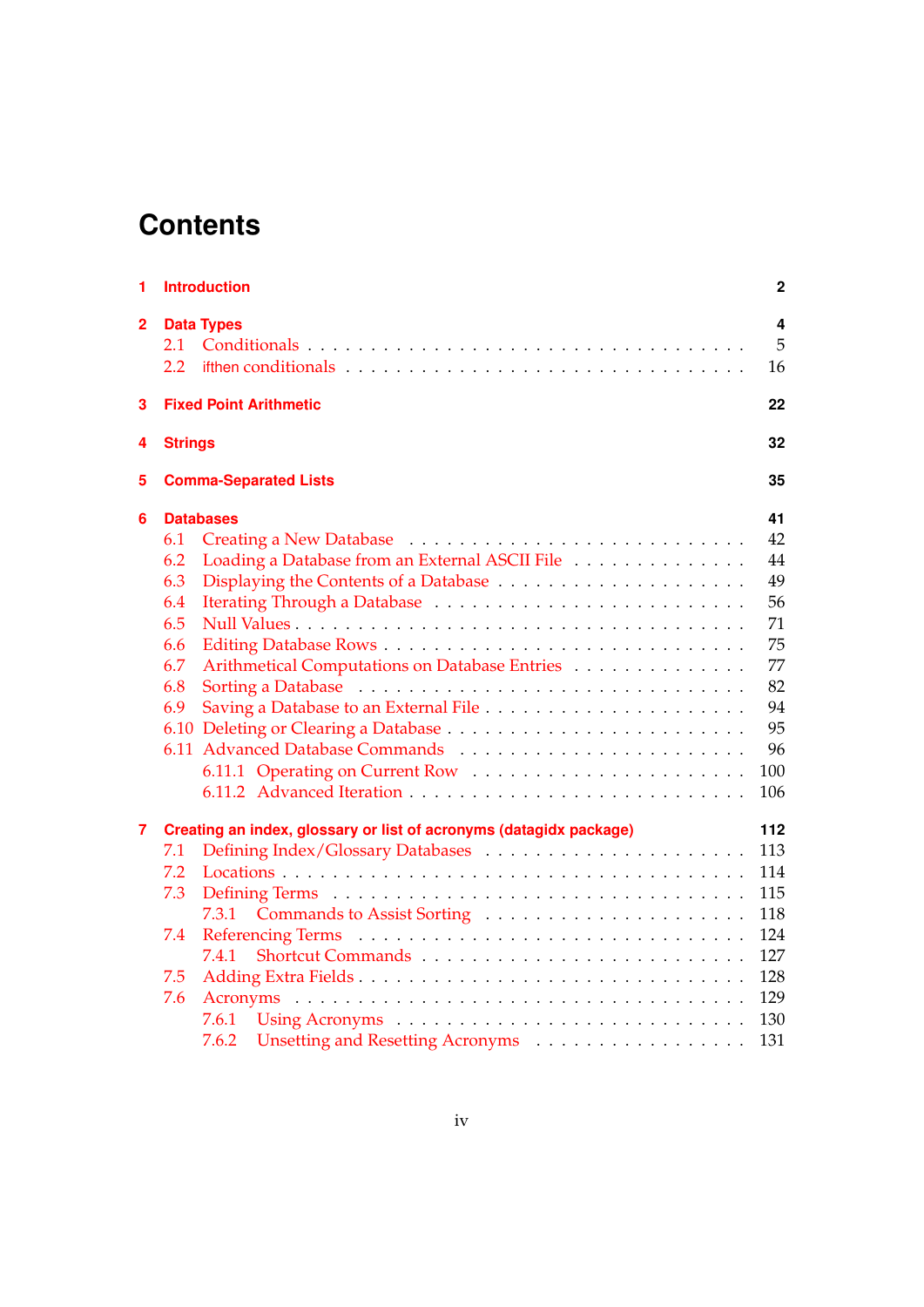|   | 7.7                                                                                     |                                        | 132 |
|---|-----------------------------------------------------------------------------------------|----------------------------------------|-----|
|   | 7.8                                                                                     |                                        | 132 |
|   | 7.8.1                                                                                   |                                        | 134 |
|   | 7.8.2                                                                                   | Sorting the Index or Glossary Database | 136 |
|   | 7.9                                                                                     |                                        | 137 |
| 8 | Pie Charts (datapie package)                                                            |                                        | 141 |
|   | 8.1                                                                                     |                                        | 146 |
|   | 8.2                                                                                     |                                        | 148 |
|   | 8.3                                                                                     |                                        | 149 |
|   | Adding Extra Commands Before and After the Pie Chart<br>8.4                             |                                        | 151 |
|   |                                                                                         |                                        |     |
| 9 | <b>Scatter and Line Plots (dataplot package)</b>                                        |                                        | 153 |
|   | 9.1                                                                                     |                                        | 161 |
|   | 9.2                                                                                     |                                        | 162 |
|   | 9.2.1                                                                                   |                                        | 162 |
|   | 9.2.2                                                                                   |                                        | 163 |
|   | 9.2.3                                                                                   |                                        | 164 |
|   | 9.3                                                                                     |                                        | 166 |
|   | 10 Bar Charts (databar package)                                                         |                                        | 169 |
|   | 10.1 Changing the Appearance of a Bar Chart                                             |                                        | 172 |
|   | 11 Converting a BIBT <sub>E</sub> X database into a datatool database (databib package) |                                        | 181 |
|   |                                                                                         |                                        | 181 |
|   |                                                                                         |                                        | 182 |
|   |                                                                                         |                                        | 184 |
|   |                                                                                         |                                        | 185 |
|   |                                                                                         |                                        | 189 |
|   |                                                                                         |                                        | 189 |
|   |                                                                                         |                                        | 194 |
|   |                                                                                         |                                        | 197 |
|   | 12 Referencing People (person package)                                                  |                                        | 200 |
|   | 12.1 Defining and Undefining People                                                     |                                        | 200 |
|   |                                                                                         |                                        | 201 |
|   |                                                                                         |                                        | 207 |
|   |                                                                                         |                                        | 207 |
|   |                                                                                         |                                        | 208 |
|   |                                                                                         |                                        | 209 |
|   |                                                                                         |                                        |     |
|   | <b>Bibliography</b>                                                                     |                                        | 210 |
|   | <b>Acknowledgements</b>                                                                 |                                        | 211 |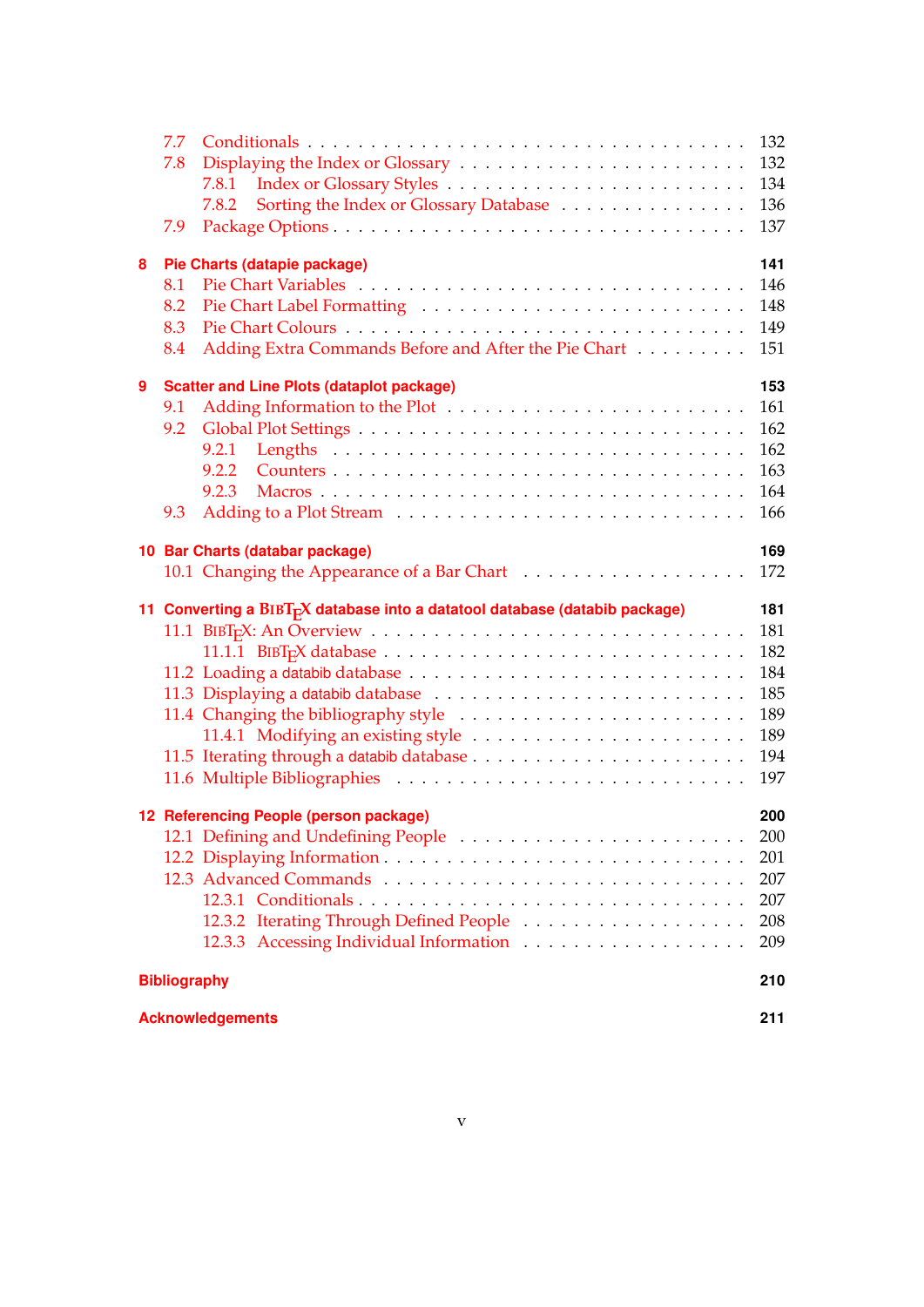**[Index](#page-220-0) 212**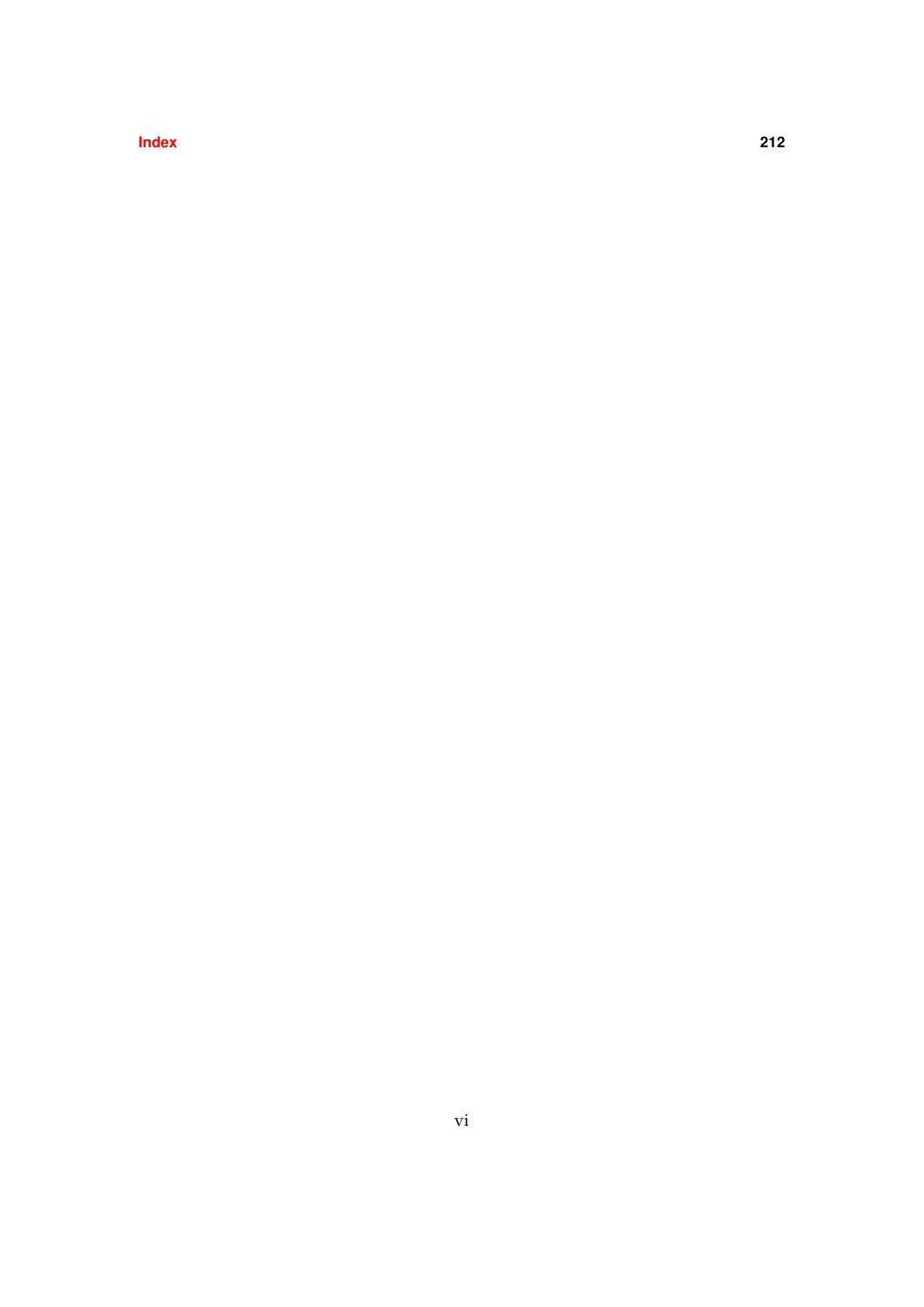# **List of Examples**

|                                                 | 51                                                                                                                            |
|-------------------------------------------------|-------------------------------------------------------------------------------------------------------------------------------|
|                                                 | 55                                                                                                                            |
|                                                 | 57                                                                                                                            |
|                                                 | 60                                                                                                                            |
|                                                 | 60                                                                                                                            |
|                                                 | 62                                                                                                                            |
|                                                 | 63                                                                                                                            |
|                                                 | 64                                                                                                                            |
|                                                 | 64                                                                                                                            |
|                                                 | 65                                                                                                                            |
|                                                 | 68                                                                                                                            |
|                                                 | 70                                                                                                                            |
|                                                 | 72                                                                                                                            |
|                                                 | 76                                                                                                                            |
|                                                 | 78                                                                                                                            |
|                                                 | 81                                                                                                                            |
| Sorting a Database—Dealing with Inversions      | 84                                                                                                                            |
|                                                 | 90                                                                                                                            |
|                                                 | 92                                                                                                                            |
| Two Database Rows Per Tabular Row (Column-Wise) | 99                                                                                                                            |
|                                                 | 103                                                                                                                           |
|                                                 | 138                                                                                                                           |
|                                                 | 143                                                                                                                           |
|                                                 | 144                                                                                                                           |
|                                                 | 147                                                                                                                           |
|                                                 | 148                                                                                                                           |
|                                                 | 150                                                                                                                           |
|                                                 | 151                                                                                                                           |
|                                                 | 156                                                                                                                           |
|                                                 | 159                                                                                                                           |
|                                                 | 161                                                                                                                           |
|                                                 | 166                                                                                                                           |
|                                                 | 167                                                                                                                           |
|                                                 | 171                                                                                                                           |
|                                                 | 174                                                                                                                           |
|                                                 | 175                                                                                                                           |
|                                                 | 177                                                                                                                           |
|                                                 | Dynamically Allocating Field Name<br>Changing the Inner and Outer Label Format<br>Plotting Multiple Keys in the Same Database |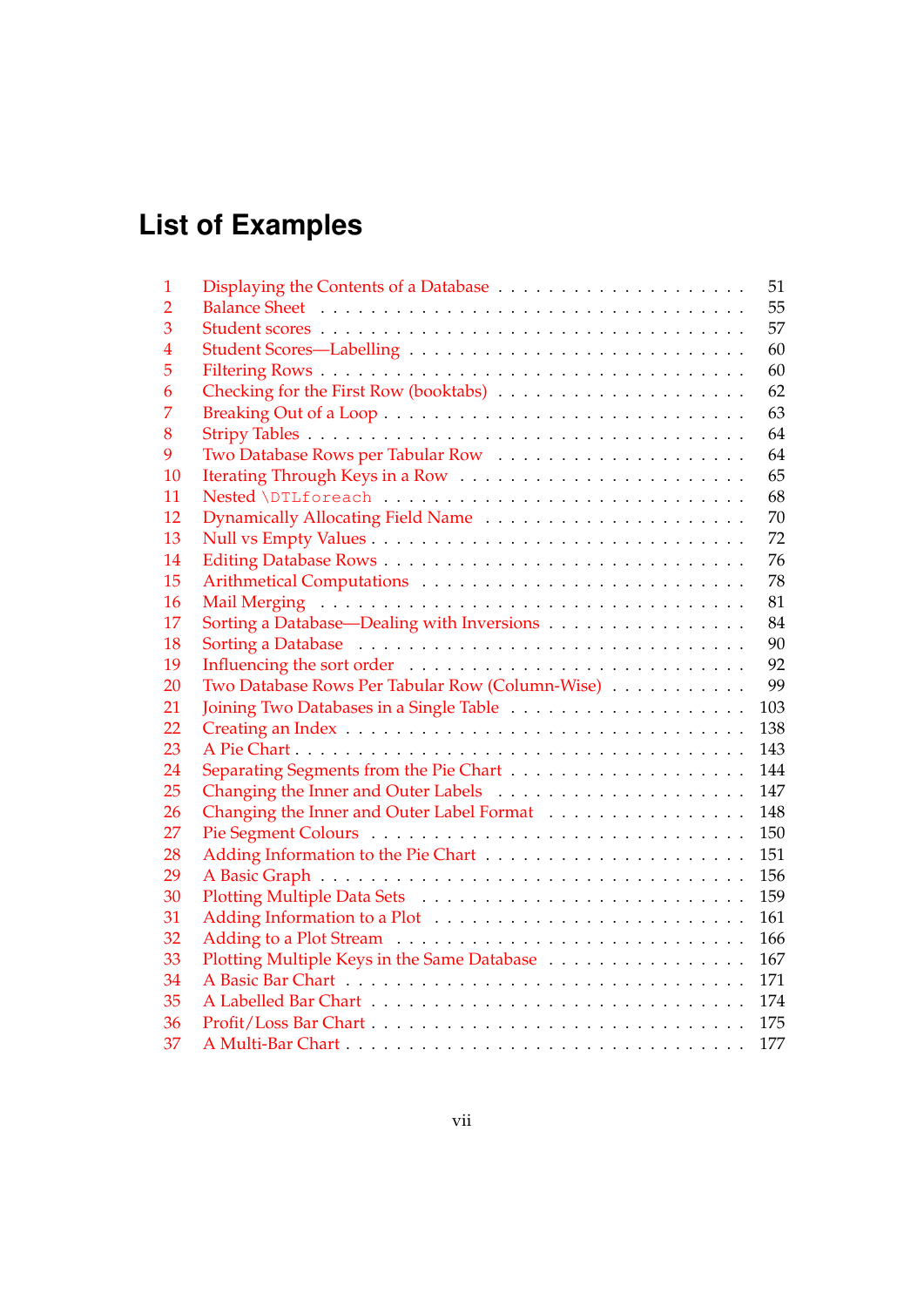| 38 Creating a list of publications since a given year 187 |  |
|-----------------------------------------------------------|--|
| 39 Creating a list of my 10 most recent publications 189  |  |
|                                                           |  |
|                                                           |  |
| 42 Separate List of Journals and Conference Papers 196    |  |
|                                                           |  |
|                                                           |  |
|                                                           |  |
| 46 Mail Merging Using Appropriate Gender 206              |  |
|                                                           |  |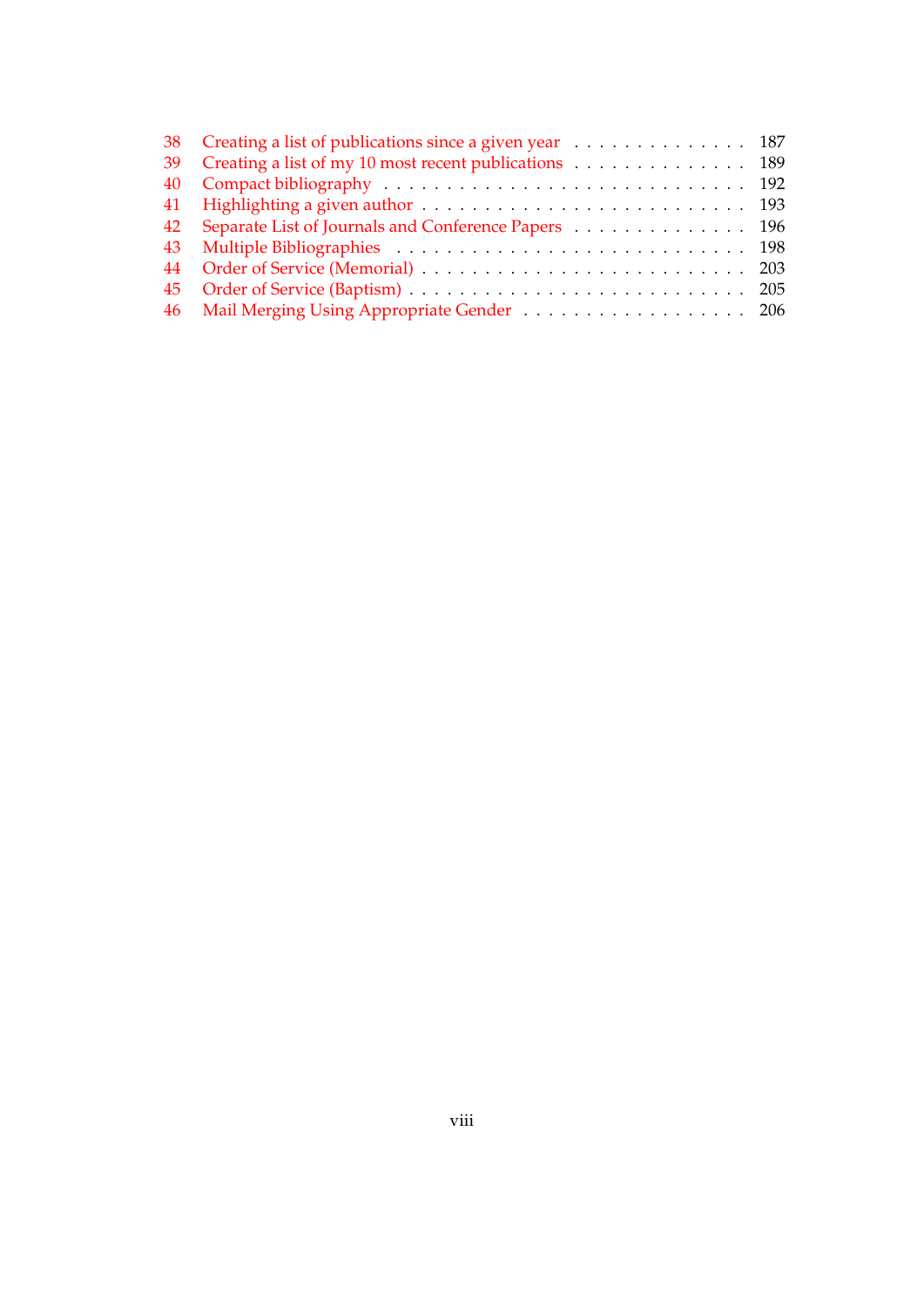# **List of Figures**

| 8.1  |                                                                               | 143 |
|------|-------------------------------------------------------------------------------|-----|
| 8.2  |                                                                               | 144 |
| 8.3  |                                                                               | 145 |
| 8.4  |                                                                               | 145 |
| 8.5  | A pie chart with cutaway segments ( $cutaway = \{1-2\}$ )                     | 146 |
| 8.6  | A pie chart with cutaway segments ( $cutaway = \{1, 2\}$ )                    | 147 |
| 8.7  |                                                                               | 148 |
| 8.8  |                                                                               | 149 |
| 8.9  | A pie chart (using segment colours and outline)                               | 151 |
| 8.10 |                                                                               | 152 |
|      |                                                                               |     |
| 9.1  |                                                                               | 157 |
| 9.2  |                                                                               | 158 |
| 9.3  |                                                                               | 160 |
| 9.4  |                                                                               | 160 |
| 9.5  | A scatter plot (using the end plot hook to annotate the plot) $\dots \dots$   | 162 |
| 9.6  |                                                                               | 166 |
| 9.7  | Time to growth data (plotting from the same database using different keys)168 |     |
|      |                                                                               |     |
|      |                                                                               | 171 |
|      |                                                                               | 175 |
|      | 10.3 Profits for 2000–2003 (a horizontal bar chart)                           | 177 |
|      |                                                                               | 179 |
|      |                                                                               | 180 |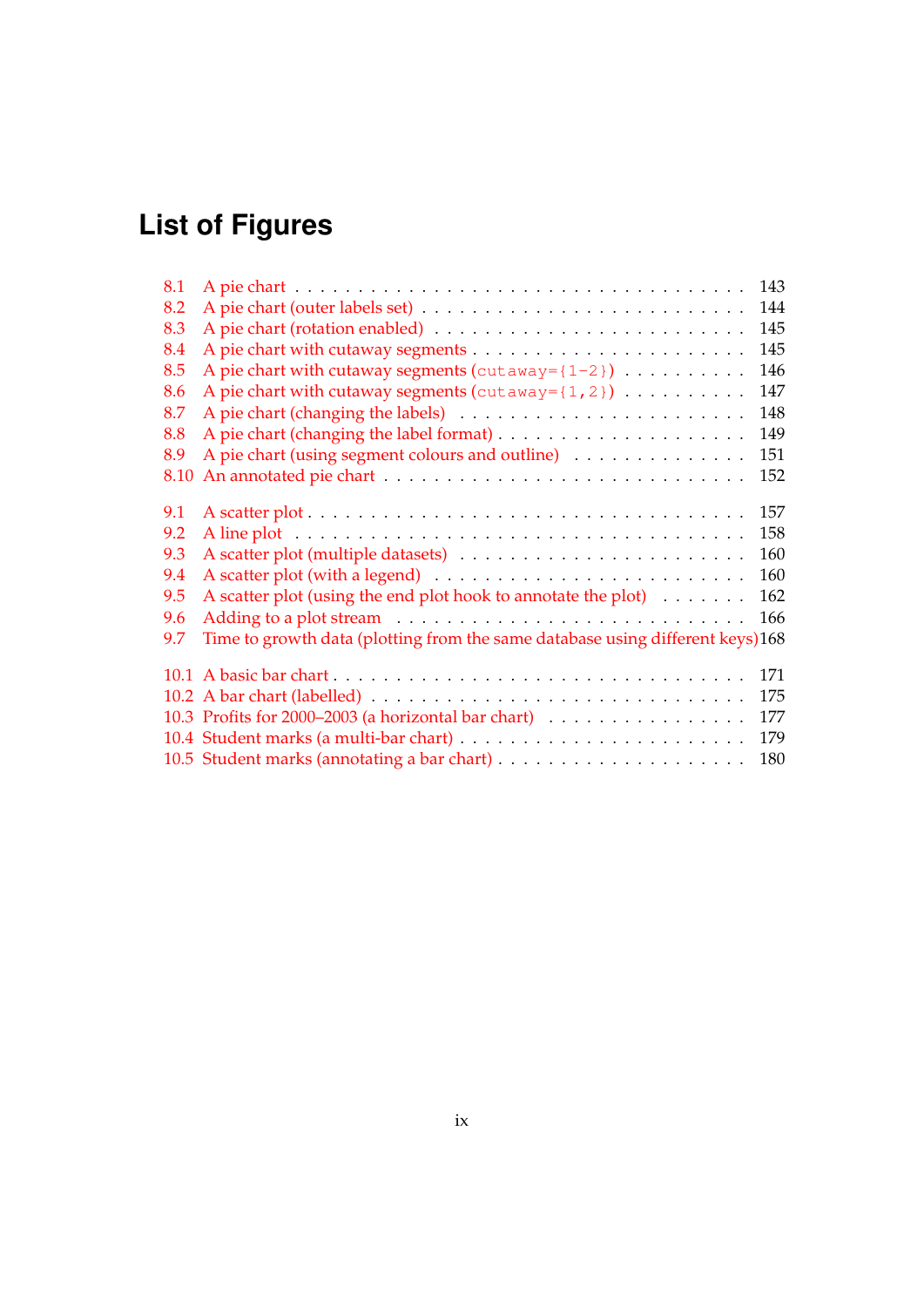# **List of Tables**

| 6.1<br>Special character mappings used by \DTLloadrawdb                             | 49  |
|-------------------------------------------------------------------------------------|-----|
| 6.2                                                                                 | 51  |
| 6.3                                                                                 | 55  |
| Student scores (displaying a database in a table)<br>6.4                            | 58  |
| 6.5                                                                                 | 61  |
| Top student scores (filtering rows using \DTLisgt)<br>6.6                           | 61  |
| Student scores $(B)$ — filtering rows using<br>6.7                                  |     |
|                                                                                     | 62  |
| 6.8                                                                                 | 63  |
| 6.9                                                                                 | 64  |
| A stripy table (illustrating the use of \DTLifoddrow)<br>6.10                       | 65  |
| Two database rows per tabular row (illustrating the use of<br>6.11                  |     |
|                                                                                     | 65  |
|                                                                                     | 66  |
| 6.13 Student Scores (Using \dtlforeachkey and                                       |     |
|                                                                                     | 67  |
|                                                                                     | 68  |
| 6.15 Temperature = $25$ , NaCl = $4.7$ , pH = 0.5 (illustrating nested \DTLforeach) | 70  |
| 6.16 Temperature = 25, NaCl = 4.8, pH = 1.5 (illustrating nested \DTLforeach)       | 70  |
| 6.17 Temperature = 30, NaCl = 5.12, pH = 4.5 (illustrating nested \DTLforeach)      | 70  |
|                                                                                     | 71  |
|                                                                                     | 77  |
| 6.20 Student scores (using arithmetic computations)                                 | 78  |
| 6.21 Student scores (sorted by score)                                               | 90  |
|                                                                                     | 91  |
|                                                                                     | 92  |
| 6.24 Student scores (case ignored when sorting)                                     | 92  |
|                                                                                     | 93  |
| 6.26 Two database rows per tabular row (column-wise)                                | 99  |
|                                                                                     | 104 |
|                                                                                     | 105 |
| 6.29 Student Marks (Joining Databases)                                              | 106 |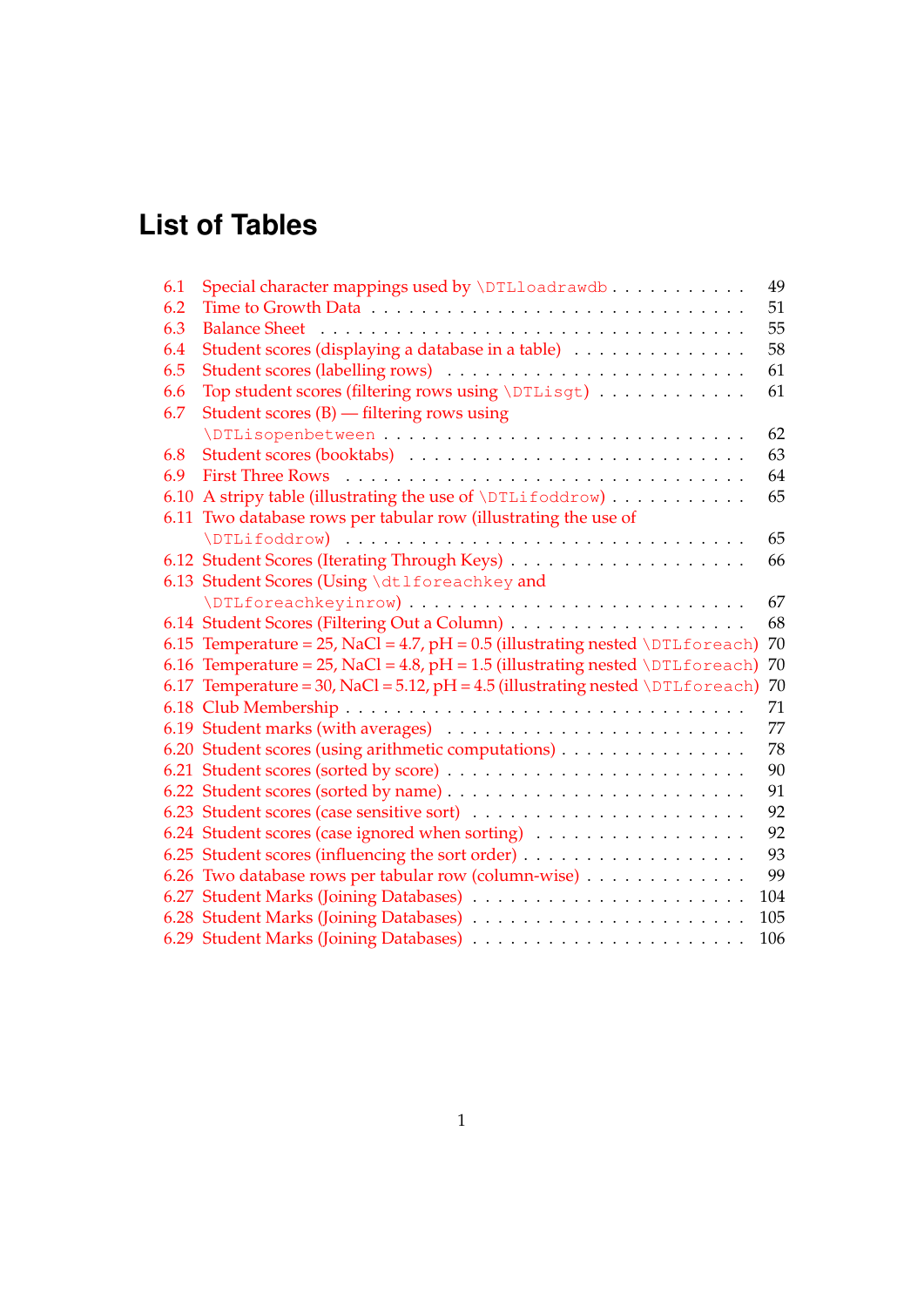## <span id="page-10-0"></span>**1 Introduction**

The datatool bundle consists of the following packages: datatool (which loads datatool-base and either datatool-fp or datatool-pgfmath), datagidx, datapie, dataplot, databar, databib and person.

- The datatool package can be used to:
	- **–** Create or load databases.
	- **–** Sort rows of a database (either numerically or alphabetically, ascending or descending).
	- **–** Perform repetitive operations on each row of a database (e.g. mail merging). Conditions may be imposed to exclude rows.

Package Options:

**utf8** Boolean key. May be used to switch off the UTF-8 support described on [85](#page-93-0) in Section [6.8.](#page-90-0) If you both load inputenc with UTF-8 support and you use accent commands like  $\setminus'$  or  $\setminus c$  then make sure you have at least version 2.05 of mfirstuc if you want to use commands like \makefirstuc.

**verbose** Boolean key. If true, prints informational messages in transcript.

**math** May take one of two values: fp (load datatool-fp) or pgfmath (load datatool-pgfmath). Default is: fp.

**delimiter** Delimiter used in CSV files. Default is a double quote (").

**separator** Delimiter used in CSV files. Default is a comma (,).

- The datatool-base package can be used to:
	- **–** Determine whether an argument is an integer, a real number, currency or a string. (Scientific notation is currently not supported.) Locale dependent number settings are supported (such as a comma as a decimal character and a full stop as a number group character).
	- **–** Convert locale dependent numbers/currency to the decimal format required by the fp or pgfmath packages, enabling fixed point arithmetic to be performed on elements of the database.
	- **–** Names can be converted to initials.
	- **–** Determine if strings are all upper or lower case.
	- **–** Perform string comparisons (both case sensitive and case insensitive).

Package Options: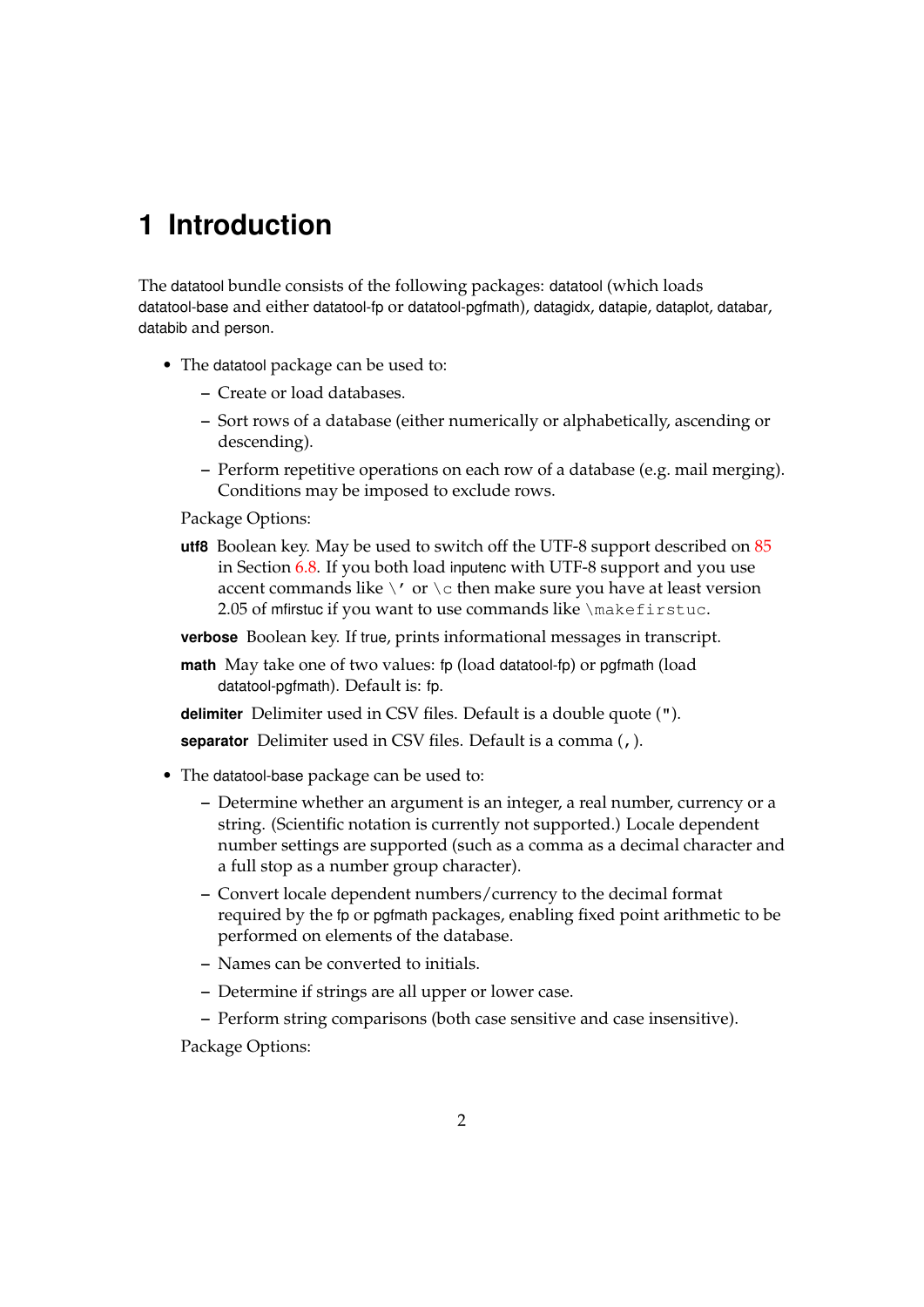**verbose** Boolean key. If true, prints informational messages in transcript.

- **math** May take one of two values: fp (load datatool-fp) or pgfmath (load datatool-pgfmath). Default is: fp.
- The datagidx package (see [chapter 7\)](#page-120-0) can be used to generate indexes or glossaries as an alternative to packages such as glossaries.
- The datapie package (see chapter  $8$ ) can be used to convert a database into a pie chart:
	- **–** Segments can be separated from the rest of the chart to make them stand out.
	- **–** Colour/grey scale options.
	- **–** Predefined segment colours can be changed.
	- **–** Hooks provided to add extra information to the chart
- The databar package (see [chapter 10\)](#page-177-0) can be used to convert a database into a bar chart:
	- **–** Colour/grey scale options.
	- **–** Predefined bar colours can be changed.
	- **–** Hooks provided to add extra information to the chart

(The datapie and databar packages do not support the creation of 3D charts, and I have no plans to implement them at any later date. The use of 3D charts should be discouraged. They may look pretty, but the purpose of a chart is to be informative. Three dimensional graphics cause distortion, which can result in misleading impressions. The pgf manual provides a more in-depth discussion on the matter.)

- The dataplot package (see [chapter 9\)](#page-161-0) can be used to convert a database into a two dimensional plot using markers and/or lines. Three dimensional plots are currently not supported.
- The databib package (see chapter  $11$ ) can be used to convert a BIBT<sub>E</sub>X database into a datatool database.
- The person package (see [chapter 12\)](#page-208-0) can be used for gender-specific mail-merging and similar uses to avoid the cumbersome use of the impersonal "he/she".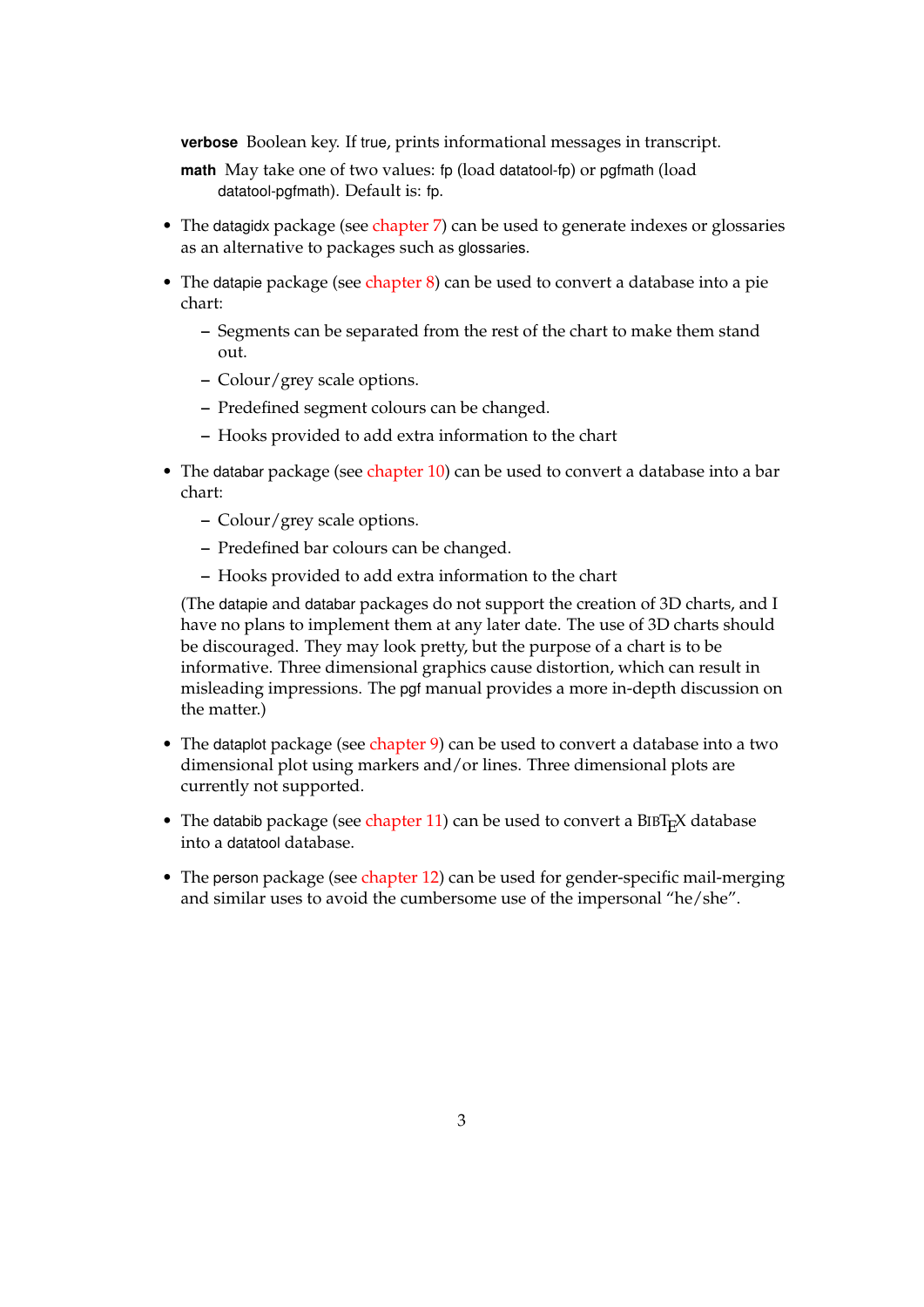## <span id="page-12-0"></span>**2 Data Types**

The datatool-base package recognises four data types: integers, real numbers, currency and strings.

- **Integers** An integer is a sequence of digits, optionally groups of three digits may be separated by the number group character. The default number group character is a comma (,) but may be changed using \DTLsetnumberchars (see below).
- **Real Numbers** A real number is an integer followed by the decimal character followed by one or more digits. The decimal character is a full stop (.) by default. The number group and decimal characters may be changed using

\DTLsetnumberchars

\DTLsetnumberchars{(number group character)}{(decimal  $character\}$ 

Note that scientific notation is not supported, and the number group character may not be used after the decimal character.

**Currency** A currency symbol followed by an integer or real number is considered to be the currency data type. There are two predefined currency symbols,  $\setminus$  \$ and \pounds. In addition, if any of the following commands are defined at the start of the document, they are also considered to be a currency symbol: \texteuro, \textdollar, \textstirling, \textyen, \textwon, \textcurrency, \euro and \yen. Additional currency symbols can be defined using

\DTLnewcurrencysymbol

\DTLnewcurrencysymbol{ $\langle symbol\rangle\}$ 

**Strings** Anything that doesn't belong to the above three types is considered to be a string.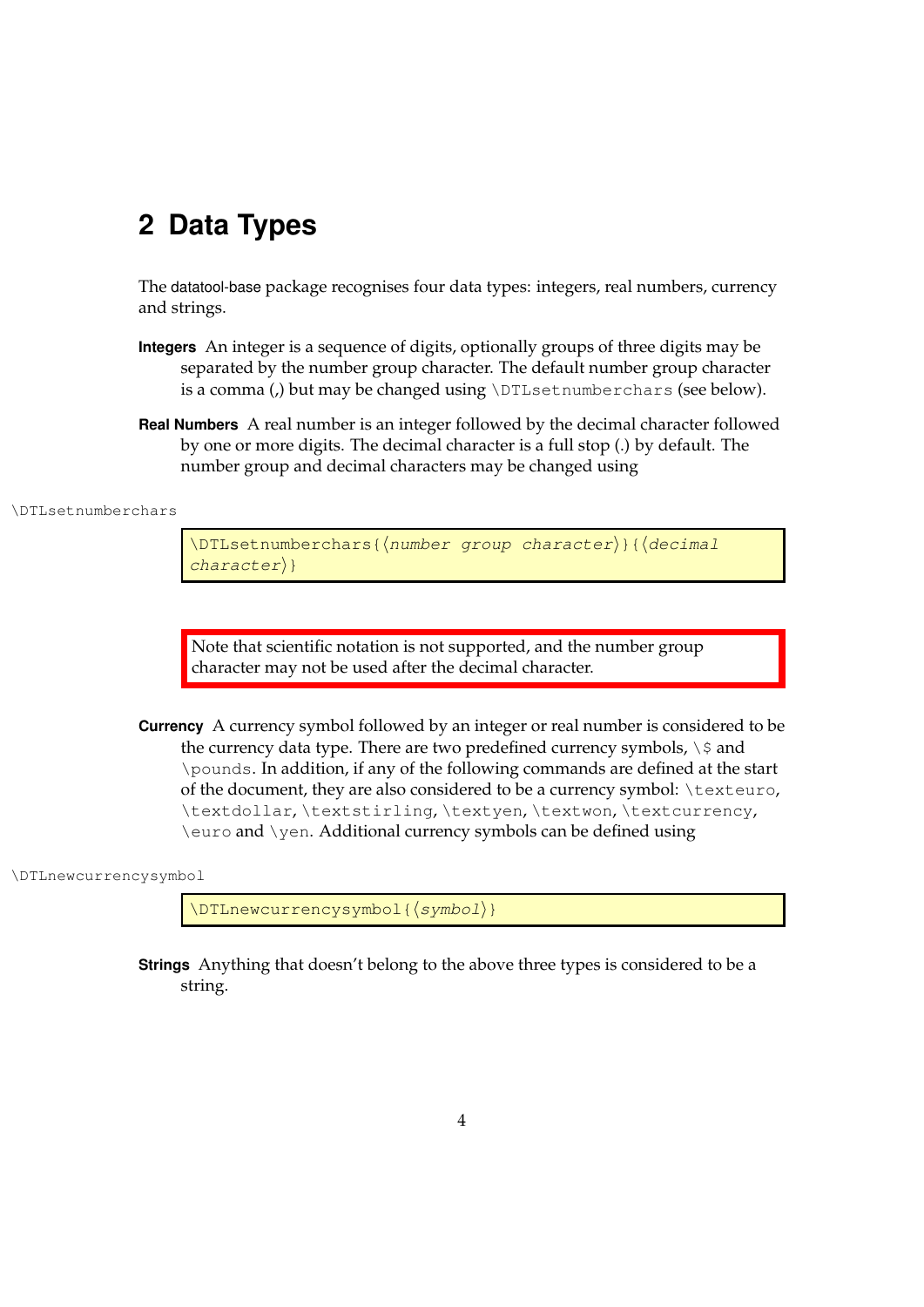## <span id="page-13-0"></span>**2.1 Conditionals**

The following conditionals are provided by the datatool-base package:

#### \DTLifint

 $\Delta$ DTLifint{ $\langle$ text}}{ $\langle$ true part}}{ $\langle$ false part}}

If  $\langle text \rangle$  is an integer then do  $\langle true\ part \rangle$ , otherwise do  $\langle false\ part \rangle$ . For example

\DTLifint{2536}{integer}{not an integer}

#### produces: integer.

The number group character may appear in the number, for example:

\DTLifint{2,536}{integer}{not an integer}

produces: integer. However, the number group character may only be followed by a group of three digits. For example:

\DTLifint{2,5,3,6}{integer}{not an integer}

produces: not an integer. The number group character may be changed. For example:

```
\DTLsetnumberchars{.}{,}%
\DTLifint{2,536}{integer}{not an integer}
```
this now produces: not an integer, since 2,536 is now a real number. Note that nothing else can be appended or prepended to the number. For example:

\DTLsetnumberchars{,}{.}% \DTLifint{2,536m}{integer}{not an integer}

produces: not an integer.

#### \DTLifreal

 $\DTLifreal({text})({true part})({false part})$ 

If  $\langle text \rangle$  is a real number then do  $\langle true\ part \rangle$ , otherwise do  $\langle false\ part \rangle$ . For example

\DTLifreal{1000.0}{real}{not real}

produces: real. Note that an integer is not considered a real number:

\DTLifreal{1,000}{real}{not real}

produces: not real. Whereas

\DTLifreal{1,000.0}{real}{not real}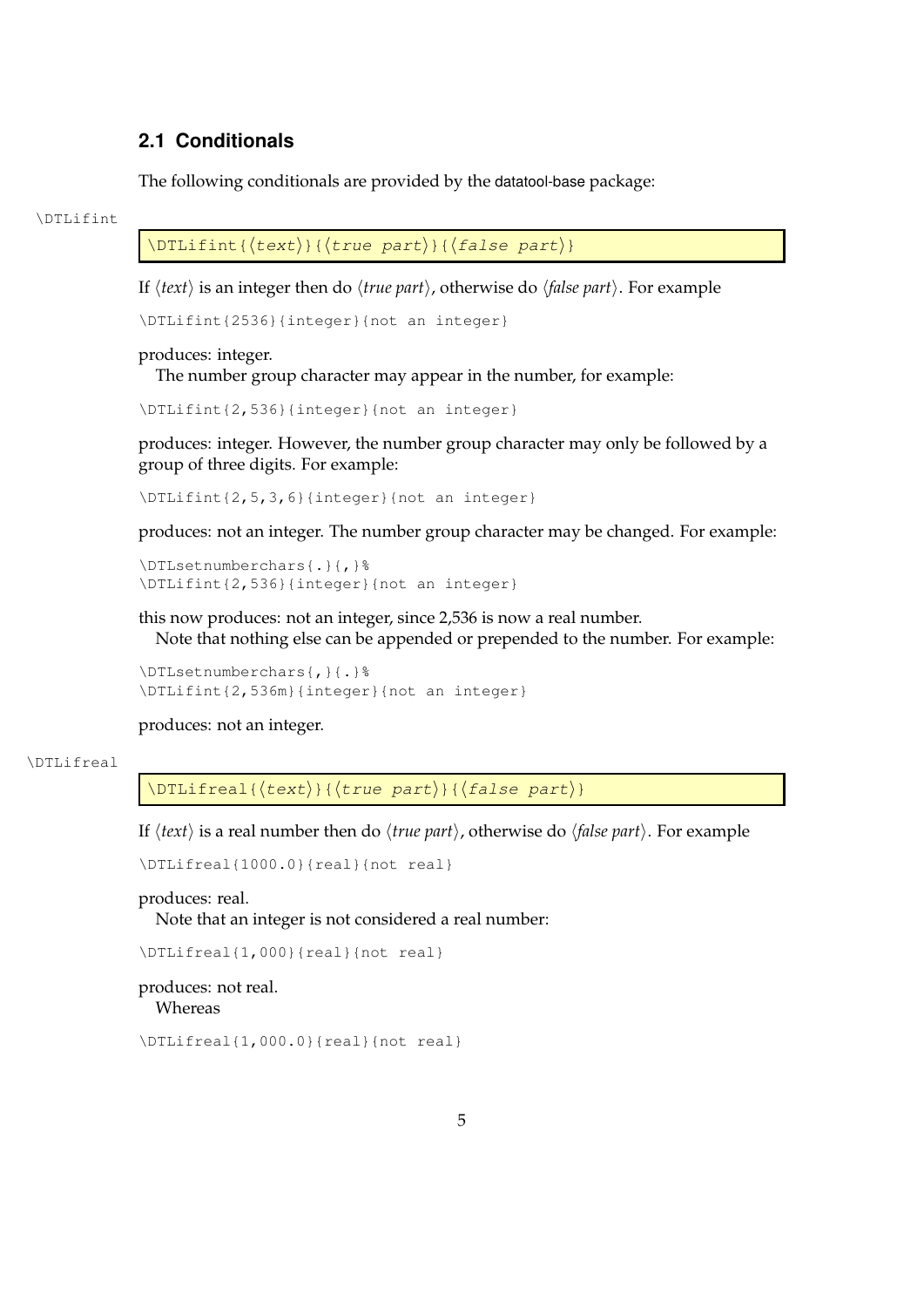### produces: real. However

```
\DTLsetnumberchars{.}{,}%
\DTLifreal{1,000}{real}{not real}
```
produces: real since the comma is now the decimal character. Currency is not considered to be real:

```
\DTLsetnumberchars{,}{.}%
\DTLifreal{\$1.00}{real}{not real}
```
produces: not real.

#### \DTLifcurrency

 $\DTEifcurrency({text})({true part})({false part})$ 

If  $\langle text \rangle$  is currency, then do  $\langle true\ part \rangle$ , otherwise do false part. For example:

\DTLifcurrency{\\$5.99}{currency}{not currency}

produces: currency. Similarly:

\DTLifcurrency{\pounds5.99}{currency}{not currency}

produces: currency. Note, however, that

\DTLifcurrency{US\\$5.99}{currency}{not currency}

produces: not currency. If you want this to be considered currency, you will have to add the sequence  $US \S$  to the set of currency symbols:

```
\DTLnewcurrencysymbol{US\$}%
\DTLifcurrency{US\$5.99}{currency}{not currency}
```
this now produces: currency.

This document has used the textcomp package which defines \texteuro, so this is also considered to be currency. For example:

\DTLifcurrency{\texteuro5.99}{currency}{not currency}

produces: currency.

The preferred method is to display the euro symbol in a sans-serif font, but

\DTLifcurrency{\textsf{\texteuro}5.99}{currency}{not currency}

## will produce: not currency.

It is better to define a new command, for example:

```
\DeclareRobustCommand*{\euro}{\textsf{\texteuro}}
```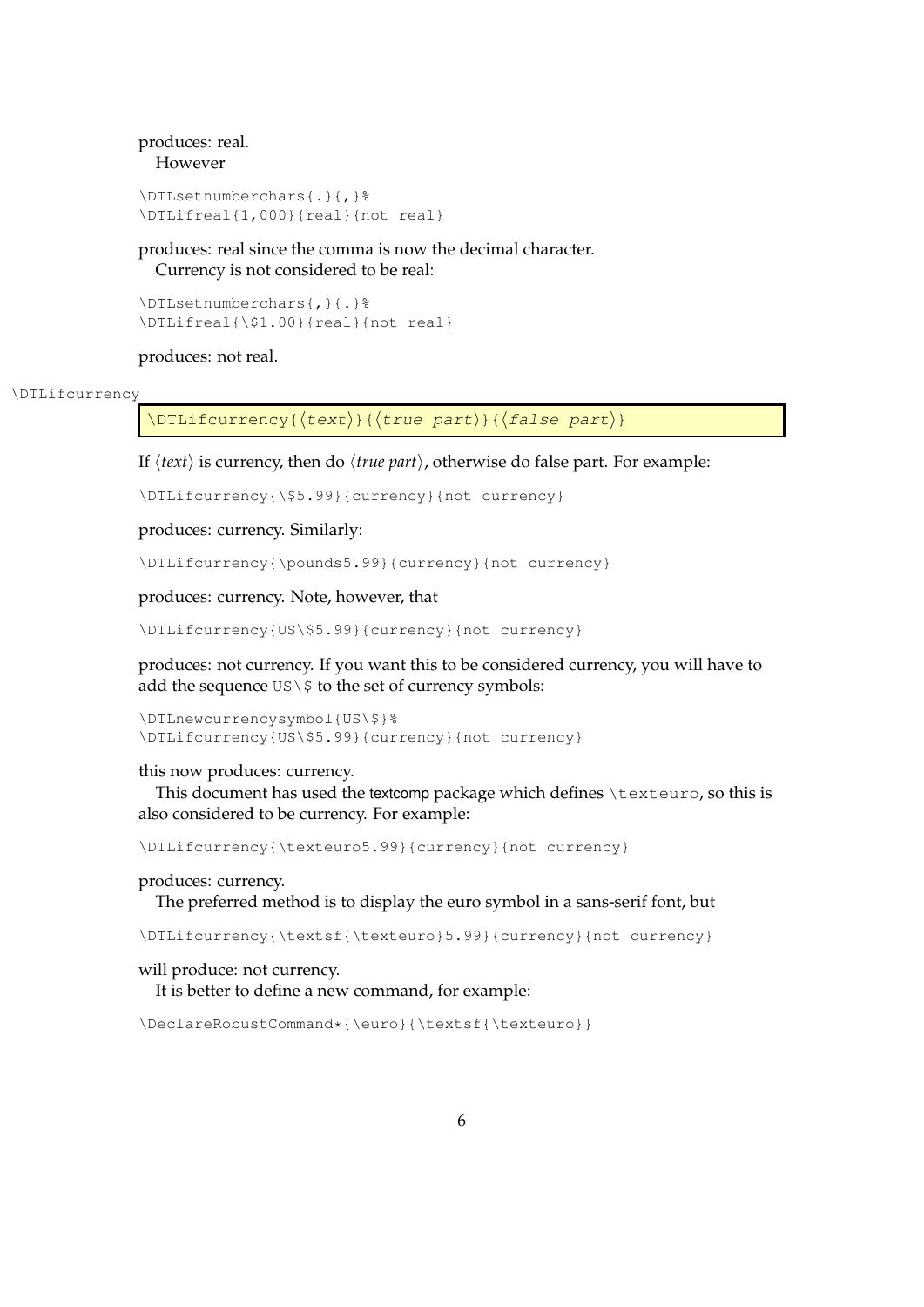and add that command to the list of currency symbols. In fact, in this case, if you define the command  $\text{env}$  in the preamble, it will automatically be added to the list of known currency symbols. If however you define \euro in the document, you will have to add it using \DTLnewcurrencysymbol. For example:

```
\newcommand*{\euro}{\textsf{\texteuro}}%
\DTLnewcurrencysymbol{\euro}%
\DTLifcurrency{\euro5.99}{currency}{not currency}
```
#### produces: currency.

#### \DTLifcurrencyunit

\DTLifcurrencyunit{ $\{\text{sech}\{\text{symbol}\}\{\text{true part}\}\$ 

If  $\langle text \rangle$  is currency, and uses  $\langle symbol \rangle$  as the unit of currency, then do  $\langle true\ part \rangle$ otherwise do *{false part}*. For example:

\DTLifcurrencyunit{\\$6.99}{\\$}{dollars}{not dollars}

produces: dollars. Another example:

\def\cost{\euro10.50}% \DTLifcurrencyunit{\cost}{\euro}{euros}{not euros}

#### produces: euros.

#### \DTLifnumerical

\DTLifnumerical{ $\langle text{\}]{\text{true part}}{\}$ }{ $\langle false\ part{\}$ }

If  $\langle text \rangle$  is numerical (either an integer, real number or currency) then do  $\langle true\ part \rangle$ otherwise do  $\langle false\ part \rangle$ . For example:

```
\DTLifnumerical{1,000.0}{number}{string}.
```
produces: number. Whereas

```
\DTLsetnumberchars{.}{,}%
\DTLifnumerical{1,000.0}{number}{string}.
```
produces: string. Since the number group character is now a full stop, and the decimal character is now a comma. (The number group character may only appear before the decimal character, not after it.)

Currency is also considered to be numerical:

\DTLsetnumberchars{,}{.}% \DTLifnumerical{\\$1,000.0}{number}{string}.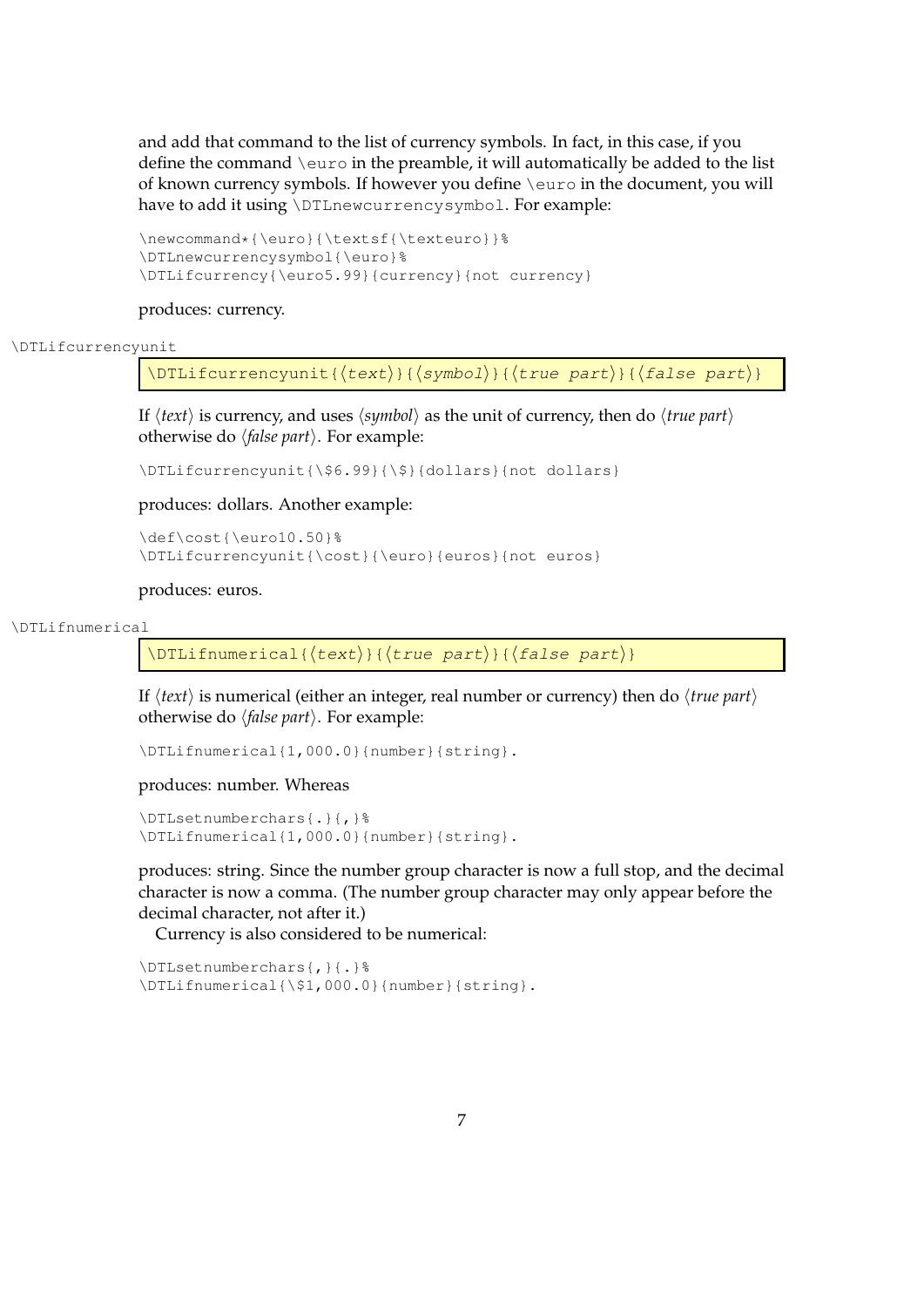produces: number.

#### \DTLifstring

\DTLifstring{ $\langle$ text}}{ $\langle$ true part}}{ $\langle$ false part}}

This is the opposite of  $\DTLifnumerical$ . If  $\langle text \rangle$  is not numerical, do  $\langle true \ part \rangle$ , otherwise do *\false part*}.

## \DTLifcasedatatype

```
\DTLifcasedatatype{\langle \text{text}\rangle}{\langle \text{string case} \rangle}{\langle \text{int case} \rangle}{\langle \text{real}\langle \text{case} \rangle} {\langle \text{curve} \rangle case}}
```
If  $\langle text \rangle$  is a string do  $\langle string\ case\rangle$ , if  $\langle text \rangle$  is an integer do  $\langle int\ case\rangle$ , if  $\langle text \rangle$  is a real number do  $\langle real \, case \rangle$ , if  $\langle text \rangle$  is currency do  $\langle current \, case \rangle$ . For example:

\DTLifcasedatatype{1,000}{string}{integer}{real}{currency}

## produces: integer.

#### \dtlifnumeq

 $\left\{ \frac{\langle \text{num1} \rangle}{\langle \text{num2} \rangle} \right\}$  {  $\left\{ \text{true part} \right\}$  } {  $\left\{ \text{false part} \right\}$ }

If  $\langle num1 \rangle$  is equal to  $\langle num2 \rangle$ , then do  $\langle true\ part \rangle$ , otherwise to  $\langle false\ part \rangle$  where  $\langle num1 \rangle$ and  $\langle num2 \rangle$  are plain numbers using a full stop as the decimal point and no number group separator. For currency or locale dependent numbers use \DTLifnumeq.

#### \DTLifnumeq

\DTLifnumeq{ $\langle num1\rangle$ }{ $\langle num2\rangle$ }{ $\langle true\ part\rangle$ }{ $\langle false\ part\rangle$ }

If  $\langle num1 \rangle$  is equal to  $\langle num2 \rangle$ , then do  $\langle true\ part \rangle$ , otherwise do  $\langle false\ part \rangle$ . Note that both  $\langle num1 \rangle$  and  $\langle num2 \rangle$  must be numerical (either integers, real numbers or currency). The currency symbol is ignored when determining equality. For example

\DTLifnumeq{\pounds10.50}{10.5}{true}{false}

produces: true, since they are considered to be numerically equivalent. Likewise:

\DTLifnumeq{\pounds10.50}{\\$10.50}{true}{false}

produces: true.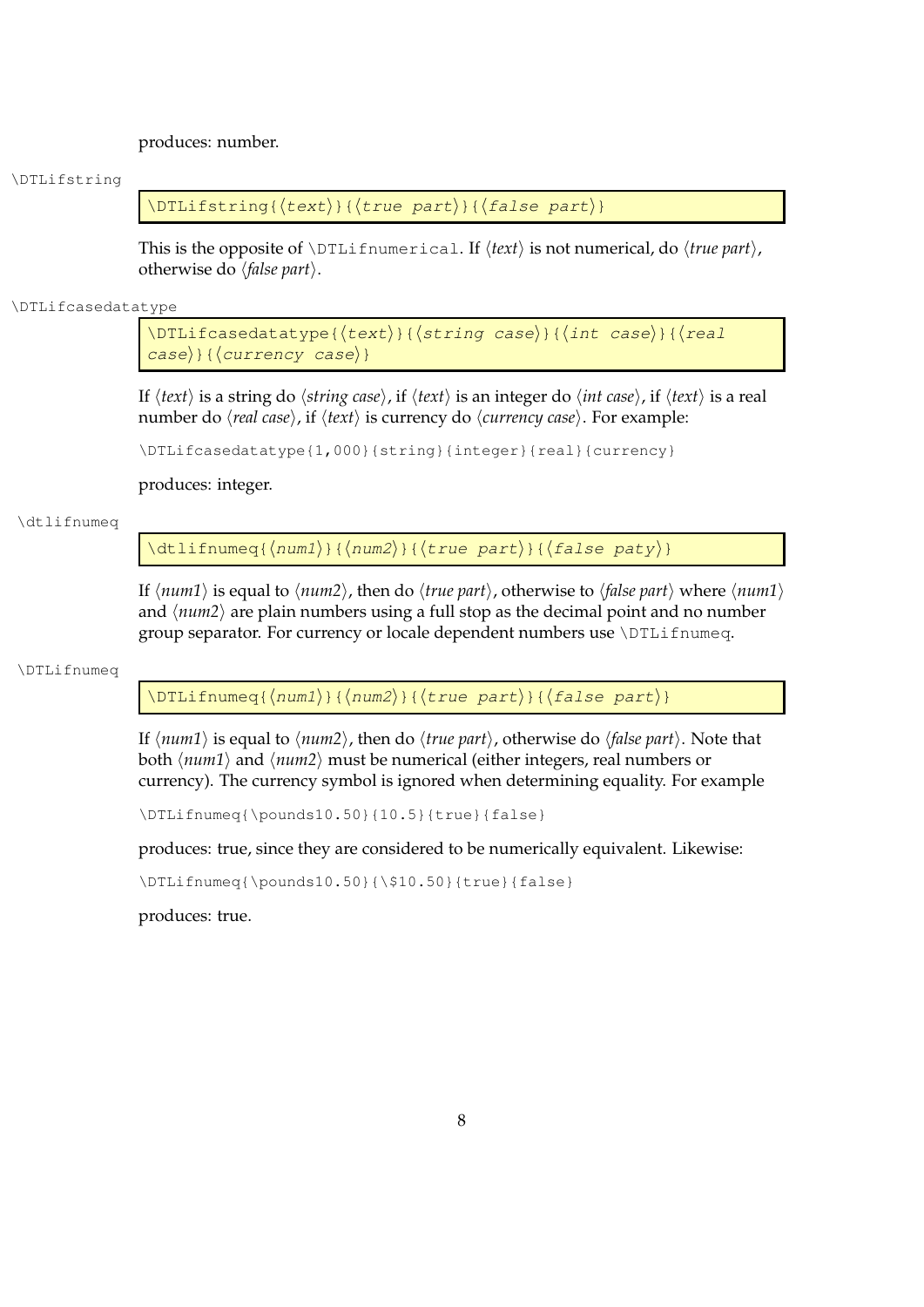\DTLifstringeq

\DTLifstringeq{ $\langle$ string1 $\rangle$ }{ $\langle$ string2 $\rangle$ }{ $\langle$ true part $\rangle$ }{ $\langle$ false part $\rangle$ }

#### \DTLifstringeq\*

 $\DTEifstringeq*\{\langle string1\rangle\}\{\langle string2\rangle\}\{\langle true\ part\rangle\}\{\langle false\ part\rangle\}$ 

If  $\langle$ *string1* $\rangle$  and  $\langle$ *string2* $\rangle$  are the same, then do  $\langle$ *true part* $\rangle$ , otherwise do  $\langle$ *false part* $\rangle$ . The starred version ignores the case, the unstarred version is case sensitive. Both  $\langle$ *string1* $\rangle$  and  $\langle$ *string2* $\rangle$  are considered to be strings, so for example:

\DTLifstringeq{10.50}{10.5}{true}{false}

produces: false. Note that

\DTLifstringeq{Text}{text}{true}{false}

produces: false, whereas

\DTLifstringeq\*{Text}{text}{true}{false}

produces: true, however it should also be noted that many commands will be ignored, so:

\DTLifstringeq{\uppercase{t}ext}{text}{true}{false}

#### produces: false.

Spaces are considered to be equivalent to  $\simeq$  and  $\sim$ . For example:

\DTLifstringeq{an apple}{an~apple}{true}{false}

produces: true. Consecutive spaces are treated as the same, for example:

\DTLifstringeq{an apple}{an apple}{true}{false}

produces: true.

#### \DTLifeq

\DTLifeq{ $\langle arg1\rangle$ }{ $\langle arg2\rangle$ }{ $\langle true\ part\rangle$ }{ $\langle false\ part\rangle$ }

#### \DTLifeq\*

 $\DTLifeq*{\arg1}{\frac{\arg2}{\theta}}$ 

If both  $\langle arg1 \rangle$  and  $\langle arg2 \rangle$  are numerical, then this is equivalent to  $\Delta$ DTLifnumeq, otherwise it is equivalent to \DTLifstringeq (when using \DTLifeq) or \DTLifstringeq\* (when using \DTLifeq\*).

\dtlifnumlt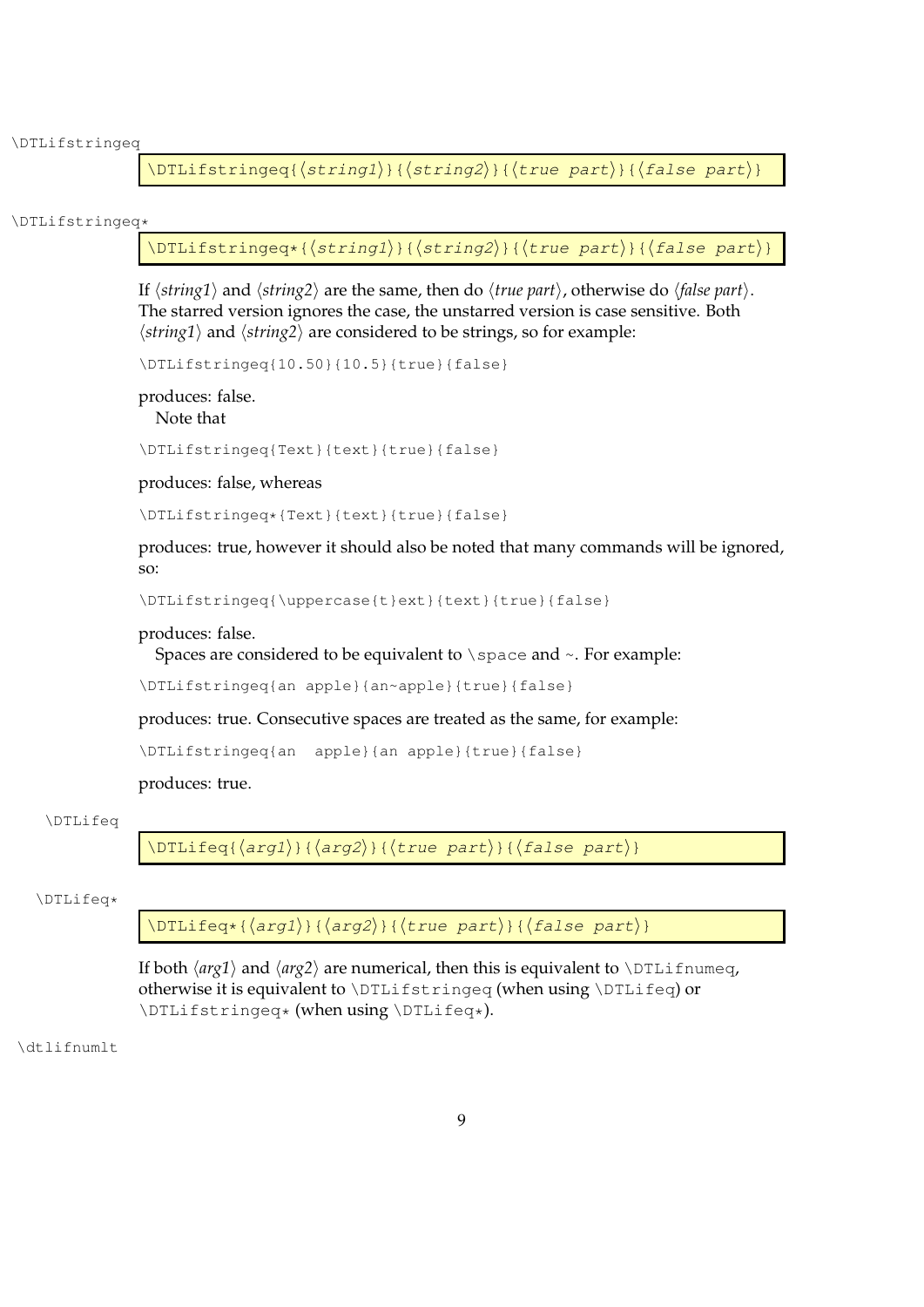\dtlifnumlt{ $\langle num1\rangle$ }{ $\langle num2\rangle$ }{ $\langle true~part\rangle$ }{ $\langle false~paty\rangle$ }

If  $\langle num1 \rangle$  is less than  $\langle num2 \rangle$ , then do  $\langle true\ part \rangle$ , otherwise to  $\langle false\ part \rangle$  where  $\langle num1 \rangle$  and  $\langle num2 \rangle$  are plain numbers using a full stop as the decimal point and no number group separator. For currency or locale dependent numbers use \DTLifnumlt.

#### \DTLifnumlt

\DTLifnumlt{ $\langle num1\rangle$ }{ $\langle num2\rangle$ }{ $\langle true~part\rangle$ }{ $\langle false~part\rangle$ }

If  $\langle num1 \rangle$  is less than  $\langle num2 \rangle$ , then do  $\langle true\ part \rangle$ , otherwise do  $\langle false\ part \rangle$ . Note that both  $\langle num1 \rangle$  and  $\langle num2 \rangle$  must be numerical (either integers, real numbers or currency).

#### \DTLifstringlt

\DTLifstringlt{ $\langle$ string1}}{ $\langle$ string2}}{ $\langle$ true part}}{ $\langle$ false part}}

#### \DTLifstringlt\*

\DTLifstringlt\*{ $\langle$ string1}}{ $\langle$ string2}}{ $\langle$ true part}}{ $\langle$ false part}}

If  $\langle$ *string1* $\rangle$  is alphabetically less than  $\langle$ *string2* $\rangle$ , then do  $\langle$ *true part* $\rangle$ , otherwise do  $\langle$ *false part*). The starred version ignores the case, the unstarred version is case sensitive. For example:

\DTLifstringlt{aardvark}{zebra}{less}{not less}

#### produces: less.

Note that both  $\langle string1 \rangle$  and  $\langle string2 \rangle$  are considered to be strings, so for example:

```
\DTLifstringlt{2}{10}{less}{not less}
```
produces: not less, since the string 2 comes after the string 10 when arranged alphabetically.

The case sensitive (unstarred) version considers uppercase characters to be less than lowercase characters, so

\DTLifstringlt{B}{a}{less}{not less}

produces: less, whereas

\DTLifstringlt\*{B}{a}{less}{not less}

produces: not less.

#### \DTLiflt

 $\DTHiflt({arg1}){\Arg2}\$  (true part)}{(false part)}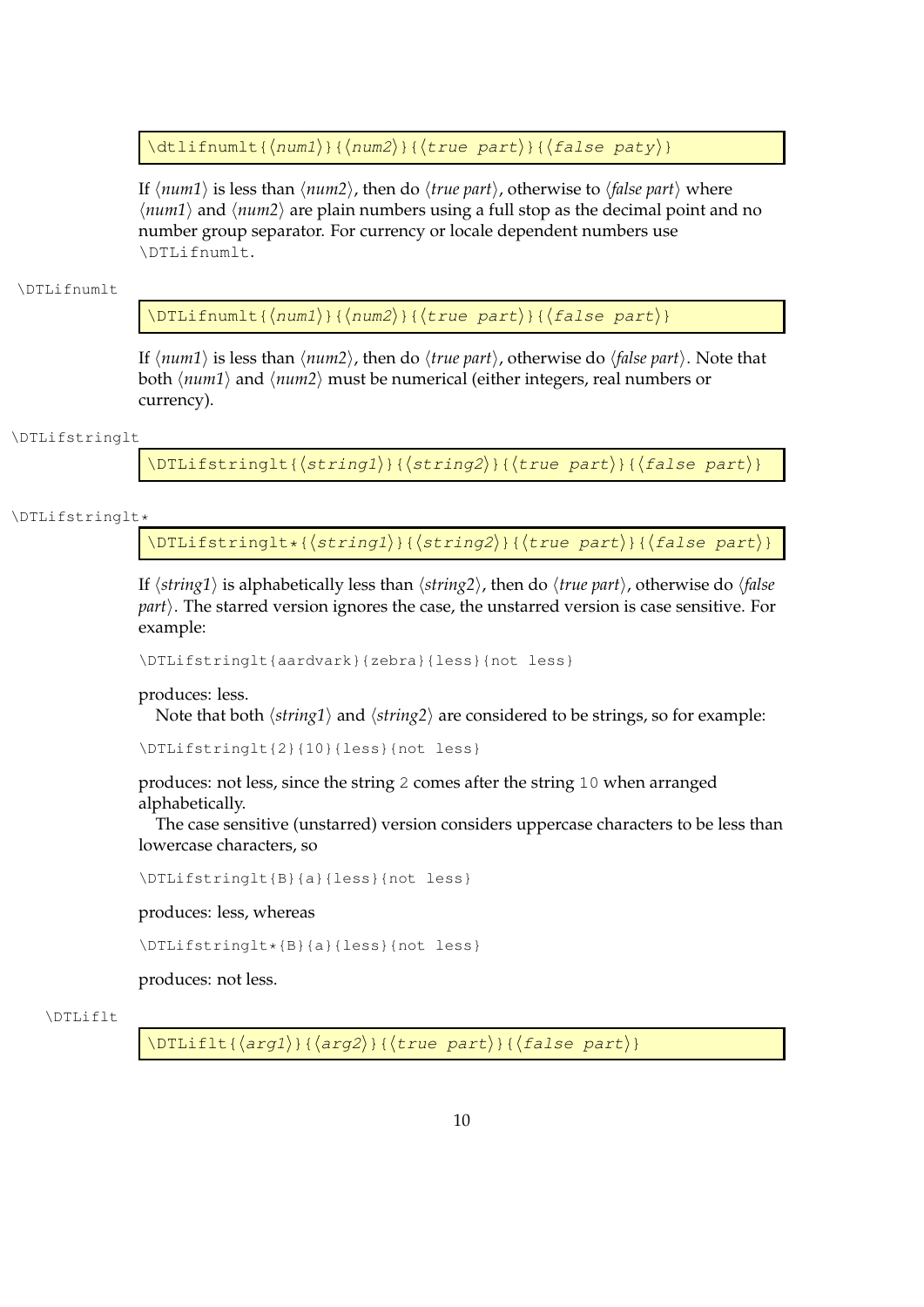#### \DTLiflt\*

\DTLiflt\*{ $\langle arg1\rangle$ }{ $\langle arg2\rangle$ }{ $\langle true\ part\rangle$ }{ $\langle false\ part\rangle$ }

If  $\langle arg1 \rangle$  and  $\langle arg2 \rangle$  are both numerical, then this is equivalent to \DTLifnumlt, otherwise it is equivalent to \DTLstringlt (when using \DTLiflt) or \DTLstringlt\* (when using \DTLiflt\*).

#### \DTLifnumgt

\DTLifnumqt{ $\langle num1\rangle$ }{ $\langle num2\rangle$ }{ $\langle true\ part\rangle$ }{ $\langle false\ part\rangle$ }

If  $\langle num1 \rangle$  is greater than  $\langle num2 \rangle$ , then do  $\langle true\ part \rangle$ , otherwise do  $\langle false\ part \rangle$ . Note that both  $\langle num1 \rangle$  and  $\langle num2 \rangle$  must be numerical (either integers, real numbers or currency).

#### \DTLifstringgt

\DTLifstringgt{ $\langle$ string1}}{ $\langle$ string2}}{ $\langle$ true part}}{ $\langle$ false part}}

#### \DTLifstringgt\*

\DTLifstringgt\*{ $\langle$ string1}}{ $\langle$ string2}}{ $\langle$ true part}}{ $\langle$ false part}}

If  $\langle$ *string1* $\rangle$  is alphabetically greater than  $\langle$ *string2* $\rangle$ , then do  $\langle$ *true part* $\rangle$ , otherwise do *(false part)*. The starred version ignores the case, the unstarred version is case sensitive. For example:

\DTLifstringgt{aardvark}{zebra}{greater}{not greater}

#### produces: not greater.

Note that both  $\langle string1 \rangle$  and  $\langle string2 \rangle$  are considered to be strings, so for example:

```
\DTLifstringgt{2}{10}{greater}{not greater}
```
produces: greater, since the string 2 comes after the string 10 when arranged alphabetically.

As with \DTLifstringlt, uppercase characters are considered to be less than lower case characters when performing a case sensitive comparison so:

\DTLifstringgt{B}{a}{greater}{not greater}

produces: not greater, whereas

\DTLifstringgt\*{B}{a}{greater}{not greater}

produces: greater.

#### \DTLifgt

 $\DTEifgt{\alpha rgl}({arg1})$ { $\langle arg2\rangle$ }{ $\langle true~part\rangle$ }{ $\langle false~part\rangle$ }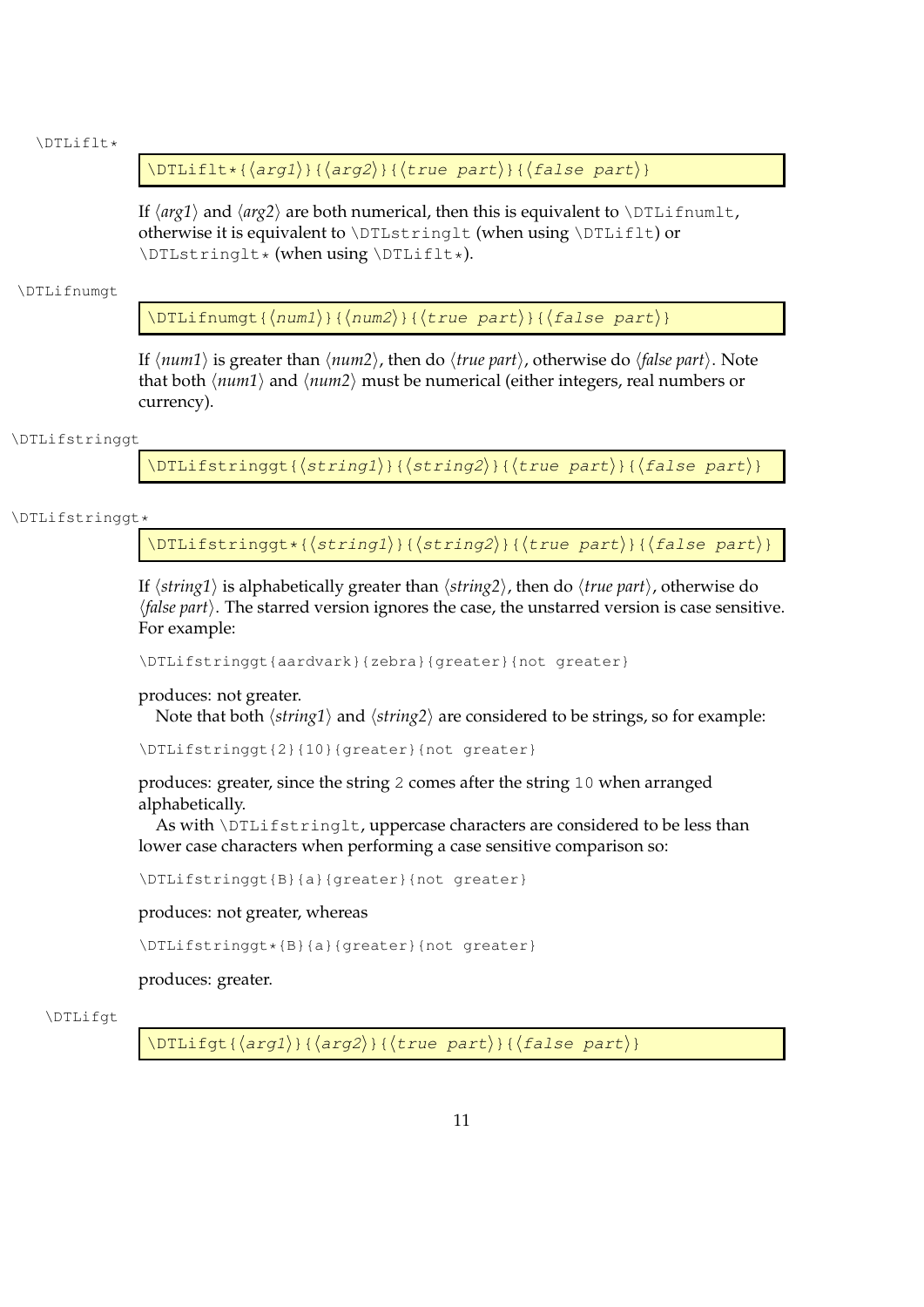\DTLifgt\*

\DTLifgt\*{ $\langle arg1\rangle$ }{ $\langle arg2\rangle$ }{ $\langle true\ part\rangle$ }{ $\langle false\ part\rangle$ }

If  $\langle arg1 \rangle$  and  $\langle arg2 \rangle$  are both numerical, then this is equivalent to  $\Delta$ TLifnumgt, otherwise it is equivalent to \DTLstringgt (when using \DTLifgt) or \DTLstringgt\* (when using \DTLifgt\*).

\DTLifnumclosedbetween

\DTLifnumclosedbetween{ $\langle num \rangle$ }{ $\langle max \rangle$ }{ $\langle true$  part}}{ $\langle false \rangle$  $part$ }

If  $\langle min \rangle \le \langle num \rangle \le \langle max \rangle$  then do  $\langle true\ part \rangle$ , otherwise do  $\langle false\ part \rangle$ . Note that  $\langle num \rangle$ ,  $\langle min \rangle$  and  $\langle max \rangle$  must be numerical (either integers, real numbers or currency). The currency symbol is ignored when determining equality. For example:

\DTLifnumclosedbetween{5.4}{5}{7}{inside}{outside}

produces: inside. Note that the closed range includes end points:

\DTLifnumclosedbetween{5}{5}{7}{inside}{outside}

produces: inside.

\DTLifstringclosedbetween

 $\DTLifstring closed between({string})({min})({max})({true part})$  $\{\langle false\ part \rangle\}$ 

\DTLifstringclosedbetween\*

\DTLifstringclosedbetween\*{ $\{string\}$ }{ $\{(\text{max})$ }{ $\{true\ part\}$ }  $\{\langle false\ part \rangle\}$ 

This determines if  $\langle$ *string* $\rangle$  is between  $\langle$ *min* $\rangle$  and  $\langle$ *max* $\rangle$  in the alphabetical sense, or is equal to either  $\langle min \rangle$  or  $\langle max \rangle$ . The starred version ignores the case, the unstarred version is case sensitive.

\DTLifclosedbetween

\DTLifclosedbetween{ $\{arg\}$ }{ $\{min\}$ }{ $\{frac\}{}$  {true part}}{ $\{false$  $part$ }

\DTLifclosedbetween\*

 $\DTHifclosed between*(arg){({min})}{\max}{}({true part)}({false)}$  $part$ }

If  $\langle arg \rangle$ ,  $\langle min \rangle$  and  $\langle max \rangle$  are numerical, then this is equivalent to \DTLifnumclosedbetween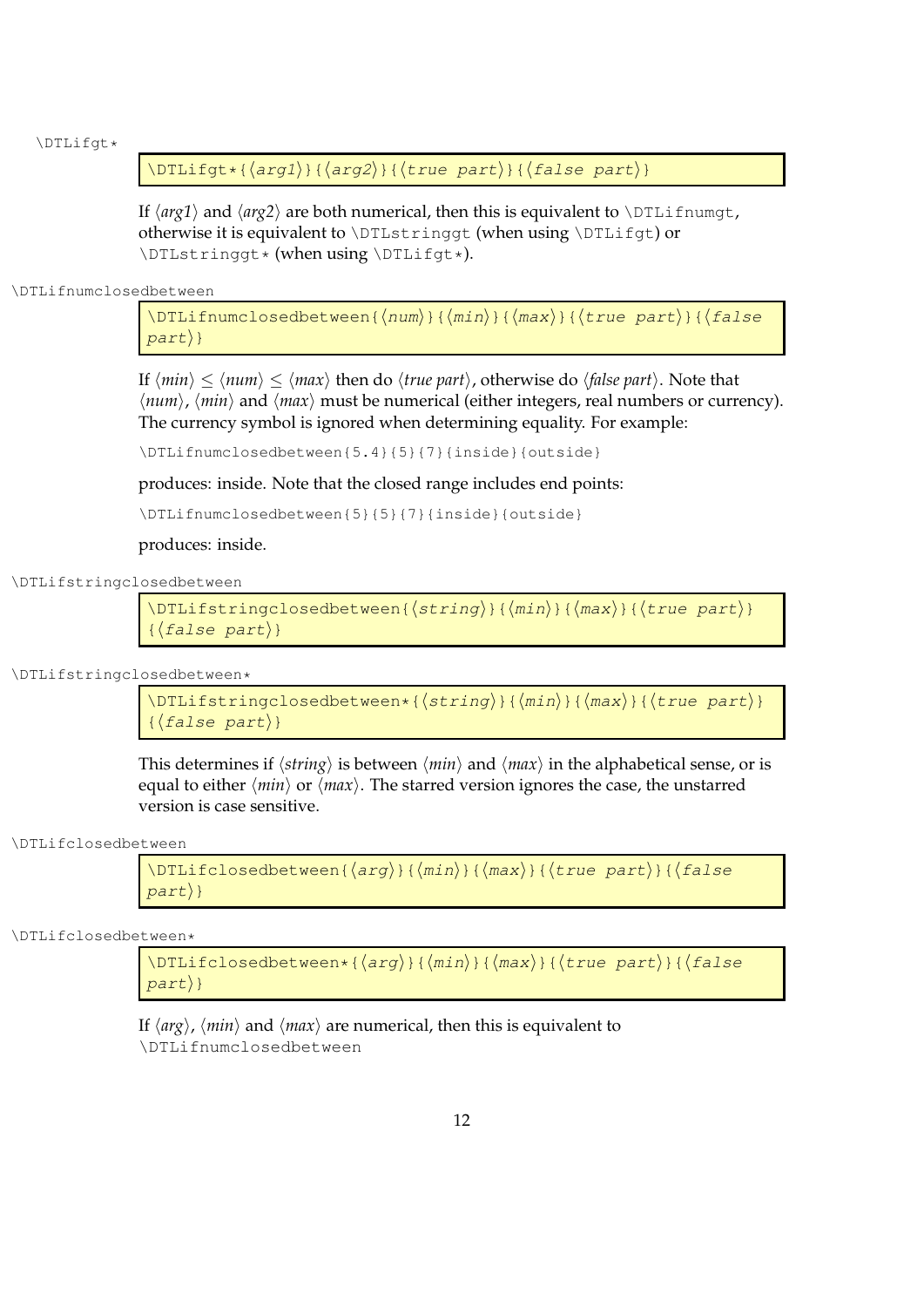#### otherwise it is equivalent to

\DTLifstringclosedbetween (when using \DTLifclosedbetween) or \DTLifstringclosedbetween\* (when using \DTLifclosedbetween\*).

\DTLifnumopenbetween

\DTLifnumopenbetween{ $\langle num \rangle$ }{ $\langle min \rangle$ }{ $\langle max \rangle$ }{ $\langle true$  part $\rangle$ }{ $\langle false \rangle$  $part$ }

If  $\langle min \rangle$   $\langle num \rangle$   $\langle max \rangle$  then do  $\langle true\ part \rangle$ , otherwise do  $\langle false\ part \rangle$ . Note that  $\langle num \rangle$ ,  $\langle min \rangle$  and  $\langle max \rangle$  must be numerical (either integers, real numbers or currency). Again, the currency symbol is ignored when determining equality. For example:

\DTLifnumopenbetween{5.4}{5}{7}{inside}{outside}

produces: inside. Note that end points are not included. For example:

\DTLifnumopenbetween{5}{5}{7}{inside}{outside}

produces: outside.

\DTLifstringopenbetween

\DTLifstringopenbetween{ $\langle$ string}}{ $\langle min\rangle$ }{ $\langle max\rangle$ }{ $\langle true\ part\rangle$ }  $\{\langle false\ part \rangle\}$ 

\DTLifstringopenbetween\*

```
\D{{\rm TLifstringopenbetween}\times{\s_{string}}{\{min\}}{\langle max{\rangle}{}\{\langle false\ part\rangle\}
```
This determines if  $\langle$ *string* $\rangle$  is between  $\langle$ *min* $\rangle$  and  $\langle$ *max* $\rangle$  in the alphabetical sense. The starred version ignores the case, the unstarred version is case sensitive.

\DTLifopenbetween

```
\DTEifopenbetween{\arg}{\dim}{\dim}{\dim}part}
```
\DTLifopenbetween\*

\DTLifopenbetween\*{ $\langle arg \rangle$ }{ $\langle max \rangle$ }{ $\langle true part \rangle$ }{ $\langle false$  $part$ }

If  $\langle arg \rangle$ ,  $\langle min \rangle$  and  $\langle max \rangle$  are numerical, then this is equivalent to \DTLifnumopenbetween otherwise it is equivalent to \DTLifstringopenbetween (when using \DTLifopenbetween) or \DTLifstringopenbetween\* (when using \DTLifopenbetween\*).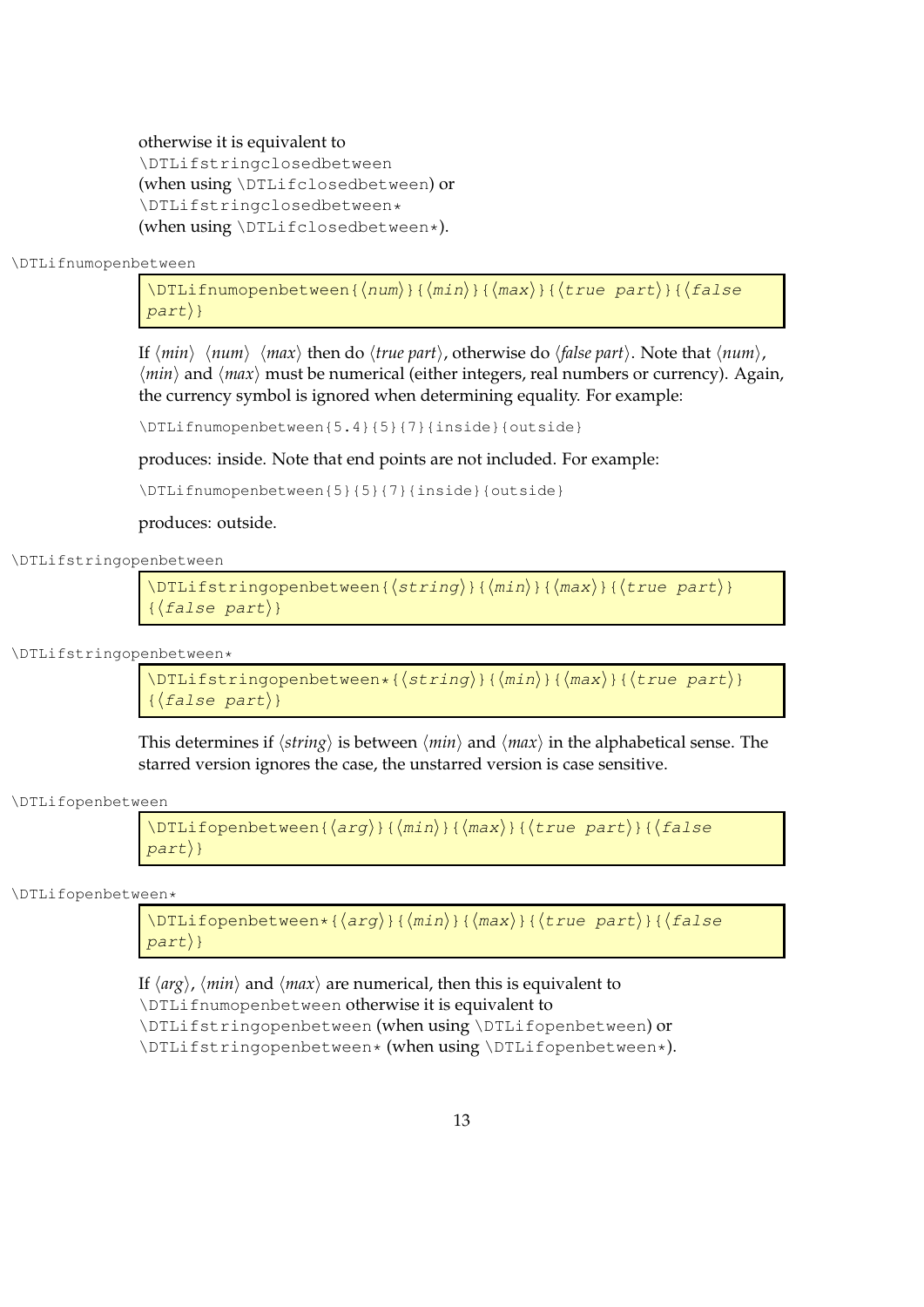\DTLifFPclosedbetween

```
\DTLifFPclosedbetween{\langle num \rangle}{\langle min \rangle}{\langle max \rangle}{\langle true \ part \rangle}{\langle false \rangle\langle part) }
```
If  $\langle min \rangle \le \langle num \rangle \le \langle max \rangle$  then do  $\langle true\ part \rangle$ , otherwise do  $\langle false\ part \rangle$  where  $\langle num \rangle$ ,  $\langle min \rangle$  and  $\langle max \rangle$  are all in standard fixed point notation (i.e. no number group separator, no currency symbols and a full stop as a decimal point).

\DTLifFPopenbetween

\DTLifFPopenbetween{ $\langle num \rangle$ }{ $\langle max \rangle$ }{ $\langle true$  part $\rangle$ }{ $\langle false$  $part$ }

If  $\langle min \rangle$   $\langle num \rangle$   $\langle max \rangle$  then do  $\langle true\ part \rangle$ , otherwise do  $\langle false\ part \rangle$  where  $\langle num \rangle$ ,  $\langle min \rangle$ and  $\langle max \rangle$  are all in standard fixed point notation (i.e. no number group separator, no currency symbols and a full stop as a decimal point).

#### \DTLifAllUpperCase

 $\DTLifAllUpperCase({string}_{\frac{\{true\ part\}}{\theta}}$ 

Tests if  $\langle$ *string* $\rangle$  is all upper case. For example:

\DTLifAllUpperCase{WORD}{all upper}{not all upper}

produces: all upper, whereas

\DTLifAllUpperCase{Word}{all upper}{not all upper}

produces: not all upper. Note also that:

\DTLifAllUpperCase{\MakeUppercase{word}}{all upper}{not all upper}

also produces: all upper. \MakeTextUppercase (defined in David Carlisle's textcase package) and \uppercase are also detected, otherwise, if a command is encountered, the case of the command is considered. For example:

\DTLifAllUpperCase{MAN{\OE}UVRE}{all upper}{not all upper}

produces: all upper.

#### \DTLifAllLowerCase

 $\DTLifAllLowerCase({string}_{\frac{\int{true}{path}}{\delta}}$ 

Tests if  $\langle$ *string* $\rangle$  is all lower case. For example:

\DTLifAllLowerCase{word}{all lower}{not all lower}

#### produces: all lower, whereas

\DTLifAllLowerCase{Word}{all lower}{not all lower}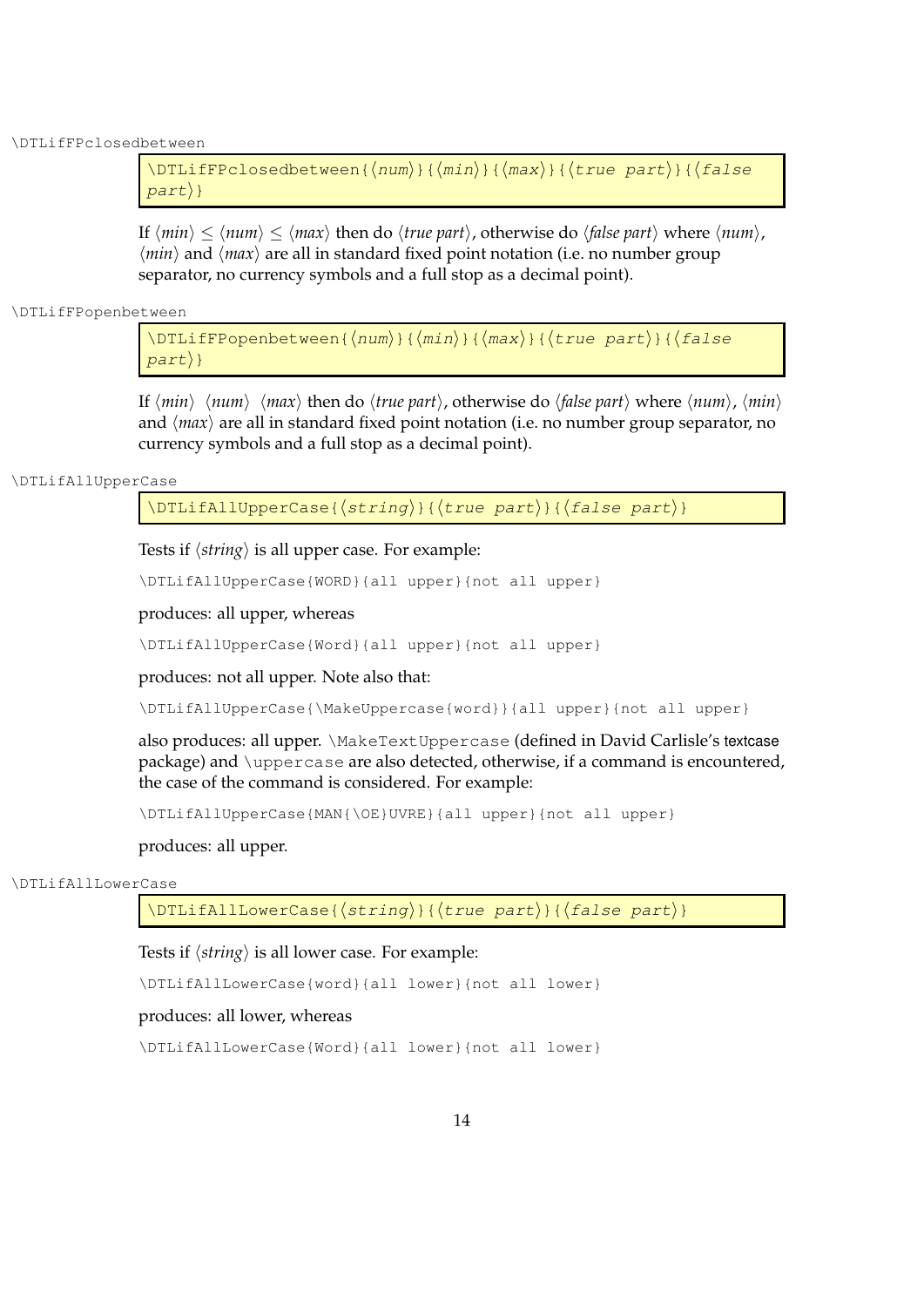produces: not all lower. Note also that:

\DTLifAllLowerCase{\MakeLowercase{WORD}}{all lower}{not all lower}

also produces: all lower. \MakeTextLowercase (defined in David Carlisle's textcase package) and \lowercase are also detected, otherwise, if a command is encountered, the case of the command is considered. For example:

\DTLifAllLowerCase{man{\oe}uvre}{all lower}{not all lower}

produces: all lower.

\DTLifSubString

 $\DTLifSubString({string})({substring})({true part})({false}$  $part$ }

This tests if  $\langle \textit{substring} \rangle$  is a sub-string of  $\langle \textit{string} \rangle$ . This command performs a case sensitive match. For example:

\DTLifSubString{An apple}{app}{is substring}{isn't substring}

produces: is substring. Note that spaces are considered to be equivalent to \space or  $\sim$ , so

\DTLifSubString{An apple}{n~a}{is substring}{isn't substring}

produces: is substring, but other commands are skipped, so

```
\DTLifSubString{An \uppercase{a}pple}{app}{is substring}{isn't
substring}
```
produces: is substring, since the \uppercase command is ignored. Note also that grouping is ignored, so:

\DTLifSubString{An {ap}ple}{app}{is substring}{isn't substring}

produces: is substring.

\DTLifSubString is case sensitive, so:

\DTLifSubString{An Apple}{app}{is substring}{isn't substring}

#### produces: isn't substring.

\DTLifStartsWith

 $\DTEifStartsWith({string}_{\delta}{}({substring})_{\delta}{}({true part}_{\delta}{}({false part}$  $part$ }

This is like \DTLifSubString, except that  $\langle$ *substring*} must occur at the start of  $\langle$ *string* $\rangle$ . This command performs a case sensitive match. For example,

\DTLifStartsWith{An apple}{app}{prefix}{not a prefix}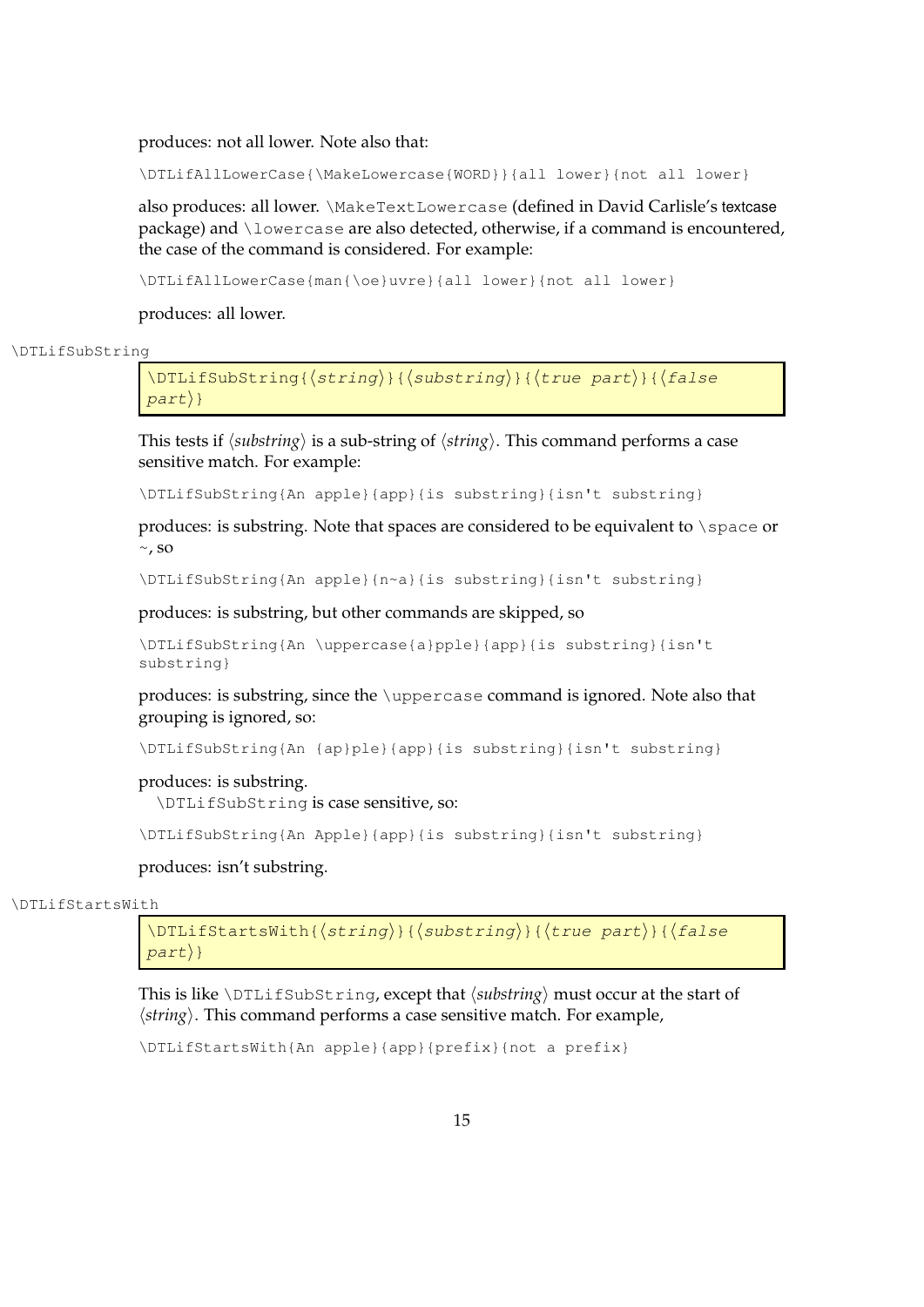produces: not a prefix. All the above remarks for \DTLifSubString also applies to \DTLifStartsWith. For example:

\DTLifStartsWith{\uppercase{a}n apple}{an~}{prefix}{not a prefix}

produces: not a prefix, since  $\mu$  produces: is ignored, and  $\sim$  is considered to be the same as a space, whereas

\DTLifStartsWith{An apple}{an~}{prefix}{not a prefix}

produces: not a prefix.

## <span id="page-24-0"></span>**2.2 ifthen conditionals**

The commands described in the previous section can not be used as the conditional part of the \ifthenelse or \whiledo commands provided by the ifthen package. This section describes analogous commands which may only be used in the conditional argument of \ifthenelse and \whiledo. These may be used with the boolean operations \not, \and and \or provided by the ifthen package. See the ifthen documentation for further details.

#### \DTLisstring

 $\Delta$ {\DTLisstring{\text}}

Tests if  $\langle text \rangle$  is a string. For example:

\ifthenelse{\DTLisstring{some text}}{string}{not a string}

produces: string.

\DTLisnumerical

 $\Delta{\{\text{text}\}}$ 

Tests if  $\langle text \rangle$  is numerical (i.e. not a string). For example:

\ifthenelse{\DTLisnumerical{\\$10.95}}{numerical}{not numerical}

#### produces: numerical.

Note however that \DTLisnumerical requires more care than \DTLifnumerical when used with some of the other currency symbols. Consider:

\DTLifnumerical{\pounds10.95}{numerical}{not numerical}

#### This produces: numerical. However

\ifthenelse{\DTLisnumerical{\pounds10.95}}{numerical}{not numerical}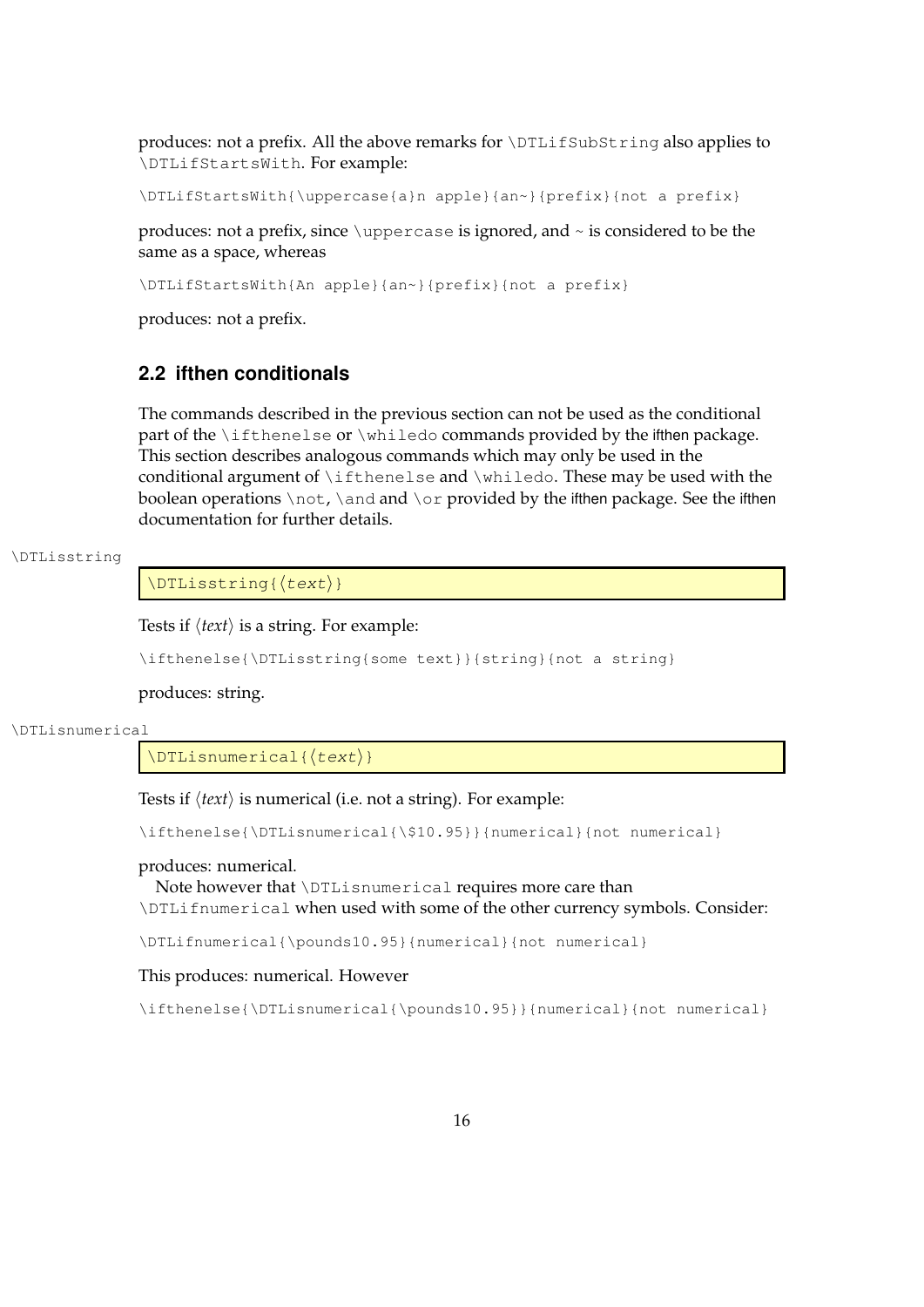### produces: not numerical. This is due to the expansion that occurs within \ifthenelse. This can be prevented using \noexpand, for example:

```
\ifthenelse{\DTLisnumerical{\noexpand\pounds10.95}}{numerical}{not numerical}
```
## produces: numerical.

Likewise:

```
\def\cost{\pounds10.95}%
\ifthenelse{\DTLisnumerical{\noexpand\cost}}{numerical}{not numerical}
```
produces: numerical.

#### \DTLiscurrency

 $\DTLiscurrency({text})$ 

#### Tests if  $\langle text \rangle$  is currency. For example:

```
\ifthenelse{\DTLiscurrency{\$10.95}}{currency}{not currency}
```
#### produces: currency.

The same warning given above for \DTLisnumerical also applies here.

#### \DTLiscurrencyunit

\DTLiscurrencyunit{ $\langle$ text $\rangle$ }{ $\langle$ symbol $\rangle$ }

Tests if  $\langle text \rangle$  is currency and that currency uses  $\langle symbol \rangle$  as the unit of currency. For example:

\ifthenelse{\DTLiscurrencyunit{\\$6.99}{\\$}}{dollars}{not dollars}

#### produces: dollars. Another example:

```
\def\cost{\euro10.50}%
\ifthenelse{\DTLiscurrencyunit{\noexpand\cost}{\noexpand\euro}}%
{euros}{not euros}
```
produces: euros. Again note the use of \noexpand.

#### \DTLisreal

 $\Delta$ {\DTLisreal{ $\langle text \rangle$ }

Tests if  $\langle text \rangle$  is a fixed point number (again, an integer is not considered to be a fixed point number). For example:

```
\ifthenelse{\DTLisreal{1.5}}{real}{not real}
```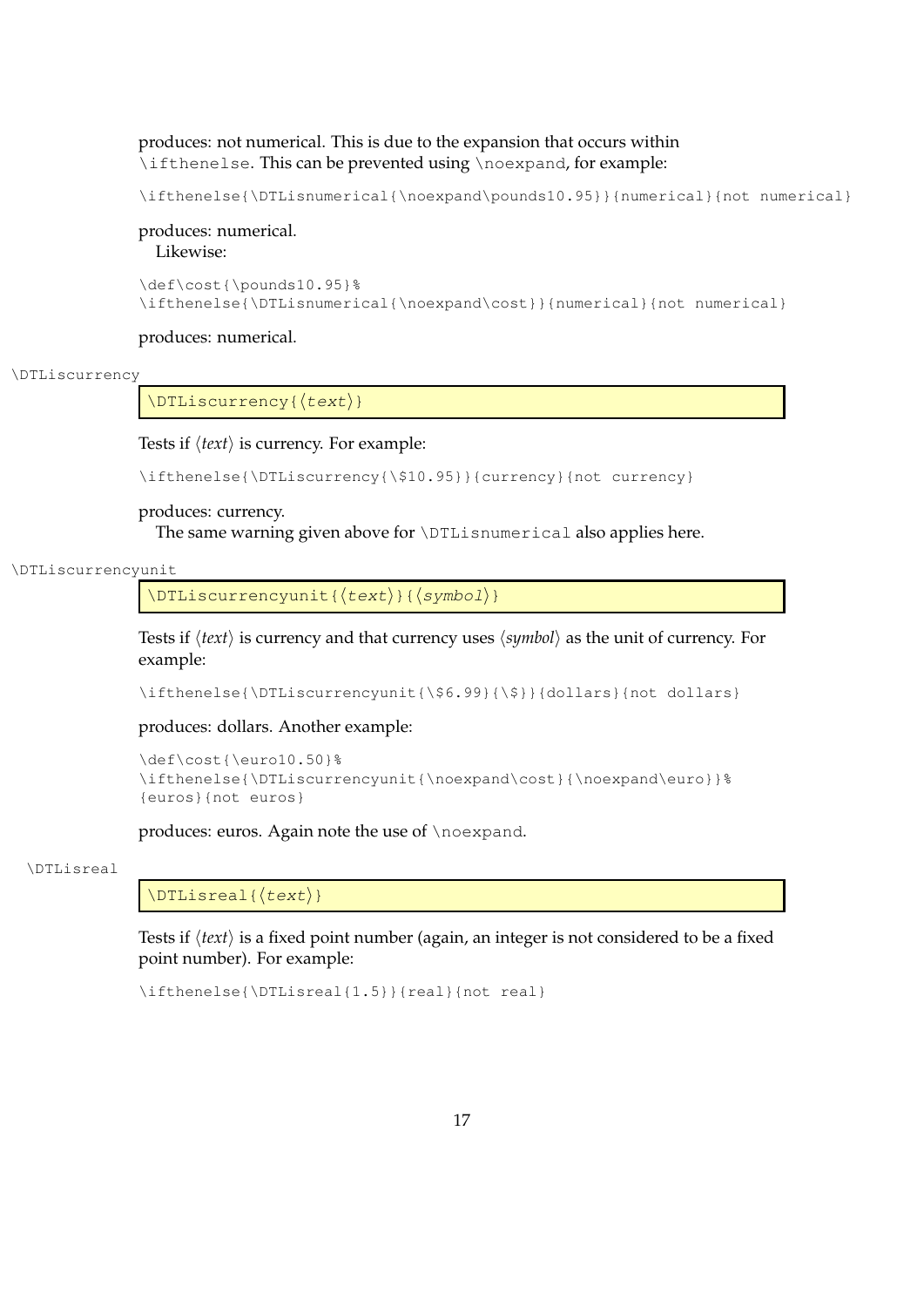produces: real.

#### \DTLisint

 $\Delta$ (DTLisint{ $\langle text \rangle$ }

Tests if  $\langle text \rangle$  is an integer. For example:

\ifthenelse{\DTLisint{153}}{integer}{not an integer}

produces: integer.

#### \DTLislt

## $\Delta{f{arg1}}({arg2})$

This checks if  $\langle arg1 \rangle$  is less than  $\langle arg2 \rangle$ . As with  $\Delta$ TLiflt, if  $\langle arg1 \rangle$  and  $\langle arg2 \rangle$  are numerical, a numerical comparison is used, otherwise a case sensitive alphabetical comparison is used. (Note that there is no starred version of this command, but you can instead use \DTLisilt to ignore the case.)

#### \DTLisilt

### $\Delta{f{arg1}}{\alpha$

This checks if  $\langle arg1 \rangle$  is less than  $\langle arg2 \rangle$ . As with  $\Delta$ rtiflt\*, if  $\langle arg1 \rangle$  and  $\langle arg2 \rangle$  are numerical, a numerical comparison is used, otherwise a case insensitive alphabetical comparison is used.

#### \DTLisgt

 $\DTHisgt({arg1}){\Arg2})$ 

This checks if  $\langle arg1 \rangle$  is greater than  $\langle arg2 \rangle$ . As with  $\Delta$ TLifgt, if  $\langle arg1 \rangle$  and  $\langle arg2 \rangle$  are numerical, a numerical comparison is used, otherwise a case sensitive alphabetical comparison is used. (Note that there is no starred version of this command, instead use \DTLisigt to ignore the case.)

#### \DTLisigt

 $\DTLisigt({arg1})({arg2})$ 

This checks if  $\langle arg1 \rangle$  is greater than  $\langle arg2 \rangle$ . As with  $\Delta$ TLifgt\*, if  $\langle arg1 \rangle$  and  $\langle arg2 \rangle$ are numerical, a numerical comparison is used, otherwise a case insensitive alphabetical comparison is used.

#### \DTLiseq

 $\Delta\$  \DTLiseq{ $\langle arg1\rangle$ }{ $\langle arg2\rangle$ }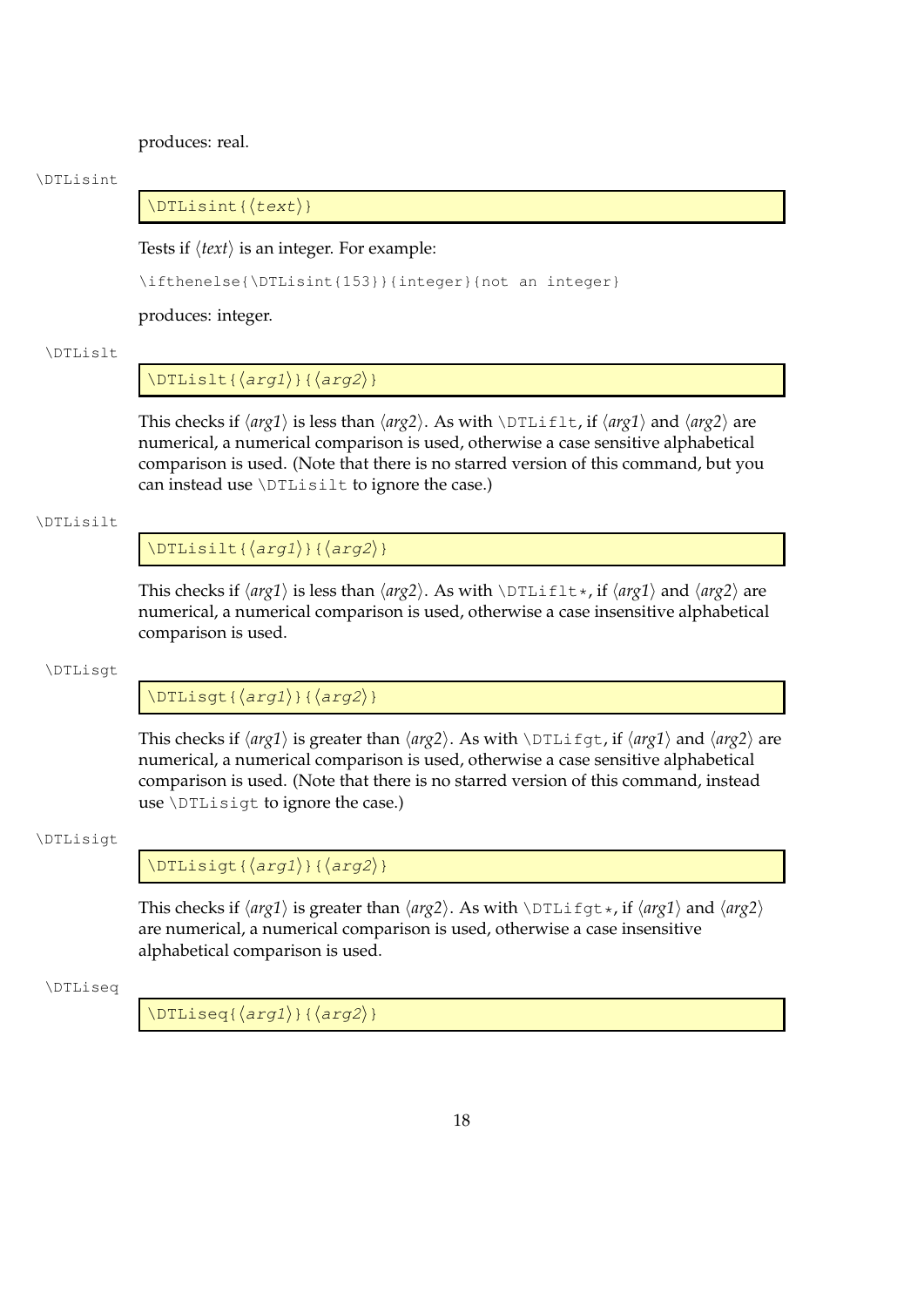This checks if  $\langle arg1 \rangle$  is equal to  $\langle arg2 \rangle$ . As with  $\DTLifeq$ , if  $\langle arg1 \rangle$  and  $\langle arg2 \rangle$  are numerical, a numerical comparison is used, otherwise a case sensitive alphabetical comparison is used. (Note that there is no starred version of this command, instead use \DTLisieq.)

#### \DTLisieq

## $\DTLisieg({arg1})({arg2})$

This checks if  $\langle arg1 \rangle$  is equal to  $\langle arg2 \rangle$ . As with  $\Delta_{\text{Tr}}$  As  $\langle arg1 \rangle$  and  $\langle arg2 \rangle$  are numerical, a numerical comparison is used, otherwise a case insensitive alphabetical comparison is used.

#### \DTLisclosedbetween

\DTLisclosedbetween{ $\langle arg \rangle$ }{ $\langle min \rangle$ }{ $\langle max \rangle$ }

This checks if  $\langle arg \rangle$  lies between  $\langle min \rangle$  and  $\langle max \rangle$  (end points included). As with \DTLifclosedbetween, if the arguments are numerical, a numerical comparison is used, otherwise a case sensitive alphabetical comparison is used. (Note that there is no starred version of this command, instead use \DTLisiclosedbetween.)

#### \DTLisiclosedbetween

 $\DTLisiclosed between({arg}{\{min\}}({max})$ 

This checks if  $\langle arg \rangle$  lies between  $\langle min \rangle$  and  $\langle max \rangle$  (end points included). As with \DTLifclosedbetween\*, if the arguments are numerical, a numerical comparison is used, otherwise a case insensitive alphabetical comparison is used.

#### \DTLisopenbetween

\DTLisopenbetween{ $\langle arg \rangle$ }{ $\langle min \rangle$ }{ $\langle max \rangle$ }

This checks if  $\langle arg \rangle$  lies between  $\langle min \rangle$  and  $\langle max \rangle$  (end points excluded). As with \DTLifopenbetween, if the arguments are numerical, a numerical comparison is used, otherwise a case sensitive alphabetical comparison is used. (Note that there is no starred version of this command, instead use \DTLisiopenbetween.)

#### \DTLisiopenbetween

\DTLisiopenbetween{ $\langle arg \rangle$ }{ $\langle min \rangle$ }{ $\langle max \rangle$ }

This checks if  $\langle arg \rangle$  lies between  $\langle min \rangle$  and  $\langle max \rangle$  (end points excluded). As with  $\DTLi$  fopenbetween $\star$ , if the arguments are numerical, a numerical comparison is used, otherwise a case insensitive alphabetical comparison is used.

\DTLisFPlt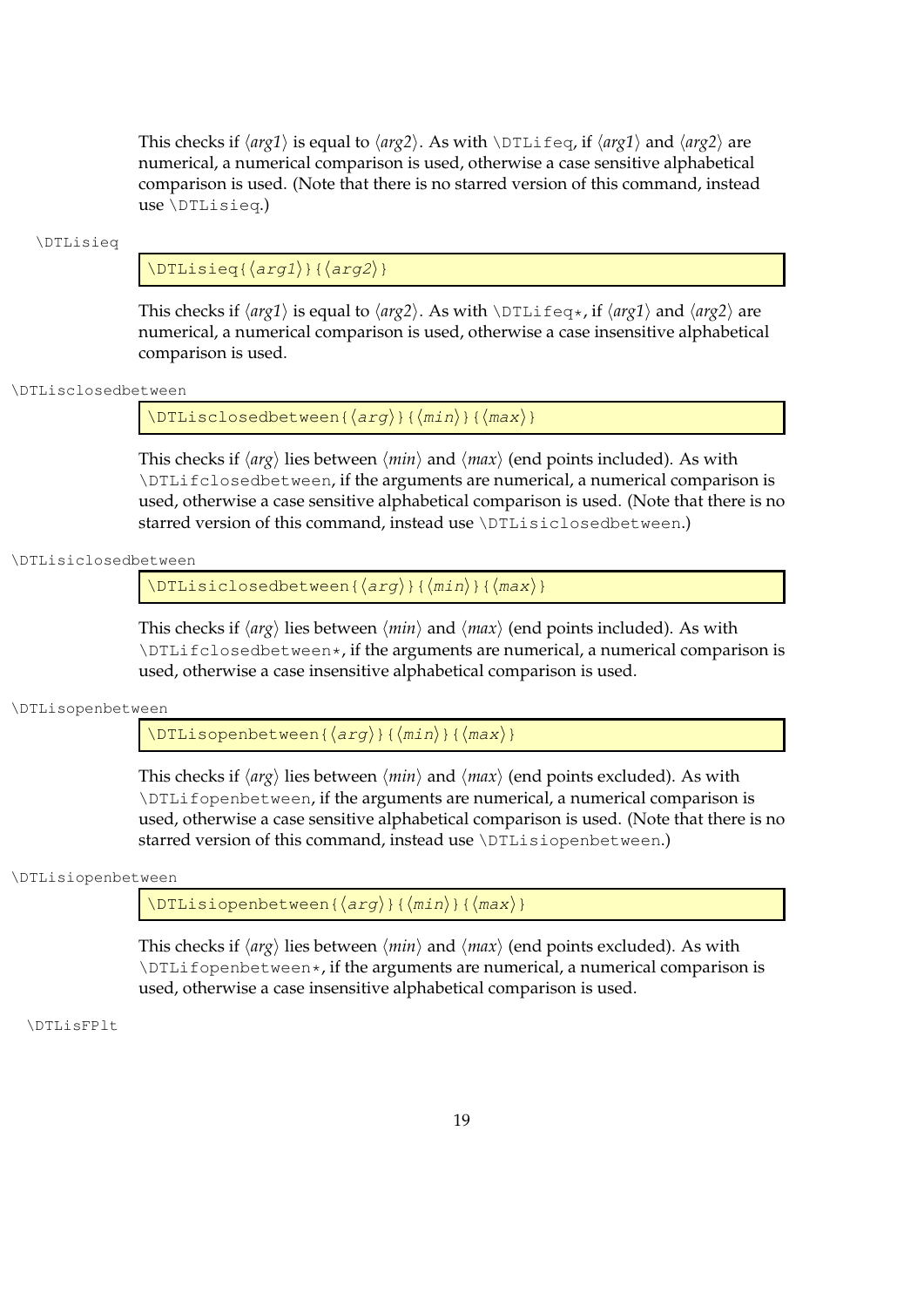$\DTLi$ sFPlt{ $\langle num1 \rangle$ }{ $\langle num2 \rangle$ }

This checks if  $\langle num1 \rangle$  is less than  $\langle num2 \rangle$ , where both numbers are in standard fixed point format (i.e. no number group separators, no currency and a full stop as a decimal point).

#### \DTLisFPlteq

 $\DTLisFPIteq({num1}){\wedge{num2}}$ 

This checks if  $\langle num1 \rangle$  is less than or equal to  $\langle num2 \rangle$ , where both numbers are in standard fixed point format (i.e. no number group separators, no currency and a full stop as a decimal point).

#### \DTLisFPgt

 $\DTLisFPgt{\langle num1\rangle}{\langle num2\rangle}$ 

This checks if  $\langle num1 \rangle$  is greater than  $\langle num2 \rangle$ , where both numbers are in standard fixed point format (i.e. no number group separators, no currency and a full stop as a decimal point).

#### \DTLisFPgteq

 $\DTLi$ sFPqteq{ $\langle num1\rangle$ }{ $\langle num2\rangle$ }

This checks if  $\langle num1 \rangle$  is greater than or equal to  $\langle num2 \rangle$ , where both numbers are in standard fixed point format (i.e. no number group separators, no currency and a full stop as a decimal point).

#### \DTLisFPeq

 $\DTLisFPeq({num1}{\f{num2}})$ 

This checks if  $\langle num1 \rangle$  is equal to  $\langle num2 \rangle$ , where both numbers are in standard fixed point format (i.e. no number group separators, no currency and a full stop as a decimal point).

#### \DTLisFPclosedbetween

 $\DTLisFPClosedbetween{\langle num\rangle}{\langle min\rangle}{\langle max\rangle}$ 

This checks if  $\langle num \rangle$  lies between  $\langle min \rangle$  and  $\langle max \rangle$  (end points included). All arguments must be numbers in standard fixed point format (i.e. no number group separators, no currency and a full stop as a decimal point).

\DTLisFPopenbetween

 $\DTLisFPopenbetween{\langle num\rangle}{\langle min\rangle}{\langle max\rangle}$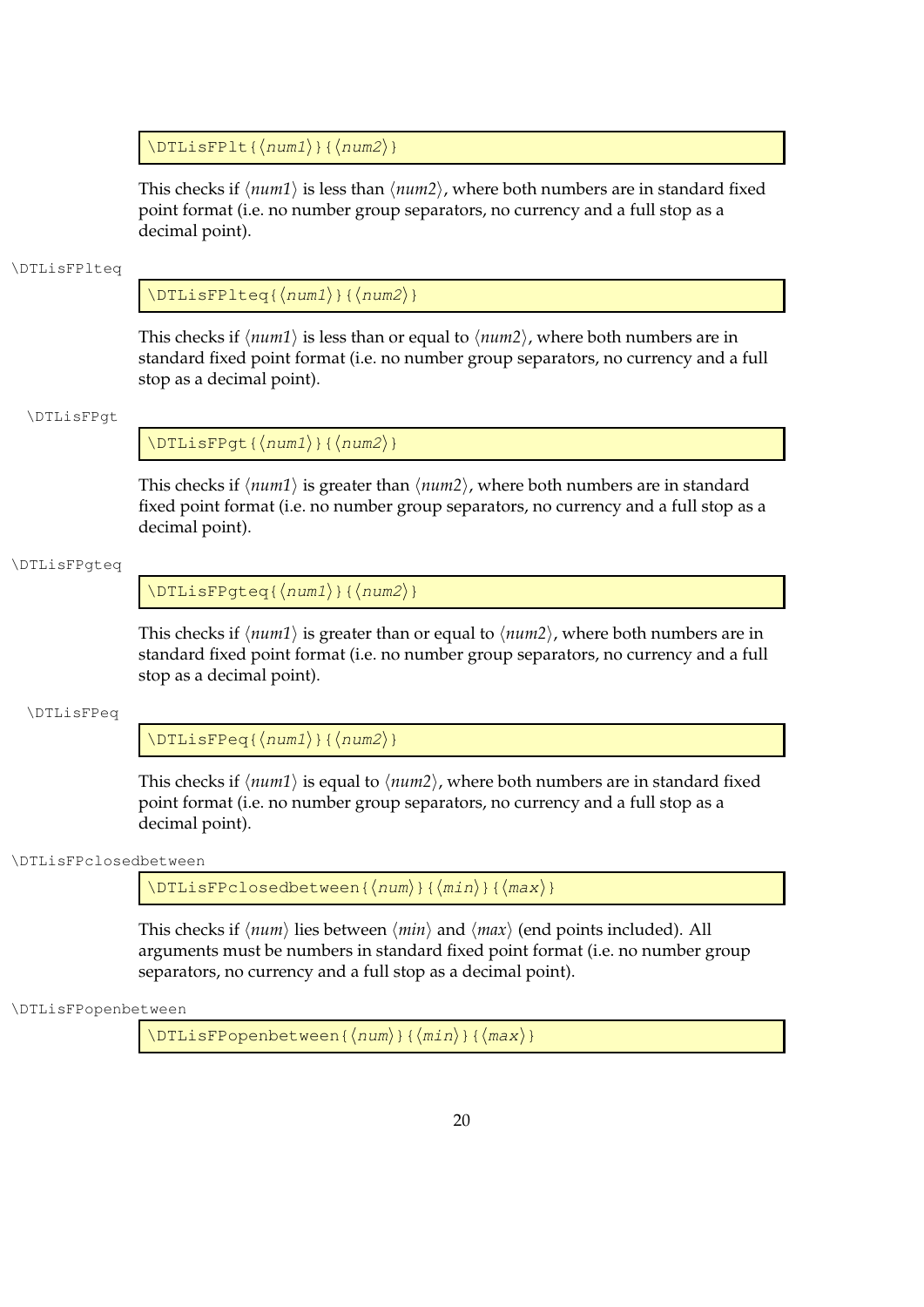This checks if  $\langle num \rangle$  lies between  $\langle min \rangle$  and  $\langle max \rangle$  (end points excluded). All arguments must be numbers in standard fixed point format (i.e. no number group separators, no currency and a full stop as a decimal point).

#### \DTLisSubString

 $\DTLi$ sSubString{ $\{string\}$ }{ $\{substring\}$ }

This checks if  $\langle$ *substring* $\rangle$  is contained in  $\langle$ *string* $\rangle$ . The remarks about \DTLifSubString also apply to \DTLisSubString. This command performs a case sensitive match.

#### \DTLisPrefix

 $\Delta{\DTLisPrefix({string})({prefix})}$ 

This checks if  $\langle string \rangle$  starts with  $\langle prefix \rangle$ . The remarks about  $\Delta$ DTLifStartsWith also apply to \DTLisPrefix. This command performs a case sensitive match.

#### \DTLisinlist

 $\Delta{\DTLisinlist({\text{element}})}({\text{list}})$ 

This checks if  $\langle element \rangle$  is in  $\langle list \rangle$ . (Internally uses  $\Delta$ DTLifinlist.)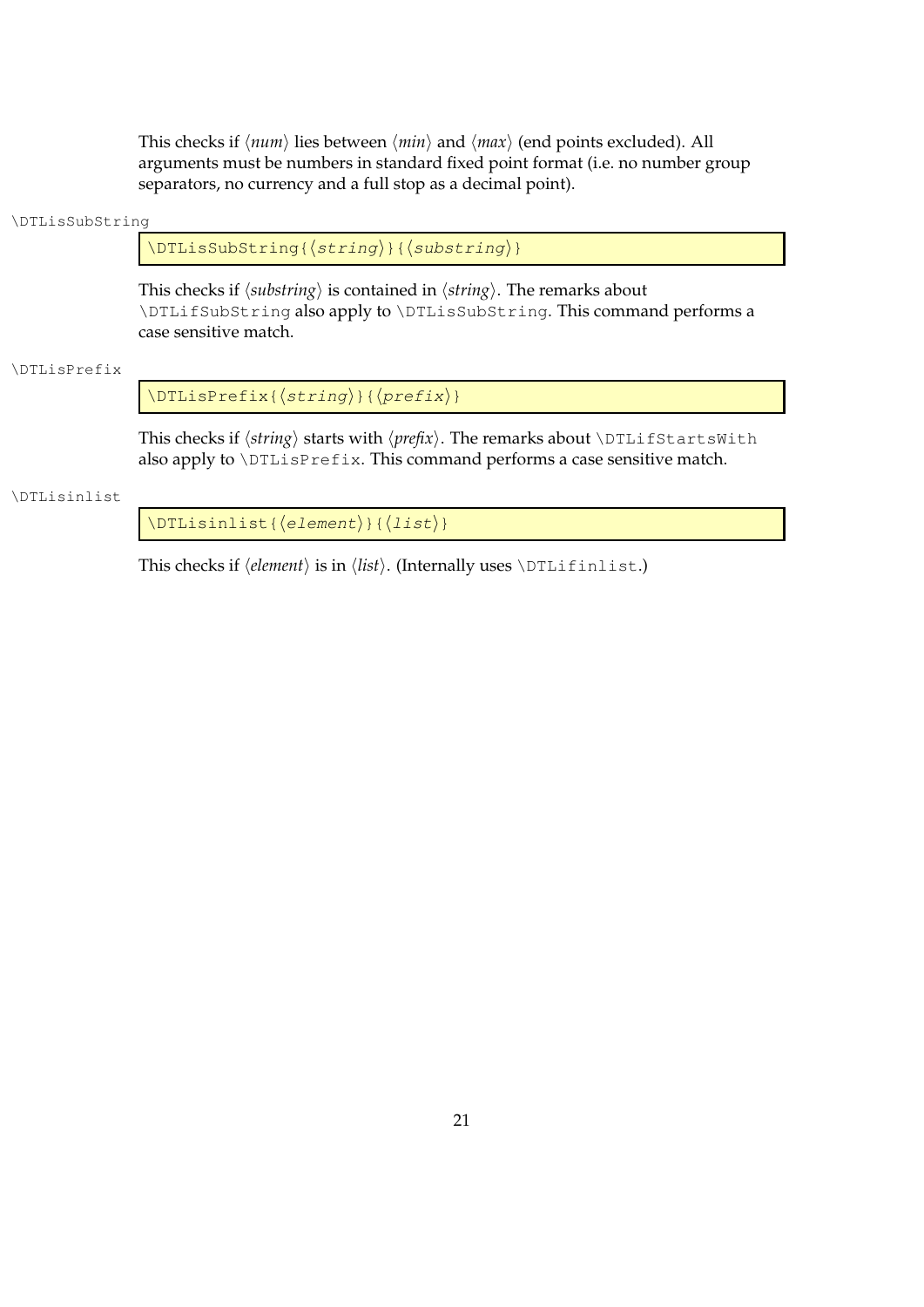## <span id="page-30-0"></span>**3 Fixed Point Arithmetic**

The datatool bundle doesn't support scientific notation.

The datatool-base package uses either the fp or the pgfmath package to perform fixed point arithmetic, however all numbers must be converted from the locale dependent format into the format required by the fp or pgfmath packages. A numerical value (i.e. an integer, a real or currency) can be converted into a plain decimal number using

\DTLconverttodecimal

 $\DTLconverttodecimal({num}){\langle cmd \rangle}$ 

The decimal number will be stored in  $\langle cmd \rangle$  which must be a control sequence. For example:

\DTLconverttodecimal{1,563.54}{\mynum}

will define  $\mu$ to be 1563.54. The command  $\mu$ nynum can then be used in any of the arithmetic macros provided by the fp or pgfmath packages.

The arguments to \DTLconverttodecimal don't get fully expanded so, for example,

\def\myval{1.23} \DTLconverttodecimal{\myval}{\mynum}

will work, but the following *won't* work:

\def\myval{1.23} \def\myotherval{\myval} \DTLconverttodecimal{\myotherval}{\mynum}

Nor will the following work:

\def\myval{9} \DTLconverttodecimal{\myval 9}{\mynum}

There are two commands provided to perform the reverse:

\DTLdecimaltolocale

 $\Delta$ DTLdecimaltolocale{ $\langle$ number $\rangle$ }{ $\langle$ cmd $\rangle$ }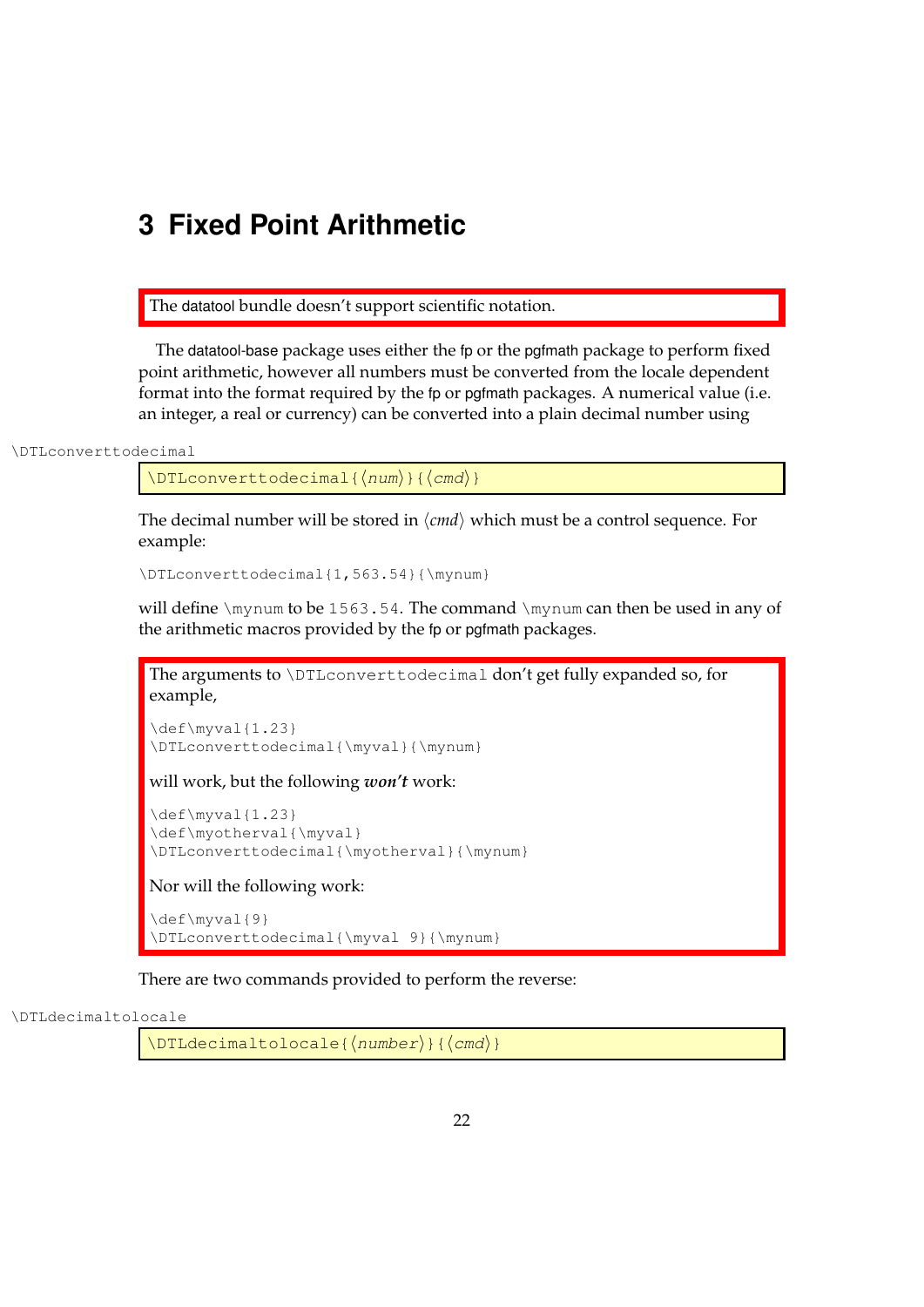This converts a plain decimal number  $\langle number \rangle$  (that uses a full stop as the decimal character and has no number group characters) into a locale dependent format. The resulting number is stored in  $\langle cmd \rangle$ , which must be a control sequence. For example:

\DTLdecimaltolocale{6795.3}{\mynum}

will define \mynum to be 6,795.3.

#### \DTLdecimaltocurrency

 $\Delta$ DTLdecimaltocurrency{ $\langle$ number $\rangle$ }{ $\langle$ cmd $\rangle$ }

This will convert a plain decimal number  $\langle number \rangle$  into a locale dependent currency format. For example:

\DTLdecimaltocurrency{267.5}{\price}\price

will produce: £267.50.

The currency symbol used by  $\DTLdecimaltocurrency$  is initially  $\$ , but it will use the currency last encountered. So, for example

\DTLifcurrency{\texteuro45.00}{}{}% \DTLdecimaltocurrency{267.5}{\price}\price

will produce: €267.50. This is because the last currency symbol to be encountered was \texteuro. You can reset the currency symbol using the command:

#### \DTLsetdefaultcurrency

 $\DTEsetdefaultcurrency({symbol\{symbol\delta}})$ 

#### For example:

\DTLsetdefaultcurrency{\textyen}% \DTLdecimaltocurrency{267.5}{\price}\price

#### will produce: ¥267.50

The datatool-base package provides convenience commands which use \DTLconverttodecimal, and then use the basic macros provided by the fp/pgfmath package. The resulting value is then converted back into the locale format using \DTLdecimaltolocale or \DTLdecimaltocurrency. Note that since these commands use \DTLconverttodecimal the caveat above regarding expansion also applies to all the commands.

If you don't require currency or locale conversion, you can reduce the package overheads by using the commands defined in the datatool-fp or datatool-pgfmath packages which provide interface commands to fp or pgfmath, respectively. (See sections 2 and 3 of the documented code, datatool-code.pdf.) Alternatively, you can just use the fp or pgfmath commands explicitly. (See the fp or pgf manuals for further details.)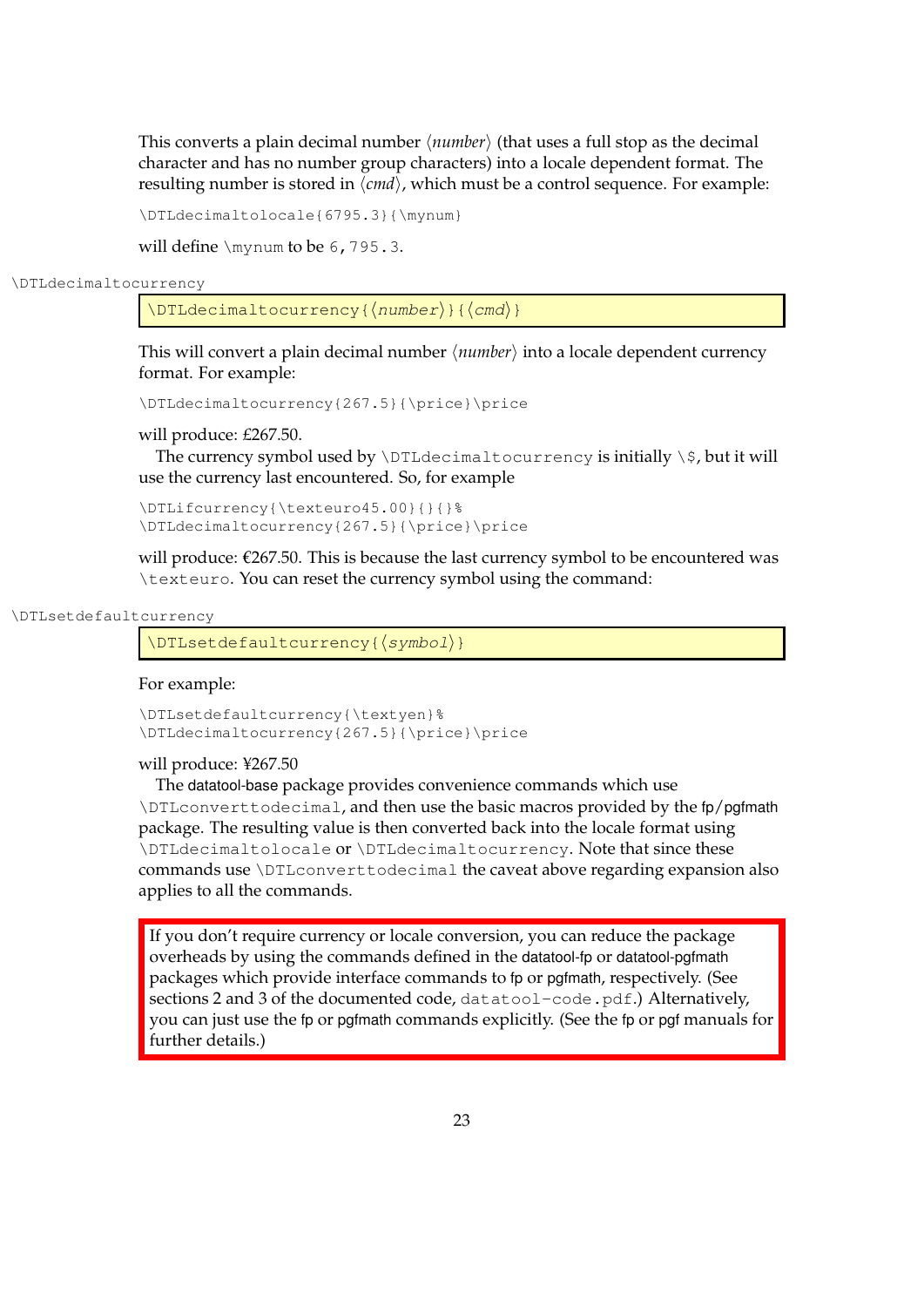\DTLadd

 $\DTLadd({cmd}{{\{num1\}}}{\theta})$ 

#### \DTLgadd

 $\DTLgadd{\cal Cmd}$  { $\langle num1\rangle$  } { $\langle num2\rangle$  }

This sets the control sequence  $\langle cmd \rangle$  to  $\langle num1 \rangle + \langle num2 \rangle$ .  $\Delta d$  sets  $\langle cmd \rangle$  locally, while  $\D{I}{q}$ add sets  $\langle cmd \rangle$  globally.

For example:

\DTLadd{\result}{3,562.65}{412.2}\result

will produce: 3,974.850000000. Since \DTLconverttodecimal can convert currency to a real number, you can also add prices. For example:

\DTLadd{\result}{\pounds3,562.65}{\pounds452.2}\result

#### produces: £4,014.850000000.

Note that datatool isn't aware of exchange rates! If you use different currency symbols, the last symbol will be used. For example

\DTLadd{\result}{\pounds3,562.65}{\euro452.2}\result

#### produces: €4,014.850000000.

Likewise, if one value is a number and the other is a currency, the type of the last value,  $\langle num2 \rangle$ , will be used for the result. For example:

\DTLadd{\result}{3,562.65}{\\$452.2}\result

produces: \$4,014.850000000.

#### \DTLaddall

 $\Delta$ laddall{ $\langle$ cmd $\rangle$ }{ $\langle$ number list $\rangle$ }

#### \DTLgaddall

 $\DTLgaddall({cmd}){\dim}$ 

This sets the control sequence  $\langle cmd \rangle$  to the sum of all the numbers in  $\langle number list \rangle$ . \DLTaddall sets h*cmd*i locally, while \DTLgaddall sets h*cmd*i globally. Example:

\DTLaddall{\total}{25.1,45.2,35.6}\total

produces: 105.900000000. Note that if any of the numbers in  $\langle$ *number list* $\rangle$  contain a comma, you must group the number. Example:

\DTLaddall{\total}{{1,525},{2,340},500}\total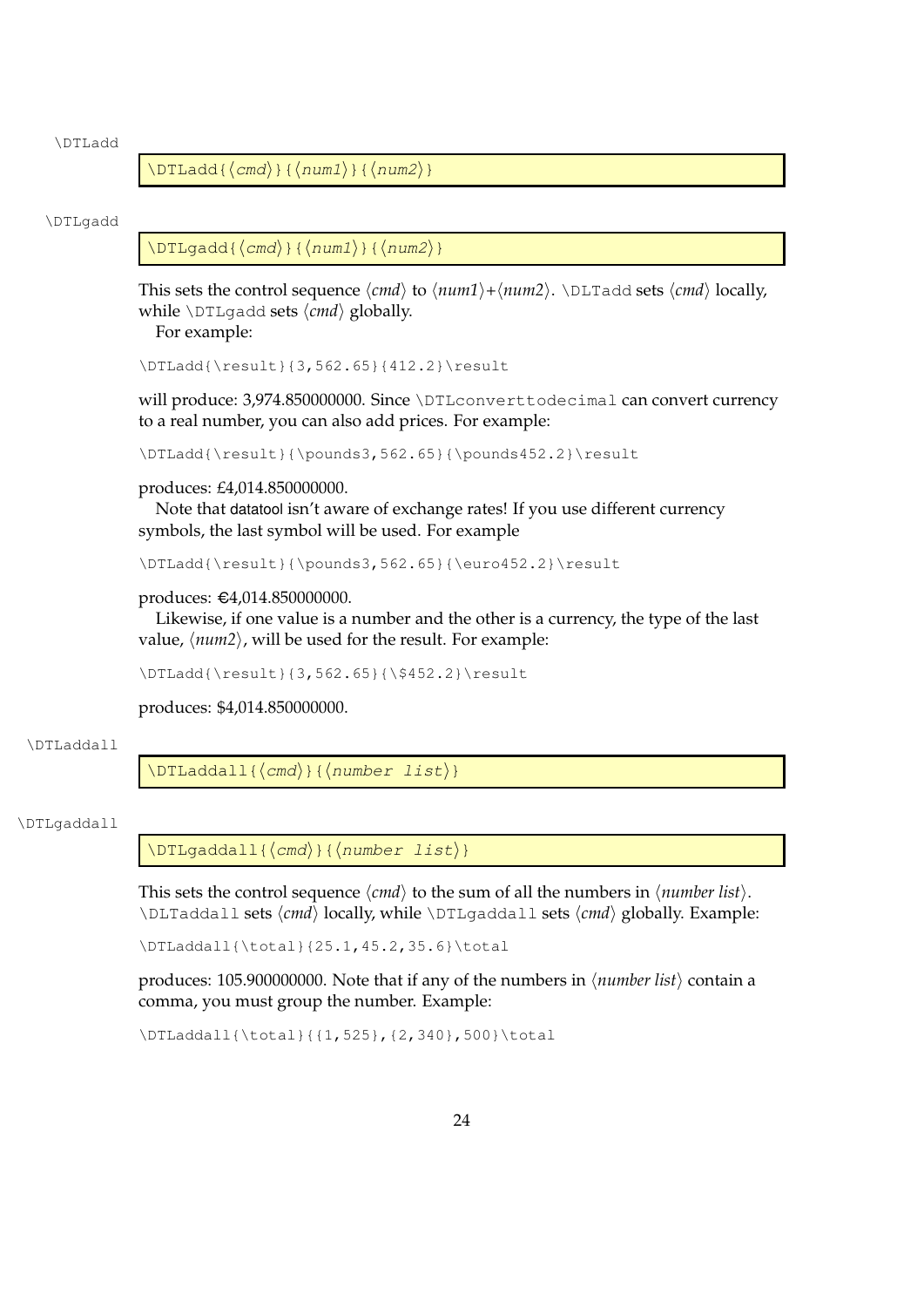produces: 4,365.

#### \DTLsub

 $\DTLsub({cmd}{{\{num1\}}{\{num2\}}$ 

#### \DTLgsub

 $\DTLgsub({\langle cmd \rangle}{\langle \text{num1} \rangle}{\langle \text{num2} \rangle}$ 

This sets the control sequence  $\langle cmd \rangle$  to  $\langle num1 \rangle - \langle num2 \rangle$ . \DLTsub sets  $\langle cmd \rangle$  locally, while  $\D{TLqsub}$  sets  $\langle cmd \rangle$  globally.

For example:

\DTLsub{\result}{3,562.65}{412.2}\result

will produce: 3,150.450000000. As with  $\DTLadd$ ,  $\langle num1 \rangle$  and  $\langle num2 \rangle$  may be currency.

#### \DTLmul

 $\DTHmul({cmd};({num1}){\dim2})$ 

#### \DTLgmul

 $\DTLgmul({cmd}{{\{num1\}}({num1})$ 

This sets the control sequence  $\langle cmd \rangle$  to  $\langle num1 \rangle \times \langle num2 \rangle$ .  $\Delta$ DLTmul sets  $\langle cmd \rangle$  locally, while  $\D{DTLgmul}$  sets  $\langle cmd \rangle$  globally.

For example:

\DTLmul{\result}{568.95}{2}\result

will produce: 1,137.900000000. Again,  $\langle num1 \rangle$  or  $\langle num2 \rangle$  may be currency, but unlike \DTLadd and \DTLsub, currency overrides integer/real. For example:

\DTLmul{\result}{\pounds568.95}{2}\result

will produce: £1,137.900000000. Likewise,

\DTLmul{\result}{2}{\pounds568.95}\result

will produce: £1,137.900000000. Although it doesn't make sense to multiply two currencies, datatool will allow

\DTLmul{\result}{\\$2}{\pounds568.95}\result

which will produce: £1,137.900000000.

\DTLdiv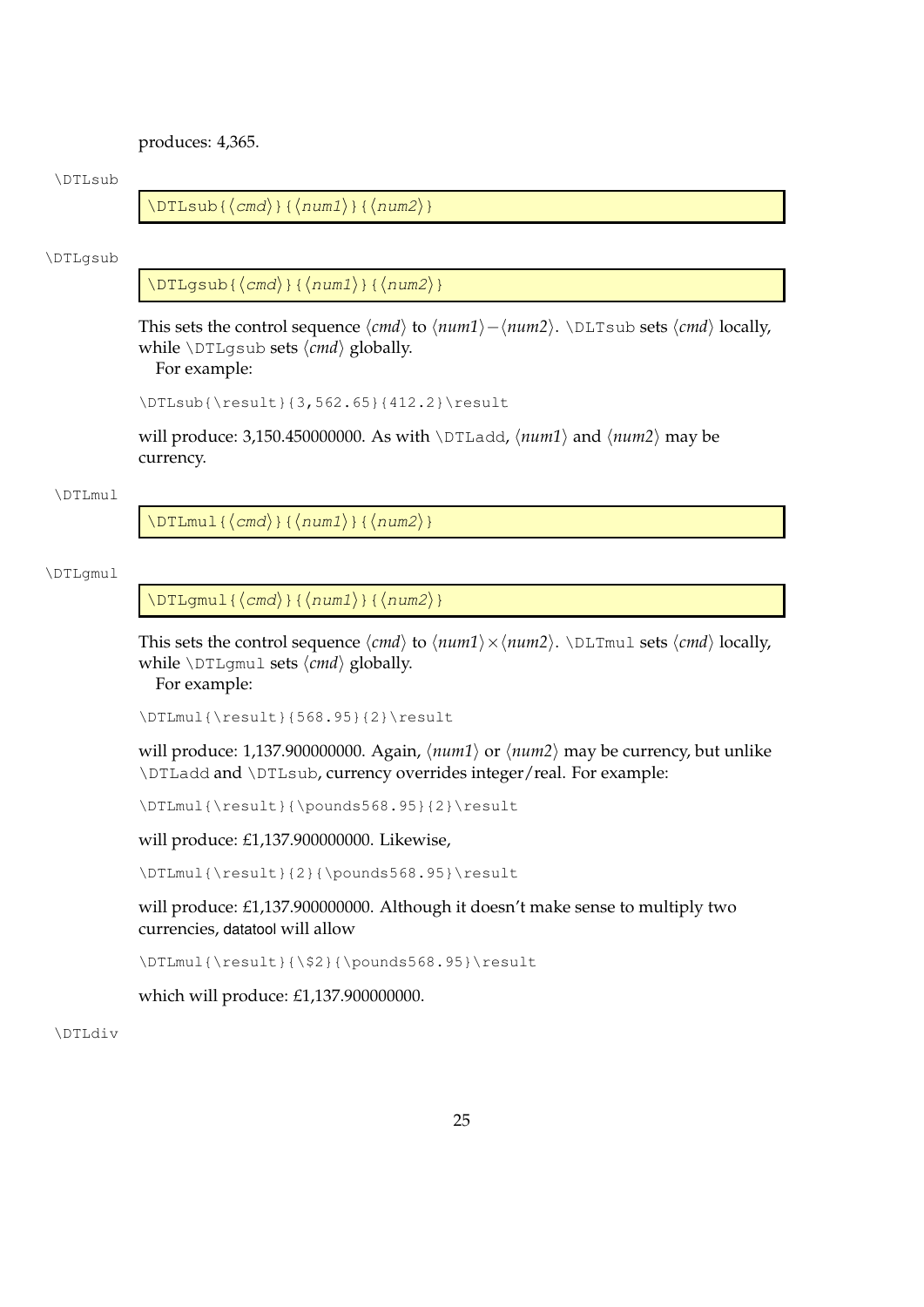$\DTLdiv{\cmd}{\rm}({\sim}$ 

\DTLgdiv

 $\DTLqdiv{\langle cmd \rangle} {\langle num1 \rangle}{\langle num2 \rangle}$ 

This sets the control sequence  $\langle cmd \rangle$  to  $\langle num1 \rangle \div \langle num2 \rangle$ .  $\Delta \Delta \Delta \Delta$  sets  $\langle cmd \rangle$  locally, while  $\D{TLqdiv}$  sets  $\langle cmd \rangle$  globally.

For example:

\DTLdiv{\result}{501}{2}\result

will produce: 250.500000000. Again,  $\langle num1 \rangle$  or  $\langle num2 \rangle$  may be currency, but the resulting type will be not be a currency if both  $\langle num1 \rangle$  and  $\langle num2 \rangle$  use the same currency symbol. For example:

\DTLdiv{\result}{\\$501}{\\$2}\result

will produce: 250.500000000. Whereas

\DTLdiv{\result}{\\$501}{2}\result

will produce: \$250.500000000.

#### \DTLabs

 $\DTLabs{\langle cmd \rangle}{\langle num \rangle}$ 

#### \DTLgabs

 $\DTLgabs({\langle cmd \rangle}{\langle num \rangle})$ 

This sets  $\langle cmd \rangle$  to the absolute value of  $\langle num \rangle$ .  $\Delta s$  sets  $\langle cmd \rangle$  locally, while \DTLqabs sets  $\langle cmd \rangle$  globally. Example:

\DTLabs{\result}{-\pounds2.50}\result

produces: £2.500000000.

#### \DTLneg

 $\Delta$ (DTLneg{ $\langle$ *cmd*}}{ $\langle$ *num*}}

#### \DTLgneg

 $\DTHqneg({\langle cmd \rangle}{\langle \eta u m \rangle})$ 

This sets  $\langle cmd \rangle$  to the negative of  $\langle num \rangle$ .  $\Delta$ DLTneg sets  $\langle cmd \rangle$  locally, while  $\Delta$ DTLgneg sets  $\langle cmd \rangle$  globally. Example:

\DTLneg{\result}{\pounds2.50}\result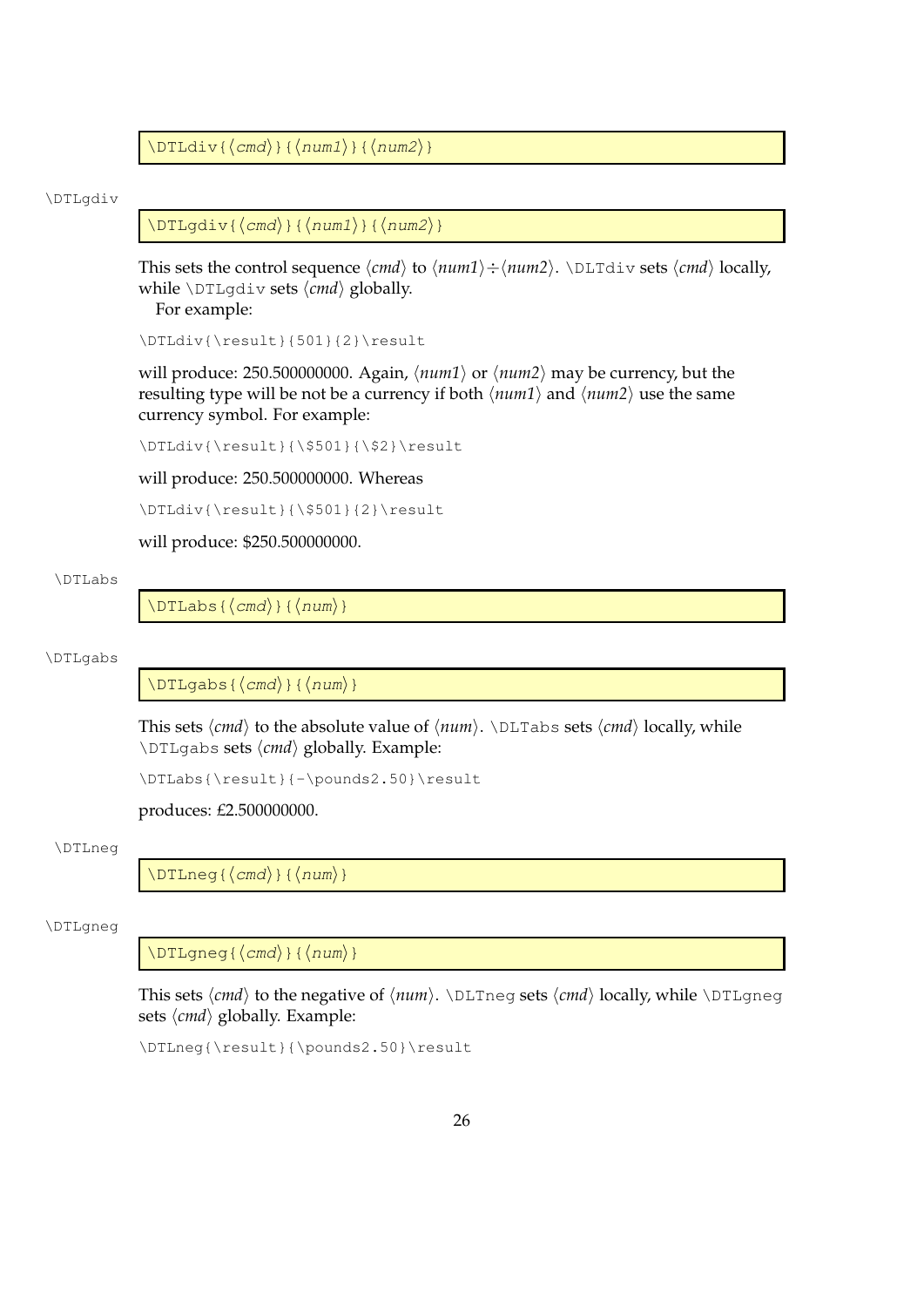produces: -£2.500000000.

#### \DTLsqrt

 $\DTLsqrt{\langle cmd \rangle}{\langle num \rangle}$ 

#### \DTLgsqrt

 $\DTLgsqrt{\langle cmd\rangle}{\langle num\rangle}$ 

This sets  $\langle cmd \rangle$  to the sqrt root of  $\langle num \rangle$ .  $\Delta$ LTsqrt sets  $\langle cmd \rangle$  locally, while \DTLqsqrt sets  $\langle cmd \rangle$  globally. Example:

\DTLsqrt{\result}{2}\result

produces: 1.414213562.

#### \DTLmin

 $\DTHmin{\lbrace\langle cmd\rangle\}\lbrace\langle num1\rangle\rbrace\{\langle num2\rangle\}\}$ 

#### \DTLgmin

 $\DTLgmin{\langle cmd \rangle}{\langle num1 \rangle}{\langle num2 \rangle}$ 

This sets the control sequence  $\langle cmd \rangle$  to the minimum of  $\langle num1 \rangle$  and  $\langle num2 \rangle$ . \DLTmin sets  $\langle cmd \rangle$  locally, while  $\Delta$ DTLgmin sets  $\langle cmd \rangle$  globally. For example:

\DTLmin{\result}{256}{32}\result

produces: 32. Again,  $\langle num1 \rangle$  and  $\langle num2 \rangle$  may be currency. For example:

\DTLmin{\result}{256}{\pounds32}\result

produces: £32, whereas

\DTLmin{\result}{\pounds256}{32}\result

produces: 32. As mentioned above, datatool doesn't know about exchange rates, so be careful about mixing currencies. For example:

\DTLmin{\result}{\pounds5}{\\$6}\result

produces: £5, which may not necessarily be true!

#### \DTLminall

 $\DTHminall({cmd}\f{number list}\)$ 

#### \DTLgminall

 $\DTLgminall({\langle cmd \rangle}{\langle number list \rangle})$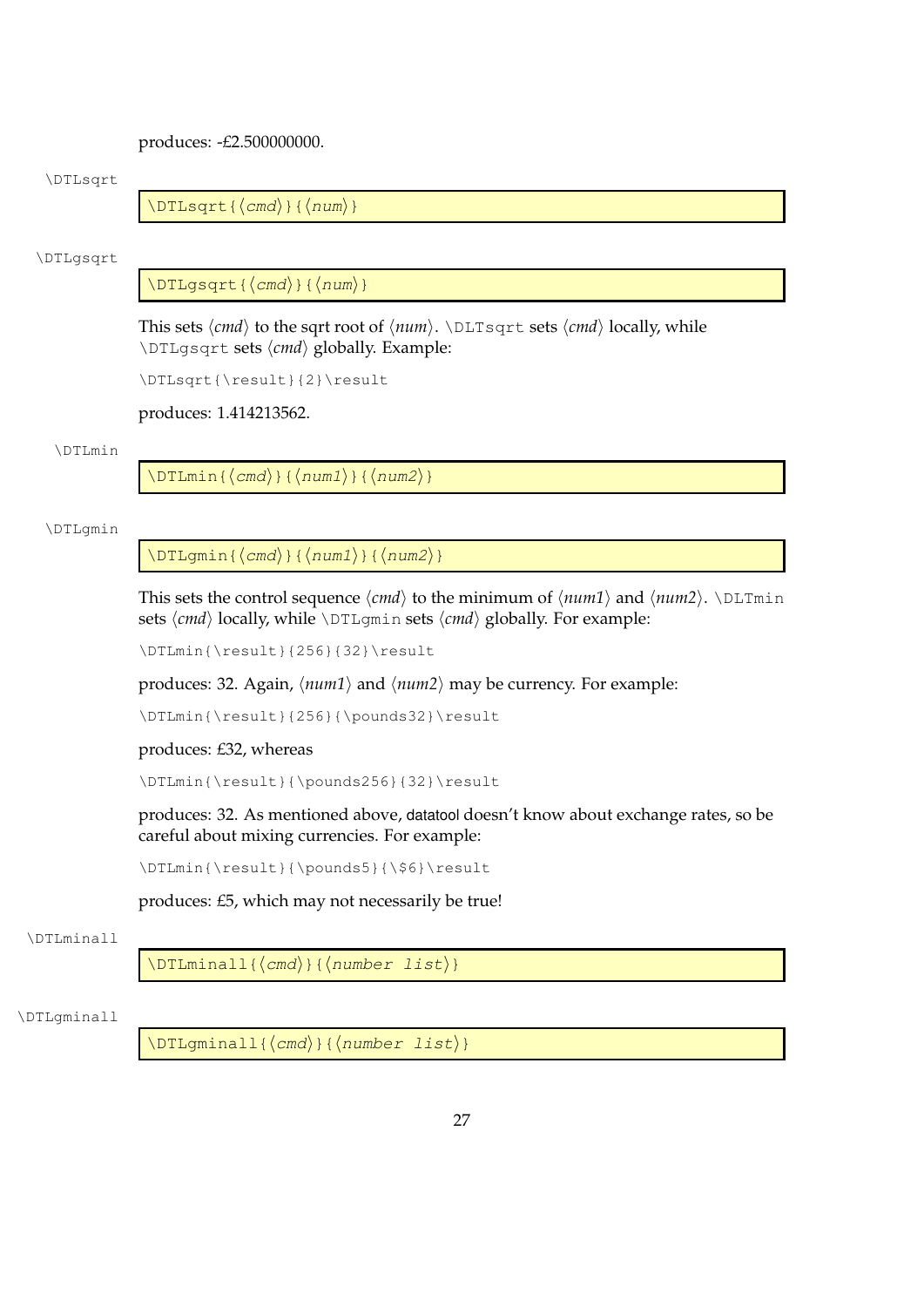This sets the control sequence  $\langle cmd \rangle$  to the minimum of all the numbers in  $\langle number$ *list*). \DLTminall sets  $\langle cmd \rangle$  locally, while \DTLgminall sets  $\langle cmd \rangle$  globally. Example:

\DTLminall{\theMin}{25.1,45.2,35.6}\theMin

produces: 25.1. Note that if any of the numbers in h*number list*i contain a comma, you must group the number. Example:

\DTLminall{\theMin}{{1,525},{2,340},500}\theMin

produces: 500.

#### \DTLmax

 $\DTHmax({cmd}{{\eta}}{dim1})$ { ${\eta}max2$ }

#### \DTLgmax

 $\DTLgmax{\langle cmd \rangle}{\langle num1 \rangle}{\langle num2 \rangle}$ 

This sets the control sequence  $\langle cmd \rangle$  to the maximum of  $\langle num1 \rangle$  and  $\langle num2 \rangle$ . \DLTmax sets  $\langle cmd \rangle$  locally, while  $\DttIgmax$  sets  $\langle cmd \rangle$  globally. For example:

\DTLmax{\result}{256}{32}\result

produces: 256. Again,  $\langle num1 \rangle$  and  $\langle num2 \rangle$  may be currency, but the same warnings for \DTLmin apply.

## \DTLmaxall

 $\DTHmaxall({cmd}\f{number list})$ 

## \DTLgmaxall

 $\DTLqmaxall({cmd}){\n{number list}}$ 

This sets the control sequence  $\langle c \rangle$  to the maximum of all the numbers in  $\langle number$ *list*). \DLTmaxall sets  $\langle cmd \rangle$  locally, while \DTLgmaxall sets  $\langle cmd \rangle$  globally. Example:

\DTLmaxall{\theMax}{25.1,45.2,35.6}\theMax

produces: 45.2. Note that if any of the numbers in  $\langle$ *number list* $\rangle$  contain a comma, you must group the number. Example:

\DTLmaxall{\theMax}{{1,525}, {2,340},500}\theMax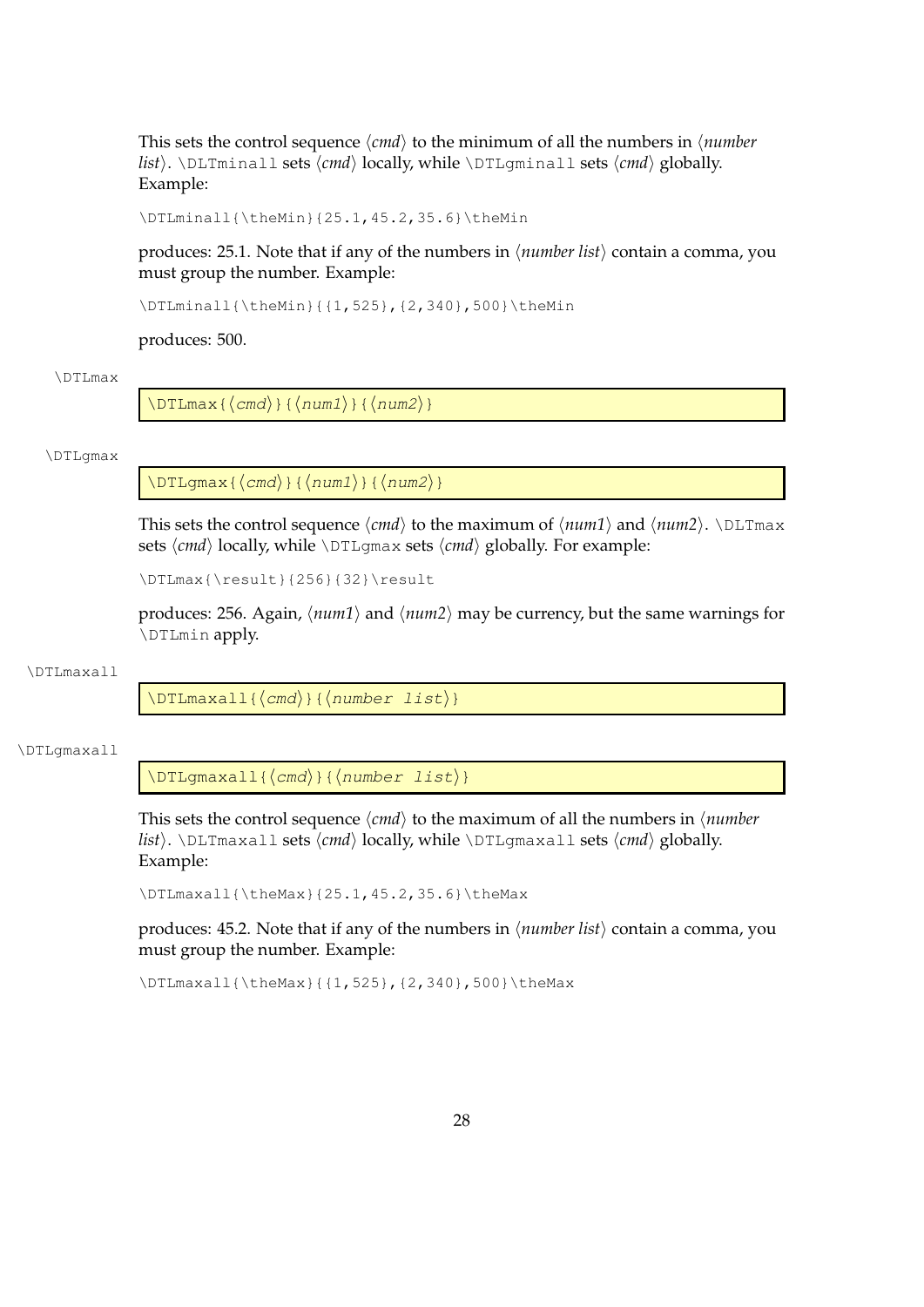produces: 2,340.

## \DTLmeanforall

 $\DTHmeanford1 {\langle cmd \rangle}{\langle number list \rangle}$ 

\DTLgmeanall

 $\Delta$ DTLgmeanforall{ $\langle$ *cmd*}}{ $\langle$ *number list*}}

This sets the control sequence  $\langle cmd \rangle$  to the arithmetic mean of all the numbers in h*number list*i. \DLTmeanforall sets h*cmd*i locally, while \DTLgmeanforall sets  $\langle \textit{cmd} \rangle$  globally. Example:

```
\DTLmeanforall{\theMean}{25.1,45.2,35.6}\theMean
```
produces:  $35.300000000$ . Note that if any of the numbers in  $\langle$ *number list* $\rangle$  contain a comma, you must group the number. Example:

\DTLmeanforall{\theMean}{{1,525}, {2,340},500}\theMean

produces: 1,455.

\DTLvarianceforall

 $\DTLvarianceforall({\langle cmd \rangle}{\langle number list \rangle})$ 

\DTLgvarianceforall

 $\DTLgvariant = \{ \langle cmd \rangle \}$  { $\langle number list \rangle$ }

This sets the control sequence  $\langle c\hat{r}\rangle$  to the variance of all the numbers in  $\langle number\; list \rangle$ . \DLTvarianceforall sets  $\langle cmd \rangle$  locally, while \DTLgvarianceforall sets  $\langle cmd \rangle$ globally. Example:

```
\DTLvarianceforall{\theVar}{25.1,45.2,35.6}\theVar
```
produces:  $67.380000000$ . Again note that if any of the numbers in  $\langle$ *number list* $\rangle$  contain a comma, you must group the number.

## \DTLsdforall

 $\Delta{\DTLsdforal1}({cmd}$ }{ ${\langle number list \rangle}$ }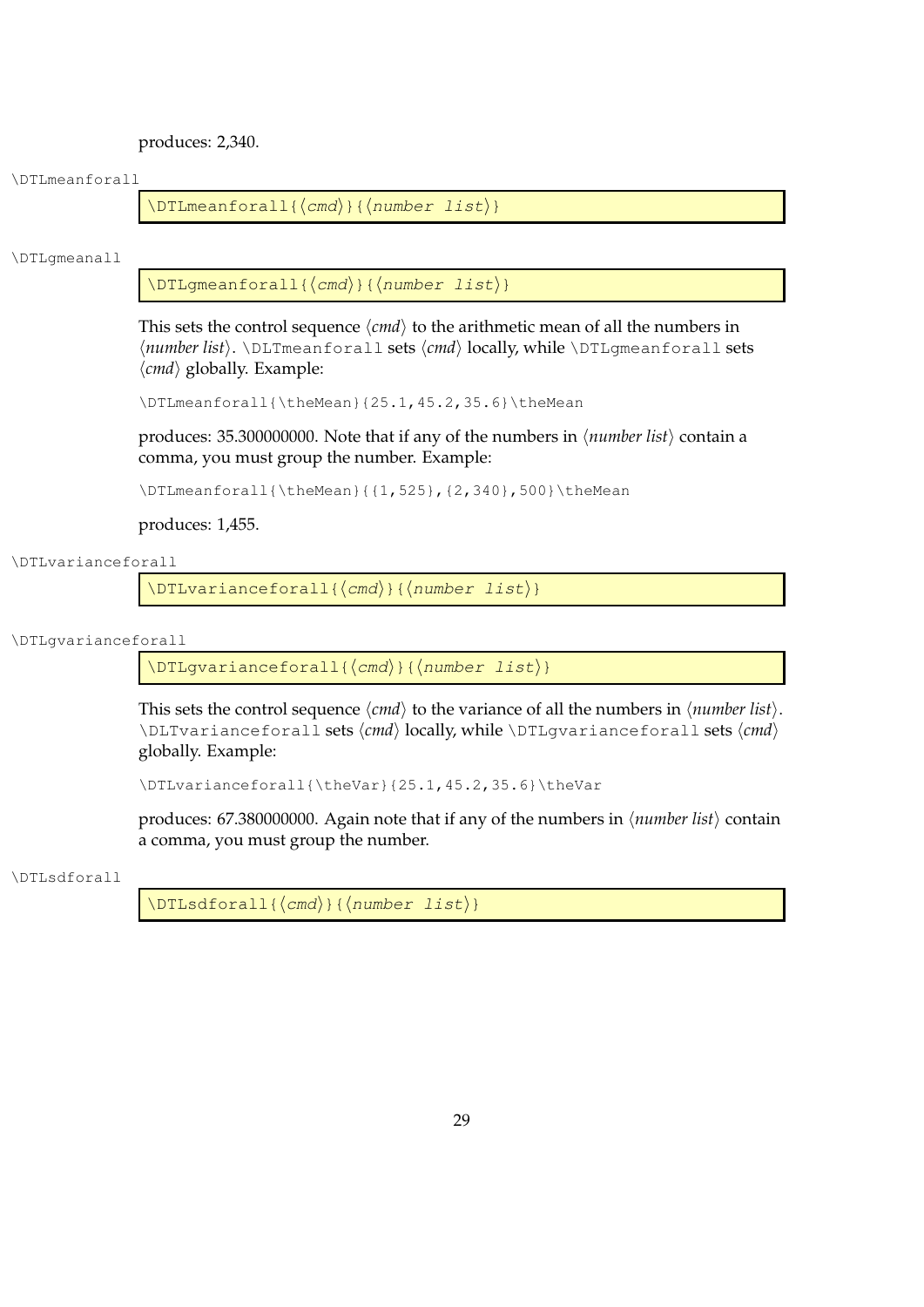#### \DTLgsdforall

## $\DTLqsdforal1({\langle cmd \rangle}{\langle number list \rangle}$

This sets the control sequence  $\langle cmd \rangle$  to the standard deviation of all the numbers in h*number list*i. \DLTsdforall sets h*cmd*i locally, while \DTLgsdforall sets h*cmd*i globally. Example:

\DTLsdforall{\theSD}{25.1,45.2,35.6}\theSD

produces: 8.208532146. Note that if any of the numbers in  $\langle$ *number list* $\rangle$  contain a comma, you must group the number. Example:

\DTLsdforall{\theSD}{{1,525},{2,340},500}\theSD

produces: 752.805862534.

#### \DTLround

 $\DTLround({cmd};({num}){\dim}$  (num digits)}

#### \DTLground

 $\DTLqround({cmd}){\min}{}({num})$ 

This sets  $\langle cmd \rangle$  to  $\langle num \rangle$  rounded to  $\langle num \, digits \rangle$  after the decimal character. \DLTround sets  $\langle cmd \rangle$  locally, while \DTLground sets  $\langle cmd \rangle$  globally. Example:

\DTLround{\result}{3.135276}{2}\result

#### produces: 3.14.

#### \DTLtrunc

 $\DTLtrunc({\langle cmd \rangle}{\langle num \rangle}{\langle numd \rangle})$ 

# \DTLgtrunc

 $\DTLgtrunc({\langle cmd \rangle}{\langle num \rangle}{\langle numd \rangle})$ 

This sets  $\langle cmd \rangle$  to  $\langle num \rangle$  truncated to  $\langle num \text{ digits} \rangle$  after the decimal character. \DLTtrunc sets  $\langle cmd \rangle$  locally, while \DTLgtrunc sets  $\langle cmd \rangle$  globally. Example:

\DTLtrunc{\result}{3.135276}{2}\result

produces: 3.13.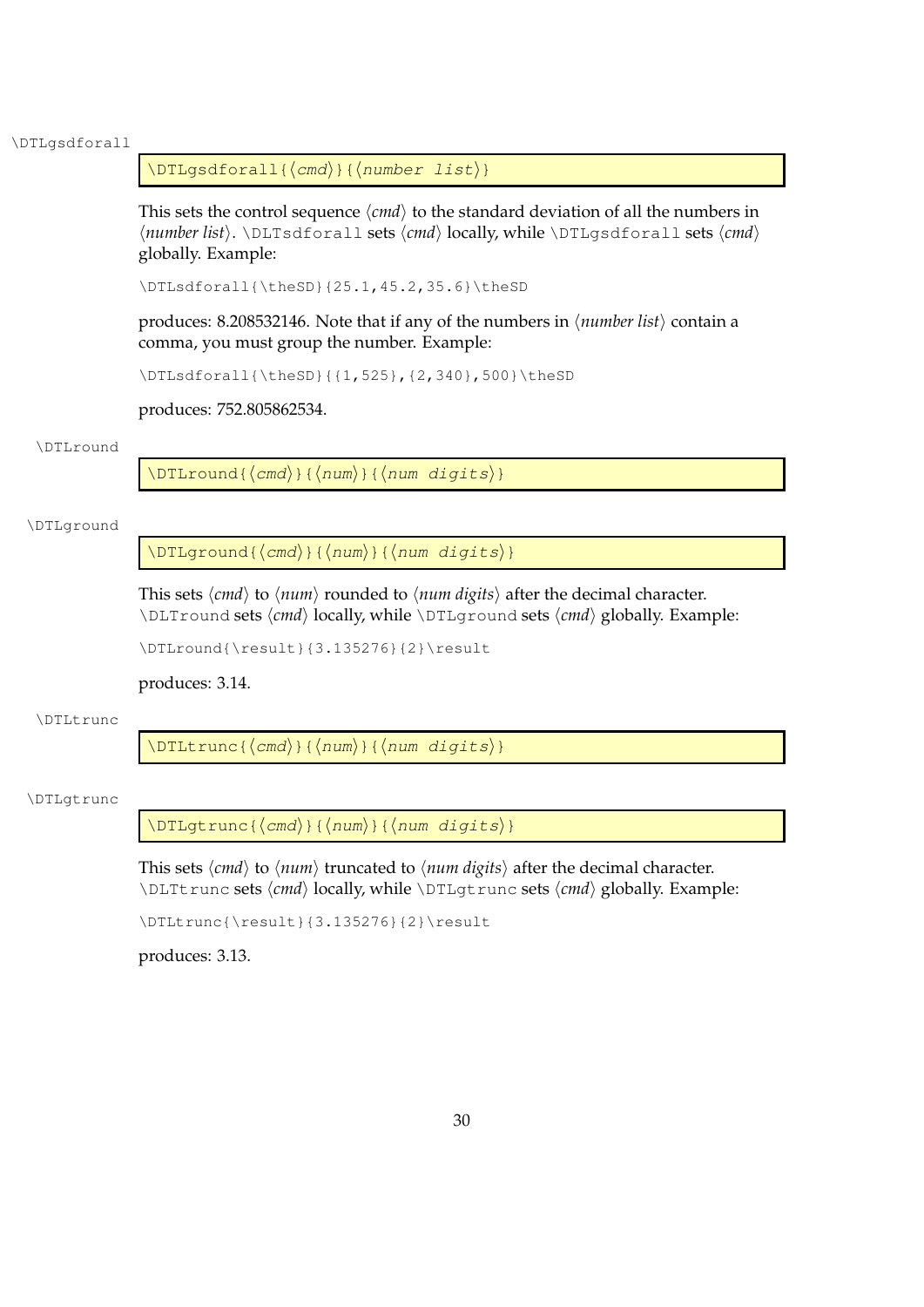# \DTLclip

 $\Delta$ inum)}  $\langle$  (md)  $\rangle$  { $\langle$  num)}

# \DTLgclip

 $\Upsilon$ DTLgclip{ $\langle$ *cmd*}}{ $\langle$ *num*}}

This sets  $\langle cmd \rangle$  to  $\langle num \rangle$  with all unnecessary 0's removed.  $\triangle$ DLTclip sets  $\langle cmd \rangle$ locally, while \DTLgclip sets  $\langle cmd \rangle$  globally.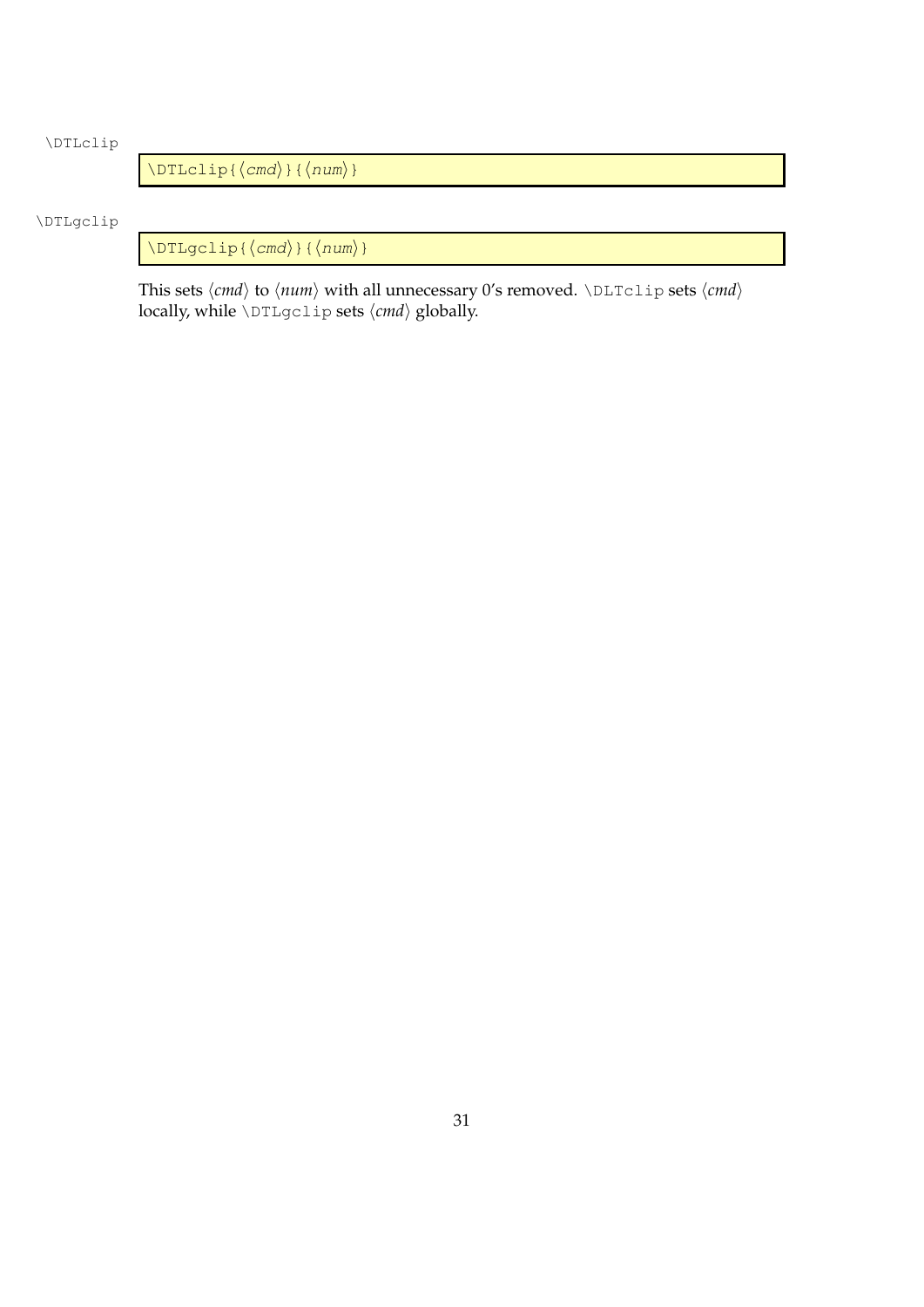# **4 Strings**

Strings are considered to be anything non-numerical. The datatool package loads the substr package, so you can use the commands defined in that package to determine if one string is contained in another string. In addition, the datatool provides the following macros:

### \DTLsubstitute

\DTLsubstitute{ $\langle$ *cmd*}}{ $\langle$ *original*}}{ $\langle$ *replacement*}}

This replaces the first occurrence of  $\langle original \rangle$  in  $\langle cmd \rangle$  with  $\langle replacement \rangle$ . Note that  $\langle \textit{cmd} \rangle$  must be the name of a command. For example:

\def\mystr{abcdce}\DTLsubstitute{\mystr}{c}{z}\mystr

produces: abzdce.

### \DTLsubstituteall

 $\DTEsubstituteall({cmd}{}_{\langle}({original})\$  { (criginal) } { (replacement) }

This replaces all occurrences of *\original* \ in  $\langle$ *cmd* \ with  $\langle$ *replacement* $\rangle$ , where again,  $\langle \text{cmd} \rangle$  must be the name of a command. For example:

\def\mystr{abcdce}\DTLsubstituteall{\mystr}{c}{z}\mystr

produces: abzdze.

#### \DTLsplitstring

 $\DTLsplitsstring({string}_{split~text})$  $\langle \text{cm} \rangle$ }

This splits  $\langle string \rangle$  at the first occurrence of  $\langle split text \rangle$  and stores the before part in the command  $\langle \text{before cmd} \rangle$  and the after part in the command  $\langle \text{after cmd} \rangle$ . For example:

```
\DTLsplitstring{abcdce}{c}{\beforepart}{\afterpart}%
Before part: ``\beforepart''. After part: ``\afterpart''
```
produces: Before part: "ab". After part: "dce". Note that for \DTLsplitstring,  $\langle$ *string* $\rangle$  is not expanded, so

```
\def\mystr{abcdce}%
\DTLsplitstring{\mystr}{c}{\beforepart}{\afterpart}%
Before part: ``\beforepart''. After part: ``\afterpart''
```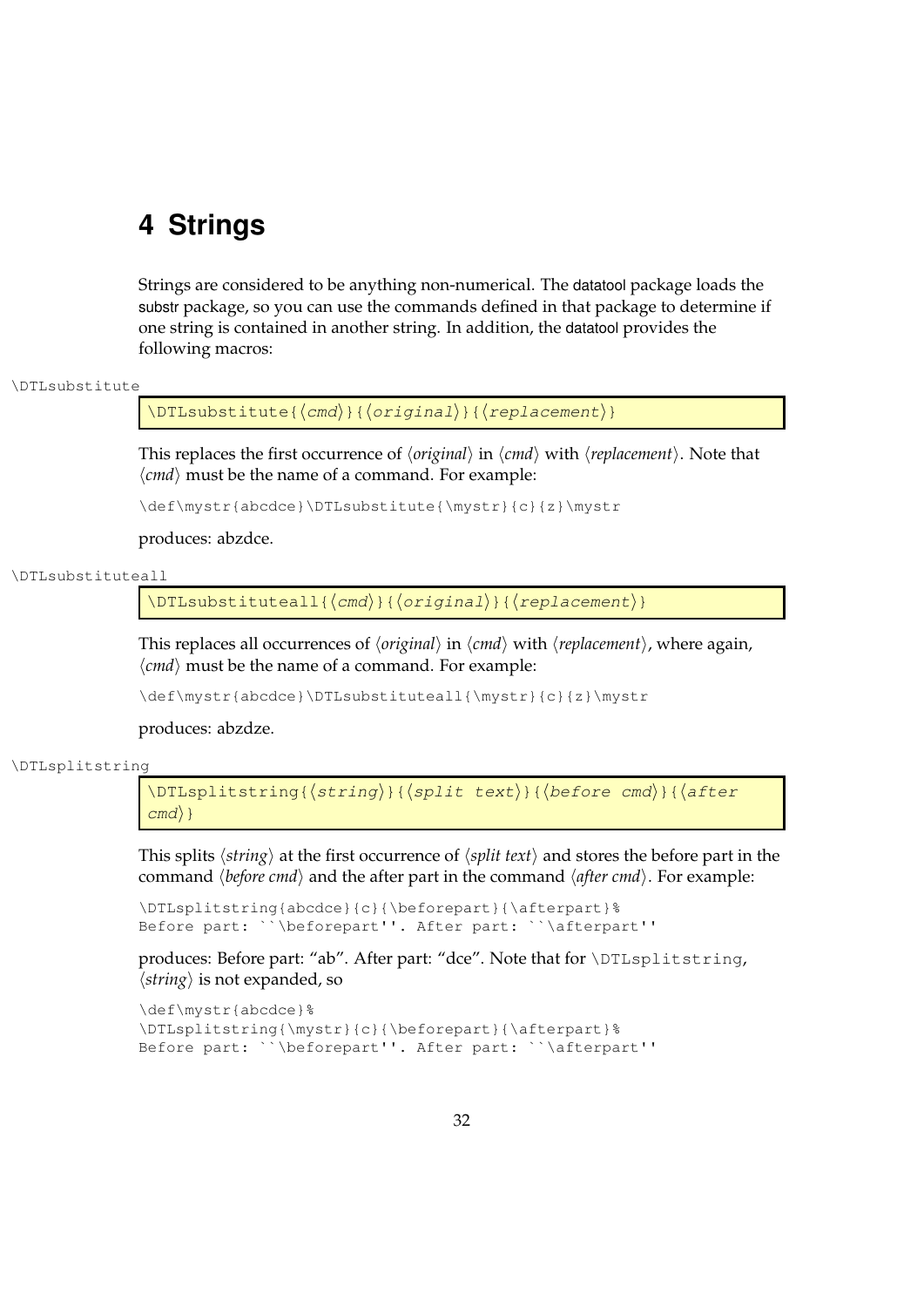produces: Before part: "abcdce". After part: "". If you want the string expanded, you will need to use \expandafter:

```
\def\mystr{abcdce}%
\expandafter\DTLsplitstring\expandafter
{\mystr}{c}{\beforepart}{\afterpart}%
Before part: ``\beforepart''. After part: ``\afterpart''
```
which produces: Before part: "ab". After part: "dce".

## \DTLinitials

# $\DTHinitials({string})$

This converts  $\langle$ *string* $\rangle$  (typically a name) into initials. For example:

\DTLinitials{Mary Ann}

produces: M.A. (including the final full stop). Note that

\DTLinitials{Mary-Ann}

produces: M.-A. (including the final full stop). Be careful if the initial letter has an accent. The accented letter needs to be placed in a group, if you want the initial to also have an accent, otherwise the accent command will be ignored. For example:

\DTLinitials{{\'E}lise Adams}

produces: É.A., whereas

\DTLinitials{\'Elise Adams}

produces: E.A. In fact, any command which appears at the start of the name that is not enclosed in a group will be ignored. For example:

\DTLinitials{\MakeUppercase{m}ary ann}

produces: m.a., whereas

\DTLinitials{{\MakeUppercase{m}}ary ann}

produces: M.a., but note that

\DTLinitials{\MakeUppercase{mary ann}}

produces: mary ann.

## \DTLstoreinitials

 $\Delta{s}{\langle string\rangle}{\langle cmd\rangle}$ 

This converts  $\langle string \rangle$  into initials and stores the result in  $\langle cmd \rangle$  which must be a command name. The remarks about \DTLinitials also relate to \DTLstoreinitials. For example

\DTLstoreinitials{Marie-{\'E}lise del~Rosario}{\theInitials}\theInitials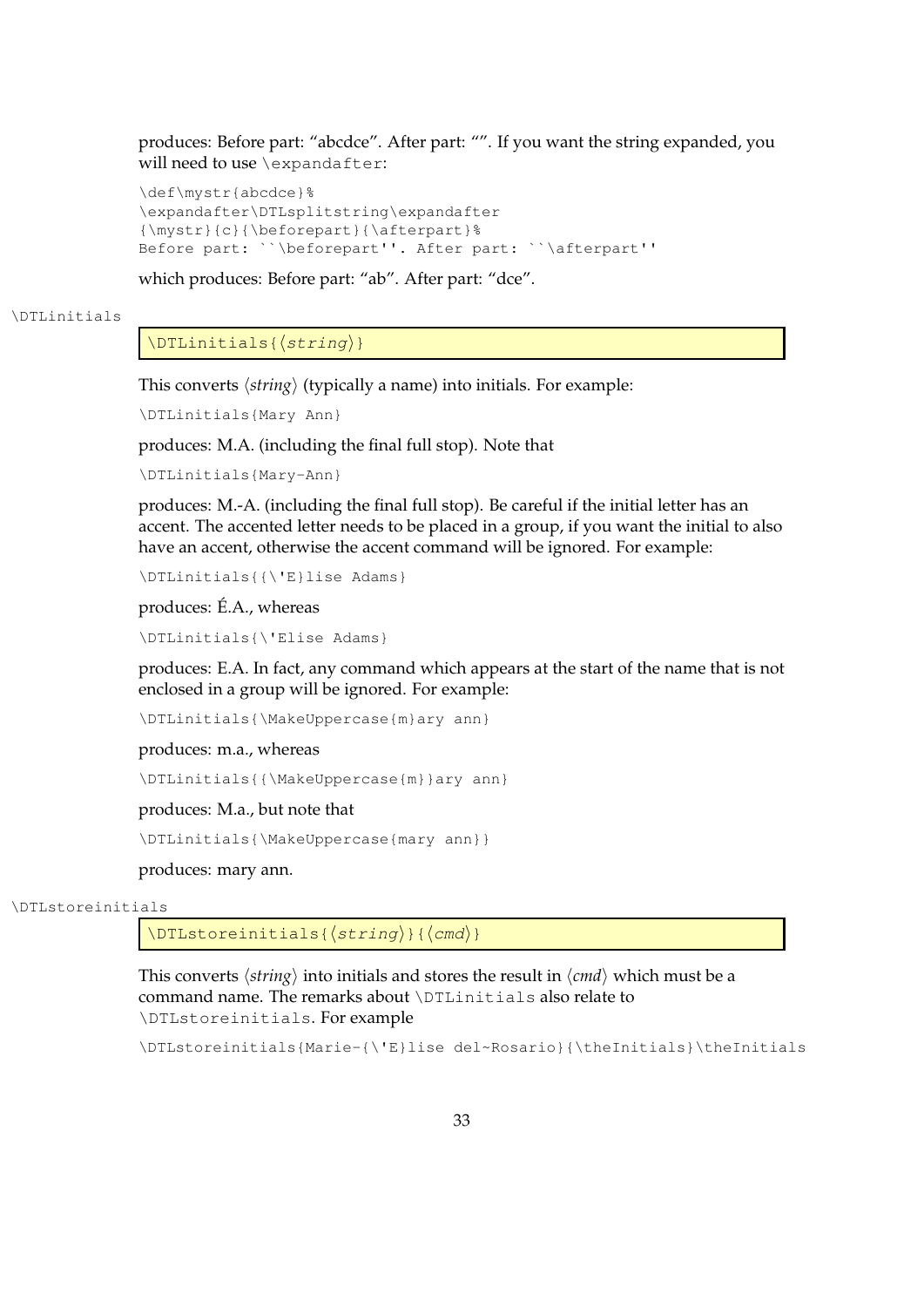produces: M.-É.d.R. Both the above commands rely on the following to format the initials:

\DTLafterinitials

\DTLafterinitials

This indicates what to do at the end of the initials. This simply does a full stop by default.

\DTLbetweeninitials

\DTLbetweeninitials

This indicates what to do between initials. This does a full stop by default.

\DTLinitialhyphen

\DTLinitialhyphen

This indicates what to do at a hyphen. This simply does a hyphen by default, but can be redefined to do nothing to prevent the hyphen appearing in the initials.

\DTLafterinitialbeforehyphen

\DTLafterinitialbeforehyphen

This indicates what to do between an initial and a hyphen. This simply does a full stop by default.

For example

```
\renewcommand*{\DTLafterinitialbeforehyphen}{}%
\DTLinitials{Marie-{\'E}lise del~Rosario}
```
produces: M-É.d.R. whereas

```
\renewcommand*{\DTLafterinitialbeforehyphen}{}%
\renewcommand*{\DTLafterinitials}{}%
\renewcommand*{\DTLbetweeninitials}{}%
\renewcommand*{\DTLinitialhyphen}{}%
\DTLinitials{Marie-{\'E}lise del~Rosario}
```
produces: MÉdR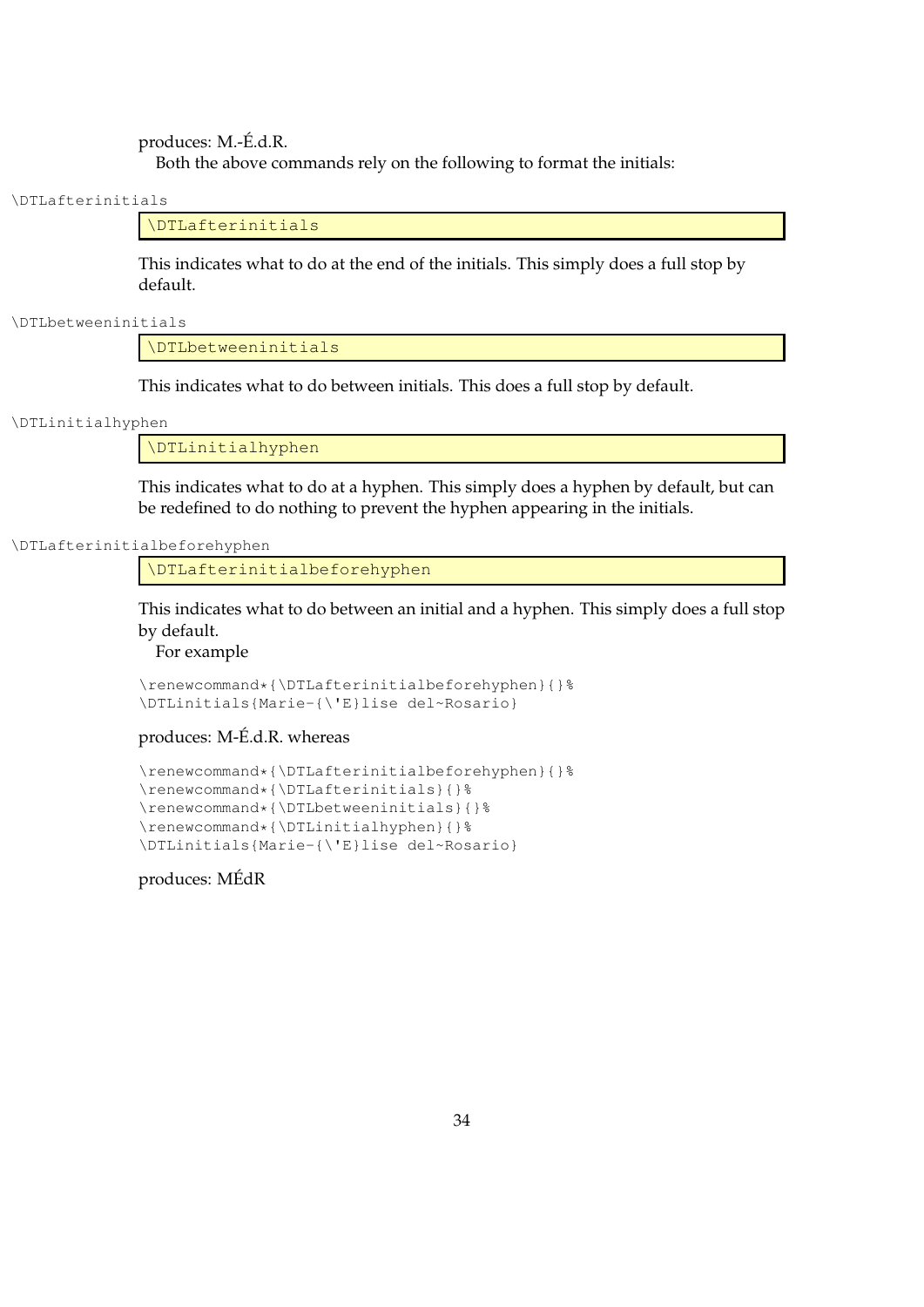# **5 Comma-Separated Lists**

The datatool-base package automatically loads the etoolbox package, so you can use any of the list commands provided by that package, or you can use the internal command \@for provided by the LATEX kernel (and modified by the xfor package, which is also loaded by datatool-base).

In addition to those commands, datatool-base provides some commands that deal with comma-separated lists. Note that this just refers to a control sequence that stores a list of elements separated by commas, for example:

```
\newcommand{\mylist}{elephant,ant,zebra,duck}
```
This isn't the same as comma-separated files, which is dealt with in Section [6.](#page-49-0)

\DTLformatlist

 $\DTLformatlist({*list*})$ 

Formats the comma-separated list. The unstarred version scopes the internal operation. The starred form doesn't. The  $\langle list \rangle$  may either be an explicit comma-separated list or a control sequence whose replacement text is a comma-separated list. If the list contains empty elements then \DTLformatlist will either include or skip the empty element according to the conditional:

\ifDTLlistskipempty

\ifDTLlistskipempty

For example:

```
\newcommand{\mylist}{elephant,,ant,zebra,duck}%
\DTLlistskipemptytrue
\DTLformatlist{\mylist}\par
\DTLlistskipemptyfalse
\DTLformatlist{\mylist}
```
which produces:

elephant, ant, zebra & duck elephant, , ant, zebra & duck

The default setting is

\DTLlistskipemptytrue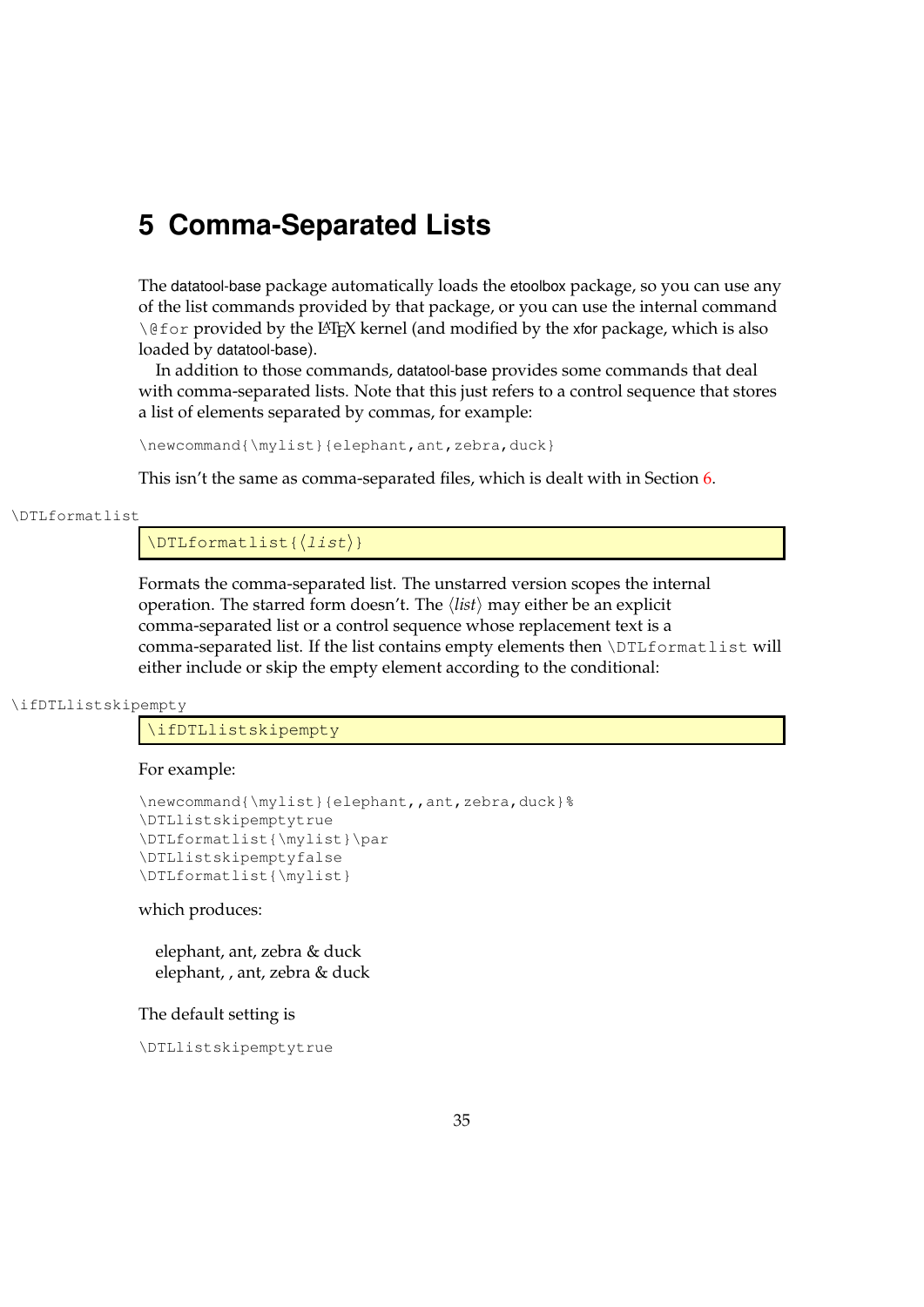Note that this may cause a difference when upgrading to v2.31 as in previous versions \DTLformatlist didn't skip empty elements. To restore the original behaviour use:

\DTLlistskipemptyfalse

before \DTLformatlist. The list formatting command inserts

\DTLlistformatsep

\DTLlistformatsep

between each item, except for the last pair which uses:

\DTLlistformatlastsep

\DTLlistformatlastsep

if there are only two items in the list or

#### \DTLlistformatoxford

\DTLlistformatoxford\DTLlistformatlastsep

if there are three or more items in the list. \DTLlistformatlastsep uses

\DTLandname

\DTLandname

Each item in the list is formatted according to

\DTLlistformatitem

 $\Delta$ ) \DTLlistformatitem{ $\langle$ *item*}}

The default definitions are:

- \DTLlistformatitem{\*item*}}: just does \*item*};
- \DTLlistformatsep: , 0 (comma followed by a space);
- $\DII$ andname: if  $\mathcal{I}$  is defined this is defined as  $\mathcal{I}$  andname otherwise it's defined as  $\setminus$  &:
- \DTLlistformatlastsep: does .\DTLandname\space;
- \DTLlistformatoxford: does nothing (so if you want an Oxford comma you need to redefine this).

# For example

```
\renewcommand{\DTLlistformatitem}[1]{\emph{#1}}%
```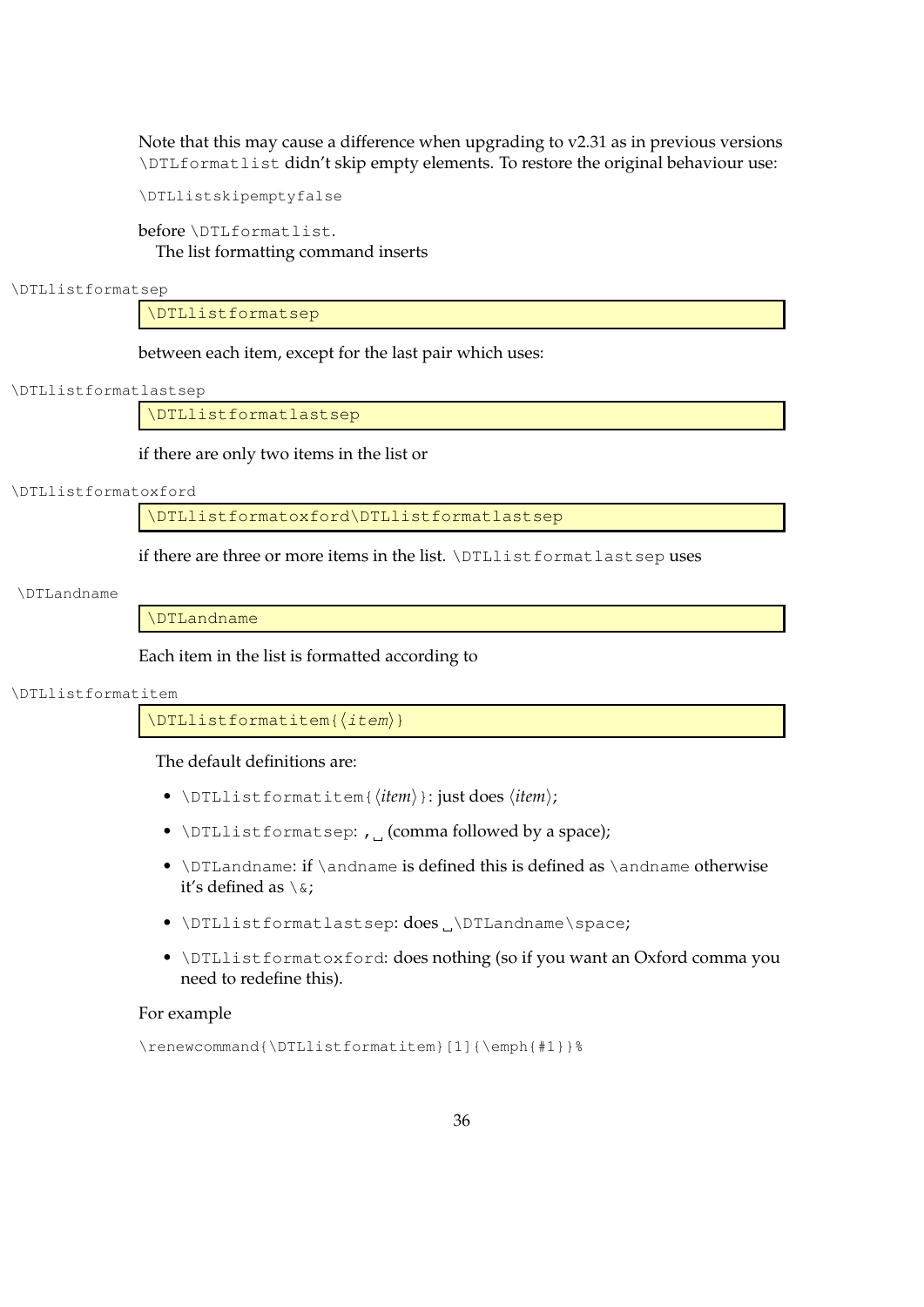```
\renewcommand{\DTLlistformatoxford}{,}%
\renewcommand{\DTLandname}{and}%
One: \DTLformatlist{elephant}.
Two: \DTLformatlist{elephant,ant}.
Three: \DTLformatlist{elephant, ant, zebra}.
Four: \DTLformatlist{elephant, ant, zebra, duck}.
```
produces:

One: *elephant*. Two: *elephant* and *ant*. Three: *elephant*, *ant*, and *zebra*. Four: *elephant*, *ant*, *zebra*, and *duck*.

You can test if an element is contained in a comma-separated list using:

#### \DTLifinlist

 $\D$ TLifinlist{ $\langle$ element $\rangle$ }{ $\langle$ list $\rangle$ }{ $\langle$ true part $\rangle$ }{ $\langle$ false part $\rangle$ }

If  $\langle element \rangle$  is contained in the comma-separated list given by  $\langle list \rangle$ , then this does *(true part)* otherwise it does false part. (Does a one level expansion on  $\langle list \rangle$ , but no expansion on  $\langle element \rangle.$ )

#### \DTLnumitemsinlist

 $\Delta$ ) \DTLnumitemsinlist{ $\langle$ list}}{ $\langle$ *cmd*}}

Counts the number of elements in  $\langle list \rangle$  and stores the result in  $\langle cmd \rangle$ , which must be a control sequence. As from v2.31, this obeys the conditional  $\if{DTLLlistskipempty.5pt}$ to determine if empty elements should be skipped. For example:

```
\newcommand{\mylist}{foo,,bar,baz,wibble}
Number of non-empty elements:
\DTLnumitemsinlist{\mylist}{\listnum}\listnum.\par
\DTLlistskipemptyfalse
Number of elements (including empty):
\DTLnumitemsinlist{\mylist}{\listnum}\listnum.
```
This produces:

Number of non-empty elements: 4. Number of elements (including empty): 5.

\DTLlistelement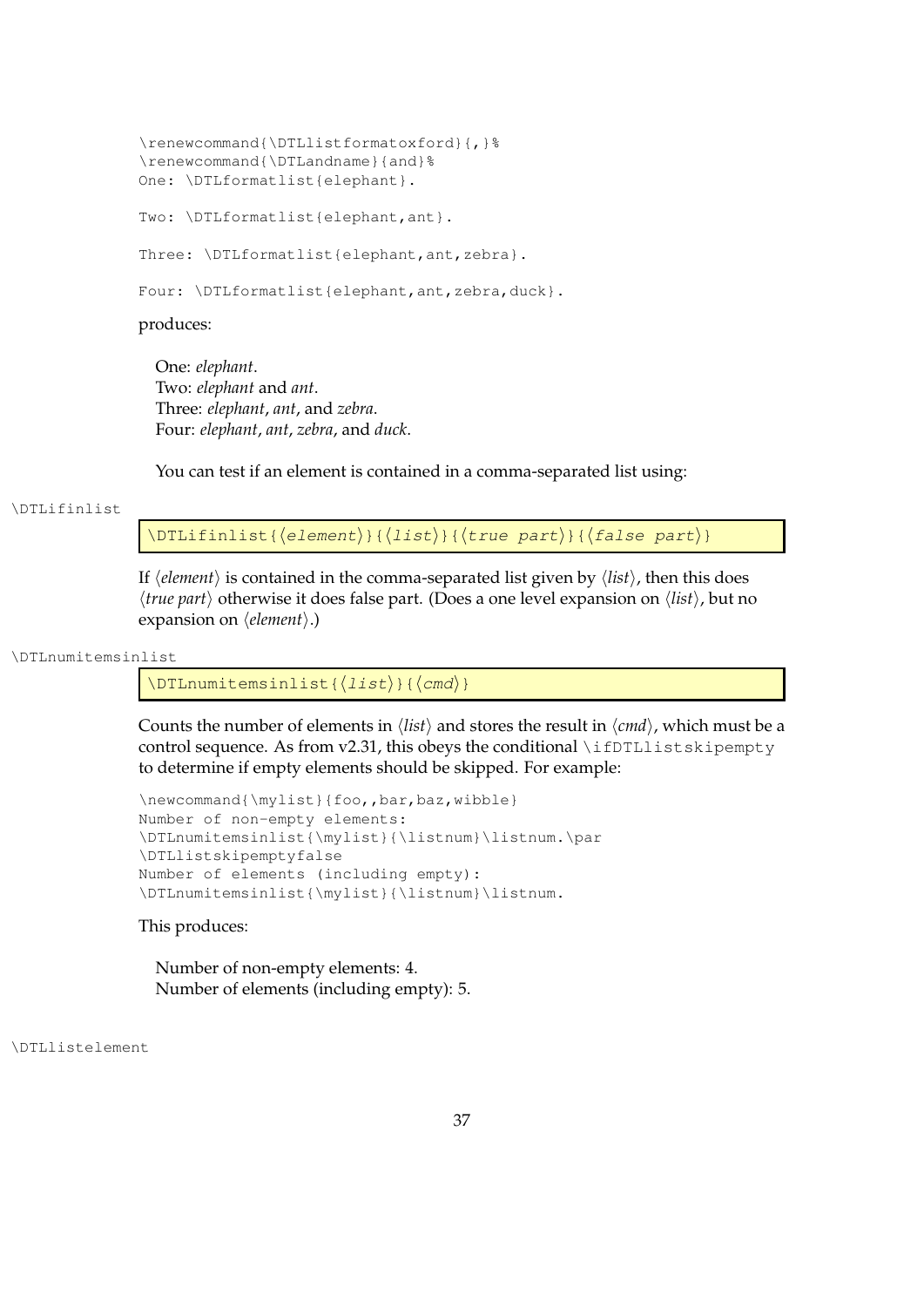$\Delta$ \DTLlistelement{ $\langle$ *list*}}{ $\langle$ *index*}}

Does the *(index)*th element of the list (starting at 1 for the first element) or generates a warning if the index is out of range. This obeys the conditional \ifDTLlistskipempty to determine if empty elements should be skipped. For example:

```
\newcommand{\mylist}{foo,,bar,baz,wibble}
3rd item in list (skip empty): \DTLlistelement{\mylist}{3}.\par
\ifDTLlistskipempty
3rd item in list (include empty): \DTLlistelement{\mylist}{3}.
```
This produces:

3rd item in list (skip empty): baz. 3rd item in list (include empty): baz.

\DTLfetchlistelement

 $\DTLfetchlistelement({*list*}{*index*}{*{cs}*}$ 

Like  $\Delta$ DTLlistelement but it stores the  $\langle index \rangle$ th element in the command given by  $\langle cs \rangle$ .

\dtlsortlist

 $\left\{\left(\text{list cs}\right)\right\}$  (criteria cs)}

This sorts the comma-separated list stored in the command h*list cs*i according to the criteria command *\criteria cs*}. The criteria command must take three arguments: a count register in which to store the result, element  $\langle A \rangle$  and element  $\langle B \rangle$ . If  $\langle A \rangle$  is considered less that  $\langle B \rangle$ , the count register should be set to  $-1$ , if  $\langle A \rangle$  and  $\langle B \rangle$  are considered the same then the count register should be set to 0, and if  $\langle A \rangle$  is considered greater than  $\langle B \rangle$ , then the count register should be set to 1.

It's inefficient to use T<sub>E</sub>X to sort and comparisons are only made according to the character codes and so are inappropriate for extended Latin or non-Latin alphabets. It's better to use an external tool where possible.

The datatool-base package provides some predefined criteria commands:

\dtlcompare

 $\left\{\text{dtlcompare}\right\}$ { $\left\{\text{register}\right\}$ }{ $\left\{\text{A}\right\}$ }{ $\left\{\text{B}\right\}$ }

A case-sensitive comparison.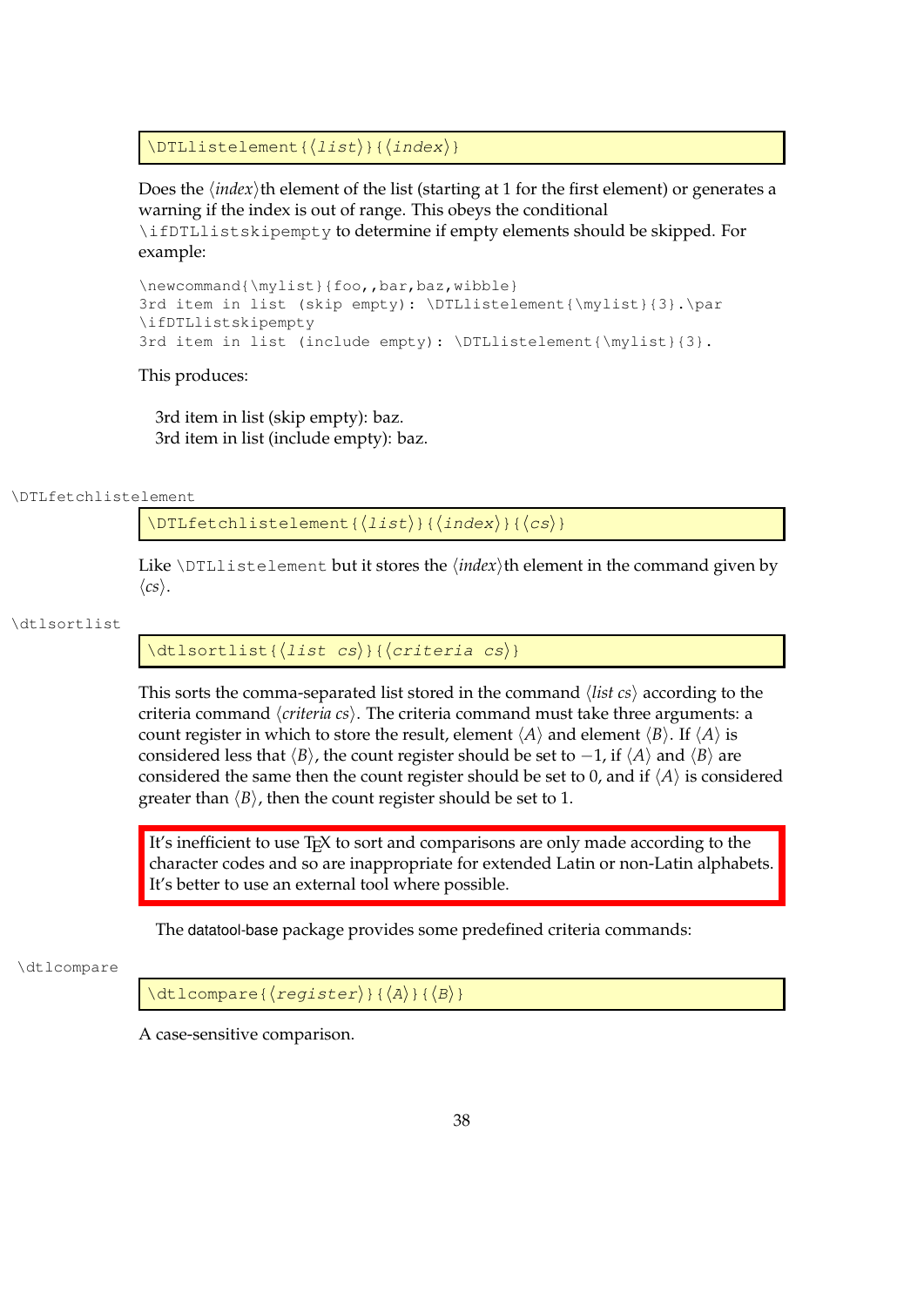#### \dtlicompare

 $\left\{ \text{degree}\right\}$  {  $\left\{ \text{degree}\right\}$  {  $\left\{ \text{A}\right\}$  } {  $\left\langle \text{B}\right\rangle$  }

A case-insensitive comparison. The two above commands work in much the same way except that the first compares character codes and the second compares the lowercase character codes. If control sequences are found then the comparison is determined by the conditional:

\ifdtlcompareskipcs

\ifdtlcompareskipcs

This is switched on with:

\dtlcompareskipcstrue

\dtlcompareskipcstrue

and switched off with:

\dtlcompareskipcsfalse

\dtlcompareskipcsfalse

The default setting is false (off). If true control sequences will be skipped. If false control sequences will considered as having the code 0.

There are also two comparison commands designed for indexes:

\dtlwordindexcompare

 $\left\{\text{dtlword}:\left\{\text{cop} \right\}\right\}$ 

English word-ordering comparison for indexes, as described by the Oxford Style Manual.

\dtlletterindexcompare

 $\left\{\text{dtlletterindexcompare}\right\}$ { $\left\{z\right\}$ }{ $\left\{A\right\}$ }{ $\left\{B\right\}$ }

English letter-ordering comparison for indexes. These last two commands are described in more detail in Section [6.8.](#page-90-0) For example:

```
\newcommand{\mylist}{elephant,ant,zebra,duck}
\dtlsortlist{\mylist}{\dtlcompare}
```
\mylist.

produces: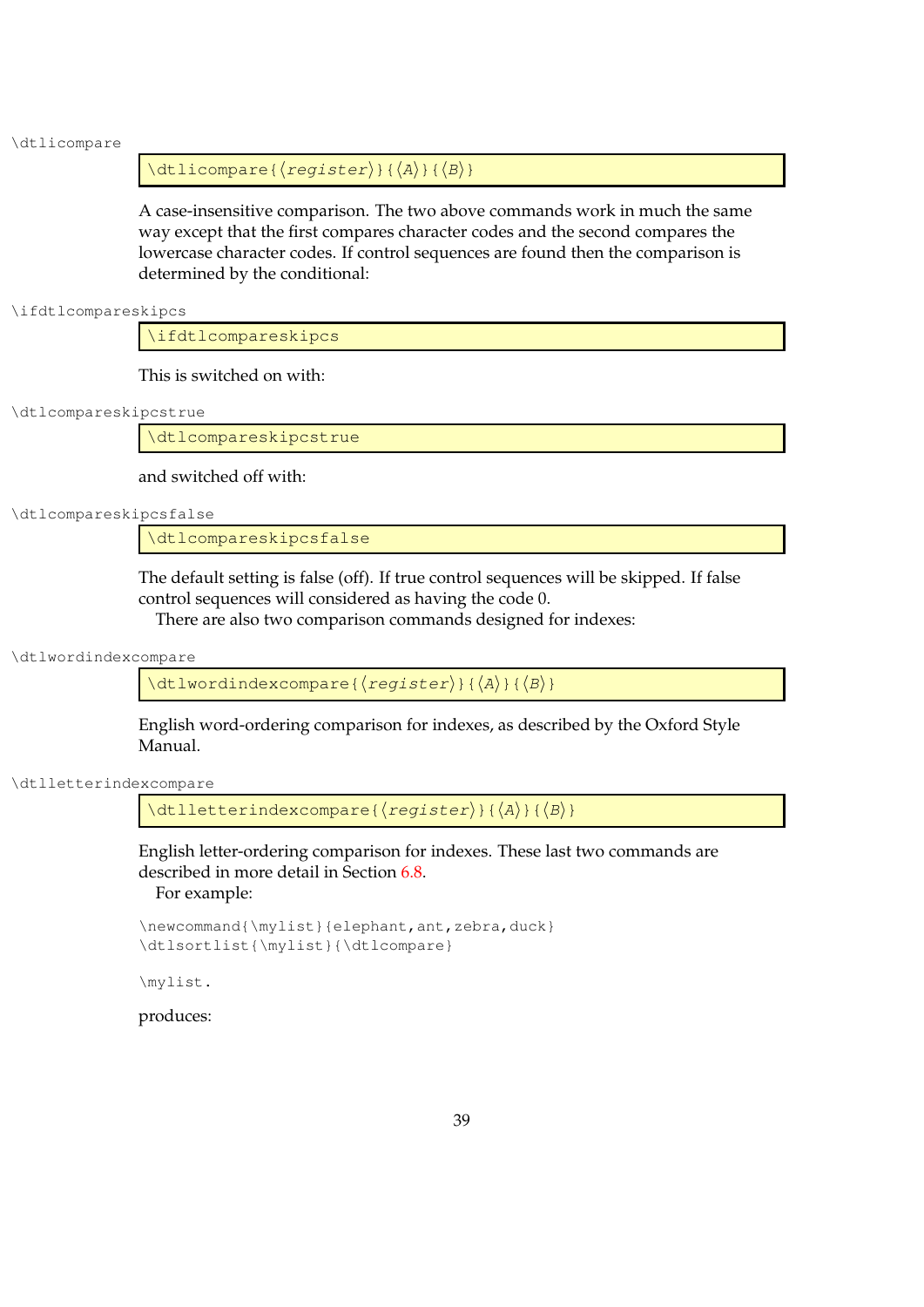ant,duck,elephant,zebra.

If you are building up a list, you may prefer to use:

#### \dtlinsertinto

 $\left\{ \left( \text{element} \right) \right\}$  {  $\left\{ \left( \text{critical cs} \right) \right\}$ 

which inserts  $\langle element \rangle$  into the list stored in the command  $\langle list \, cs \rangle$  according to the criteria command *\criteria cs*}. This is more efficient than first building the list and then sorting it.

For example:

```
\newcommand{\mylist}{}
\dtlinsertinto{elephant}{\mylist}{\dtlcompare}
\dtlinsertinto{ant}{\mylist}{\dtlcompare}
\dtlinsertinto{zebra}{\mylist}{\dtlcompare}
\dtlinsertinto{duck}{\mylist}{\dtlcompare}
```
\mylist.

# produces:

ant,duck,elephant,zebra.

Note that \dtlinsertinto doesn't expand \delement\. If the element is stored in a command, you need to expand it first. For example:

\newcommand\*{\element}{ant} \expandafter\dtlinsertinto\expandafter{\element}{\mylist}{\dtlcompare}

To ensure that the element is first fully expanded, you can use:

#### \edtlinsertinto

 $\edtlinsertinto({element}{\ddot{s}}({list cs}){\ddot{s}})$ 

This will fully expand *(element)* using \protected@edef and then use \dtlinsertinto.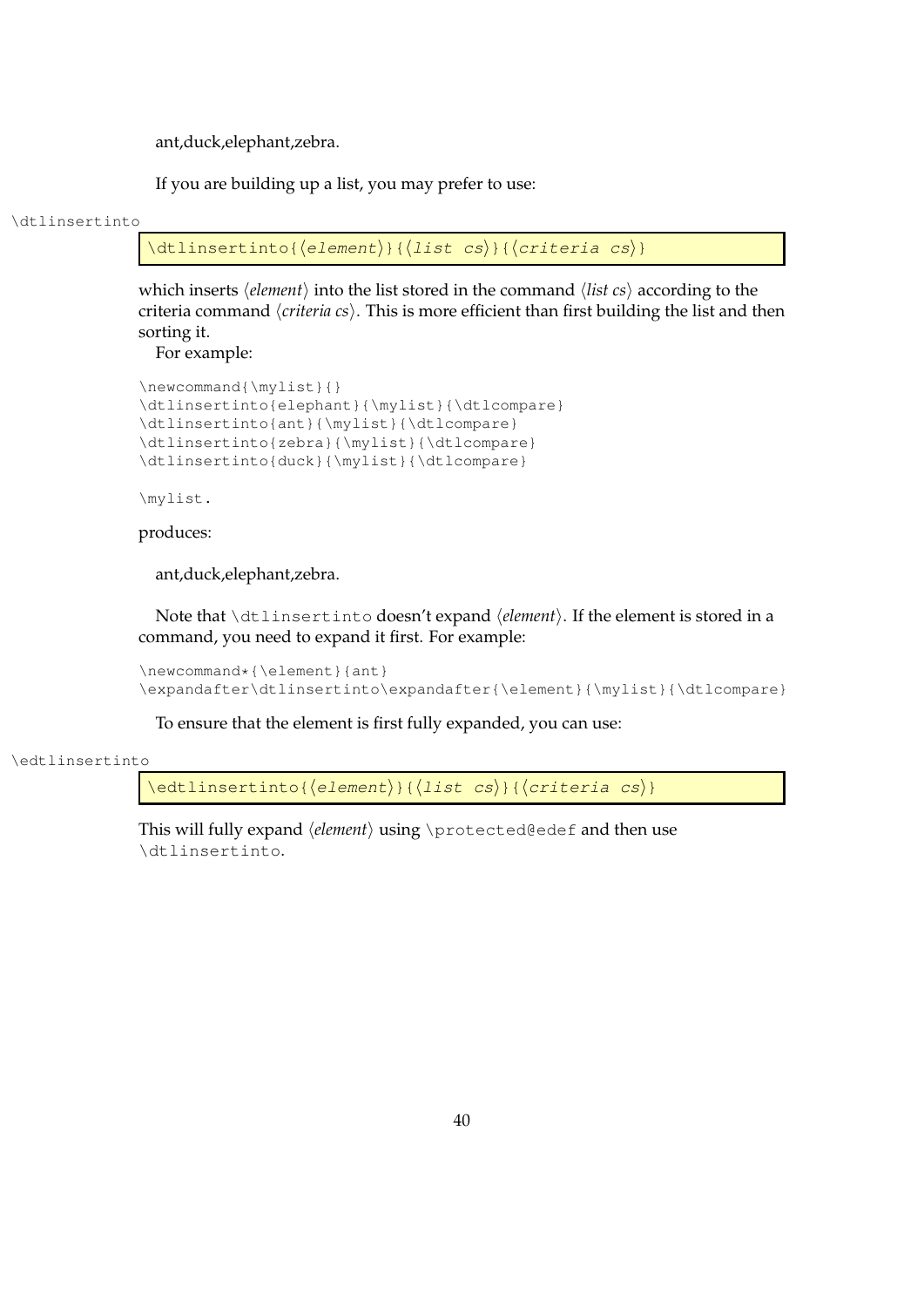# <span id="page-49-0"></span>**6 Databases**

The datatool package provides a means of creating and loading databases. Once a database has been created (or loaded), it is possible to iterate through each row of data, to make it easier to perform repetitive actions, such as mail merging.

Whilst T<sub>E</sub>X is an excellent typesetting language, it is not designed as a database management system, and attempting to use it as such is like trying to fasten a screw with a knife instead of a screwdriver: it can be done, but requires great care and is more time consuming. Version 2.0 of the datatool package uses a completely different method of storing the data to previous versions.*[a](#page-49-1)* As a result, the code is much more efficient, however, large databases and complex operations will still slow the time taken to process your document. Therefore, if you can, it is better to do the complex operations using whatever system created the data in the first place.

<span id="page-49-1"></span>*<sup>a</sup>*Many thanks to Morten Høgholm for providing the new code.

Some advanced commands for accessing database information are described in [section 6.11,](#page-104-0) but using T<sub>F</sub>X is nowhere near as efficient as, say, using a SQL database, so don't expect too much from this package.

I've written a Java helper application to accompany datatool called datatooltk. The installer is available on CTAN at [http:](http://mirrors.ctan.org/support/datatooltk/datatooltk-installer.jar)

[//mirrors.ctan.org/support/datatooltk/datatooltk-installer.jar](http://mirrors.ctan.org/support/datatooltk/datatooltk-installer.jar). The application will allow you to edit files saved using \DTLsaverawdb or \DTLprotectedsaverawdb in a graphical interface or import data from a SQL database, a CSV file or a probsoln dataset.

Each database has the data stored internally in a token register and the header information is stored in an internal control sequence. In general you don't need to worry about the way it's stored, except that row indexes start from 1 (the first row of data) and column indexes also start from 1. Columns may be referenced by a label but rows can only be referenced by the row index. Once the internal commands and registers have been set, datatool doesn't keep a record of how or where the information came from (such as a CSV file or through a file created by datatooltk). Changes to the data only modify the internal commands and are lost at the end of the LAT<sub>E</sub>X run unless you save the data.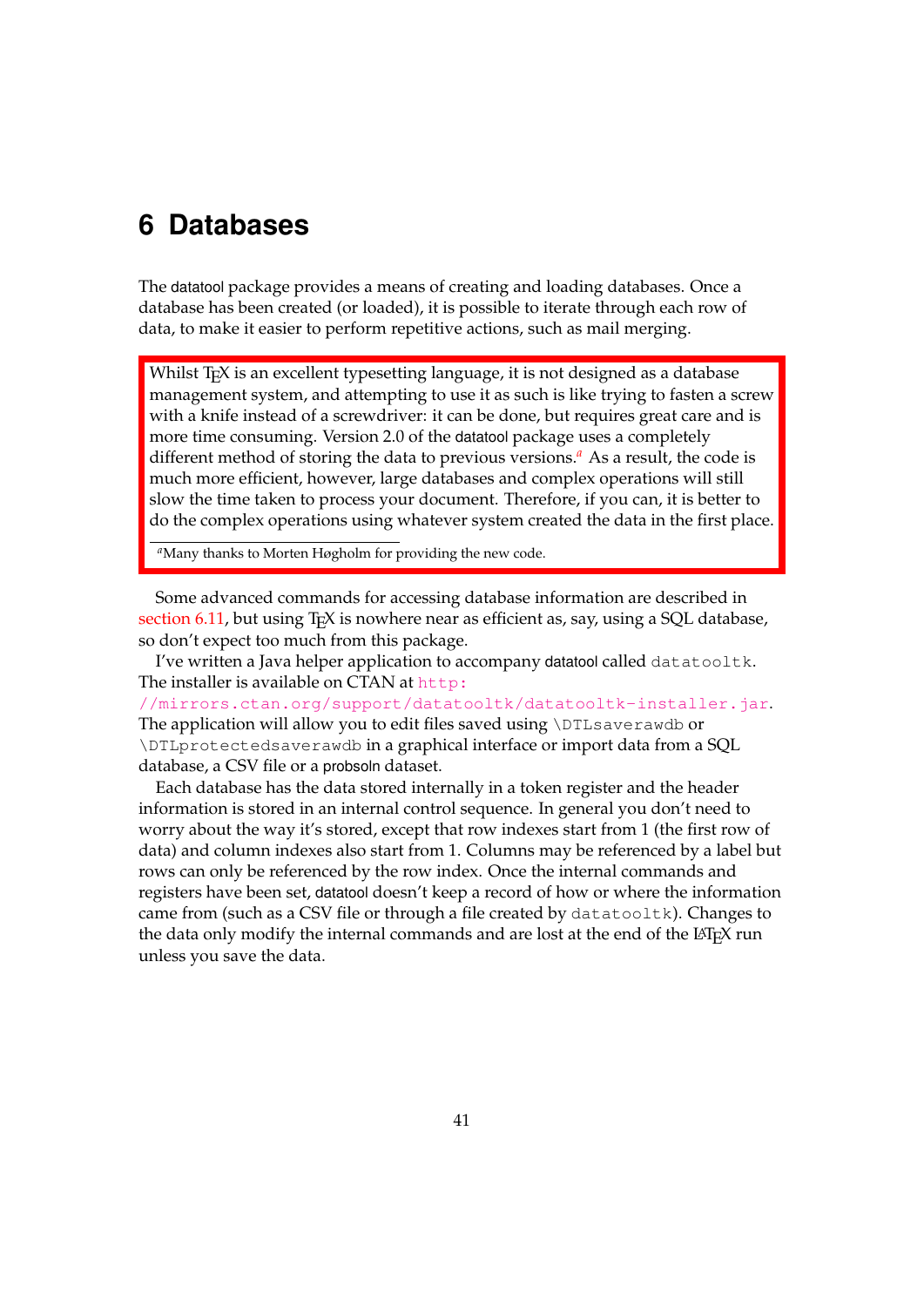# <span id="page-50-0"></span>**6.1 Creating a New Database**

# \DTLnewdb

 $\Delta\$  $\{db \ name\}$ 

\DTLgnewdb

 $\Delta\$  $\langle db \ name \rangle$ }

This command creates a new empty database called  $\langle db \text{ name} \rangle$ . The second form is for global definitions. You can test if a database is empty using:

#### \DTLifdbempty

\DTLifdbempty{ $\langle$ db name}}{ $\langle$ true part}}{ $\langle$ false part}}

If the database called  $\langle db$  *name* $\rangle$  is empty, do  $\langle true$  *part* $\rangle$ , otherwise do  $\langle false$  *part* $\rangle$ .

#### \DTLrowcount

 $\DTLrowcount({db name})$ 

This command displays the number of rows in the database called  $\langle db \ name \rangle$ .

#### \DTLcolumncount

 $\DTLcolumncount({db name})$ 

This command displays the number of columns (or keys) in the database called  $\langle db$  $name\rangle$ .

#### \DTLnewrow

 $\Delta$ bTLnewrow{ $\langle db \quad name \rangle$ }

This command starts a new row in the database called  $\langle db \ name \rangle$ . This new row becomes the current row when adding new entries.

For example, the following creates an empty database called mydata:

\DTLnewdb{mydata}

The following tests if the database is empty:

\DTLifdbempty{mydata}{empty}{not empty}!

# This produces: empty!

The following adds an empty row to the database, this is the first row of the database:

\DTLnewrow{mydata}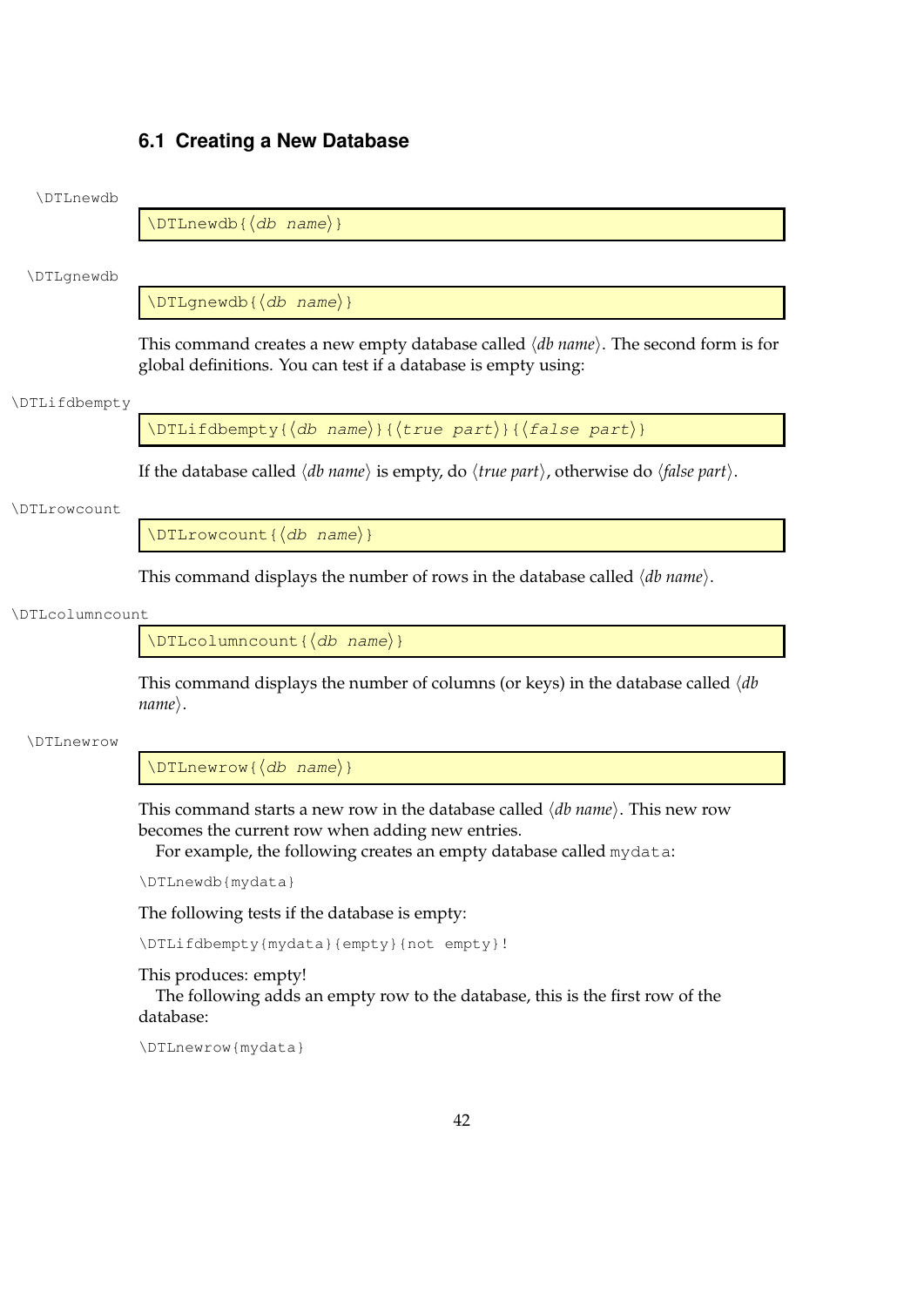Note that even though the only row in the database is currently empty, the database is no longer considered to be empty:

\DTLifdbempty{mydata}{empty}{not empty}!

This now produces: not empty! The row count is given by

\DTLrowcount{mydata}

which produces: 1. The column count is given by

\DTLcolumncount{mydata}

which produces: 0.

#### \DTLnewdbentry

 $\D$ TLnewdbentry{ $\{db \ name\}$ }{ $\{key\}$ { $\{value\}$ }

This creates a new entry with the identifier  $\langle \textit{key} \rangle$  whose value is  $\langle \textit{value} \rangle$  and adds it to the last row of the database called  $\langle db \ name \rangle$ . For example:

\DTLnewdbentry{mydata}{Surname}{Smith} \DTLnewdbentry{mydata}{FirstName}{John}

Adds an entry with identifier Surname and value Smith to the last row of the database named mydata, and then adds an entry with identifier FirstName and value John. Note that the key should not contain any fragile commands. It is generally best to only use non-active characters in the key.

The value isn't expanded by default, but you can change this using the declaration:

\dtlexpandnewvalue

\dtlexpandnewvalue

This can be localised by placing it in a group, or you can switch back using:

\dtlnoexpandnewvalue

\dtlnoexpandnewvalue



Note that database entries can't contain paragraph breaks as many of the macros used by datatool are short commands. If you do need a paragraph break in an entry, you can instead use the command:

\DTLpar

# \DTLpar

### For example:

```
\DTLnewdbentry{mydata}{Description}{First paragraph.\DTLpar
Second paragraph.}
```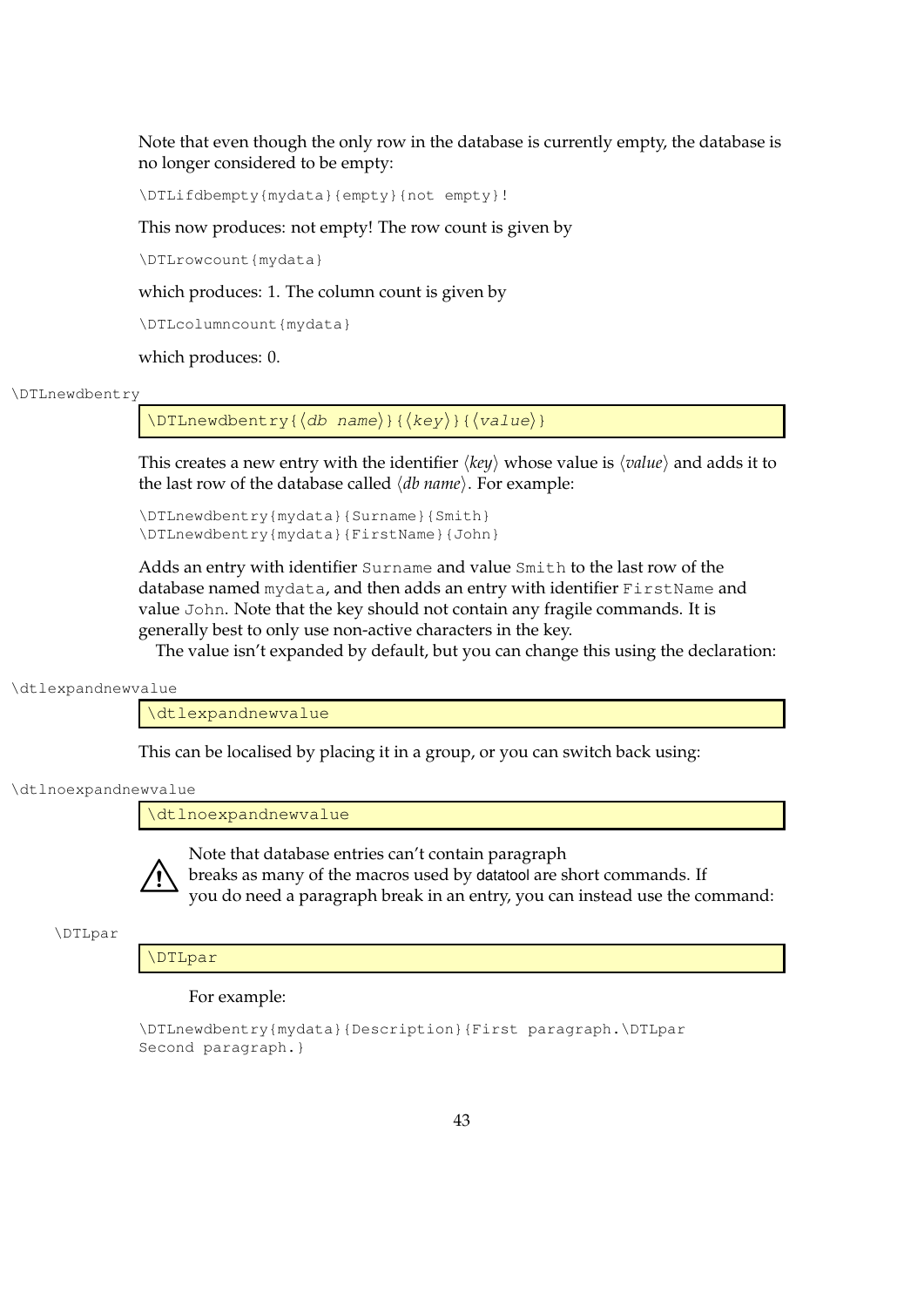\DTLaddentryforrow

```
\DTLaddentryforrow({db})({<i>assign list</i>}{<i>condition</i>}{(key)}\{\langle value \rangle\}
```
This adds the entry with the key given by  $\langle key \rangle$  and value given by  $\langle value \rangle$  to the first row in the database  $\langle db \rangle$  which satisfies the condition given by  $\langle condition \rangle$ . The  $\langle assign$ *list*) argument is the same as for \DTLforeach (described in [section 6.4\)](#page-64-0) and may be used to set the values which are to be tested in  $\langle$ *condition* $\rangle$  (where, again,  $\langle$ *condition* $\rangle$  is the same as for \DTLforeach). For example:

```
\DTLaddentryforrow{mydata}{\firstname=FirstName,\surname=Surname}%
{\DTLiseq{\firstname}{John}\and\DTLiseq{\surname}{Smith}}%
{Score}{75}
```
Note that unlike  $\D$ TLnewdbentry, the value is always expanded when adding an entry using \DTLaddentryforrow.

## \DTLsetheader

 $\DTLsetheader({db})({key})({heavy})$ 

This assigns a header for a given key in the database named  $\langle db \rangle$ . This is used by \DTLdisplaydb and \DTLdisplaylongdb in the header row (see [section 6.3\)](#page-57-0). If you don't assign a header, the header will be given by the key. For example:

\DTLsetheader{mydata}{Price}{Price (\\$)}

\DTLaddcolumn

 $\Delta$ dddcolumn{ $\langle db \rangle$ }{ $\langle key \rangle$ }

Adds a new column with the given key to the database  $\langle db \rangle$ . This doesn't add any data to the column, just identifies it as an available column. The starred version doesn't check if the database exists.

# <span id="page-52-0"></span>**6.2 Loading a Database from an External ASCII File**

\DTLloaddb and \DTLloadrawdb, described in this section, can't parse files that have newline characters within entries. The datatooltk application (see page [41\)](#page-49-0) can parse them, so if you have multilined entries in a CSV file, you can convert it to datatool's internal database format using datatooltk and the input it using \input or \DTLloaddbtex. See the datatooltk documentation for further details.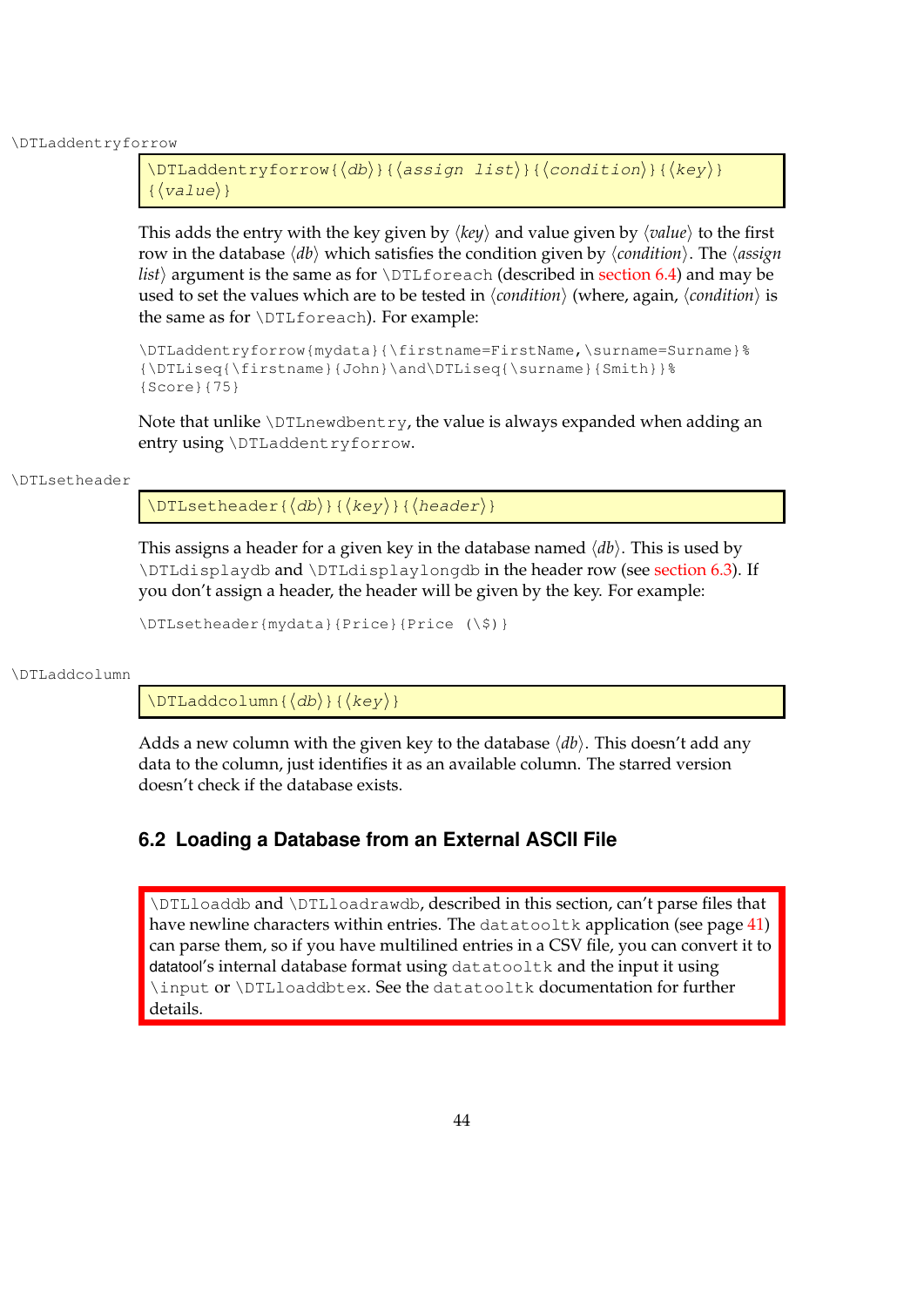Remember that row numbers in datatool refer to the row index of the internal data not to line numbers in the CSV file.

Instead of using the commands described in [section 6.1](#page-50-0) to create a new database, you can load a database from an external ASCII file using:

#### \DTLloaddb

 $\Delta$ [interprobable] \DTLloaddb[ $\langle$ options}]{ $\langle$ db name}}{ $\langle$ filename}}

Make sure your document uses the same encoding as  $\langle$ *filename* $\rangle$ . For example, if  $\langle$ *filename* $\rangle$  is UTF-8, then include the following in your document:

\usepackage[utf8]{inputenc}

By default, **\DTLloaddb** creates a new database called  $\langle db$  name**\** before it loads the data given in the file (*filename*). If you want to append the data, use

\DTLnewdbonloadfalse

before you use \DTLloaddb. You can reverse this using

\DTLnewdbonloadtrue

The file (*(filename)*) may have a header row at the start of the file, which provides the  $\langle key \rangle$  when creating a new database entry using  $\D$ L<sub>newdbentry</sub>. The optional argument  $\langle options \rangle$  is a  $\langle key \rangle = \langle value \rangle$  list of options.

Some of the keys may take a comma-separated list as a value. Note that spaces count in the default  $T_{F}X$  way within these lists. Remember that  $T_{F}X$  considers an end-of-line character as a space. If you have a long list, consider using the comment character (%) to suppress unwanted space caused by line breaks in the code.

Available options are:

- **noheader** This is a boolean value and indicates if the file does not contain a header. If no value is supplied, true is assumed (i.e. the file doesn't contain a header row). If this option is omitted, it is assumed that the file contains a header row.
- **keys** This is a comma-separated list of keys to use, where the keys are listed in the same order as the columns. If the file has a header, these keys will override the values given in the header row. If the file has no header row and no keys are supplied in  $\langle options \rangle$ , then the keys will be given by  $\delta \delta \delta \delta$  and they $\langle n \rangle$ , \dtldefaultkey where h*n*i is the column number and \dtldefaultkey defaults to "Column".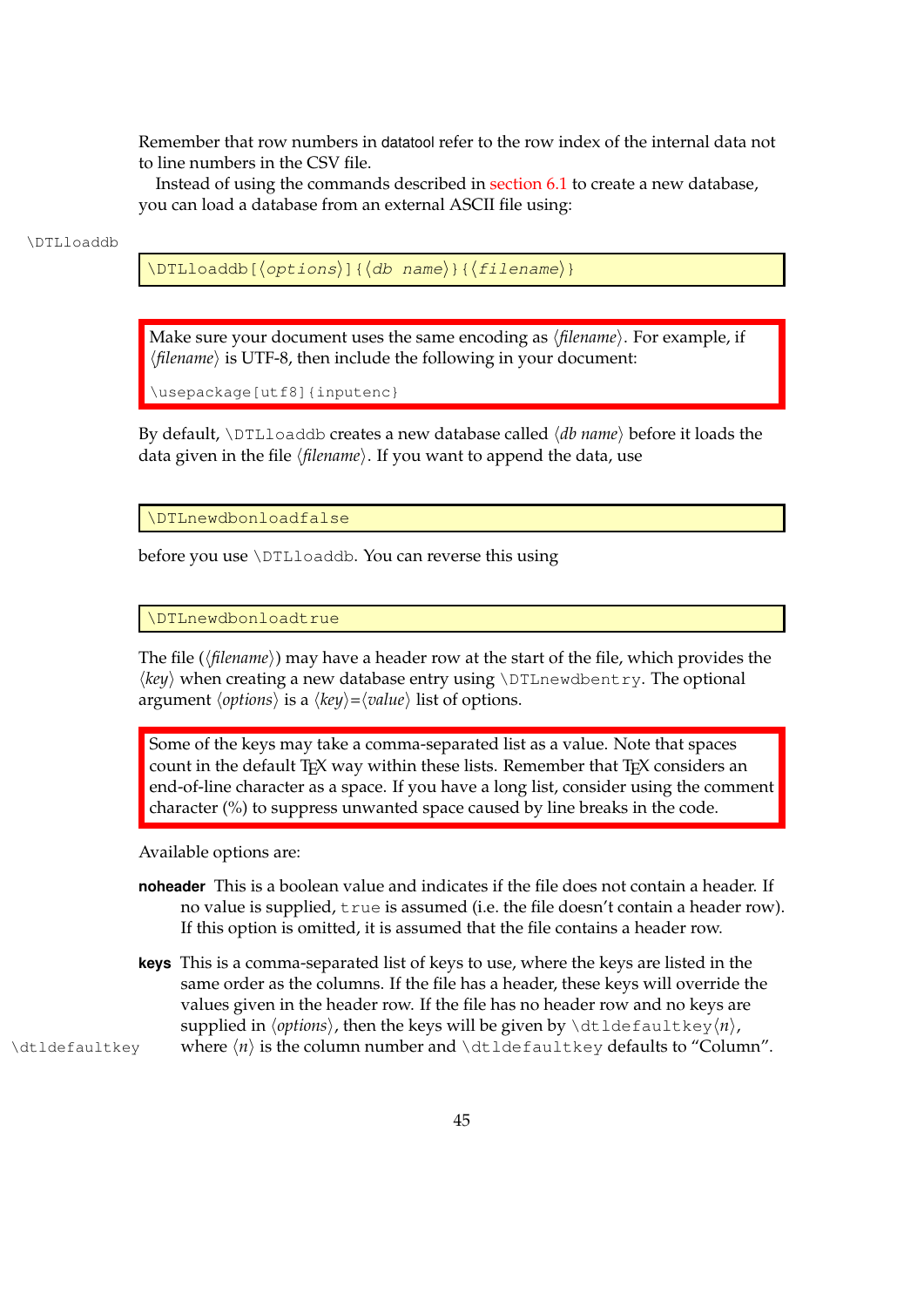Note that the list of keys must be delimited by braces since they contain commas. For example:

\DTLloaddb[noheader, keys={Temperature, Time, T2G}]{data}{data.csv}

- **autokeys** This is a boolean option that will automatically assign default keys  $(\det \text{latlet}_y(n),$  as above) for all columns, regardless of whether the file has a header row. If true, this option overrides the keys option. You may want to use this if you have a header row with many fields containing active characters but you only want to use commands like \DTLdisplaydb. (In which case, you may want to consider using \DTLloadrawdb to load the data.)
- **headers** This is a comma-separated list of headers. If not supplied, the header will be the same as that given in the header row, or the key if there is no header row. Note that the list of headers must be delimited by braces since they contain commas. For example:

```
\DTLloaddb[noheader, keys={Temperature, Time, T2G}, %
headers={\shortstack{Incubation\\Temperature},%
\shortstack{Incubation\\Time},%
\shortstack{Time to\\Growth}}]{data}{data.csv}
```
**omitlines** This should be a non-negative integer that specifies how many rows to skip at the start of the file.

By default, the entries in the database must be separated by a comma, and optionally delimited by the double quote character ("). The separator can be changed to a tab separator using the command:

\DTLsettabseparator

\DTLsettabseparator

Note that this command changes the category code of the tab character to 12 (other). If, after you have loaded your data, you want to reset the tab category code to 10 (space), you can use:

\DTLmaketabspace

\DTLmaketabspace

Don't use this command before you load any tab-separated data. To set the separator to a character other than a tab, you need to use

\DTLsetseparator

 $\Delta$ DTLsetseparator{ $\langle character \rangle$ }

The delimiter can be changed using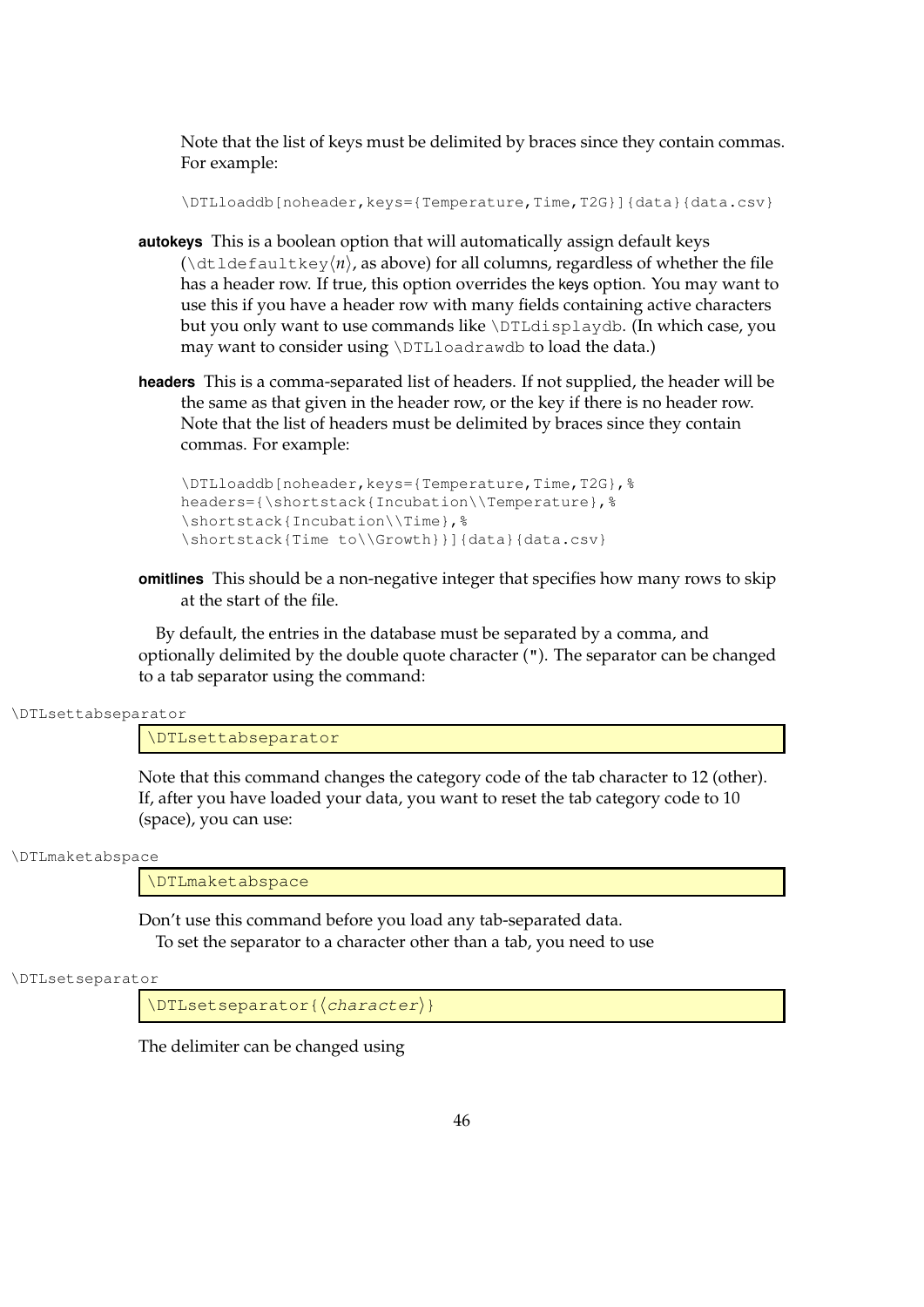\DTLsetdelimiter

\DTLsetdelimiter{(character)}

Note that spaces count in the usual T<sub>E</sub>X manner and won't be trimmed from either side of the separators.

For example, suppose you have a file called mydata.csv which contains the following:

```
FirstName, Surname, Score
John,"Smith, Jr",68
Jane, Brown, 75
Andy, Brown, 42
Z\"oe,Adams,52
```
## then

\DTLloaddb{mydata}{mydata.csv}

## is equivalent to:

```
\DTLnewdb{mydata}
\DTLnewrow{mydata}%
\DTLnewdbentry{mydata}{FirstName}{John}%
\DTLnewdbentry{mydata}{Surname}{Smith, Jr}%
\DTLnewdbentry{mydata}{Score}{68}%
\DTLnewrow{mydata}%
\DTLnewdbentry{mydata}{FirstName}{Jane}%
\DTLnewdbentry{mydata}{Surname}{Brown}%
\DTLnewdbentry{mydata}{Score}{75}%
\DTLnewrow{mydata}%
\DTLnewdbentry{mydata}{FirstName}{Andy}%
\DTLnewdbentry{mydata}{Surname}{Brown}%
\DTLnewdbentry{mydata}{Score}{42}%
\DTLnewrow{mydata}%
\DTLnewdbentry{mydata}{FirstName}{Z\"oe}%
\DTLnewdbentry{mydata}{Score}{52}%
\DTLnewdbentry{mydata}{Surname}{Adams}%
```
Note that the entry Smith, Jr had to be delimited in mydata.csv using the double quote character since it contained a comma which is used as the separator. The percent symbol % can be used as a comment character within the file.

The file used in the above example contained a  $LATFX$  command, namely  $\setminus$ ". When using \DTLloaddb all the special characters that appear in the command retain their LATEX meaning when the file is loaded. It is likely however that the data file may have been created by another application that is not T<sub>E</sub>X-aware, such as a spreadsheet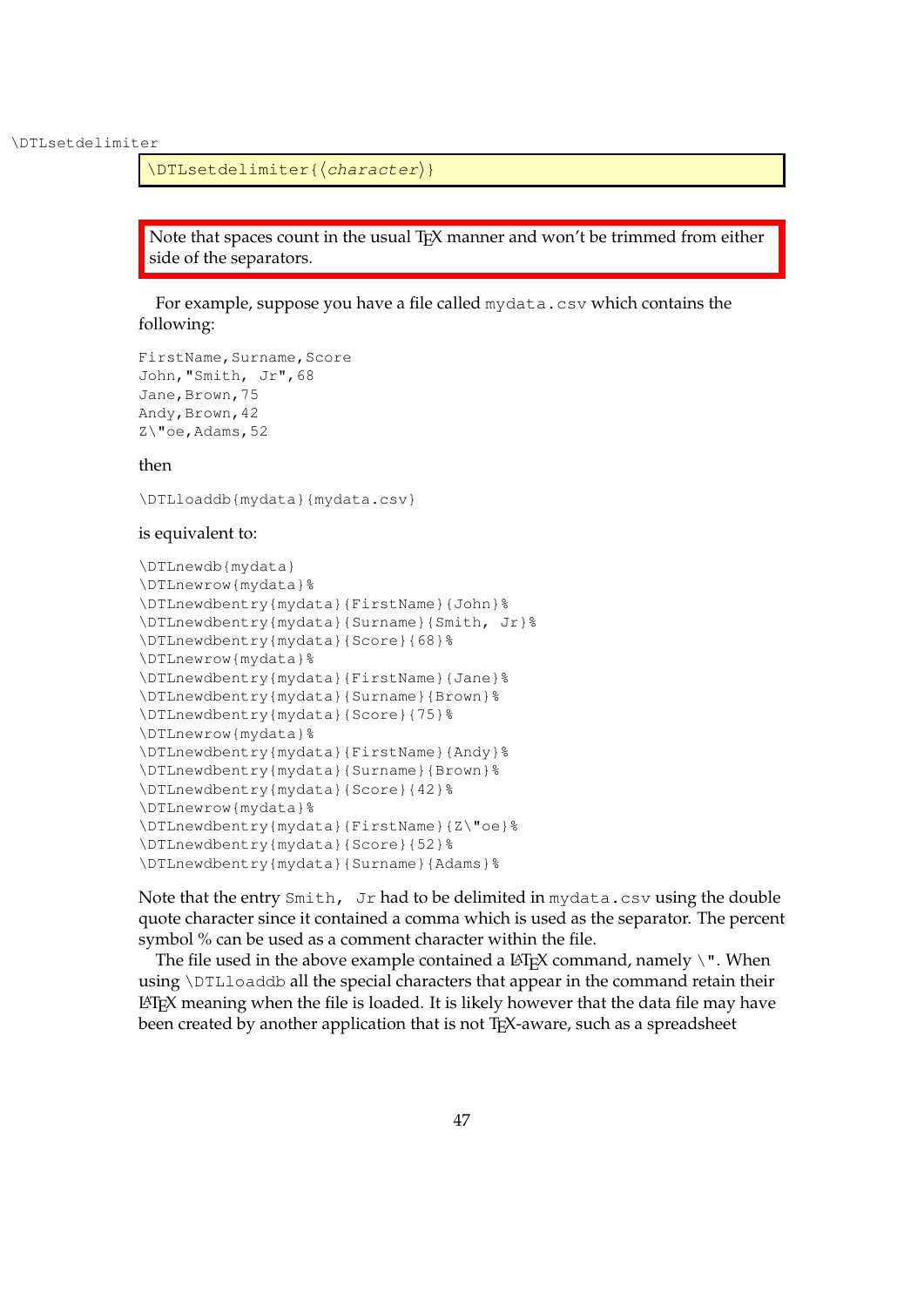application. For example, suppose you have a file called, say, products.csv which looks like:

Product,Cost Fruit & Veg,\$1.25 Stationary,\$0.80

This file contains two of T<sub>E</sub>X's special characters, namely  $\&$  and  $\&$ . In this case, if you try to load the file using \DTLloaddb, you will encounter errors. Instead you can use:

#### \DTLloadrawdb

 $\DTHloadrawdb[{options}{\&{db name}}{\&{filename}}$ 

This is similar to \DTLloaddb except that it maps nine of the ten special characters onto commands which produce that symbol. The only character that retains its active state is the backslash character, so you will still need to check the file for backslash characters. The mappings used are listed in [Table 6.1.](#page-57-1) So using the file products.csv, as described above,

```
\DTLloadrawdb{mydata}{products.csv}
```
#### is equivalent to:

```
\DTLnewdb{mydata}
\DTLnewrow{mydata}%
\DTLnewdbentry{mydata}{Product}{Fruit \& Veg}%
\DTLnewdbentry{mydata}{Cost}{\$1.25}%
\DTLnewrow{mydata}%
\DTLnewdbentry{mydata}{Product}{Stationary}%
\DTLnewdbentry{mydata}{Cost}{\$0.80}%
```
As with \DTLloaddb, you can govern whether or not a new database should be created with \DTLnewdbonloadtrue and \DTLnewdbonloadfalse.

Note that \DTLloadrawdb is not recommended for CSV files that contain commands. Any active characters occurring within the file must be mapped. The mapping is done through expansion. Version 2.28 now uses  $\x \cdot \x \cdot$  ather than \protected@xdef, but \DTLloadrawdb isn't intended for files containing LATEX code, but rather for files generated by a non-T<sub>E</sub>X aware method that doesn't guard against LAT<sub>E</sub>X special characters.

If you have UTF-8 data, it's best to use an engine that natively supports Unicode. Remember that there's no point using \DTLloadrawdb (instead of \DTLloaddb) if your file doesn't contain any special characters that require mapping. It's less efficient to load if each row has to be converted, particularly for large files.

It may be that there are other characters that require mapping. For example, the file products.csv may instead look like:

Product,Cost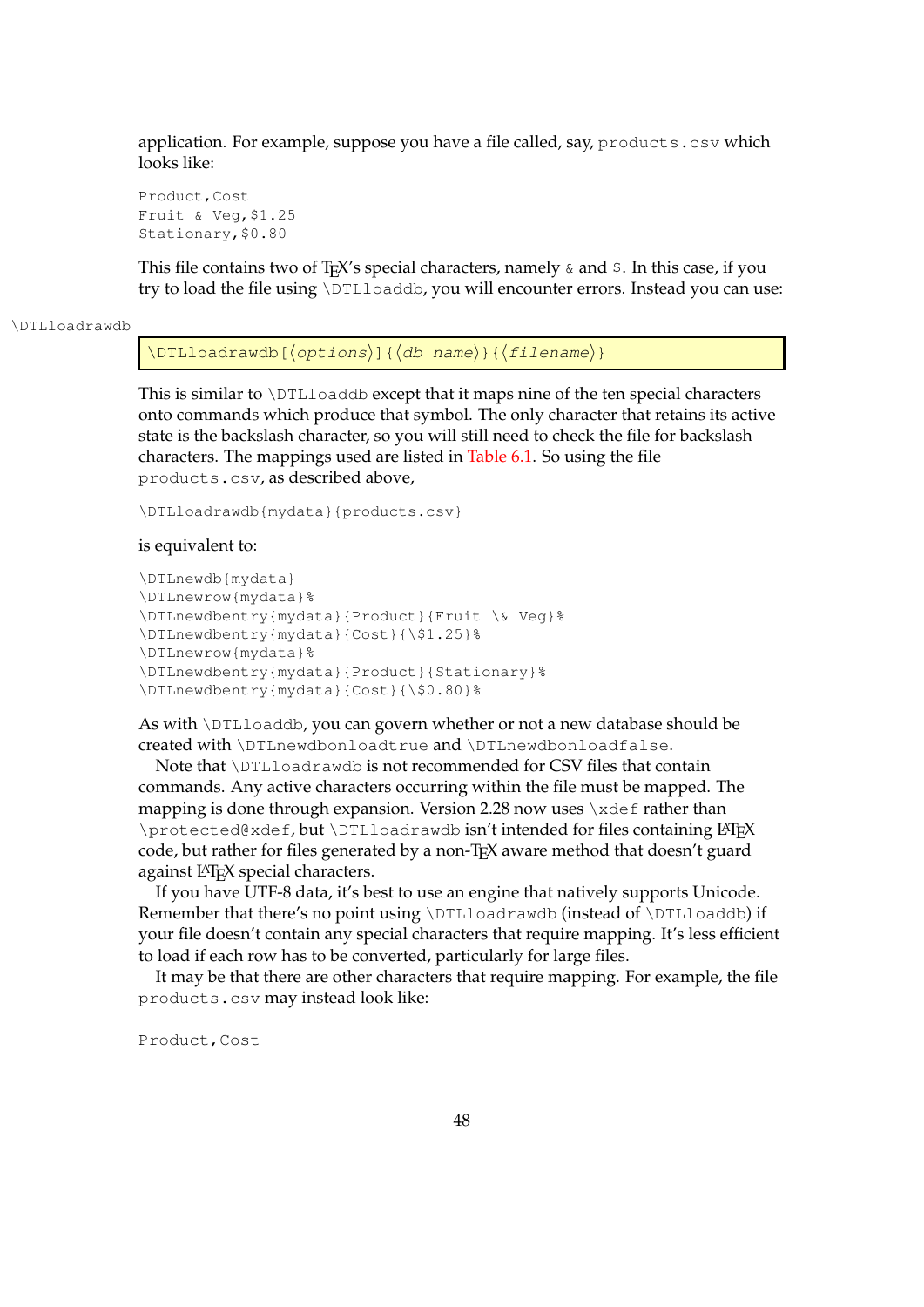# <span id="page-57-1"></span>Table 6.1: Special character mappings used by \DTLloadrawdb (note that the backslash retains its active state)

| Character Mapping |                  |
|-------------------|------------------|
| ٥,                | \ 응              |
| \$                | \\$              |
| δ,                | \ &              |
| #                 | \#               |
|                   |                  |
|                   | \ {              |
|                   | $\setminus$      |
|                   | \textasciitilde  |
| ∧                 | \textasciicircum |

Fruit & Veg,£1.25 Stationary,£0.80

The pound character is not an internationally standard keyboard character, and does not generally achieve the desired effect when used in a LAT<sub>E</sub>X document. It may therefore be necessary to convert this symbol to an appropriate control sequence. This can be done using the command:

\DTLrawmap

 $\DTLrawmap({string})({replacement})$ 

For example:

\DTLrawmap{£}{\pounds}

will replace all occurrences<sup>[1](#page-57-2)</sup> of  $E$  with \pounds. Naturally, the mappings must be set prior to loading the data with \DTLloadrawdb.

Note that the warning in the previous section about no paragraph breaks in an entry also applies to entries loaded from a database. If you do need a paragraph break, use \DTLpar instead of \par, but remember that each row of data in an external data file must not have a line break.

# <span id="page-57-0"></span>**6.3 Displaying the Contents of a Database**

Once you have created a database, either loading it from an external file, as described in [section 6.2,](#page-52-0) or using the commands described in [section 6.1,](#page-50-0) you can display the

<span id="page-57-2"></span> $1$ when it is loaded into the LAT<sub>E</sub>X database, it does not modify the data file!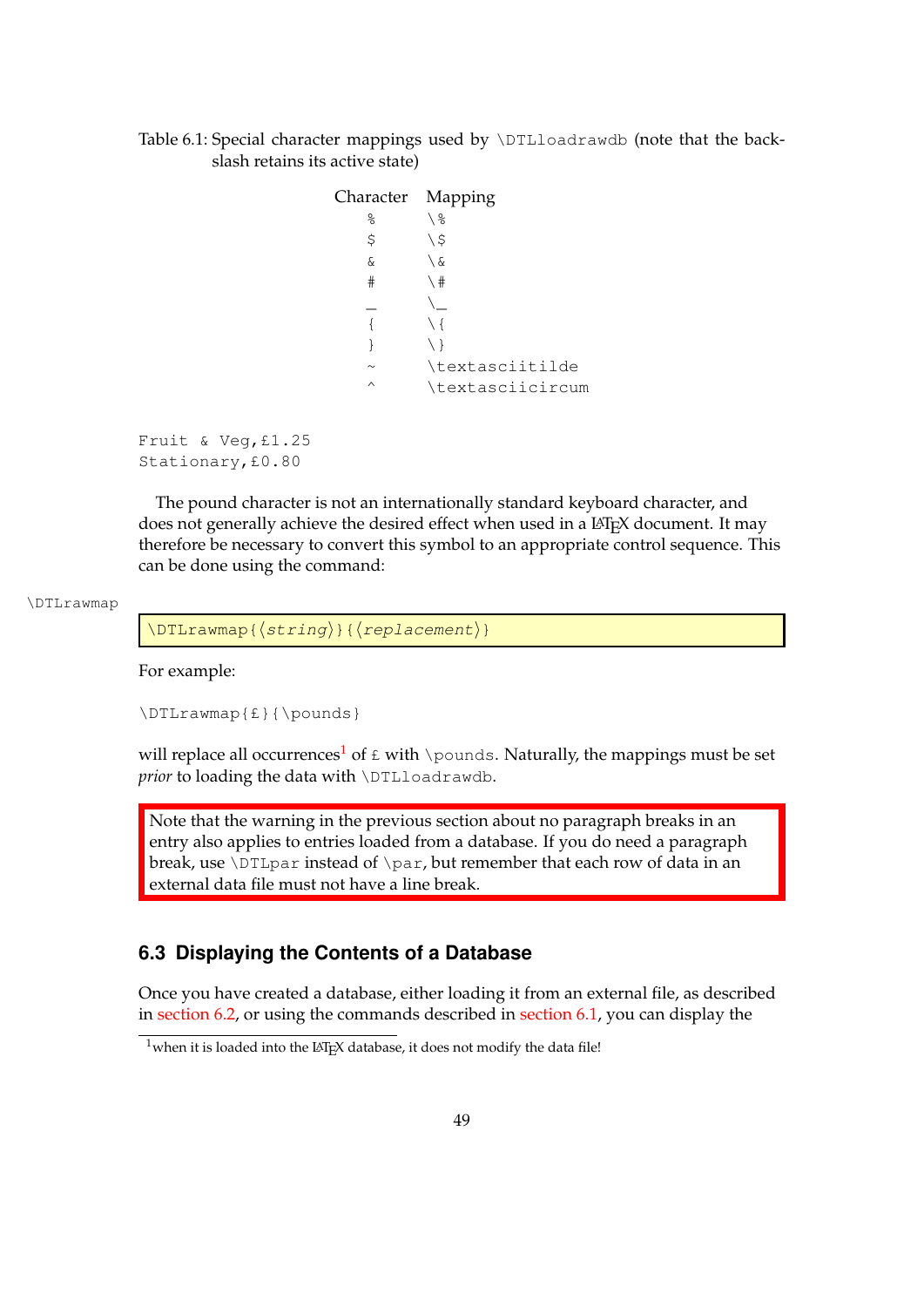entire database in a tabular or longtable environment.

#### \DTLdisplaydb

 $\Delta$ DTLdisplaydb[ $\langle Omit\; list \rangle$ ]{ $\langle db \rangle$ }

This displays the database given by  $\langle db \rangle$  in a tabular environment. The first row displays the headers for the database in bold, the subsequent rows display the values for each key in each row of the database. The optional argument *\omit list*} is a comma-separated list of column keys to omit. (All columns displayed by default.)

\DTLdisplaylongdb

 $\Delta$ DTLdisplaylongdb[ $\langle options \rangle$ ]{ $\langle db \rangle$ }

This is like \DTLdisplaydb except that it uses the longtable environment instead of the tabular environment. Note that if you use this command, you must load the longtable package, as it is not loaded by datatool. The optional argument  $\langle options \rangle$  is a comma-separated list of key=value pairs. The following keys are available:

**caption** The caption for the longtable.

**contcaption** The continuation caption.

**shortcaption** The caption to be used in the list of tables.

**label** The label for this table.

**omit** Comma-separated list of column keys to omit.

**foot** The longtable's foot.

**lastfoot** The foot for the last page of the longtable.

For example, suppose I have a database called iris, then I can display the contents in a longtable using:

```
\DTLdisplaylongdb[%
caption={Iris Data},%
label={tab:iris},%
contcaption={Iris Data (continued)},%
foot={\em Continued overleaf},%
lastfoot={}%
]{iris}
```
I can then reference the table using \ref{tab:iris}.

See the longtable documentation for details on how to change the longtable settings, such as how to change the table so that it is left aligned instead of centred on the page.

Note that if you want more control over the way the data is displayed, for example, you want to filter rows or columns, you will need to use \DTLforeach, described in [section 6.4.](#page-64-0)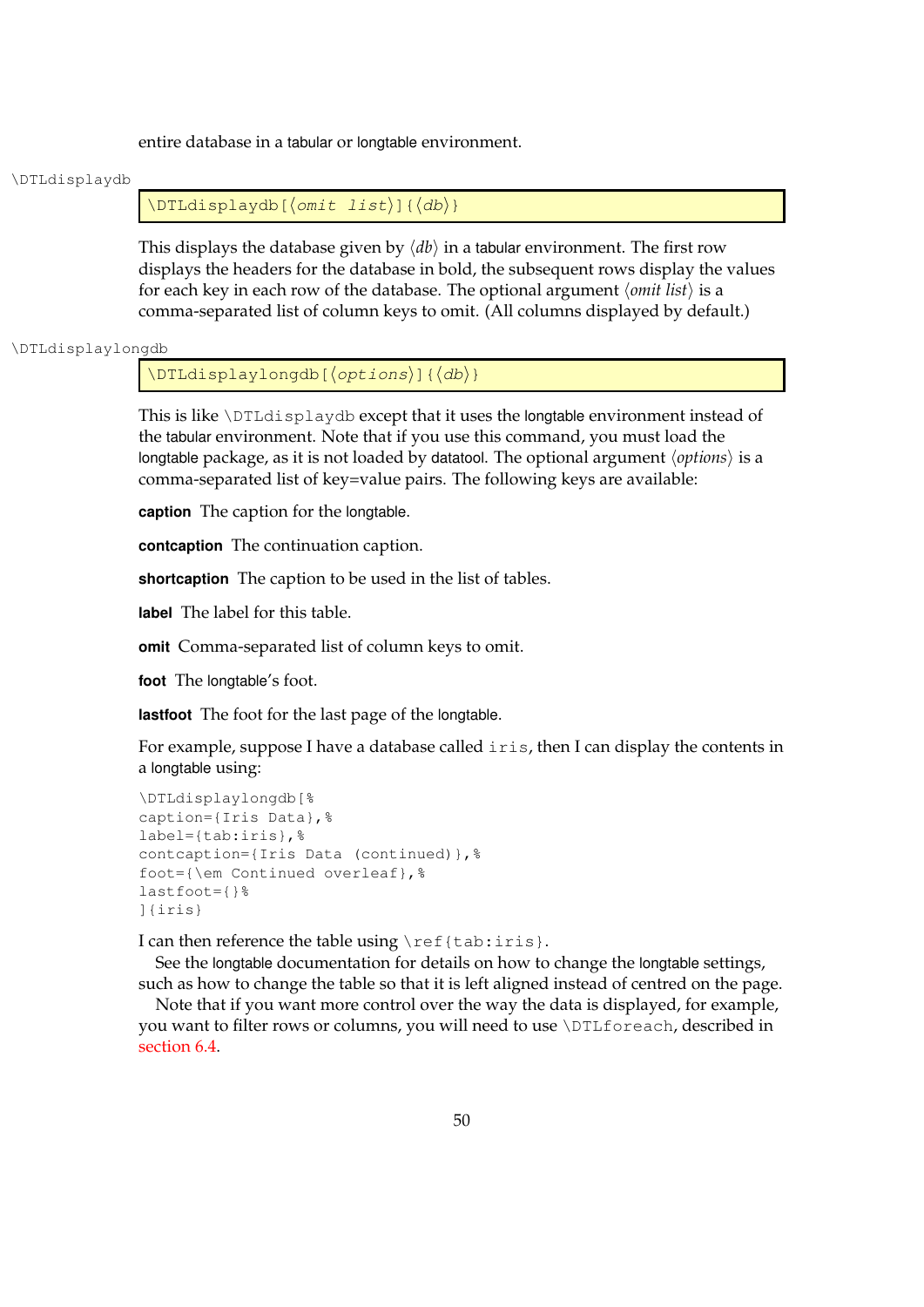# **Example 1 (Displaying the Contents of a Database)**

Suppose I have a file called  $\text{t2g.csv}$  that contains the following:

```
40,120,40
40,90,60
35,180,20
55,190,40
```
This represents time to growth data, where the first column is the incubation temperature, the second column is the incubation time and the third column is the time to growth. This file has no header row, so when it is loaded, the noheaders option is required. Note that \DTLdisplaydb only puts the data in a tabular environment, so \DTLdisplaydb needs to be put in a table environment with a caption to make it a float.

First load the data base, setting the keys and headers:

```
\DTLloaddb[noheader,%
keys={Temperature,Time,T2G},%
headers={\shortstack{Incubation\\Temperature},%
\shortstack{Incubation\\Time},\shortstack{Time to\\Growth}}%
]{t2g}{t2g.csv}
```
# Now display the data in a table:

```
\begin{table}[htbp]
\caption{Time to Growth Data}
\centering
\DTLdisplaydb{t2g}
\end{table}
```
<span id="page-59-0"></span>The result is shown in [Table 6.2.](#page-59-0)

| Incubation<br>Time | Time to<br>Growth |
|--------------------|-------------------|
| 120                | 40                |
| 90                 | 60                |
| 180                | 20                |
| 190                | 40                |
|                    |                   |

Each column in the database has an associated data type which indicates what type of data is in that column. This may be one of: string, integer, real number or currency. If a column contains more than one type, the data type is determined as follows:

• If the column contains at least one string, then the column data type is string.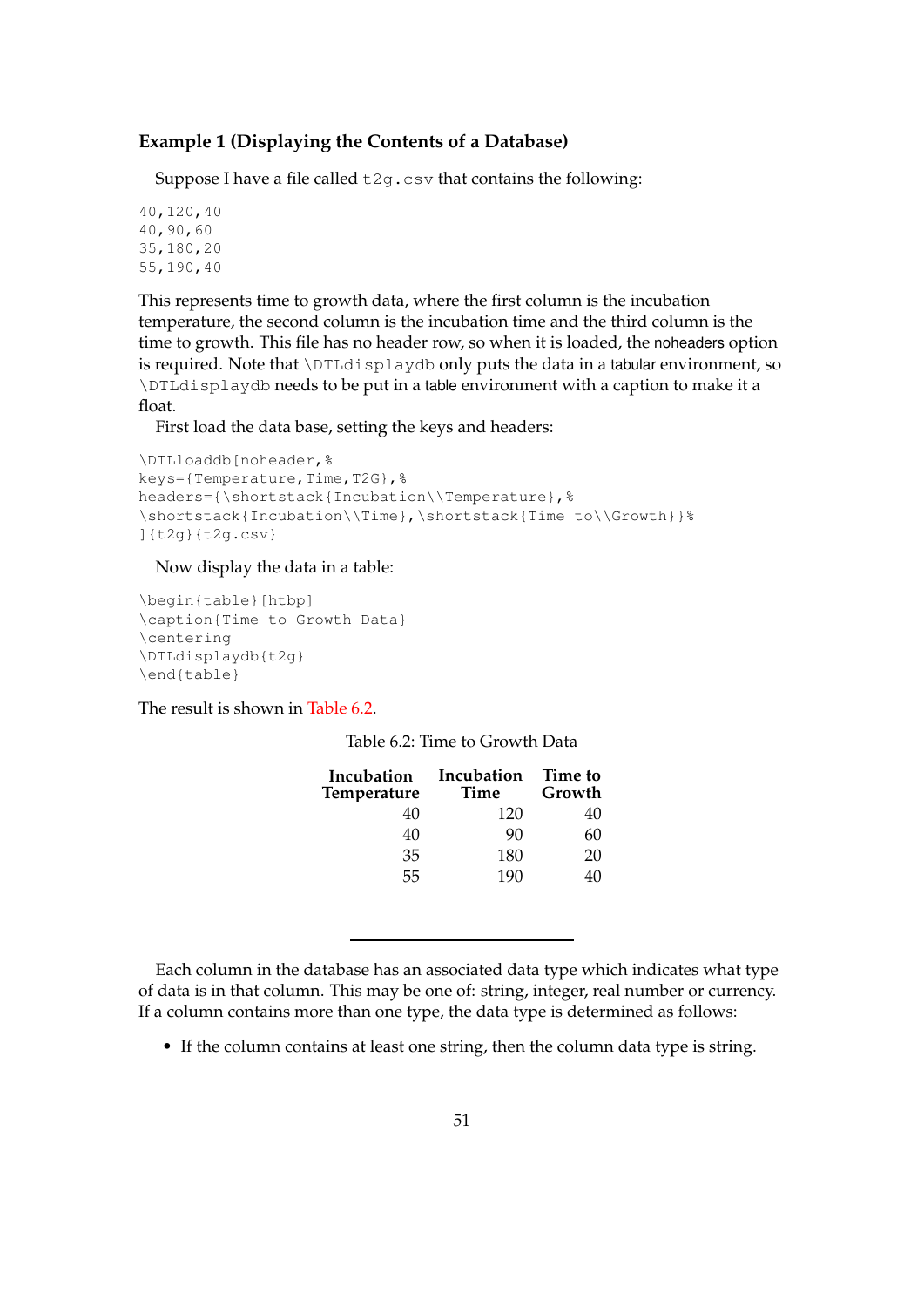- If the column doesn't contain a string, but contains at least one currency, then the column data type is currency.
- If the column contains only real numbers and integers, the column data type is real number.
- The column data type is integer if the column only contains integers.

The column data type is updated whenever a new entry is added to the database. Note that the column data type is not adjusted when an entry is removed from the database. The column alignments used by \DTLdisplaydb are given by:

\dtlstringalign

\dtlstringalign

The string alignment defaults to  $1$  (left aligned).

\dtlintalign

\dtlintalign

The integer alignment defaults to  $r$  (right aligned).

\dtlrealalign

\dtlrealalign

The alignment for real numbers defaults to  $r$  (right aligned).

\dtlcurrencyalign

\dtlcurrencyalign

The currency alignment defaults to  $r$  (right aligned).

You can redefine these to change the column alignments. For example, if you want columns containing strings to have the alignment  $p{2in}$ , then you can redefine \dtlstringalign as follows:

\renewcommand{\dtlstringalign}{p{2in}}

You can't use siunitx's S column alignment with either \DTLdisplaydb or \DTLdisplaylongdb. Instead, you will need to use \DTLforeach. The siunitx documentation provides an example.

In addition to the  $\dagger \dagger \dagger \gamma$  align commands above, you can also modify the tabular column styles by redefining the following three commands:

\dtlbeforecols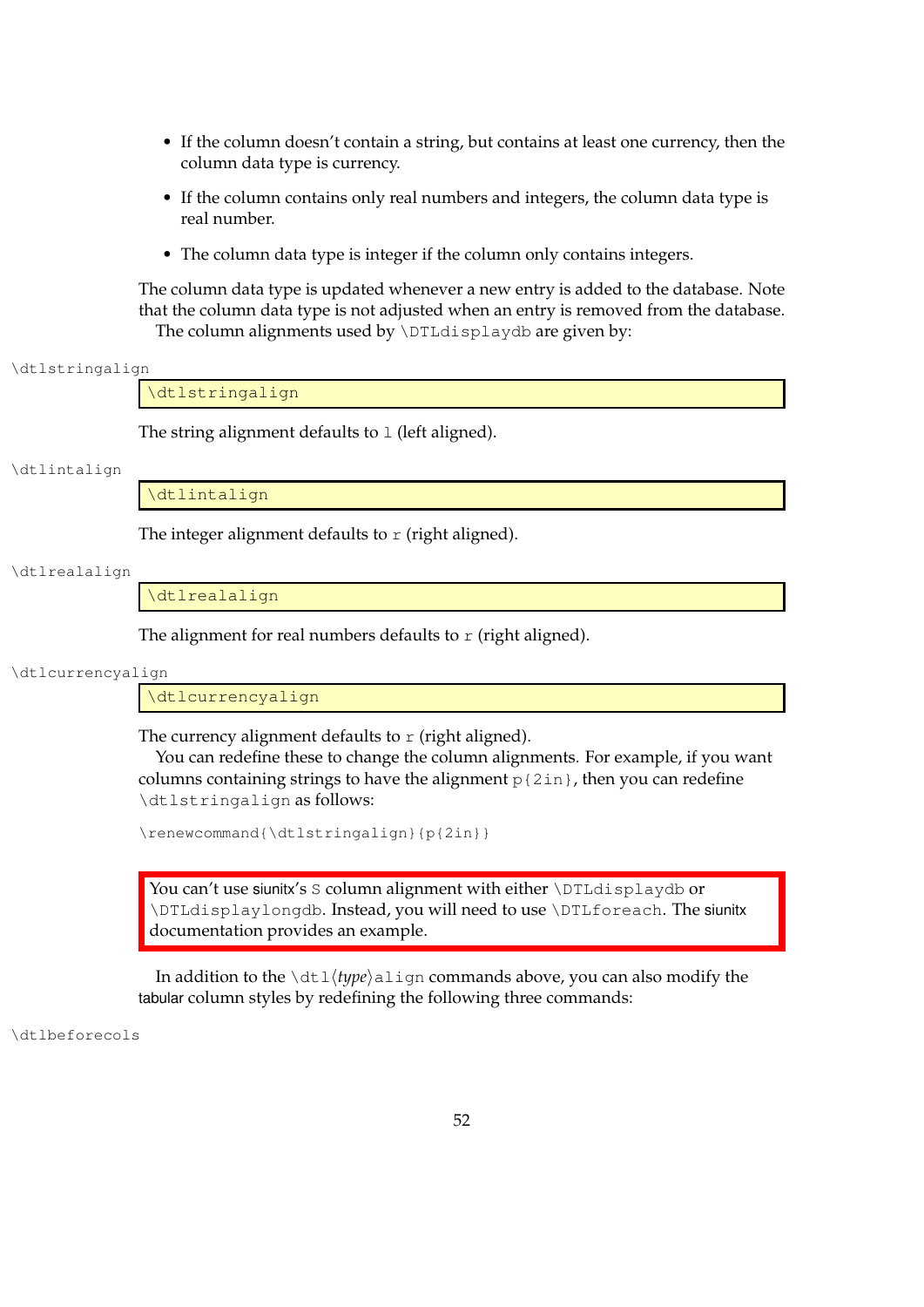\dtlbeforecols

(before the first column)

#### \dtlbetweencols

\dtlbetweencols

(between each column) and

#### \dtlaftercols

\dtlaftercols

(after the last column).

For example, to place a vertical line before the start of the first column and after the last column, do:

```
\renewcommand{\dtlbeforecols}{|}
\renewcommand{\dtlaftercols}{|}
```
If you additionally want vertical lines between columns, do:

```
\renewcommand{\dtlbetweencols}{|}
```
Limited modifications can be made to the way the data is displayed with \DTLdisplaydb and \DTLdisplaylongdb. The commands controlling the formatting are described below. If a more complicated layout is required, you will need to use \DTLforeach described in [section 6.4.](#page-64-0)

\dtlheaderformat

 $\left\{ \left\langle \text{theader} \right. \right\} \right\}$ 

This indicates how to format a column header, where the header is given by  $\langle$ *header* $\rangle$ . This defaults to \null\hfil\textbf{\\\\header\}\\hfil\null.

\dtlstringformat

 $\left\{ \text{dtlstringformat} \left( \text{text} \right) \right\}$ 

This specifies how to format each entry in the columns that contain strings. This defaults to just displaying  $\langle text \rangle$ .

\dtlintformat

 $\left\{ \text{dtlintformat} \right\}$ 

This specifies how to format each entry in the columns that contain only integers. This defaults to just displaying  $\langle text \rangle$ .

\dtlrealformat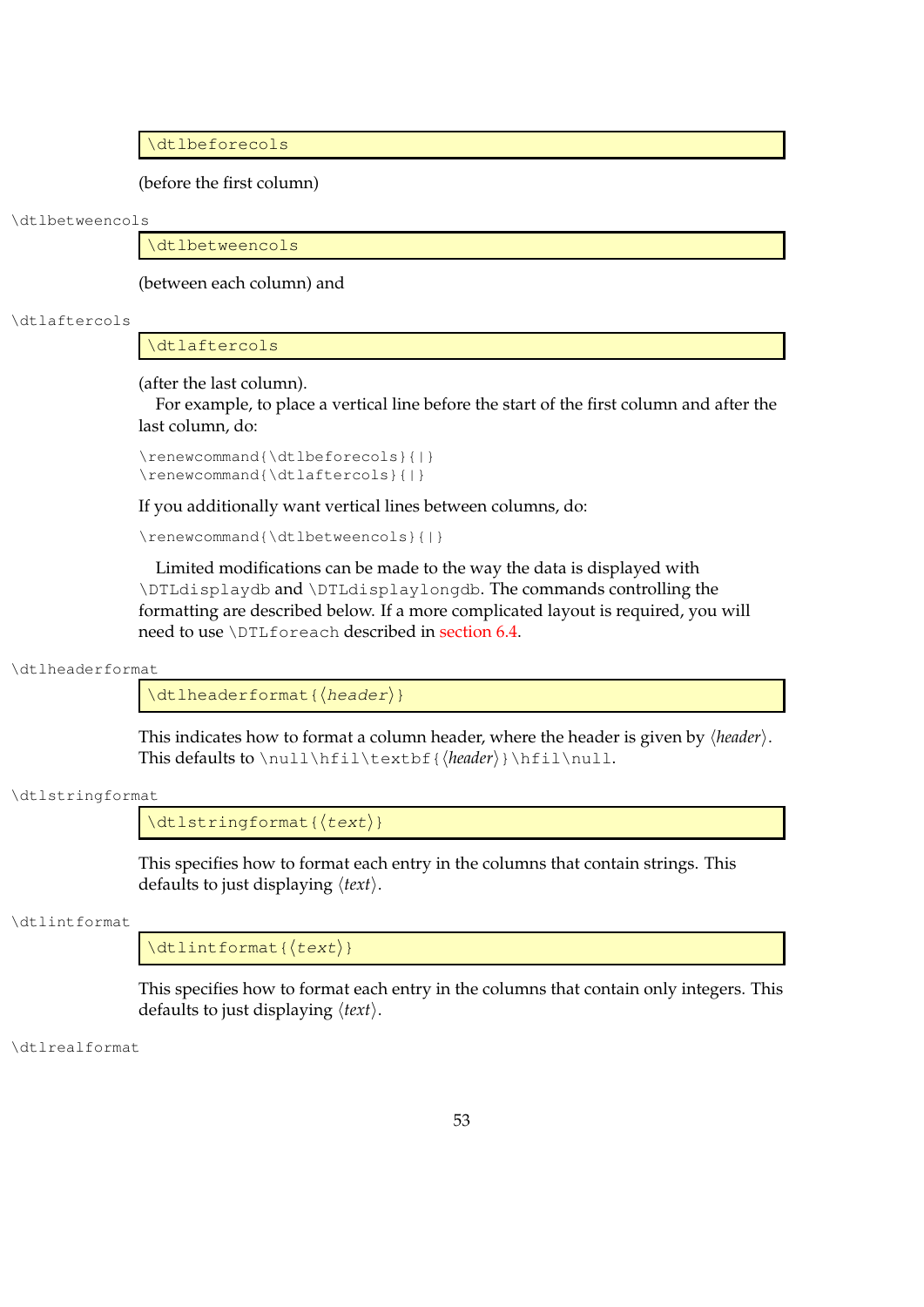$\left\{ \text{dtlrealformat} \right\}$ 

This specifies how to format each entry in the columns that contain only real numbers or a mixture of real numbers and integers. This defaults to just displaying  $\langle text \rangle$ .

#### \dtlcurrencyformat

 $\left\{\text{dtlcurencyformat}\right\}$ 

This specifies how to format each entry in the columns that contain only currency or currency mixed with real numbers and/or integers. This defaults to just displaying  $\langle text \rangle$ .

\dtldisplayvalign

\dtldisplayvalign

Specifies the vertical alignment of the tabular environment used by  $\D{TLdisplaydb}$ . Defaults to  $\circ$  (centred). May be redefined to  $\circ$  (top) or  $\circ$  (bottom).

\dtldisplaycr

\dtldisplaycr

Specifies how to separate rows. Defaults to just \tabularnewline.

#### \dtldisplaystarttab

\dtldisplaystarttab

This is a hook to add something at the beginning of the tabular environment. This defaults to nothing. In the case of \DTLdisplaylongdb, this hook is done before the header row on each page of the longtable.

\dtldisplayendtab

\dtldisplayendtab

This is a hook to add something at the end of the tabular environment. This defaults to nothing. In the case of \DTLdisplaylongdb, this hook is only done on the *last* page of the longtable. You have to use the foot option to specify some code to do at the end of each page.

\dtldisplayafterhead

\dtldisplayafterhead

This is a hook to add something after the header row, before the first row of data. This defaults to nothing. In the case of \DTLdisplaylongdb, this hook is done after the header row on each page of the longtable.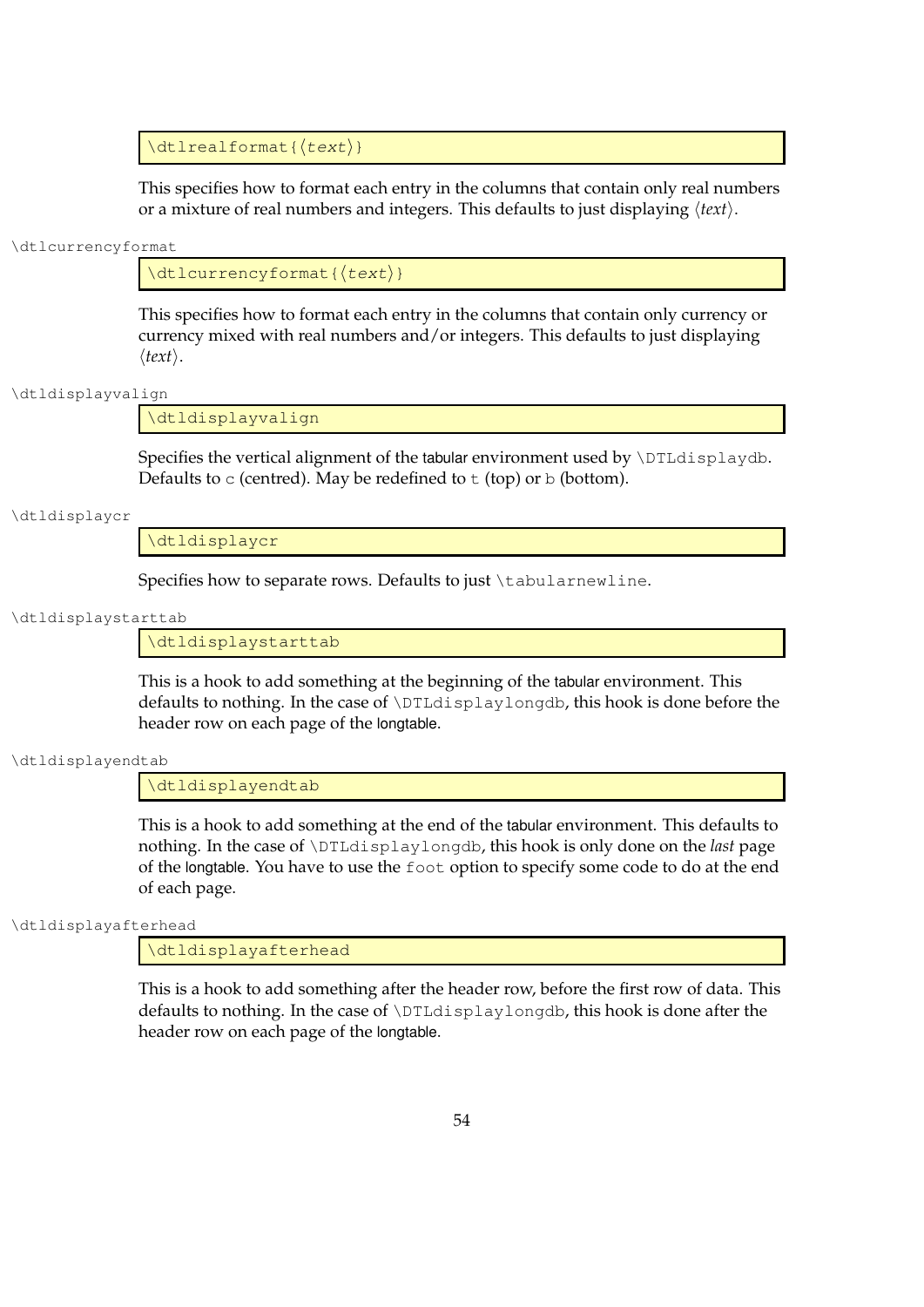\dtldisplaystartrow

\dtldisplaystartrow

This is a hook to add something at the start of each row, but not including the header row or the first row of data. This defaults to nothing.

If you want to use the booktabs package, you can redefine the above three commands to use \toprule, \midrule and \bottomrule:

```
\renewcommand{\dtldisplaystarttab}{\toprule}
\renewcommand{\dtldisplayafterhead}{\midrule}
\renewcommand{\dtldisplayendtab}{\\\bottomrule}
```
## **Example 2 (Balance Sheet)**

Suppose you have a file called balance.csv that contains the following:

```
Description, In, Out, Balance
Travel expenses,,230,-230
Conference fees, , 400, -630
Grant,700,,70
Train fare,,70,0
```
## The data can be loaded using:

```
\DTLloaddb[headers={Description, In (\pounds),Out (\pounds),Balance
(\pounds)}]{balance}{balance.csv}
```
Suppose I want negative numbers to be displayed in red. I can do this by redefining \dtlrealformat to check if the entry is negative. For example:

```
\begin{table}[htbp]
\caption{Balance Sheet}
\rm{mod} { \dtlrealformat}[1] { \DTLiflt {#1}{0} { \color{red} } { }#1}
\centering
\DTLdisplaydb{balance}
\end{table}
```
<span id="page-63-0"></span>This produces [Table 6.3.](#page-63-0)

Table 6.3: Balance Sheet

| Description       | In $(E)$ | Out(f) | Balance $(E)$ |
|-------------------|----------|--------|---------------|
| Travel expenses   |          | 230.00 | $-230.00$     |
| Conference fees   |          | 400.00 | $-630.00$     |
| Grant             | 700.00   |        | 70.00         |
| <b>Train Fare</b> |          | 70.00  | 0.00          |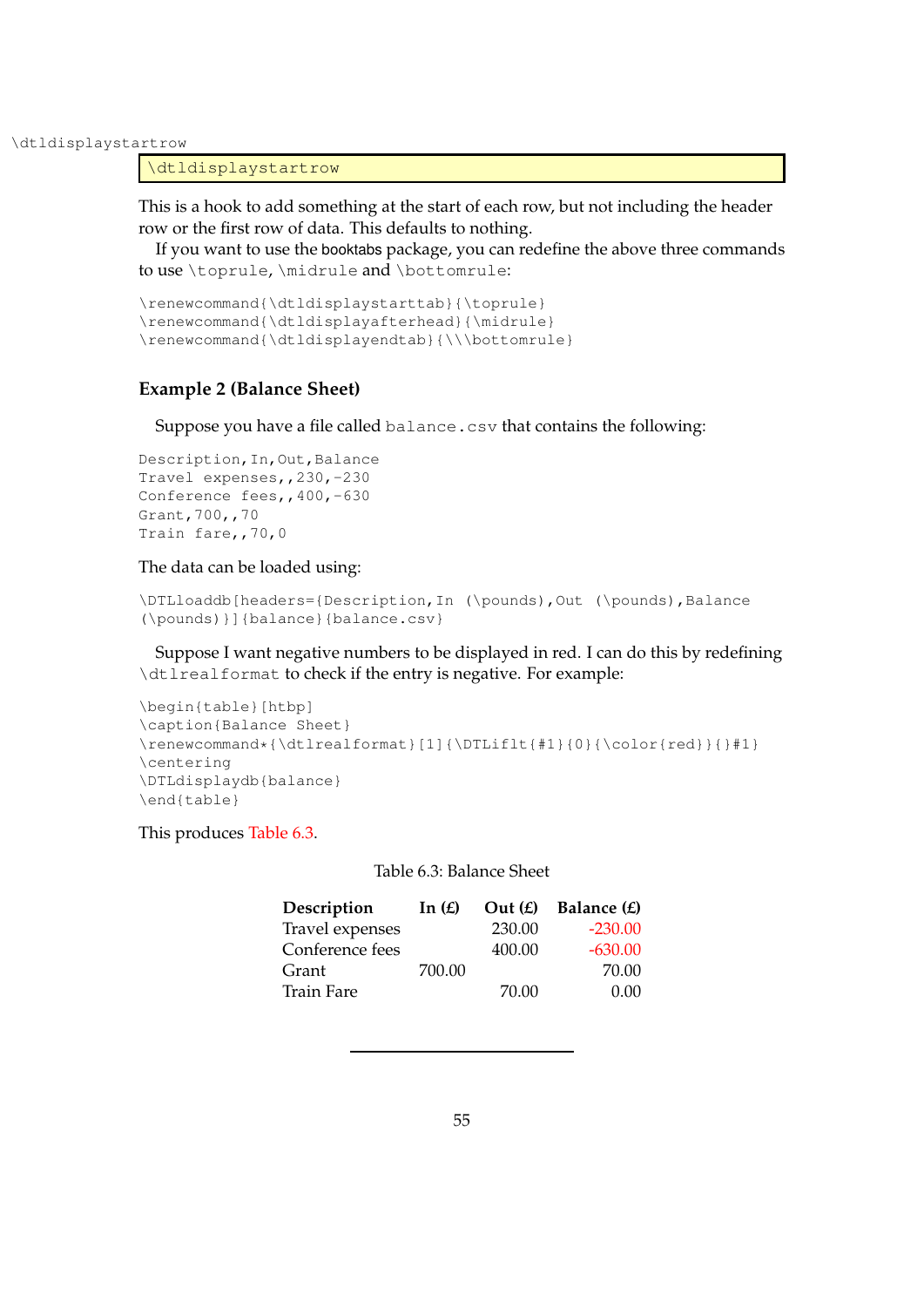# <span id="page-64-0"></span>**6.4 Iterating Through a Database**

Once you have created a database, either loading it from an external file, as described in [section 6.2,](#page-52-0) or using the commands described in [section 6.1,](#page-50-0) you can then iterate through each row of the database and access elements in that row.

The \DTLforeach command is provided as a convenient way of iterating through databases with the option to filter rows, cross-reference rows or have nested loops, but for large databases it can be *extremely slow*, especially if the unstarred version is used. If you have a large database, consider pre-processing the data using an external script. See also Section [6.11.2.](#page-114-0)

## \DTLforeach

\DTLforeach[ $\langle$ condition $\rangle$ ]{ $\langle$ db name $\rangle$ }{ $\langle$ assign list $\rangle$ }{ $\langle$ text $\rangle$ }

### \DTLforeach\*

\DTLforeach\*[ $\langle condition\rangle$ ]{ $\langle db$  name $\rangle$ }{ $\langle assign list\rangle$ }{ $\langle text\rangle$ }

This will iterate through each row of the database called  $\langle db \text{ name} \rangle$ , applying  $\langle text \rangle$  to each row of the database where  $\langle condition \rangle$  is met. The argument  $\langle assign \, list \rangle$  is a comma separated list of  $\langle \textit{cmd} \rangle = \langle \textit{key} \rangle$  pairs. At the start of each row, each command  $\langle \text{cmd} \rangle$  in  $\langle \text{assign list} \rangle$  will be set to the value of the entry given by  $\langle \text{key} \rangle$ . These commands may then be used in  $\langle text \rangle$ .

Note that this assignment is done globally to ensure that \DLTforeach works correctly in a tabular environment. Since you may want to use the same set of commands in a later \DTLforeach, the commands are not checked to determine if they already exist. It is therefore important that you check you are not using an existing command whose value should not be changed.

The optional argument  $\langle condition \rangle$  is a condition in the form allowed by \ifthenelse. This includes the commands provided by the ifthen package (such as  $\not\phi$ ,  $\phi$ ,  $\dot\phi$ ,  $\dot\phi$ , as well as the commands described in [section 2.2.](#page-24-0) The default value of  $\langle condition \rangle$  is  $\boldsymbol{\lambda}$  is  $\boldsymbol{\lambda}$ .

The starred version \DTLforeach\* is a read-only version. If you want to modify the database using any of the commands described in [section 6.6,](#page-83-0) you must use the unstarred version. The starred version is faster.

As is generally the case with command arguments, verbatim (for example, using \verb or the verbatim environment) can't be used in any of the arguments of \DTLforeach, specifically verbatim can't be used in  $\langle text \rangle$ .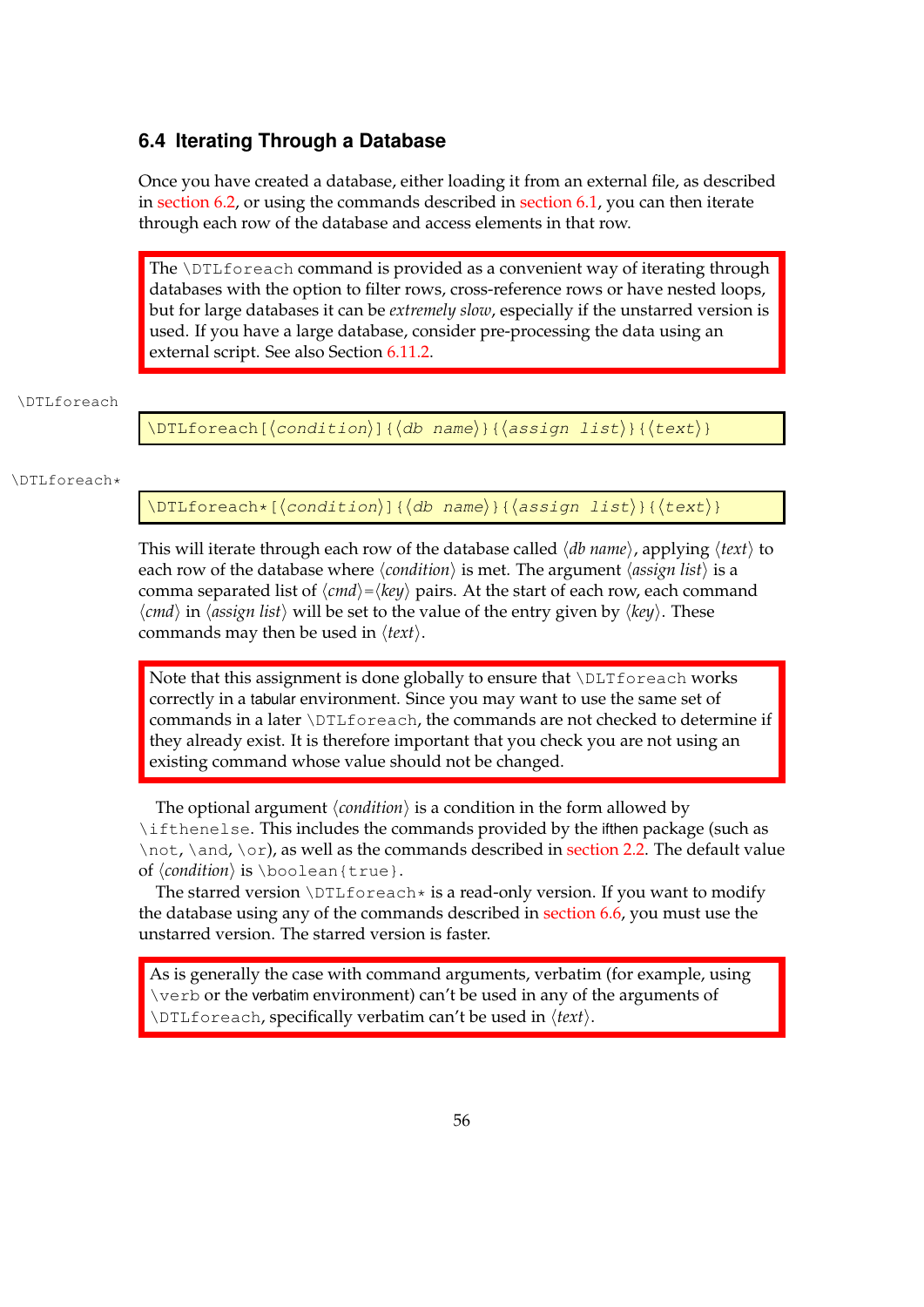There are also environment alternatives:

#### DTLenvforeach

 $\begin{align} \begin{bmatrix} \begin{pmatrix} b & d \end{pmatrix} \end{bmatrix} \begin{bmatrix} \begin{pmatrix} d & d \end{pmatrix} \end{bmatrix} & \begin{pmatrix} d & d \end{pmatrix} \end{align}$ 

DTLenvforeach\*

 $\begin{equation*}$  \begin{DTLenvforeach\*}[ $\{constant\}$ ]{ $\{db \ name\}$ }{ $\{assign \ list\}$ }

However, note that since these environments gather the contents of their body, they also suffer from the above limitation.

Verbatim can't be used in the body of DTLenvforeach or DTLenvforeach\*.

## <span id="page-65-0"></span>**Example 3 (Student scores)**

Suppose you have a data file called studentscores.csv that contains the following:

```
FirstName, Surname, StudentNo, Score
John,"Smith, Jr",102689,68
Jane, Brown, 102647, 75
Andy, Brown, 103569, 42
Z\"oe,Adams,105987,52
Roger,Brady,106872,58
Clare,Verdon,104356,45
```
and you load the data into a database called scores using:

\DTLloaddb{scores}{studentscores.csv}

you can then display the database in a table as follows:

```
\begin{table}[htbp]
\caption{Student scores}
\centering
\begin{tabular}{llr}
\bfseries First Name &
\bfseries Surname &
\bfseries Score (\%)%
\DTLforeach{scores}{%
\firstname=FirstName,\surname=Surname,\score=Score}{%
\\% start new row
\firstname & \surname & \score}
\end{tabular}
\end{table}
```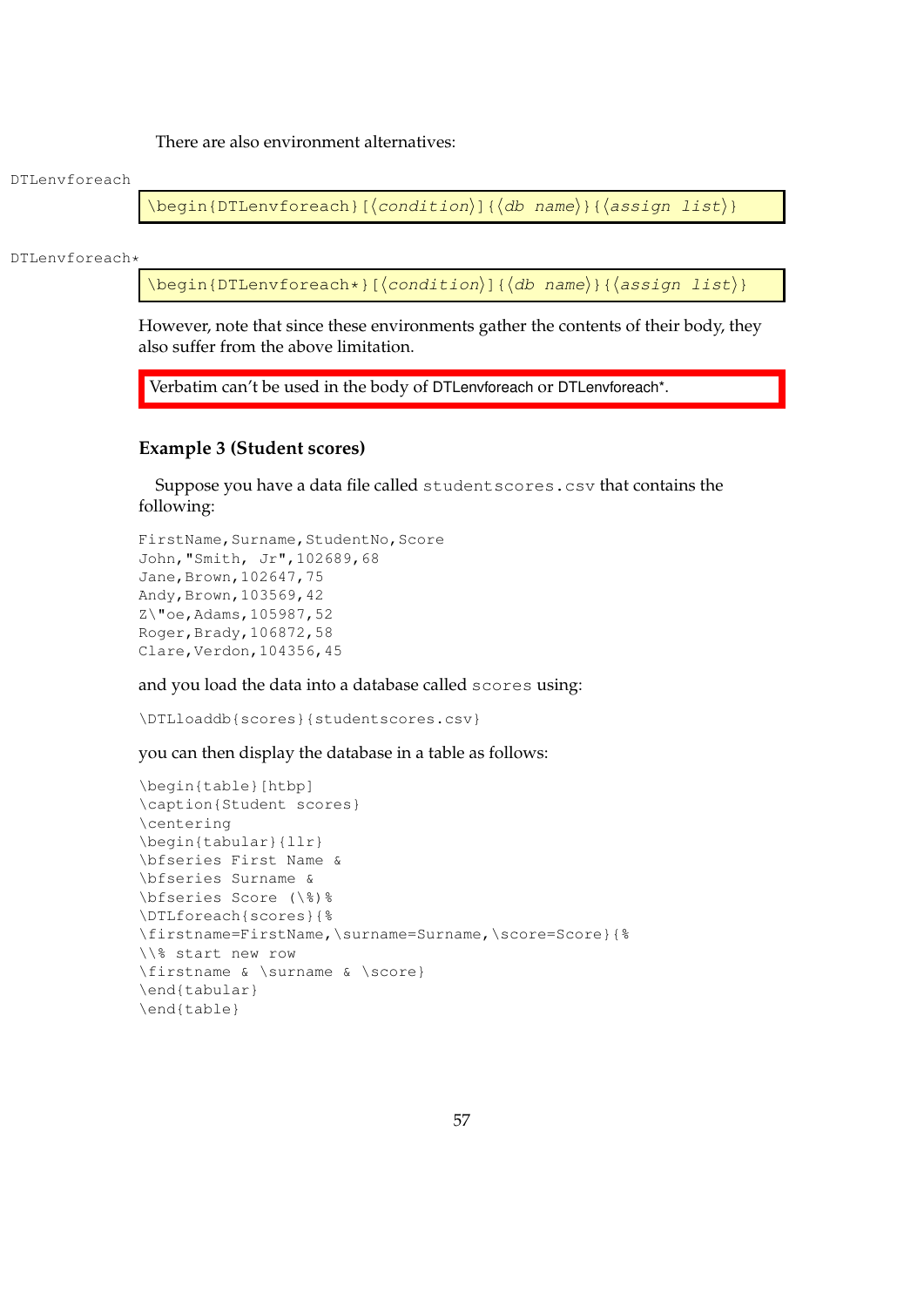This produces [Table 6.4.](#page-66-0) (Note that since I didn't need the student registration number, I didn't bother to assign a command to the key StudentNo.)

<span id="page-66-0"></span>Note that the new row command  $\setminus \lambda$  has been placed at the start of the final argument in the above example. This is necessary as placing it at the end of the argument will cause an unwanted row at the end of the table. This is a feature of the loop mechanism.

| <b>First Name</b> | Surname      | Score $(\% )$ |
|-------------------|--------------|---------------|
| John              | Smith, Jr    | 68            |
| Jane              | <b>Brown</b> | 75            |
| Andy              | Brown        | 42            |
| Zöe               | Adams        | 52            |
| Roger             | Brady        | 58            |
| Clare             | Verdon       | 45            |

Table 6.4: Student scores

The macro \DTLforeach may be nested up to three times. Each level uses the DTLrowi corresponding counters: DTLrowi, DTLrowii and DTLrowiii which keep track of the current DTLrowii row.

DTLrowiii

Note that these counters are only incremented when  $\langle condition \rangle$  is satisfied, therefore they will not have the correct value in  $\langle condition \rangle$ . These counters are incremented using  $\ref{tept}$  before the start of  $\langle text \rangle$ , so they may be referenced using \label, however remember that \label references the last counter to be incremented using \refstepcounter *in the current scope*. The  $\lambda$ label should therefore be the first command in  $\langle text \rangle$  to ensure that it references the current row counter.

\DTLcurrentindex

\DTLcurrentindex

At the start of each iteration in \DTLforeach, \DTLcurrentindex is set to the arabic value of the current row counter. Note that this is only set after the condition is tested, so it should only be used in the body of \DTLforeach not in the condition. It is also only set locally, so if you use it in a tabular environment, it can only be used before the first instance of  $\setminus \setminus$  or  $\&$  in the current iteration.

Within the body of  $\D$ Lforeach (i.e. within  $\langle text \rangle$ ) the following conditionals may be used: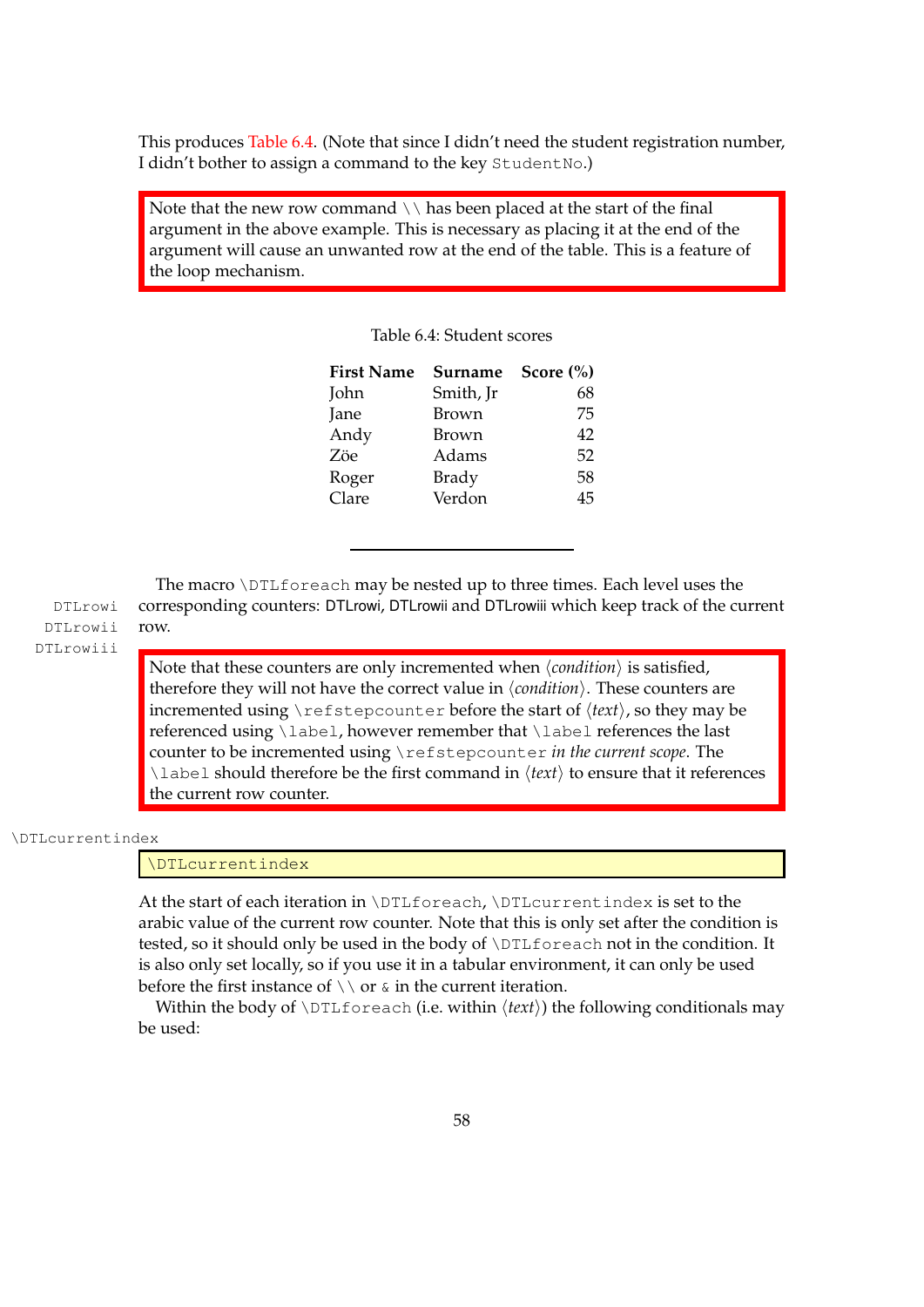#### \DTLiffirstrow

 $\DTLiffirstrow({true part})({false part})$ 

If the current row is the first row, then do  $\langle true\ part \rangle$ , otherwise do  $\langle false\ part \rangle$ .

#### \DTLiflastrow

 $\Delta$ DTLiflastrow{ $\langle true~part \rangle$ }{ $\langle false~part \rangle$ }

If the current row is the last row, then do  $\langle true\ part \rangle$ , otherwise do  $\langle false\ part \rangle$ .

#### \DTLifoddrow

 $\Delta$ DTLifoddrow{ $\langle true~part \rangle$ }{ $\langle false~part \rangle$ }

If the current row number is an odd number, then do  $\langle true\ part \rangle$ , otherwise do  $\langle false\$  $part$ .

\DTLsavelastrowcount

 $\Delta$ DTLsavelastrowcount{ $\langle cmd\rangle$ }

This command will store the value of the row counter used in the last occurrence of \DTLforeach in the control sequence  $\langle cmd\rangle$ .

#### \DTLforeachkeyinrow

 $\DTLforeachkeyinrow({\cmd}){\text{text}}$ 

This iterates through each key in the current row, (globally) assigns  $\langle cmd \rangle$  to the value of that key, and does  $\langle text \rangle$  ( $\langle cmd \rangle$  must be a control sequence and may be used in *(text)*). This command may only be used in the body of *\DTLforeach*. At each iteration, \DTLforeachkeyinrow sets \dtlkey to the current key, \dtlcol to the current column index,  $\dagger$  the  $\ddagger$  to the data type for the current column, and \dtlheader to the header for the current column. Note that \dtltype corresponds to the column type but if the entries in the column have mixed types, it may not correspond to the type of the current entry.

#### \dtlbreak

## \dtlbreak

You can break out of most of the loops provided by datatool using \dtlbreak. Note, however, that it doesn't break the loop until the end of the current iteration. There is no provision for a next or continue style command.

Additional loop commands provided by datatool are described in the documented code (datatool-code.pdf).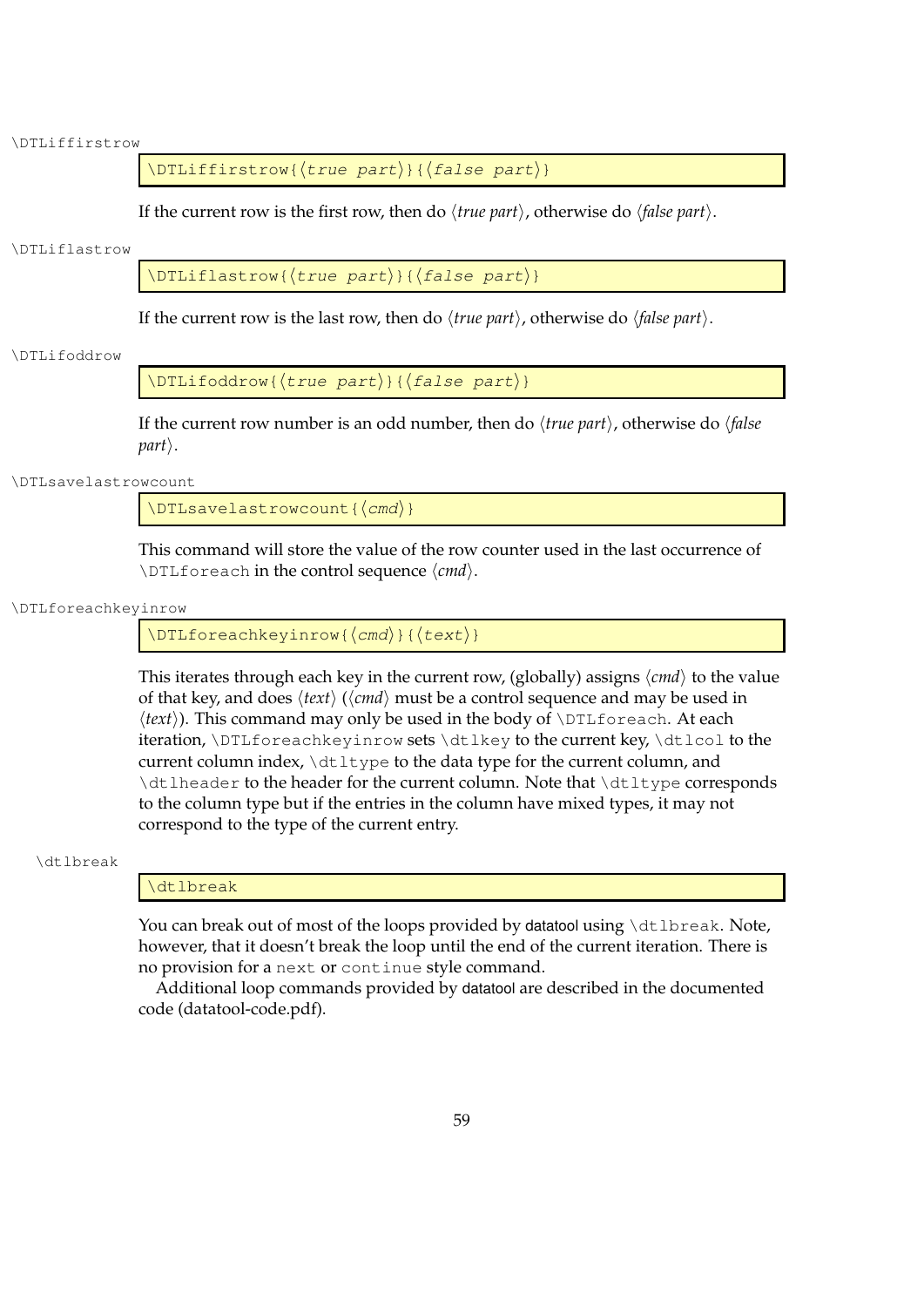## **Example 4 (Student Scores—Labelling)**

In the previous example, the student scores, stored in the database scores were placed in a table. In this example the table will be modified slightly to number each student according to the row. Suppose I also want to identify which row Jane Brown is in, and reference it in the text. The easiest way to do this is to construct a label on each row which uniquely identifies that student. The label can't simply be constructed from the surname, as there are two students with the same surname. In order to create a unique label, I can either construct a label from both the surname and the first name, or I can use the student's registration number, or I can use the student's score, since all the scores are unique. The former method will cause a problem since one of the names (Zöe) contains an accent command. Although the registration numbers are all unique, they are not particularly memorable, so I shall instead use the scores.

```
\begin{table}[htbp]
\caption{Student scores}
\centering
\begin{tabular}{cllc}
\bfseries Row &
\bfseries First Name &
\bfseries Surname &
\bfseries Score (\%)%
\DTLforeach*{scores}{%
\firstname=FirstName,\surname=Surname,\score=Score}{%
\label{row:\score}\\\theDTLrowi &
\firstname & \surname & \score}%
\end{tabular}
\end{table}
```

```
Jane Brown scored the highest (75\%), her score can be seen on
row~\ref{row:75}.
```
This produces [Table 6.5](#page-69-0) and the following text: Jane Brown scored the highest (75%), her score can be seen on row 2.

Notes:

- the \label command is placed before  $\setminus \setminus$  to ensure that it is in the same scope as the command \refstepcounter{DTLrowi}.
- To avoid unwanted spaces the end of line characters are commented out with the percent (%) symbol.

# **Example 5 (Filtering Rows)**

As mentioned earlier, the optional argument  $\langle condition \rangle$  of  $\DTLfore$  ach provides a means to exclude certain rows. This example uses the database defined in [example 3,](#page-65-0)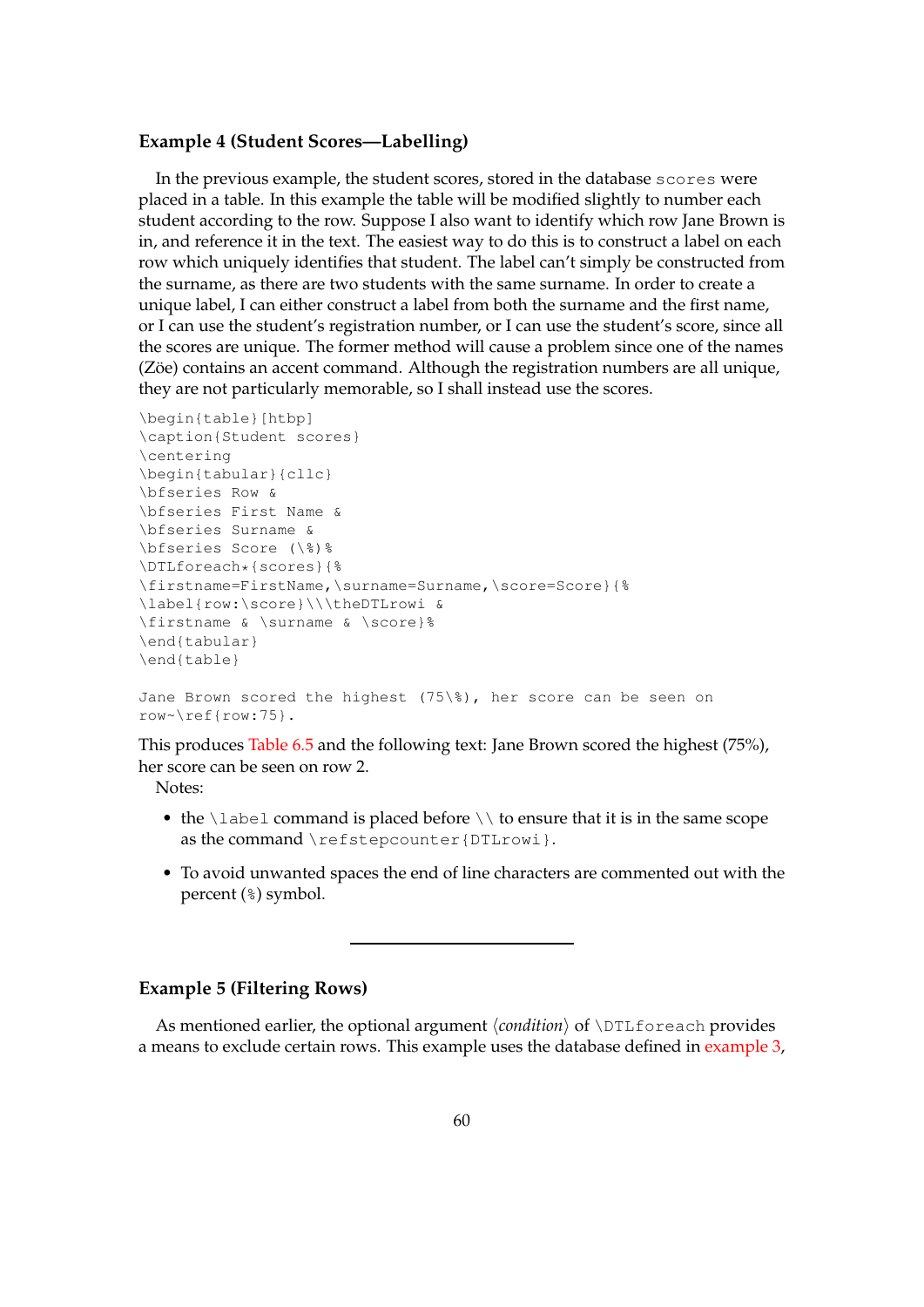| Table 6.5: Student scores |  |
|---------------------------|--|
|                           |  |

<span id="page-69-0"></span>

| Row | <b>First Name</b> | Surname   | Score $(\% )$ |
|-----|-------------------|-----------|---------------|
| 1   | John              | Smith, Jr | 68            |
| 2   | Jane              | Brown     | 75            |
| 3   | Andy              | Brown     | 42            |
| 4   | Zöe               | Adams     | 52            |
| 5   | Roger             | Brady     | 58            |
| h   | Clare             | Verdon    | 45            |

but only displays the information for students whose marks are above 60. At the end of the table, \DTLsavelastrowcount is used to store the number of rows in the table. (Note that \DTLsavelastrowcount is outside of \DTLforeach.)

```
\begin{table}[htbp]
\caption{Top student scores}
\centering
\begin{tabular}{llr}
\bfseries First Name &
\bfseries Surname &
\bfseries Score (\%)%
\DTLforeach*[\DTLisgt{\score}{60}]{scores}{%
\firstname=FirstName,\surname=Surname,\score=Score}{%
\setminus\firstname & \surname & \score}
\end{tabular}
\DTLsavelastrowcount{\n}%
\n\ students scored above 60\%.
\end{table}
```
<span id="page-69-1"></span>This produces [Table 6.6.](#page-69-1) Note that in this example, I could have specified the condition as \score>60 since all the scores are integers, however, as it's possible that an entry may feasibly have a decimal score I have used \DTLisgt instead.

Table 6.6: Top student scores

|      | First Name Surname Score (%) |    |
|------|------------------------------|----|
| John | Smith, Jr                    | 68 |
| Jane | Brown                        | 75 |
|      | 2 students scored above 60%. |    |

Suppose now, I only want to display the scores for students whose surname begins with 'B'. I can do this as follows:

```
\begin{table}[htbp]
\caption{Student scores (B)}
\centering
```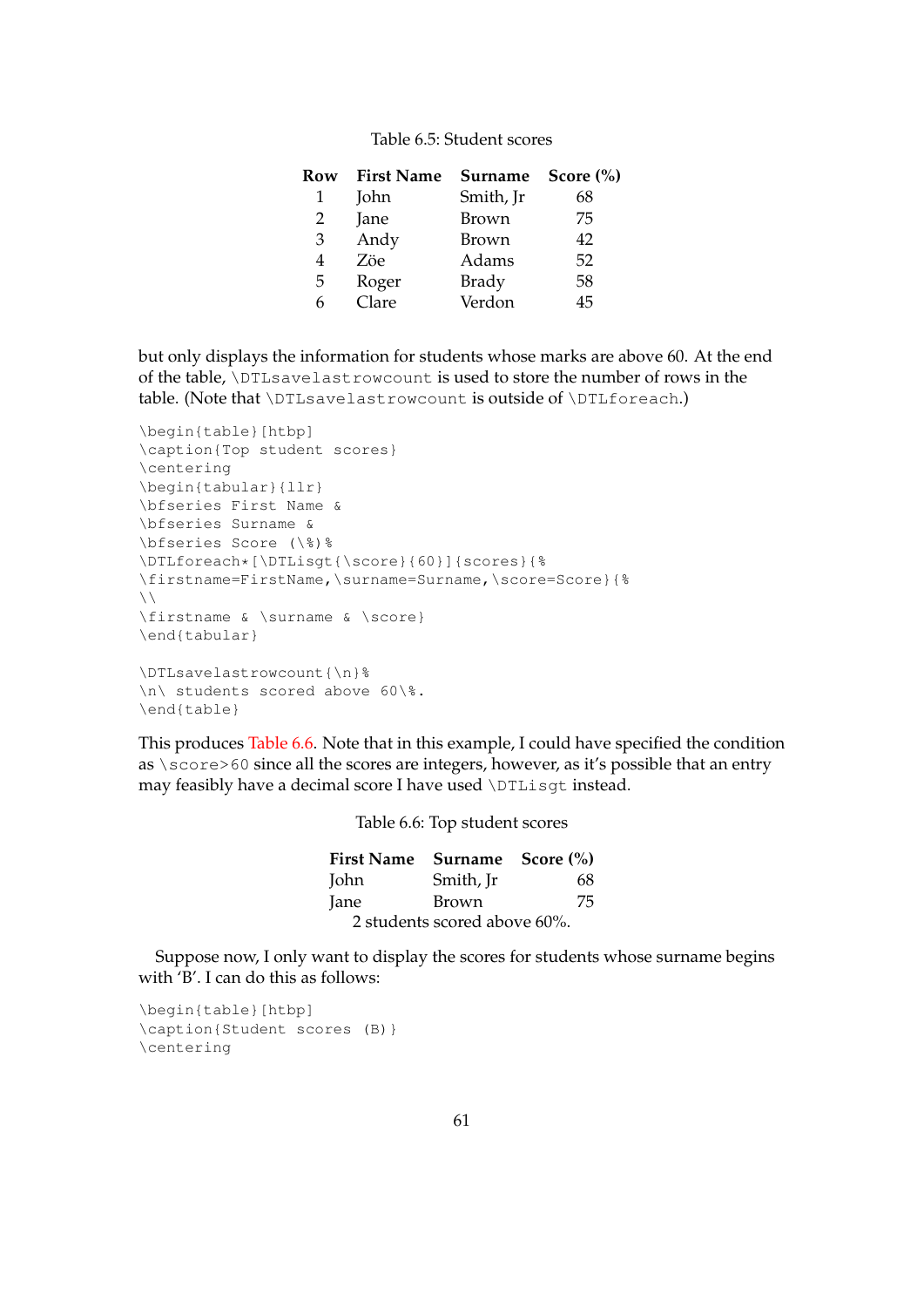```
\begin{tabular}{llr}
\bfseries First Name &
\bfseries Surname &
\bfseries Score (\%)%
\DTLforeach*[\DTLisopenbetween{\surname}{B}{C}]{scores}{%
\firstname=FirstName,\surname=Surname,\score=Score}{%
\setminus\firstname & \surname & \score}
\end{tabular}
\end{table}
```
<span id="page-70-0"></span>This produces [Table 6.7.](#page-70-0)

| Table 6.7: Student scores (B) |  |  |
|-------------------------------|--|--|
|-------------------------------|--|--|

| First Name Surname Score (%) |       |    |
|------------------------------|-------|----|
| Jane                         | Brown | 75 |
| Andy                         | Brown | 42 |
| Roger                        | Brady | 58 |

# **Example 6 (Checking for the First Row (booktabs))**

Suppose I want to use the booktabs package and I want to use \midrule after the header row. I can use \DTLiffirstrow to check if the loop is on the first row of the iteration. (Remember that you need to load the booktabs package in the preamble with \usepackage.) Using the same database as before:

```
\begin{table}[htbp]
\caption{Student scores (booktabs)}
\centering
\begin{tabular}{llc}
\toprule
\bfseries First Name &
\bfseries Surname &
\bfseries Score (\%)%
\DTLforeach*{scores}%
 {\firstname=FirstName,\surname=Surname,\score=Score}%
 {%
   \DTLiffirstrow{\\\midrule}{\\}%
   \firstname & \surname & \score
 }% end of loop
 \\\bottomrule
\end{tabular}%
\end{table}
```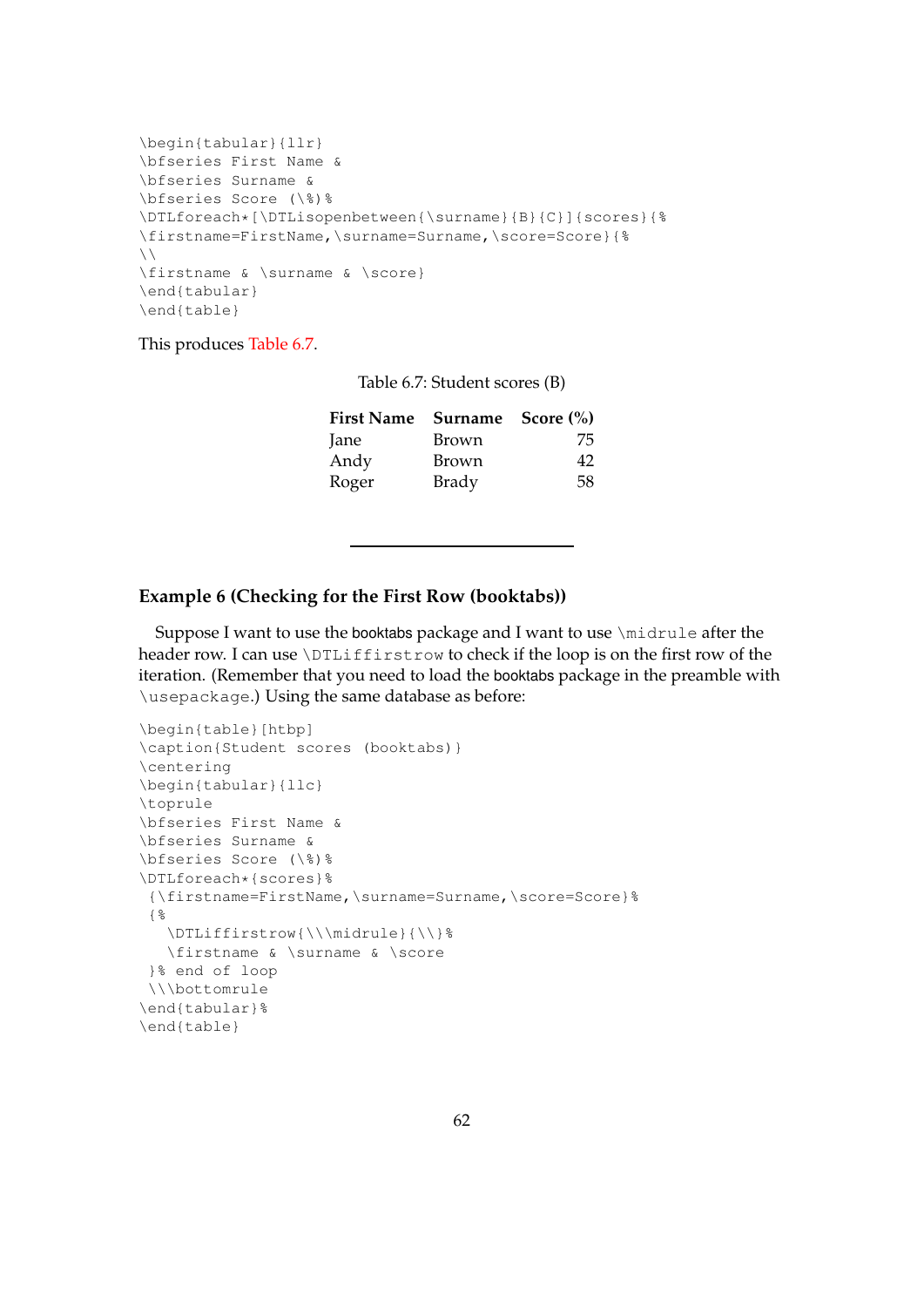<span id="page-71-0"></span>

| <b>First Name</b> | <b>Surname</b> | Score $(\% )$ |
|-------------------|----------------|---------------|
| John              | Smith, Jr      | 68            |
| Jane              | Brown          | 75            |
| Andy              | Brown          | 42            |
| Zöe               | Adams          | 52            |
| Roger             | Brady          | 58            |
| Clare             | Verdon         | 45            |

Table 6.8: Student scores (booktabs)

(The commands \toprule, \midrule and \bottomrule are all provided by booktabs.) This produces [Table 6.8.](#page-71-0)

# **Example 7 (Breaking Out of a Loop)**

Suppose I only want to display the first three rows of a database. I could do:<sup>[2](#page-71-1)</sup>

```
\DTLforeach*[\value{DTLrowi}<3]{scores}%
{\firstname=FirstName,\surname=Surname,\score=Score}{%
\\\firstname & \surname & \score
}
```
However, this isn't very efficient, as it still has to iterate through the entire database, checking if the condition is met. If the database has over 100 entries, this will slow the time taken to create the table. It would therefore be much more efficient to break out of the loop when row count exceeds 3:

```
\begin{table}[htbp]
\caption{First Three Rows}
\centering
\begin{tabular}{llr}
\bfseries First Name & \bfseries Surname & \bfseries Score (\%)%
\DTLforeach*{scores}%
{\firstname=FirstName,\surname=Surname,\score=Score}{%
\ifthenelse{\DTLcurrentindex=3}{\dtlbreak}{}%
\\\firstname & \surname & \score
}%
\end{tabular}
\end{table}
```
This produces [Table 6.9.](#page-72-0) Note that the loop is not broken until the end of the current iteration, so even though \dtlbreak occurs at the start of the third row, the loop isn't

<span id="page-71-1"></span><sup>&</sup>lt;sup>2</sup>Recall that DTLrowi is incremented after the condition is tested, so it will be out by 1 when the condition is tested which is why <3 is used instead of <4.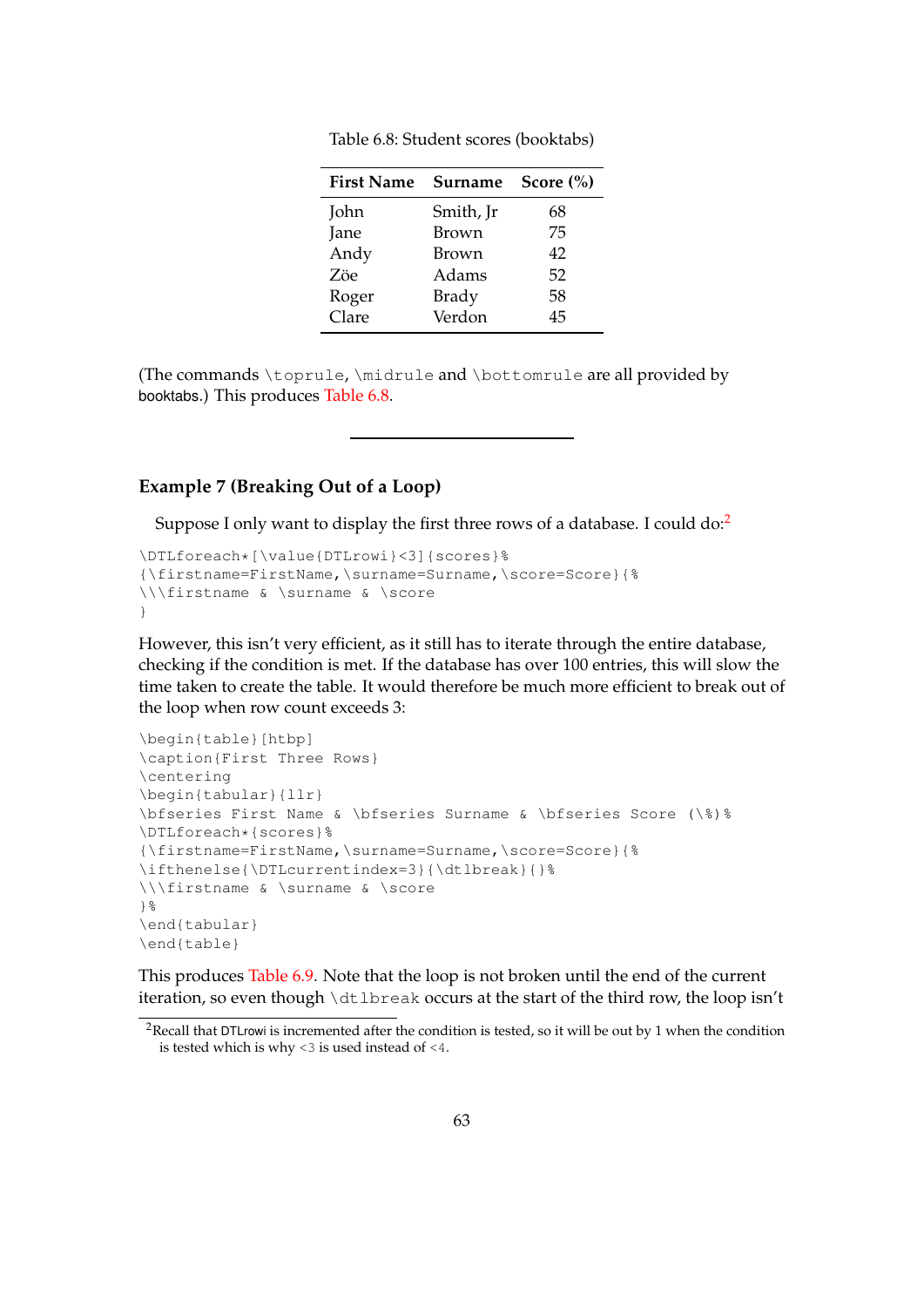finished until the third row is completed. (Recall that \DTLcurrentindex must be used before the first instance of  $\setminus \setminus$  or  $\&$ .) Alternatively, you can use DTLrowi instead:

```
\DTLforeach{scores}%
{\firstname=FirstName,\surname=Surname,\score=Score}{%
\\\firstname & \surname & \score
\ifthenelse{\value{DTLrowi}=3}{\dtlbreak}{}%
}%
```
Table 6.9: First Three Rows

| First Name Surname Score (%) |           |    |
|------------------------------|-----------|----|
| John                         | Smith, Ir | 68 |
| Jane                         | Brown     | 75 |
| Andy                         | Brown     | 42 |

# **Example 8 (Stripy Tables)**

This example uses the same database as in the previous examples. It requires the colortbl package, which provides the command \rowcolor. The command \DTLifoddrow is used to produce a striped table.

```
\begin{table}[htbp]
\caption{A stripy table}\label{tab:stripy}
\centering
\begin{tabular}{llc}
\bfseries First Name &
\bfseries Surname &
\bfseries Score (\%)%
\DTLforeach*{scores}{%
\firstname=FirstName,\surname=Surname,\score=Score}{%
\\\DTLifoddrow{\rowcolor{blue}}{\rowcolor{green}}%
\firstname & \surname & \score}%
\end{tabular}
\end{table}
```
This produces [Table 6.10.](#page-73-0)

## <span id="page-72-0"></span>**Example 9 (Two Database Rows per Tabular Row)**

In order to save space, you may want two database rows per tabular row, when displaying a database in a tabular environment. This can be accomplished using \DTLifoddrow. For example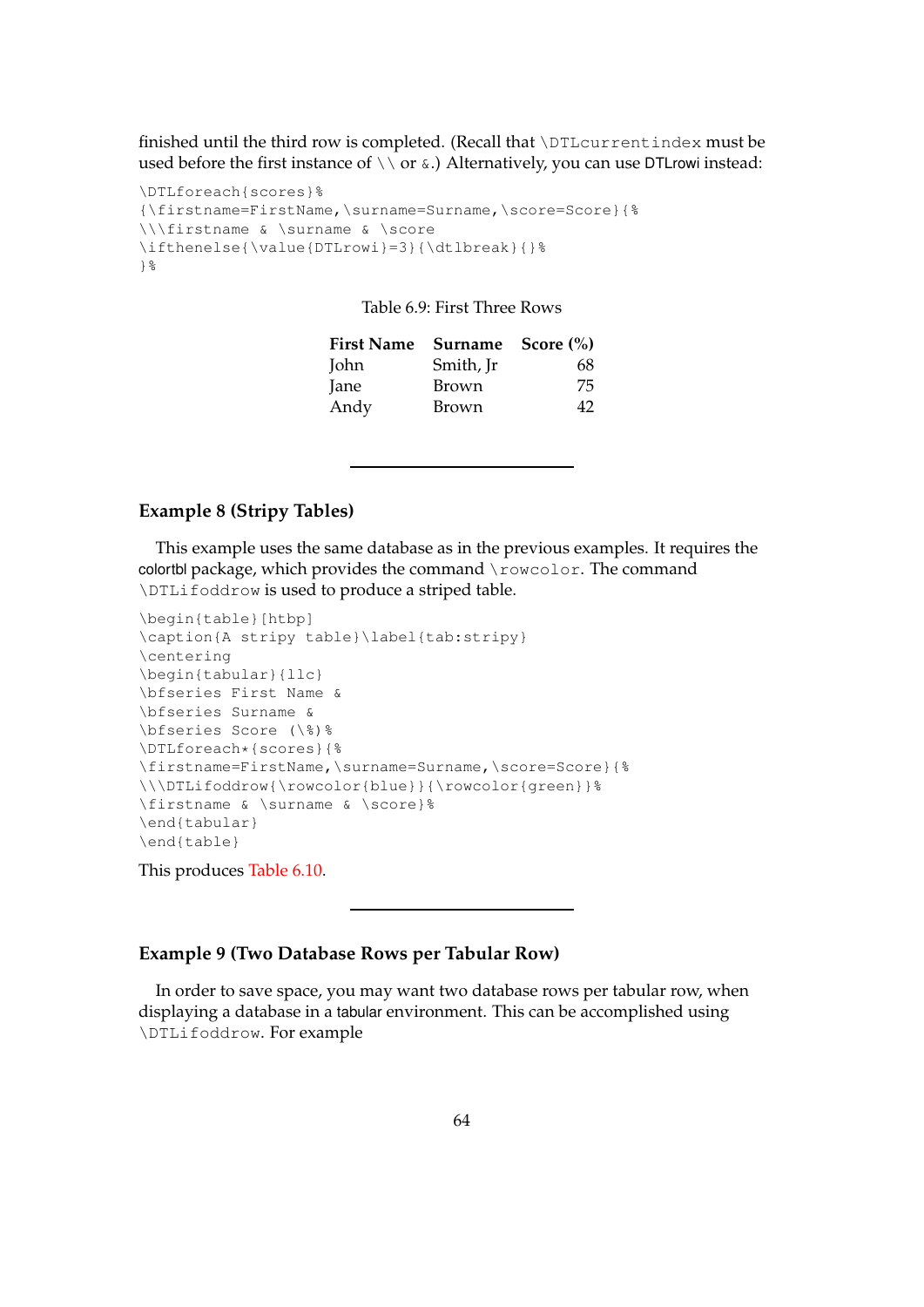### Table 6.10: A stripy table

<span id="page-73-0"></span>

| <b>First Name</b> | Surname      | Score $(\% )$ |
|-------------------|--------------|---------------|
| John              | Smith, Jr    | 68            |
| Jane              | Brown        | 75            |
| Andy              | <b>Brown</b> | 42            |
| Zöe               | Adams        | 52            |
| Roger             | <b>Brady</b> | 58            |
| Clare             | Verdon       | 45            |

```
\begin{table}[htbp]
\caption{Two database rows per tabular row}
\centering
\begin{tabular}{llcllc}
\bfseries First Name &
\bfseries Surname &
\bfseries Score (\%) &
\bfseries First Name &
\bfseries Surname &
\bfseries Score (\%)%
\DTLforeach*{scores}{\firstname=FirstName,\surname=Surname,\score=Score}{%
\DTLifoddrow{\\}{&}%
\firstname & \surname & \score}%
\end{tabular}
\end{table}
```
<span id="page-73-1"></span>produces [Table 6.11](#page-73-1)

|       |              |    | First Name Surname Score (%) First Name Surname Score (%) |              |    |
|-------|--------------|----|-----------------------------------------------------------|--------------|----|
| John  | Smith, Jr    | 68 | lane                                                      | <b>Brown</b> | 75 |
| Andy  | <b>Brown</b> | 42 | Zöe                                                       | Adams        | 52 |
| Roger | Brady        | 58 | Clare                                                     | Verdon       | 45 |

(To order column-wise, instead of row-wise, see [example 20.](#page-107-0))

# **Example 10 (Iterating Through Keys in a Row)**

Suppose you have lots of columns in your database, and you want to display them all without having to set a variable for each column. You can leave the assignment list in \DTLforeach blank, and iterate through the keys using \DTLforeachkeyinrow. For example:

\begin{table}[htbp]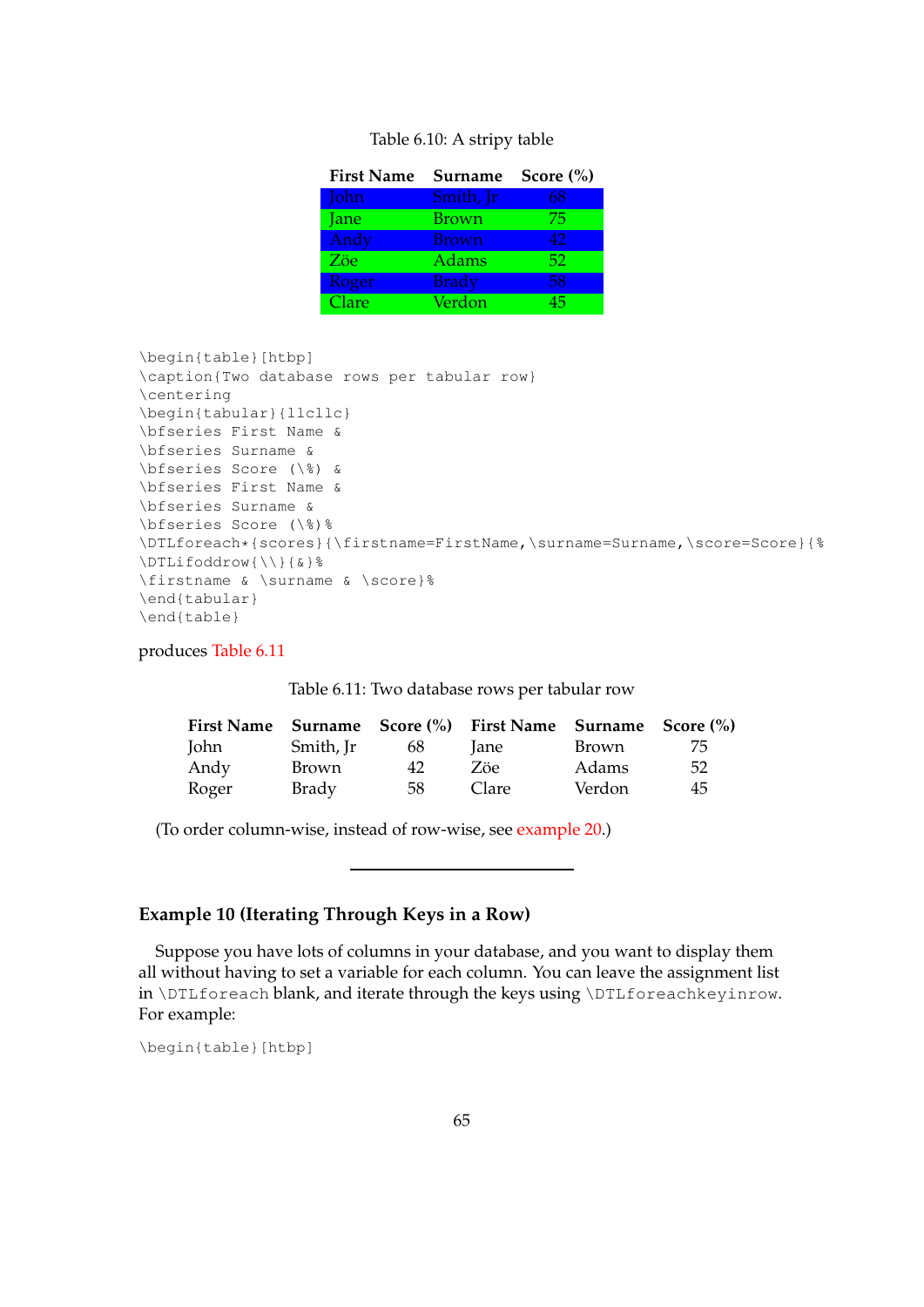```
\caption{Student Scores (Iterating Through Keys)}
\centering
\begin{tabular}{llll}
\bfseries First Name & \bfseries Surname &
\bfseries Registration No. &
\bfseries Score (\%)%
\DTLforeach*{scores}{}{%
\\\gdef\doamp{\gdef\doamp{&}}%
\DTLforeachkeyinrow{\thisValue}{\doamp\thisValue}}%
\end{tabular}
\end{table}
```
# <span id="page-74-0"></span>This produces [Table 6.12.](#page-74-0)

| <b>First Name</b> | Surname      | Registration No. Score (%) |    |
|-------------------|--------------|----------------------------|----|
| John              | Smith, Jr    | 102689                     | 68 |
| Jane              | <b>Brown</b> | 102647                     | 75 |
| Andy              | <b>Brown</b> | 103569                     | 42 |
| Zöe               | Adams        | 105987                     | 52 |
| Roger             | <b>Brady</b> | 106872                     | 58 |
| Clare             | Verdon       | 104356                     | 45 |

Table 6.12: Student Scores (Iterating Through Keys)

Note that the  $\&$  must be between columns, so I have defined a command called \doamp that on first use redefines itself to do  $\&$ . So, for each row, at the start of the key iteration, \doamp does nothing, and on subsequent iterations it does &. This ensures that the correct number of  $\&$ s are used. Since each cell in the tabular environment is scoped,  $\q$ def is needed instead of  $\det$ .

In the above, I needed to know how many columns are in the database, and the order that the headings should appear. If you are unsure, you can use \dtlforeachkey to determine the number of columns and to display the header row. For example:

```
\begin{table}[htbp]
\caption{Student Scores}
\centering
% Work out the column alignments.
\def\colalign{}%
\dtlforeachkey(\theKey,\theCol,\theType,\theHead)\in{scores}\do
{\edef\colalign{\colalign l}}%
% Begin the tabular environment.
\edef\dobegintabular{\noexpand\begin{tabular}{\colalign}}%
\dobegintabular
% Do the header row.
\gdef\doamp{\gdef\doamp{&}}%
\dtlforeachkey(\theKey,\theCol,\theType,\theHead)\in{scores}\do
{\doamp\bfseries \theHead}%
```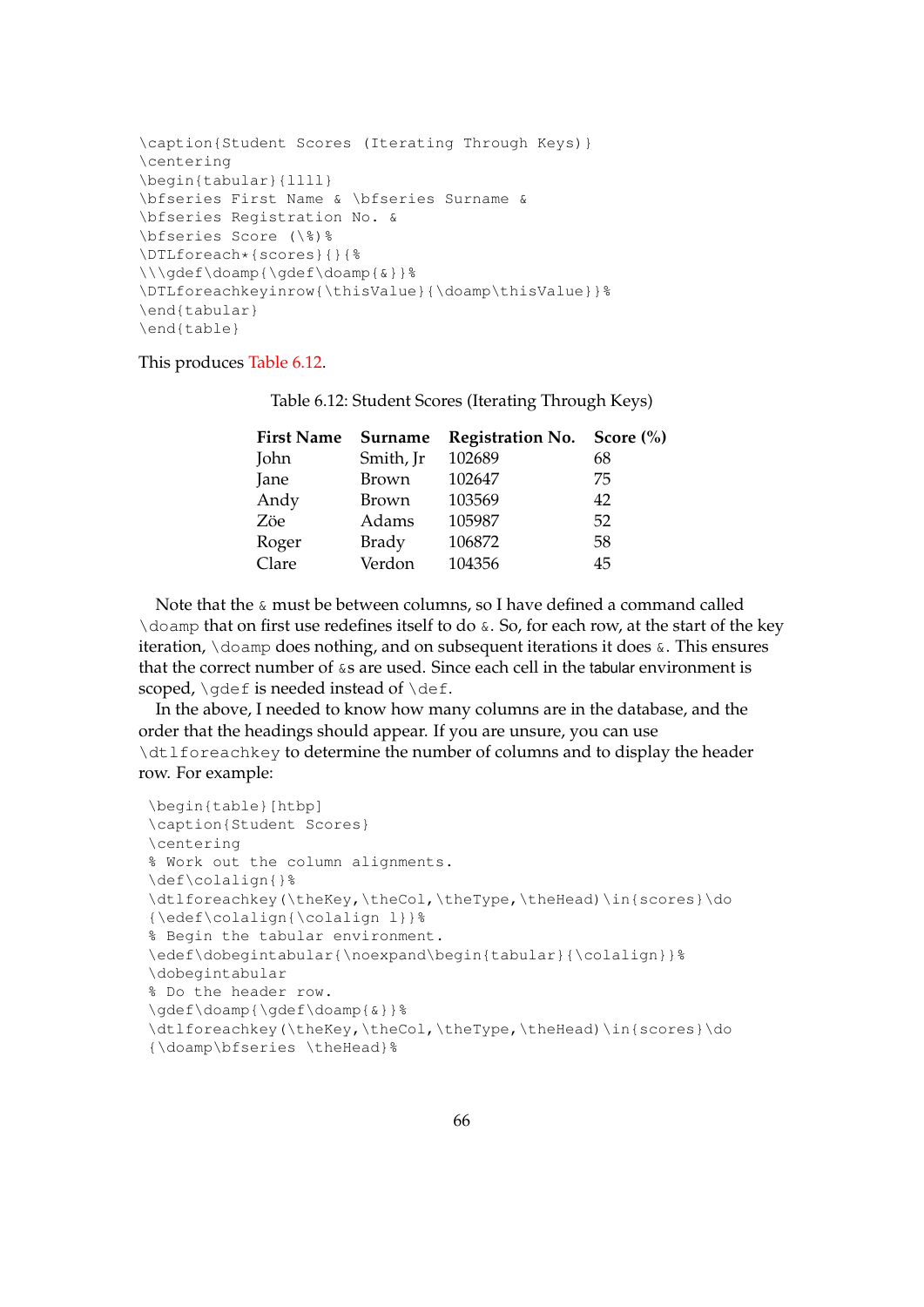```
% Iterate through the data.
\DTLforeach*{scores}{}{%
\\\gdef\doamp{\gdef\doamp{&}}%
\DTLforeachkeyinrow{\thisValue}{\doamp\thisValue}}%
\end{tabular}
\end{table}
```
Table 6.13: Student Scores (Using \dtlforeachkey and \DTLforeachkeyinrow)

| Surname      | StudentNo | <b>Score</b> |
|--------------|-----------|--------------|
| Smith, Jr    | 102689    | 68           |
| Brown        | 102647    | 75           |
| Brown        | 103569    | 42           |
| Adams        | 105987    | 52           |
| <b>Brady</b> | 106872    | 58           |
| Verdon       | 104356    | 45           |
|              |           |              |

Notes:

• In order to determine the column alignment for the tabular environment, I first define \colalign to nothing, and then I iterate through the keys appending 1 to \colalign. Since \colalign only contains alphabetical characters, I can just use  $\text{Set}$  for this. I could modify this to check the data type and, say, use 1 (left alignment) for columns containing strings and  $\sigma$  (centred) for the other columns:

```
\dtlforeachkey(\theKey,\theCol,\theType,\theHead)\in{scores}\do
{\ifnum\theType=0\relax
   \edef\colalign{\colalign l}% column contains strings
 \else
   \edef\colalign{\colalign c}% column contains numerical values
 \left\{ \begin{array}{c} f \\ f \end{array} \right\}}%
```
• To ensure \colalign gets correct expanded when passed to the tabular environment I temporarily define \dobegintabular to the code required to start the tabular environment:

\edef\dobegintabular{\noexpand\begin{tabular}{\colalign}}%

This sets \dobegintabular to \begin{tabular}{llll}. After defining \dobegintabular, I then need to use it.

• As before, I use \doamp to put the ampersands between columns.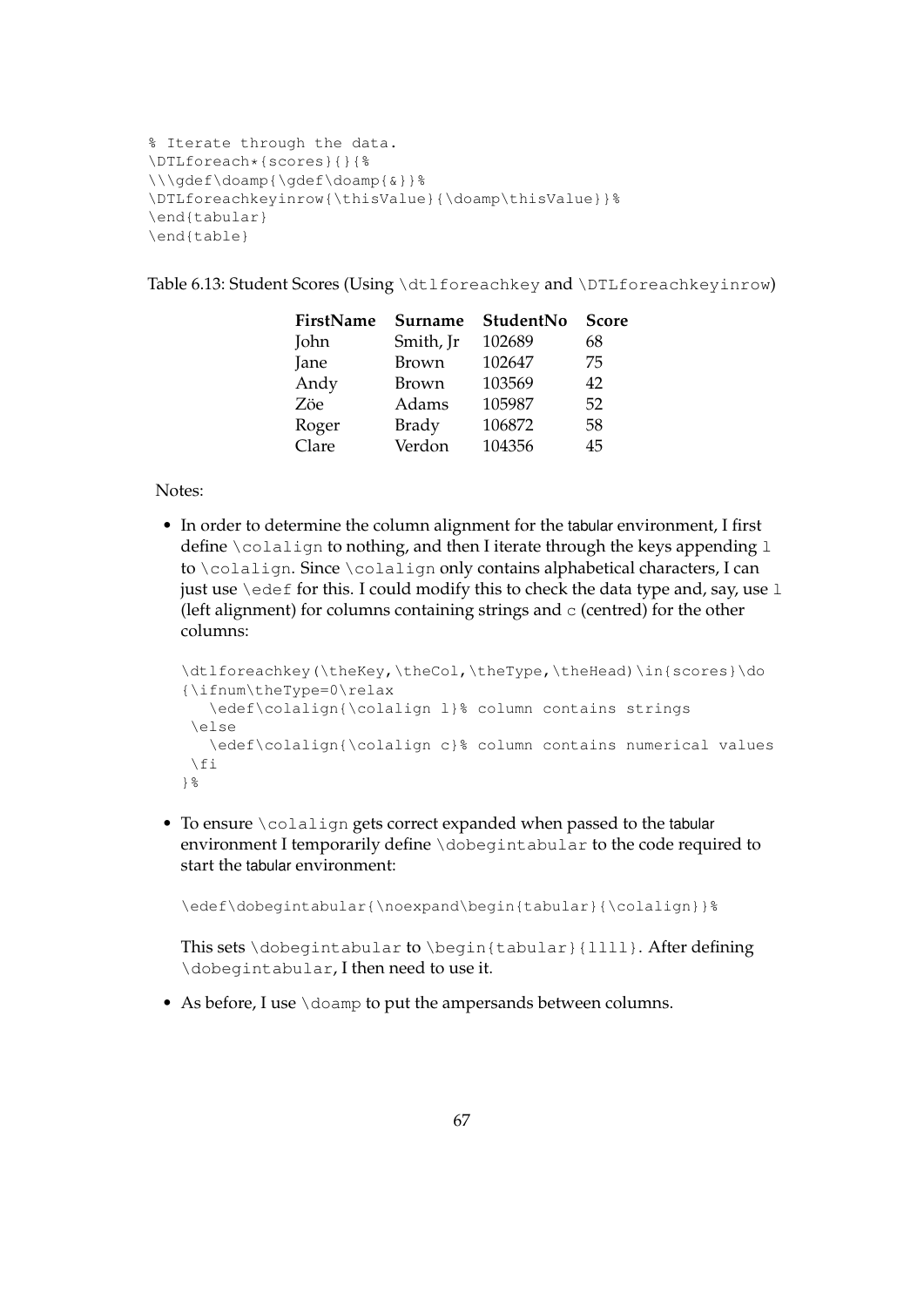• Recall that I can set the headers using \DTLsetheader or using the headers key when loading the data from an external file. For example:

```
\DTLsetheaders{scores}{FirstName}{First Name}
\DTLsetheaders{scores}{Score}{Score (\%)}
```
Recall that \DTLforeachkeyinrow sets \dtlkey to the current key. This can be used to filter out columns. Alternatively, if you know the column index, you can test \dtlcol instead. The following code modifies the above example so that it filters out the column whose key is StudentNo:

```
\begin{table}[htbp]
\caption{Student Scores (Filtering Out a Column)}
\centering
\def\colalign{}%
\dtlforeachkey(\theKey,\theCol,\theType,\theHead)\in{scores}\do
{\DTLifeq{\theKey}{StudentNo}{}{\edef\colalign{\colalign l}}}%
\edef\dobegintabular{\noexpand\begin{tabular}{\colalign}}%
\dobegintabular
\gdef\doamp{\gdef\doamp{&}}%
\dtlforeachkey(\theKey,\theCol,\theType,\theHead)\in{scores}\do
{\DTLifeq{\theKey}{StudentNo}{}{\doamp\bfseries \theHead}}%
\DTLforeach*{scores}{}{%
\\\gdef\doamp{\gdef\doamp{&}}%
\DTLforeachkeyinrow{\thisValue}{%
 \DTLifeq{\dtlkey}{StudentNo}{}{\doamp\thisValue}}}%
\end{tabular}
\end{table}
```
<span id="page-76-0"></span>The result is shown in [Table 6.14.](#page-76-0)

| FirstName | Surname      | <b>Score</b> |
|-----------|--------------|--------------|
| John      | Smith, Jr    | 68           |
| Jane      | <b>Brown</b> | 75           |
| Andy      | Brown        | 42           |
| Zöe       | Adams        | 52           |
| Roger     | <b>Brady</b> | 58           |
| Clare     | Verdon       | 45           |
|           |              |              |

# **Example 11 (Nested \DTLforeach)**

In this example I have a CSV file called index.csv which contains: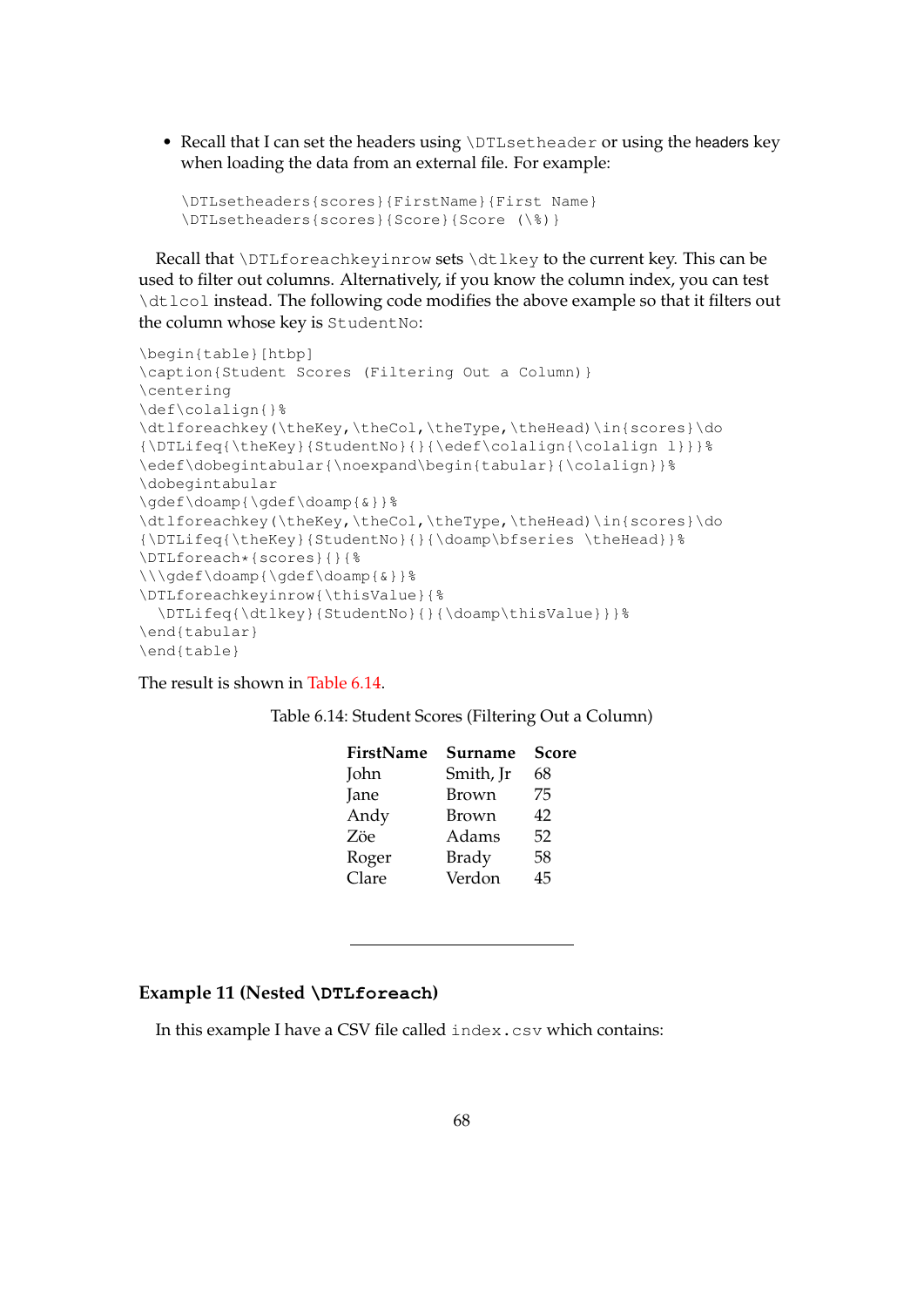```
File, Temperature, NaCl, pH
exp25a.csv,25,4.7,0.5
exp25b.csv,25,4.8,1.5
exp30a.csv,30,5.12,4.5
```
The first column of this file contains the name of another CSV file which has the results of a time to growth experiment performed at the given incubation temperature, salt concentration and pH. The file exp25a.csv contains the following:

```
Time,Log Count
0,3.75
23,3.9
45,4.0
```
The file exp25b.csv contains the following:

```
Time, Log Count
0,3.6
60,3.8
120,4.0
```
The file exp30a.csv contains the following:

```
Time,Log Count
0,3.73
23,3.67
60,4.9
```
Suppose I now want to iterate through index.csv, load the given file, and create a table for that data. I can do this using nested \DTLforeach as follows:

```
% load index data file
\DTLloaddb{index}{index.csv}
% iterate through index database
\DTLforeach{index}{\theFile=File,\theTemp=Temperature,%
\theNaCl=NaCl,\thepH=pH}{%
% load results file into database of the same name
\DTLloaddb{\theFile}{\theFile}%
% Create a table
\begin{table}[htbp]
\caption{Temperature = \theTemp, NaCl = \theNaCl,
pH = \thepH}\label{tab:\theFile}
\centering
\begin{tabular}{rl}
\bfseries Time & \bfseries Log Count
\DTLforeach{\theFile}{\theTime=Time,\theLogCount=Log Count}{%
\\\theTime & \theLogCount}%
\end{tabular}
\end{table}
}
```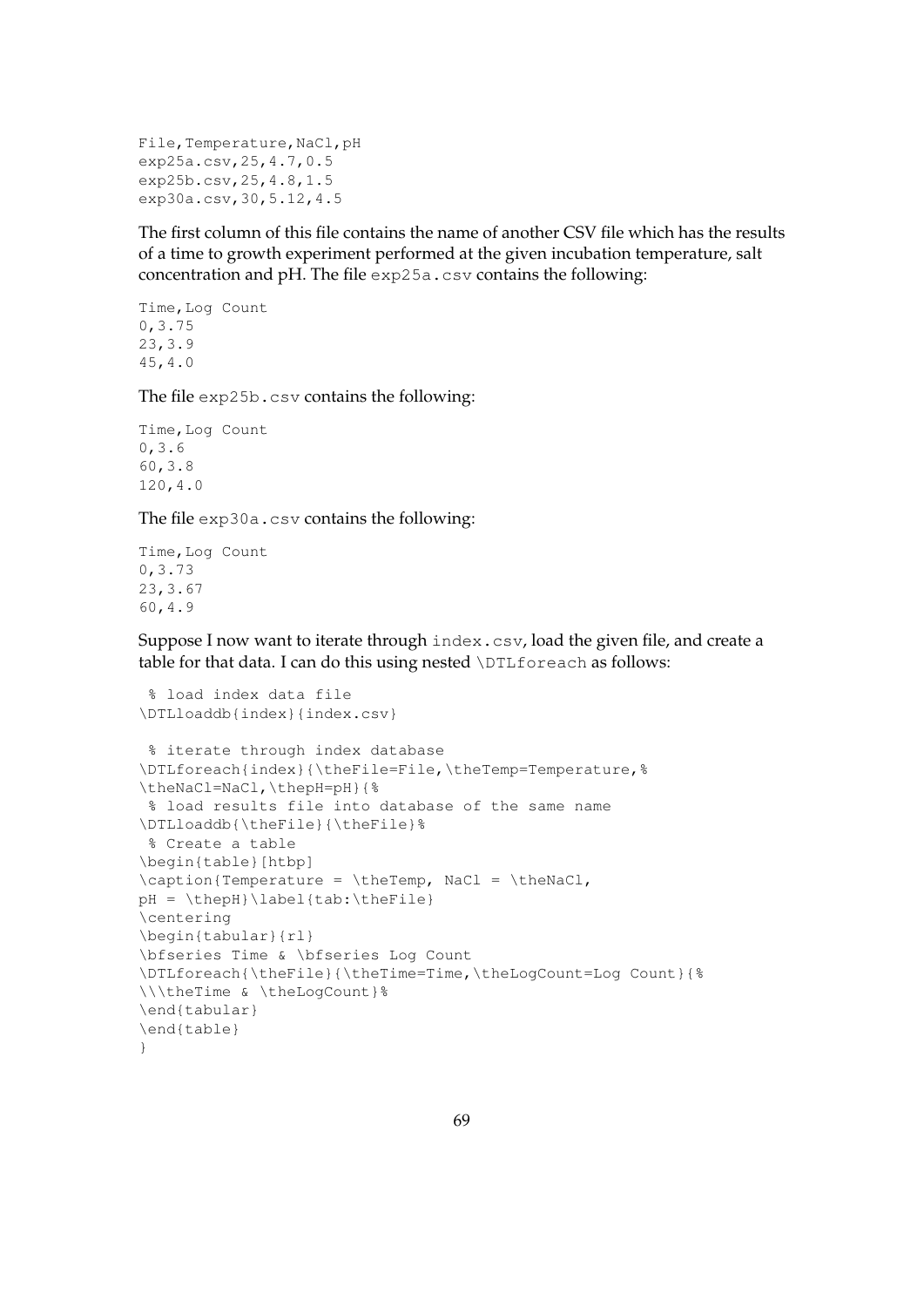<span id="page-78-0"></span>Table 6.15: Temperature =  $25$ , NaCl =  $4.7$ , pH =  $0.5$ 

### **Time Log Count** 0 3.75

23 3.9 45 4.0

Table 6.16: Temperature =  $25$ , NaCl =  $4.8$ , pH =  $1.5$ 

|                 | Time Log Count |
|-----------------|----------------|
|                 | $0\quad 3.6$   |
|                 | 60 3.8         |
| $120 \quad 4.0$ |                |

This creates [Table 6.15](#page-78-0) to [Table 6.17.](#page-78-1) (Note that each table is given a label that is based on the database name, to ensure that it is unique.)

## **Example 12 (Dynamically Allocating Field Name)**

(This example was suggested by Bill Hobbs.) Suppose you have a directory containing members of multiple clubs. The CSV file (say, clubs.csv) may look something like:

```
First Name, Surname, Rockin, Single
John,"Smith, Jr",member,
Jane, Brown,, friend
Andy, Brown, friend, member
Z\"oe, Adams, member, member
Roger, Brady, friend, friend
Clare, Verdon, member,
```
(Blank entries indicate that the person is not a member of that club.) The data can be loaded as follows:

<span id="page-78-1"></span>\DTLloaddb{clubs}{clubs.csv}

Table 6.17: Temperature =  $30$ , NaCl =  $5.12$ , pH =  $4.5$ 

## **Time Log Count**

| 0  | 3.73 |
|----|------|
| 23 | 3.67 |
| 60 | 4.9  |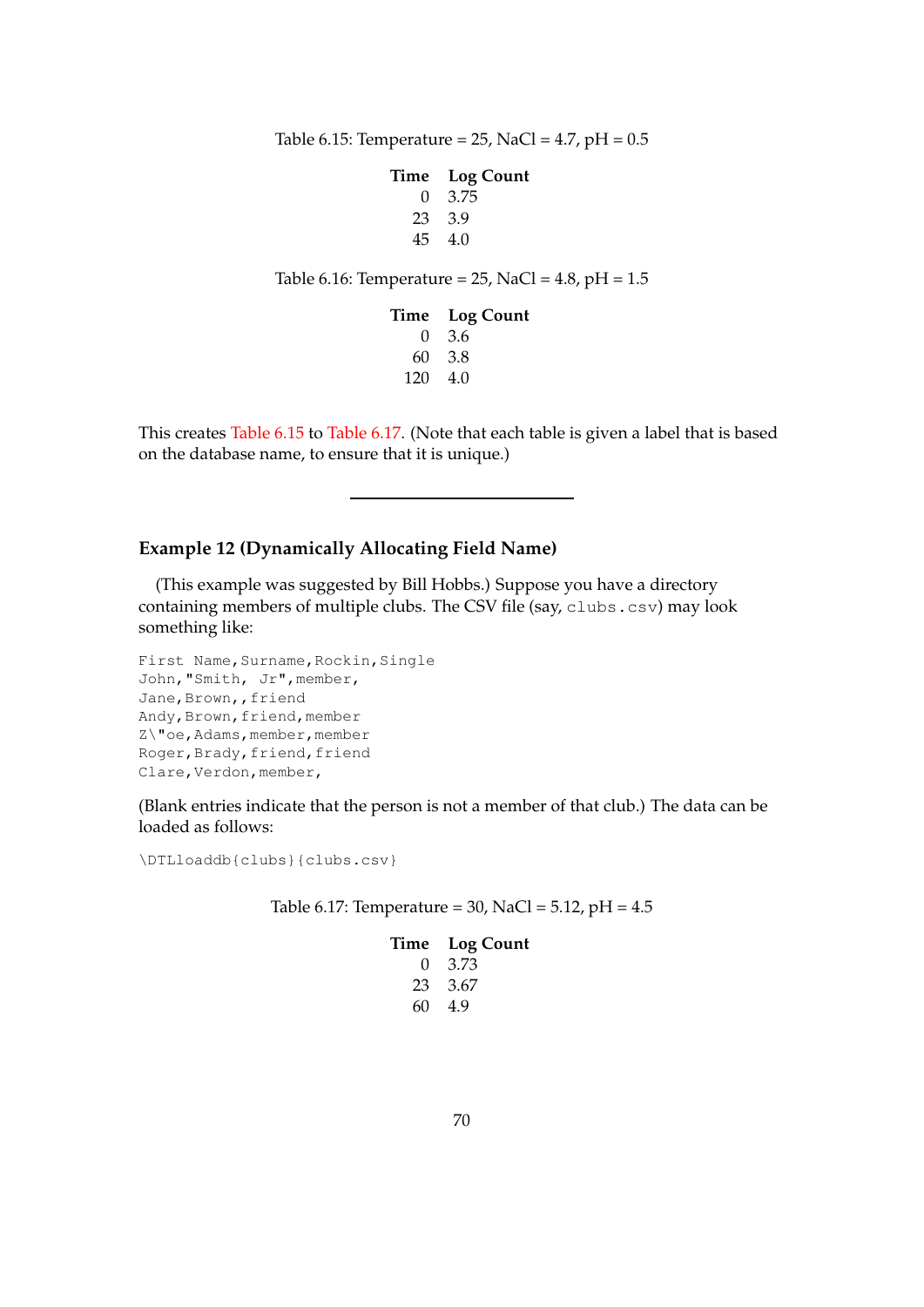Suppose at the beginning of your document you have specified which club you are interested in (Rockin or Single) and store it in \DIdent:

\newcommand{\DIdent}{Rockin}

You can now display the members for this particular club as follows:

```
\begin{table}[htbp]
\caption{Club Membership}
\centering
\begin{tabular}{lll}
\bfseries First Name & \bfseries Surname & \bfseries Status
\DTLforeach*[\not\DTLiseq{\status}{}]{clubs}
{\firstname=First Name,\surname=Surname,\status=\DIdent}{%
\\\firstname & \surname & \status
}%
\end{tabular}
\end{table}
```
<span id="page-79-0"></span>The result is shown in [Table 6.18.](#page-79-0)

Table 6.18: Club Membership

| <b>Surname</b> | <b>Status</b> |
|----------------|---------------|
| Smith, Jr      | member        |
| <b>Brown</b>   | friend        |
| Adams          | member        |
| <b>Brady</b>   | friend        |
| Verdon         | member        |
|                |               |

# **6.5 Null Values**

Note that a null value is not the same as an empty value. Empty values can be tested using etoolbox's \ifdefempty or similar.

If a database is created using \DTLnewdb, \DTLnewrow and \DTLnewdbentry (rather than loading it from an ASCII file), it is possible for some of the entries to have null values when a value is not assigned to a given key for a given row. It's also possible for data fetched from a SQL database using datatooltk to contain null values, and you can use the datatooltk GUI to assign null values, but data loaded using \DTLloaddb (or \DTLloadrawdb) will have empty not null values for any *blank* cells. However, you will get null values when loading a CSV file if cells are missing (rather than empty). For example: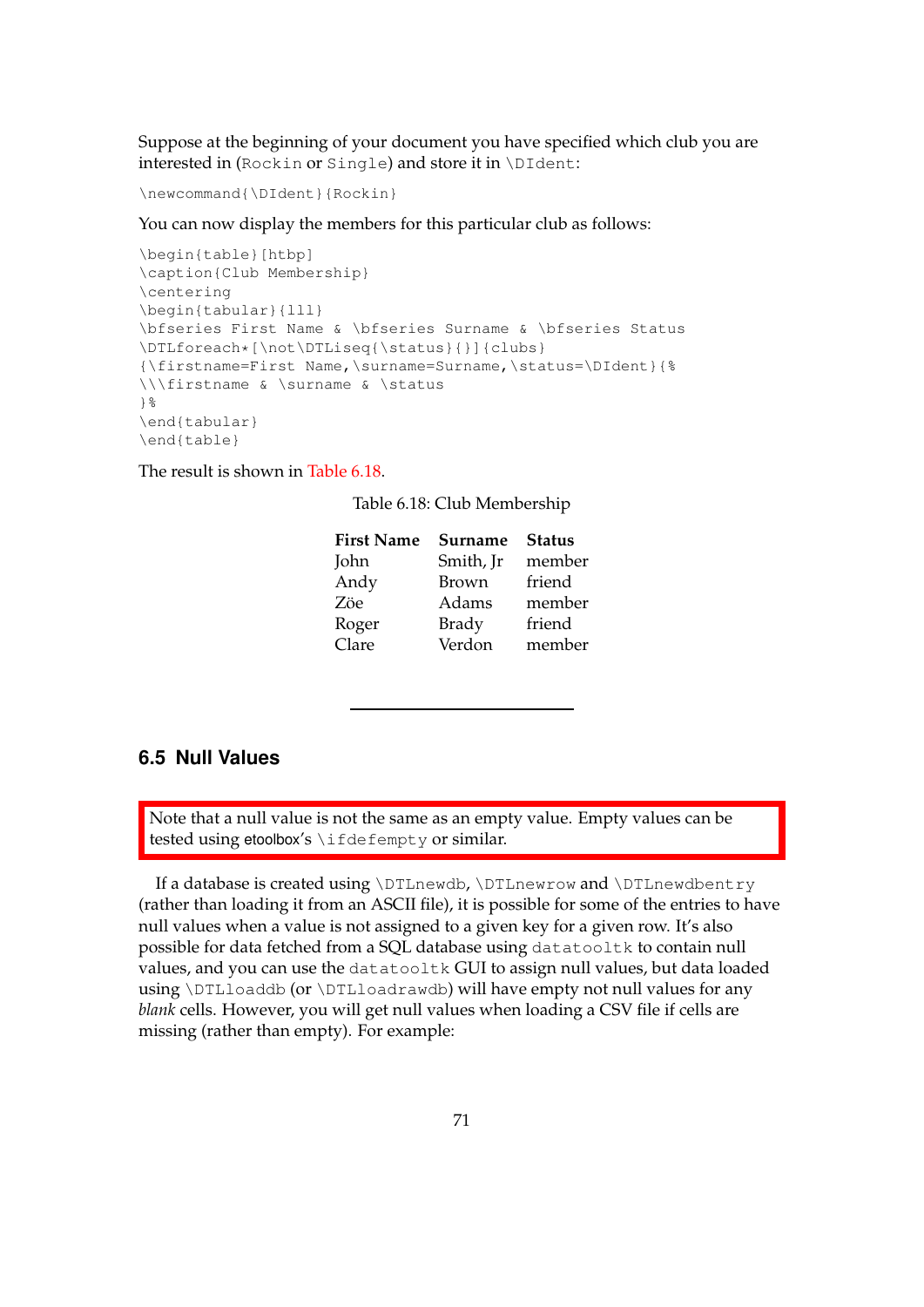Column 1,Column 2,Column 3 Foo,Bar Foo,,Baz Foo,Bar,Baz

This has an empty cell (the second column in  $F \circ \circ \theta$ , Baz) and a null cell (the third column in  $Foo$ , Bar). If the first row of data was instead

Foo,Bar,

then the third column is now empty, not null.

When you iterate through the database using \DTLforeach (described in [section 6.4\)](#page-64-0), if an entry is missing for a given row, the associated command given in the *(values)* argument will be set to a null value. This value depends on the data type associated with the given key.

#### \DTLstringnull

\DTLstringnull

This is the null value for a string.

#### \DTLnumbernull

\DTLnumbernull

This is the null value for a number.

### \DTLifnull

 $\Delta$ [\DTLifnull{ $\langle$ *cmd*}}{ $\langle$ true part}}{ $\langle$ *false part*}}

This checks if  $\langle cmd \rangle$  is null where  $\langle cmd \rangle$  is a control sequence, if it is, then  $\langle true\ part \rangle$  is done, otherwise h*false part*i is done. This macro is illustrated in [example 13](#page-80-0) below.

#### \DTLifnullorempty

\DTLifnullorempty{ $\langle$ cmd)}{ $\langle$ true part)}{ $\langle$ false part)}

This checks if  $\langle cmd \rangle$  is null or empty, where  $\langle cmd \rangle$  is a control sequence. If it is it does  $\langle true\ part \rangle$ , otherwise  $\langle false\ part \rangle$ .

## <span id="page-80-0"></span>**Example 13 (Null vs Empty Values)**

Consider the following (which creates a database called emailDB):

```
\DTLnewdb{emailDB}
\DTLnewrow{emailDB}
\DTLnewdbentry{emailDB}{Surname}{Jones}
\DTLnewdbentry{emailDB}{FirstName}{Mary}
\DTLnewdbentry{emailDB}{Email1}{mj@my.uni.ac.uk}
```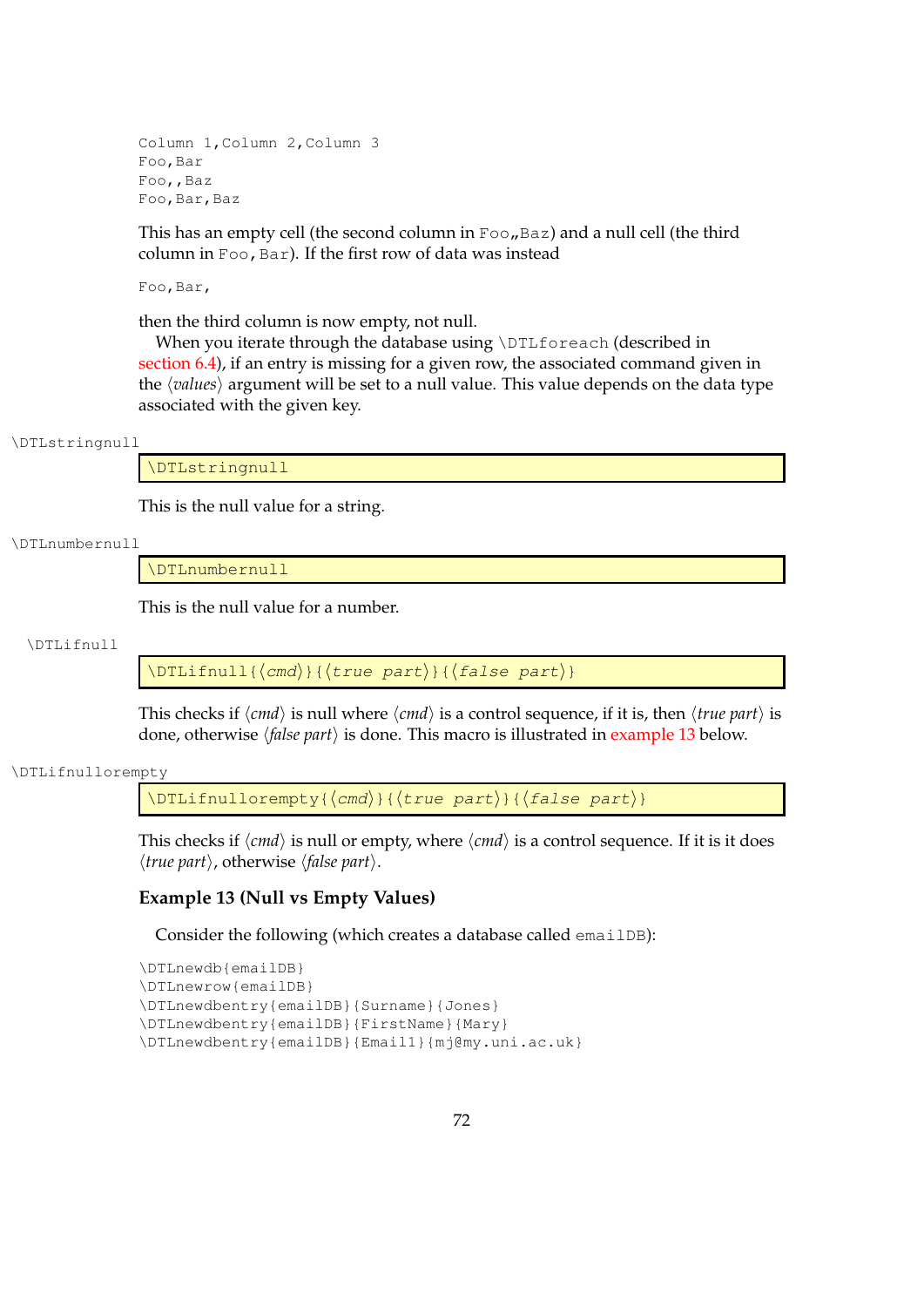```
\DTLnewdbentry{emailDB}{Email2}{mj@somewhere.com}
\DTLnewrow{emailDB}
\DTLnewdbentry{emailDB}{Surname}{Smith}
\DTLnewdbentry{emailDB}{FirstName}{Adam}
\DTLnewdbentry{emailDB}{Email1}{as@my.uni.ac.uk}
\DTLnewdbentry{emailDB}{RegNum}{12345}
```
In the above example, the first row of the database contains an entry with the key Email2, but the second row doesn't. Whereas the second row contains an entry with the key RegNum, but the first row doesn't. That is, this database has two null (not empty) values.

The following code puts the information in a tabular environment:

```
\begin{tabular}{lllll}
\bfseries First Name &
\bfseries Surname &
\bfseries Email 1 &
\bfseries Email 2 &
\bfseries Reg Num%
\DTLforeach*{emailDB}{\firstname=FirstName,\surname=Surname,%
\emailI=Email1,\emailII=Email2,\regnum=RegNum}{%
\\\firstname & \surname & \emailI & \emailII & \regnum}%
\end{tabular}
```
This produces the following:

| First Name Surname Email 1 |              |                      | Email 2                            | Reg Num |
|----------------------------|--------------|----------------------|------------------------------------|---------|
| Mary                       | <b>lones</b> |                      | mj@my.uni.ac.uk mj@somewhere.com 0 |         |
| Adam                       | Smith        | as@my.uni.ac.uk NULL |                                    | 12345   |

Note that on the first row of data, the registration number appears as 0, while on the next row, the second email address appears as NULL. The datatool package has identified the key RegNum for this database as a numerical key, since all elements in the database with that key are numerical, whereas it has identified the key Email2 as a string, since there is at least one element in this database with that key that is a string. Null numerical values are set to  $\D$ LLnumbernull  $(0)$ , and null strings are set to \DTLstringnull (NULL).

The following code checks each value to determine whether it is null using \DTLifnull. If it is, the text *Missing* is inserted, otherwise the value itself is used:

```
\begin{tabular}{lllll}
\bfseries First Name &
\bfseries Surname &
\bfseries Email 1 &
\bfseries Email 2 &
\bfseries Reg Num%
\DTLforeach{emailDB}{\firstname=FirstName,\surname=Surname,%
\emailI=Email1,\emailII=Email2,\regnum=RegNum}{%
```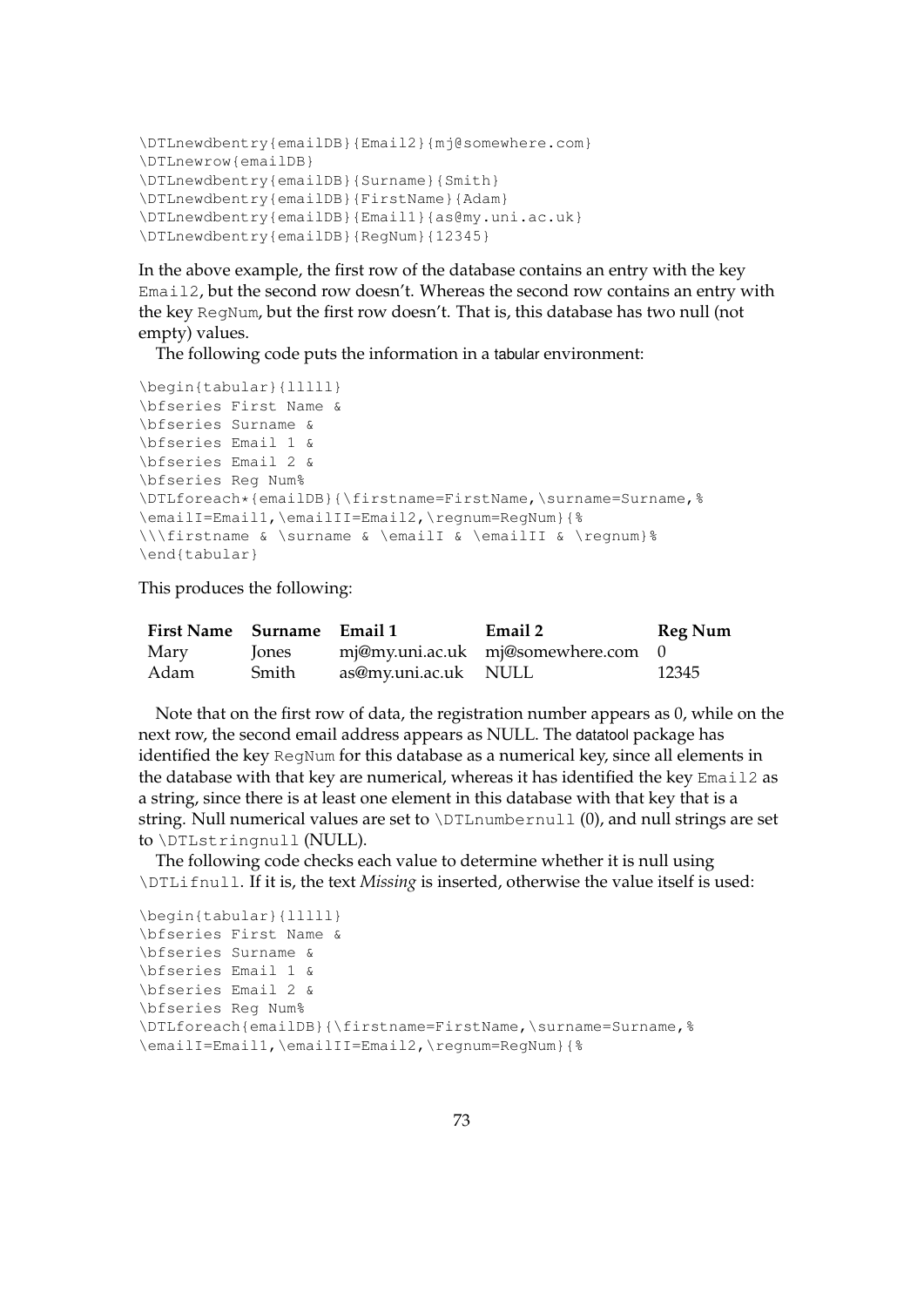```
\\\DTLifnull{\firstname}{\emph{Missing}}{\firstname} &
\DTLifnull{\surname}{\emph{Missing}}{\surname} &
\DTLifnull{\emailI}{\emph{Missing}}{\emailI} &
\DTLifnull{\emailII}{\emph{Missing}}{\emailII} &
\DTLifnull{\regnum}{\emph{Missing}}{\regnum}}%
\end{tabular}
```
This produces the following:

| First Name Surname Email 1 |              |                                | Email 2                                  | <b>Reg Num</b> |
|----------------------------|--------------|--------------------------------|------------------------------------------|----------------|
| Mary                       | <b>lones</b> |                                | mj@my.uni.ac.uk mj@somewhere.com Missing |                |
| Adam                       | Smith        | as@my.uni.ac.uk <i>Missing</i> |                                          | 12345          |

If you want to do this, you may find it easier to define a convenience command that will display some appropriate text if an entry is missing, for example:

```
\newcommand*{\\check{th}eckmissing{1}{\DTLifnull{#1}{--}{#1}}
```
Then instead of typing, say,

```
\DTLifnull{\regnum}{---}{\regnum}
```
you can instead type:

\checkmissing{\regnum}

Now suppose that instead of defining the database using \DTLnewdb, \DTLnewrow and \DTLnewdbentry, you have a file with the contents:

```
Surname, FirstName, RegNum, Email1, Email2
Jones, Mary, mj@my.uni.ac.uk, mj@somewhere.com
Smith,Adam,12345,as@my.uni.ac.uk,
```
and you load the data from this file using  $\D$ Lloaddb (defined in [section 6.2\)](#page-52-0). Now the database has *no null values*, but has an *empty* value for the key RegNum on the first row of the database, and an empty value for the key Email2 on the second row of the database. Now, the following code

```
\begin{tabular}{lllll}
\bfseries First Name &
\bfseries Surname &
\bfseries Email 1 &
\bfseries Email 2 &
\bfseries Reg Number%
\DTLforeach{emailDB}{\firstname=FirstName,\surname=Surname,%
\emailI=Email1,\emailII=Email2,\regnum=RegNum}{%
\\\DTLifnull{\firstname}{\emph{Missing}}{\firstname} &
\DTLifnull{\surname}{\emph{Missing}}{\surname} &
\DTLifnull{\emailI}{\emph{Missing}}{\emailI} &
```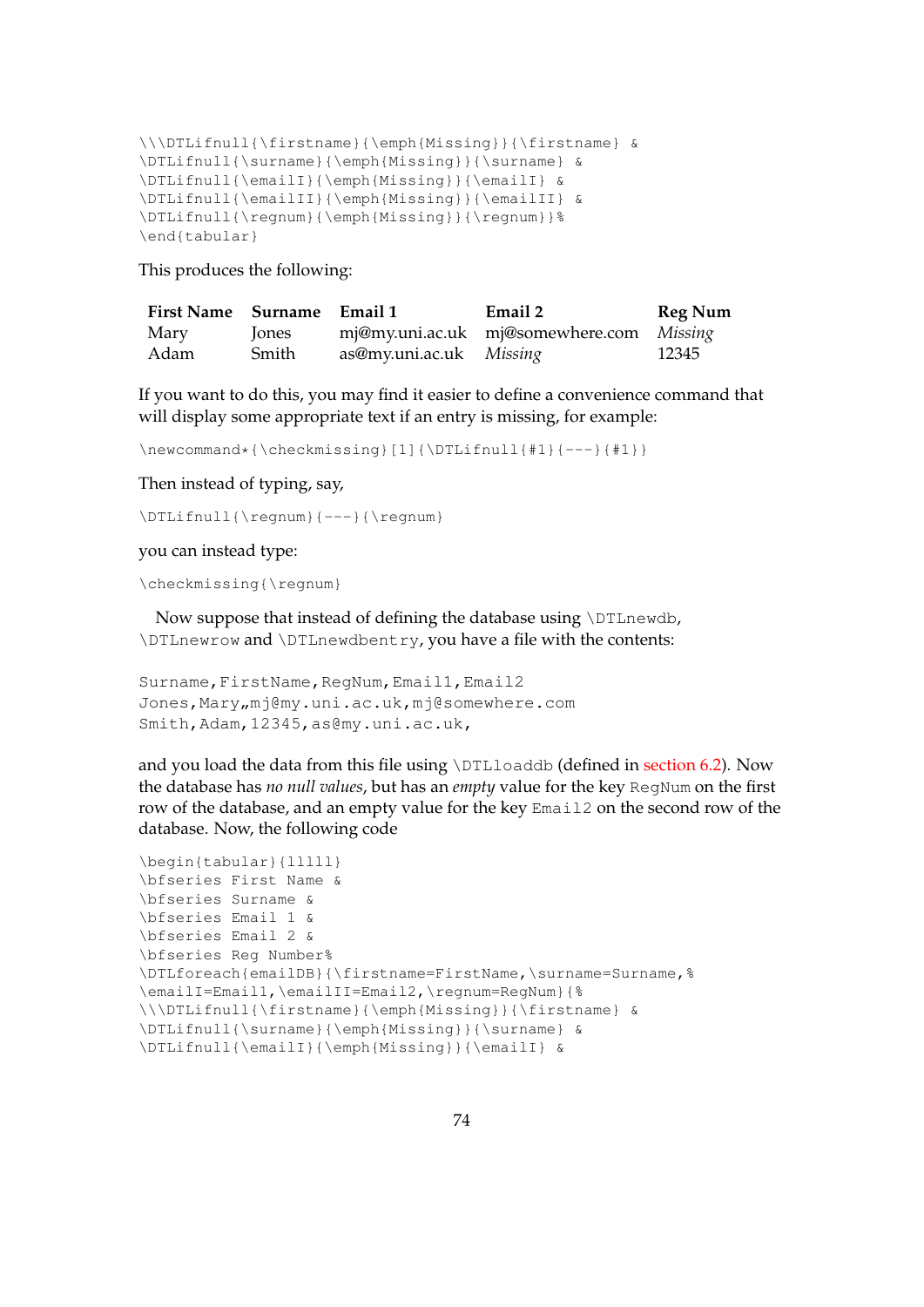```
\DTLifnull{\emailII}{\emph{Missing}}{\emailII} &
\DTLifnull{\regnum}{\emph{Missing}}{\regnum}}%
\end{tabular}
```
produces:

| First Name Surname Email 1 |       |                 | Email 2                          | <b>Reg Number</b> |
|----------------------------|-------|-----------------|----------------------------------|-------------------|
| Mary                       | Jones |                 | mj@my.uni.ac.uk mj@somewhere.com |                   |
| Adam                       | Smith | as@my.uni.ac.uk |                                  | 12345             |

Now the missing entries are simply blank instead of containing *Missing*. This is because they're empty not null. In this case, you may prefer to use \DTLifnullorempty instead of \DTLifnull.

# **6.6 Editing Database Rows**

A row can be removed from a data base using:

```
\DTLremoverow
```
 $\DTLremoverow({db name})({row index})$ 

where  $\langle row\ index \rangle$  is the index of the unwanted row. For example:

\DTLremoverow{scores}{2}

will delete the second row in the database labelled "scores". There is also a starred version that doesn't check for the existence of the database. Remember that the row index refers to the internal data not to a reference in the external source if the data has been input.

The following commands may be used in the body of the <code>\DTLforeach</code> loop, $^3$  $^3$  to edit the current row of the loop. (See also [subsection 6.11.1.](#page-108-0))

```
\DTLappendtorow
```
 $\DTLappendtorow({key})({value})$ 

This appends a new entry with the given  $\langle key \rangle$  and  $\langle value \rangle$  to the current row. ( $\langle value \rangle$ is expanded.)

\DTLreplaceentryforrow

 $\DTLreplaceentryforrow({key})({value})$ 

This replaces the entry for  $\langle key \rangle$  with  $\langle value \rangle$ . ( $\langle value \rangle$  is expanded.)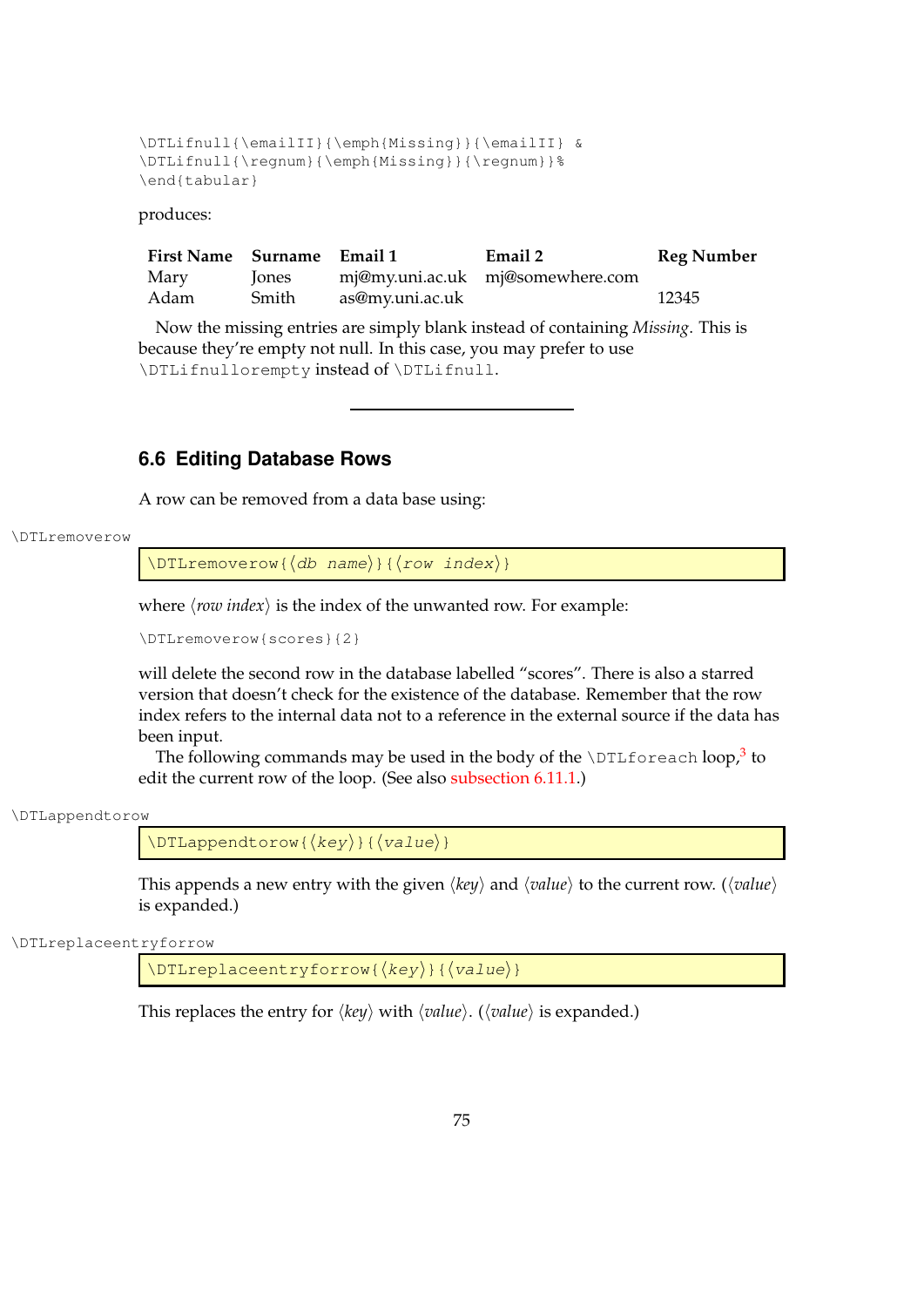\DTLremoveentryfromrow

 $\DTL$ removeentryfromrow{ $\langle key \rangle$ }

This removes the entry for  $\langle key \rangle$  from the current row.

\DTLremovecurrentrow

\DTLremovecurrentrow

This removes the current row from the database.

## **Example 14 (Editing Database Rows)**

In this example I have a CSV file called marks.csv that contains student marks for three assignments: Surname, FirstName, StudentNo, Assignment 1, Assignment 2,Assignment 3 "Smith, Jr",John,102689,68,57,72 "Brown",Jane,102647,75,84,80 "Brown",Andy,103569,42,52,54 "Adams", Zöe, 105987, 52, 48, 57 "Brady",Roger,106872,58,60,62

\DTLloaddb{marks}{marks.csv}

"Verdon",Clare,104356,45,50,48 First load this into a database called marks:

Suppose now I want to compute the average mark for each student, and append this to the database. I can do this as follows:

```
\DTLforeach{marks}{%
\assignI=Assignment 1,%
\assignII=Assignment 2,%
\assignIII=Assignment 3}{%
\DTLmeanforall{\theMean}{\assignI,\assignII,\assignIII}%
\DTLappendtorow{Average}{\theMean}}
```
For each row in the marks database, I now have an extra key called Average that contains the average mark over all three assignments for a given student. I can now put this data into a table:

```
\begin{table}[htbp]
\caption{Student marks}
\centering
\begin{tabular}{llcccc}
\bfseries Surname & \bfseries First Name &
\bfseries Assign 1 &
```
<span id="page-84-0"></span> $3$ Only the unstarred version of  $\DTLf$ oreach; the starred version is read-only.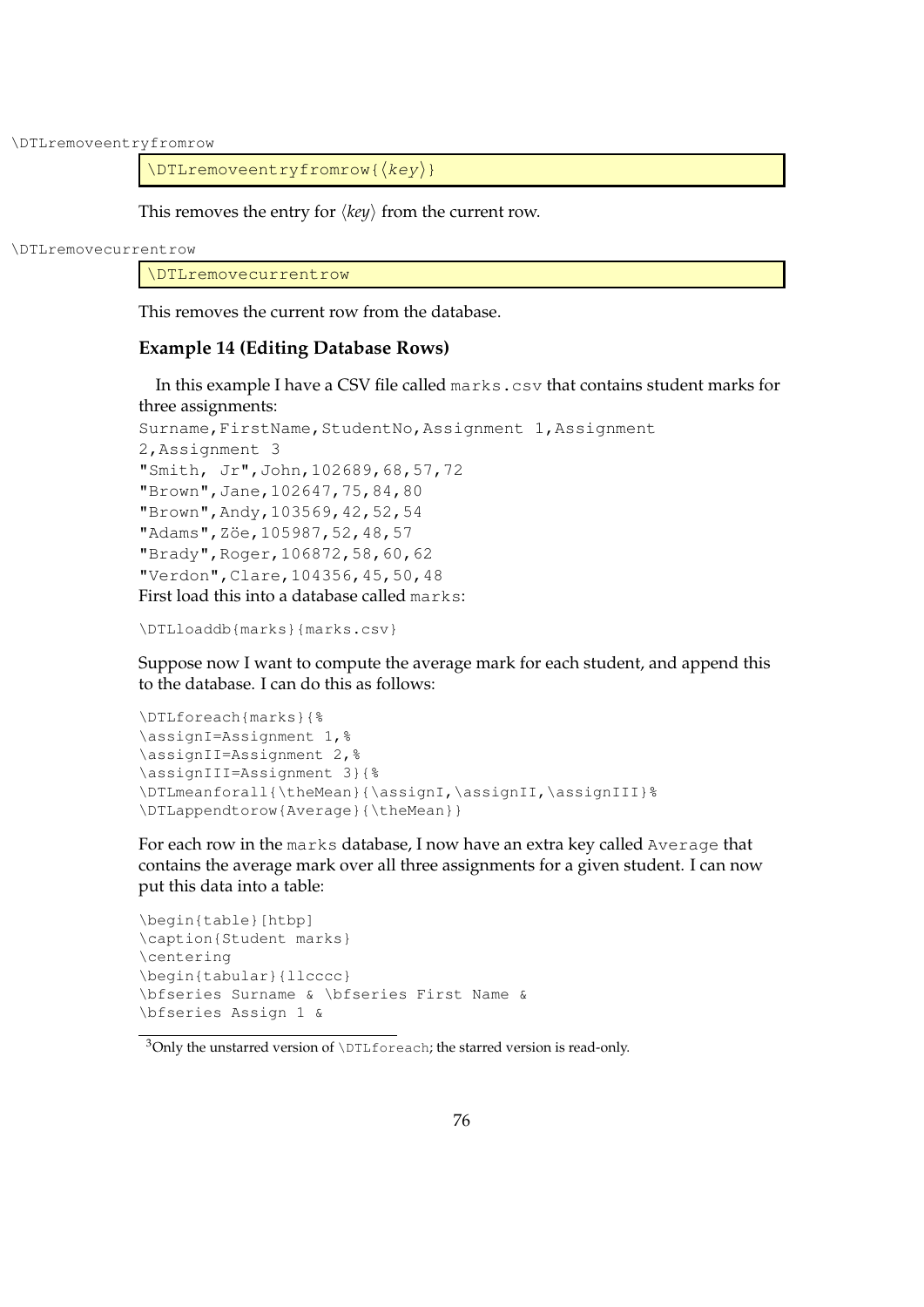```
\bfseries Assign 2 &
\bfseries Assign 3 &
\bfseries Average Mark%
\DTLforeach{marks}%
{% assign variable
  \surname=Surname,\firstname=FirstName,%
  \average=Average,\assignI=Assignment 1,%
  \assignII=Assignment 2,\assignIII=Assignment 3}%
{% start new row
 \\\surname & \firstname & \assignI & \assignII & \assignIII &
 \DTLround{\average}{\average}{2}% round to 2 dp
 \DTLclip{\average}{average}%clip unnecessary 0s
 \average
}\relax
\end{tabular}
\end{table}
```
#### This produces [Table 6.19.](#page-85-0)

Note that if I only wanted the averages for the table and nothing else, I could simply have computed the average in each row of the table and displayed it without adding the information to the database, however I am going to reuse this information in [example 37,](#page-185-0) so adding it to the database means that I don't need to recompute the mean.

<span id="page-85-0"></span>

|           |             |    |    |    | Surname First Name Assign 1 Assign 2 Assign 3 Average Mark |
|-----------|-------------|----|----|----|------------------------------------------------------------|
| Smith, Jr | <b>John</b> | 68 | 57 | 72 | 65.67                                                      |
| Brown     | Jane        | 75 | 84 | 80 | 79.67                                                      |
| Brown     | Andy        | 42 | 52 | 54 | 49.33                                                      |
| Adams     | Zöe         | 52 | 48 | 57 | 52.33                                                      |
| Brady     | Roger       | 58 | 60 | 62 | 60                                                         |
| Verdon    | Clare       | 45 | 50 | 48 | 47.67                                                      |

Table 6.19: Student marks

# **6.7 Arithmetical Computations on Database Entries**

The commands used in [chapter 3](#page-30-0) can be used on database entries. You can, of course, directly use the commands provided by the fp package if you know that the values are in the correct format (i.e. no currency symbols, no number group separators and a full stop as the decimal point) but if this is not the case, then you should use the commands described in [chapter 3.](#page-30-0) If you want to use a command provided by the fp package, that does not have a wrapper function in datatool, then you will need to convert the value using \DTLconverttodecimal, and convert it back using either \DTLdecimaltolocale or \DTLdecimaltocurrency.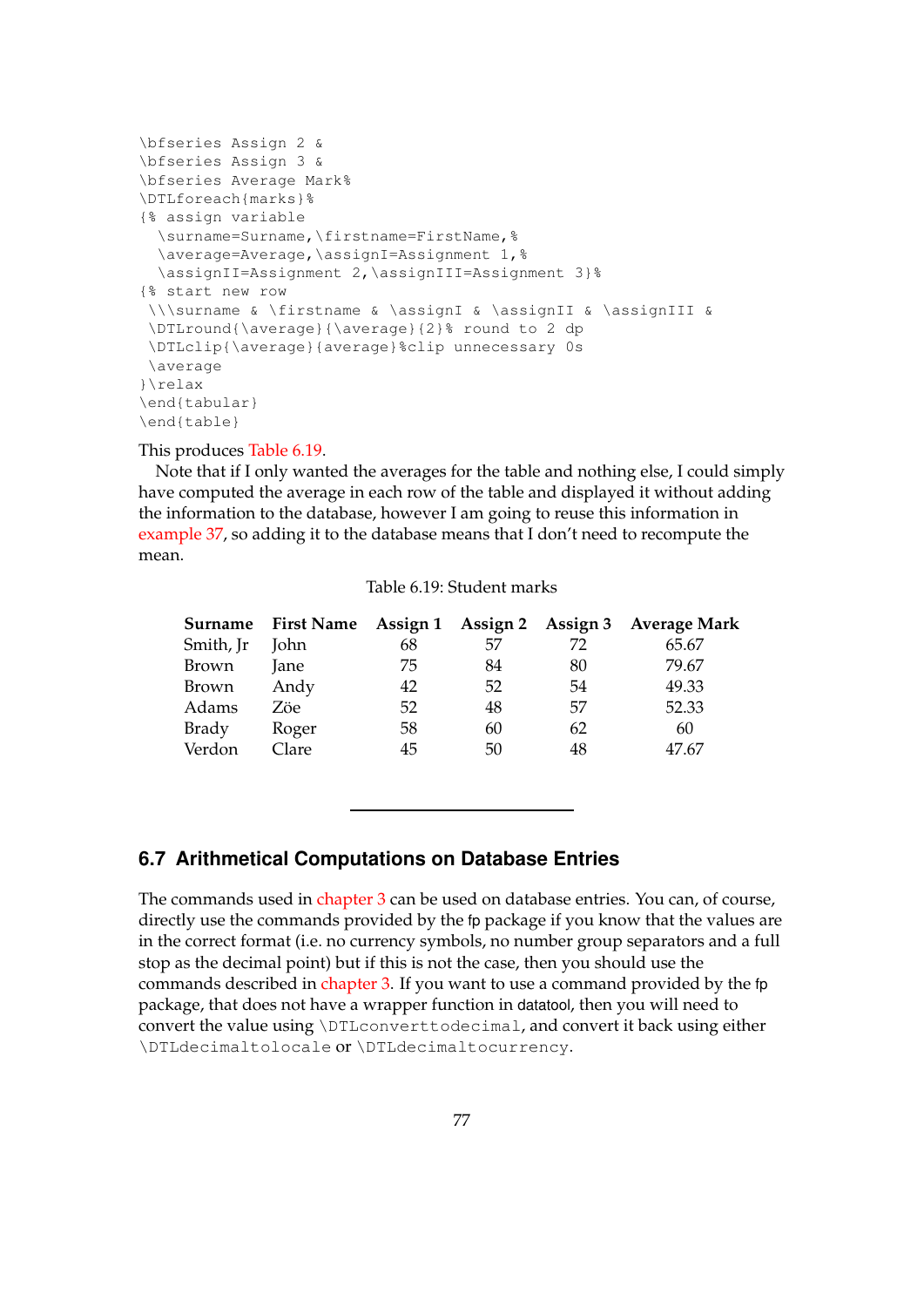## **Example 15 (Arithmetical Computations)**

In this example, I am going to produce a table similar to [Table 6.4,](#page-66-0) except that I want to add an extra row at the end which contains the average score.

```
\begin{table}[htbp]
\caption{Student scores}\label{tab:mean}
\centering
\def\total{0}%
\begin{tabular}{llr}
\bfseries First Name &
\bfseries Surname &
\bfseries Score (\%)%
\DTLforeach{scores}{%
\firstname=FirstName,\surname=Surname,\score=Score}{%
\lambda\firstname & \surname &
\DTLgadd{\total}{\score}{\total}%
\score
\left\{ \frac{1}{2}\multicolumn{2}{l}{\bfseries Average Score} &
\DTLsavelastrowcount{\n}%
\DTLdiv{\average}{\total}{\n}%
\DTLround{\average}{\average}{2}%
\average
\end{tabular}
\end{table}
```
This produces [Table 6.20.](#page-86-0) **Notes:**

- I had to use \DTLgadd rather than \DTLadd since it occurs within a tabular environment which puts each entry in a local scope.
- I used \DTLsavelastrowcount to store the number of rows produced by \DTLforeach in the control sequence \n.
- <span id="page-86-0"></span>• I used \DTLround to round the average score to 2 decimal places.

| <b>First Name</b>    | Surname      | Score $(\% )$ |
|----------------------|--------------|---------------|
| John                 | Smith, Jr    | 68            |
| Jane                 | <b>Brown</b> | 75            |
| Andy                 | Brown        | 42            |
| Zöe                  | Adams        | 52            |
| Roger                | <b>Brady</b> | 58            |
| Clare                | Verdon       | 45            |
| <b>Average Score</b> | 56.67        |               |

# Table 6.20: Student scores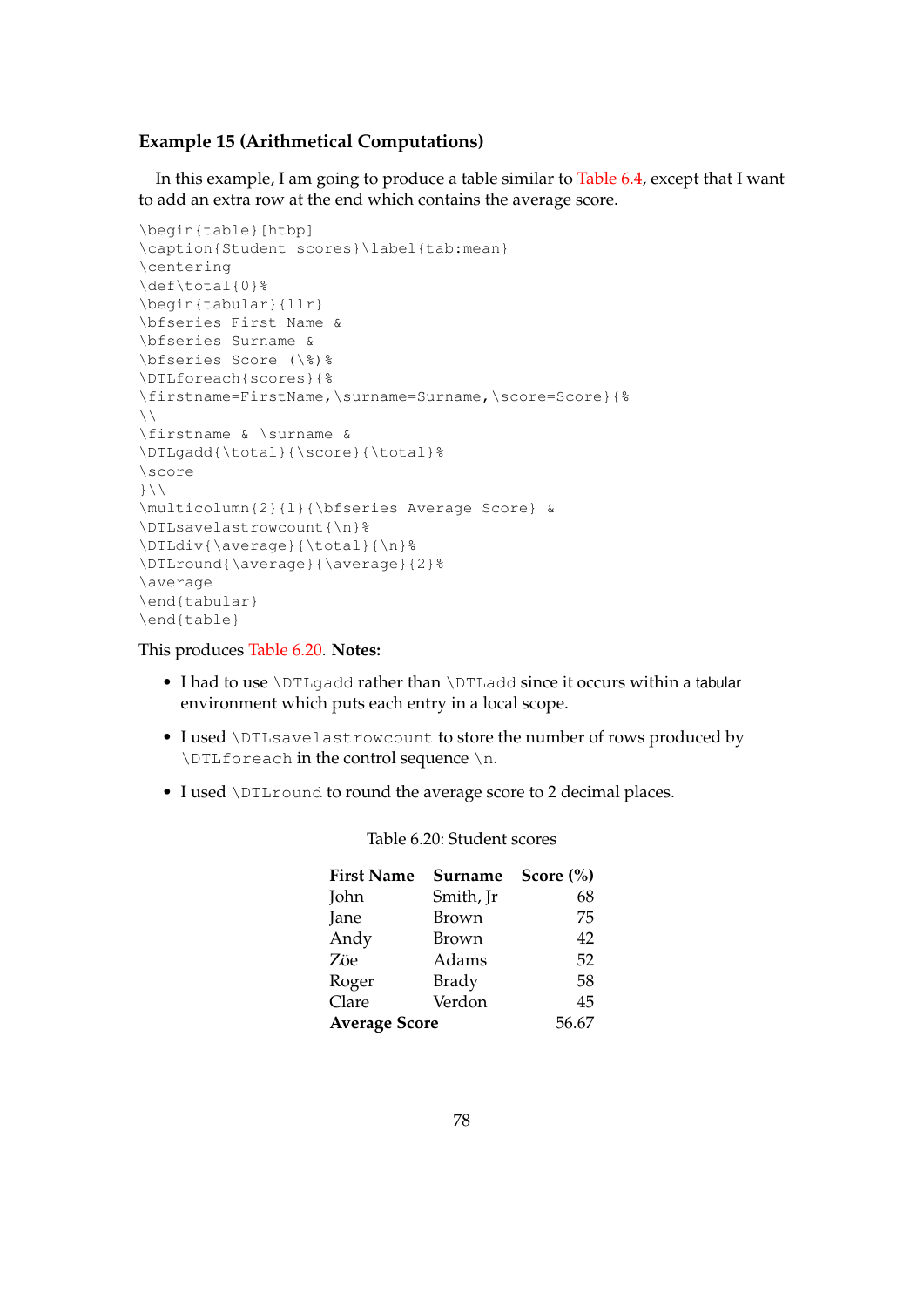\DTLsumforkeys

```
\DTLsumforkeys[\langle condition\rangle][\langle assign\ list\rangle]{\langle db\ list\rangle}{\langle key\ \rangle\{list\} { \langle cmd \rangle }
```
This command sums all the entries over all the databases listed in the comma separated list of database names  $\langle db \text{ list} \rangle$  for each key in  $\langle \text{key list} \rangle$  where the condition given by  $\langle$ *condition* $\rangle$  is true. The second optional argument  $\langle$ *assign list* $\rangle$  is the same as the assignment list used by \DTLforeach, so that you can use the information in  $\langle condition \rangle$ . The result is stored in  $\langle cmd \rangle$  which must be a control sequence. For example:

```
\DTLsumforkeys{scores}{Score}{\total}
```
sets \total to the sum of all the scores in the database called scores.

#### \DTLsumcolumn

 $\DTLsumcolum{{db}}{\Re}({key}){\Re}$ 

This is a faster version of  $\D$ ILsumforkeys that only sums the entries in a single column (specified by  $\langle key \rangle$ ) for a single database (specified by  $\langle db \rangle$ ) and doesn't provide any filtering. The result is stored in  $\langle c \mid d \rangle$  which must be a control sequence.

\DTLmeanforkeys

\DTLmeanforkeys[ $\langle condition\rangle$ ][ $\langle assign list\rangle$ ]{ $\langle db list\rangle$ }{ $\langle key$  $\{list\}$ { $\{cmd\}$ }

This command computes the arithmetic mean of all the entries over all the databases listed in  $\langle db \text{ list} \rangle$  for all keys in  $\langle key \text{ list} \rangle$  where the condition given by  $\langle$  *condition* $\rangle$  is true. The second optional argument  $\langle assign\, list \rangle$  is the same as the assignment list used by \DTLforeach, so that you can use the information in  $\langle condition \rangle$ . The result is stored in  $\langle cmd \rangle$  which must be a control sequence. For example:

\DTLmeanforkeys{scores}{Score}{\average}

sets \average to the mean of all the scores in the database called scores.

\DTLmeanforcolumn

 $\DTHmeanforcolumn({db})({key})({cmd})$ 

This is a faster version of \DTLmeanforkeys that only computes the mean for a single column (specified by  $\langle key \rangle$ ) for a single database (specified by  $\langle db \rangle$ ) and doesn't provide any filtering. The result is stored in  $\langle \text{cmd} \rangle$  which must be a control sequence.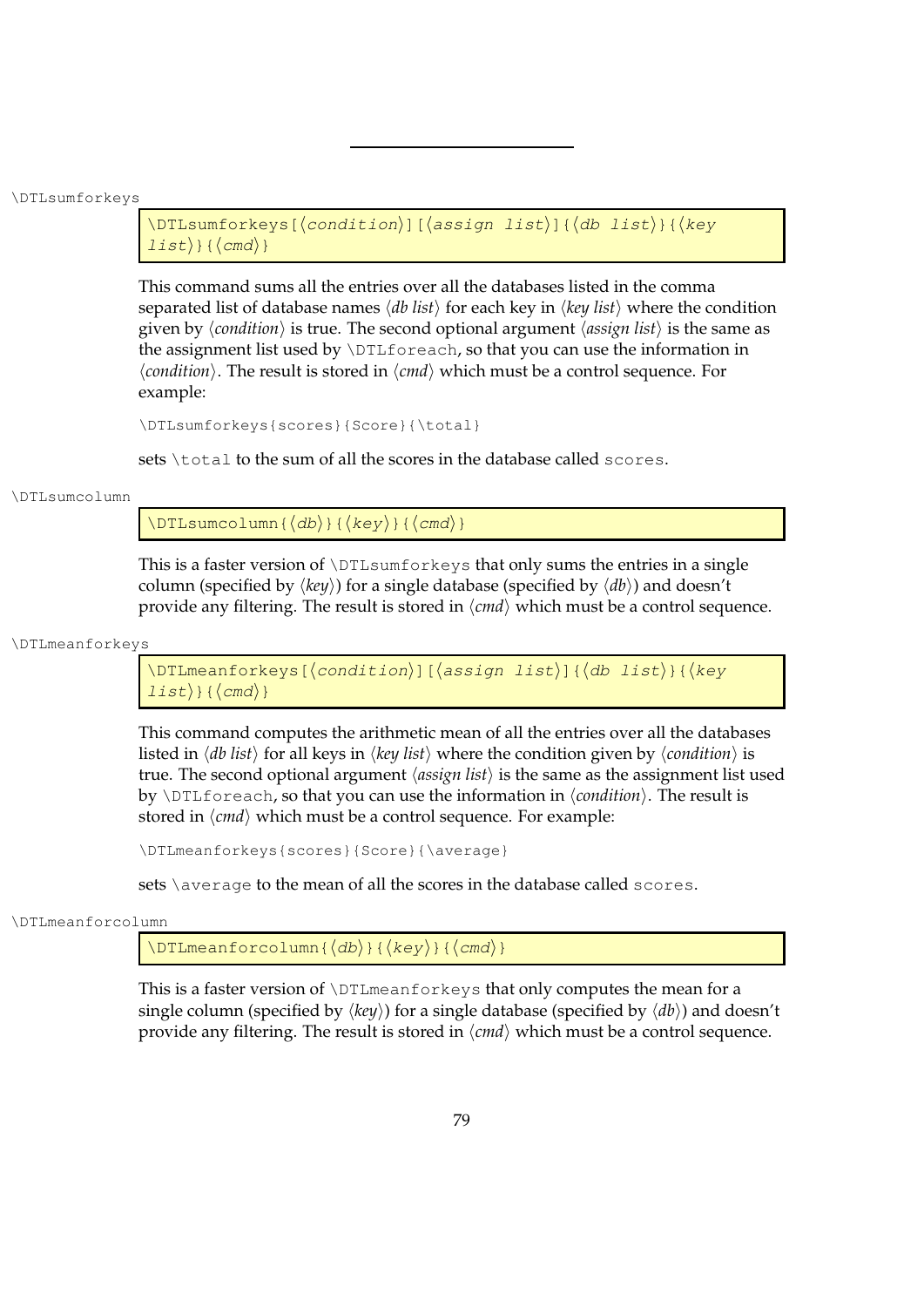\DTLvarianceforkeys

```
\DTLvarianceforkeys[\langlecondition\rangle][\langleassign list\rangle]{\langledb list\rangle}{\langlekey
\{list\} { \langle cmd \rangle }
```
This command computes the variance of all the entries over all the databases listed in  $\langle db \text{ list} \rangle$  for all keys in  $\langle key \text{ list} \rangle$  where the condition given by  $\langle condition \rangle$  is true. The second optional argument  $\langle assign\, list \rangle$  is the same as the assignment list used by \DTLforeach, so that you can use the information in  $\langle condition \rangle$ . The result is stored in  $\langle cmd \rangle$  which must be a control sequence.

### \DTLvarianceforcolumn

 $\DTLvarianceforcedumn({db})({key})({cmd})$ 

This is a faster version of \DTLvarianceforkeys that only computes the variance for a single column (specified by  $\langle key \rangle$ ) for a single database (specified by  $\langle db \rangle$ ) and doesn't provide any filtering. The result is stored in  $\langle cmd \rangle$  which must be a control sequence.

\DTLsdforkeys

\DTLsdforkeys[ $\langle condition \rangle$ ][ $\langle assign list \rangle$ ]{ $\langle db list \rangle$ }{ $\langle key list \rangle$ }  $\{ \langle cmd \rangle \}$ 

This command computes the standard deviation of all the entries over all the databases listed in  $\langle db \text{ list} \rangle$  for all keys in  $\langle key \text{ list} \rangle$  where the condition given by  $\langle condition \rangle$  is true. The second optional argument  $\langle assign\, list \rangle$  is the same as the assignment list used by \DTLforeach, so that you can use the information in  $\langle condition \rangle$ . The result is stored in  $\langle cmd \rangle$  which must be a control sequence.

\DTLsdforcolumn

 $\DTLsdforcolum{( { $\langle \text{cmd}\rangle$ }$ 

This is a faster version of \DTLsdforkeys that only computes the standard deviation for a single column (specified by  $\langle key \rangle$ ) for a single database (specified by  $\langle db \rangle$ ) and doesn't provide any filtering. The result is stored in  $\langle cmd \rangle$  which must be a control sequence.

\DTLminforkeys

 $\DTHminforkeys[\langle condition\rangle][\langle assign list\rangle]{\langle db list\rangle}{\langle key$  $\{list\}$ { $\{cmd\}$ }

This command determines the minimum value over all entries for all keys in  $\langle key \; list \rangle$ over all the databases listed in  $\langle db \text{ list } \rangle$  where  $\langle condition \rangle$  is true. The second optional argument  $\langle \text{assign list} \rangle$  is the same as the assignment list used by  $\DTLfore$  ach, so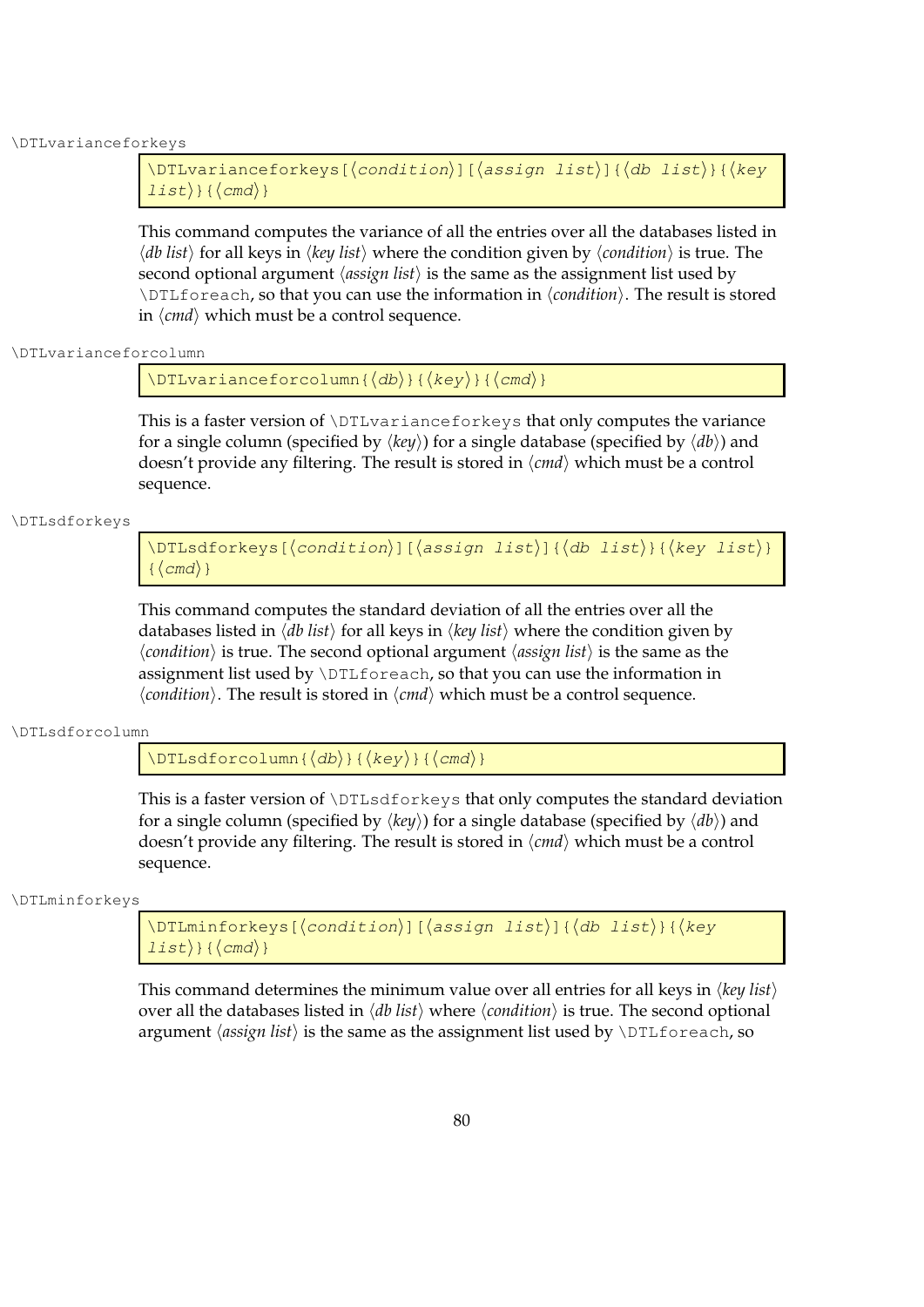that you can use the information in  $\langle condition \rangle$ . The result is stored in  $\langle cmd \rangle$ , which must be a control sequence. For example

\DTLminforkeys{scores}{Score}{\theMin}

sets \theMin to the minimum score in the database.

\DTLminforcolumn

 $\DTHminforcolum{ \langle db \rangle } {\langle key \rangle } {\langle cmd \rangle }$ 

This is a faster version of \DTLminforkeys that only computes the minimum for a single column (specified by  $\langle key \rangle$ ) for a single database (specified by  $\langle db \rangle$ ) and doesn't provide any filtering. The result is stored in  $\langle \text{cmd}\rangle$  which must be a control sequence.

\DTLmaxforkeys

```
\DTLmaxforkeys[\langle condition\rangle][\langle assign\ list\rangle][\langle db\ list\rangle]{\langle key\ \rangle\{list\} { \langle cmd \rangle }
```
This command determines the maximum value over all entries for all keys in  $\langle \text{key list} \rangle$ over all the databases listed in  $\langle db \text{ list } \rangle$  where  $\langle condition \rangle$  is true. The second optional argument  $\langle \text{assign list} \rangle$  is the same as the assignment list used by  $\DITI$ that you can use the information in  $\langle condition \rangle$ . The result is stored in  $\langle cmd \rangle$ , which must be a control sequence. For example

```
\DTLminforkeys{scores}{Score}{\theMax}
```
sets  $\theta$  the Max to the minimum score in the database.

\DTLmaxforcolumn

 $\DTHmaxforcolum{ \langle db \rangle } {\langle key \rangle } {\langle cmd \rangle }$ 

This is a faster version of  $\D$ TLmaxforkeys that only computes the maximum for a single column (specified by  $\langle \text{key} \rangle$ ) for a single database (specified by  $\langle \text{db} \rangle$ ) and doesn't provide any filtering. The result is stored in  $\langle cmd \rangle$  which must be a control sequence.

\DTLcomputebounds

```
\DTLcomputebounds{\langle db \; list \rangle}{\langle x \; key \rangle}{\langle y \; key \rangle}{\langle minX \; cmd \rangle}{\langle minY \;\langlecmd)}{\langlemaxX cmd)}{\langlemaxY cmd)}
```
Computes the maximum and minimum *x* and *y* values over all the databases listed in  $\langle db \text{ list } \rangle$  where the *x* value is given by  $\langle x \text{ key } \rangle$  and the *y* value is given by  $\langle y \text{ key } \rangle$ . The results are stored in  $\langle minX \, \text{cmd} \rangle$ ,  $\langle minY \, \text{cmd} \rangle$ ,  $\langle maxX \, \text{cmd} \rangle$  and  $\langle maxY \, \text{cmd} \rangle$ .

## **Example 16 (Mail Merging)**

This example uses the database given in example  $3$  and uses  $\D$ TLmeanforkeys to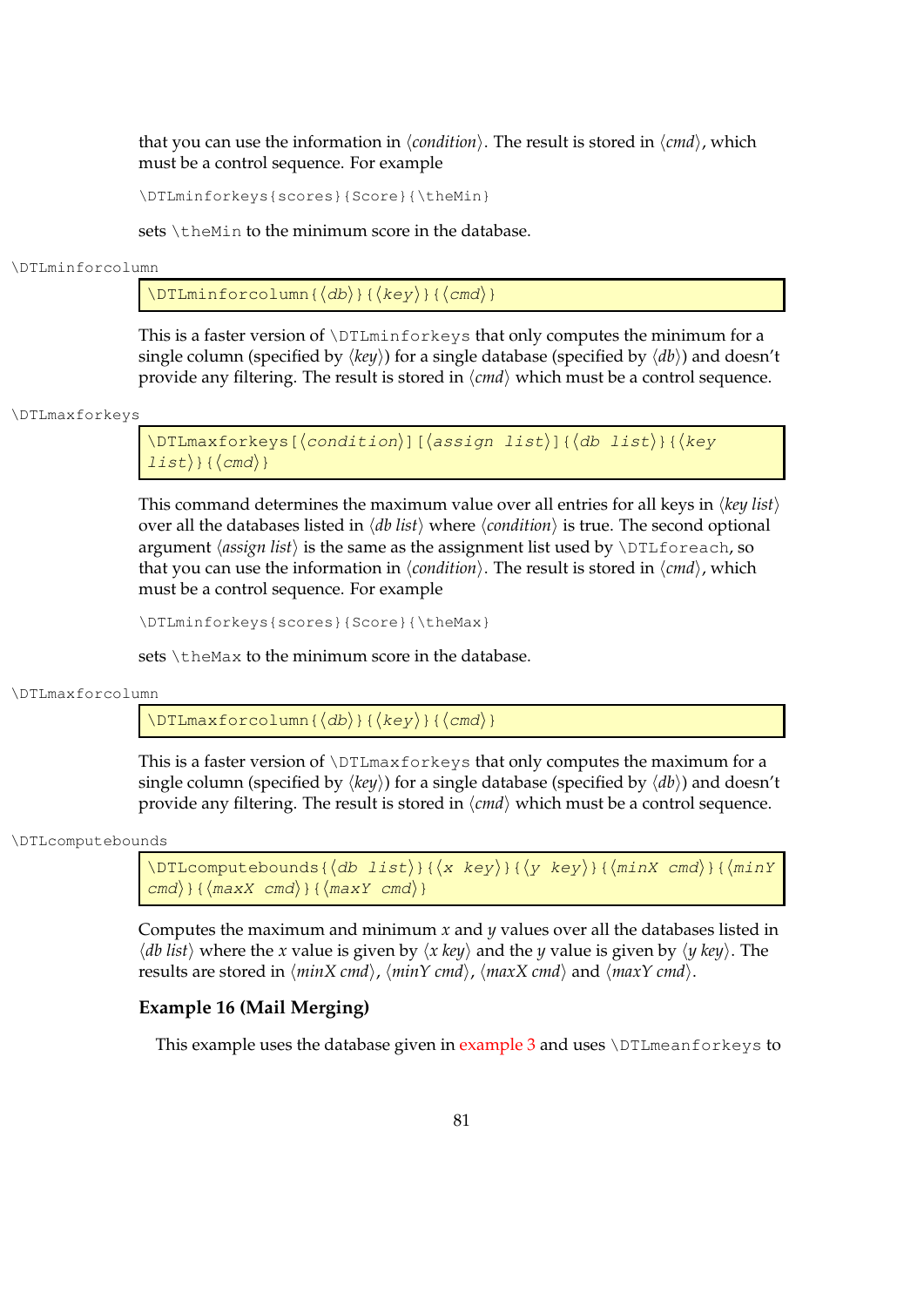determine the average score. A letter is then created for each student to inform them of their score and the class average.

```
\documentclass{letter}
\usepackage{datatool}
\begin{document}
% load database
\DTLloaddb{scores}{studentscores.csv}
% compute arithmetic mean for key `Score'
\DTLmeanforkeys{scores}{Score}{\average}
% Round the average to 2 decimal places
\DTLround{\average}{\average}{2}
% Save the highest score in \maxscore
\DTLmaxforkeys{scores}{Score}{\maxscore}
\DTLforeach{scores}{\firstname=FirstName,\surname=Surname,%
\score=Score}{%
\begin{letter}{}
\opening{Dear \firstname\ \surname}
\DTLifnumgt{\score}{60}{Congratulations you}{You} achieved a score
of \score\% which was \DTLifnumgt{\score}{\average}{above}{below}
the average of \average\%. \DTLifnumeq{\score}{\maxscore}{You
achieved the highest score}{The top score was \maxscore}.
\closing{Yours Sincerely}
\end{letter}
}
\end{document}
```
To determine a person's gender when mail merging, see [chapter 12.](#page-208-0)

# **6.8 Sorting a Database**

The sort methods described here use T<sub>E</sub>X to sort, which is very inefficient. The comparison handlers use a character code comparison rather than locale-sensitive alphabetic ordering. It's more efficient to use datatooltk to import and sort at the same time.

\dtlsort

```
\dtlsort[\langlereplacement key list\rangle]{\langlesort criteria\rangle}{\langledb name\rangle}
\{ \langle \text{handler} \rangle \}
```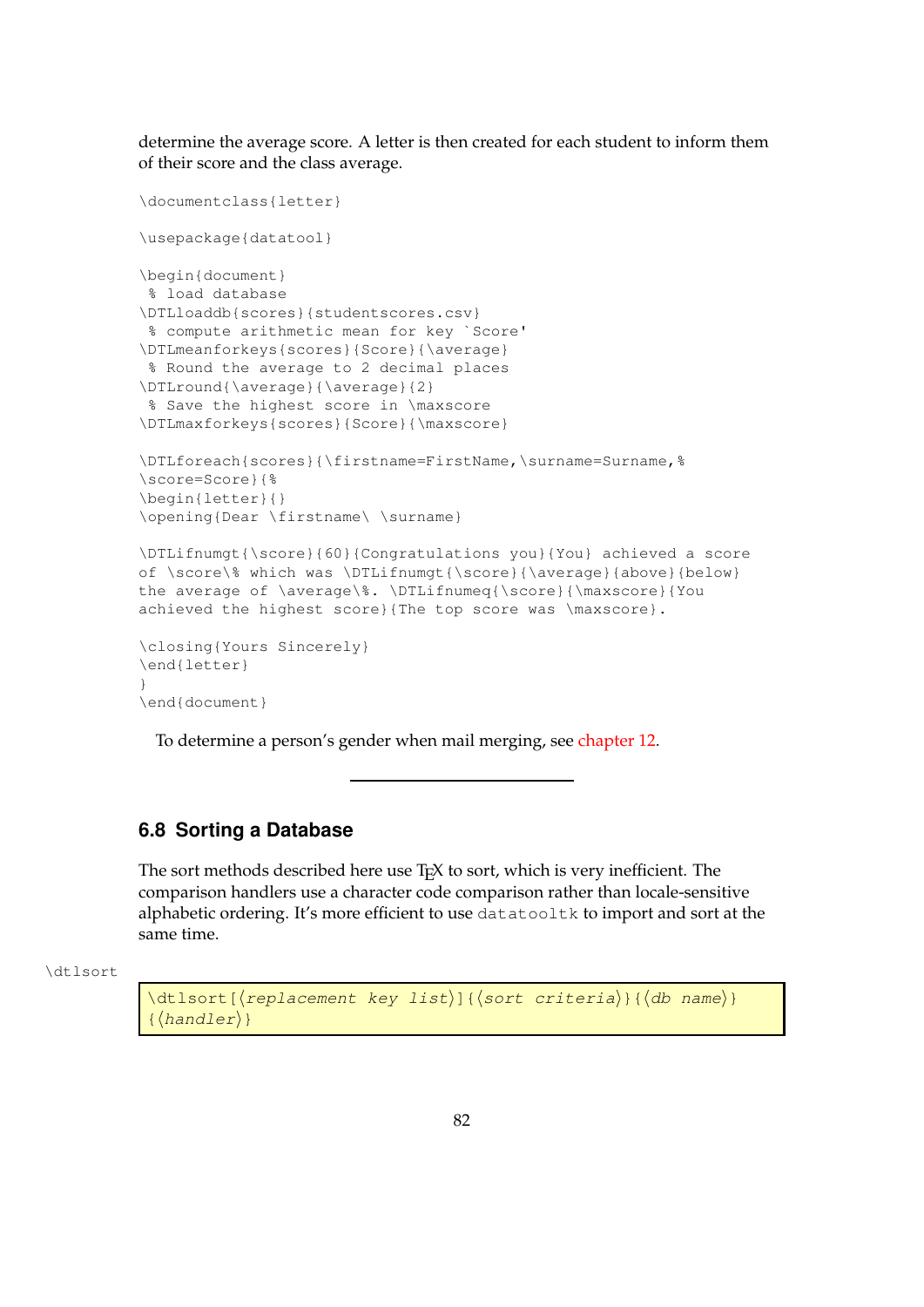This will sort the database called *(db name)* according to the criteria given by */sort criteria*), which must be a comma separated list of keys and optionally = $\langle order \rangle$ , where *(order)* is either ascending or descending. If the order is omitted, ascending is assumed. The database keeps track of the data type for a given key, and uses this to determine whether an alphabetical or numerical sort is required.

The final argument  $\langle \text{handler} \rangle$  is the command used for the comparisons and is the same as the *\criteria cs*} command used by \dtlsortlist and \dtlinsertinto, described in Section [5.](#page-43-0) The predefined handlers are:

**\dtlcompare** A case-sensitive comparison.

**\dtlicompare** A case-insensitive comparison.

**\dtlwordindexcompare** English word-ordering comparison for indexes, as described by the Oxford Style Manual.

**\dtlletterindexcompare** English letter-ordering comparison for indexes.

The last two handlers, \dtlwordindexcompare and \dtlletterindexcompare, assume that inversion commas are indicated using one of the following commands:

• To indicate name inversion:

```
\datatoolpersoncomma
```
\datatoolpersoncomma

Example: Knuth\datatoolpersoncomma Donald E.

• To indicate place inversion:

\datatoolplacecomma

\datatoolplacecomma

Example: New York\datatoolplacecomma USA

• To indicate subject inversion:

\datatoolsubjectcomma

\datatoolsubjectcomma

Example: New York\datatoolsubjectcomma population

### In addition, the start of parenthetical material should be indicated with

\datatoolparenstart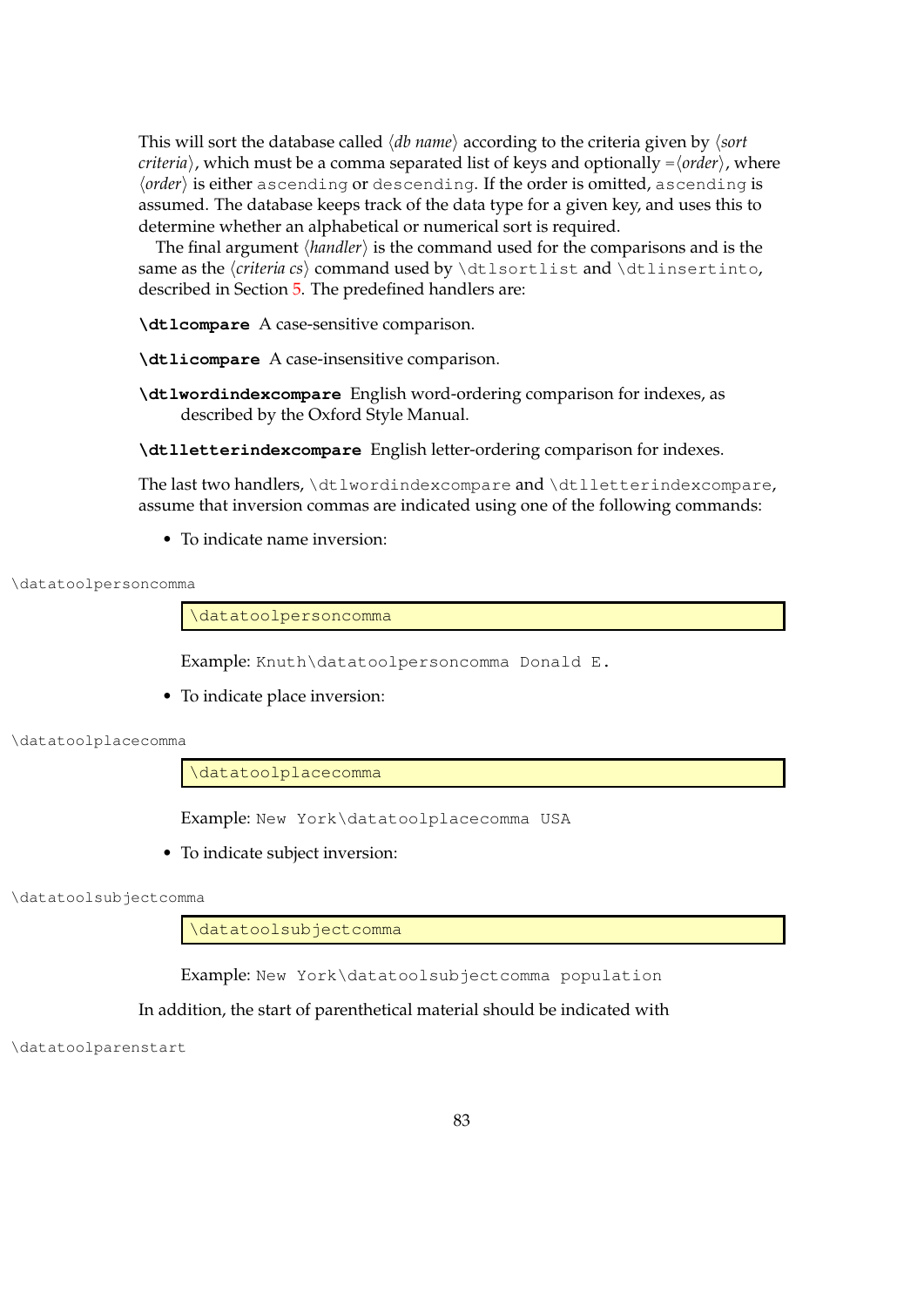```
\datatoolparenstart
```
Example: High Water\datatoolparenstart play

Following the guidelines of the Oxford Style Manual, when sorting terms that have identical pre-inversion parts, the following ordering is applied: people, places, subjects, no inversions and parenthetical.

## **Example 17 (Sorting a Database—Dealing with Inversions)**

This uses the example given in Chapter 16 of the Oxford Style Manual. Suppose I define my database as follows:

```
\DTLnewdb{inversiondata}
\DTLnewrow{inversiondata}
\DTLnewdbentry{inversiondata}{Term}{New York, New York}
\DTLnewrow{inversiondata}
\DTLnewdbentry{inversiondata}{Term}{New York\datatoolsubjectcomma
population}
\DTLnewrow{inversiondata}
\DTLnewdbentry{inversiondata}{Term}{New York\datatoolplacecomma
USA}
\DTLnewrow{inversiondata}
\DTLnewdbentry{inversiondata}{Term}{New York\datatoolpersoncomma
Earl of}
```
First of all, display the unsorted data:

\DTLdisplaydb{inversiondata}

This produces:

**Term** New York, New York New York, population New York, USA New York, Earl of

Now sort the data using the \dtlwordindexcompare handler:

\dtlsort{Term}{inversiondata}{\dtlwordindexcompare}

### and display again:

\DTLdisplaydb{inversiondata}

which now produces: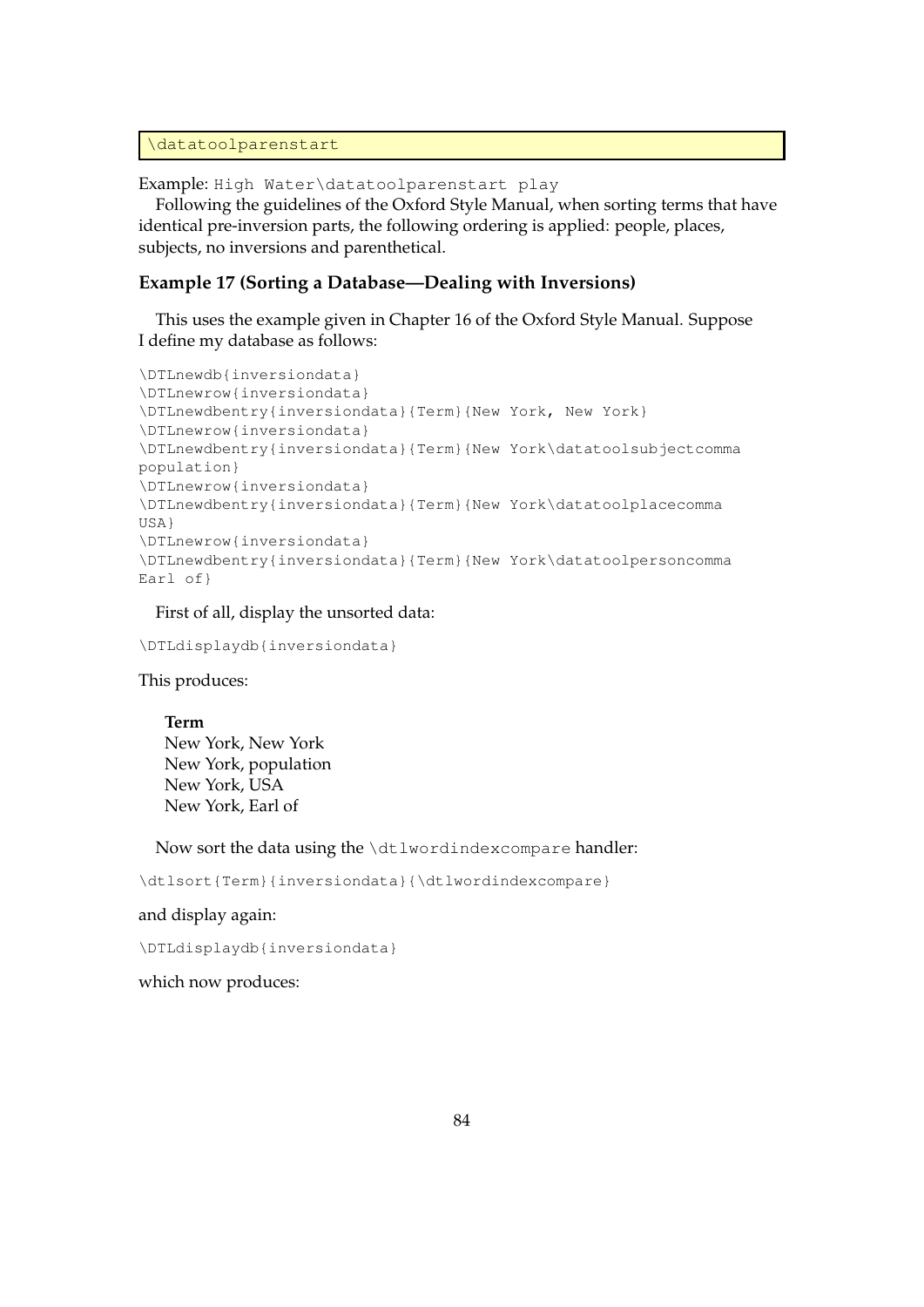**Term** New York, Earl of New York, USA New York, population New York, New York

There are three entries here with pre-inversion text that's simply New York. Since each of these three entries has the same pre-inversion text, they need to be sorted according to the type of inversion: person, place, subject. The fourth entry (New York, New York) doesn't have an inversion since the comma is part of the title of the named work. It's therefore sorted according to New York, New York rather than just New York and so comes after all the New York entries.

If you want to write your own comparison handler, see the documented code for details on the syntax of the handler. (You may want to consider uploading your handler as a separate package to CTAN if you think it will be of general use.)

As from version 2.24, the predefined handlers now have limited support for UTF-8 characters. *This is still experimental.* The support will automatically be switched on if the inputenc package is loaded with the utf8 option before loading datatool-base (which is automatically loaded by datatool). If inputenc is loaded after datatool-base, you can use the (boolean) utf8 option when you load datatool-base to enable it. For example, either:

\usepackage[utf8]{inputenc} \usepackage{datatool-base}

#### or

\usepackage[utf8]{datatool-base} \usepackage[utf8]{inputenc}

(As from version 2.28, you can now also pass the utf8 option to datatool and datagidx.) You can also enable this option after datatool-base has been loaded using

#### \dtlenableUTFviii

\dtlenableUTFviii

or disable it with

\dtldisableUTFviii

\dtldisableUTFviii

#### For example:

```
\usepackage[utf8]{inputenc}
\usepackage{datatool}
\dtldisableUTFviii
```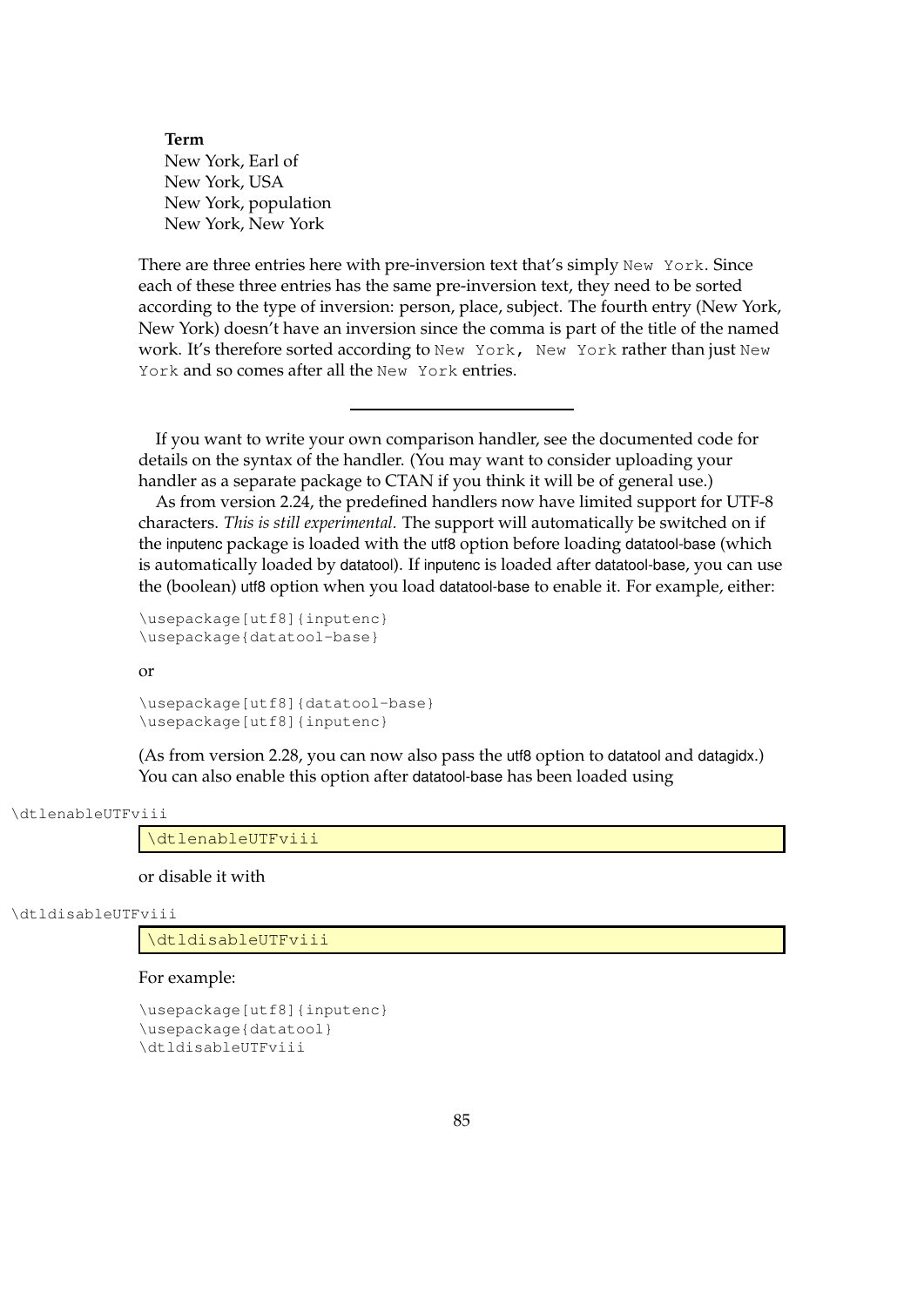This option isn't required for  $X_{\exists}$   $\boxplus$   $\boxdot$  which treats each UTF-8 character as an individual token.

With regular (pdf) $\mathbb{F}_\mathrm{E}$ X (as opposed to X $\mathbb{H}$ EX) each UTF-8 character is actually treated as two tokens that represent the first and second octet of the UTF-8 character. This means that it's not possible for T<sub>E</sub>X to obtain a character code using the usual backtick method, so (with this option enabled) if a UTF-8 character is detected, the handlers described above will pass both octet tokens to one of the following commands:

\dtlsetUTFviiicharcode

 $\left\{ \left( \right) \right\} \times \left( \left( \right) \right)$ 

(for the case-sensitive handler \dltcompare) and

\dtlsetUTFviiilccharcode

 $\left\{\left(\text{octet} \times \text{6} \times \text{6} \times \text{6} \times \text{6} \times \text{6} \times \text{7} \times \text{7} \times \text{7} \times \text{8} \times \text{8} \times \text{9} \times \text{1} \times \text{1} \times \text{1} \times \text{1} \times \text{1} \times \text{1} \times \text{1} \times \text{1} \times \text{1} \times \text{1} \times \text{1} \times \text{1} \times \text{1} \times \text{1} \times \text{1} \times \text{1} \times \text{1} \times \text{1} \times \text{1$ 

(for the case-insensitive handlers). By default the first simply does:

\dtlsetdefaultUTFviiicharcode

 $\left\{ \left( \text{det}\left\{ \mathcal{L}\right\} \right\} \right\}$ 

and the second does

\dtlsetdefaultUTFviiilccharcode

 $\left\{ \left( \right) \right\}$ 

In all the above *(octet tokens)* are the two octets forming the UTF-8 character and  $\langle count \rangle$  is a count register in which to store the relevant character code.

The default commands simply set the character code for certain common accented Latin characters (such as é) to the code for their unaccented version (such as e). You can redefine \dtlsetUTFviiicharcode and \dtlsetUTFviiilccharcode to test for additional characters. For example, to add the Norwegian characters æ, ø and å to the end of the Latin alphabet, you can do:

```
\renewcommand*{\dtlsetUTFviiicharcode}[2]{%
  \ifstrequal{#1}{Æ}%
  {%
    #2=91\relax
  }%
  {%
    \ifstrequal{#1}{Ø}%
    {%
      #2=92\relax
```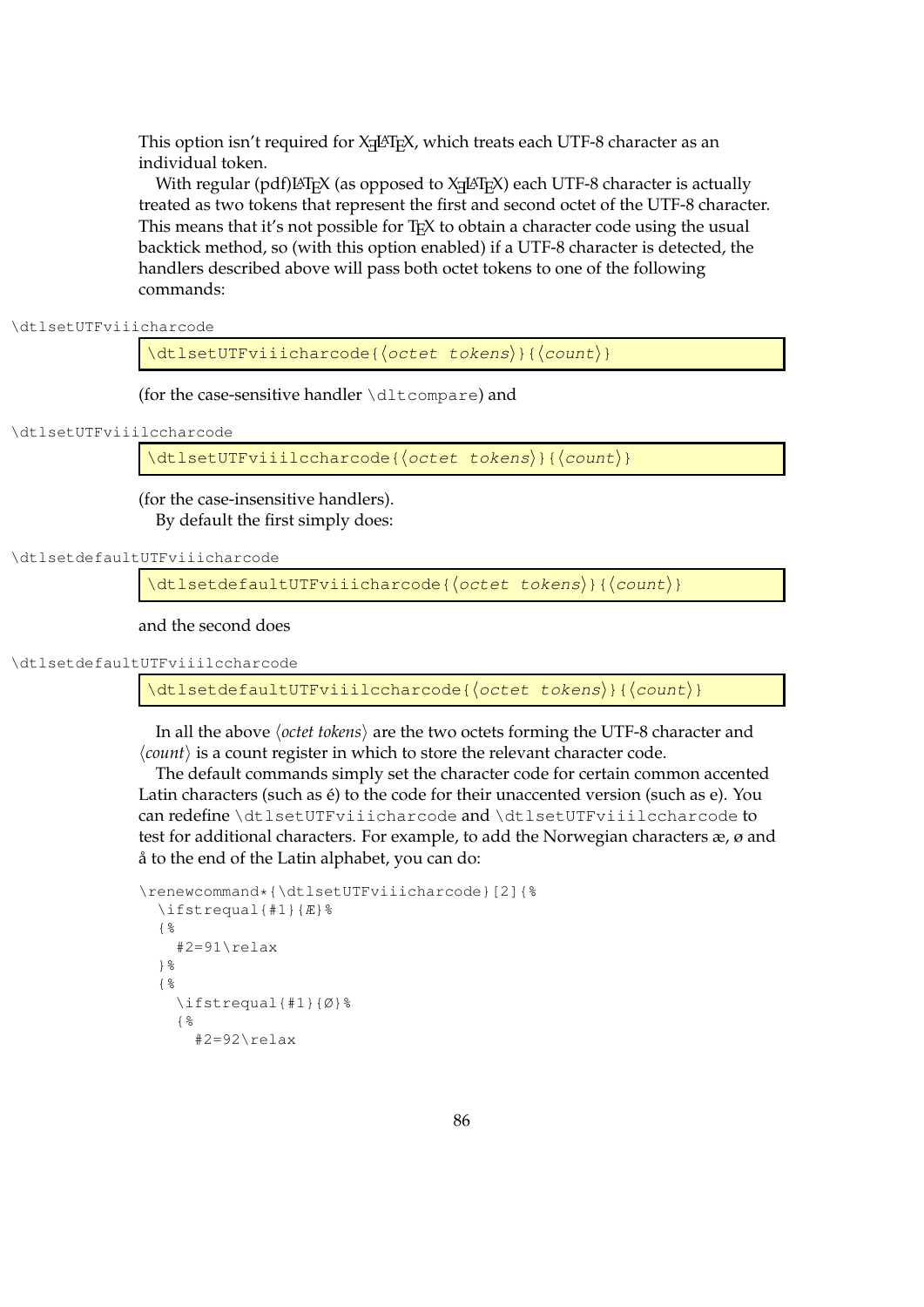```
}%
     {%
       \ifstrequal{#1}{Å}%
       {%
          #2=93\relax
       }%
       \{ \begin{array}{l} \circ \\ \circ \end{array}\ifstrequal{#1}{æ}%
          {%
            #2=123\relax
          }%
          {%
            \ifstrequal{#1}{ø}%
            \{ %
               #2=124\relax
            }%
            \frac{9}{6}\ifstrequal{#1}{å}%
               {%
                 #2=125\relax
               }%
               \{ \frac{9}{6}\dtlsetdefaultUTFviiicharcode{#1}{#2}%
              }%
            }%
         }%
       }%
     }%
  }%
}
\renewcommand*{\dtlsetUTFviiilccharcode}[2]{%
  \ifstrequal{#1}{Æ}%
  \{ \frac{9}{6}#2=123\relax
  }%
  {%
     \ifstrequal{#1}{Ø}%
    {%
       #2=124\relax
     }%
     \{ \frac{9}{6}\ifstrequal{#1}{Å}%
       {%
          #2=125\relax
       }%
       {%
         \ifstrequal{#1}{æ}%
          {%
```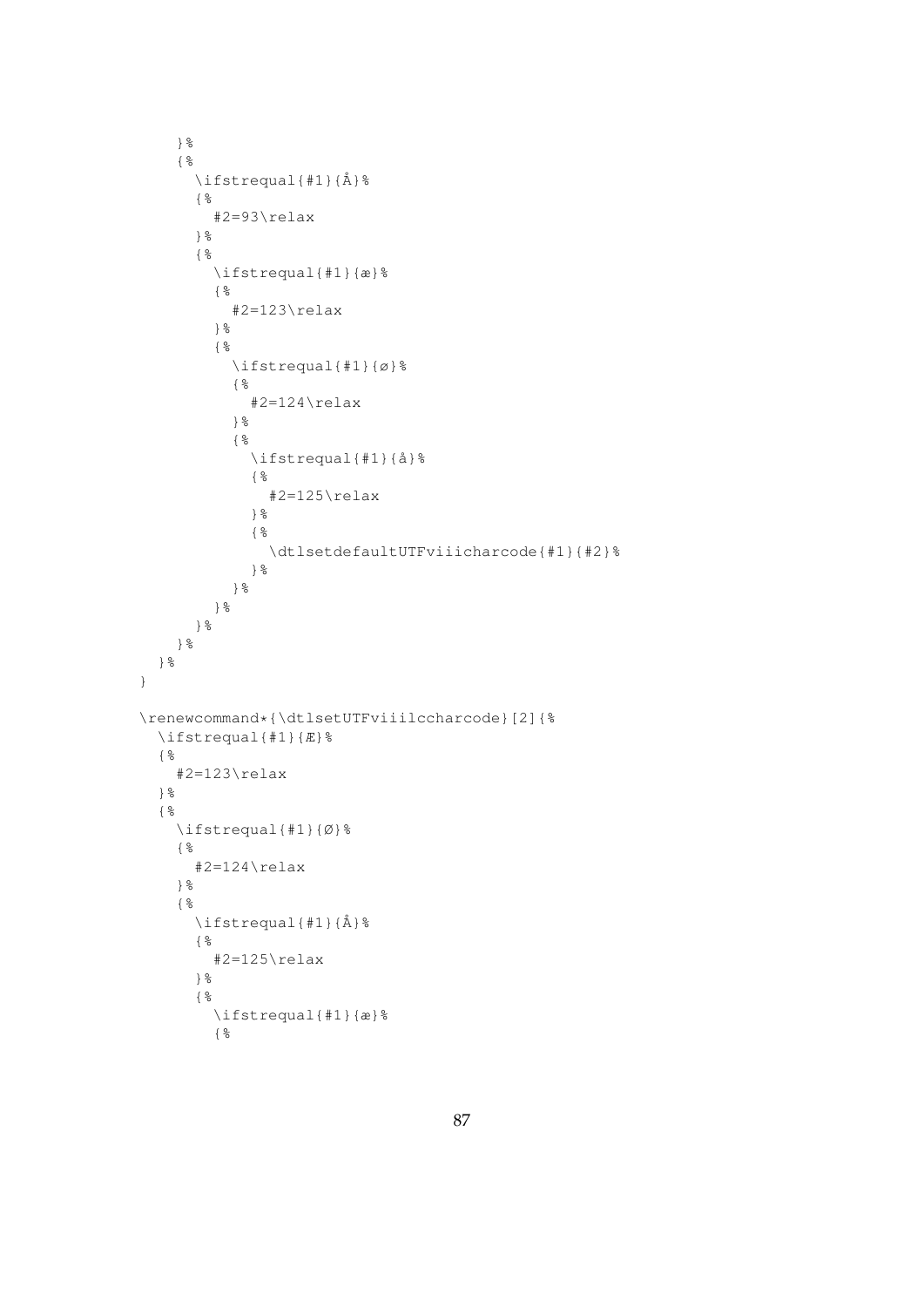```
#2=123\relax
        }%
        {%
          \ifstrequal{#1}{ø}%
           {%
             #2=124\relax
          }%
           {%
             \ifstrequal{#1}{å}%
             {%
               #2=125\relax
             }%
             {%
               \dtlsetdefaultUTFviiilccharcode{#1}{#2}%
             }%
          }%
        }%
      }%
    }%
  }%
}
```
In the case where a character is a single token (for example, with Latin-1 encoding), the code associated with that character is set using

\dtlsetcharcode

 $\left\{ \left\langle c \right\rangle \right\}$  {  $\left\{ \left\langle count \right\rangle \right\}$ }

(for case-sensitive comparison) and

\dtlsetlccharcode

 $\left\{ \det\left( \operatorname{cchar}(\overline{c})\right\} \right\}$ 

(for case-insensitive comparison), where  $\langle c \rangle$  is the character and  $\langle count \space register \rangle$  is a count register. The default definitions are:

```
\newcommand*{\dtlsetcharcode}[2]{#2=`#1\relax}
\newcommand*{\dtlsetlccharcode}[2]{#2=\lccode`#1\relax}
```
So, for example, the letter "e" has the code 101 whereas (with the Latin-1 encoding) the letter "é" has the code 233. This means that "é" will be sorted after "e". It may be that you want "é" to be treated the same as "e" when making the comparison. In this case, you need to redefine \dtlsetcharcode and \dtlsetlccharcode. For example, for the case-sensitive comparisons:

```
\renewcommand*{\dtlsetcharcode}[2]{%
  \ifstrequal{#1}{É}%
  {%
```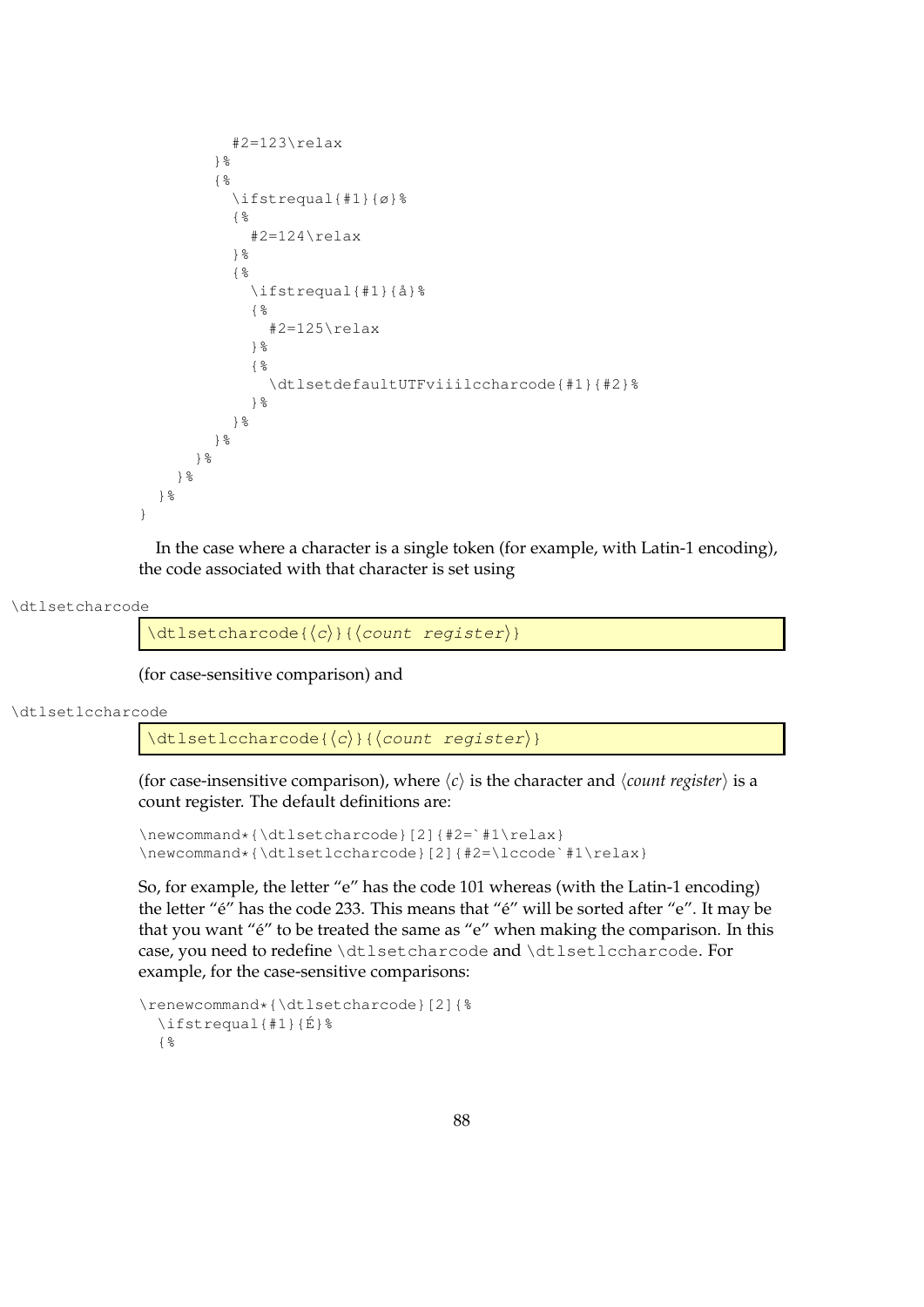```
#2=`E\relax
  }%
  {%
    \ifstrequal{#1}{é}%
    {%
      #2=`e\relax
    }%
    {%
      #2=`#1\relax
    }%
  }%
}
```
and for the case-insensitive comparisons:

```
\renewcommand*{\dtlsetlccharcode}[2]{%
  \ifboolexpr
  {%
       test {\ifstrequal{#1}{é}}
   or test {\ifstrequal{#1}{É}}
 }%
  {%
    #2=`e\relax
 }%
  {%
    #2=\lccode`#1\relax
  }%
}
```
(Extra conditionals will need to be added for other diacritics. Alternative conditionals, such as  $\iota$  if x or  $\iota$  if num, may be more efficient. In the above I've used the etoolbox commands for clarity.)

There are two shortcut commands for \dtlsort:

### \DTLsort

\DTLsort[ $\langle$ replacement key list $\rangle$ ]{ $\langle$ sort criteria $\rangle$ }{ $\langle$ db name $\rangle$ }

#### \DTLsort\*

\DTLsort\*[ $\langle$ replacement key list $\rangle$ ]{ $\langle$ sort criteria $\rangle$ }{ $\langle$ db name $\rangle$ }

these use the \dtlcompare and \dtlicompare handlers, respectively.

The optional argument  $\langle$ *replacement key list* $\rangle$  is a list of keys to use if the current key given in *(sort criteria)* is null for a given entry. Null keys are unlikely to occur if you have loaded the database from an external ASCII file, but may occur if the database is created using \DTLnewdb, \DTLnewrow and \DTLnewdbentry. For example:

\DTLsort[Editor,Organization]{Author}{mydata}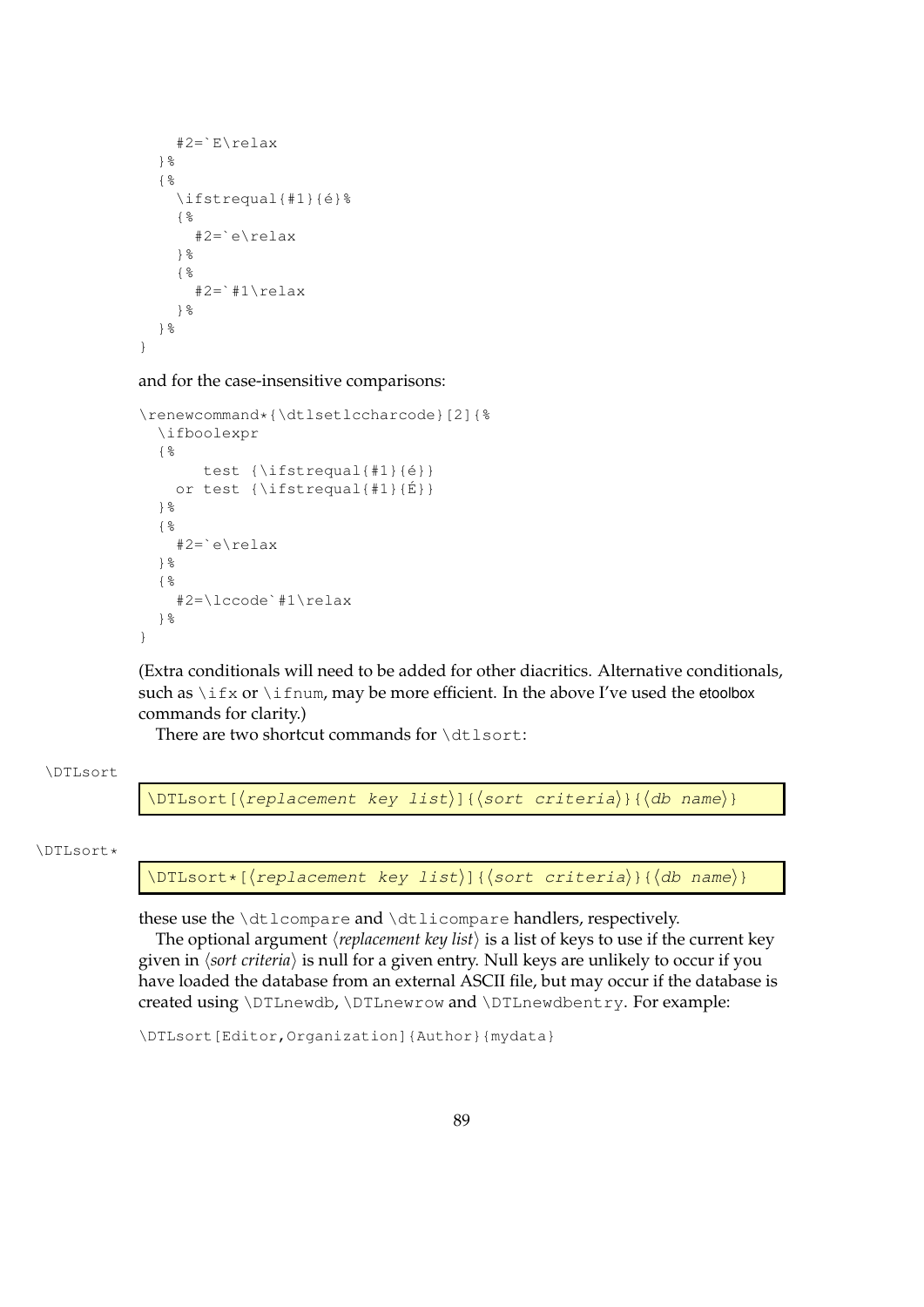will sort according to the Author key, but if that key is missing for a given row of the database, the Editor key will be used, and if the Editor key is missing, it will use the Organization key. Note that this is not the same as:

\DTLsort{Author,Editor,Organization}{mydata}

which will first compare the Author keys, but if the author names are the same, it will then compare the Editor keys, and if the editor names are also the same, it will then compare the Organization keys.

The unstarred version uses a case sensitive comparison for strings, whereas the starred version ignores the case when comparing strings. Note that the case sensitive comparison orders uppercase characters before lowercase characters, so the letter B is considered to be lower than the letter a.

## **Example 18 (Sorting a Database)**

This example uses the database called scores defined in [example 3.](#page-65-0) First, I am going to sort the database according to the student scores in descending order (highest to lowest) and display the database in a table

```
\begin{table}[htbp]
\caption{Student scores (sorted by score)}
\centering
\DTLsort{Score=descending}{scores}%
\begin{tabular}{llr}
\bfseries First Name &
\bfseries Surname &
\bfseries Score (\%)%
\DTLforeach{scores}{%
\firstname=FirstName,\surname=Surname,\score=Score}{%
\setminus\firstname & \surname & \score}
\end{tabular}
\end{table}
```
<span id="page-98-0"></span>This produces [Table 6.21.](#page-98-0)

Table 6.21: Student scores (sorted by score)

| <b>First Name</b> | Surname      | Score $(\% )$ |
|-------------------|--------------|---------------|
| Jane              | Brown        | 75            |
| John              | Smith, Jr    | 68            |
| Roger             | <b>Brady</b> | 58            |
| Zöe               | Adams        | 52            |
| Clare             | Verdon       | 45            |
| Andy              | Brown        | 42            |

Now I am going to sort the database according to surname and then first name, and display it in a table. Note that since I want to sort in ascending order, I can omit the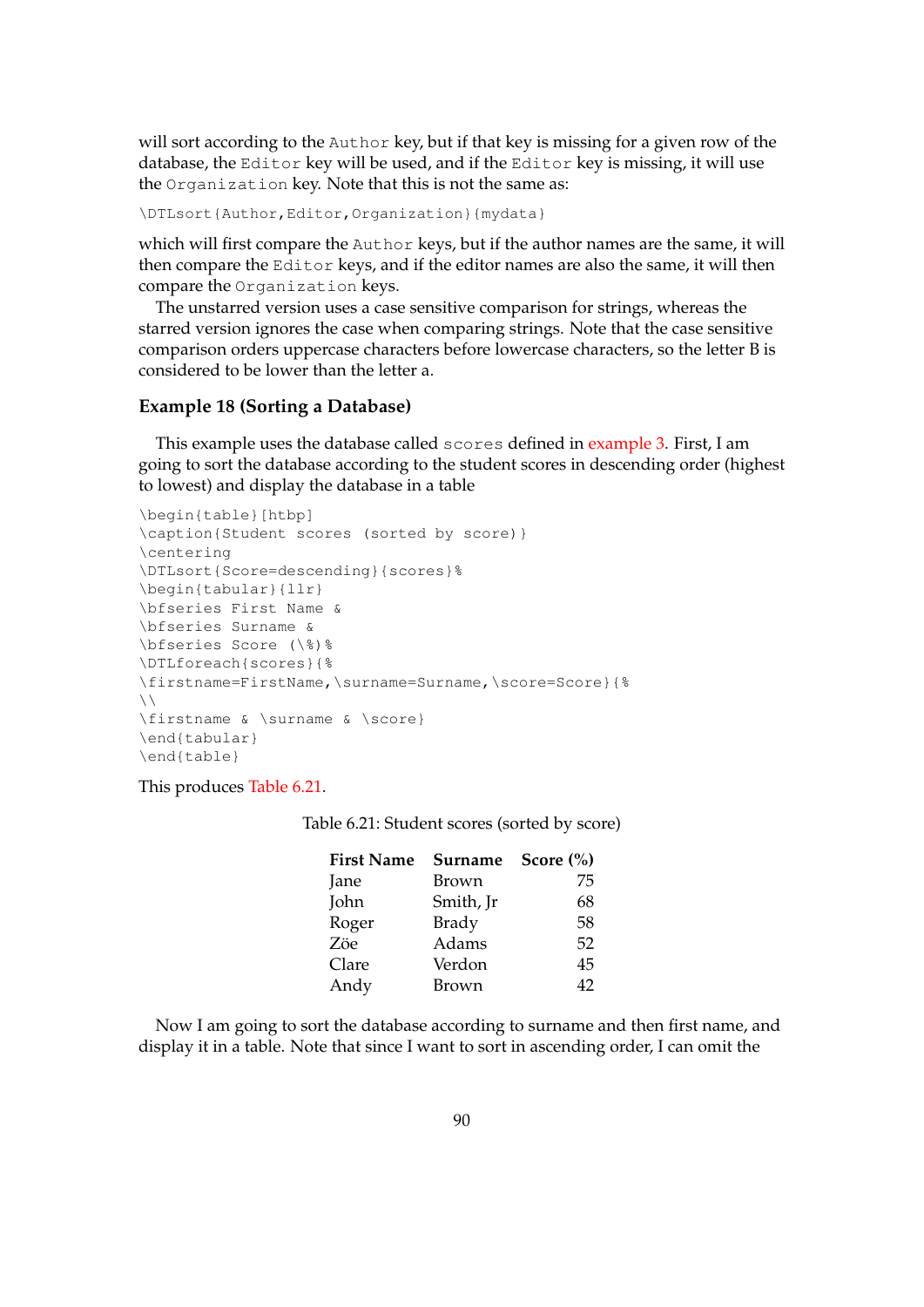=ascending part of the sort criteria. I have also decided to reverse the first and second columns, so that the surname is in the first column.

```
\begin{table}[htbp]
\caption{Student scores (sorted by name)}
\centering
\DTLsort{Surname,FirstName}{scores}%
\begin{tabular}{llr}
\bfseries Surname &
\bfseries First Name &
\bfseries Score (\%)%
\DTLforeach{scores}{%
\firstname=FirstName,\surname=Surname,\score=Score}{%
\lambda\surname & \firstname & \score}
\end{tabular}
\end{table}
```
<span id="page-99-0"></span>This produces [Table 6.22.](#page-99-0)

Table 6.22: Student scores (sorted by name)

| Surname      | First Name Score (%) |    |
|--------------|----------------------|----|
| Adams        | Zöe                  | 52 |
| <b>Brady</b> | Roger                | 58 |
| <b>Brown</b> | Andy                 | 42 |
| Brown        | Jane                 | 75 |
| Smith, Jr    | John                 | 68 |
| Verdon       | Clare                | 45 |

Now suppose I add two new students to the database:

```
\DTLnewrow{scores}%
\DTLnewdbentry{scores}{Surname}{van der Mere}%
\DTLnewdbentry{scores}{FirstName}{Henk}%
\DTLnewdbentry{scores}{Score}{71}%
\DTLnewrow{scores}%
\DTLnewdbentry{scores}{Surname}{de la Mere}%
\DTLnewdbentry{scores}{FirstName}{Jos}%
\DTLnewdbentry{scores}{Score}{58}%
```
and again I try sorting the database, and displaying the contents as a table:

```
\begin{table}[htbp]
\caption{Student scores (case sensitive sort)}
\centering
\DTLsort{Surname,FirstName}{scores}%
\begin{tabular}{llr}
\bfseries Surname &
\bfseries First Name &
```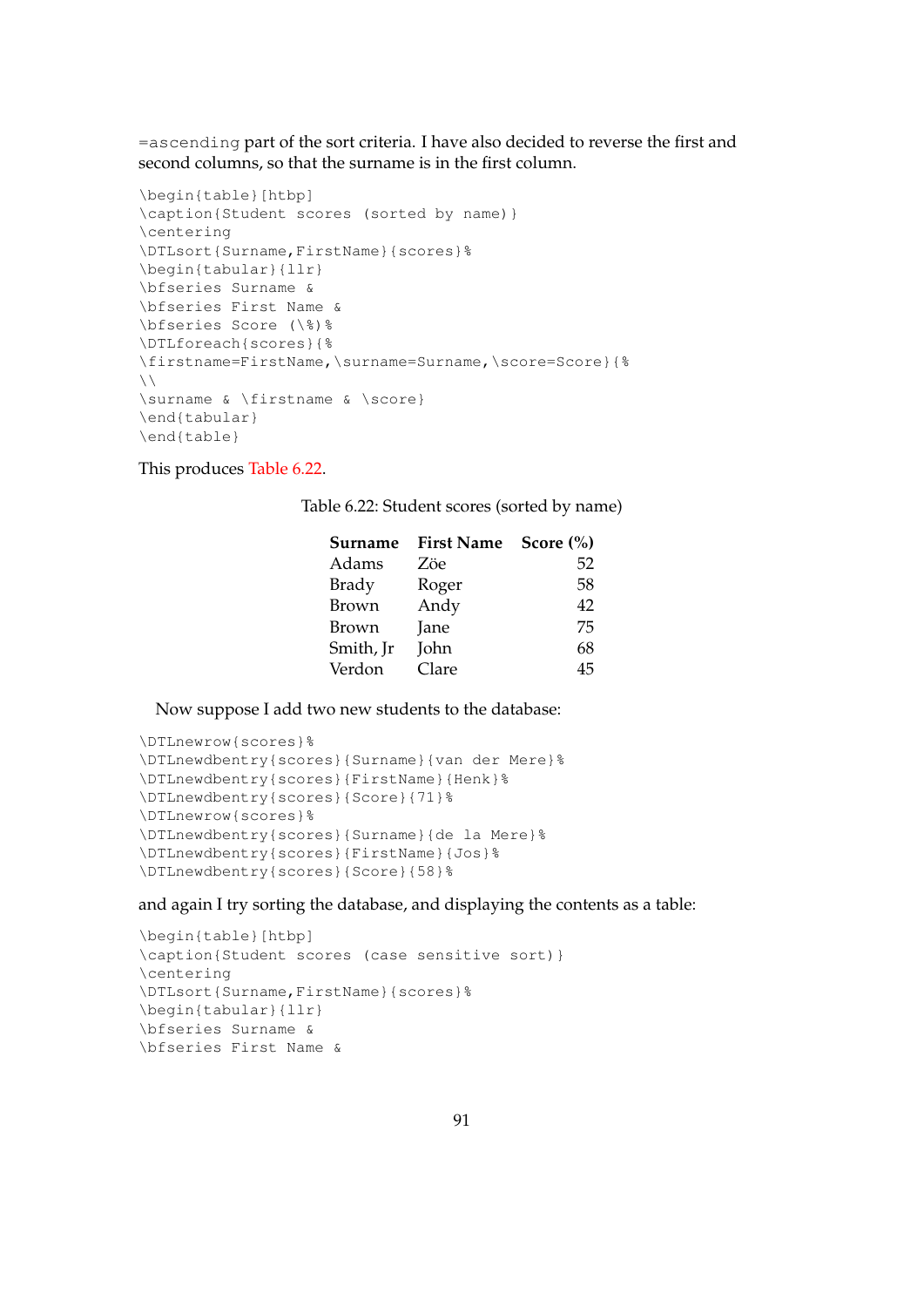```
\bfseries Score (\%)%
\DTLforeach{scores}{%
\firstname=FirstName,\surname=Surname,\score=Score}{%
\setminus \setminus\surname & \firstname & \score}
\end{tabular}
\end{table}
```
<span id="page-100-0"></span>This produces [Table 6.23.](#page-100-0) Notice that the surnames aren't correctly ordered. This is because a case-sensitive sort was used. Changing \DTLsort to \DTLsort  $\star$  in the above code produces [Table 6.24.](#page-100-1)

| Surname      | First Name Score (%) |    |
|--------------|----------------------|----|
| Adams        | Zöe                  | 52 |
| <b>Brady</b> | Roger                | 58 |
| <b>Brown</b> | Andy                 | 42 |
| Brown        | Jane                 | 75 |
| Smith, Jr    | John                 | 68 |
| Verdon       | Clare                | 45 |
| de la Mere   | Jos                  | 58 |
| van der Mere | Henk                 | 71 |

Table 6.23: Student scores (case sensitive sort)

<span id="page-100-1"></span>Table 6.24: Student scores (case ignored when sorting)

| Surname      | <b>First Name</b> | Score $(\% )$ |
|--------------|-------------------|---------------|
| Adams        | Zöe               | 52            |
| <b>Brady</b> | Roger             | 58            |
| <b>Brown</b> | Andy              | 42            |
| Brown        | Jane              | 75            |
| de la Mere   | Jos               | 58            |
| Smith, Jr    | John              | 68            |
| van der Mere | Henk              | 71            |
| Verdon       | Clare             | 45            |

## **Example 19 (Influencing the sort order)**

Consider the data displayed in [Table 6.24,](#page-100-1) suppose that you want the names "van der Mere" and "de la Mere" sorted according to the actual surname "Mere" rather than by the "von part". There are two ways you can do this: firstly, you could store the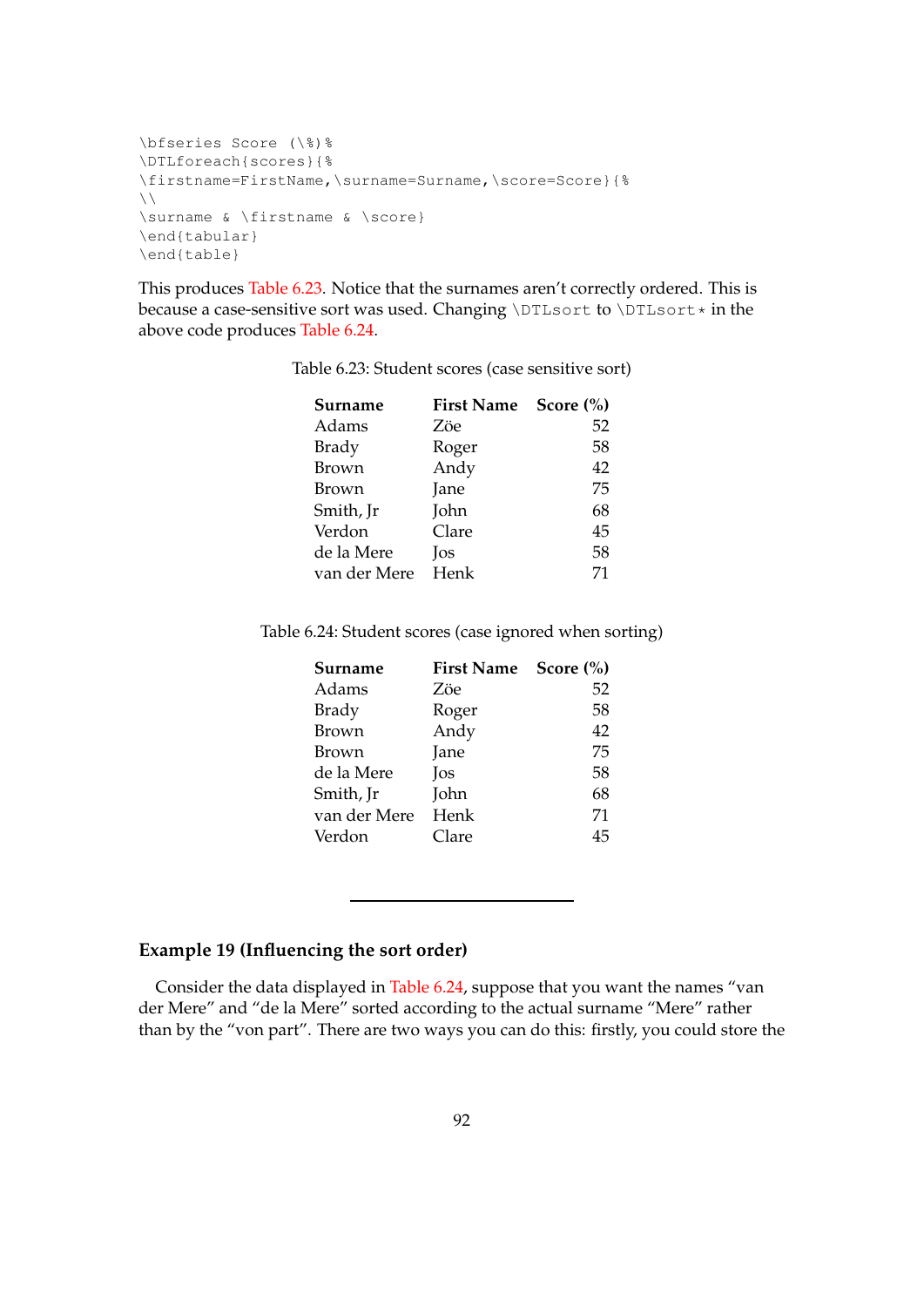von part in a separate field, and then sort by surname, then von part, then first name, or you could define a command called, say, \switchargs, as follows:

```
\newcommand*{\switchargs}[2]{#2#1}
```
### then store the data as:

```
FirstName, Surname, StudentNo, Score
John,"Smith, Jr",102689,68
Jane, Brown, 102647, 75
Andy, Brown, 103569, 42
Z\"oe,Adams,105987,52
Roger,Brady,106872,58
Clare,Verdon,104356,45
Henk,\switchargs{Mere}{van der },106789,71
Jos,\switchargs{Mere}{de la },104256,58
```
Now sort the data, and put it in table (this is the same code as in the previous example:

```
\begin{table}[htbp]
\caption{Student scores (influencing the sort order)}
\centering
\DTLsort*{Surname,FirstName}{scores}%
\begin{tabular}{llr}
\bfseries Surname &
\bfseries First Name &
\bfseries Score (\%)%
\DTLforeach{scores}{%
\firstname=FirstName,\surname=Surname,\score=Score}{%
\setminus\surname & \firstname & \score}
\end{tabular}
\end{table}
```
## <span id="page-101-0"></span>This produces [Table 6.25.](#page-101-0)

Table 6.25: Student scores (influencing the sort order)

| <b>First Name</b> | Score $(\% )$ |
|-------------------|---------------|
| Jos               | 58            |
| Henk              | 71            |
| Zöe               | 52            |
| Roger             | 58            |
| Andy              | 42            |
| Jane              | 75            |
| John              | 68            |
| Clare             | 45            |
|                   |               |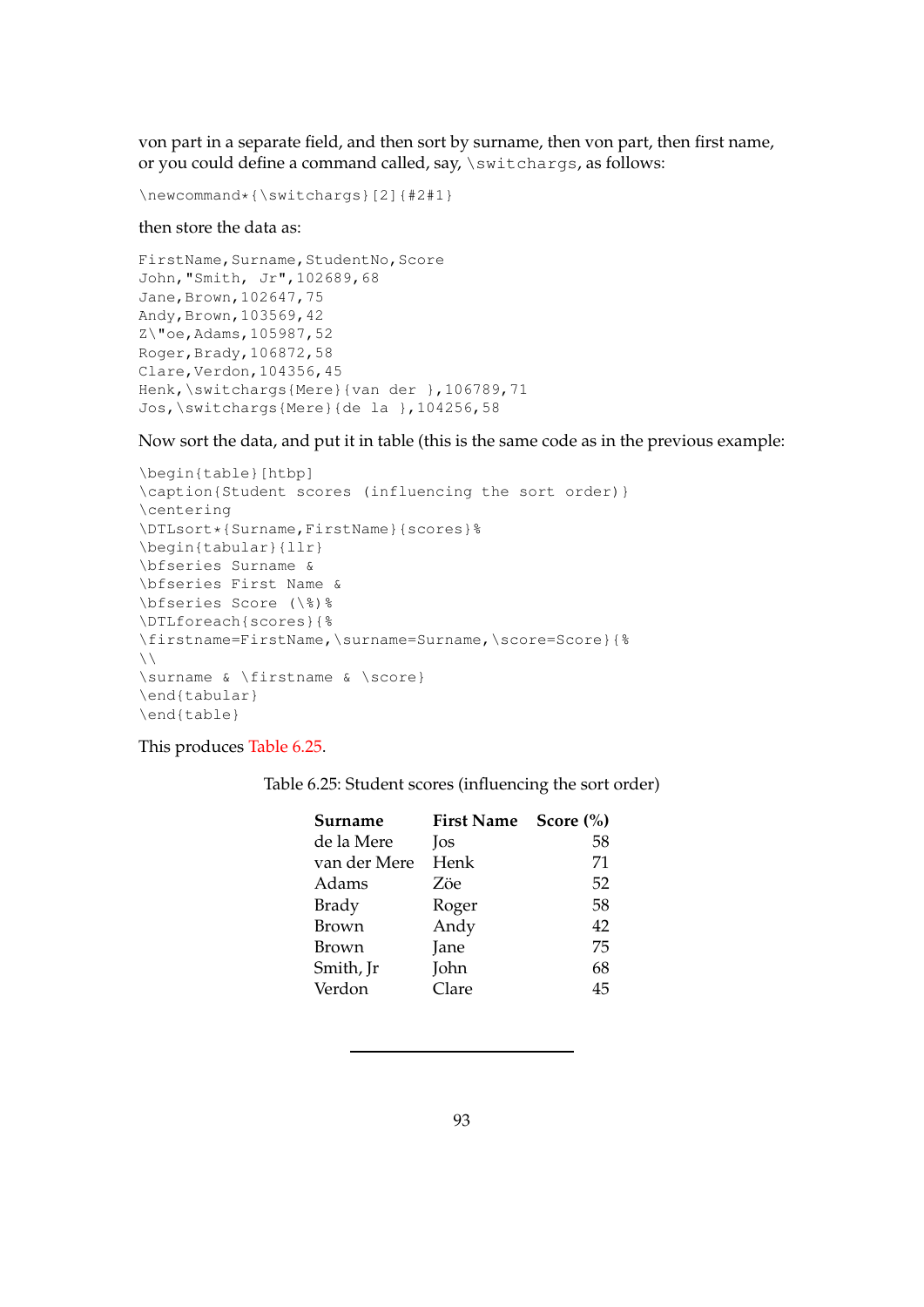# **6.9 Saving a Database to an External File**

#### \DTLsavedb

 $\DTLsavedb({db name}){\filename})$ 

This writes the database called  $\langle db$  name) to a file called  $\langle filename \rangle$ . The separator and delimiter characters used are as given by \DTLsetseparator (or \DTLsettabseparator) and \DTLsetdelimiter. For example:

```
\DTLsettabdelimiter
\DTLsavedb{scores}{scores.txt}
```
will create a file called scores.txt and will save the data in a tab separated format. (The delimiters will only be used if a given entry contains the separator character.)

#### \DTLsavetexdb

 $\DTLsavetexdb({db name}){\Theta$ 

This writes the database called  $\langle db$  name $\rangle$  to a LAT<sub>E</sub>X file called  $\langle filename \rangle$ , where the database is stored as a combination of \DTLnewdb, \DTLnewrow and \DTLnewdbentry commands. This means that the file is in a user-friendly format, but may be so to load, particularly if the database is large. If you are more concerned with speed rather than readability you can use:

#### \DTLsaverawdb

 $\DTLsaverawdb({db name}){\Theta$ 

This saves the database to  $\langle$ *filename* $\rangle$  in its internal representation, which makes it faster to load. Fragile commands cause a problem for \DTLsaverawdb so if your database contains any use:

\DTLprotectedsaverawdb

 $\D$ TLprotectedsaverawdb{ $\langle$ db name)}{ $\langle$ filename)}

instead. The datatooltk application can read and write this raw format. To load a file in this format you can just use  $\infty$  input or you can use:

 $\Delta{\text{DTLloaddbtex}$  $\langle cs \rangle$ }{ $\langle file \rangle$ }

This checks for the file's existence and assigns the database name to the control sequence  $\langle cs \rangle$ .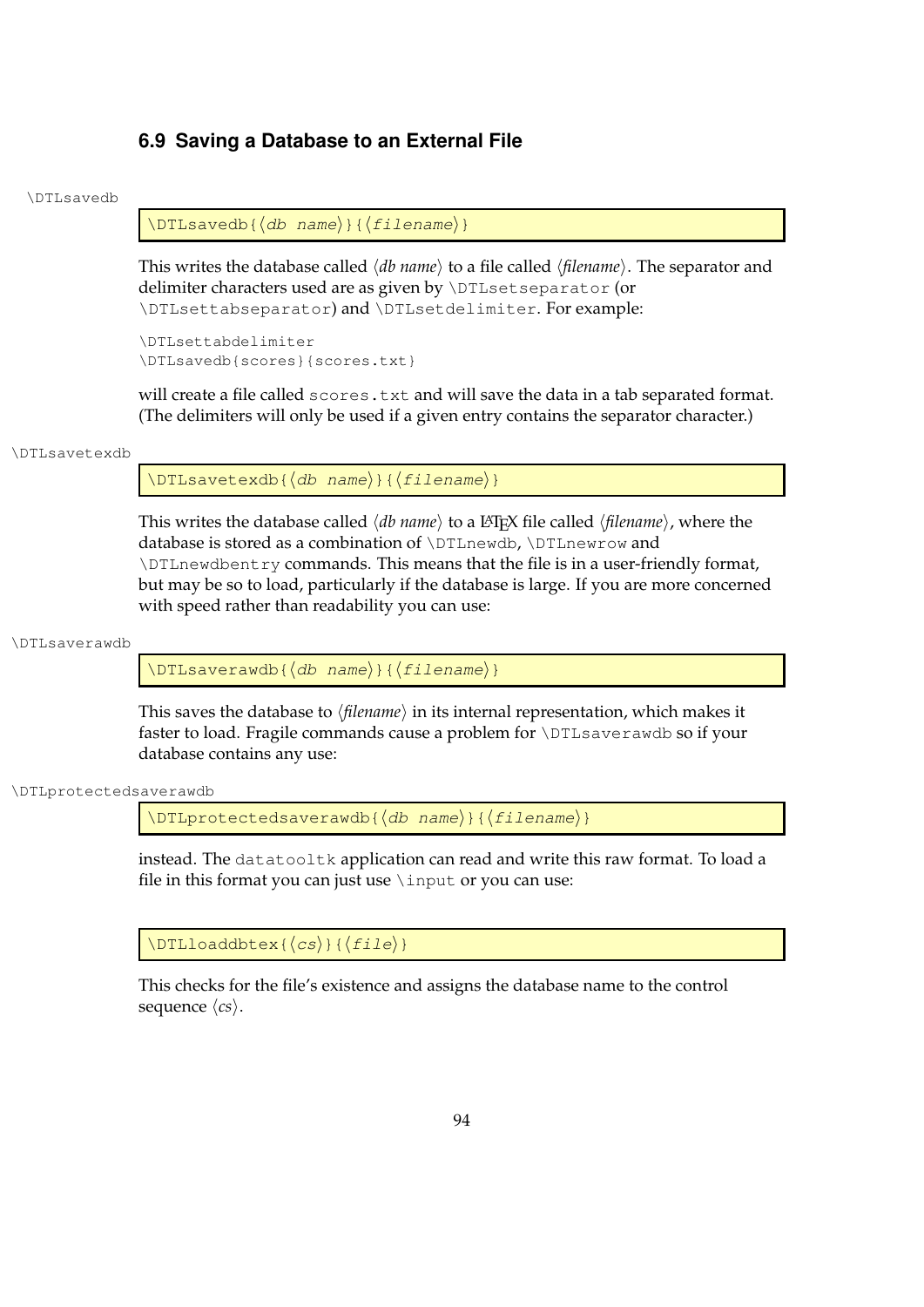Databases saved using \DTLsavetexdb, \DTLsaverawdb and \DTLprotectedsaverawdb can be loaded using LATEX's standard \input command. As from version 2.15, the last line of the database file defines

#### \dtllastloadeddb

\dtllastloadeddb

to the name of the database, in case it's required.

Databases saved using \DTLsaverawdb and \DTLprotectedsaverawdb can also be loaded and edited by datatooltk (see page [41\)](#page-49-0).

# **6.10 Deleting or Clearing a Database**

A database can be cleared or deleted when its contents are no longer required.

#### \DTLcleardb

 $\Delta\$   $\langle db \ name \rangle$ }

## \DTLgcleardb

 $\Delta\$  $\langle db \ name \rangle$ }

Clears the database given by  $\langle db \text{ name} \rangle$ . The database is emptied but remains defined. The second form is required if you want a global effect.

#### \DTLdeletedb

 $\Delta$ DTLdeletedb{ $\langle db \space name \rangle$ }

\DTLgdeletedb

 $\Delta$ DTLgdeletedb{ $\langle$ *db name*}}

Deletes (undefines) the database given by  $\langle db \ name \rangle$ . The second form is required if you want a global effect.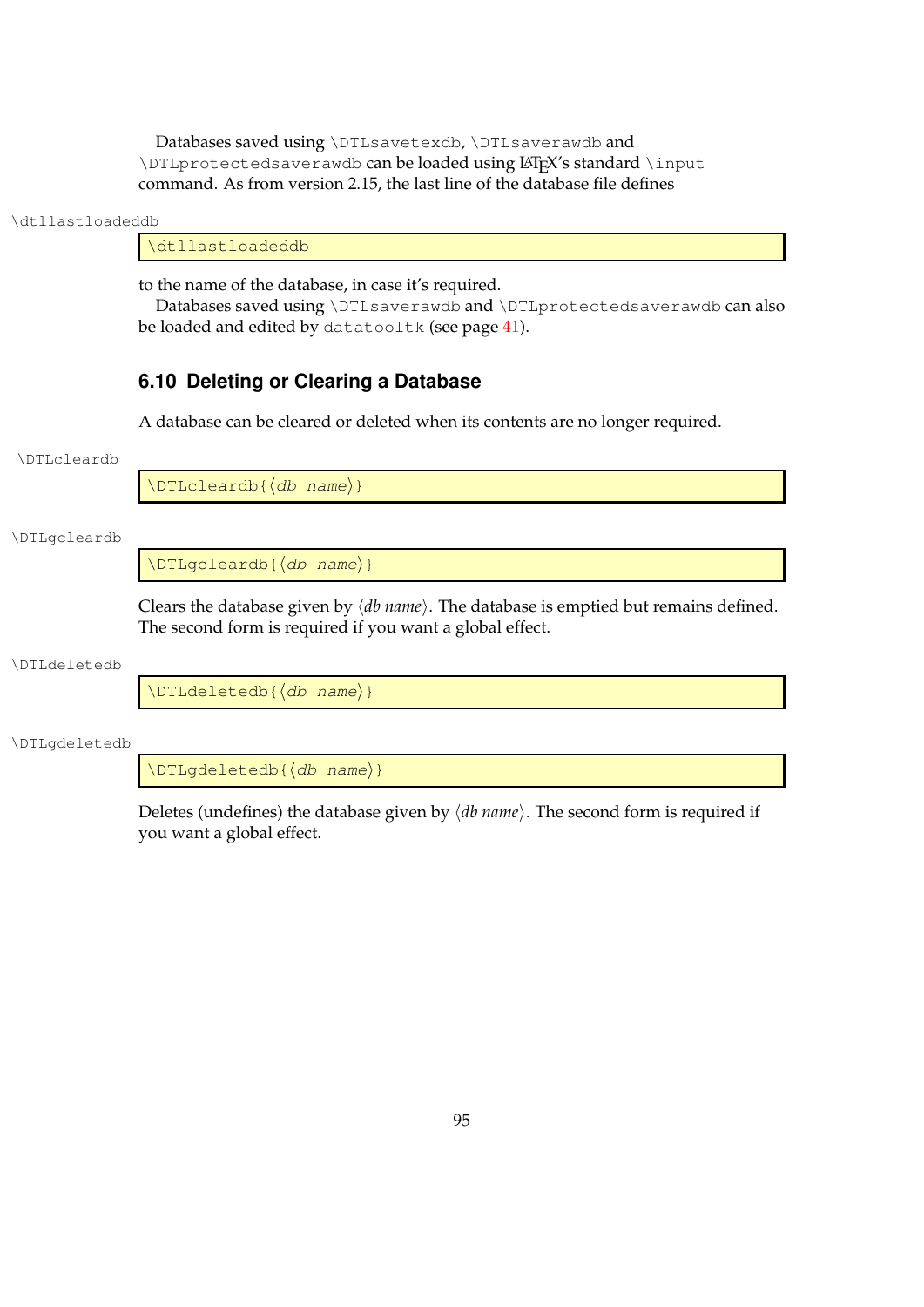Although \DTLdeletedb and \DTLgdeletedb undefine the macros associated with the database, they don't unassign the registers used. (T<sub>E</sub>X doesn't provide a command that performs the reverse of commands such as \newcount.) If you want to keep making temporary databases, it's better to just define a single database (called, say, temp) and then just clear it rather than delete it and define a new database. For example, if you are iterating through a loop and want to have a temporary database on each iteration. In that case, define the database before the start of the loop and clear it on each iteration. If you are loading data from an external file, remember to use \DTLnewdbonloadfalse before \DTLloaddb (or \DTLloadrawdb).

# **6.11 Advanced Database Commands**

This section describes more advanced commands. Further details can be found in the documented code (datatool-code.pdf).

### \DTLgetdatatype

 $\DTLqetdatatype({cs};({db};({key});$ 

Gets the data type for the given key  $\langle key \rangle$  for the database given by  $\langle db \rangle$ . The data type is stored in  $\langle cs \rangle$  which must be a command name. The type will be one of:

- \DTLunsettype \DTLunsettype (not set),
- \DTLstringtype \DTLstringtype (string),
- \DTLinttype \DTLinttype (integer),
- \DTLrealtype \DTLrealtype (real number) or
- \DTLcurrencytype \DTLcurrenttype (currency).

#### \DTLifdbexists

\DTLifdbexists{ $\langle$ db name $\rangle$ }{ $\langle$ true part $\rangle$ }{ $\langle$ false part $\rangle$ }

Determines if the database given by  $\langle db \text{ name} \rangle$  exists.

#### \DTLifhaskey

 $\Delta$ DTLifhaskey{ $\langle$ db name $\rangle$ }{ $\langle$ key $\rangle$ }{ $\langle$ true part $\rangle$ }{ $\langle$ false part $\rangle$ }

This determines if the database given by  $\langle db \text{ name} \rangle$  has any entries with the key given by  $\langle key \rangle$ . If so, it does  $\langle true\ part \rangle$  otherwise it does  $\langle false\ part \rangle$ .

Each key has an associated column index. This can be obtained using: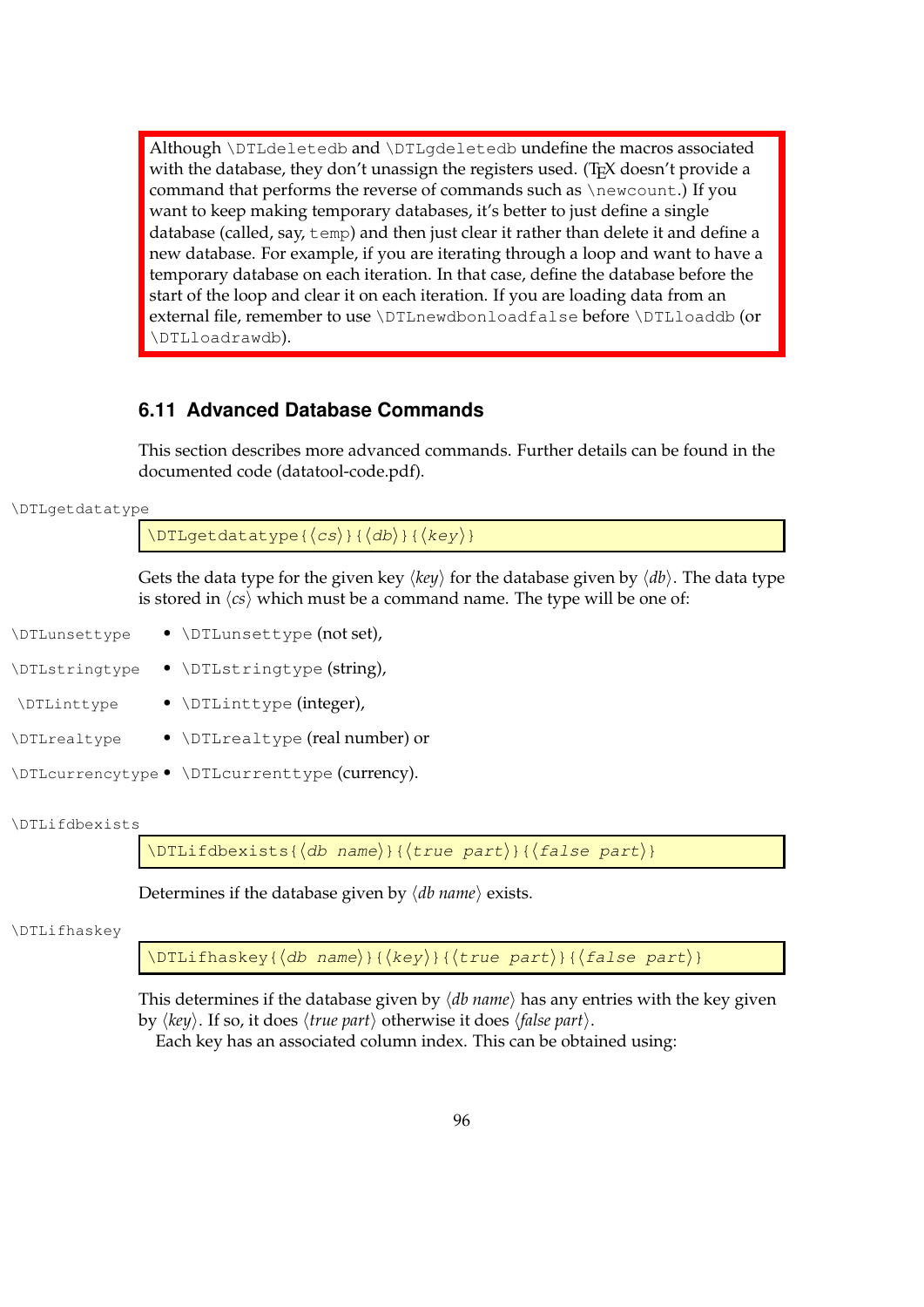\DTLgetcolumnindex

 $\DTLgetcolumnindex({cs})({db})({key})$ 

where  $\langle cs \rangle$  is a command name,  $\langle db \rangle$  is the database label and  $\langle key \rangle$  is the key. The column index is stored in  $\langle cs \rangle$ .

You can also do the reverse and find the key associated with a given column index:

\DTLgetkeyforcolumn

 $\DTLqetkeyforcolumn({key cs}{\dbb{ab}}({db})|({column index})$ 

The key is stored in  $\langle \text{key cs} \rangle$  (which must be a command name).

There is also a full expandable way of obtaining the column index, but note that no check is performed to determine if the database exists, or if it contains the given key:

#### \dtlcolumnindex

 $\left\{ \text{d}t \right\}$  |  $\left\{ \text{d}t \right\}$  |  $\left\{ \text{deg}(k) \right\}$ 

\DTLgetkeydata

\DTLgetkeydata{ $\langle key \rangle$ }{ $\langle db \rangle$ }{ $\langle col \ cs \rangle$ }{ $\langle type \ cs \rangle$ }{ $\langle header \ cs \rangle$ }

Gets data for given key in database  $\langle db \rangle$ : the column index is stored in  $\langle col \; cs \rangle$  (as  $\DTLqetcclummindex$ , the type is stored in  $\langle type\ cs\rangle$  (as  $\DTLqetdatatype$ ) and the header is stored in  $\langle$ *header cs* $\rangle$ .

#### \DTLgetvalue

 $\Delta$ UTLgetvalue{ $\langle cs \rangle$ }{ $\langle db \rangle$ }{ $\langle r \rangle$ }{ $\langle c \rangle$ }

This gets the value for row given by index  $\langle r \rangle$  and column given by  $\langle c \rangle$  for the database  $\langle db \rangle$  and stores it in  $\langle cs \rangle$  which must be a command name. If you want to get the value by key rather than column index you can use \dtlcolumnindex. For example, the following gets the value for row 3 with key Surname from the database data and stores in \myval:

\DTLgetvalue{\myval}{data}{3}{\dtlcolumnindex{data}{Surname}}

#### \DTLgetlocation

\DTLgetlocation{ $\langle row cs \rangle$ }{ $\langle column cs \rangle$ }{ $\langle database \rangle$ }{ $\langle value \rangle$ }

Assigns *(row cs)* and *(column cs)* to the indices of the first entry in *(database)* that matches  $\langle value \rangle$ .

\DTLgetvalueforkey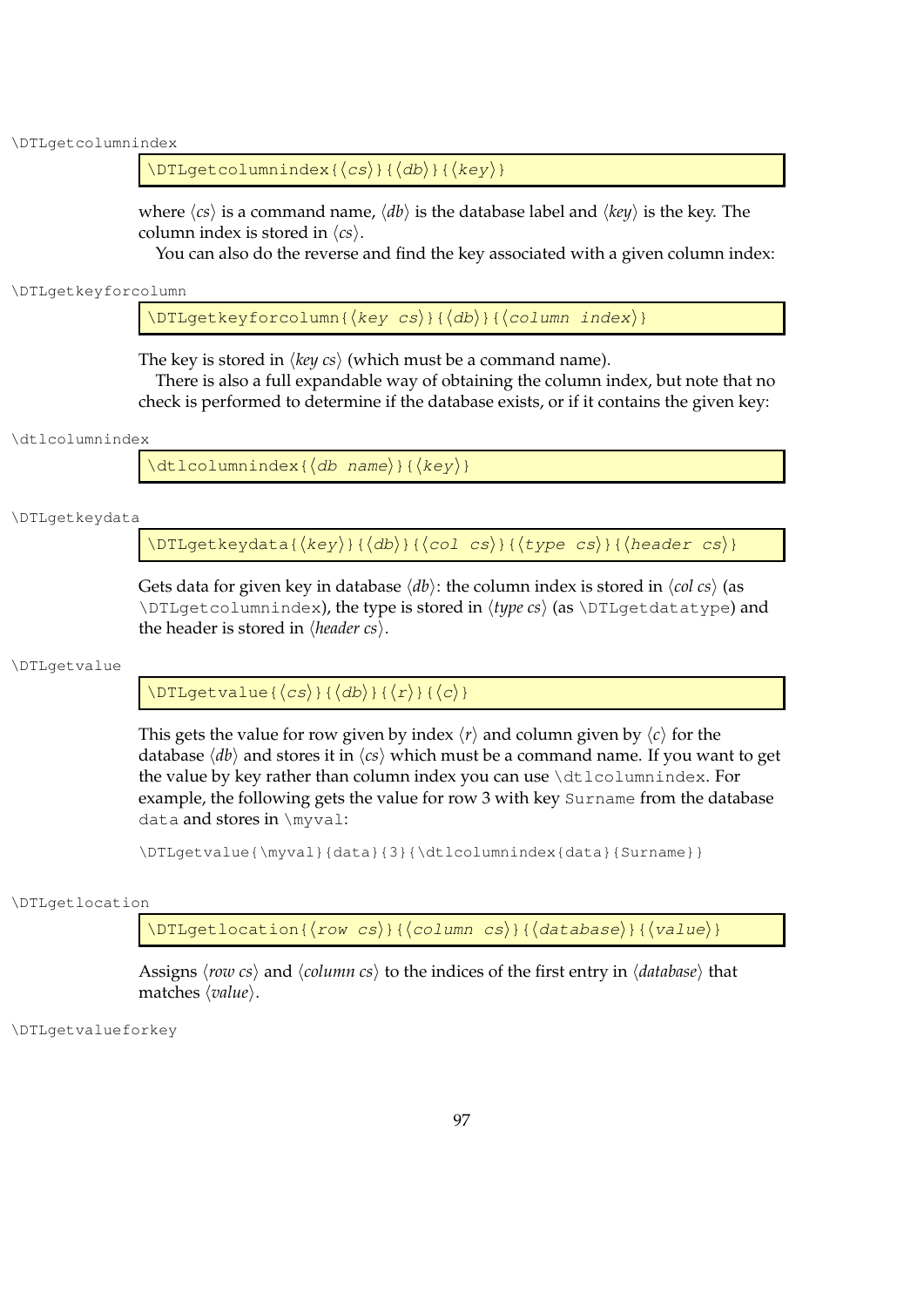```
\DTLgetvalueforkey{\langlecmd\rangle}{\langlekey\rangle}{\langledb name\rangle}{\langleref key\rangle}{\langleref
value\rangle}
```
This (globally) sets  $\langle \text{cmd} \rangle$  (a control sequence) to the value of the key specified by  $\langle \text{key} \rangle$ in the first row of the database called  $\langle db \text{ name} \rangle$  which contains the key  $\langle ref \text{ } key \rangle$  which has the value *(value)*.

#### \DTLfetch

 $\DTEfetch({db name}){\langle column1 name \rangle}{\langle column1 0 m.0 | column2}$  $name\$ 

This fetches and displays the value for  $\langle column2 \text{ name} \rangle$  in the first row where the value of *(column1 name)* is *(column1 value)*. (Note that all arguments are expanded.) So, for example, if you have a column labelled "regnum" and a column labelled "tutor", then to fetch and display the value of the tutor in the row where "regnum" is "12345" from the database called "students" you can do:

\DTLfetch{students}{regnum}{12345}{tutor}

See [example 21](#page-111-0) on page [103.](#page-111-0)

### \DTLassign

 $\DTLassign({db name}) {\{row idx\} {\{assign 1ist\}}$ 

This (globally) assigns the list of commands in  $\langle assign\, list \rangle$  for row  $\langle row\, idx \rangle$  in database  $\langle db$  name), where  $\langle assign \, list \rangle$  has the same format as in \DTLforeach.

 $\D$ TLassignfirstmatch{ $\langle$ db name}}{ $\langle$ col key}}{ $\langle$ value}}{ $\langle$ assign  $\{list\}$ 

This is similar to \DTLassign except that it applies to the first row in the given database where the column identified by the label  $\langle col \; key \rangle$  has the given value. Note that no expansion is performed in the match. The value must be an exact match.

```
\langle xDTLassignfirstmatch{\langle db \space name \rangle}{\langle col \space key \rangle}{\langle value \rangle}{\langle assign \rangle\exists i s t}}
```
This is like \DTLassignfirstmatch but performs a *one-level* expansion on  $\langle value \rangle$ . Two rows can be swapped using:

#### \DTLswaprows

\DTLswaprows{ $\langle$ db name}}{ $\langle$ row1 index}}{ $\langle$ row2 index}}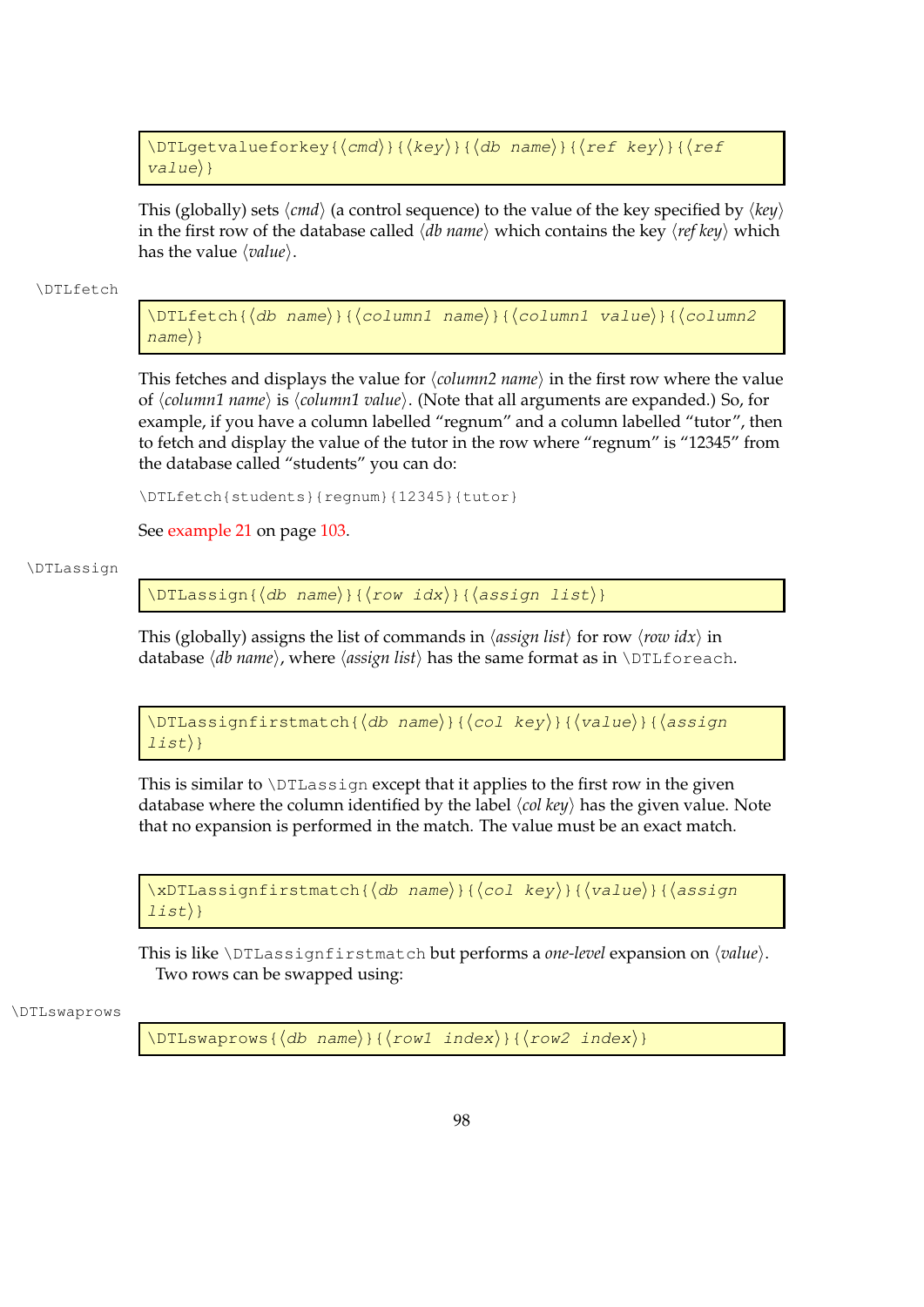where  $\langle$ row1 index $\rangle$  and  $\langle$ row2 index $\rangle$  are the indices of the rows to be swapped. For example:

\DTLswaprows{scores}{3}{5}

<span id="page-107-0"></span>will swap the third and fifth rows.

## **Example 20 (Two Database Rows Per Tabular Row (Column-Wise))**

This example adapts [example 9](#page-72-0) so that the list is ordered vertically rather than horizontally.

```
\begin{table}[htbp]
 \caption{Two database rows per tabular row (column-wise)}
 \centering
 % store half number of rows
 \edef\maxrows{\DTLrowcount{scores}}%
 \DTLdiv{\halfrowidx}{\maxrows}{2}
 \begin{tabular}{llcllc}
 \bfseries First Name &
 \bfseries Surname &
 \bfseries Score (\%) &
 \bfseries First Name &
 \bfseries Surname &
 \bfseries Score (\%)%
 \DTLforeach*[\value{DTLrowi}<\halfrowidx]{scores}%
 {\firstname=FirstName,\surname=Surname,\score=Score}%
 {%
   \setminus \ \frac{6}{6}\firstname & \surname & \score
   &
   \edef\currentrowidx{\arabic{DTLrowi}}%
   \DTLadd{\rowidxII}{\halfrowidx}{\currentrowidx}%
   \DTLassign{scores}{\rowidxII}%
     {\firstnameII=FirstName,\surnameII=Surname,\scoreII=Score}%
   \firstnameII & \surnameII & \scoreII
 }%
 \end{tabular}
\end{table}
```
<span id="page-107-1"></span>This produces [Table 6.26.](#page-107-1)

Table 6.26: Two database rows per tabular row (column-wise)

|       |              |     | First Name Surname Score (%) First Name Surname |              | Score $(\% )$ |
|-------|--------------|-----|-------------------------------------------------|--------------|---------------|
| Zöe   | Adams        | -52 | <b>los</b>                                      | de la Mere   | 58            |
| Roger | Brady        | -58 | <b>John</b>                                     | Smith, Jr    | 68            |
| Andy  | Brown        | 42  | Henk                                            | van der Mere | 71            |
| Jane  | <b>Brown</b> | 75  | Clare                                           | Verdon       | 45            |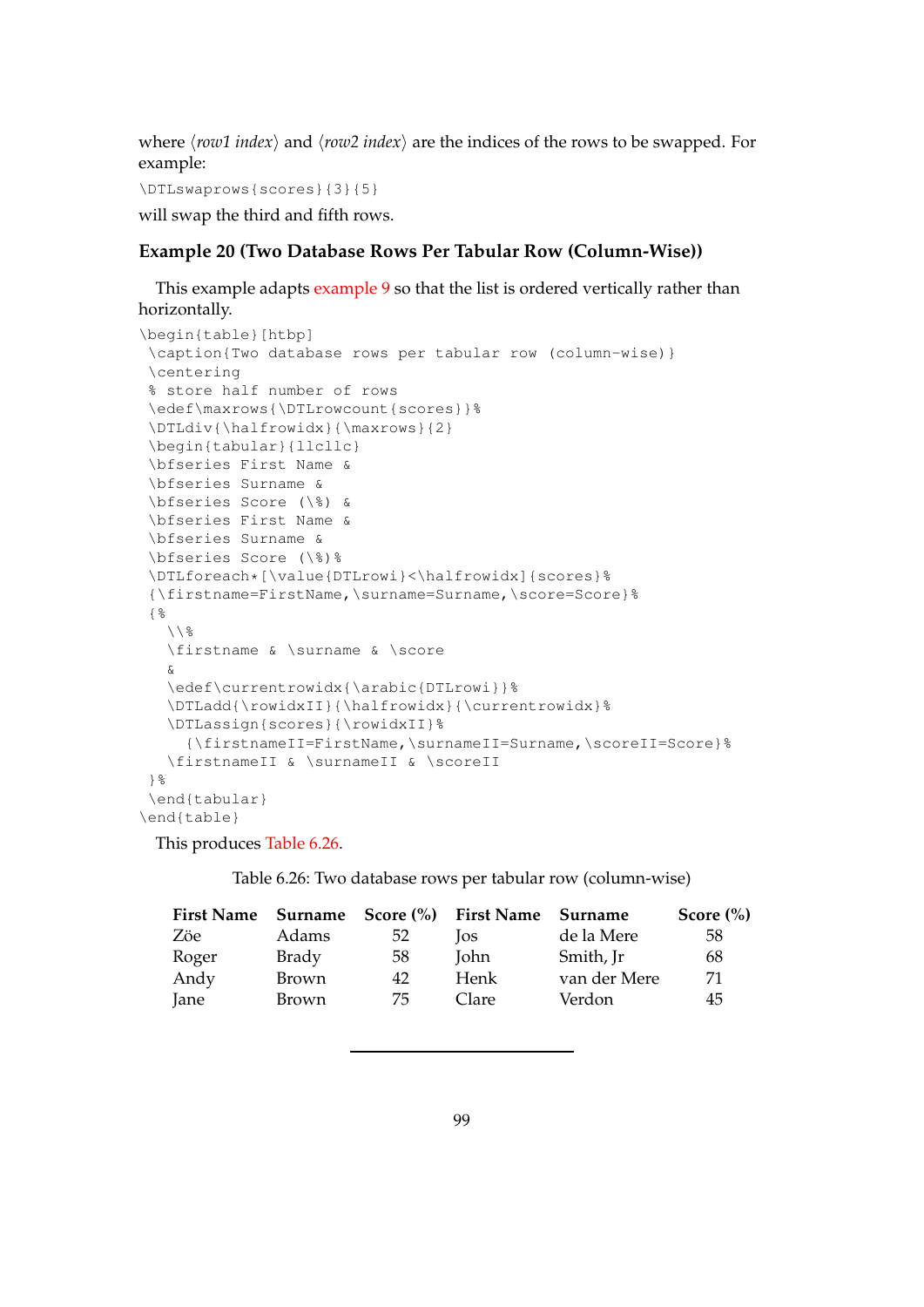## **6.11.1 Operating on Current Row**

If you want to select from or edit a particular row in a database without having to iterate through the database using \DTLforeach, you can use the commands described in this section. Remember that the row index is a reference to the internal data and is unrelated to references in the original source (such as line numbers in a CSV file).

\DTLgetrowindex

 $\DTLgetrowindex{\row cs}{\ddelta}$  (db name)}{ $\langle col \; i dx \rangle$ }{ $\langle value \rangle$ }

Gets the row index of the first row in database  $\langle db$  name $\rangle$  where the value for column  $\langle col \, idx \rangle$  matches  $\langle value \rangle$  and stores the result in  $\langle row \, cs \rangle$ , which must be a control sequence. An error message is given if not found.

\dtlgetrowindex

\dtlgetrowindex{ $\langle row cs \rangle$ }{ $\langle db \ name \rangle$ }{ $\langle col \ idx \rangle$ }{ $\langle value \rangle$ }

Similar to \DTLgetrowindex but doesn't produce an error if no match is found. You can test the result by using  $\iota\$ r*ow cs* $\cdot\cdot\cdot\cdot$  be the result by using  $\iota\$ r $\alpha$  *cs*)  $\cdot\cdot\cdot\cdot$ 

```
\dtlgetrowindex{\myrowidx}{data}{\dtlcolumnindex{data}{Surname}}{Smith}
\ifx\myrowidx\dtlnovalue
  Not Found
\else
  Found in row \myrowidx.
\setminus f_i
```
If you want *(value)* to be fully expanded before testing you can use

\xdtlgetrowindex

 $\xdt1qetrowindex{\row cs}{\d0b \ name}{\cdots}$ 

(The etoolbox package provides \expandonce if you only want one level of expansion. See the etoolbox manual for further details.)

\dtlgetrow

 $\left\{ \det_{\alpha} \{ \langle d\beta \rangle \} \{ \langle row \rangle \} \right\}$ 

Gets the row with index  $\langle r \circ w \, i dx \rangle$  from the database  $\langle db \, name \rangle$ . The required row is stored in the token register

\dtlcurrentrow

\dtlcurrentrow

the preceding rows are stored in the token register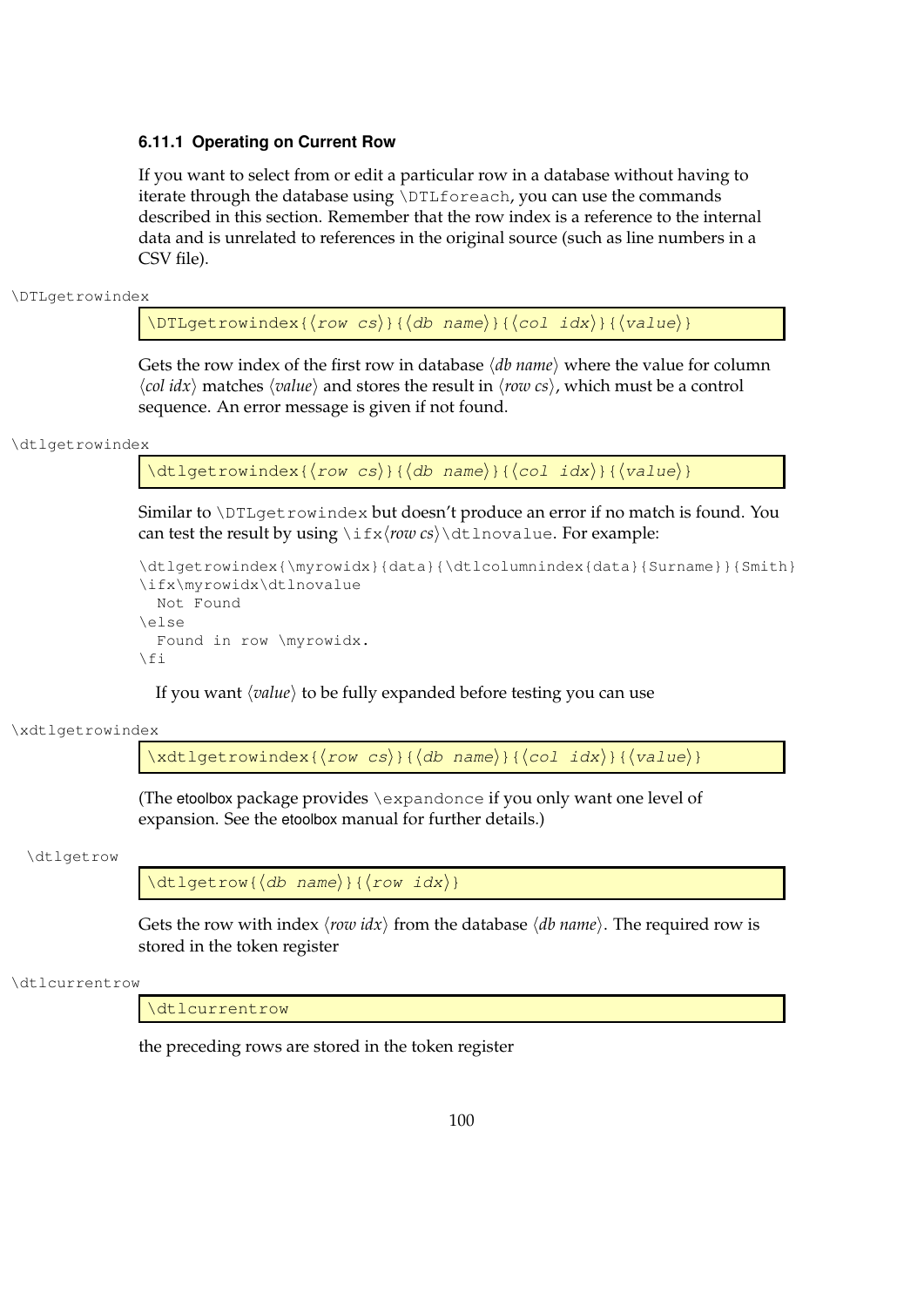\dtlbeforerow

\dtlbeforerow

the following rows are stored in the token register

#### \dtlafterrow

\dtlafterrow

the row index,  $\langle row \, idx \rangle$ , is stored in the register

#### \dtlrownum

\dtlrownum

and the database name is stored in the control sequence

#### \dtldbname

\dtldbname

No check is made in \dtlgetrow to see if the database exists or if the row index is valid. You will probably get a "Missing { inserted" error if you misspell the database name and a "Runaway argument" error if you specify a row index that is out of range.

#### \dtlgetrowforvalue

\dtlgetrowforvalue{ $\langle$ db name}}{ $\langle$ column index}}{ $\langle$ value}}

Like \dtlgetrow, but this gets the row where the entry in column  $\langle$  *column index*) matches  $\langle value \rangle$ . This command produces an error if no match is found. **Note that no expansion is performed when matching**  $\langle value \rangle$ . If you want  $\langle value \rangle$  expanded before comparison, use:

\edtlgetrowforvalue

 $\edtlgetrowforwardue({db name}){\ldots}$ 

You can use the commands below to access or edit \dtlcurrentrow, but they won't change the database. Instead, once you've finished editing \dtlcurrentrow, you need to reconstruct the database token by recombining \dtlbeforerow, \dtlcurrentrow and \dtlafterrow using:

\dtlrecombine

\dtlrecombine

Alternatively, to recombine omitting the current row: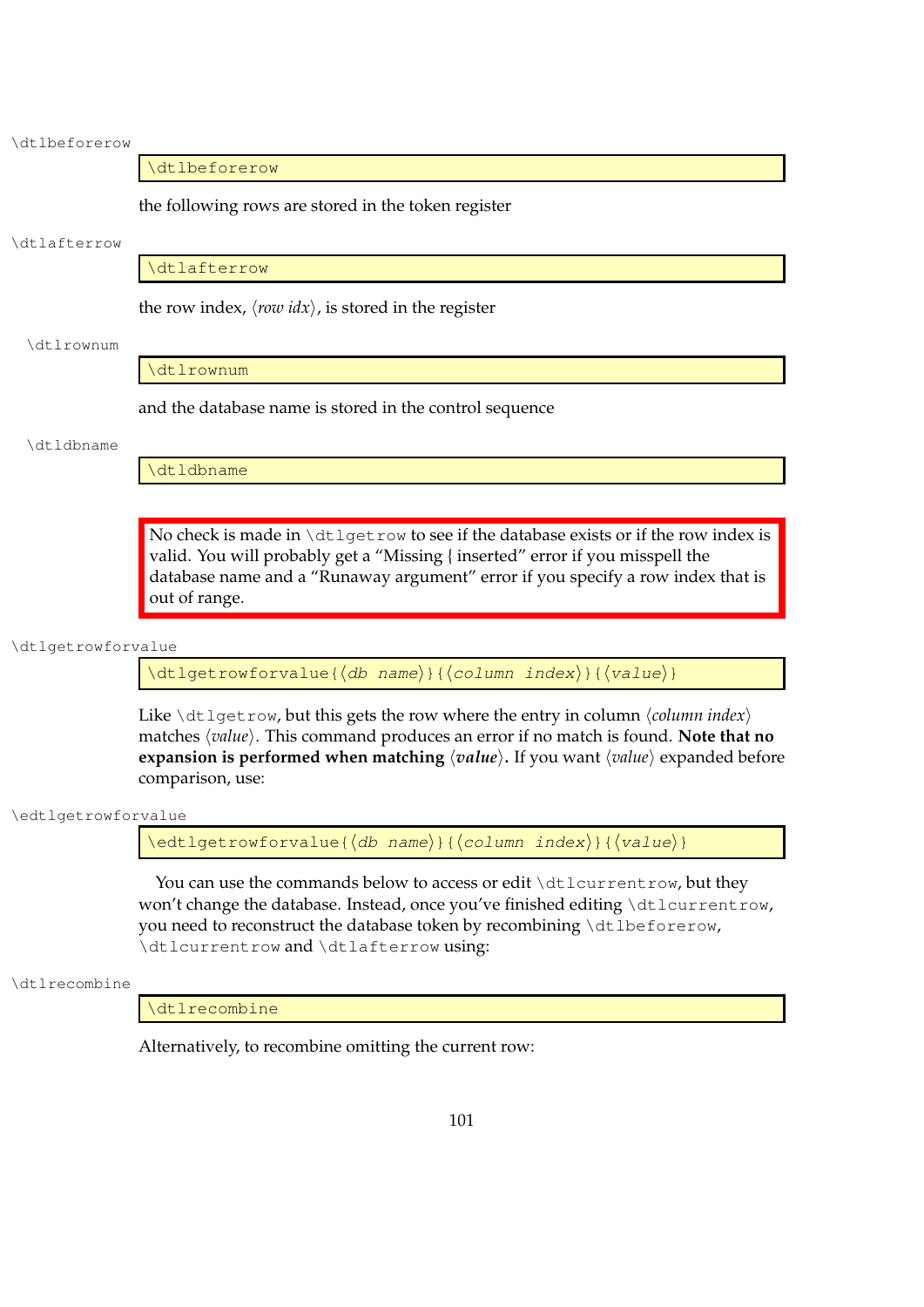\dtlrecombineomitcurrent

\dtlrecombineomitcurrent

(This removes the current row from the database, shifting the row indices in \dtlafterrow.) Note that these recombining commands assume that you haven't altered \dtlrownum, \dtldbname, \dtlbeforerow and \dtlafterrow.

\dtlcurrentrow stores the row information using datatool's internal row syntax, described in the documented code (datatool-code.pdf). Don't explicitly modify \dtlcurrentrow unless you have a good understanding of the syntax.

\dtlgetentryfromcurrentrow

 $\left\{ \left\langle \text{c} \right\rangle \right\}$  { $\left\langle \text{c} \right\rangle$ } { $\left\langle \text{c} \right\rangle$  idx) }

Gets the value from  $\det\lvert \det\mathbf{r} \rangle$  (or the column given by  $\langle \operatorname{col} \operatorname{id} x \rangle$  (an integer) and stores in  $\langle cs \rangle$ , which must be a control sequence.

\dtlreplaceentryincurrentrow

 $\left\{\text{dtlreplace}(\{q\})\right\}$ 

Replaces the value in  $\text{dtlcurrentrow}$  for the column given by  $\langle col \, idx \rangle$  (an integer) with  $\langle new value \rangle$ .

The new value doesn't get expanded.

\dtlremoveentryincurrentrow

 $\left\{\det\text{remove} \right\}$ 

Removes the value in  $\det \text{currentrow}$  for the column given by  $\langle col \, idx \rangle$ .

\dtlswapentriesincurrentrow

\dtlswapentriesincurrentrow{ $\langle$ col1 idx}}{ $\langle$ col2 idx}}

Swaps entries in columns  $\langle \text{col1 } i dx \rangle$  and  $\langle \text{col2 } i dx \rangle$  in  $\text{ol1}$  currentrow (where  $\langle \text{col1 } i dx \rangle$  $idx$  and  $\langle col2 idx \rangle$  are the column indices).

\dtlappendentrytocurrentrow

 $\left\{ \frac{key}{key} \right\}$ 

Appends  $\langle value \rangle$  to the current row for column given by  $\langle key \rangle$ . (Produces an error if there is already an entry for that column in the current row.)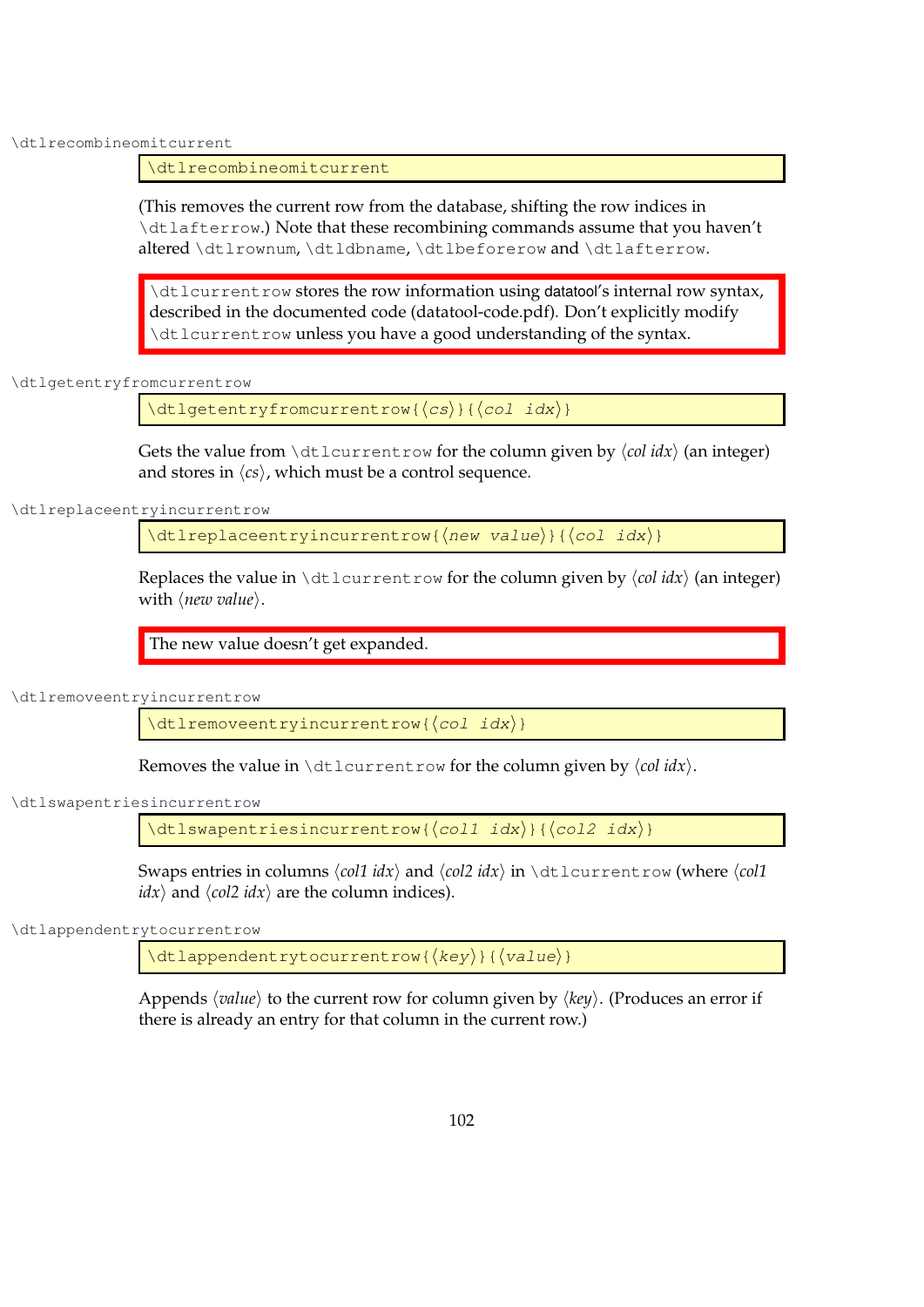\dtlupdateentryincurrentrow

```
\left\{ \text{dtlupdateentry} \right\}
```
Behaves like \dtlappendentrytocurrentrow if the current row doesn't contain an entry for the column given by  $\langle key \rangle$ , otherwise behaves like \dtlreplaceentryincurrentrow.

## **Example 21 (Joining Two Databases in a Single Table)**

Suppose a lecturer has a CSV file for a particular course that contains student registration numbers and marks for the Autumn and Spring semesters. The file is called, say, cmp101.csv and contains the following:

```
regnum,Autumn Marks,Spring Marks
12345,80,85
12346,70,90
12347,75,60
```
This only contains the student registration numbers, not their names, but suppose there's another CSV file that contains the registration numbers and names for all students at the department (or university). This file called, say, students.csv may look something like:

```
regnum, name
12344,Mary Brown
12345,Joe Bloggs
12346,Jane Doe
12347,John Smith
12348,Alice Jones
```
Now suppose the lecturer wants a table of all the students on course CMP101 listing each student's name and marks. Here's the code:

```
\DTLloaddb{cmp101}{cmp101.csv}% load course data
\DTLloaddb{students}{students.csv}% load student data
\begin{table}[htbp]
 \caption{Student Marks (Joining Databases)}
 \centering
 \begin{tabular}{lrr}
 \bfseries Name & \bfseries Autumn Marks & \bfseries Spring Marks%
 \DTLforeach*{cmp101}%
 {\RegNum=regnum,\Autumn=Autumn Marks,\Spring=Spring Marks}%
 {\\\DTLfetch{students}{regnum}{\RegNum}{name} & \Autumn & \Spring}%
 \end{tabular}
\end{table}
```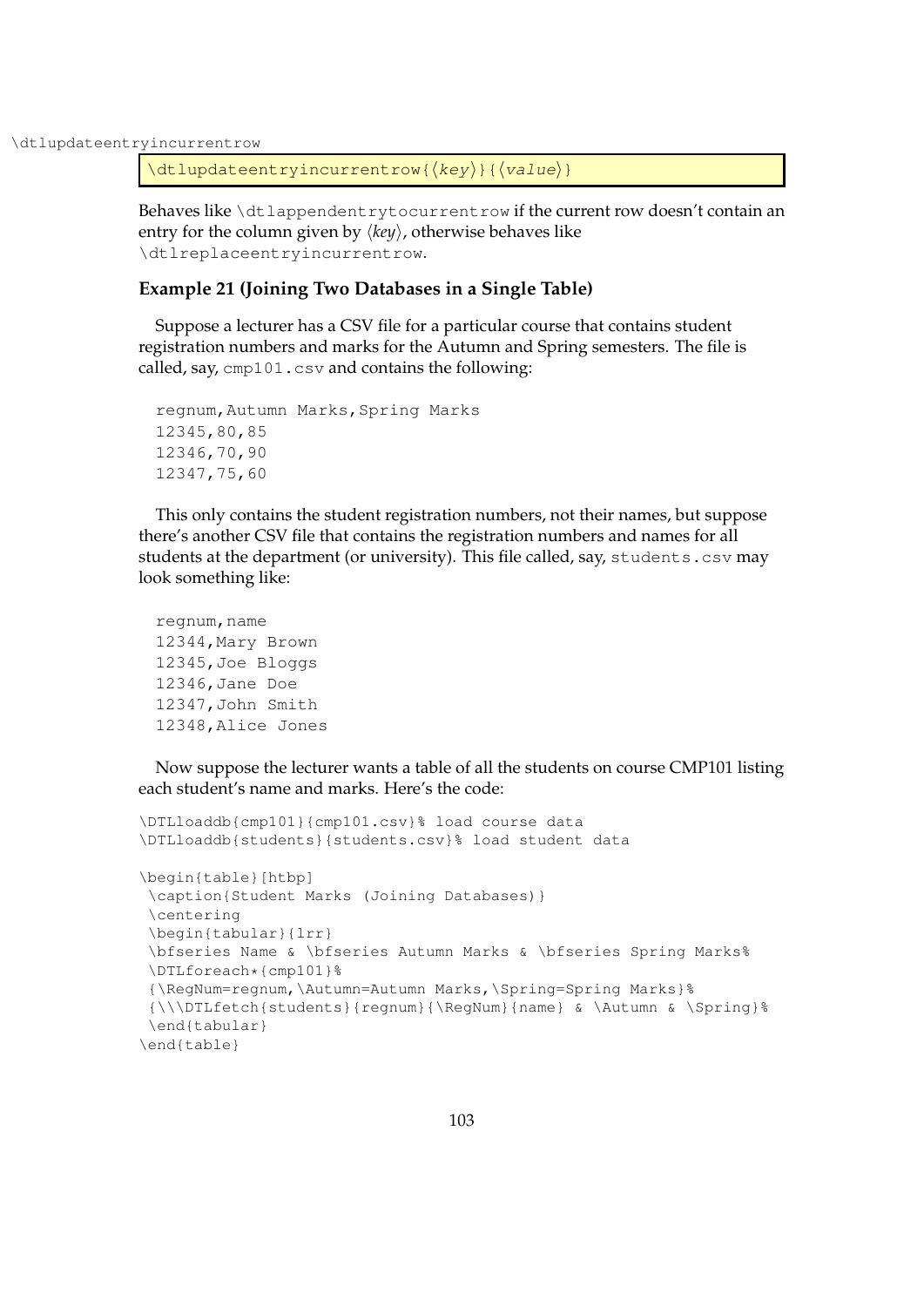<span id="page-112-0"></span>The result is shown in [Table 6.27.](#page-112-0)

Table 6.27: Student Marks (Joining Databases)

| Name       | <b>Autumn Marks</b> Spring Marks |    |
|------------|----------------------------------|----|
| Joe Bloggs | 80                               | 85 |
| Jane Doe   | 70                               | 90 |
| John Smith | 75                               | 60 |

Let's suppose now that the students.csv file has the first name and surname in separate columns rather than single columns. So the CSV file looks like:

```
regnum, forename, surname
12344,Mary,Brown
12345,Joe,Bloggs
12346,Jane,Doe
12347,John,Smith
12348,Alice,Jones
```
#### You may be tempted to replace

\DTLfetch{students}{regnum}{\RegNum}{name}

## with

```
\DTLfetch{students}{regnum}{\RegNum}{forename}\space
\DTLfetch{students}{regnum}{\RegNum}{surname}
```
## in the above code, but this is inefficient as it requires two searches for the same row. Instead, you can do:

```
\DTLfetch{students}{regnum}{\RegNum}{forename}\space
\dtlgetentryfromcurrentrow{\Surname}{\dtlcolumnindex{students}{surname}}%
\Surname
```
## This can be done because

\DTLfetch{students}{regnum}{\RegNum}{forename}

#### is equivalent to

```
\edtlgetrowforvalue{students}{\dtlcolumnindex{students}{regnum}}{\RegNum}%
\dtlgetentryfromcurrentrow
  {\dtlcurrentvalue}{\dtlcolumnindex{students}{forename}}%
\dtlcurrentvalue
```
This means that \dtlcurrentrow has already been set by \DTLfetch so we can just do another \dtlgetentryfromcurrentrow for the surname field. The new code for the table is now: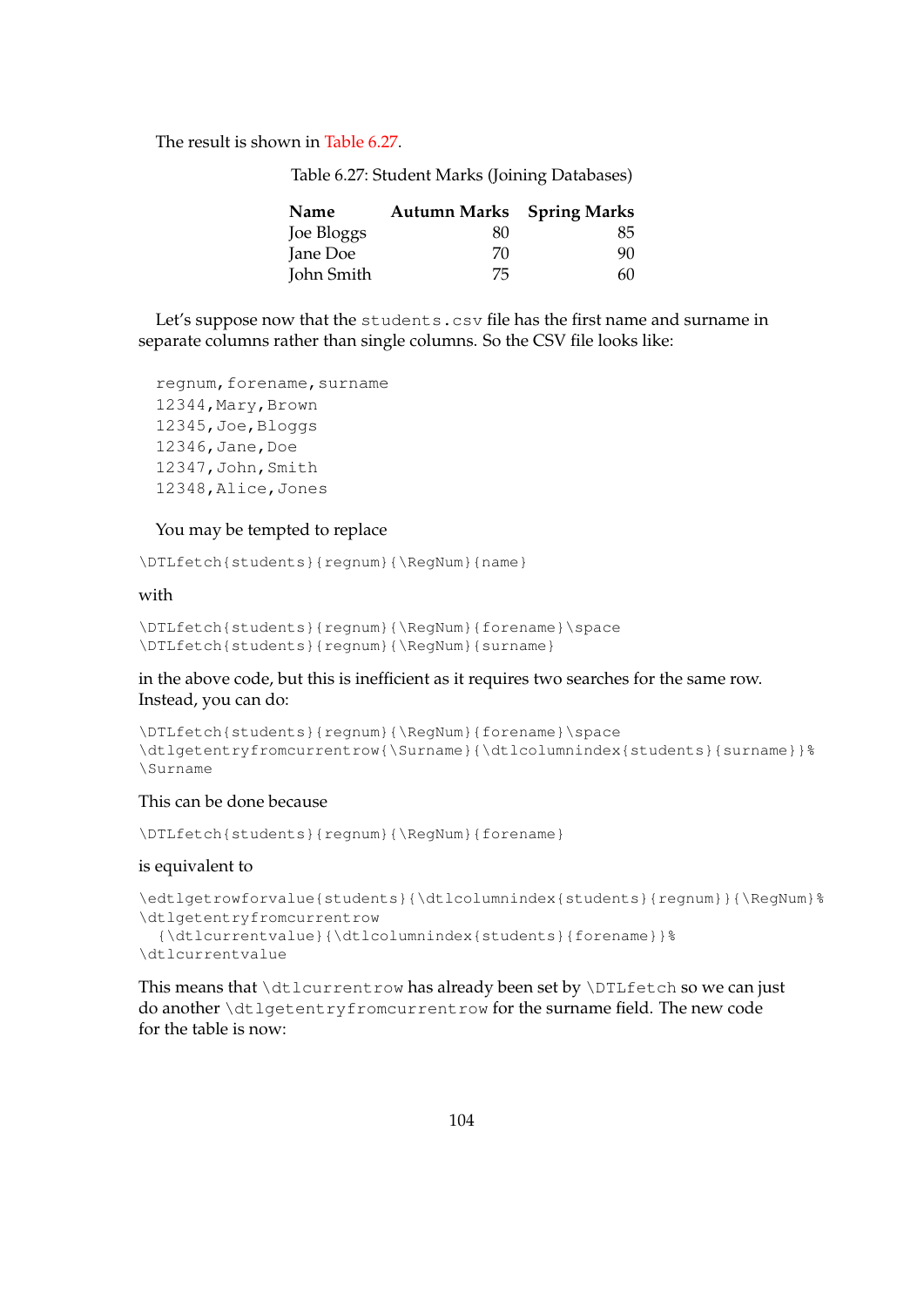```
\DTLloaddb{cmp101}{cmp101.csv}% load course data
\DTLloaddb{students}{students.csv}% load student data
\begin{table}[htbp]
 \caption{Student Marks (Joining Databases)}
 \centering
\begin{tabular}{lrr}
\bfseries Name & \bfseries Autumn Marks & \bfseries Spring Marks%
 \DTLforeach*{cmp101}%
 {\RegNum=regnum,\Autumn=Autumn Marks,\Spring=Spring Marks}%
 {\{\ \ }{\}\}\DTLfetch{students}{regnum}{\RegNum}{forename}\space
 \dtlgetentryfromcurrentrow{\Surname}{\dtlcolumnindex{students}{surname}}%
 \Surname
 & \Autumn & \Spring}%
 \end{tabular}
\end{table}
```
<span id="page-113-0"></span>The result is shown in [Table 6.28.](#page-113-0)

Table 6.28: Student Marks (Joining Databases)

| Name       | <b>Autumn Marks</b> Spring Marks |    |  |
|------------|----------------------------------|----|--|
| Joe Bloggs | 80                               | 85 |  |
| Jane Doe   | 70                               | 90 |  |
| John Smith | 75                               | 60 |  |

**Caveat:** be careful of scoping issues. Suppose you want the first name and surname in separate columns, you may consider doing:

```
\DTLfetch{students}{regnum}{\RegNum}{forename}%
&
\dtlgetentryfromcurrentrow{\Surname}{\dtlcolumnindex{students}{surname}}%
\Surname
```
(and adding an extra column to the tabular environment). However this will result in undefined values for \Surname as \dtlcurrentrow is only locally set. After the  $\&$ special character \dtlcurrentrow has lost its value as it's no longer in the same scope. You can fix this problem in a number of ways. Firstly you can make \dtlcurrentrow global after \DTLfetch via

\global\dtlcurrentrow=\dtlcurrentrow

or you could move the column break to just before \Surname and make \Surname global:

```
\DTLfetch{students}{regnum}{\RegNum}{forename}%
\dtlgetentryfromcurrentrow{\Surname}{\dtlcolumnindex{students}{surname}}%
\global\let\Surname\Surname
&
\Surname
```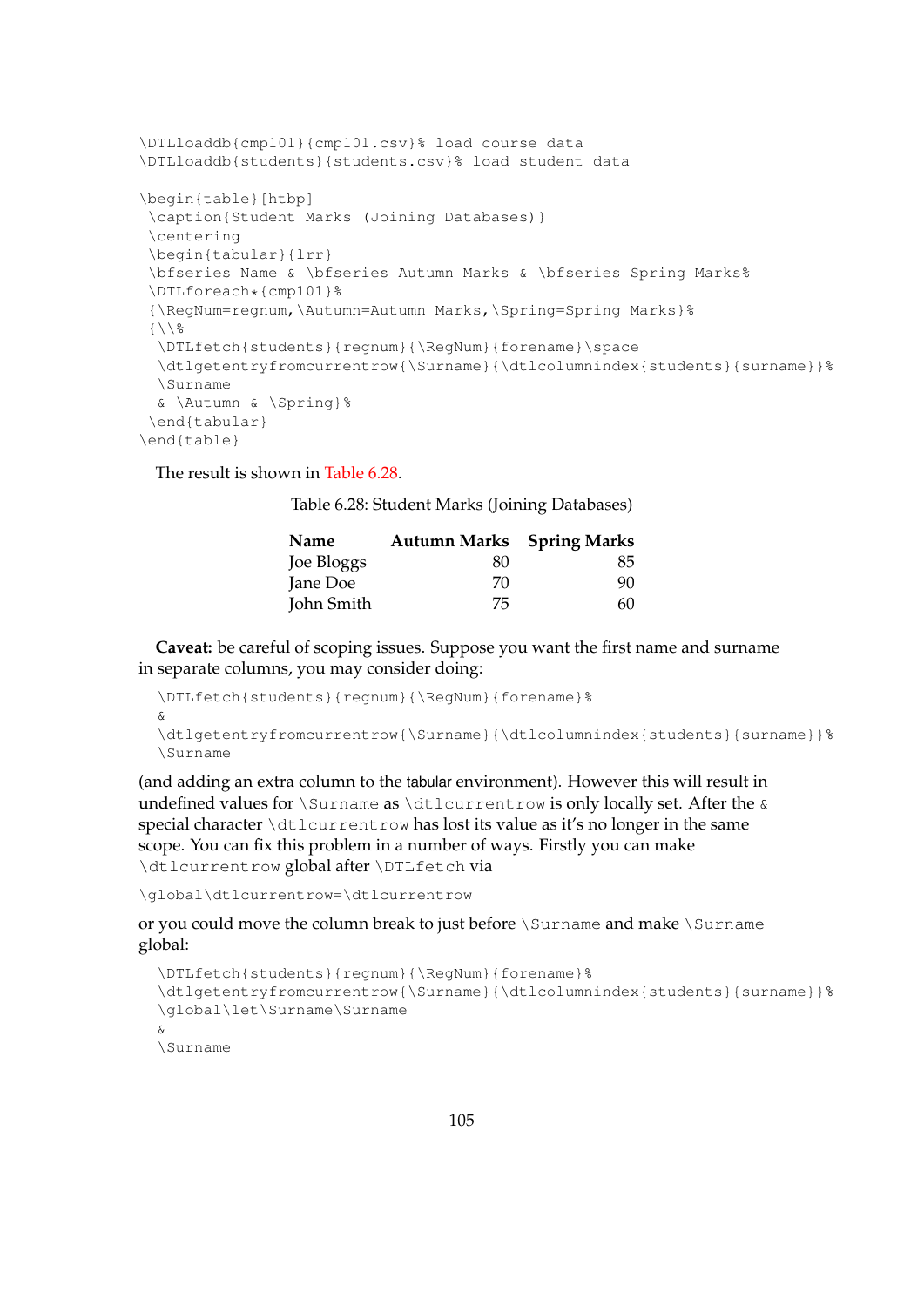There are other possibilities as well, but the first method is probably the best, especially if you have multiple columns you want to fetch.

Here's the updated code:

```
\begin{table}[htbp]
 \caption{Student Marks (Joining Databases)}
 \centering
 \begin{tabular}{llrr}
 \bfseries Forename & \bfseries Surname &
 \bfseries Autumn Marks & \bfseries Spring Marks%
 \DTLforeach*{cmp101}%
 {\RegNum=regnum,\Autumn=Autumn Marks,\Spring=Spring Marks}%
 \{\ \ \ \ \ \ \ \ \\DTLfetch{students}{regnum}{\RegNum}{forename}%
 \global\dtlcurrentrow=\dtlcurrentrow
 &
 \dtlgetentryfromcurrentrow{\Surname}{\dtlcolumnindex{students}{surname}}%
 \Surname
 & \Autumn & \Spring}%
 \end{tabular}
\end{table}
```
<span id="page-114-0"></span>The result is shown in [Table 6.29.](#page-114-0)

Table 6.29: Student Marks (Joining Databases)

|             |               | Forename Surname Autumn Marks Spring Marks |    |
|-------------|---------------|--------------------------------------------|----|
| loe         | <b>Bloggs</b> | 80                                         | 85 |
| Jane        | Doe:          | 70                                         | 90 |
| <b>John</b> | Smith         | 75                                         | 60 |

## **6.11.2 Advanced Iteration**

The  $\D$ ILforeach command described in Section [6.4](#page-64-0) has some limitations, especially when trying to iterate through large databases. This section describes lower-level user commands that may be used for iteration instead of \DTLforeach.

\dtlforeachkey

```
\left\{ \Delta \cdot \frac{1}{\det\{ \frac{f}{f}\right\} } \right\} (key cs), \left\{ \frac{c}{h}\right\}, \left\{ \frac{f}{f}\right\} (header cs)) \sinh\left( \frac{f}{f}\right)\{\langle db \rangle\} \setminusdo\{\langle body \rangle\}
```
This iterates through all the keys in the database given by  $\langle db \rangle$ . In each iteration,  $\langle key \rangle$  $\langle cs \rangle$  is set to the key,  $\langle col \; cs \rangle$  is set to the column index,  $\langle type \; cs \rangle$  is set to the data type (as for  $\D{DTL}$ getdatatype), *{header cs}* is set to the header for that column, and then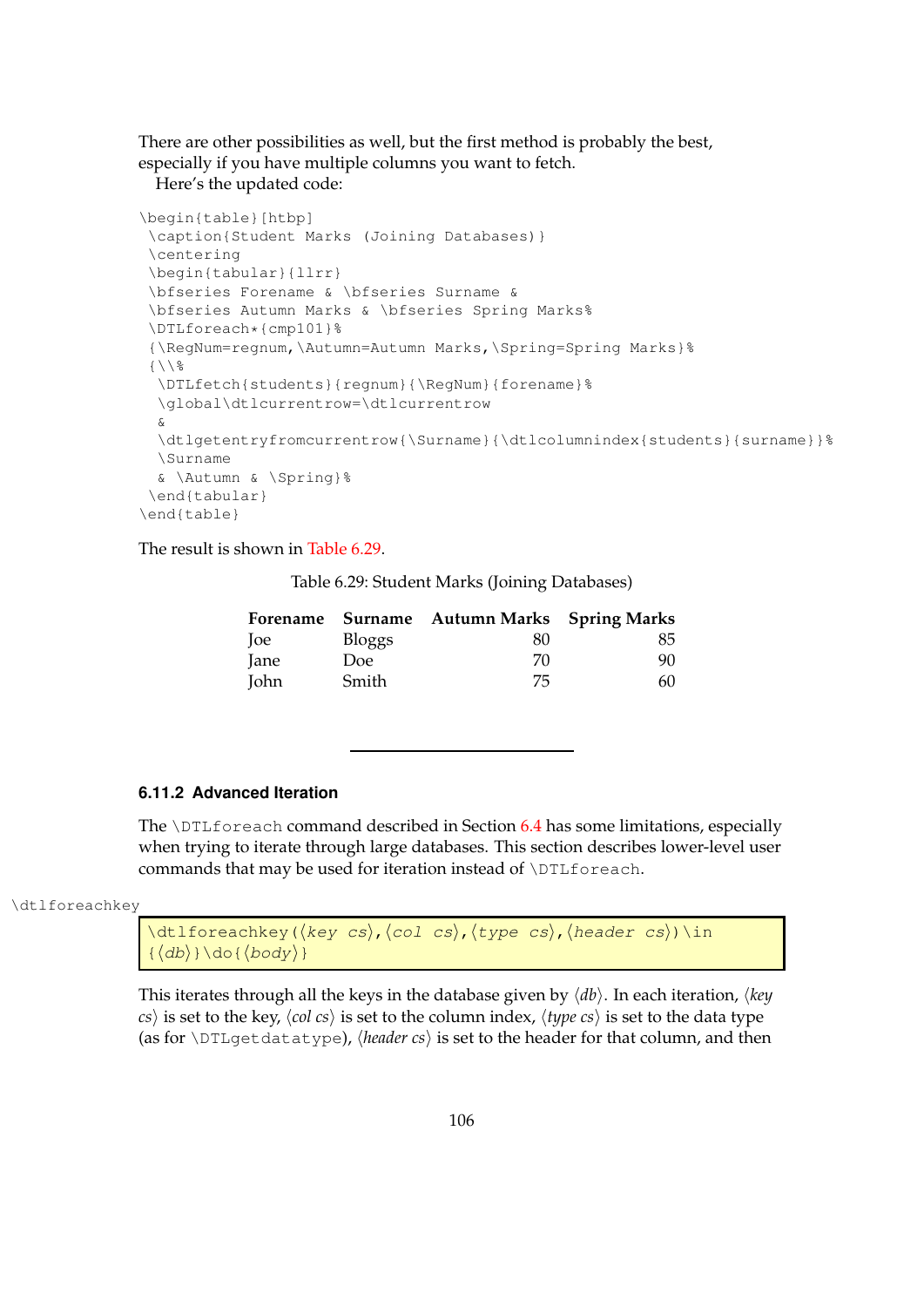$\langle body \rangle$  is done. Note that  $\langle key \, cs \rangle$ ,  $\langle col \, cs \rangle$ ,  $\langle type \, cs \rangle$  and  $\langle header \, cs \rangle$  must all be control sequences. No check is performed to determine if that control sequence already exists, and the control sequences are defined globally (since it's likely that  $\dagger$ dtlforeachkey may be used within a tabular environment), so you need to make sure you don't override an existing command of the same name.

#### \dtlforcolumn

 $\left\{ \det\right\}$  {  $\left\langle \cos\right\rangle$  } {  $\left\langle \det\right\rangle$  } {  $\left\langle \cos\right\rangle$  }

This iterates through the column given by  $\langle \text{key} \rangle$  in the database given by  $\langle \text{db} \rangle$  and applies  $\langle body \rangle$ . In each iteration,  $\langle cs \rangle$  (which must be a control sequence) is set to the current element in the column and may be used in  $\langle body \rangle$ . Alternatively, if you want to identify the column by its index rather than its key, use:

```
\dtlforcolumnidx
```

```
\left\{ \frac{d\tau}{d\sigma} \right\}{\left\{ \frac{d\sigma}{d\sigma} \right\}}{\left\{ \frac{d\sigma}{d\sigma} \right\}}{\left\{ \frac{d\sigma}{d\sigma} \right\}}
```
Both \dtlforcolumn and \dtlforcolumnidx have a starred version that doesn't check for the existence of the given database. You may use \dtlbreak within  $\langle body \rangle$ to break out of the loop at the end of the current iteration.

An alternative to  $\D$ Lforeach is to use TEX's primitive  $\lozenge$ loop with \DTLgetvalue, but this may not be faster. For example, suppose I have a CSV file with a single column (labelled "Word") with 1000 rows of data (where the CSV file is called test-data-1000.csv). First, let's use the unstarred version of \DTLforeach:

```
\batchmode
\documentclass{article}
\usepackage{datatool}
```
\DTLloaddb{data}{test-data-1000.csv}

```
\begin{document}
\DTLforeach{data}{\Word=Word}{\Word.\par}
\end{document}
```
On my 64bit Linux computer, this document took 4.942s to compile. Result from time pdflatex test:

real 0m4.942s user 0m4.934s sys 0m0.015s

Now using the starred version of \DTLforeach:

\batchmode \documentclass{article}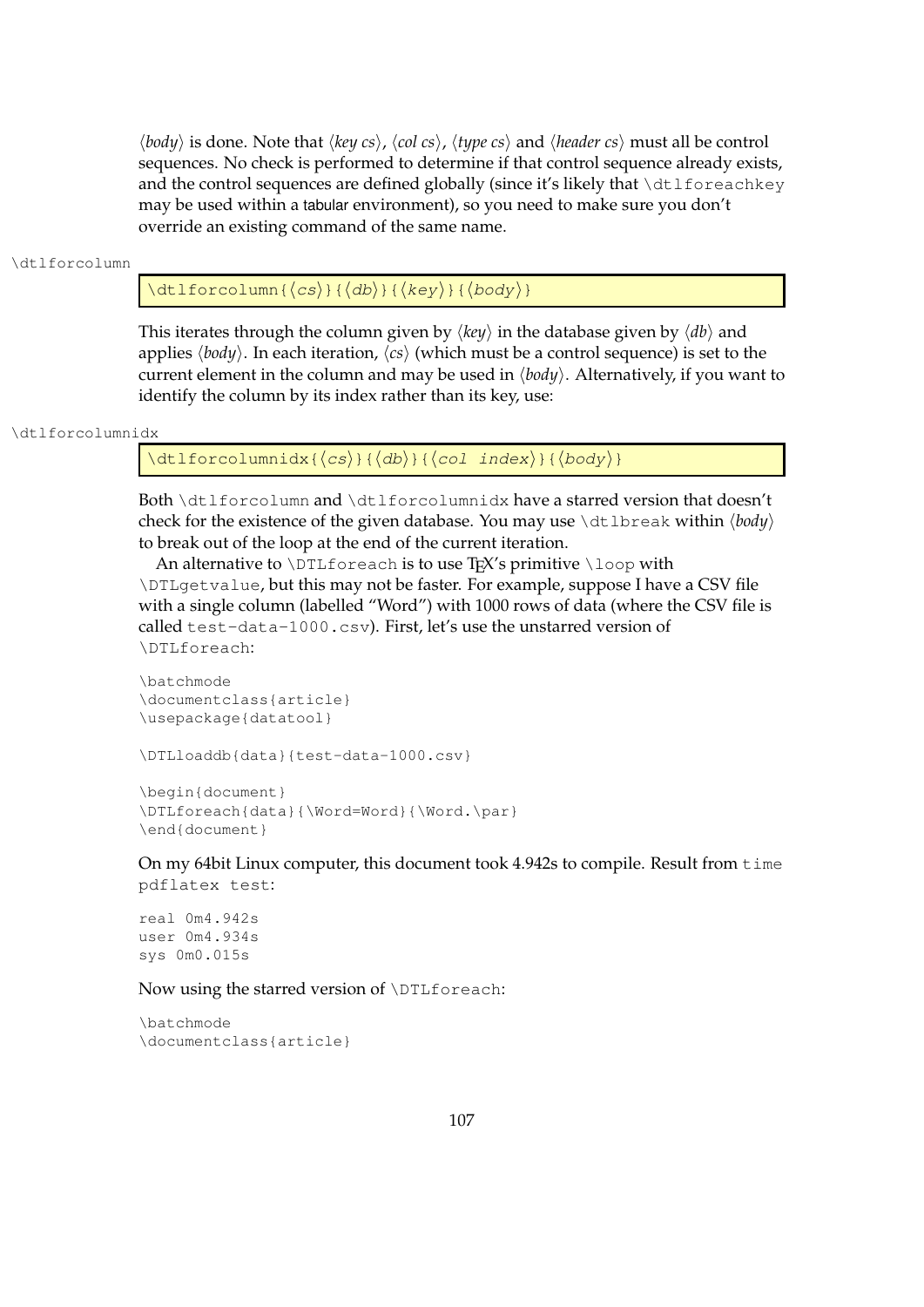\usepackage{datatool}

```
\DTLloaddb{data}{test-data-1000.csv}
```

```
\begin{document}
\DTLforeach*{data}{\Word=Word}{\Word.\par}
\end{document}
```
## This took 2.138s to compile:

real 0m2.138s user 0m2.122s sys 0m0.020s

## Now using T<sub>E</sub>X's \loop:

```
\batchmode
\documentclass{article}
\usepackage{datatool}
```

```
\DTLloaddb{data}{test-data-1000.csv}
```

```
\begin{document}
```

```
\newcount\rowctr
\loop
 \advance\rowctr by 1\relax
\DTLgetvalue{\Word}{data}{\rowctr}{1}%
\Word.\par
\ifnum\rowctr<\DTLrowcount{data}
\repeat
```

```
\end{document}
```
(This takes advantage of the fact that I know I only have one column of data, so I only need to reference column 1 in \DTLgetvalue.) This takes 2.638s to compile:

```
real 0m2.638s
user 0m2.622s
sys 0m0.020s
```
which is slightly longer than using \DTLforeach\* (but not nearly as long as using the unstarred version). Another possible method is to use  $\text{dtlqetrow}$  and \dtlgetentryfromcurrentrow:

```
\batchmode
\documentclass{article}
\usepackage{datatool}
```

```
\DTLloaddb{data}{test-data-1000.csv}
```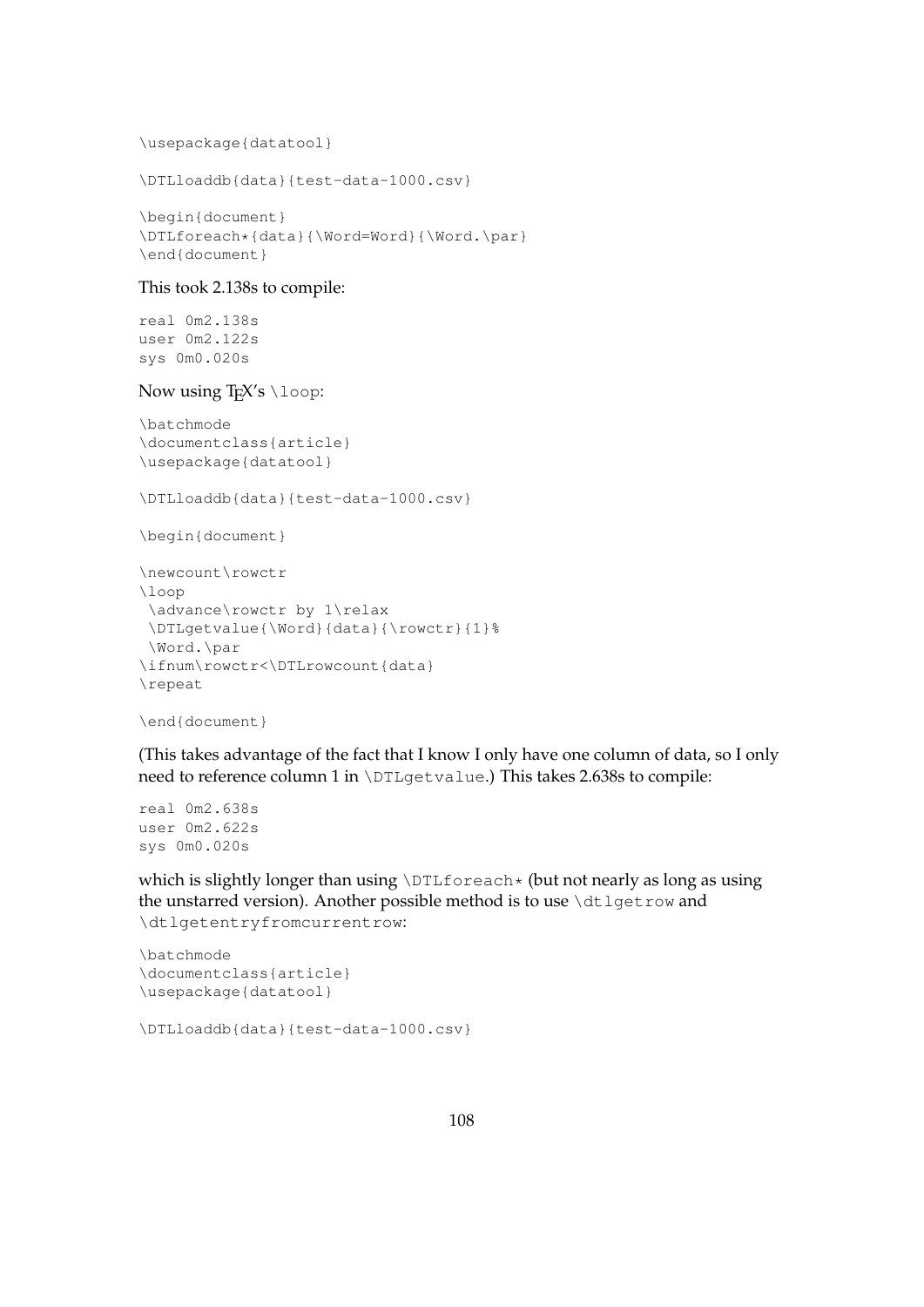```
\begin{document}
```

```
\newcount\rowctr
\loop
\advance\rowctr by 1\relax
\dtlgetrow{data}{\rowctr}%
\dtlgetentryfromcurrentrow{\Word}{1}%
\Word.\par
\ifnum\rowctr<\DTLrowcount{data}
\repeat
```
\end{document}

This took 3.596s to compile:

real 0m3.596s user 0m3.582s sys 0m0.019s

Another possibility is to use \dtlforcolumnidx, described above:

```
\batchmode
\documentclass{article}
\usepackage{datatool}
```
\DTLloaddb{data}{test-data-1000.csv}

\begin{document}

\dtlforcolumnidx{\Word}{data}{1}{\Word.\par}

\end{document}

This took 2.093s to compile:

real 0m2.093s user 0m2.083s sys 0m0.013s

So if you only want to iterate through one column, this is the fastest method, but it's still more efficient to pre-process the data using an external script that creates a .tex file that can be  $\infty$  input into the document.

Note that the build time increases with extra columns, *even if they're not required in the document*. For example, I created a new CSV file called test-data-1000-5.csv that had four extra columns (which were actually duplicates of the first column with different headers, for simplicity). Just iterating through the first column to obtain the same PDF as previously significantly increases the time taken. The only modification to the above examples was an edit to the \DTLloaddb line:

\DTLloaddb{data}{test-data-1000-5.csv}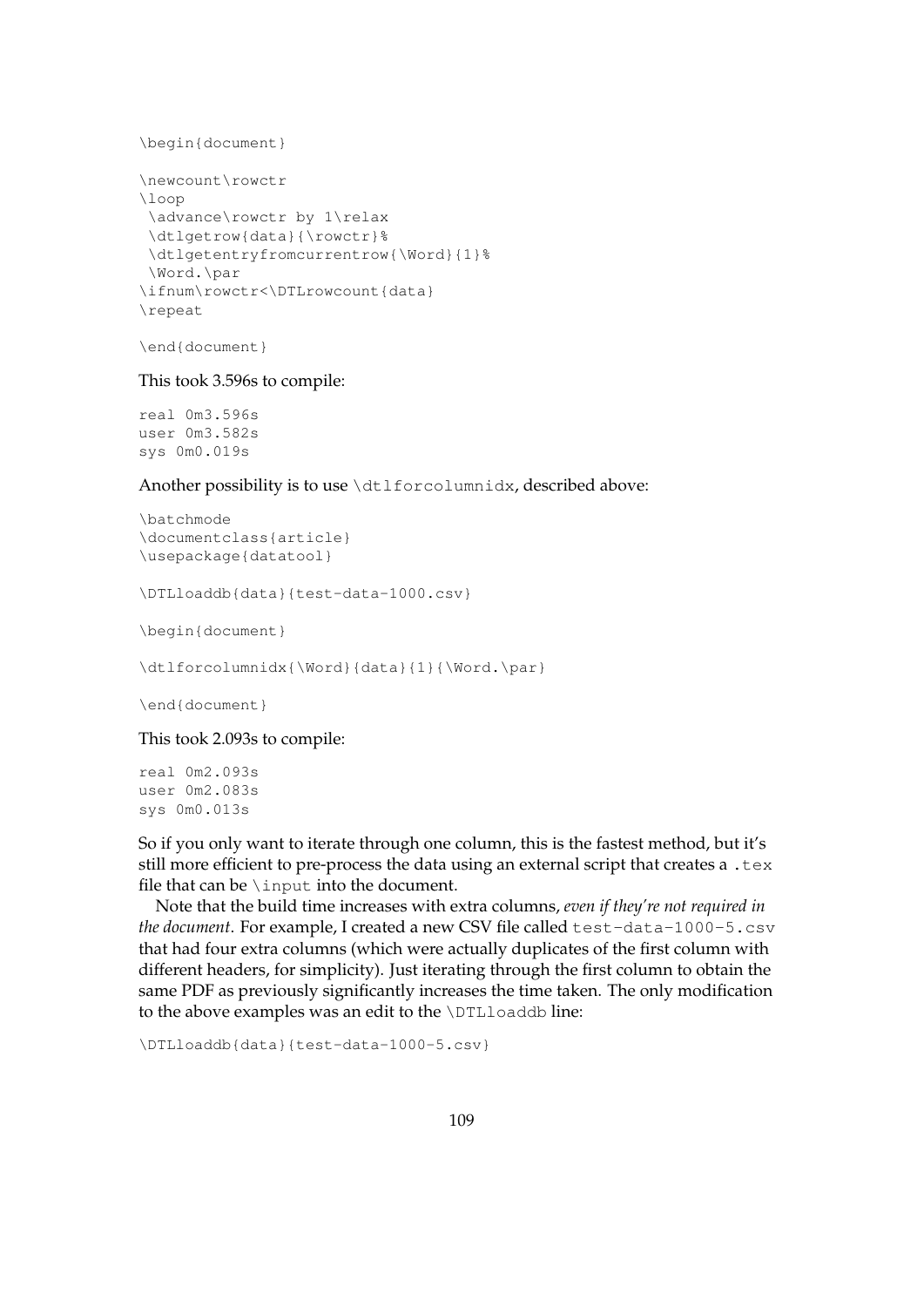The fastest method using \dtlforcolumnidx took 25.688s:

real 0m25.688s user 0m25.712s sys 0m0.013s

Using \DTLforeach\* took 25.725s:

real 0m25.725s user 0m25.744s sys 0m0.018s

#### The unstarred version took 35.665s:

real 0m35.665s user 0m35.692s sys 0m0.022s

Using \loop and \DTLgetvalue took 27.844s:

real 0m27.844s user 0m27.866s sys 0m0.019s

Using \loop and \dtlgetrow took 31.770s:

real 0m31.770s user 0m31.785s sys 0m0.028s

On the other hand, if I want to only iterate through, say, the last 100 rows of the data, it's simpler to use \loop. For example:

```
\batchmode
\documentclass{article}
\usepackage{datatool}
\DTLloaddb{data}{test-data-1000-5.csv}
\begin{document}
\newcount\rowctr
\rowctr=\numexpr\DTLrowcount{data}-100\relax
\loop
 \advance\rowctr by 1\relax
 \DTLgetvalue{\Word}{data}{\rowctr}{1}%
\Word.\par
\ifnum\rowctr<\DTLrowcount{data}
\repeat
\end{document}
```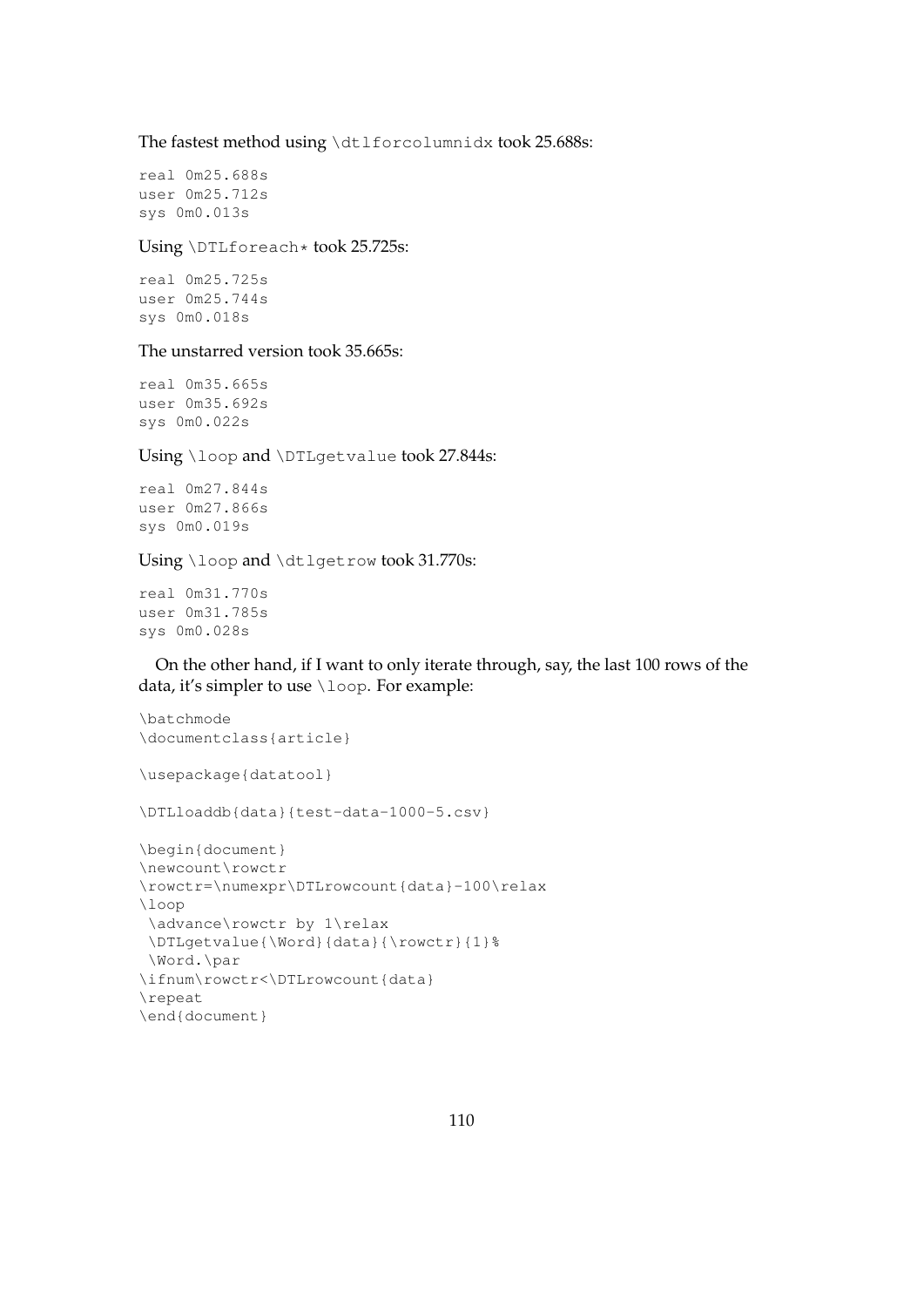This took 25.124s:

real 0m25.124s user 0m25.138s sys 0m0.023s

The equivalent using \DTLforeach is:

\batchmode \documentclass{article}

\usepackage{datatool}

\DTLloaddb{data}{test-data-1000-5.csv}

```
\begin{document}
\newcount\firstidx
\firstidx=\numexpr\DTLrowcount{data}-100\relax
\DTLforeach*{data}{\Word=Word}%
{\ifnum\DTLcurrentindex>\firstidx\relax\Word.\par\fi}
\end{document}
```
(Remember that the row count can't be used in the optional argument of \DTLforeach as it's only incremented when the condition is true.) This took 26.375s:

real 0m26.375s user 0m26.381s sys 0m0.029s

This takes longer because it's still iterating over every row of the database and is applying the condition to each row.

## **Summary**

- If possible, use an external script to pre-process the data so that you can simply \input valid LATEX code into the document.
- If you only want to iterate through one column of the data, use \dtlforcolumnidx.
- Remove<sup>[4](#page-119-0)</sup> unwanted columns and/or rows from the CSV file (and sort, if necessary) using the spreadsheet application (or whatever) that was used to generate the original CSV file.

<span id="page-119-0"></span><sup>4</sup>Naturally, make a copy of the original data, if necessary.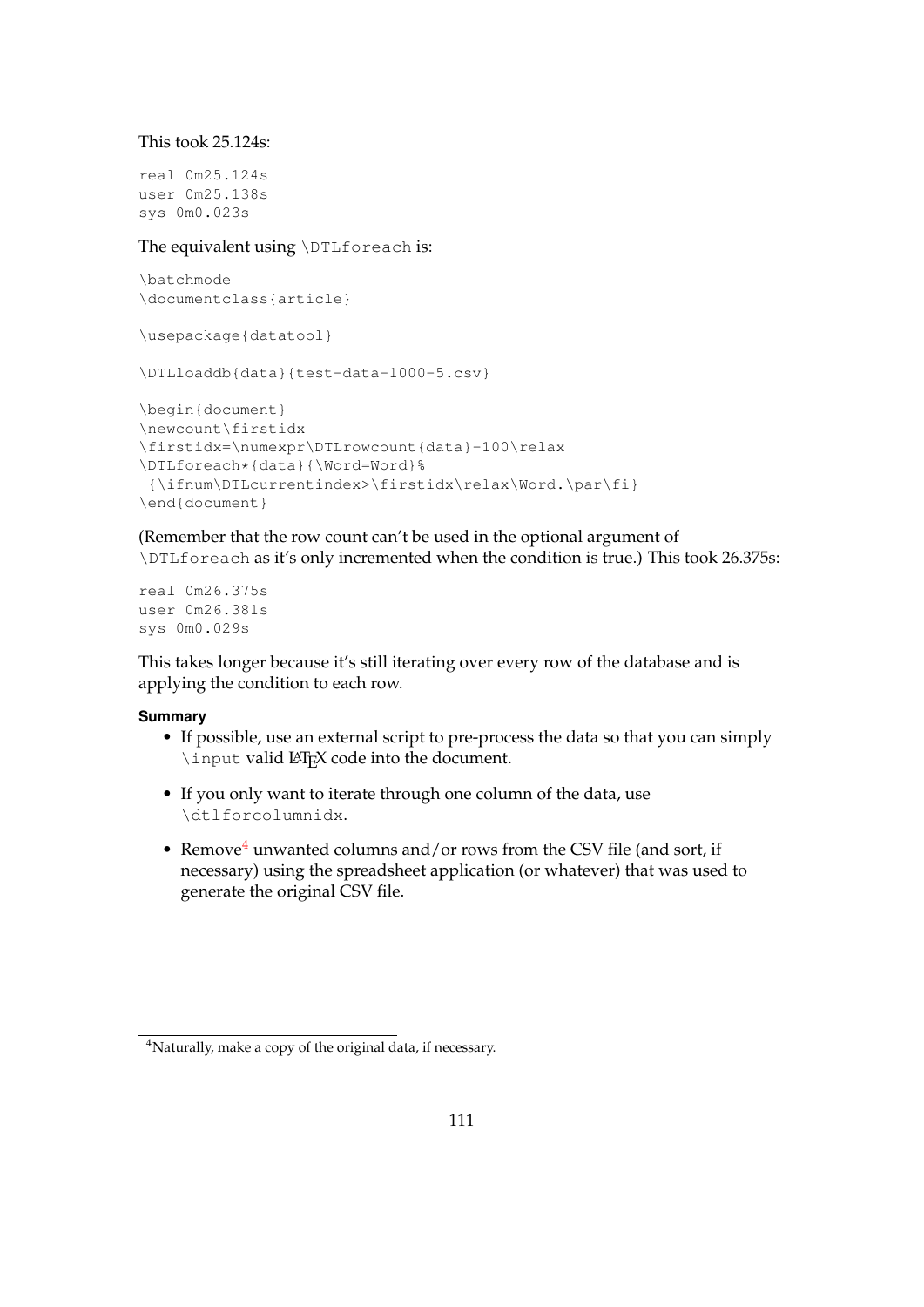# **7 Creating an index, glossary or list of acronyms (datagidx package)**

The datagidx package is provided as an alternative to the glossaries package. Rather than relying on an external indexing application, such as xindy or makeindex, it uses the database mechanism of the datatool package. *datagidx and glossaries are not compatible.* (Note: glossaries version 4.04 now has an option that uses T<sub>E</sub>X to sort the glossaries instead of using makeindex or xindy.)

First a repeat of the caveat at the start of this manual:

Use the right tool for the right job.

Don't expect datagidx to perform as efficiently as an application that is designed specifically to sort and collate entries.

If, however, you are happy to exchange efficiency for the convenience of not having to invoke an external application in between LATEX runs, read on.

Sections [7.1](#page-121-0) and [7.3](#page-123-0) describe how to create and populate a database that's used to store terms or acronyms. By default the database is sorted when it's displayed using \printterms (see section [7.8\)](#page-140-0). This is where the main inefficiency lies in this package. A faster alternative is to use datatooltk (see page [41\)](#page-49-0) and its datagidx plugin, which will allow you to enter terms in a graphical environment and sort the terms. This way, you only need to sort the database after you enter a new term and the sorting is done by a more efficient language than T<sub>E</sub>X. Note that this means returning to using an external helper application, but it only needs to be used when you add a new term rather than between each pair of LATEX runs.

Once you've edited and sorted the database in datatooltk, you can then just load it using:

#### \loadgidx

# $\ldots$  \loadqidx[ $\langle$ options}]{ $\langle$ filename}}{ $\langle$ title}}

where  $\langle$ *filename* $\rangle$  is the name of the file saved in datatooltk. The remaining arguments  $\langle options \rangle$  and  $\langle title \rangle$  are the same as for  $\langle newqidx \rangle$ , described in section [7.1.](#page-121-0) This command automatically sets the default database to the loaded database. You can change the default database using \DTLgidxSetDefaultDB, described in section [7.3.](#page-123-0) Since  $\ldots$  and  $q$  is intended for use with presorted databases, the sort key defaults

to nothing.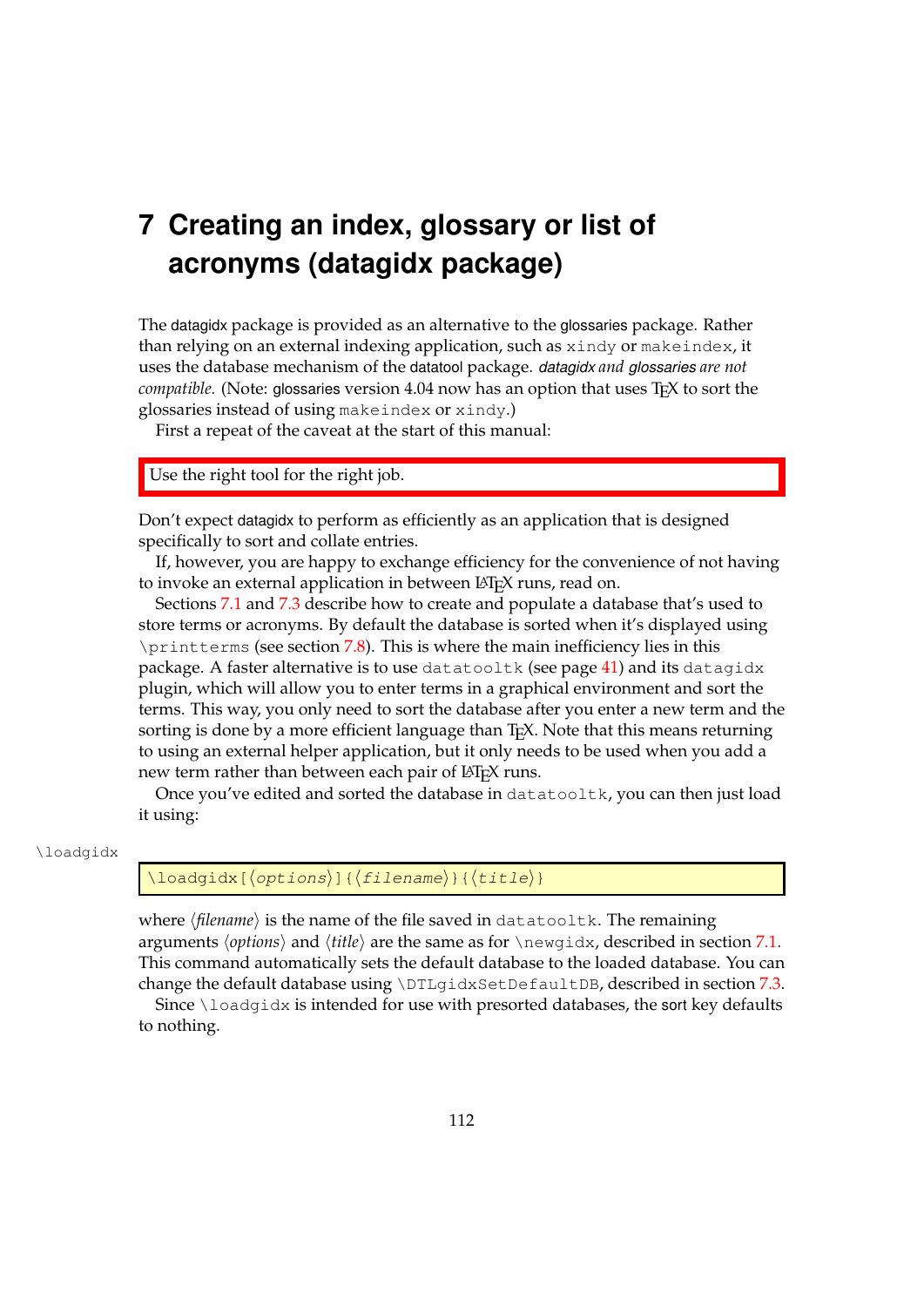If you've opted to use datagidx over glossaries because you don't want to install Perl, then don't bother with datatooltk because, although it's a Java application, it requires Perl for the plugins.

# <span id="page-121-0"></span>**7.1 Defining Index/Glossary Databases**

The databases and their associated entries described here can only be defined in the preamble. This is because the database must be set up before the auxiliary file is read. If you don't want to lose your place by constantly returning to the preamble to add a new term while you edit your document, consider putting all your definitions in a separate file which can be  $\infty$  input in the preamble. You can then switch between files without losing your place (provided you are using a decent text editor). Alternatively, use datatooltk's datagidx plugin as described above.

First you need to define a customised database that will be used to store the entries in your index, glossary or list of acronyms:

\newgidx

 $\langle$ newgidx[ $\langle$ options $\rangle$ ]{ $\langle$ label $\rangle$ }{ $\langle$ title $\rangle$ }

This defines a new database with a unique label and a title. For example:

\newgidx{index}{Index}

I can now identify this database using the label index. The title "Index" is the default heading when the database is displayed using \printterms (see [section 7.8\)](#page-140-0). The optional argument  $\langle options \rangle$  should be a key=value list. Available options:

- **showgroups** Boolean option that indicates whether or not to insert group headings (and a group separator) between index groups, if headings are supported by the given style. If no value is supplied, true is assumed.
- **style** The style to use. The value should be the name of the style. Available styles are listed in [subsection 7.8.1.](#page-142-0)
- **sort** How to sort the database. See [subsection 7.8.2](#page-144-0) for further details.
- **balance** This is a boolean option that is only applied if columns is greater than 1. If true, the columns are balanced. If false, the columns aren't balanced. If no value is specified, true is assumed. If balance=false and columns=2 \twocolumn is used instead of multicols\*.

**heading** The heading at the start of the index/glossary.

**postheading** What to put immediately after the heading.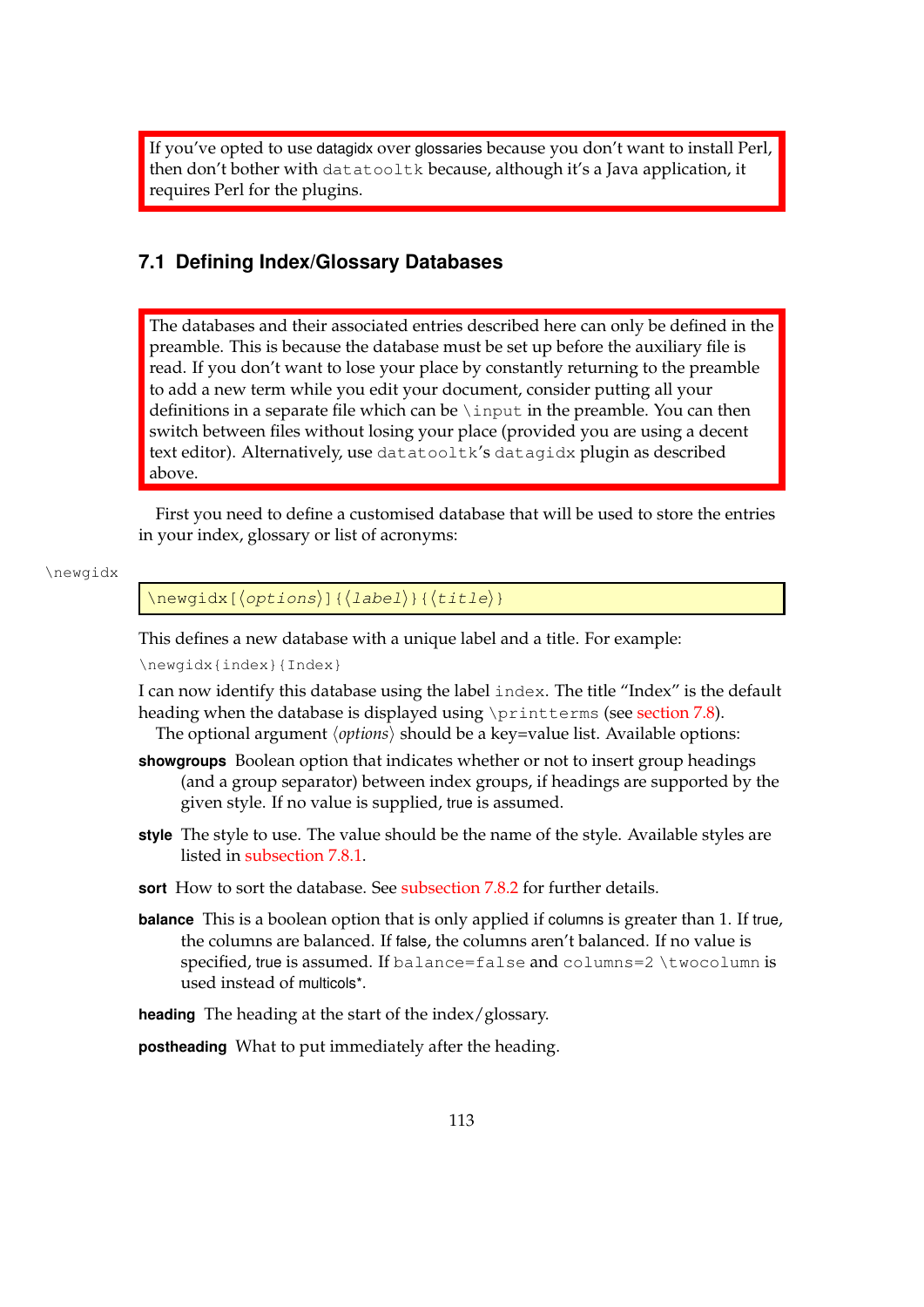# **7.2 Locations**

Each term in an index or glossary database has an associated location list. This is initially null. When you display the database using \printterms (see [section 7.8\)](#page-140-0) only those entries with a non-null location list or with a "see" cross-reference are displayed. The location by default is the page number on which the entry has been used. This may be changed to another counter by redefining

\DTLgidxCounter

\DTLgidxCounter

to the name of the required counter. For example:

\renewcommand\*{\DTLgidxCounter}{section}

The datagidx package knows about the following counter styles: arabic, roman, Roman, alph and Alph. If your location counter uses a different style, you will need to add a new location type. This will only work if the counter uses a command that expands to another command that takes a number as its argument. For example, suppose I want to use small caps Roman numeral page numbering. I need to define a command (say \myscroman) that takes a counter name as its argument but expands to another command that takes a number as its argument, like this:

\newcommand\*{\myscroman}[1]{\myscrromannum{\value{#1}}} \newcommand\*{\myscromannum}[1]{\textsc{\romannumeral#1}}

Note that the font changing command \textsc is in the definition of \myscromannum not in the definition of \myscroman. The page counter can now be changed so that it uses \myscroman:

\renewcommand\*{\thepage}{\myscroman{page}}

I now have to indicate that \myscromannum is a valid location type using:

\DTLgidxAddLocationType

\DTLgidxAddLocationType{(cs name)}

where  $\langle$ *cs name* $\rangle$  is the name of the control sequence without the initial backslash. Like this:

\DTLgidxAddLocationType{myscromannum}

Note that this is the command that takes a number as its argument  $(\mu s)^T$  ( $\mu s$ ) not the command that takes a counter name as its argument ( $\m$ yscroman). As with makeindex and xindy, locations may have a compositor. The default compositor is a full stop but may be changed by redefining

\DTLgidxSetCompositor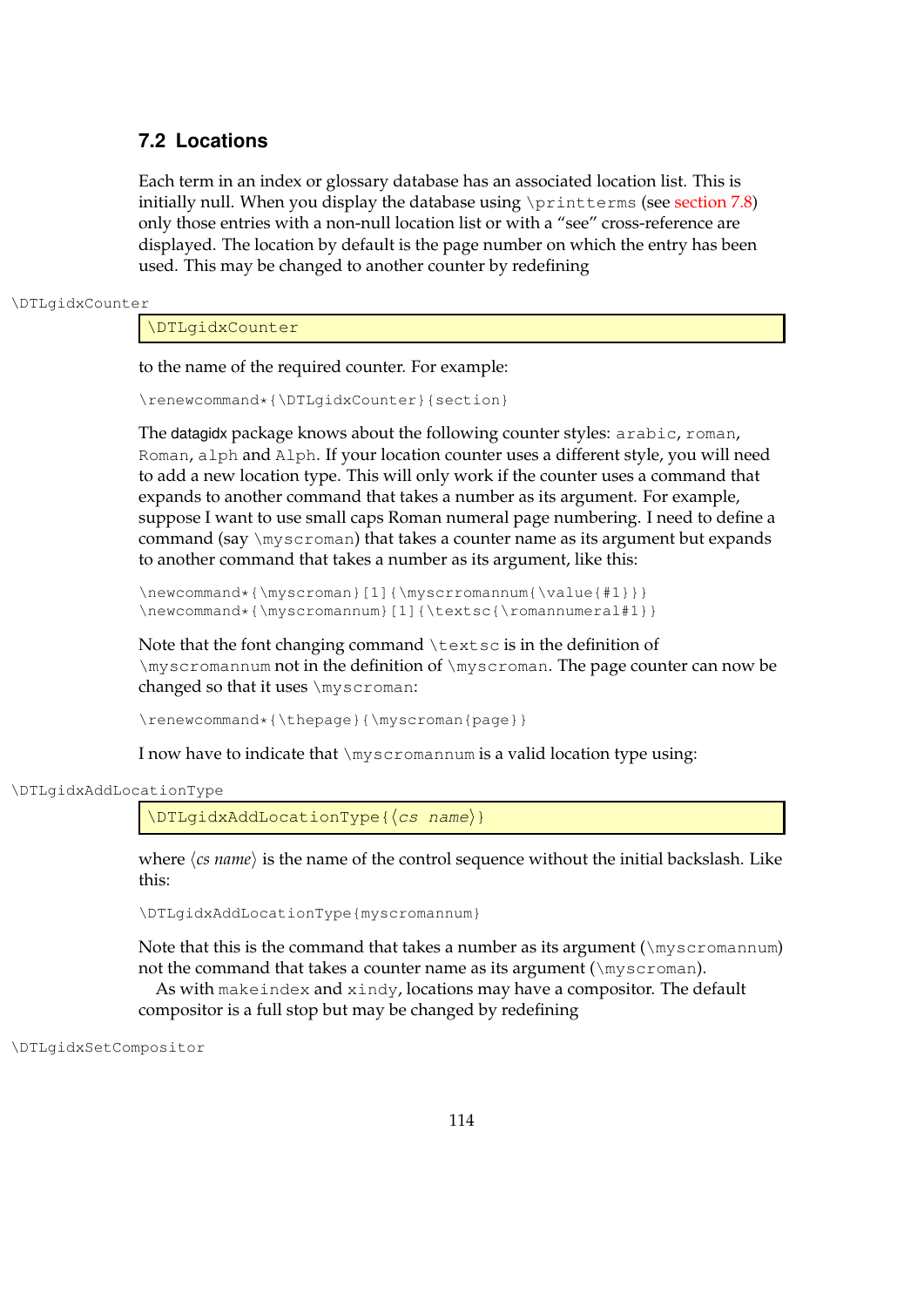\DTLgidxSetCompositor

Alternatively, you can use the package option compositor.

## <span id="page-123-0"></span>**7.3 Defining Terms**

Once you have defined the database, you can now define terms associated with that database using

\newterm

 $\langle$ newterm[ $\langle$ options}]{ $\langle$ name}}

*where*  $\langle name \rangle$  *is the term and*  $\langle options \rangle$  *is a comma-separated list of*  $\langle key \rangle = \langle value \rangle$ options. The following keys are available:

**database** Identifies the database in which to store this term. For example:

```
\newterm[database=index]{reptile}
```
It can be somewhat cumbersome having to keep typing the database for each new term. Instead you can identify the default database using

\DTLgidxSetDefaultDB

\DTLqidxSetDefaultDB{(label)}

**Note:** the argument  $\langle label \rangle$  is not expanded.

Example:

```
% define two indexes:
\newgidx{index}{Index}
\newgidx{people}{People}
% Set "index" as the default database:
\DTLgidxSetDefaultDB{index}
% This batch of terms will be added to database "index":
\newterm{reptile}
\newterm{mammal}
\newterm{insect}
% Set "people" as the default database:
\DTLgidxSetDefaultDB{people}
% This batch of terms will be added to database "people":
\newterm{Bob}
\newterm{Mary}
\newterm{Jane}
```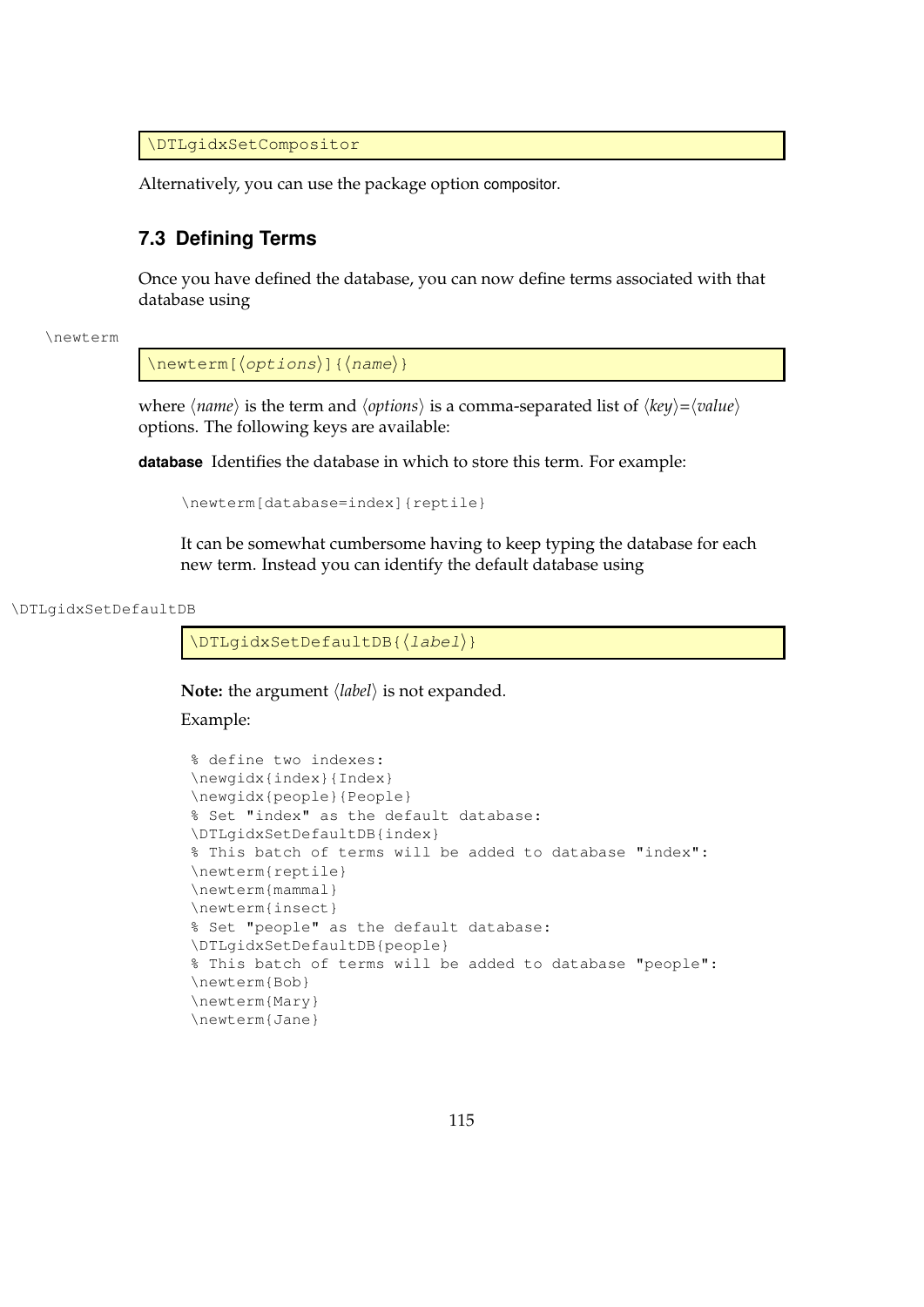- **label** A unique identifying label. This should not contain any active characters. If omitted, the label is extracted from  $\langle name \rangle$  (see below).
- **sort** The sort key. If omitted, this is extracted from  $\langle name \rangle$  (see below).
- **parent** The parent entry, if this is a sub-term. An entry may only have one parent. If you want the same term to appear under two different parents, you'll have to define two separate terms with the same name but different parents (and different labels). This is the only way to avoid ambiguity with the hyperlinks (if enabled).
- **text** How the entry should appear in the document text. This is  $\langle name \rangle$  by default. If this option is used,  $\langle name \rangle$  indicates how the entry should appear in the index, glossary or list of acronyms.
- **description** An optional description. This is usually not required for an index but needed for a glossary.
- **plural** The plural form of the term. If omitted this is formed by appending "s" to  $\langle name \rangle$  (or the value of the text key if supplied).
- **symbol** An associated symbol if required.
- **short** An associated short form if required. (Default  $\langle name \rangle$ .)
- long An associated long form if required. (Default  $\langle name \rangle$ .)
- **shortplural** An associated short plural if required. (Default formed by appending "s" to the value of the short key.)
- **longplural** An associated long plural if required. (Default formed by appending "s" to the value of the long key.)
- **see** A cross-reference to a synonym. The value should be the label of another entry. This entry will not have a location list, just the reference to the other term.
- **seealso** A cross-reference to a closely related term. This entry should have both a location list and a reference to the other term.

If the or key are omitted, datagidx tries to form sensible defaults. At the moment, this involves stripping certain commands (\MakeUppercase, \MakeLowercase, \MakeTextUppercase, \MakeTextLowercase, \acronymfont, \textsc, \textbf, \textmd, \textit, \textsl, \textrm, \texttt, \textsf, \emph, \ensuremath and \textsuperscript), stripping accents and replacing certain control characters or control sequences ( $\sim$  is replace with a space and  $\setminus \&$  is replaced with \andname (if defined) or "and" (if \andname isn't defined)). The Greek letter commands (\alpha etc) are converted to their name.

Examples: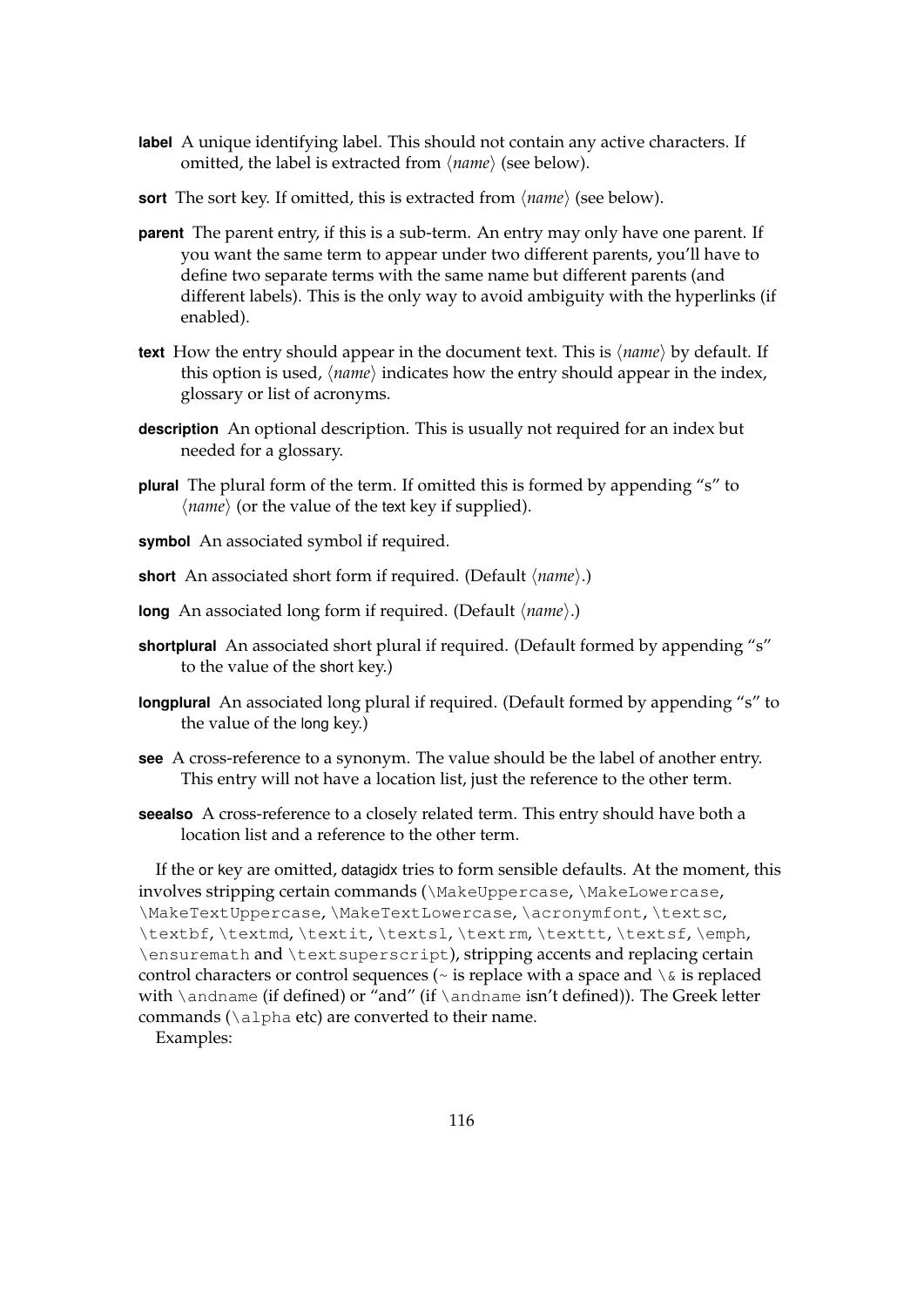1. \ensuremath is stripped and \alpha is converted to "alpha" so the following:

\newterm{\ensuremath{\alpha}}

sets both the label and sort to alpha but the name and text fields are set to \ensuremath{\alpha}.

2. Accent commands are stripped so the following:

\newterm{mac\'edoine}

sets both the label and sort fields to macedoine but the name and text fields are set to mac\'edoine.

The first letter must be grouped if it's an accent or ligature command.

3. This example must have the sort and label fields set manually because the first letter has an accent:

```
\newterm[label=elite,sort=elite]{{\'e}lite}
```
4. This used to also apply when using the inputenc package with older versions of datatool-base and mfirstuc. However now it's no longer necessary for accents:

```
\newterm{élite}
```
5. Commands such as \oe aren't dealt with, so you must manually set the label and sort key:

\newterm[label=manoeuvre,sort=manoeuvre]{man\oe uvre}

6. The same applies to plural terms set explicitly:

```
\newterm
 [%
  plural={{\oe}sophagi},%
  label={oesophagus},%
  sort={oesophagus}%
 ]
 {{\oe}sophagus}
```
7. The same applies if you are using the inputenc package to enter ligatures:

\newterm[label=manoeuvre,sort=manoeuvre]{manœuvre}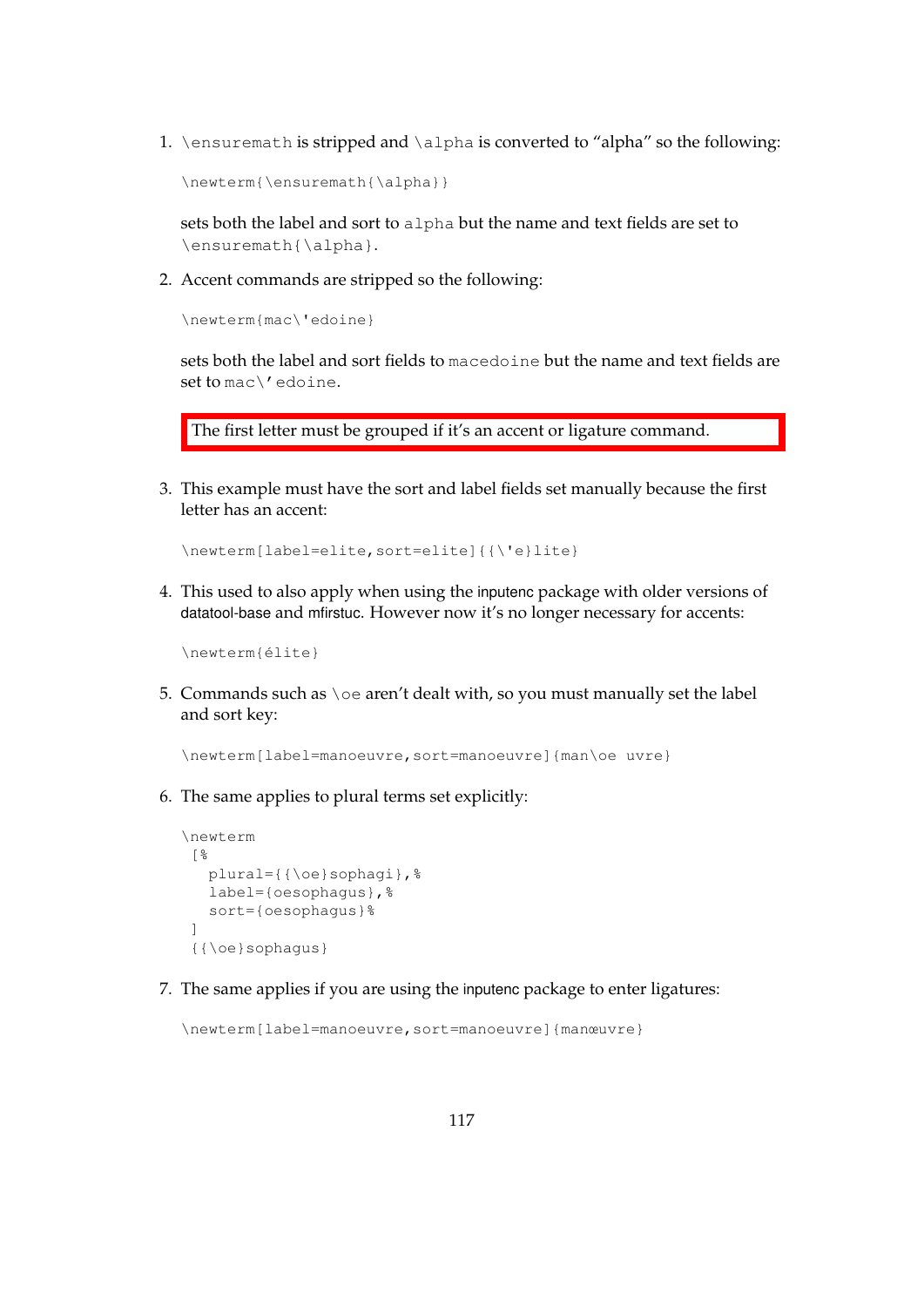Take care if any of the values to fields contain a comma or equal sign. The value must be grouped.

8. This term contains a comma in some of the fields:

```
\newterm
[%
   label={comma}, %sort=\{,\}, \}text={comma (,)}%
  plural={commas (,)}%
 ]
 \{, (comma) \}
```
In the text, the entry is  $\text{comm}_{(t)}$  but in the index the entry is sorted according to the comma symbol and is displayed as , (comma).

## **7.3.1 Commands to Assist Sorting**

There are some situations where you will have to specify the sort key, for example:

```
\newterm
\Gammasort={Ten Downing Street}
]
{10 Downing Street}
```
However, there are some commands provided to help set the default sort for entries that are sorted differently from the way they are typeset in the index/glossary, which can help reduce the number of times you need to explicitly set the sort field.

```
\DTLgidxParen
```
#### $\Delta$ PTLqidxParen{ $\langle test \rangle$ }

This command is provided for parenthetical material that should be typeset in the index, but should not contribute to the sort unless there is an identical entry without parenthetical material.

For example:

```
\newterm{0\DTLgidxParen{zero}}
```
This term is typeset as  $0$  (zero), but has the sort and label fields set to 0.

The default sort used is word-order sorting. This has a special number group for entries where the sort field consists solely of digits and they are sorted numerically rather than by string comparison. Using \DTLgidxParen in this manner, the following terms will appear in numerical order in the index: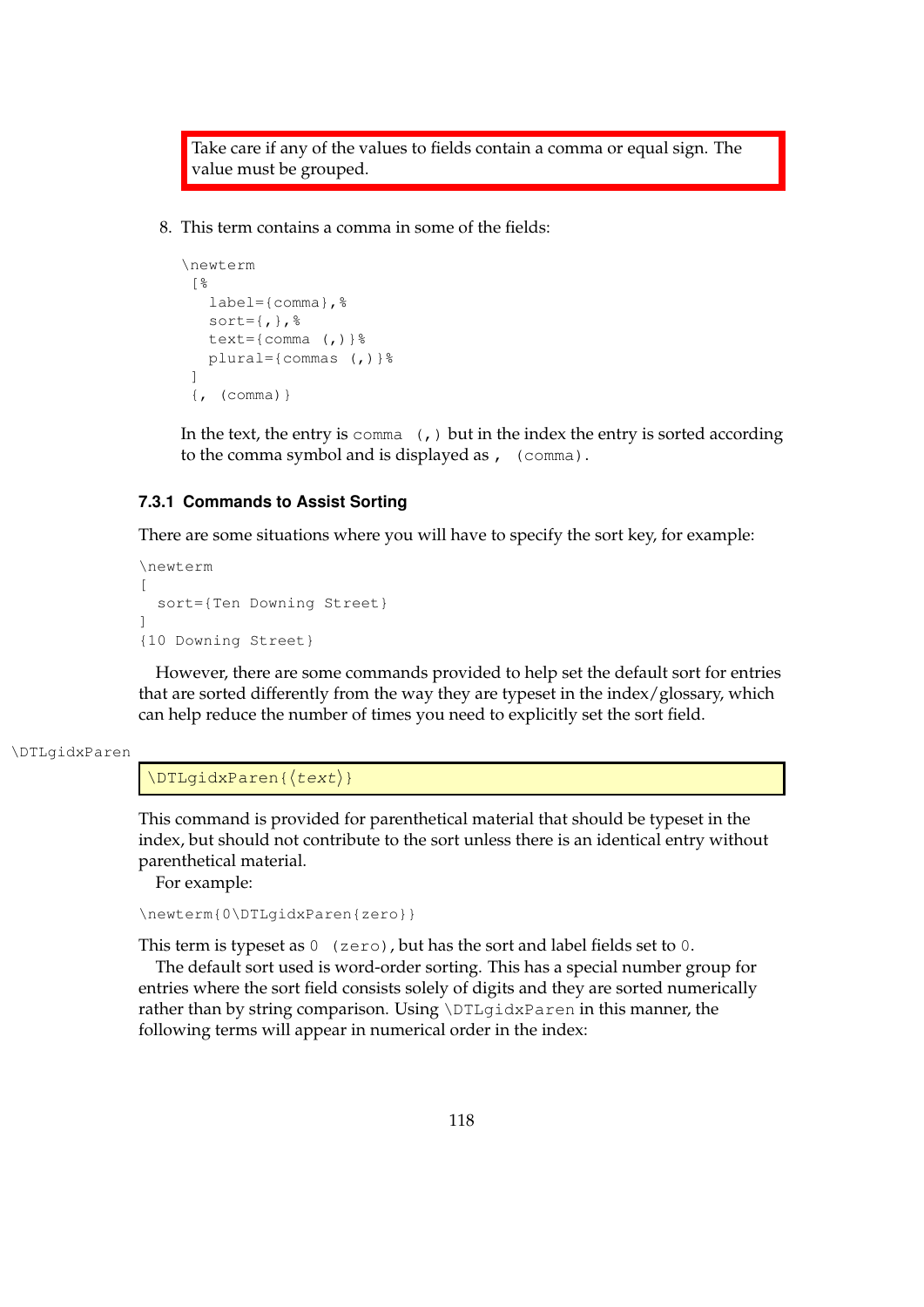```
\newterm{0\DTLgidxParen{zero}}
\newterm{1\DTLgidxParen{one}}
\newterm{2\DTLgidxParen{two}}
\newterm{3\DTLgidxParen{three}}
\newterm{10\DTLgidxParen{ten}}
\newterm{100\DTLgidxParen{one hundred}}
\newterm{20\DTLgidxParen{twenty}}
```
If  $\D$ ILgidxParen was not used and the parentheses were explicitly included, e.g. 0 (zero), then the entries would be placed in the symbol group instead and be sorted according to string (so 10 (ten) would come before 2 (two)).

#### \DTLgidxPlace

\DTLgidxPlace{hcountry/countyi}{hcity/towni}

Use this command to indicate a place. For example:

\newterm{\DTLgidxPlace{USA}{New York}}

This sets the label and name to New York, USA, the text field is set to just New York and the sort field is set to New York\datatoolplacecomma USA (see [section 6.8\)](#page-90-0).

#### \DTLgidxSubject

 $\DTLgidxSubject({subject})({text}$ 

Use this to indicate a subject, concept or object. Example:

\newterm{\DTLgidxSubject{population}{New York}}

Both the label and name fields default to New York, population, the text field defaults to population and the sort field is set to New York\datatoolsubjectcomma population (see [section 6.8\)](#page-90-0).

#### \DTLgidxName

 $\DTLgidxName({forename(s)})({surname})$ 

Use this command to index a person. The entry will be sorted according to the surname then the forenames. The entry will be displayed as  $\langle$ *surname* $\rangle$ ,  $\langle$ *forename* $\langle s \rangle$  in the index but will be displayed as  $\langle$  *forename*(s) $\rangle$   $\langle$  *surname* $\rangle$  when referenced in the document. The label, on the other hand, is set to just the surname. Example:

\newterm{\DTLgidxName{Donald E.}{Knuth}}

This sets the name field to Knuth, Donald E., the text field to Donald E. Knuth, the label to Knuth and the sort field to Knuth\datatoolpersoncomma Donald E. (see [section 6.8\)](#page-90-0).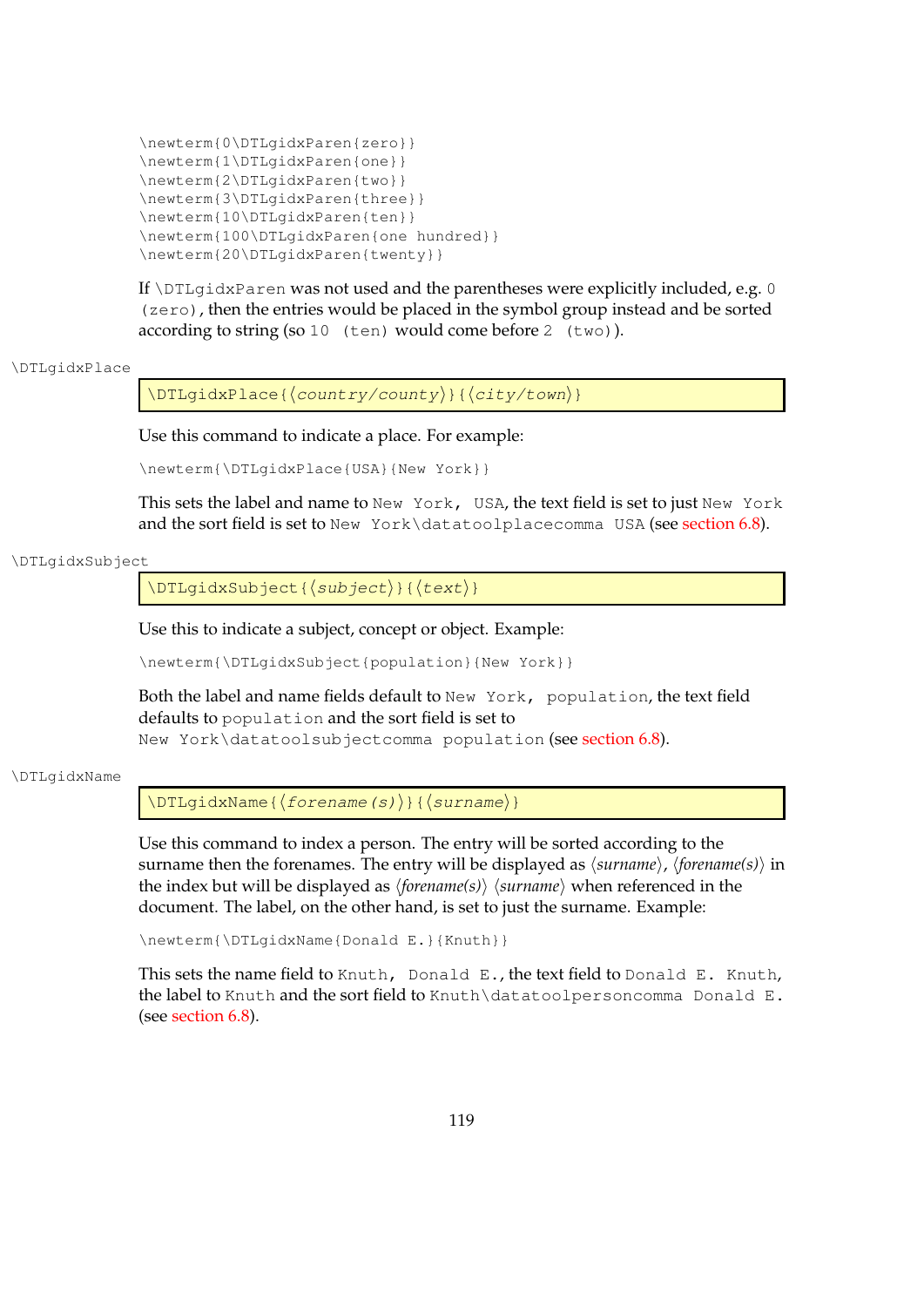A person's title (such as "Dr") should typically not affect the sort, unless there is another person with the same surname and forenames (or initials) without a title. To assist this, you can identify a person's title using:

#### \DTLgidxRank

 $\Delta$ DTLgidxRank{ $\langle$ title $\rangle$ }{ $\langle$ forename(s)/initial(s)}}

Using examples from the Oxford Style Manual:

```
\newterm[label=AliceMeynell]{\DTLgidxName{Meynell}{Alice}}
\newterm[label=DrMeynell]{\DTLgidxName{Meynell}{\DTLgidxRank{Dr}{A.}}}
\newterm[label=AMeynell]{\DTLgidxName{Meynell}{A.}}
```
Here the labels must be set as the surnames are identical for each entry, but the entries will be sorted in the order: "Meynell, A.", "Meynell, Dr A." and "Meynell, Alice". You can use

#### \DTLgidxNameNum

 $\DTLqidxNameNum({number})$ 

to indicate a number associated with a name. The number is typeset as an uppercase Roman numeral in the text, but is sorted numerically. For example:

```
\newterm{James~\DTLgidxNameNum{1}}
```
This is typeset as James $\sim$ I, but gets the label James I (note no tilde) and the sort field is set to James 01. This means that if I want to index all the Kings whose name is James, they will appear in the correct order in the index.

If a term contains a variant of "Mac" you can also use:

#### \DTLgidxMac

 $\Delta$ XMac{ $\langle test\rangle$ }

The entry will be typeset with  $\langle text \rangle$  but the sort key will have  $\langle text \rangle$  replaced with Mac. Examples:

```
\newterm{\DTLgidxName{Joe}{\DTLgidxMac{Mc}Cullers}}
\newterm{\DTLgidxName{Bob}{\DTLgidxMac{M'}Fingal}}
\newterm{\DTLgidxMac{Mc}Carthyism}
\newterm{\DTLgidxMac{Mc}Guffin}
```
Similarly saints can be identified using:

#### \DTLgidxSaint

 $\Delta$ Saint{ $\langle test\rangle$ }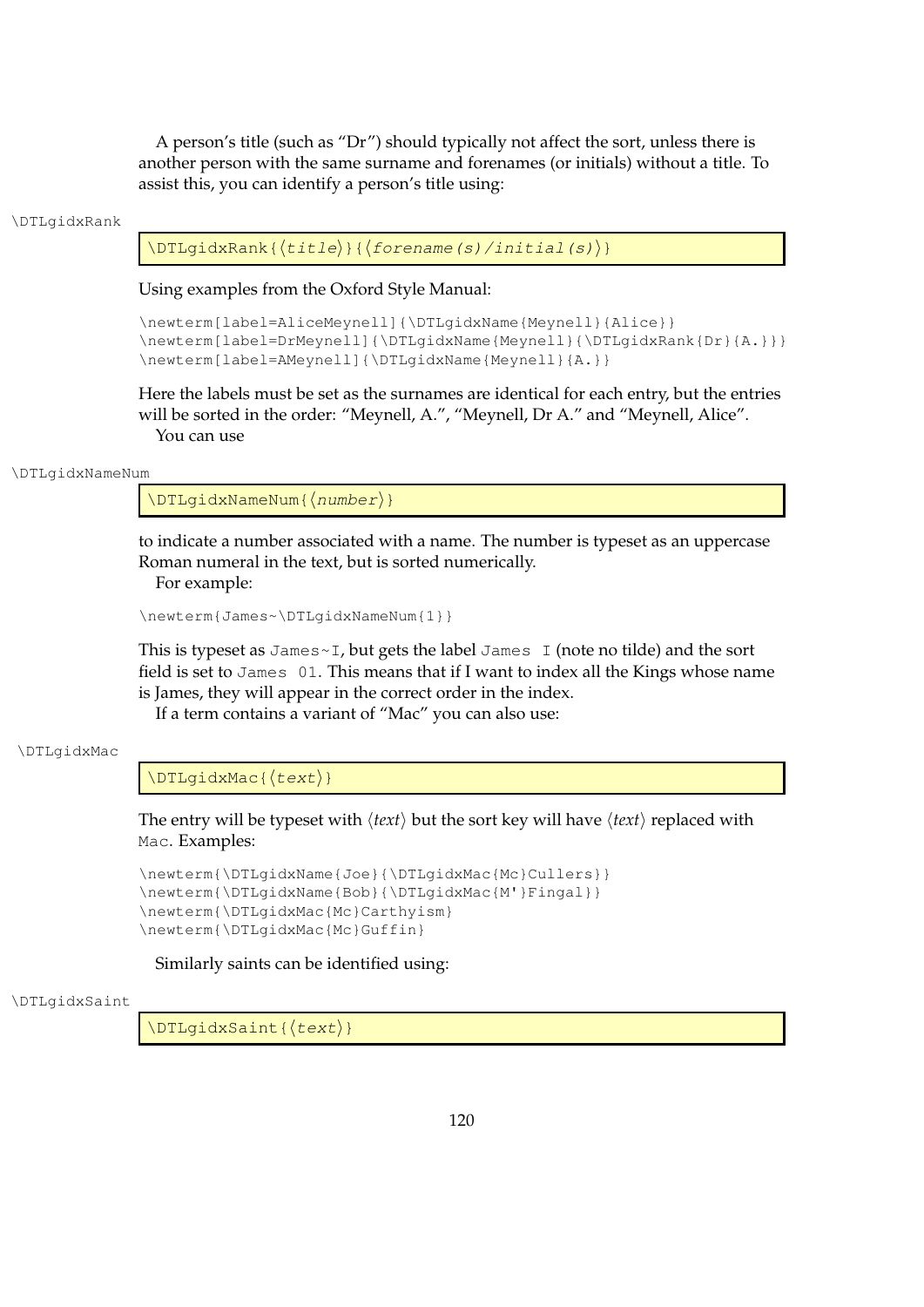## Examples:

```
\newterm{\DTLgidxSaint{St} Julian}
\newterm{\DTLgidxName{Q.}{\DTLgidxSaint{St}~John-Smythe}}
\newterm{\DTLgidxPlace{\DTLgidxSaint{St}~Andrews}{Fife}}
```
These will be sorted according to Saint Julian, Saint John-Smythe\datatoolpersoncomma Q. and Saint Andrews\datatoolplacecomma Fife.

Particles, such as "de", "von" or "of" are usually ignored when sorting. These can be identified using:

```
\DTLgidxParticle
```
 $\Delta$ PTLgidxParticle{ $\langle test \rangle$ }

## Examples:

```
\newterm{\DTLgidxName{Fred}{\DTLgidxParticle{de}{Winter}}}
\newterm{\DTLgidxName{Gustav}{\DTLgidxParticle{von}{Aschenbach}}}
```
Here the names are sorted according to Winter\datatoolpersoncomma Fred and Aschenbach\datatoolpersoncomma Gustav but the labels are set to deWinter and vonAschenbach.

A person can also be indicated by their office, for example "Henry, scribe of Bury St Edmunds". For this, you can use:

#### \DTLgidxOffice

 $\DTLgidxOfface({office}) {\langle name\rangle}$ 

Here the label defaults to just  $\langle name \rangle$ , so you may need to set the label manually to ensure uniqueness. Examples:

```
\newterm
\lceillabel={HenrySonJohn}
]
{\DTLgidxOffice{son \DTLgidxParticle{of}{John}}{Henry}}
\newterm
\sqrt{2}label={HenryBeaumont}
\begin{array}{c} \rule{0pt}{2.5ex} \rule{0pt}{2.5ex} \rule{0pt}{2.5ex} \rule{0pt}{2.5ex} \rule{0pt}{2.5ex} \rule{0pt}{2.5ex} \rule{0pt}{2.5ex} \rule{0pt}{2.5ex} \rule{0pt}{2.5ex} \rule{0pt}{2.5ex} \rule{0pt}{2.5ex} \rule{0pt}{2.5ex} \rule{0pt}{2.5ex} \rule{0pt}{2.5ex} \rule{0pt}{2.5ex} \rule{0pt}{2.5ex} \rule{0pt}{2.5ex} \rule{0pt}{2.5ex} \rule{0pt}{2.5ex} \rule{0{\DTLgidxOffice{bishop \DTLgidxParticle{of}{Bayeux}}{Henry
\DTLgidxParticle{de}{Beaumont}}}
\newterm
\sqrt{2}label={HenryScribe}
```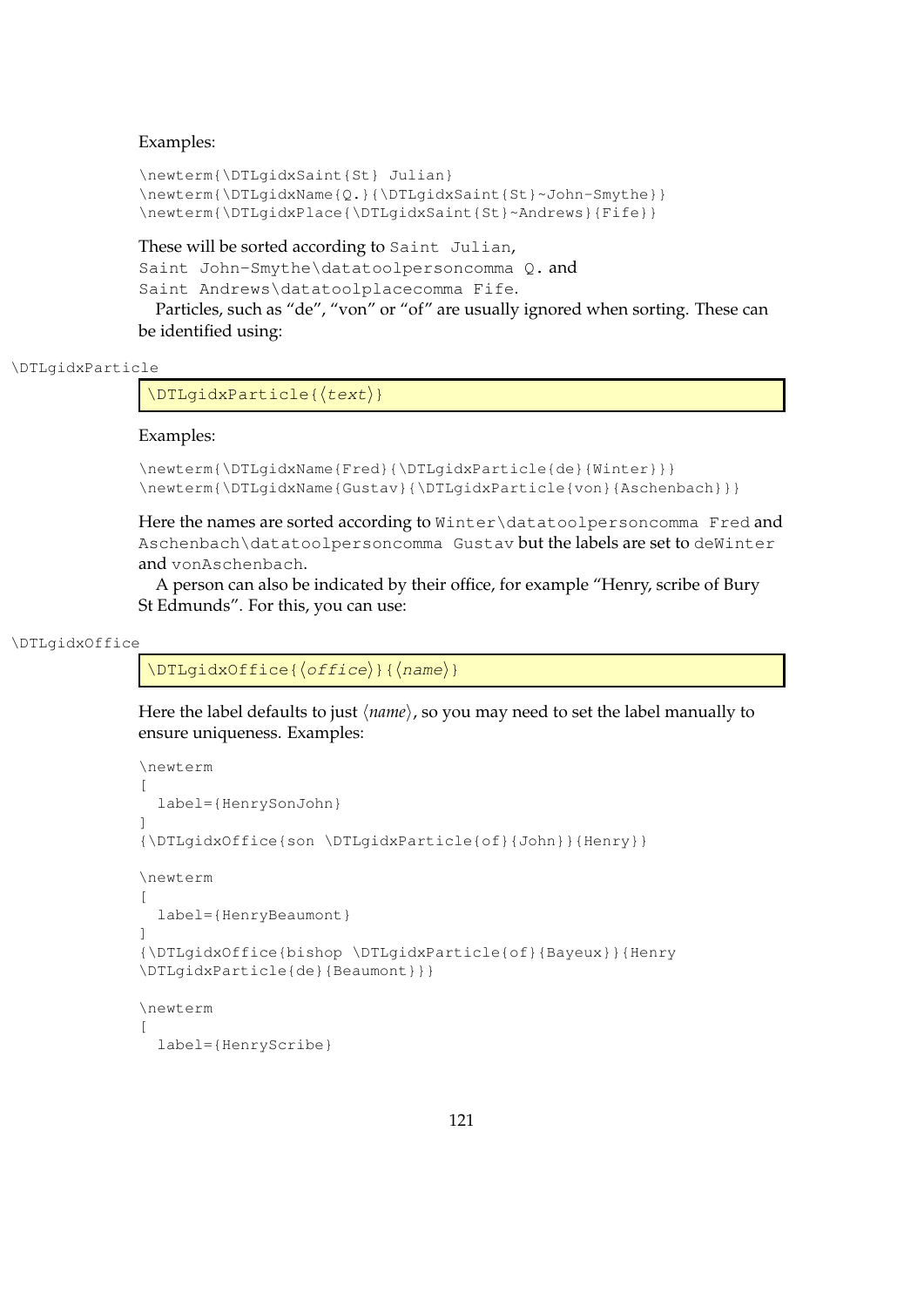```
]
{\DTLgidxOffice{scribe \DTLgidxParticle{of}{Bury}
  \DTLgidxSaint{St}~Edmunds}{Henry}}
```
You can hook into the mechanism that sets the default sort key by adding to the definition of

\newtermlabelhook

\newtermlabelhook

You can use etoolbox's \appto command to append to this hook. For example, suppose you want to index the terms  $\Tex$ ,  $e\TeX$  and  $pdf\TeX$ , but you want the terms to have the label and sort fields to be just TeX, eTeX and pdfTeX, then you can add to the hook so that it automatically converts  $\Gamma$ eX to just TeX:

```
\appto\newtermlabelhook{\def\TeX{TeX}}
```
(Note that it's important to use the local  $\det$  rather than the global  $\det$  to ensure the redefinition is localised.)

Now the terms can simply be defined using:

```
\newterm{\TeX}
\newterm{e\TeX}
\newterm{pdf\TeX}
```
To assist in using this mechanism, the following commands are available (these commands may also be used in the mandatory argument of \newterm):

```
\DTLgidxNoFormat
```
 $\Delta$ DTLqidxNoFormat{ $\langle test\rangle$ }

This commands simply does its argument, so any commands that should be stripped from the label or sort field without the loss of their argument can be \let to \DTLgidxNoFormat. For example, suppose you want to define a command called, say, *\appname that you want to use to identify application names, like this:* 

\newcommand\*{\app}[1]{\texttt{#1}}

This command needs to be stripped from the label and sort, so it can be added to the hook like this:

\appto\newtermlabelhook{\let\app\DTLgidxNoFormat}

Now you can define terms like this:

```
\newterm{\app{makeindex}}
\newterm{\app{xindy}}
```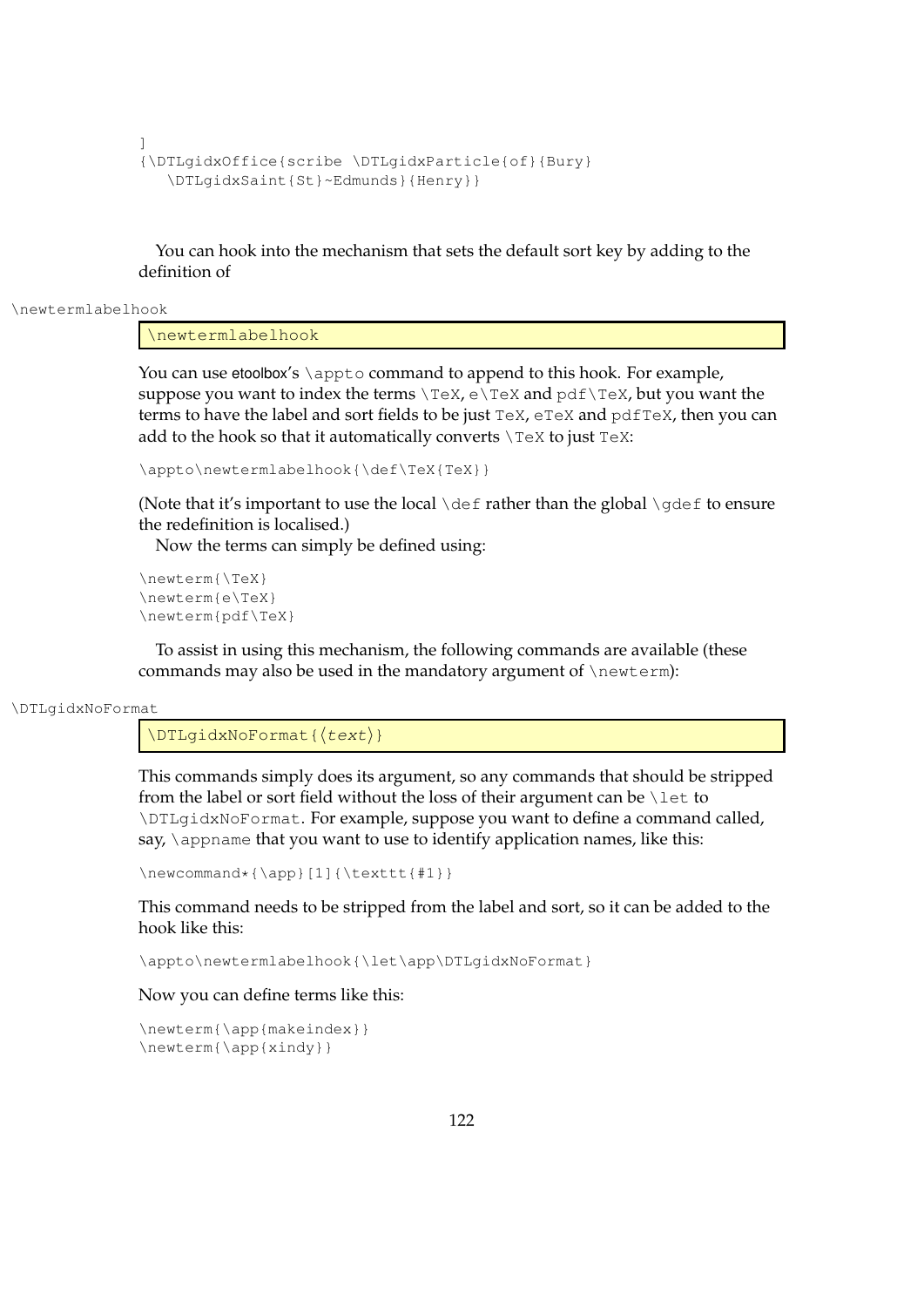The label and sort keys are then set to make index (for the first term) and  $x$  indy (for the second term).

\DTLgidxGobble

 $\Delta\text{Cobble}$ 

This command discards its argument, so it can be used if you not only want to strip a command but also its argument from the label and sort fields.

For example, suppose you want some terms to have a footnote (both in the index/glossary and in the document text) but the footnote shouldn't form part of the sort or label fields. You can add to the hook like this:

\appto\newtermlabelhook{\let\footnote\DTLgidxGobble}

Now you can define some terms with footnotes:

```
\newterm{foo\footnote{a note about foo}}
\newterm{bar\footnote{a note about bar}}
```
The label and sort keys are then set to foo (for the first term) and bar (for the second term).

#### \DTLgidxIgnore

\DTLgidxIgnore

This is similar to  $DTLqidxGobble$  but only affects the sort key not the label. Example:

\newterm{de\DTLgidxIgnore{-}escalate}

This is displayed as de-escalate and gets the label de-escalate but is sorted according to deescalate.

\DTLgidxStripBackslash

\DTLqidxStripBackslash{(control sequence)}

This can be used to "stringify" a control sequence and remove the leading backslash. For example, suppose you want to index the ampersand symbol (&) but you want to sort it according to the actual symbol  $\alpha$ , you can do:

```
\newterm
 [%
   label={amp;amp;}sort={\DTLgidxStripBackslash{\&}},
   text={ampersand (\setminus \&) },
   plural={ampersands (\forall x) },
 ]
 \{\&\ (ampersand)\}
```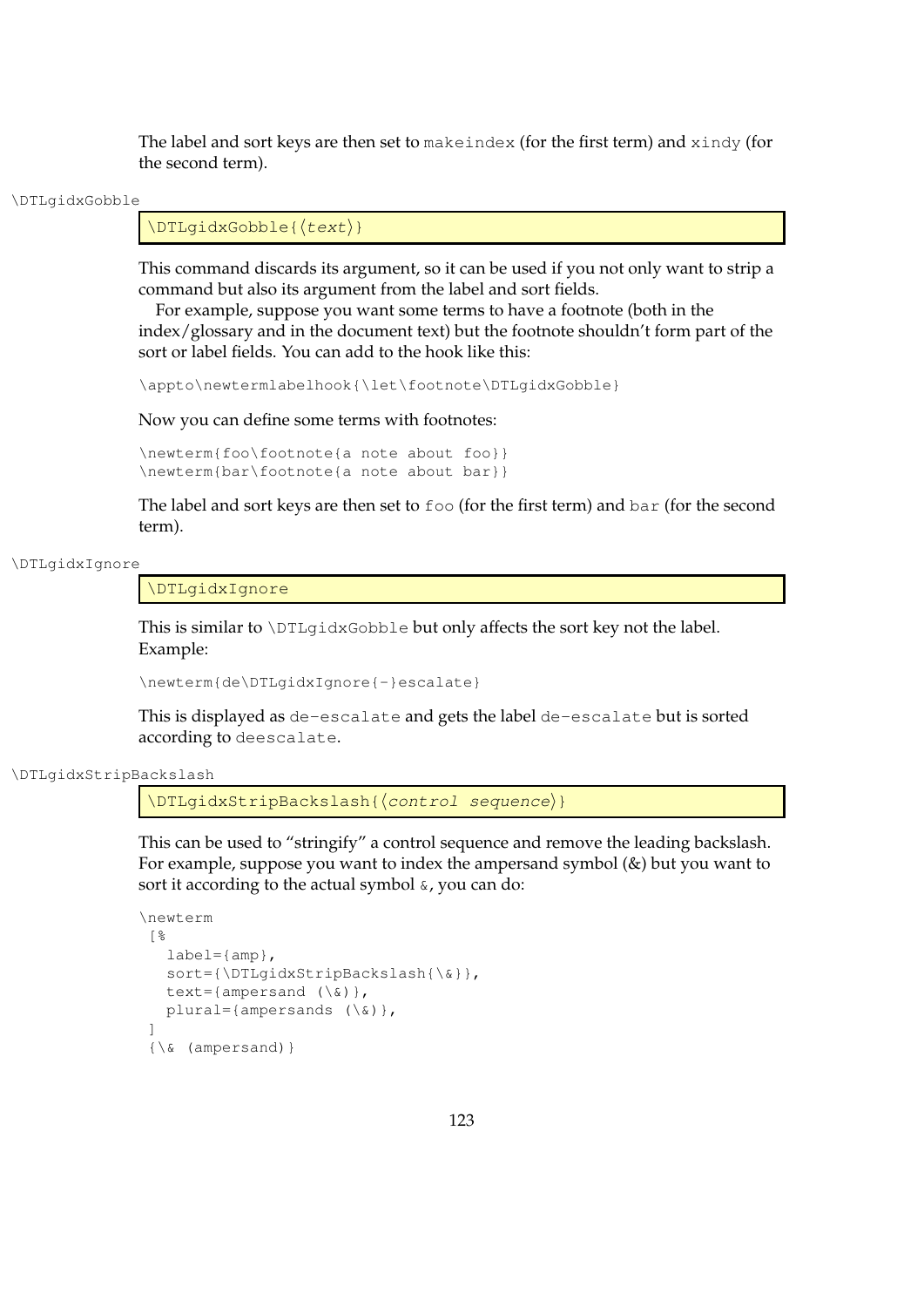# **7.4 Referencing Terms**

You can reference terms using

## \useentry

 $\{\text{useentry}(\text{label}\}$  {  $\{\text{field}\}$ }

This fetches the given field for the term identified by  $\langle label \rangle$ , displays it and marks the term as having been used. Example, suppose I have previous (in the preamble) defined the term "reptile" using:

\newterm{reptile}

I can now reference this term in the document:

\useentry{reptile}{Text}

or if I want the plural, I can use:

\useentry{reptile}{Plural}

There are also uppercase versions:

## \Useentry

 $\Upsilon$ Useentry{ $\langle$ label}}{ $\langle$ field}}

This makes the first letter uppercase (using the mfirstuc package) or to make the whole text uppercase use:

## \USEentry

 $\Upsilon$ USEentry{ $\langle$ label}}{ $\langle$ field}}

If you use the hyperref package, the above commands will automatically create hyperlinks to the relevant entry in the index/glossary. You can suppress this action by using one of the following analogous commands instead:

## \useentrynl

 $\langle$ useentrynl{ $\langle$ *label*}}{ $\langle$ *field*}}

## \Useentrynl

 $\Upsilon$ Useentrynl{ $\langle$ *label*}}{ $\langle$ *field*}}

## \USEentrynl

 $\Upsilon$ USEentrynl{ $\langle$ *label*}}{ $\langle$ *field*}}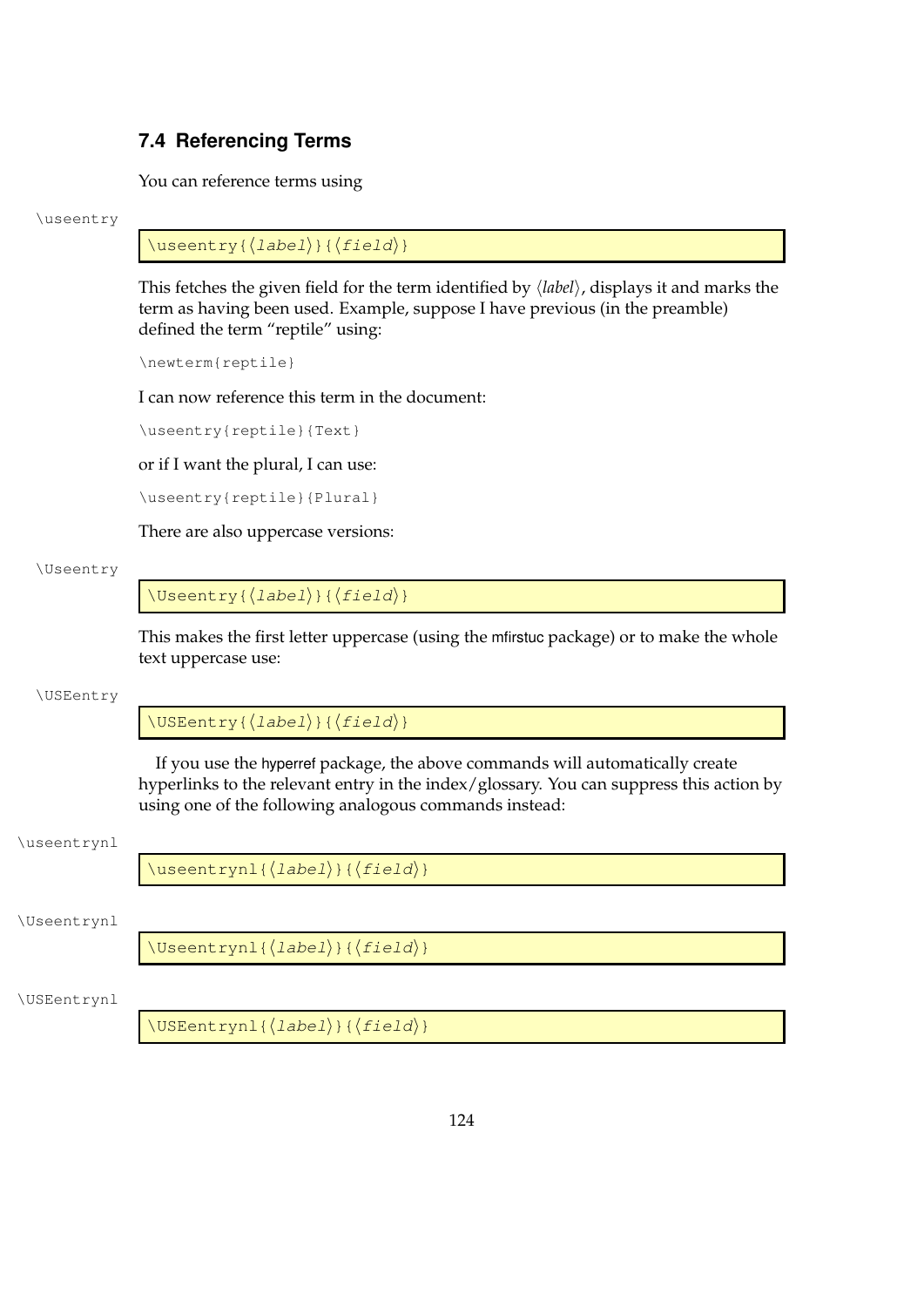You can also specify your own custom text:

#### \glslink

## $\qquad\{label\}$  \glslink{ $\langle$ *label*}}{ $\langle$ *text*}}

In all the above commands, the  $\langle label \rangle$  argument may optionally start with  $[\langle format \rangle]$ , where format is the name of a control name *without* the preceding backslash. This command will be applied to this location in the entry's location list when it's displayed in the index/glossary.

For example:

```
\useentry{[textbf]reptile}{Text}
```
Note that the command  $(\text{text of in the above example})$  should take one argument (the location). If you attempt to use, say, a declaration (such as  $\bf \delta$ ) the effect won't be localised.

You can display the value of a field without indexing it using:

\glsdispentry

 $\gtrsim$ glsdispentry{ $\langle$ label $\rangle$ }{ $\langle$ field $\rangle$ }

To make the first letter uppercase, use:

#### \Glsdispentry

 $\langle Glsdispentry{\langle label\rangle}{\langle field\rangle}$ 

The above commands aren't expandable. If you want to fetch a value without displaying or using it, you can use:

\DTLgidxFetchEntry

 $\Delta$ DTLgidxFetchEntry{ $\langle cs \rangle$ }{ $\langle label \rangle$ }{ $\langle field \rangle$ }

where  $\langle cs \rangle$  is a control sequence,  $\langle label \rangle$  is the label that uniquely identifies the entry and  $\langle field \rangle$  is the required field. The value of that field is stored in  $\langle cs \rangle$ . The predefined database fields are:

**Name** How the term appears in the index/glossary (as specified by the mandatory argument of \newterm).

**Text** The value of the text field.

**Plural** The value of the plural field.

**Description** The value of the description field.

**Symbol** The value of the symbol field.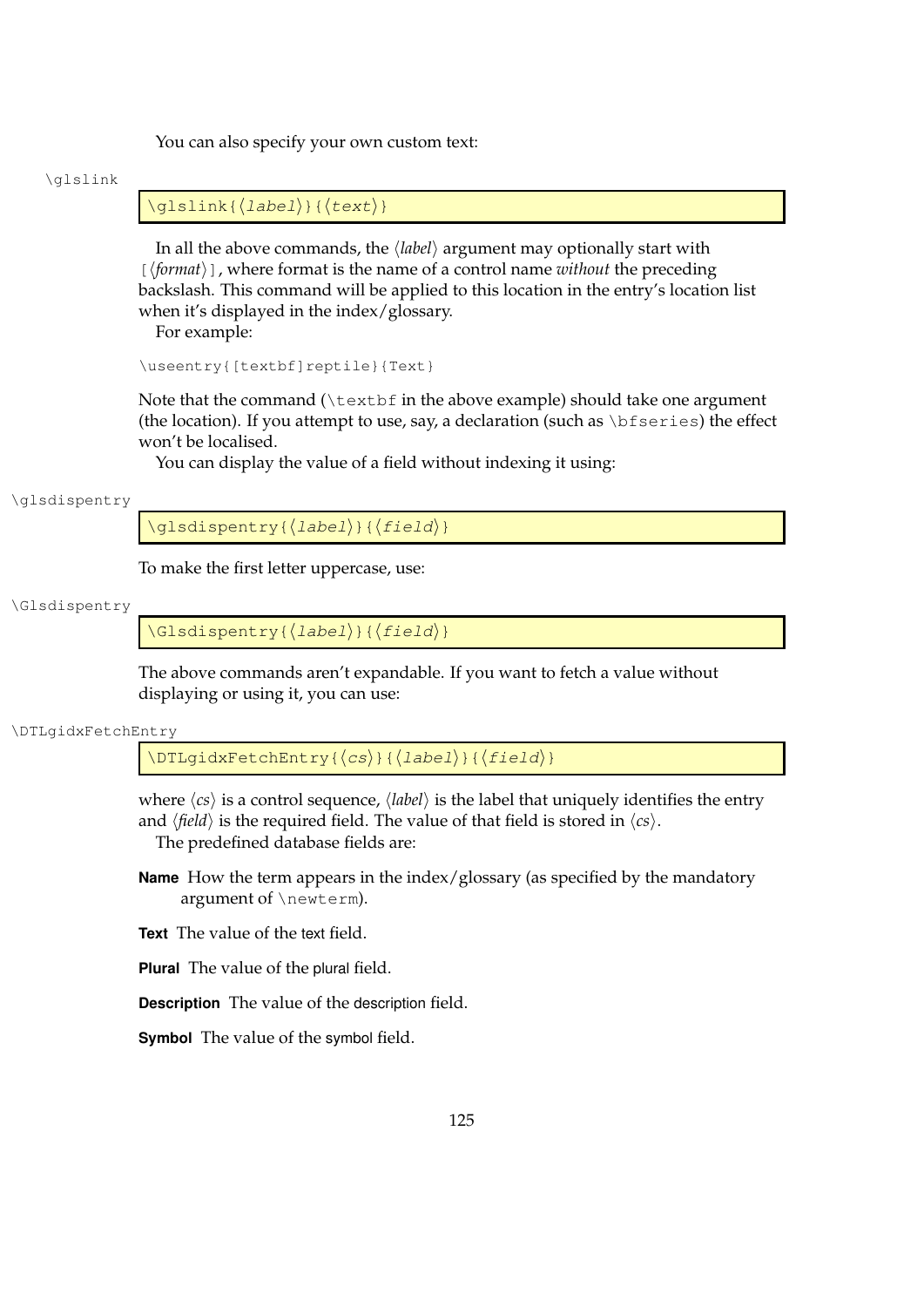**Long** The value of the long field.

**Short** The value of the short field.

**LongPlural** The value of the longplural field.

**ShortPlural** The value of the shortplural field.

**See** The value of the see field.

**SeeAlso** The value of the seealso field.

**Sort** The value of the sort field.

**Parent** The value of the parent field.

**Label** The entry's unique identifying label.

**Used** Has the value 1 (entry has been used) or either 0 or undefined (entry hasn't been used).

Location The entry's location list (picked up from the last L<sup>AT</sup>EX run).

In addition, there are some fields designed for internal use: Child, FirstId and CurrentLocation.

You can add an entry to the index/glossary without displaying any text using:

#### \glsadd

\glsadd{hlabeli}

As with \useentry,  $\langle label \rangle$  maybe in the form  $[\langle format \rangle]$  { $\langle label \rangle$ } where  $\langle format \rangle$  is the name of a control sequence *without* the leading backslash.

You can also add all entries from a particular database using

#### \glsaddall

 $\qquad \qquad \qquad \langle db \text{ name} \rangle$ 

where  $\langle db \text{ name} \rangle$  is the name of the database.

Unlike the commands of the same name provided by the glossaries package, here there is a difference between \glsaddall and using \glsadd on all entries in the database. In the case of  $\gtrsim$  1 sadd a location is added to the location list for that entry. However in the case of  $\qquad \qquad \text{al}$  no location is added to each entry's location list, but the location list is set to non-null so the entry will appear in the index/glossary.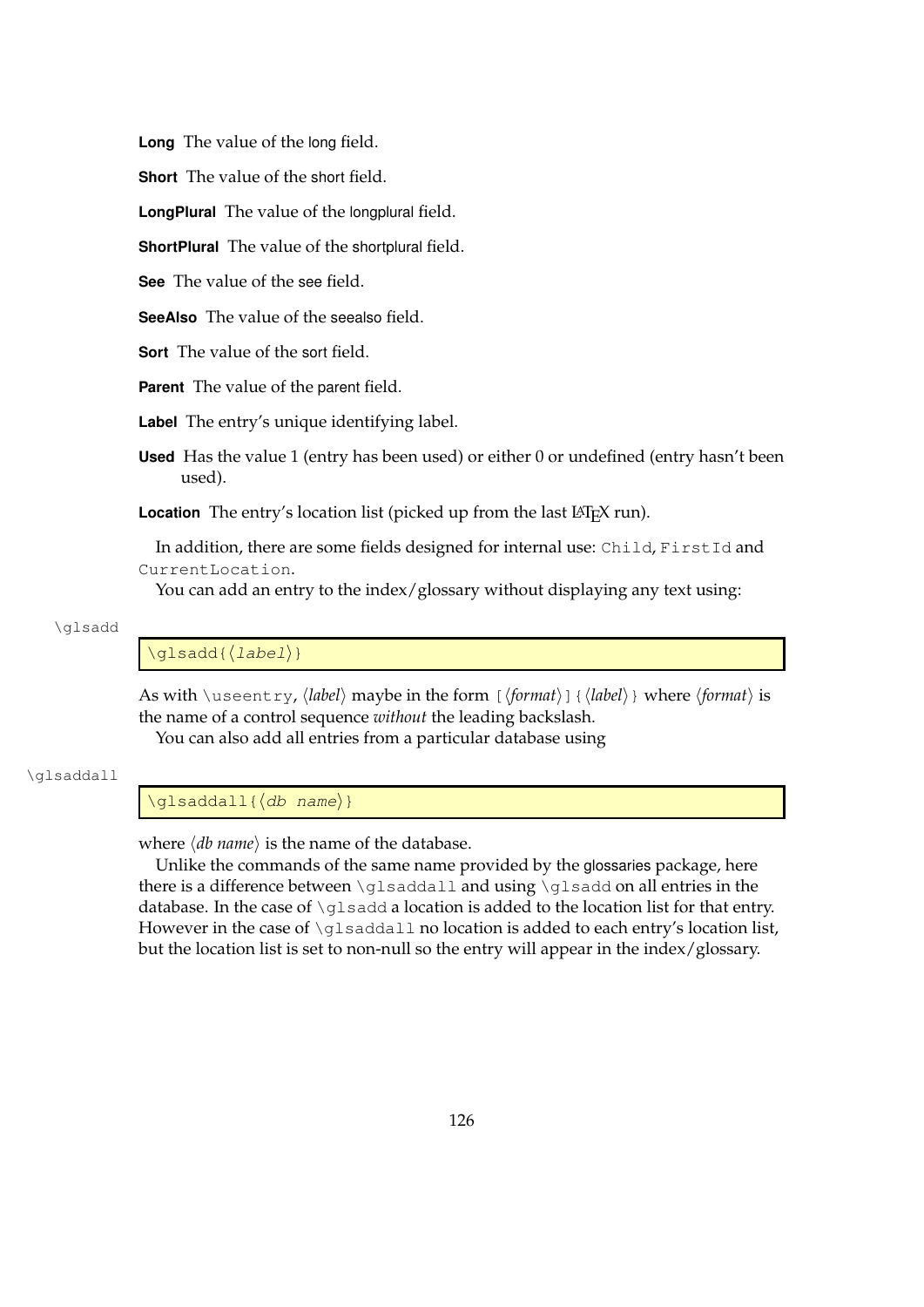## **7.4.1 Shortcut Commands**

There are some shortcuts to common fields (if you are used to the glossaries package, note that these commands have different formats to the commands provided by glossaries with the same name):

\gls

## $\qquad\{label\}$

This is equivalent to  $\text{user}(label})$  {Text}.

#### \glspl

 $\qquadlangle$  [*label*}}

This is equivalent to  $\text{user}( \{ label \} \$  {Plural}.

## \glsnl

 $\qquad$ 

This is equivalent to  $\text{v}_1$ { $\label{li:1}$ }{Text}.

## \glsplnl

 $\gtrsim$ glsplnl{ $\langle$ *label*}}

This is equivalent to \useentrynl{ $\langle$ *label*}}{Plural}.

\Gls

 $\langle\text{cls}\{\text{label}\}\rangle\}$ 

This is equivalent to  $\Upsilon$ seentry{ $\langle$ *label*}}{Text}.

## \Glspl

 $\langle\text{clspl}\{\langle\text{label}\rangle\}$ 

This is equivalent to  $\Upsilon$  seentry {  $\langle$  *label* $\rangle$  } {Plural}.

## \Glsnl

 $\langle\text{Glsnl}\left\langle\text{label}\right\rangle\}$ 

This is equivalent to  $\text{Useentrynl}(label)$  {Text}.

## \Glsplnl

 $\langle Glspln1\{\langle label\rangle\}\rangle$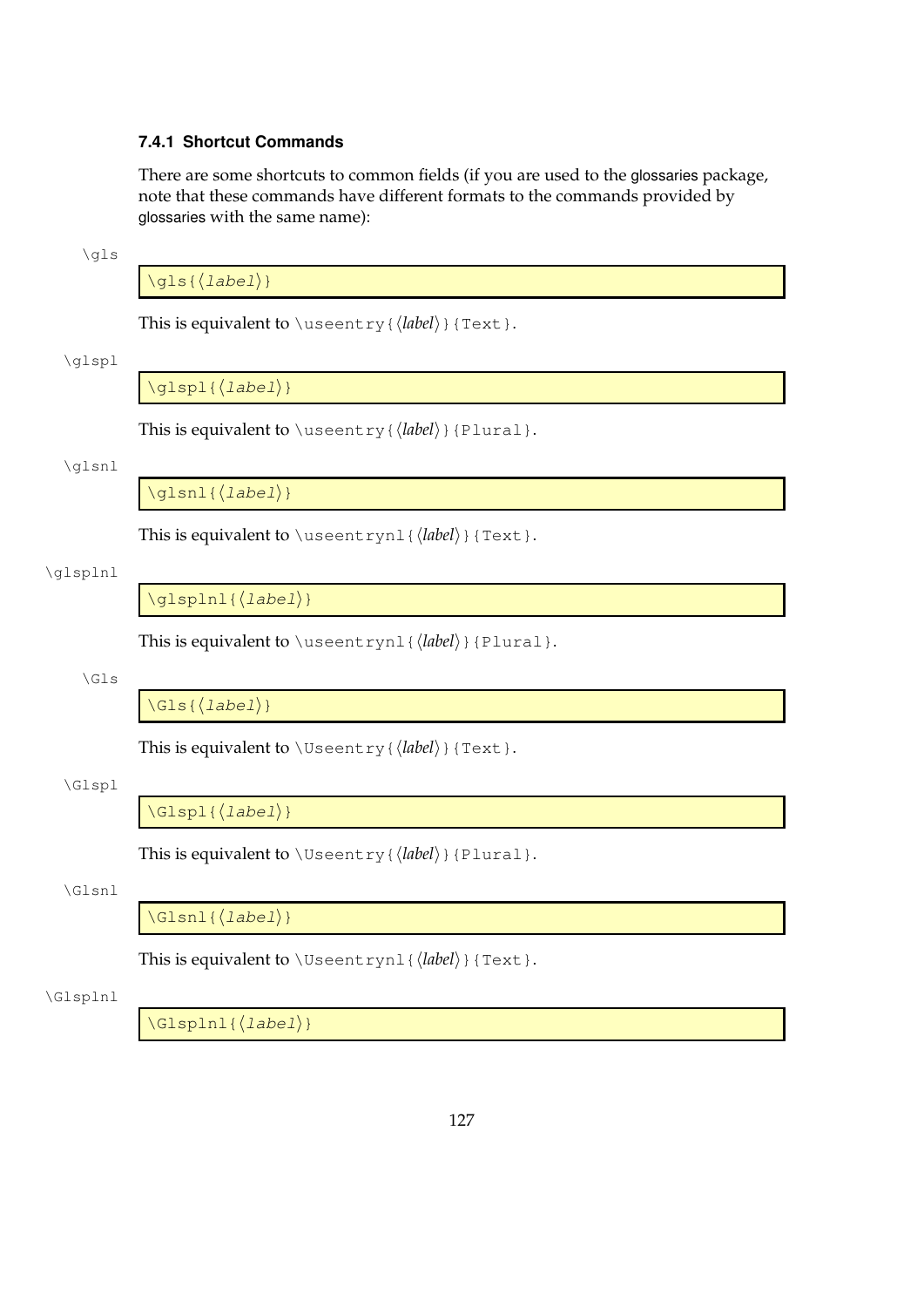This is equivalent to  $\Upsilon$ seentrynl{ $\langle$ *label*}}{Plural}.

#### \glssym

 $\qquadq$ lssym{ $\langle$ *label*}}

This is equivalent to  $\text{user}( \{ \text{label} \} \}$  { Symbol }.

#### \Glssym

 $\langle\text{Glssym}\left\{\langle label\right\rangle\right\}$ 

This is equivalent to  $\Upsilon$ seentry{ $\langle$ *label*}}{Symbol}.

## **7.5 Adding Extra Fields**

You can add new fields to the index/glossary database using:

\newtermaddfield

\newtermaddfield[ $\langle$ *db list*)]{ $\langle$ f*ield name*}}{ $\langle$ *key name*}}{ $\langle$ *default*  $value\rangle$ }

The optional argument  $\langle db \text{ list} \rangle$  is a comma-separated list of databases that should have this new field. If omitted, the field will be added to all the defined databases. The argument *(field name)* is the label to give this new column in the database(s). The argument *(key name)* is the name of the new key to use in the optional argument of \newterm. The final argument *\default value*} is the default value if the key isn't used. Within *(default value)*, you may use

\field

## $\left\{$

to indicate the value of another key.

For example, suppose I want to be able to specify an alternative plural. I can add a new field like this:

\newtermaddfield{AltPlural}{altplural}{}

This adds a new column with the label AltPlural to each defined index/glossary database and adds a new key called altplural that I can now use in \newterm. The default is set to empty. Now I can define terms with an alternative plural:

\newterm[altplural=kine]{cow}

In the document, I can use  $\gtrsim$   $\gtrsim$  to display "cow",  $\gtrsim$   $\gtrsim$  to display "cows" and  $\text{user}(row){\text{AltPlural}}$  to display "kine". To make life a little easier, I can define a new command to save typing:

\newcommand\*{\qlsaltpl}[1]{\useentry{#1}{AltPlural}}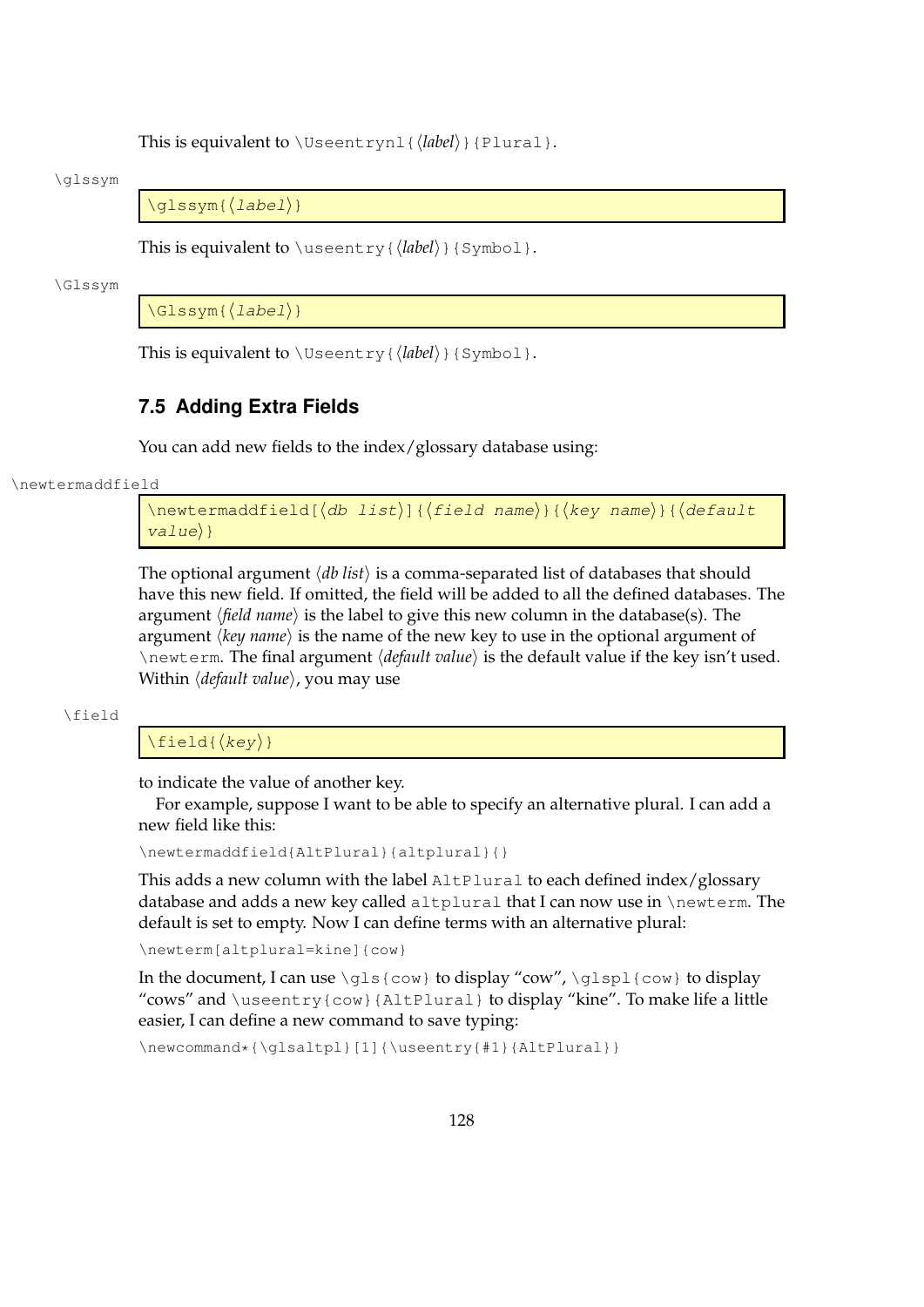Now I can just do \glsaltpl{cow} to display "kine".

Here's another example. Suppose I want to add a field that produces the past tense of a verb. In this case, the default should be formed by appending "ed" to the text field. The new field can be defined as follows:

```
\newtermaddfield{Ed}{ed}{\field{text}ed}
```
This adds a new column labelled "Ed" and defines a new key called "ed" that can be used with \newterm. Now I can defined some verbs:

```
\newterm{jump}
\newterm[ed=went]{go}
```
Let's define a convenience command to access this field:

\newcommand\*{\glsed}[1]{\useentry{#1}{Ed}}

This new field can now be referenced in the document:

```
He \glsed{jump} over the gate.
She \glsed{go} to the shop.
```
The above will be displayed as: He jumped over the gate. She went to the shop.

# **7.6 Acronyms**

You may have noticed that you can specify short and long fields when you define a new term. There is a convenient shortcut command which uses \newterm to define an acronym. The syntax is:

```
\newacro
```
 $\langle$ newacro[ $\langle$ options}]{ $\langle$ short}}{ $\langle$ long}}

## This is a shortcut for

```
\newterm
 [%
   description={\capitalisewords{\langle long \rangle}}, %
   short={\acronymfont{\langle short \rangle}}, %
   long={\langle}long{\rangle}, \}text={\DTLqidxAcrStyle{\{long\}}{\acronymfont{\short}}}, %
   plural={\DTLqidxAcrStyle{longs}{}}{\acronymfont{short}}}, %
   sort={\{short\}},\langleoptions)%
 ]%
 \MakeTextUppercase({\n<i>short</i>})
```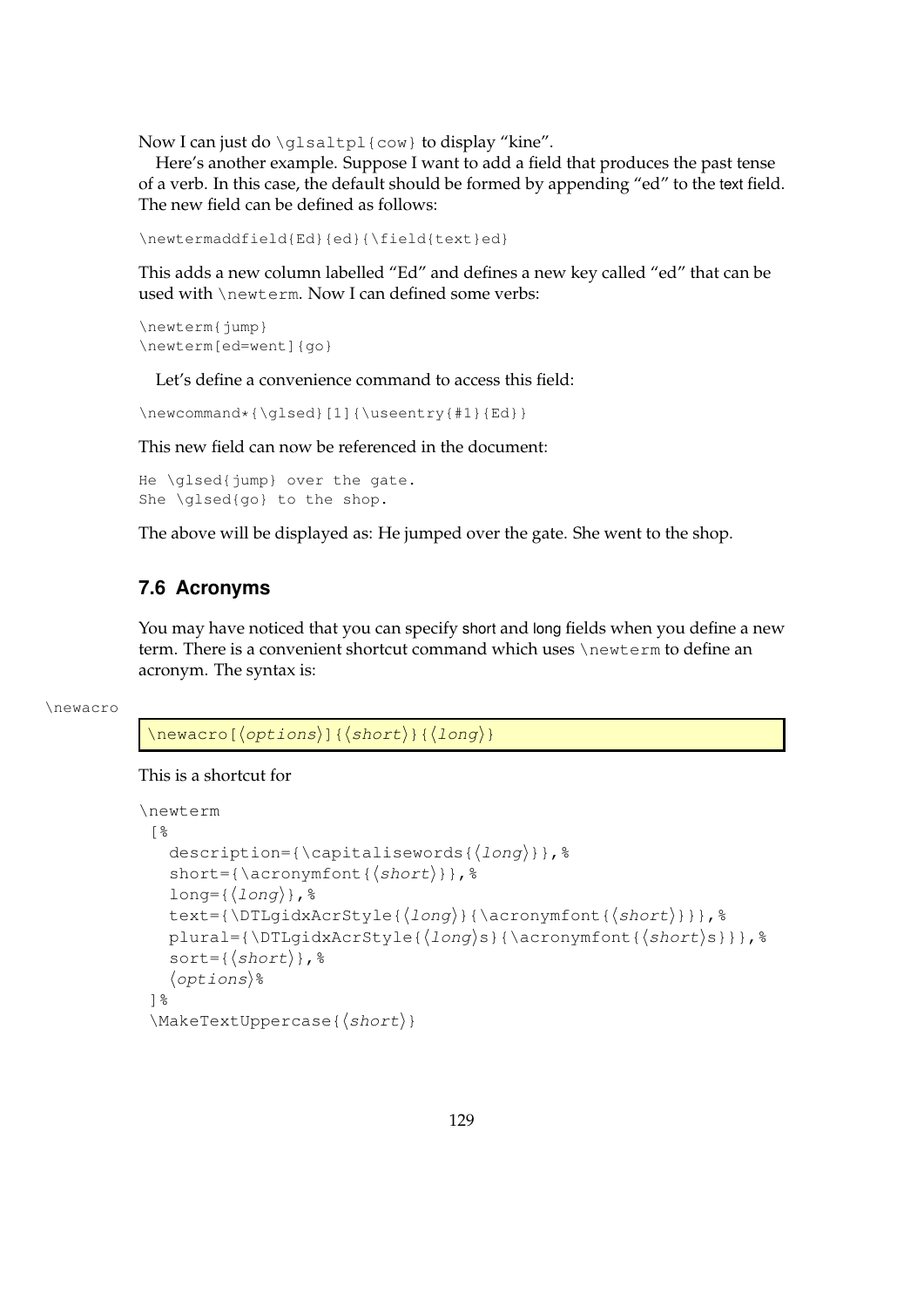where  $\cap$  depitalisewords is defined in mfirstuc (automatically loaded by datagidx) and \MakeTextUppercase is defined in textcase (automatically loaded by datagidx). The other commands used are defined by datagidx:

\acronymfont

\acronymfont

By default this just typesets its argument but can be redefined if the acronyms need to be typeset in a certain style (such as small caps).

\DTLgidxAcrStyle

 $\DTLgidxAcrStyle({long})({short})$ 

This governs how the acronym is typeset in the text field. This defaults to:  $\langle long \rangle$  $(\langle short \rangle).$ 

## **7.6.1 Using Acronyms**

You can use terms that represent acronyms via commands such as *\useentry*. For example, if you define the following in the preamble:

\newacro{css}{cascading style sheet}

then later in the text you can use:

\useentry{css}{Short}

to access the short form and

\useentry{css}{Long}

to access the long form. You can also use

\useentry{css}{Text}

(or  $\gtrsim$ gls $\{css\}$ ) to access the full version. However with acronyms you generally only want the full form on first use and just the short form on subsequent use. The following commands are provided to do that. The singular form is obtained using:

\acr

 $\langle \text{label} \rangle$ 

The plural form is obtained using:

\acrpl

 $\langle |a|$  \acrpl $|d|$ }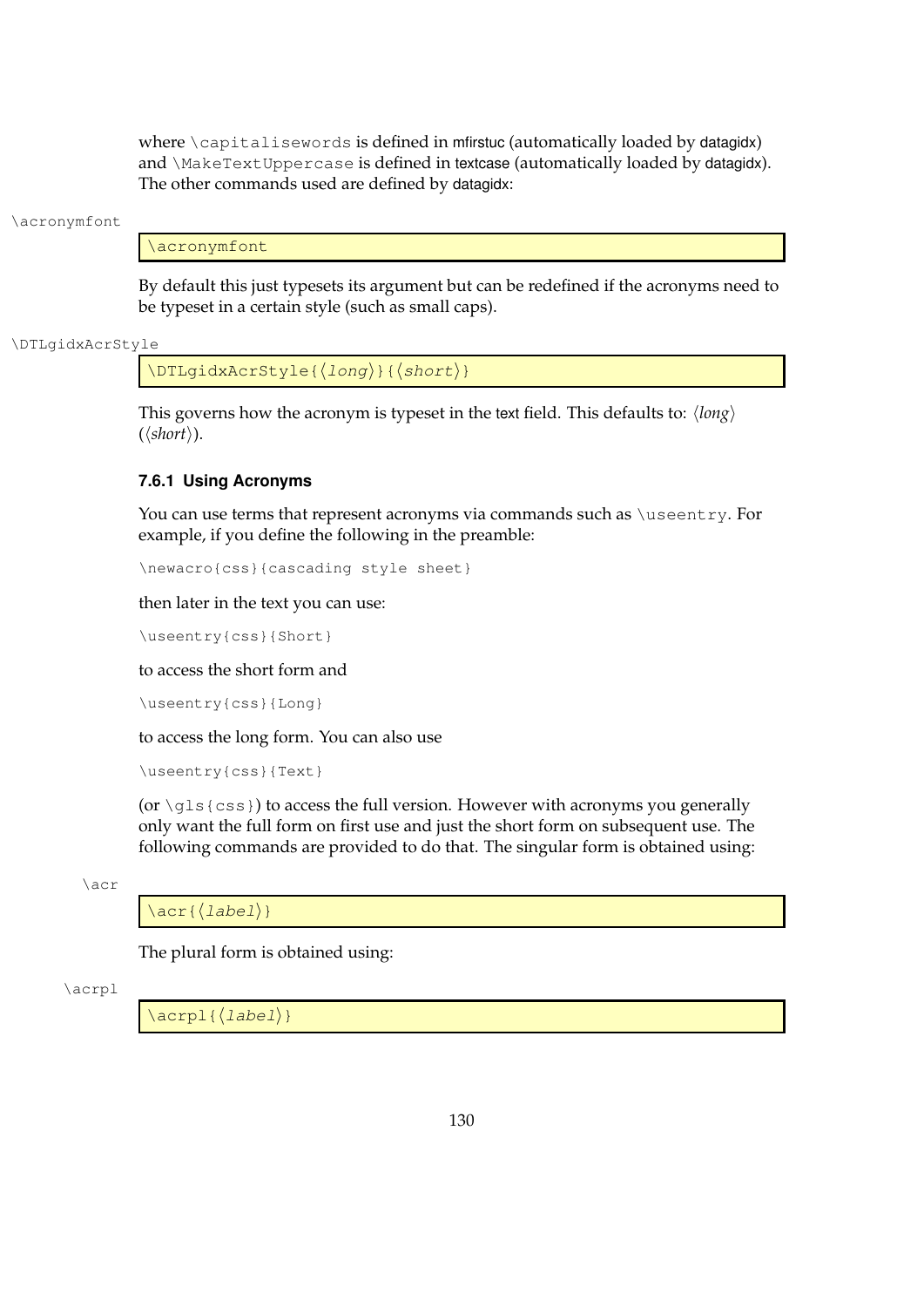Note that, unlike the glossaries package, \acr isn't the same as \gls. With datagidx, \qls always references the text field. There is no "first" field.

Take care when using acronyms with beamer. Using overlays can cause problems with first use expansions.

As a general rule, you're not supposed to capitalise the first letter of an acronym (especially if it is displayed in small caps) but if you need to you can use:

\Acr

 $\text{Acr}\left\{\text{label}\right\}$ 

and

\Acrpl

 $\langle \text{Acrpl}\left\{ \langle \text{label} \right\rangle \}$ 

#### **7.6.2 Unsetting and Resetting Acronyms**

You can reset a term so it's marked as not used with:

#### \glsreset

 $\qquad$ 

or you can unset a term so it's marked as used with:

\glsunset

\glsunset{(label)}

You can reset all the terms defined in a given database using:

#### \glsresetall

 $\gtrsim$ glsresetall{ $\langle db \space name \rangle$ }

or unset all the terms defined in a given database using:

#### \glsunsetall

 $\qquad \qquad \qquad \qquad \qquad \qquad \$ 

where  $\langle db$  *name* $\rangle$  is the name of the database as supplied when the database was defined using \newgidx.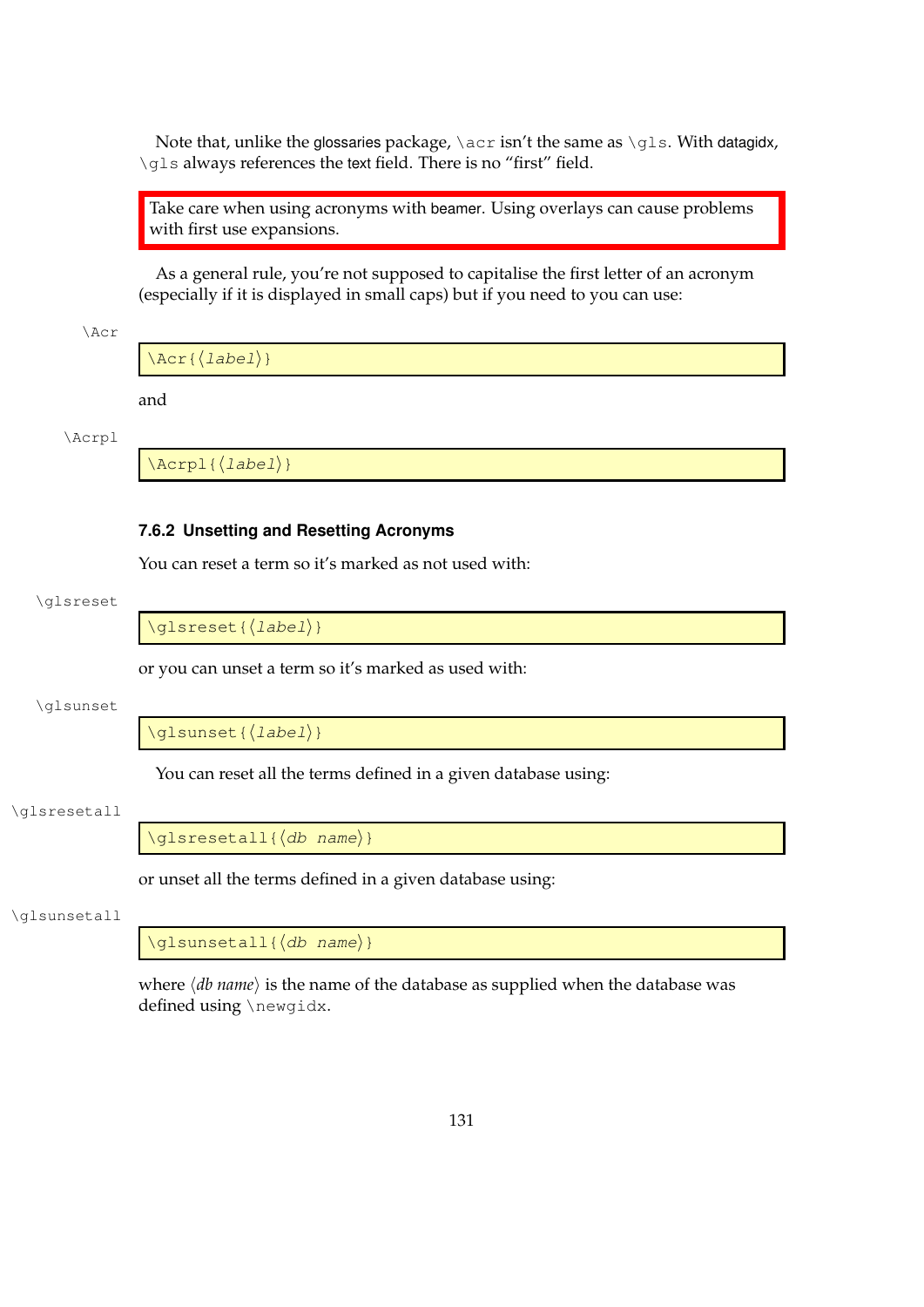# **7.7 Conditionals**

You can test if a term exists using

\iftermexists

\iftermexists{ $\langle$ label $\rangle$ }{ $\langle$ true part $\rangle$ }{ $\langle$ false part $\rangle$ }

You can test if a term has been used using:

\ifentryused

\ifentryused{ $\langle$ label}}{ $\langle$ true part}}{ $\langle$ false part $\rangle$ }

# <span id="page-140-0"></span>**7.8 Displaying the Index or Glossary**

The index or glossary can be displayed using

\printterms

\printterms[(options)]

You will need to run LATEX at least twice to ensure your index/glossary is up-to-date. The first run will only display any entries that have a "See" field defined.

The optional argument  $\langle options \rangle$  is a comma-separated list of  $\langle key \rangle = \langle value \rangle$  options. Available keys:

**database** The name of the database (as given in \newgidx).

- **postdesc** This may have the value dot (put a full stop after the description) or none (don't put a full stop after the description).
- **prelocation** This indicates what to put before the location list. Available values:

**none** Nothing.

**enspace** An en-space.

**space** An ordinary space.

**dotfill** A dotted line (\dotfill).

**hfill** Expandable space (\hfill).

**location** This indicates how to display the location list. Available values:

**hide** Don't display the location list.

**list** Display the location list.

**first** Only display the first location in the list.

**symboldesc** How to format the symbol in relation to the description. Available values: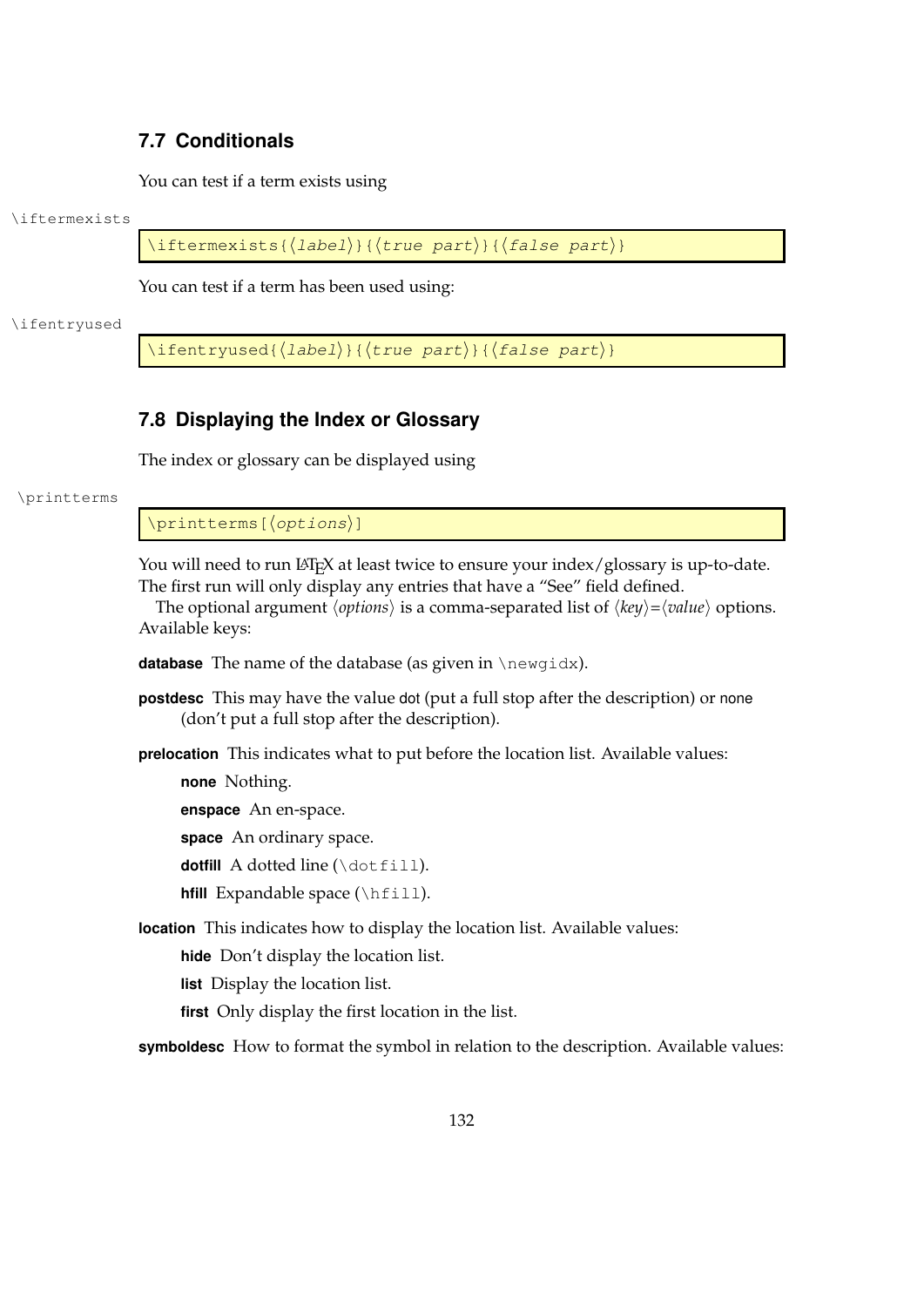**symbol** Display the symbol but not the description.

- **desc** Display the description but not the symbol field.
- **(symbol) desc** Display the symbol (if defined) in parentheses followed by the description.
- **desc (symbol)** Display the description followed by the symbol (if defined) in parentheses.
- **symbol desc** Display the symbol (if defined) followed by the description.
- **desc symbol** Display the description followed by the symbol (if defined).
- **columns** This should be a positive number that indicates the page column layout. If the value is greater than 1, the multicols environment is used (defined in the multicol package, which is automatically loaded).
- **namecase** Indicates whether any case change should be applied to the entry's name field. Available values:
	- **nochange** Don't apply a case change.
	- **uc** Convert the name to uppercase.
	- **lc** Convert the name to lowercase.
	- firstuc Convert the first letter to uppercase (using \makefirstuc defined in mfirstuc).
	- **capitalise** Capitalise initial letters of each word in the name (using \capitalisewords defined in mfirstuc).
- **namefont** The font changing command to apply to the name. (Include the initial backslash.) Declarations may be used.
- **postname** What to put after the name.
- **see** Indicates how the cross-reference (given in the "See" field) should be displayed. Available values:
	- **comma** Insert a comma followed by a space in front of the cross-reference.
	- **brackets** Insert a space before the cross-reference and put the cross-reference in parentheses.
	- **dot** Insert a full stop followed by a space in front of the cross-reference.
	- **space** Insert a space before the cross-reference.
	- **nosep** Don't insert anything before the cross-reference.

**semicolon** Insert a semi-colon followed by a space in front of the cross-reference. **location** Display the cross-reference in the same way as a location.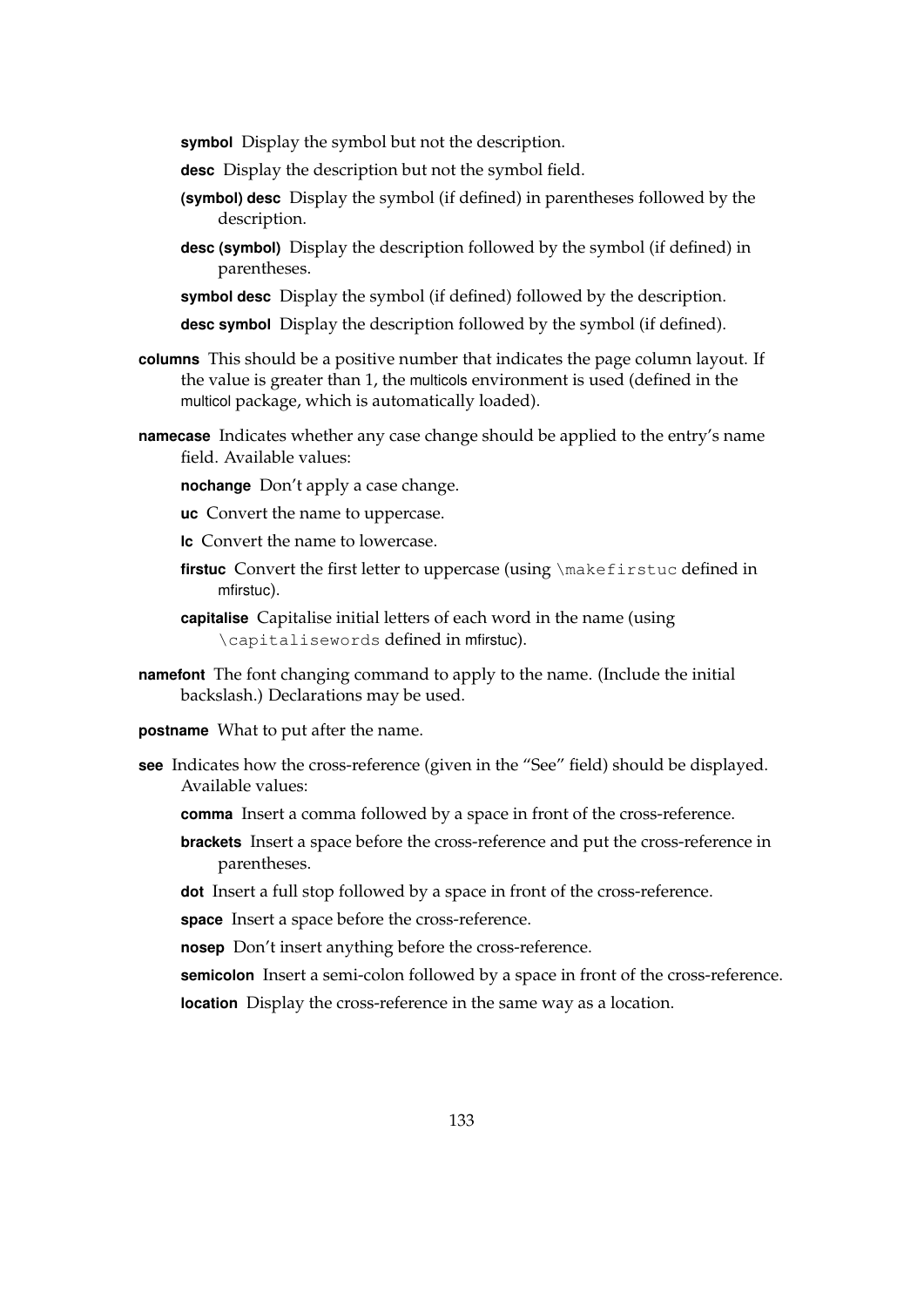- **child** Indicates whether child entries should have their name displayed. Available values: named (display the child's name) and noname (don't display the child's name).
- **showgroups** Boolean option that indicates whether or not to insert group headings (and a group separator) between index groups, if headings are supported by the given style. If no value is supplied, true is assumed.
- **style** The style to use. The value should be the name of the style. Available styles are listed in [subsection 7.8.1.](#page-142-0)
- **symbolwidth** Some of the styles allow you to specify a width for the symbol field. This width can be specified with this option. The value will be ignored by some of the styles.
- **locationwidth** Some of the styles allow you to specify a width for the location field. This width can be specified with this option. The value will be ignored by some of the styles.
- **childsort** A boolean option that indicates whether or not the child entries should be sorted. If true, the child entries are listed using the same sort order as the sort applied to the database. If false, the child entries are listed in the order they were defined. If the value is missing, true is assumed.

**heading** The heading at the start of the index/glossary.

**postheading** What to put immediately after the heading.

- **sort** How to sort the database. See [subsection 7.8.2](#page-144-0) for further details.
- **balance** This is a boolean option that is only applied if columns is greater than 1. If true, the columns are balanced. If false, the columns aren't balanced. If no value is specified, true is assumed.
- **condition** This specifies a boolean condition (as used by \DTLforeach) so you can display only those entries where the condition is met. For example, to only display entries starting with "H" (not including any entry that is just the letter "H") you can do:

\printterms[condition={\DTLisiopenbetween{\Name}{H}{I}}]

## <span id="page-142-0"></span>**7.8.1 Index or Glossary Styles**

The index or glossary style is given by the style key in the optional argument of \newgidx or \printterms. The following styles are available:

**index** The "index" style is a basic style for an index. This style accepts the locationwidth and symbolwidth keys in \printterms. This is the default style.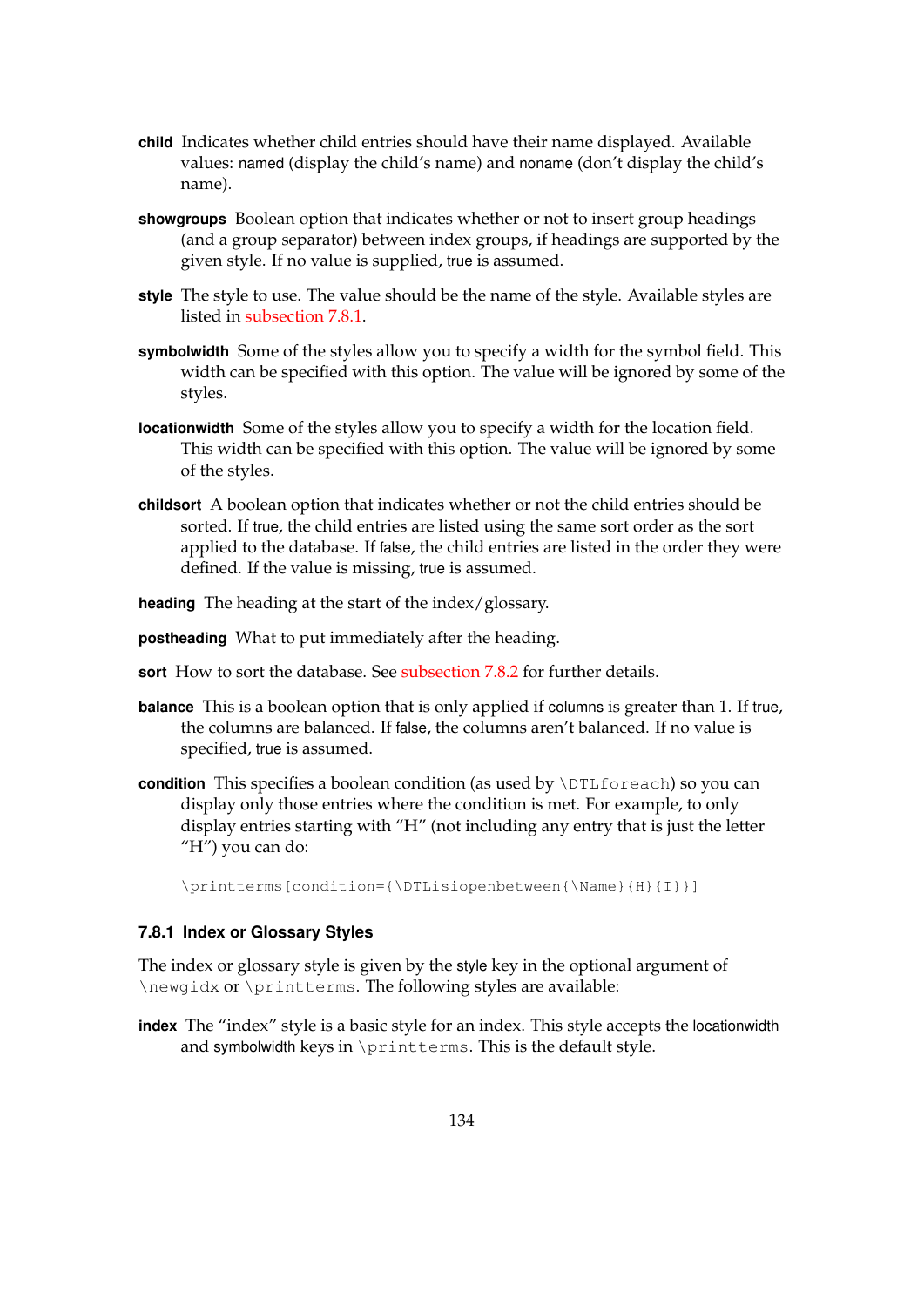- **indexalign** The "indexalign" style is similar to the "index" style but aligns the descriptions.
- **align** The "align" style aligns the fields. This style accepts the locationwidth and symbolwidth keys in \printterms.
- **gloss** The "gloss" style is a basic glossary style. This style uses

#### \DTLgidxChildSep

\DTLgidxChildSep

as the separator between child entries (defaults to a space) and

\DTLgidxPostChild

\DTLgidxPostChild

to indicate what to put after the list of child entries (defaults to nothing).

**dict** The "dict" style is designed for dictionary-like glossaries. This assumes a hierarchical structure where the top level entries have a name. The next level is used to indicate a category (such as "adjective" or "noun"). If there is only one meaning for the term, this level also has a description. If there is more than one meaning, each meaning should be a child of the category entry. Only third level entries are numbered. No further levels are expected. The symbol field is ignored.

If showgroups is set, the group headers will be placed in a  $\lambda$ chapter (if defined) or in a \section (if \chapter isn't defined).

This style uses:

\DTLgidxCategoryNameFont

\DTLgidxCategoryNameFont{(text)}

The font used to display the name of the category (first child level).

\DTLgidxCategorySep

\DTLgidxCategorySep

The category separator. (Defaults to a space).

\DTLgidxSubCategorySep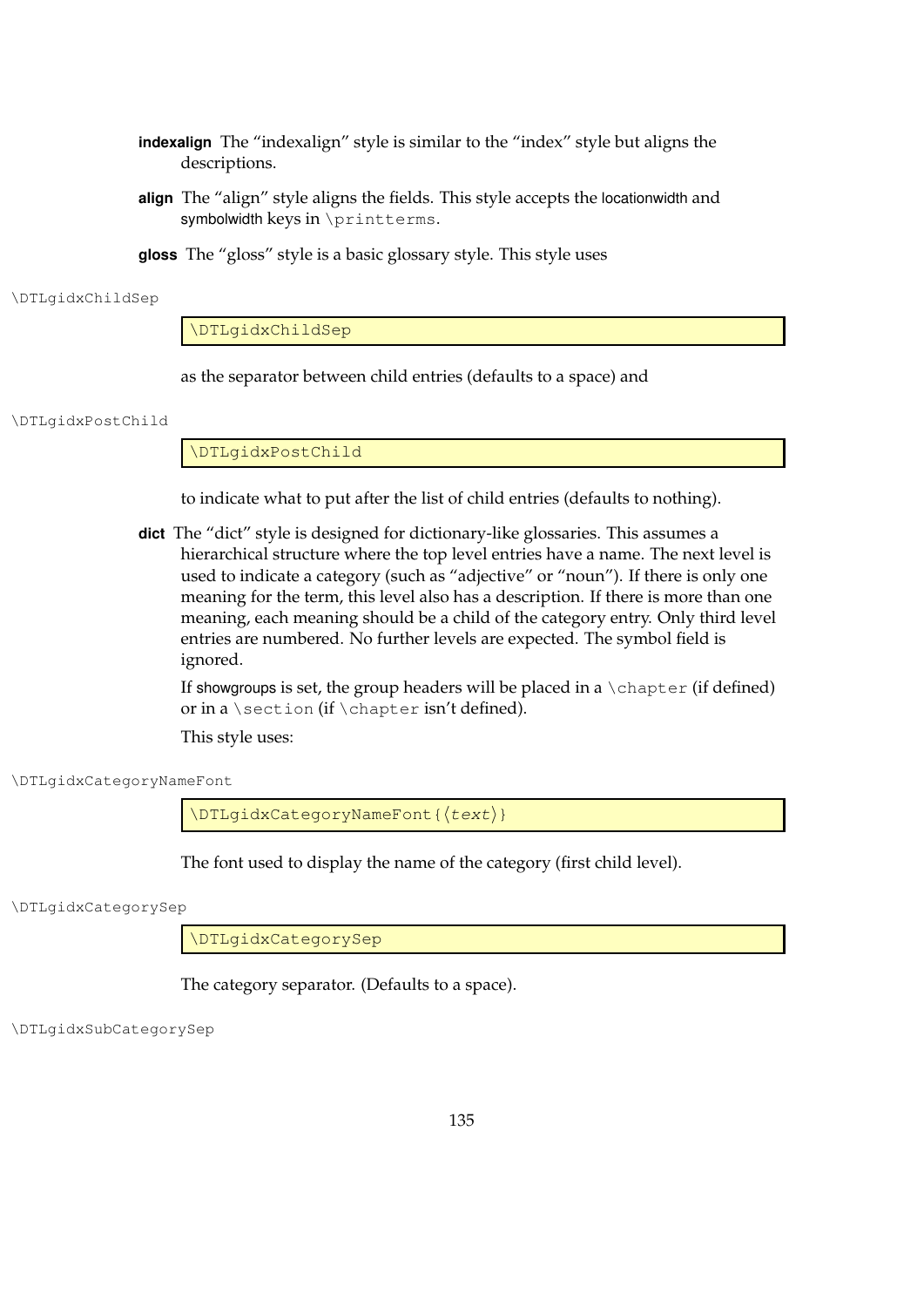\DTLgidxSubCategorySep

The category separator. (Defaults to a space).

\DTLgidxDictPostItem

\DTLgidxDictPostItem

Indicates what to do at the end of each top-level item. (Defaults to \par). The indentation is given by the length register

\datagidxdictindent

\datagidxdictindent

This value defaults to 1em.

For additional commands that affect the style of the indexes or glossaries, see the documented code datatool-code.pdf.

#### **7.8.2 Sorting the Index or Glossary Database**

By default the index/glossary databases are sorted according to the Sort field using the \dtlwordindexcompare handler (see [section 6.8\)](#page-90-0). Note that the *entire* database is sorted, which is less efficient that using external indexing applications, such as makeindex or xindy, which only sort the terms that have been used in the document. In addition, the sorting algorithm used by datatool is less efficient than that used by a custom-built sorting and collation application.

The database is sorted at the start of \printterms according to the value of the sort key supplied by \printterms. To completely suppress the sorting, set this key to empty. Example:

\printterms[database=index,sort={},showgroups=false]

Note that in the above, I also switched off the group headers as they don't make sense with an unsorted index or glossary.

If you want to use a different comparison handler, you can set the sort key to the required sort command, where you can use

\DTLgidxCurrentdb

\DTLgidxCurrentdb

to indicate the current database.

For example, to sort using letter rather than word comparison:

```
\printterms[database=index,
  sort={\dtlsort{Sort}{\DTLgidxCurrentdb}{\dtlletterindexcompare}}]
```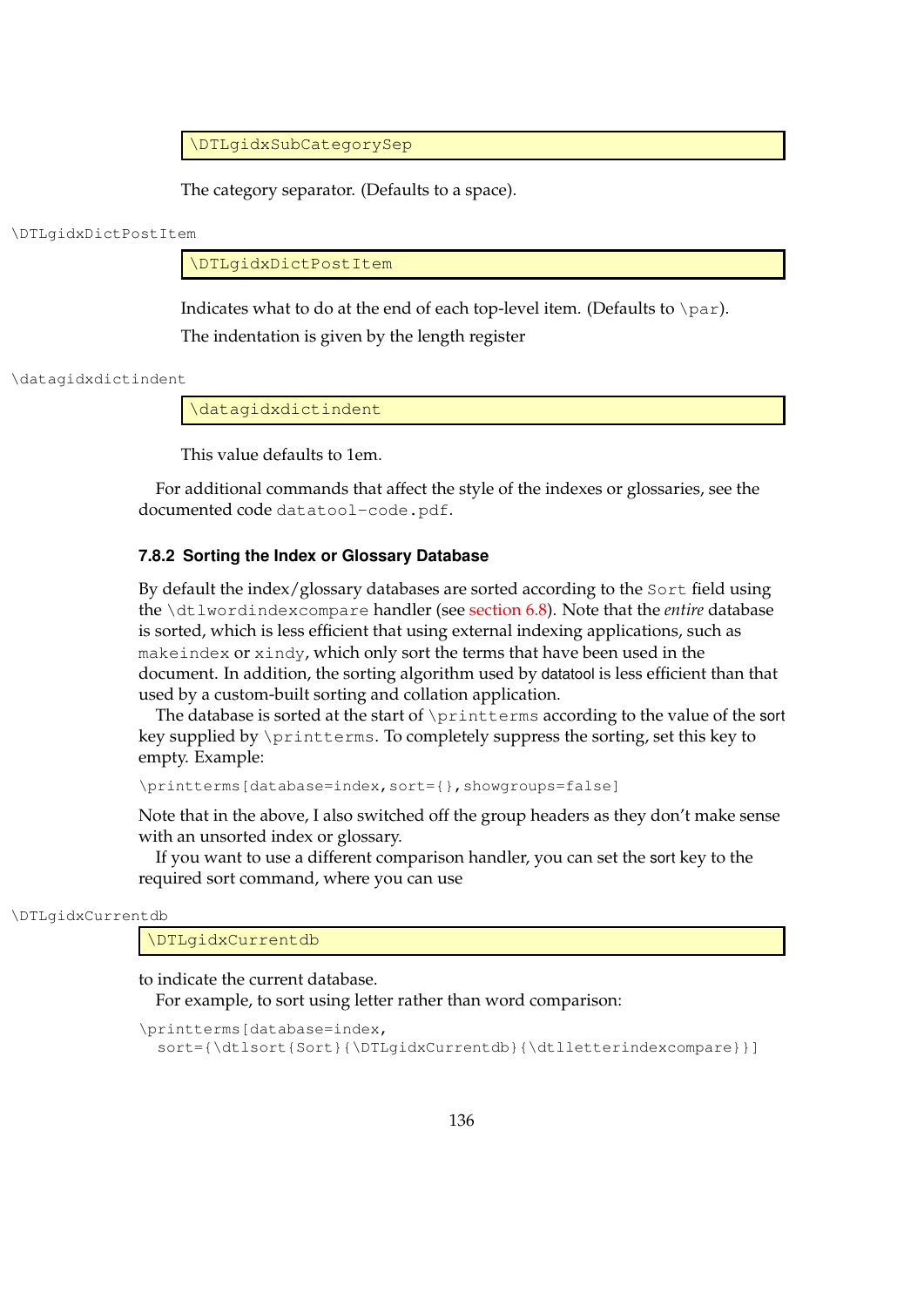You may recall from earlier that the index/glossary databases have a column labelled "FirstId". This can be used if you want to sort the database according to the order of usage. Example:

```
\printterms[database=index,
sort={\dtlsort{FirstId}{\DTLgidxCurrentdb}{\dtlcompare}}]
```
Note that here I've used the  $\dagger \dagger \c{m}$  are handler (which is the fastest handler) as I'm only concerned with a numerical rather than a string comparison.

The default value of the sort key is actually:

\dtlsort{Sort,FirstId}{\DTLgidxCurrentdb}{\dtlwordindexcompare}}

This means that entries with duplicate "Sort" fields are then sorted according to use.

#### <span id="page-145-0"></span>**Optimization**

If you have used xindy or makeindex, you'll be familiar with the document creation process. The document is first compiled, then the indexing application is run to sort and collate the entries, then the document is compiled again (and possible once more). This involves two (or three) LAT<sub>E</sub>X runs and one sort and collate run. With the datagidx package, the sorting and collation is done every LATEX run. For a large index, this can be quite slow. If you're not editing the index or glossary, you might prefer not to have to keep sorting the database whenever you update the document. To assist this, datagidx provides the optimize package option. This may take the following values:

- **off** Don't use the optimize facility. (The index/glossary databases will be sorted every run, unless the sort is switched off by setting the sort key to empty.)
- **low** Use the "low" optimize setting. This only sorts the index/glossary databases every other run. (Assuming that the sorting is done via the \printtermssort key rather than explicitly using \dtlsort or \DTLsort somewhere else in the document.) Don't use this option if sorting the databases makes the document out-of-date. (For example, the group headers use sectioning commands.)
- **high** Use the "high" optimize setting. This sorts the index/glossary databases on the first run, then writes the sorted databases to external files, which are read in on subsequent runs. Again this assumes that the sorting is done via the \printtermssort key. Don't use this option if you want to edit the index/glossary database.

# **7.9 Package Options**

The following package options are available for datagidx:

**utf8** A boolean option (same as for datatool-base). If you both load inputenc with UTF-8 support and you use accent commands like  $\setminus'$  or  $\setminus$ c then make sure you have at least version 2.05 of mfirstuc if you want to use commands like \Gls.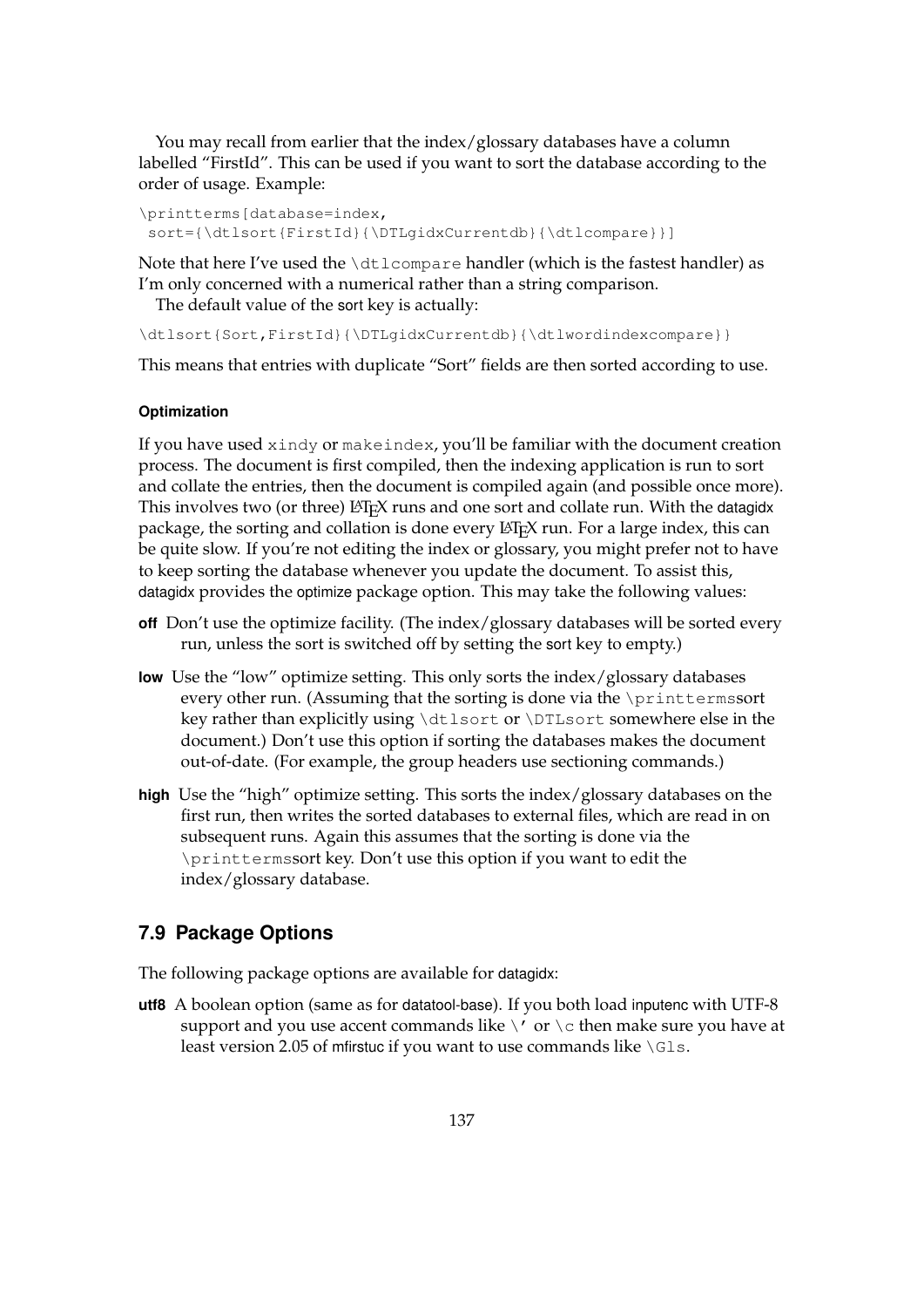**optimize** Sets the optimization. (See [section 7.8.2.](#page-145-0))

- **columns** Sets the default number of columns to use for the indexes or glossaries. (See [section 7.8.](#page-140-0))
- **child** Sets whether or not to show the name in child entries, where the style supports this option. (See [section 7.8.](#page-140-0))

**namecase** Sets the case change for the entry's name. (See [section 7.8.](#page-140-0))

**namefont** Sets the font for the entry's name. (See [section 7.8.](#page-140-0))

**postname** Indicates what to put after the entry's name. (See [section 7.8.](#page-140-0))

**postdesc** Indicates what to put after the entry's description. (See [section 7.8.](#page-140-0))

**prelocation** Indicates what to put before the entry's location. (See [section 7.8.](#page-140-0))

**location** Indicates how to display the entry's location. (See [section 7.8.](#page-140-0))

**see** Indicates how to display the entry's cross-reference list. (See [section 7.8.](#page-140-0))

**symboldesc** Indicates how to display the entry's symbol in relation to the description. (See [section 7.8.](#page-140-0))

**compositor** Sets the location compositor. (See [section 7.2.](#page-122-0))

**draft** Displays additional information, such as target names.

**final** Hides the draft information.

**verbose** Use datatool's verbose mode.

**nowarn** A boolean option that suppresses datagidx's rerun warnings.

## **Example 22 (Creating an Index)**

In this document, I have used the datagidx package and the hyperref package. In the preamble, I have the following:

```
\usepackage{datagidx}
\usepackage[colorlinks]{hyperref}
\newgidx{index}{Index}% define a database for the index
\DTLgidxSetDefaultDB{index}% set this as the default
\newterm{mac\'edoine}
\newterm{macram\'e}
\newterm[label=elite]{{\'e}lite}
\newterm{reptile}
```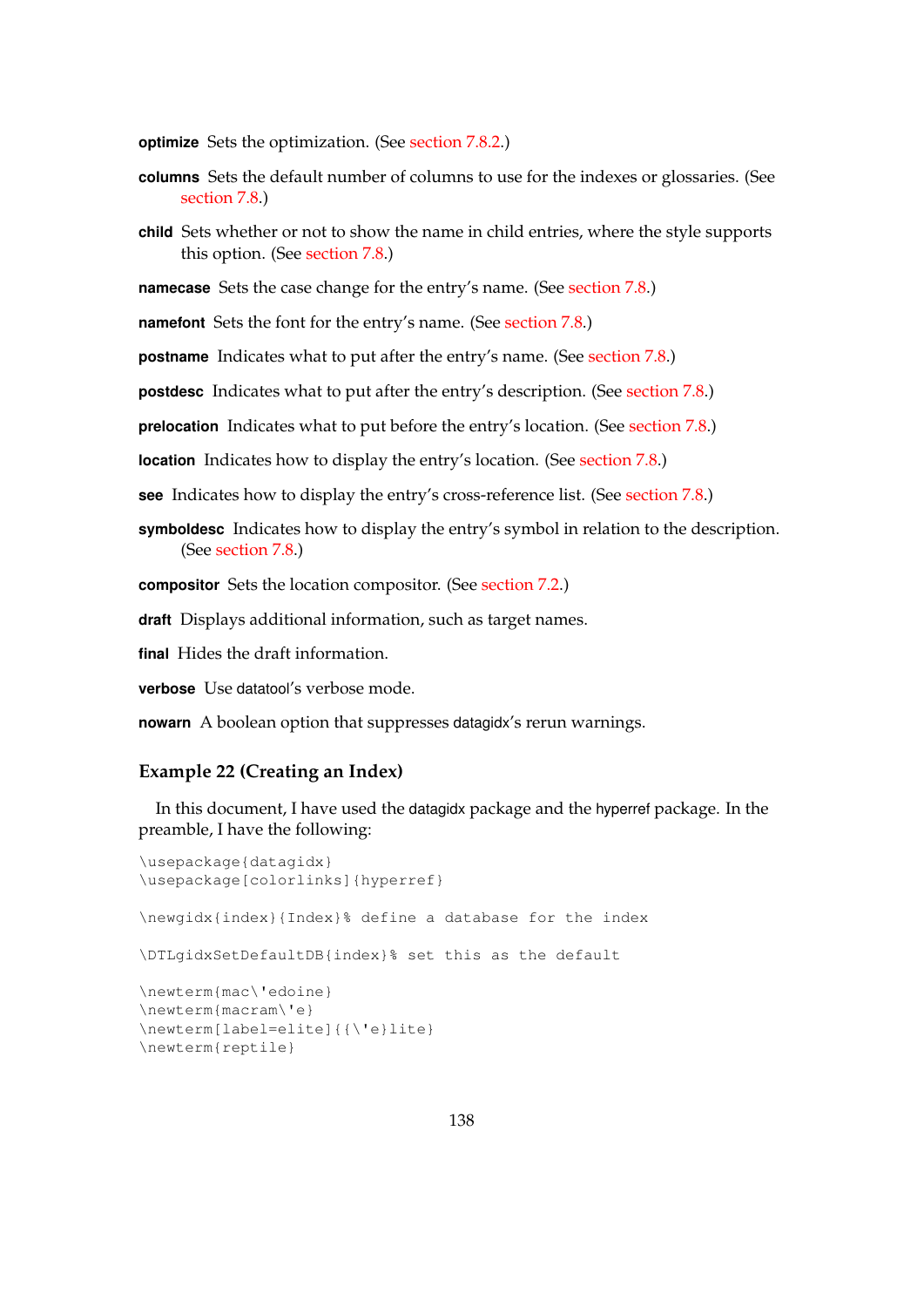```
\newterm[seealso={reptile}]{crocodylian}
\newterm
 \frac{6}{3}parent=crocodylian
 ]
 {crocodile}
\newterm
 \lceil \cdot \rceilparent=crocodylian
 ]
 {alligator}
\newterm
 \lceil \frac{6}{6} \rceilparent=crocodylian,
   description={(also cayman)}
 ]
 {caiman}
```

```
\newterm[see={caiman}]{cayman}
```
Now here's some code to go in the document:

```
Here are some words containing accents: \gls{macedoine},
\gls{macrame} and \gls{elite}. \Gls{elite} requires extra care as it
starts with an accented letter. A \gls{crocodylian} is a family of
\glspl{reptile} consisting of \glspl{crocodile}, \glspl{alligator} and
\glspl{caiman}.
```
#### This produces the following:

Here are some words containing accents: [macédoine,](#page-147-0) [macramé](#page-147-1) and [élite.](#page-147-2) [Élite](#page-147-2) requires extra care as it starts with an accented letter. A [crocodylian](#page-147-3) is a family of [reptiles](#page-147-4) consisting of [crocodiles,](#page-147-5) [alligators](#page-147-6) and [caimans.](#page-147-7)

<span id="page-147-15"></span><span id="page-147-11"></span>The index can then be displayed using:

```
\printterms[heading={\section*},database=index]
```
This requires two runs to ensure the index is up-to-date. The resulting index is as follows:

## **Index**

```
cayman see caiman
crocodylian 139
   alligator 139
   caiman (also cayman) 139
   crocodile 139
```
<span id="page-147-14"></span><span id="page-147-13"></span><span id="page-147-12"></span><span id="page-147-10"></span><span id="page-147-9"></span><span id="page-147-8"></span><span id="page-147-4"></span><span id="page-147-2"></span><span id="page-147-1"></span><span id="page-147-0"></span>*see also* [reptile](#page-147-4) élite [139](#page-147-12) macédoine [139](#page-147-13) macramé [139](#page-147-14) reptile [139](#page-147-15)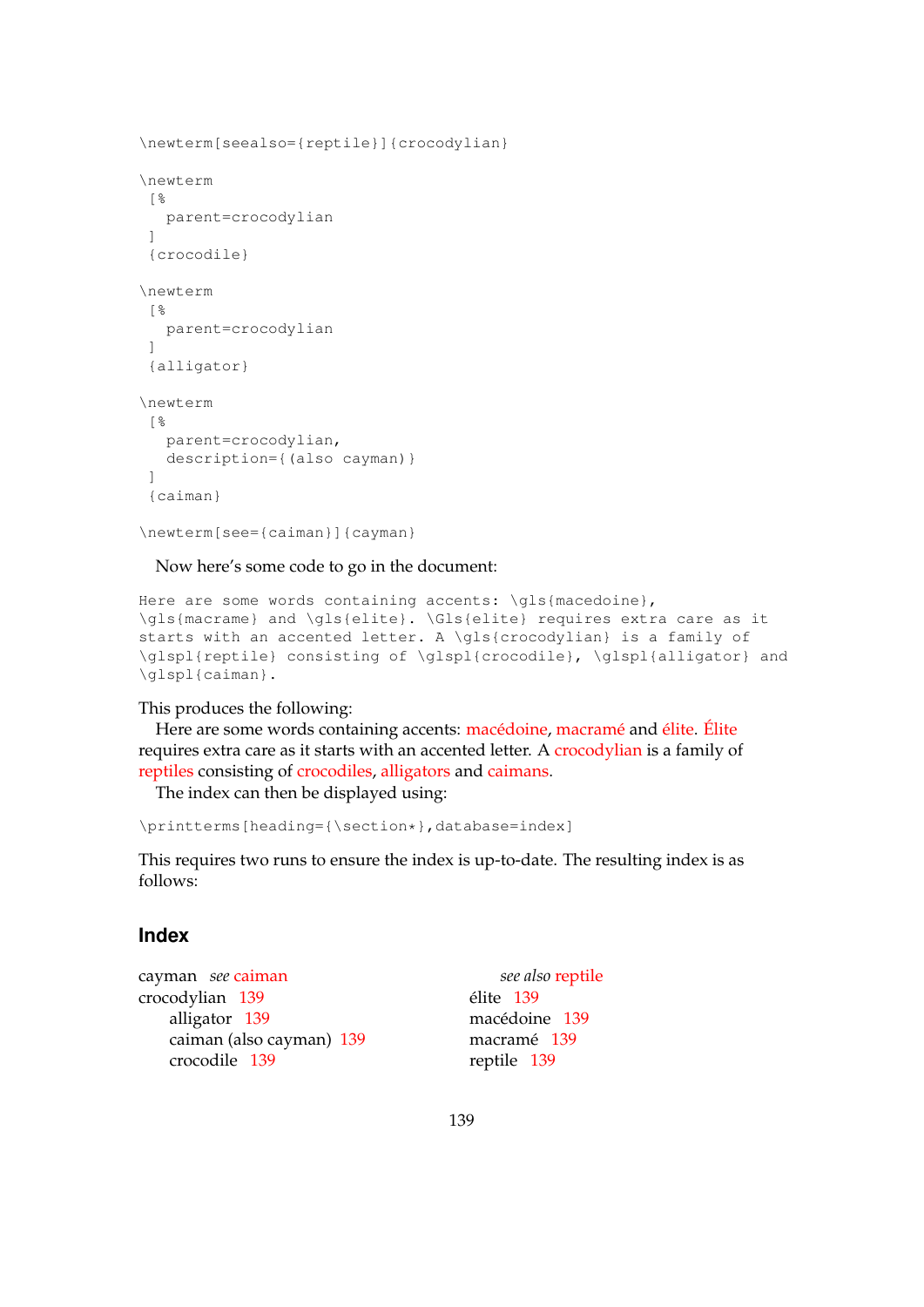Here's the code if you want to add the letter groups (I've also added a dotted line before the location):

```
\printterms
\lfloorheading={\section*},
  database=index,
  prelocation=dotfill,
  showgroups
 ]
```
which produces:

# **Index**

|                                                    | E                                                              |
|----------------------------------------------------|----------------------------------------------------------------|
|                                                    |                                                                |
|                                                    | M                                                              |
|                                                    | alligator  139 macédoine  139                                  |
|                                                    | caiman (also cayman)  139 macramé  139                         |
| crocodile $\ldots \ldots \ldots \ldots \ldots 139$ | R                                                              |
| see also reptile                                   | reptile $\ldots \ldots \ldots \ldots \ldots \ldots \ldots 139$ |
|                                                    |                                                                |

## 140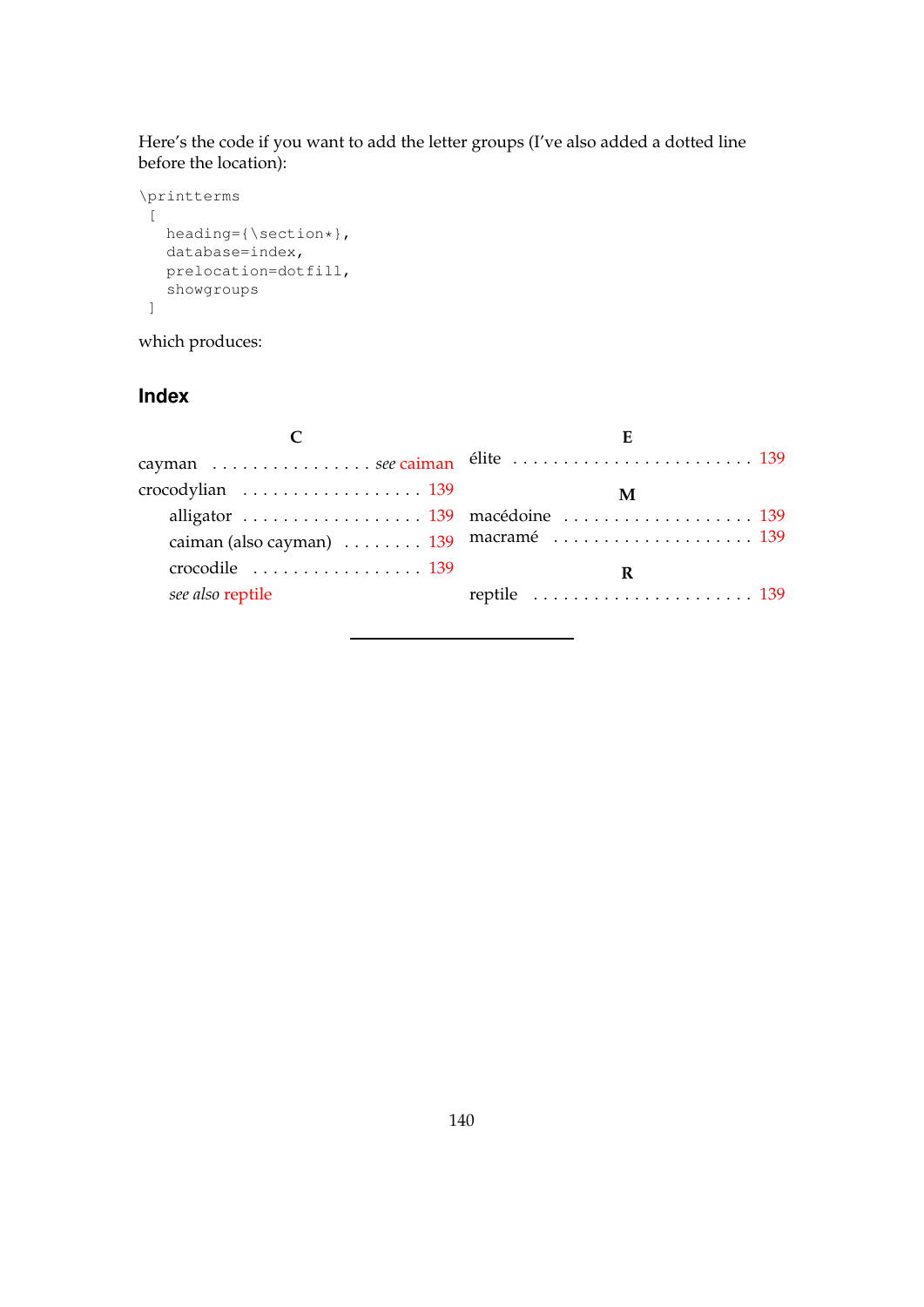# **8 Pie Charts (datapie package)**

The datapie package is not loaded by the datatool package, so you need to explicitly load datapie if you want to use any of the commands defined in this section. You will also need to have the pgf/tikz packages installed. The datapie package may be given the following options:

**color** Colour option (default).

**gray** Grey scale option.

**rotateinner** Rotate inner labels so that they are aligned with the pie chart radial axis.

**norotateinner** Don't rotate inner labels (default).

**rotateouter** Rotate outer labels so that they are aligned with the pie chart radial axis.

**norotateouter** Don't rotate outer labels (default).

Numerical information contained in a database created by the datatool package can be converted into a pie chart using

#### \DTLpiechart

### \DTLpiechart[ $\langle$ condition $\rangle$ ]{ $\langle$ settings list $\rangle$ }{ $\langle$ db name $\rangle$ }{ $\langle$ values $\rangle$ }

where  $\langle db \ name \rangle$  is the name of the database, and  $\langle condition \rangle$  has the same form as the optional argument to  $\D{DTLfoseach}$  described in [section 6.4.](#page-64-0) If  $\langle condition \rangle$  is false, that information is omitted from the construction of the pie chart. The argument  $\langle values \rangle$  is a comma separated list of  $\langle cmd \rangle = \langle key \rangle$  pairs, the same as that required by the penultimate argument of \DTLforeach. The h*settings list*i is a comma separated list of  $\langle$ *setting* $\rangle = \langle$ *value* $\rangle$  pairs, where  $\langle$ *setting* $\rangle$  can be any of the following:

- **variable** This specifies the control sequence to use that contains the value used to construct the pie chart. The control sequence must be one of the control sequences to appear in the assignment list  $\langle values \rangle$ . This setting is required.
- **start** This is the starting angle of the first segment. The value is 0 by default.
- **radius** This is the radius of the pie chart. The default value is 2cm.
- **innerratio** The distance from the centre of the pie chart to the point where the inner labels are placed is given by this value multiplied by the radius. The default value is 0.5.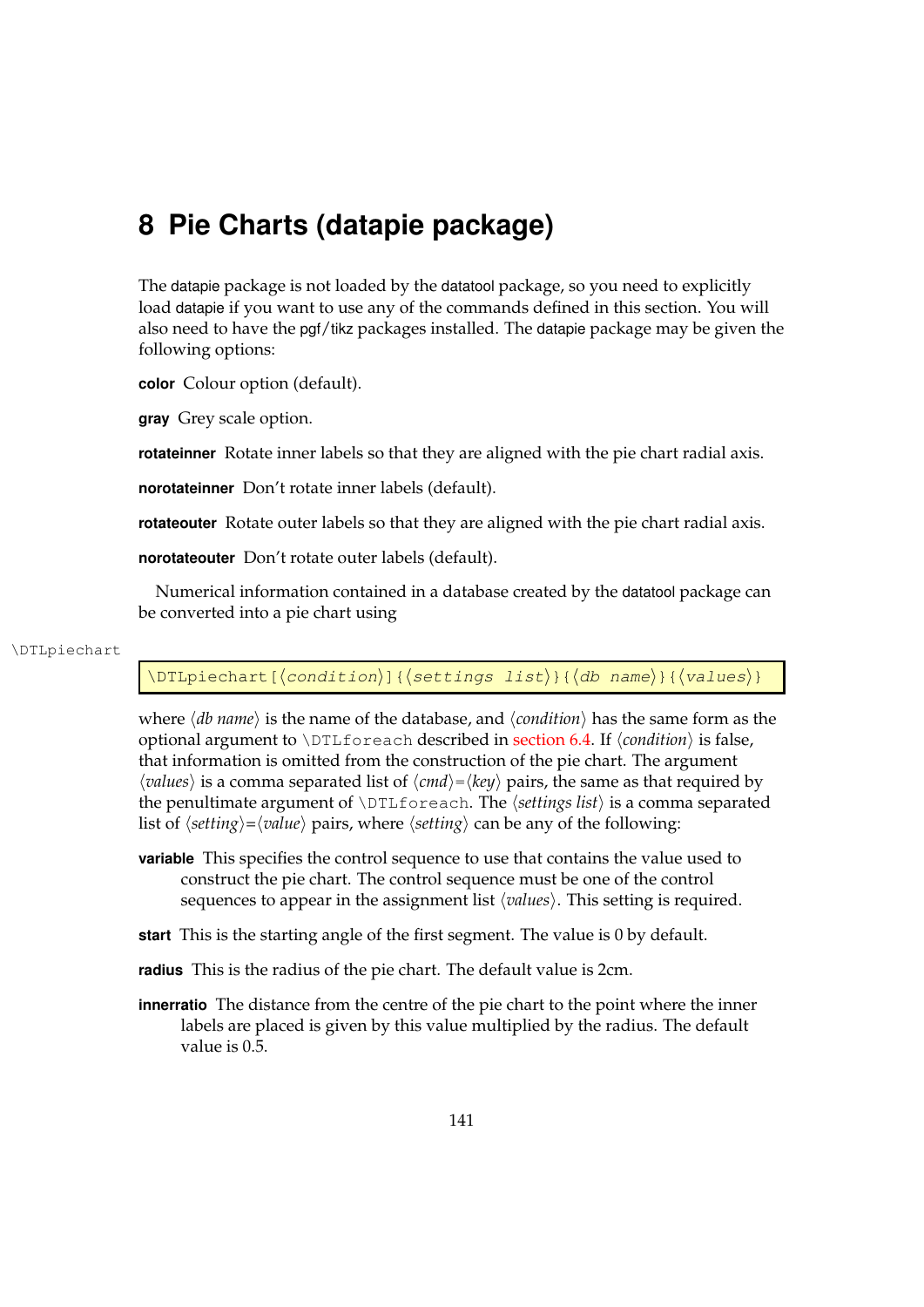- **outerratio** The distance from the centre of the pie chart to the point where the outer labels are placed is given by this value multiplied by the radius. The default value is 1.25.
- **cutawayratio** The distance from the centre of the pie chart to the point of cutaway segments is given by this value multiplied by the radius. The default value is 0.2.
- **inneroffset** This is the absolute distance from the centre of the pie chart to the point where the inner labels are placed. You should use only one or other of innerratio and inneroffset, not both. If you also want to specify the radius, you must use radius before inneroffset. If omitted, the inner offset is obtained from the radius multiplied by the innerratio value.
- **outeroffset** This is the absolute distance from the centre of the pie chart to the point where the outer labels are placed. You should use only one or other of outerratio and outeroffset, not both. If you also want to specify the radius, you must use radius before outeroffset. If omitted, the outer offset is obtained from the radius multiplied by the outerratio value.
- **cutawayoffset** This is the absolute distance from the centre of the pie chart to the point of the cutaway segments. You should use only one or other of cutawayratio and cutawayoffset, not both. If you also want to specify the radius, you must use ratio before cutawayoffset. If omitted, the cutaway offset is obtained from the ratio multiplied by the cutawayratio value.
- **cutaway** This is a list of cutaway segments. This should be a comma separated list of individual numbers, or number ranges (separated by a dash). For example  $cutaway = \{1, 3\}$  will separate the first and third segments from the rest of the pie chart, offset by the value of the cutawayoffset setting, whereas cutaway={1-3} will separate the first three segments from the rest of the pie chart. If omitted, the pie chart will be whole.
- **innerlabel** The value of this is positioned in the middle of each segment at a distance of inneroffset from the centre of the pie chart. The default is the same as the value of variable.
- **outerlabel** The value of this is positioned at a distance of outeroffset from the centre of the pie chart. The default is empty.
- **rotateinner** This is a boolean setting, so it can only take the values true and false. If the value is omitted  $true$  is assumed. If true, the inner labels are rotated along the spokes of the pie chart, otherwise the inner labels are not rotated. There are analogous package options rotateinner and norotateinner.
- **rotateouter** This is a boolean setting, so it can only take the values true and false. If the value is omitted true is assumed. If true, the outer labels are rotated along the spokes of the pie chart, otherwise the outer labels are not rotated. There are analogous package options rotateouter and norotateouter.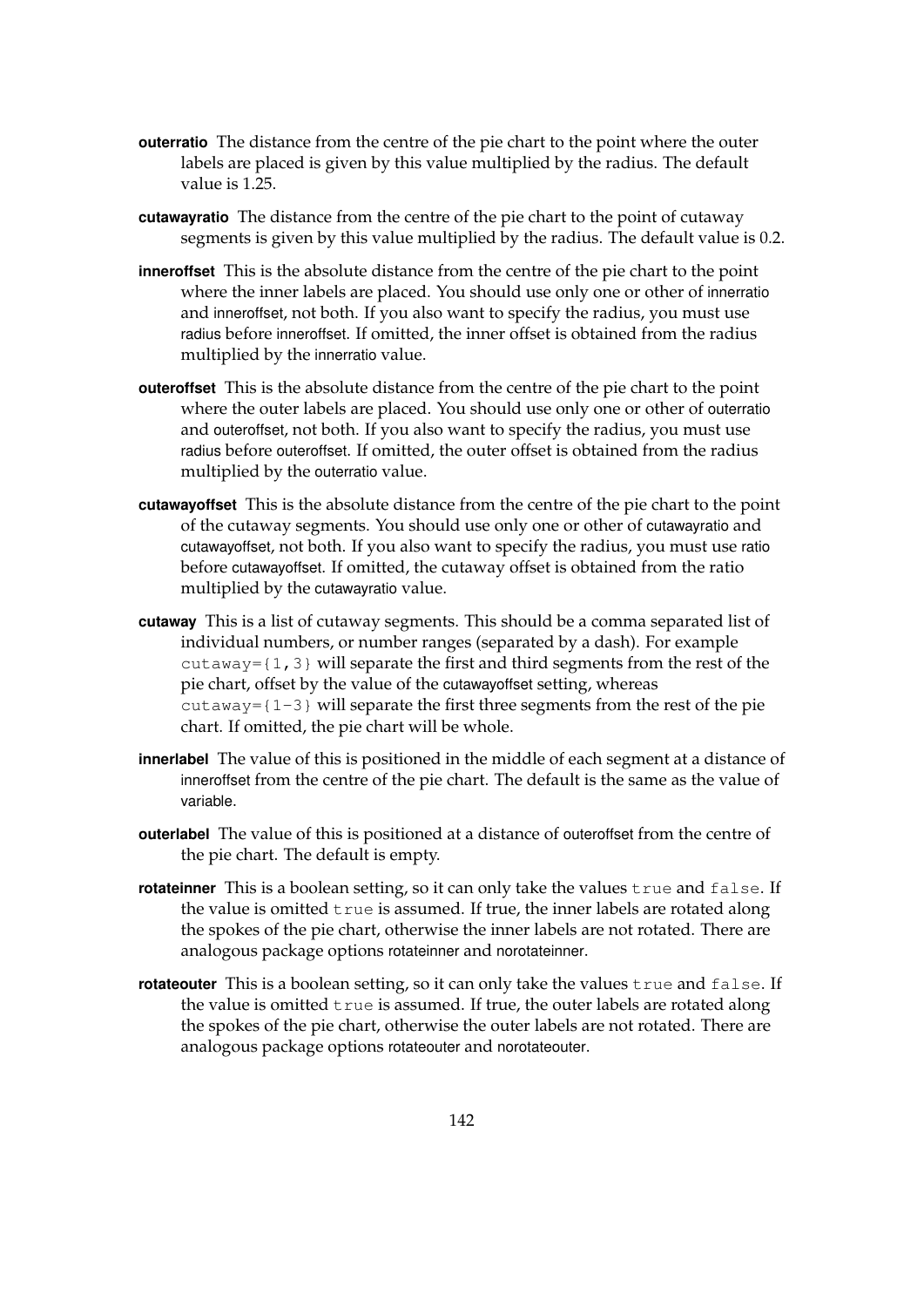## <span id="page-151-1"></span>**Example 23 (A Pie Chart)**

This example loads data from a file called fruit.csv which contains the following:

```
Name, Quantity
"Apples",30
"Pears",25
"Lemons,Limes",40.5
"Peaches",34.5
"Cherries",20
```
#### First load the data:

\DTLloaddb{fruit}{fruit.csv}

## Now create a pie chart in a figure:

```
\begin{figure}[htbp]
\centering
\DTLpiechart{variable=\quantity}{fruit}{\name=Name,\quantity=Quantity}
\caption{A pie chart}
\end{figure}
```
<span id="page-151-0"></span>This creates [Figure 8.1.](#page-151-0) The colours used are the defaults. See [example 27](#page-158-0) for an example that changes the default colours.





There are no outer labels by default, but they can be set using the outerlabel setting. The following sets the outer label to the value of the Name key:

```
\begin{figure}[htbp]
\centering
\DTLpiechart{variable=\quantity,outerlabel=\name}{fruit}{%
\name=Name,\quantity=Quantity}
\caption{A pie chart (outer labels set)}
\end{figure}
```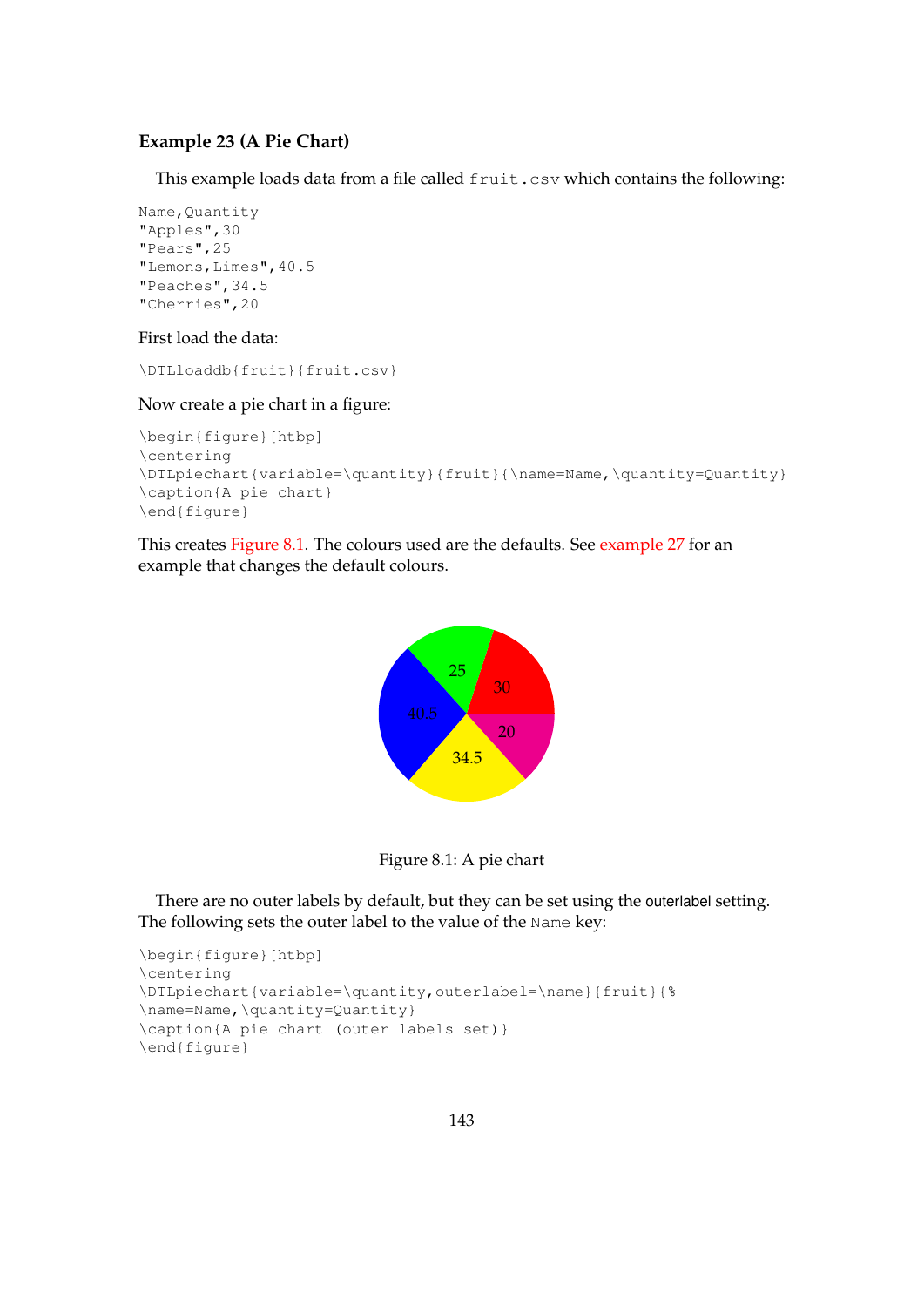<span id="page-152-0"></span>



Figure 8.2: A pie chart (outer labels set)

#### This creates [Figure 8.2.](#page-152-0)

You may prefer the labels to be rotated. The following switches on the rotation for the inner and outer labels:

```
\begin{figure}[htbp]
\centering
\DTLpiechart{variable=\quantity,outerlabel=\name,%
rotateinner, rotateouter}{fruit}{%
\name=Name,\quantity=Quantity}
\caption{A pie chart (rotation enabled)}
\end{figure}
```
This creates [Figure 8.3.](#page-153-0)

## **Example 24 (Separating Segments from the Pie Chart)**

You may want to separate one or more segments from the pie chart, perhaps to emphasize them. You can do this using the cutaway setting. The following separates the first and third segments from the pie chart:

```
\begin{figure}[htbp]
\centering
\DTLpiechart{variable=\quantity,outerlabel=\name,%
cutaway={1,3}}{fruit}{%
\name=Name,\quantity=Quantity}
\caption{A pie chart with cutaway segments}
\end{figure}
```
This produces [Figure 8.4.](#page-153-1)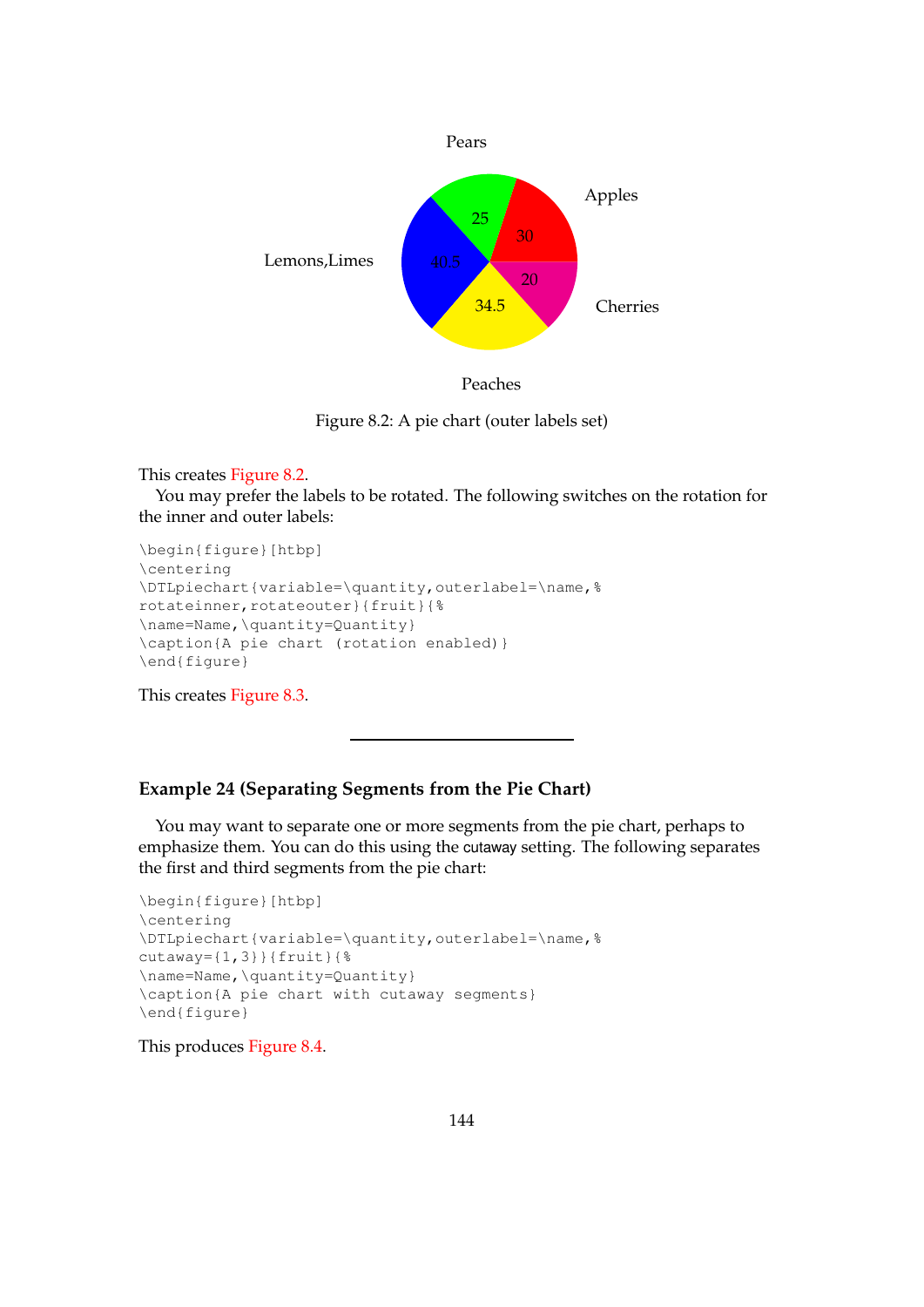<span id="page-153-0"></span>

Figure 8.3: A pie chart (rotation enabled)

<span id="page-153-1"></span>

Figure 8.4: A pie chart with cutaway segments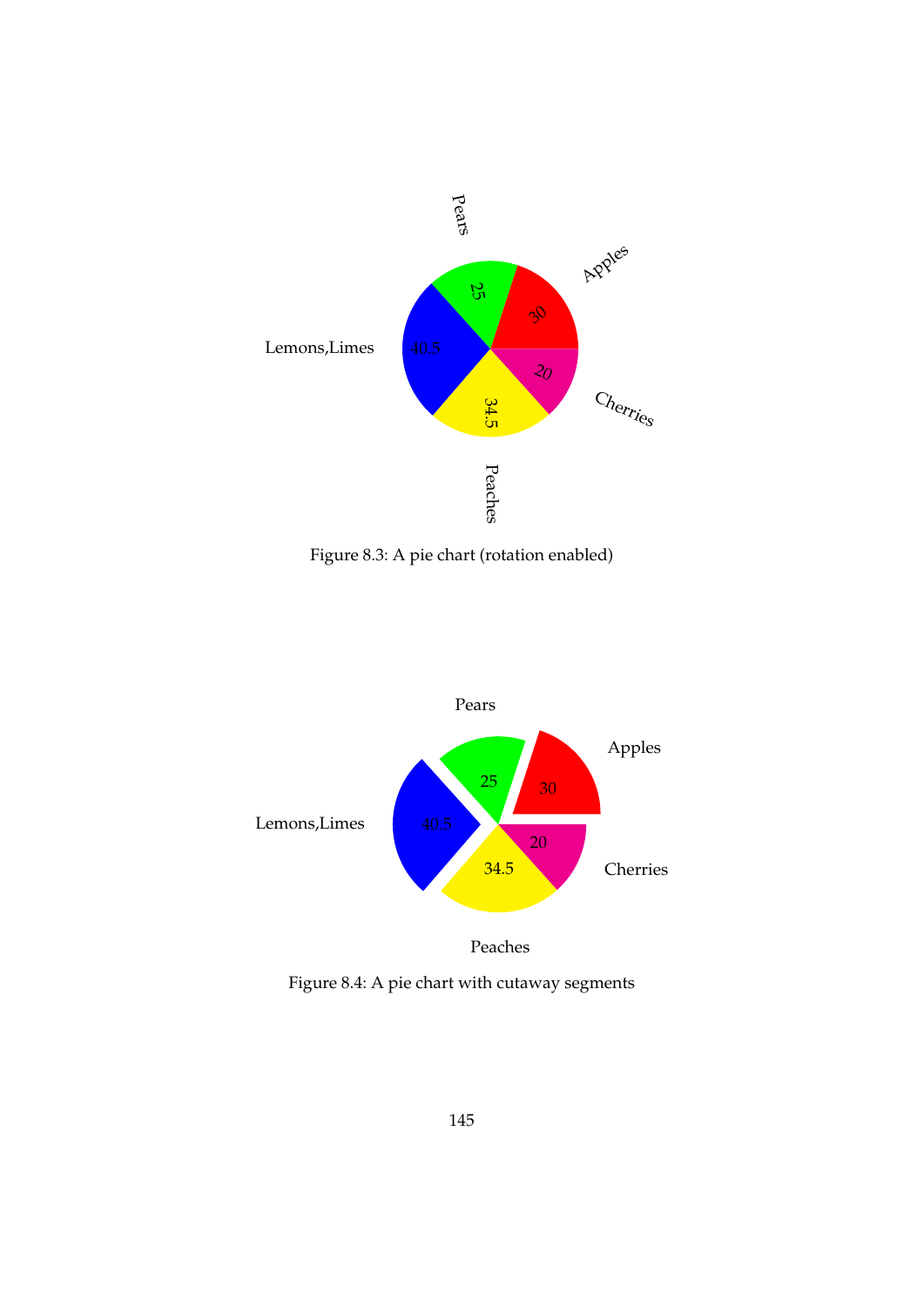## Alternatively I can specify a range of segments. The following separates the first two segments:

```
\begin{figure}[htbp]
\centering
\DTLpiechart{variable=\quantity,outerlabel=\name,%
cutaway={1-2}}{fruit}{%
\name=Name,\quantity=Quantity}
\caption{A pie chart with cutaway segments (\texttt{cutaway=\{1-2\}})}
\end{figure}
```
## <span id="page-154-0"></span>This produces [Figure 8.5.](#page-154-0)





Figure 8.5: A pie chart with cutaway segments ( $cutaway={1-2})$ )

Notice the difference between [Figure 8.5](#page-154-0) and [Figure 8.6](#page-155-0) which was produced using:

```
\begin{figure}[htbp]
\centering
\DTLpiechart{variable=\quantity,outerlabel=\name,%
cutaway={1,2}}{fruit}{%
\name=Name,\quantity=Quantity}
\caption{A pie chart with cutaway segments (\texttt{cutaway=\{1,2\}})}
\end{figure}
```
# **8.1 Pie Chart Variables**

\DTLpievariable

\DTLpievariable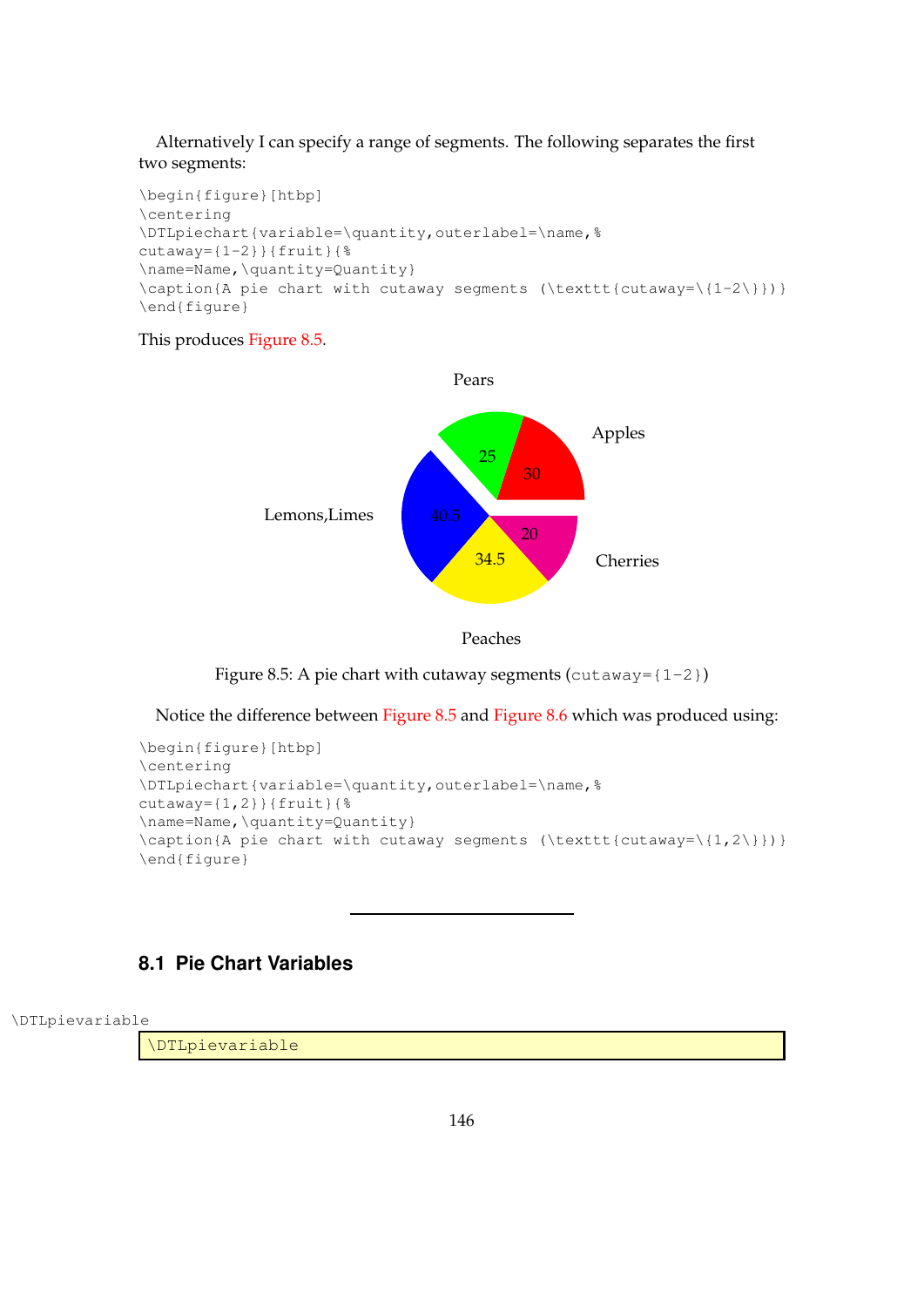<span id="page-155-0"></span>

Peaches

Figure 8.6: A pie chart with cutaway segments (cutaway= $\{1,2\}$ )

This command is set to the variable given by the variable setting in the  $\langle$ *settings list* $\rangle$ argument of \DTLpiechart. The innerlabel is set to \DTLpievariable by default.

#### \DTLpiepercent

\DTLpiepercent

This command is set to the percentage value of \DTLpievariable. The percentage value is rounded to  $\langle n \rangle$  digits, where  $\langle n \rangle$  is the value of the LAT<sub>E</sub>X counter DTLpieroundvarDTLpieroundvar.

## <span id="page-155-1"></span>**Example 25 (Changing the Inner and Outer Labels)**

This example uses the database defined in [example 23.](#page-151-1) The inner label is now set to the percentage value, rather than the actual value, and the outer label is set to the name with the actual value in parentheses.

```
\begin{figure}[htbp]
\centering
\DTLpiechart{variable=\quantity,%
innerlabel={\DTLpiepercent\%},%
outerlabel={\name\ (\DTLpievariable)}}{fruit}{%
\name=Name,\quantity=Quantity}
\caption{A pie chart (changing the labels)}
\end{figure}
```
This produces [Figure 8.7.](#page-156-0)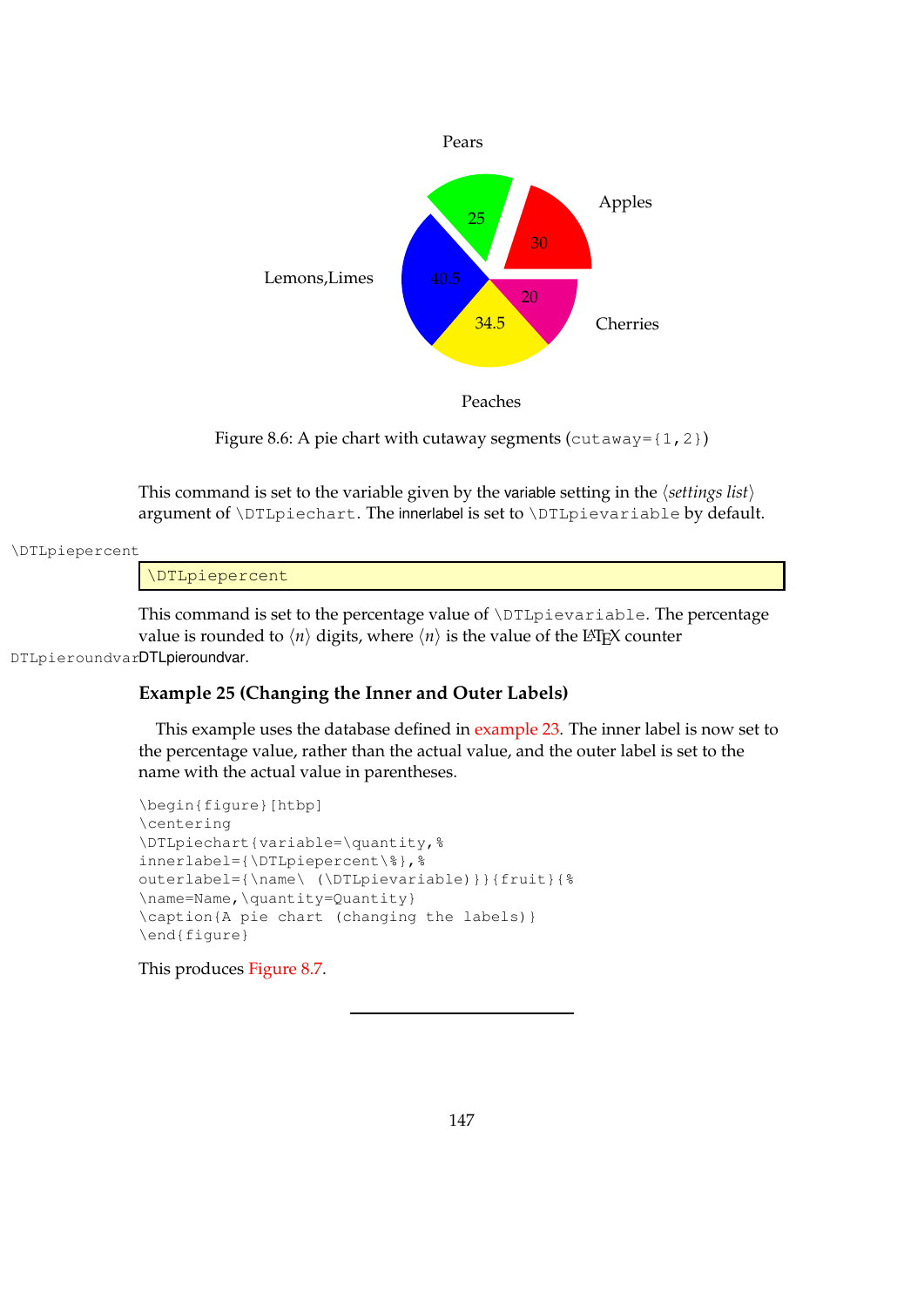<span id="page-156-0"></span>



Figure 8.7: A pie chart (changing the labels)

# **8.2 Pie Chart Label Formatting**

```
\DTLdisplayinnerlabel
```
 $\Delta$ innerlabel{ $\langle text \rangle$ }

This governs how the inner label is formatted, where  $\langle text \rangle$  is the text of the inner label. The default is to just do  $\langle text \rangle$ .

```
\DTLdisplayouterlabel
```
 $\Delta$ DTLdisplayouterlabel{ $\langle \text{text}\rangle$ }

This governs how the outer label is formatted, where  $\langle text \rangle$  is the text of the outer label. The default is to just do  $\langle text \rangle$ .

# <span id="page-156-1"></span>**Example 26 (Changing the Inner and Outer Label Format)**

This example extends [example 25.](#page-155-1) The inner and outer labels are now both typeset in a sans-serif font:

```
\begin{figure}[htbp]
\centering
\renewcommand*{\DTLdisplayinnerlabel}[1]{\textsf{#1}}
\renewcommand*{\DTLdisplayouterlabel}[1]{\textsf{#1}}
\DTLpiechart{variable=\quantity,%
innerlabel={\DTLpiepercent\%},%
outerlabel={\name\ (\DTLpievariable)}}{fruit}{%
\name=Name,\quantity=Quantity}
\caption{A pie chart (changing the label format)}
\end{figure}
```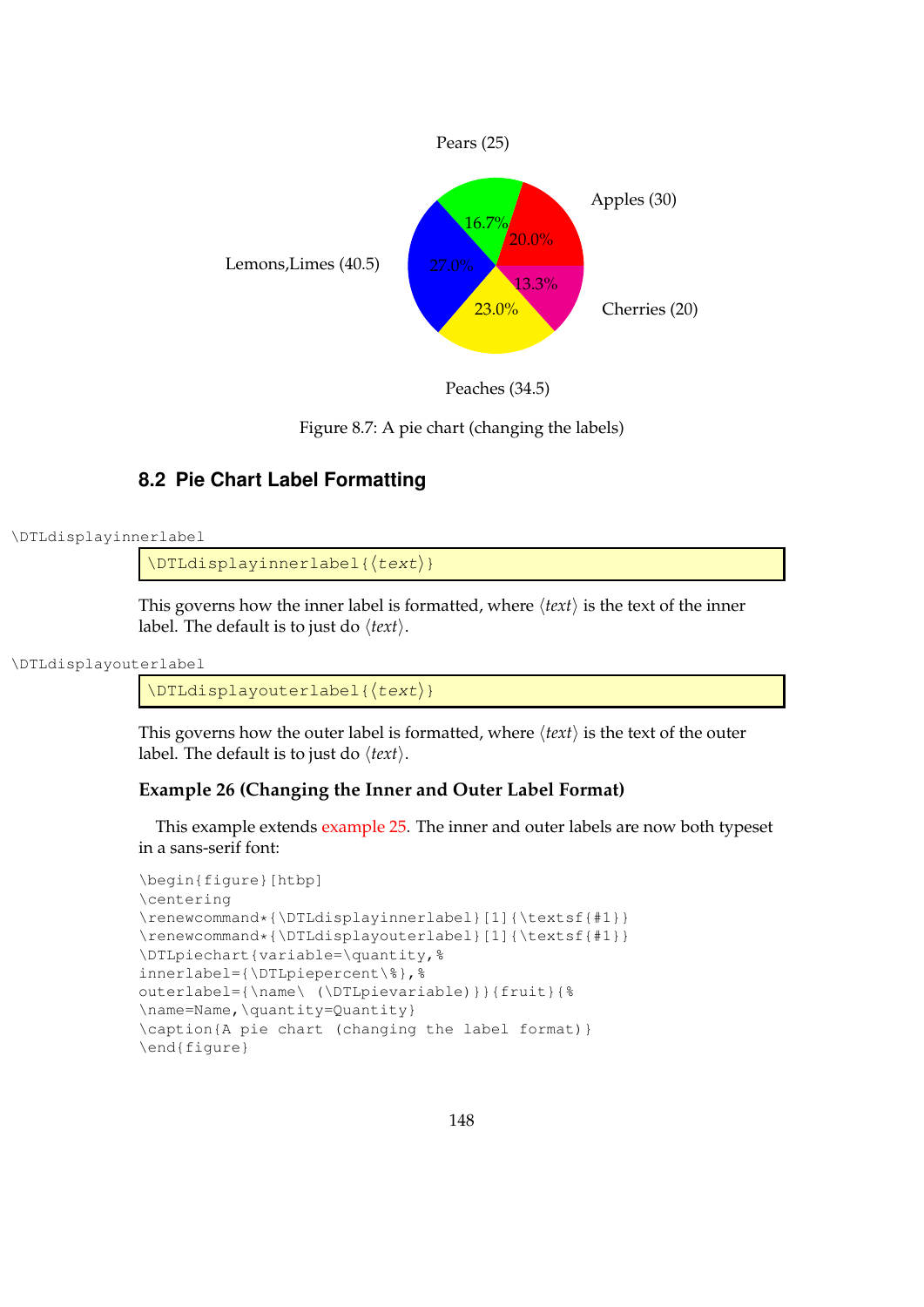<span id="page-157-0"></span>This produces [Figure 8.8.](#page-157-0)



Peaches (34.5)

Figure 8.8: A pie chart (changing the label format)

# **8.3 Pie Chart Colours**

The datapie package predefines colours for the first eight segments of the pie chart. If you require more than eight segments or if you want to change the default colours, you will need to use

\DTLsetpiesegmentcolor

```
\DTEsetpiesegmentcolor{\langle n\rangle}{\langle color\rangle}
```
The first argument  $\langle n \rangle$  is the segment index (starting from 1), and the second argument  $\langle color \rangle$  is a colour specifier as used in commands such as  $\langle color.$ 

It is a good idea to set the colours so that each segment colour is somehow relevant to whatever the segment represents. For example, in the previous examples of pie charts depicting fruit, some of default colours were inappropriate. Whilst red is appropriate for apples and green is appropriate for pears, blue doesn't really correspond to lemons or limes.

\DTLdopiesegmentcolor

 $\Delta$ DTLdopieseqmentcolor{ $\langle n \rangle$ }

This sets the current text colour to that of the  $\langle n \rangle$ <sup>th</sup> segment.

\DTLdocurrentpiesegmentcolor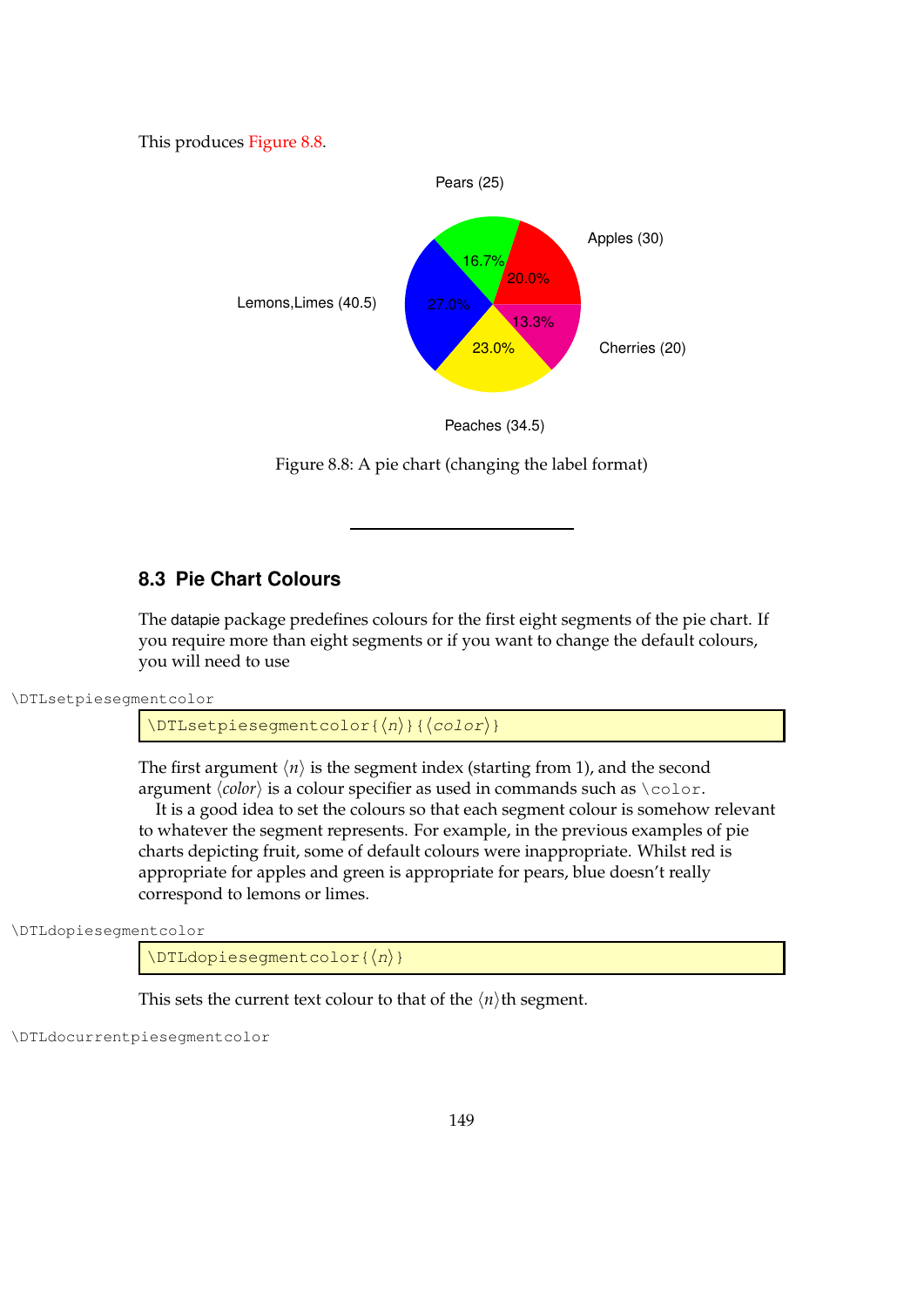\DTLdocurrentpiesegmentcolor

This sets the current text colour to that of the current pie segment. This command may only be used within a pie chart, or within the body of  $\D$ ILforeach.

\DTLpieoutlinecolor

\DTLpieoutlinecolor

This sets the outline colour for the pie chart. The default is black.

#### \DTLpieoutlinewidth

\DTLpieoutlinewidth

This is a length that governs the line width of the outline. The default value is 0pt, but can be changed using \setlength. The outline is only drawn if \DTLpieoutlinewidth is greater than 0pt.

#### <span id="page-158-0"></span>**Example 27 (Pie Segment Colours)**

This example extends [example 26.](#page-156-1) It sets the outline thickness to 2pt, and the outer label is now set in the same colour as the fill colour of the segment to which it belongs. The third segment (lemons and limes) is set to yellow and the fourth segment (peaches) is set to pink. In addition, a legend is created using \DTLforeach.

```
\begin{figure}[htbp]
\centering
\setlength{\DTLpieoutlinewidth}{2pt}
\DTLsetpiesegmentcolor{3}{yellow}
\DTLsetpiesegmentcolor{4}{pink}
\renewcommand*{\DTLdisplayinnerlabel}[1]{\textsf{#1}}
\renewcommand*{\DTLdisplayouterlabel}[1]{%
\DTLdocurrentpiesegmentcolor
\textsf{\shortstack{#1}}}
\DTLpiechart{variable=\quantity,%
innerlabel={\DTLpiepercent\%},%
outerlabel={\name\\(\DTLpievariable)}}{fruit}{%
\name=Name,\quantity=Quantity}
\begin{tabular}[b]{ll}
\DTLforeach{fruit}{\name=Name}{\DTLiffirstrow{}{\\}%
\DTLdocurrentpiesegmentcolor\rule{10pt}{10pt} &
\name
}
\end{tabular}
\caption{A pie chart (using segment colours and outline)}
\end{figure}
```
This produces [Figure 8.9.](#page-159-0) (The format of the outer label has been changed to use \shortstack to prevent the outer labels from taking up so much horizontal space.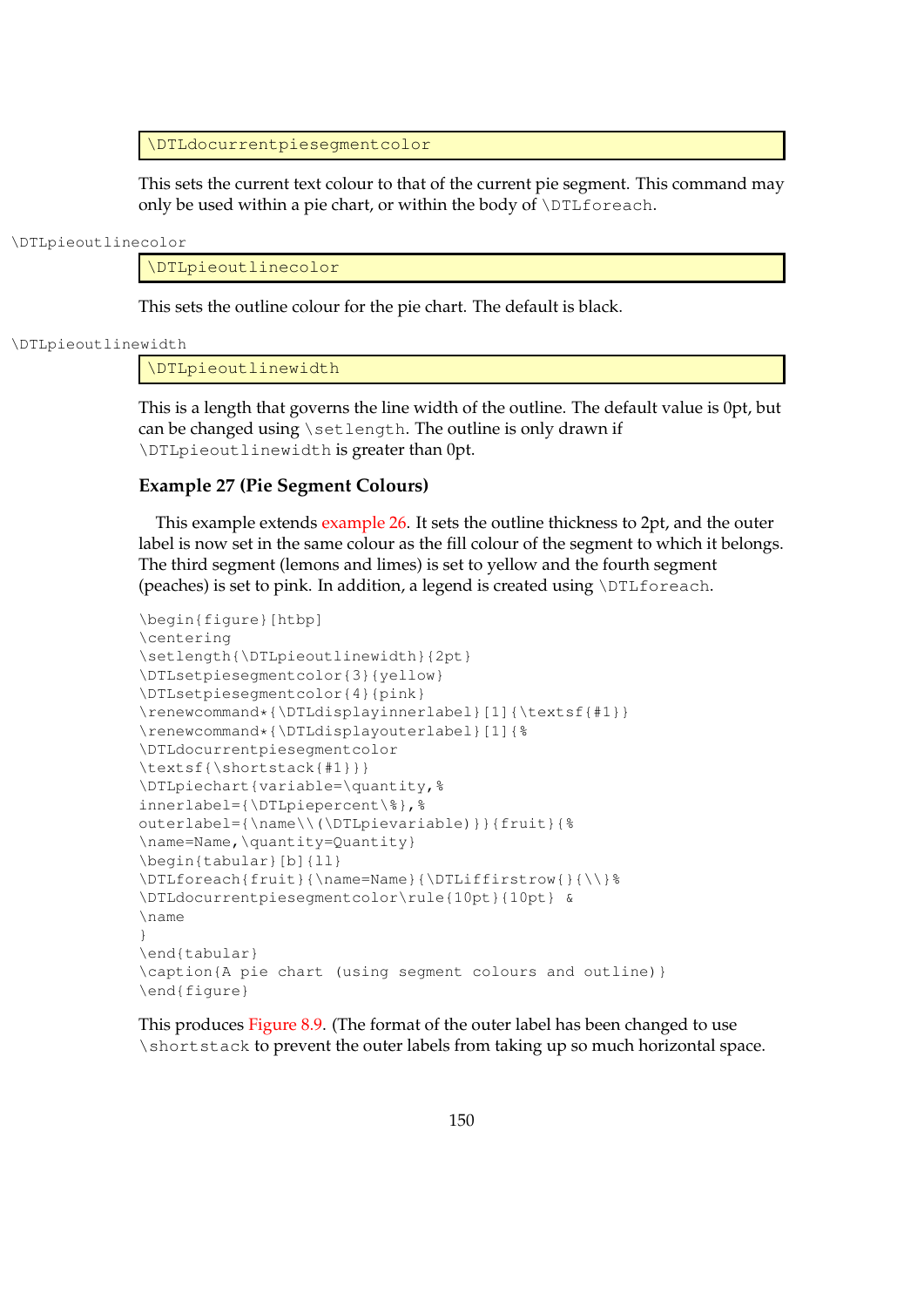The outerlabel setting has also been modified to use  $\setminus \setminus$  after the name to move the percentage value onto the next row.)

<span id="page-159-0"></span>

Figure 8.9: A pie chart (using segment colours and outline)

# **8.4 Adding Extra Commands Before and After the Pie Chart**

The pie charts created using \DTLpiechart are placed inside a tikzpicture environment (defined by the tikz package).

\DTLpieatbegintikz

\DTLpieatbegintikz

The macro \DTLpieatbegintikz is called at the start of the tikzpicture environment, allowing you to change the tikzpicture settings. By default \DTLpieatbegintikz does nothing, but you can redefine it to, say, scale the pie chart (but be careful not to distort the chart).

\DTLpieatendtikz

\DTLpieatendtikz

The macro  $\Delta$ DTLpieatendtikz is called at the end of the tikzpicture environment, allowing you add additional graphics to the pie chart. This does nothing by default.

## **Example 28 (Adding Information to the Pie Chart)**

This example modifies [example 23.](#page-151-1) It redefines \DTLpieatendtikz to add an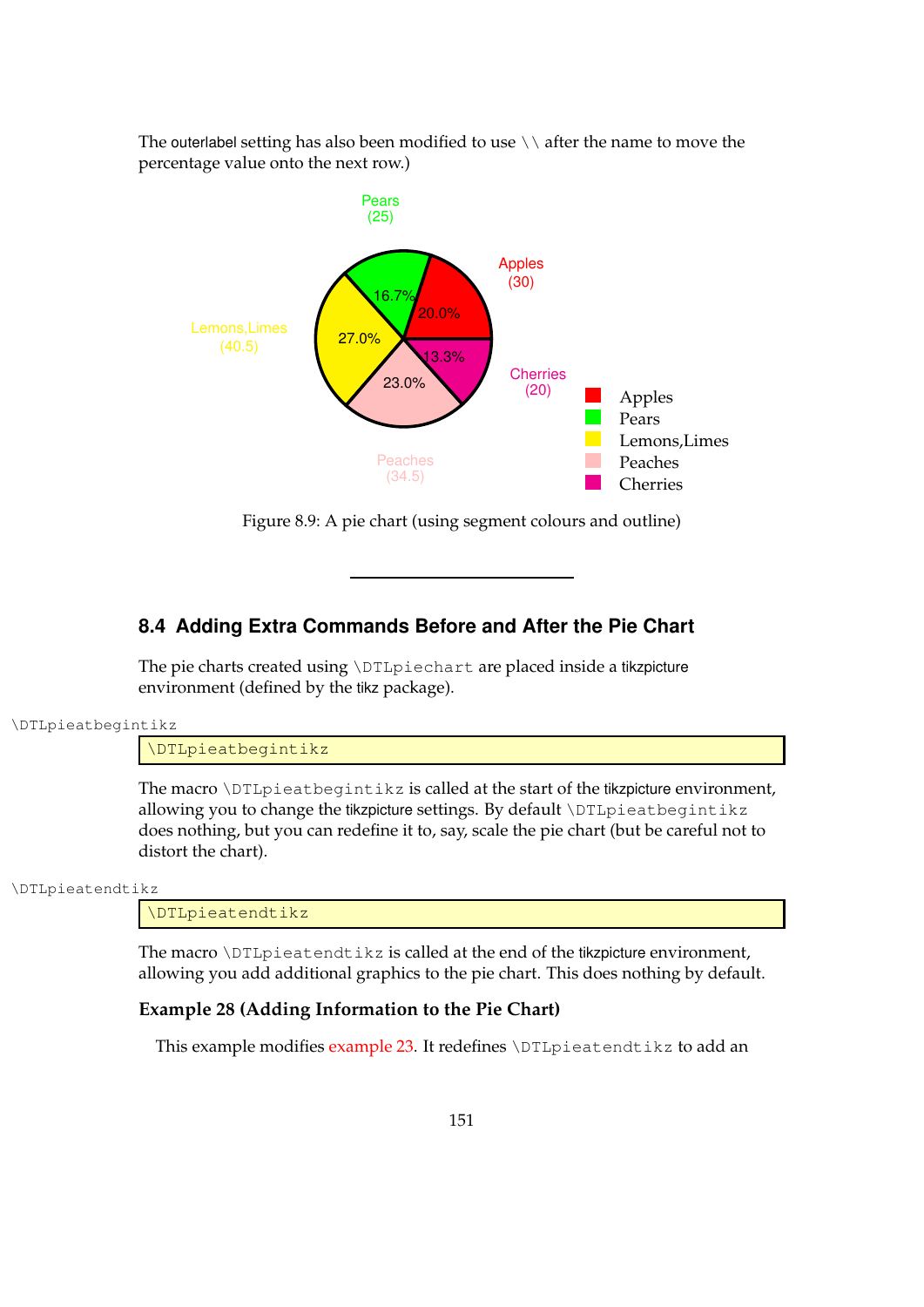#### annotated arrow.

```
\begin{figure}[htbp]
\centering
\renewcommand*{\DTLpieatendtikz}{%
\draw[<-] (45:1.5cm) -- (40:2.5cm)node[right]{Apples};}
\DTLpiechart{variable=\quantity}{fruit}{%
\name=Name,\quantity=Quantity}
\caption{An annotated pie chart}
\end{figure}
```
<span id="page-160-0"></span>This produces [Figure 8.10.](#page-160-0) (Note that the centre of the pie chart is the origin of the TikZ picture.)



Figure 8.10: An annotated pie chart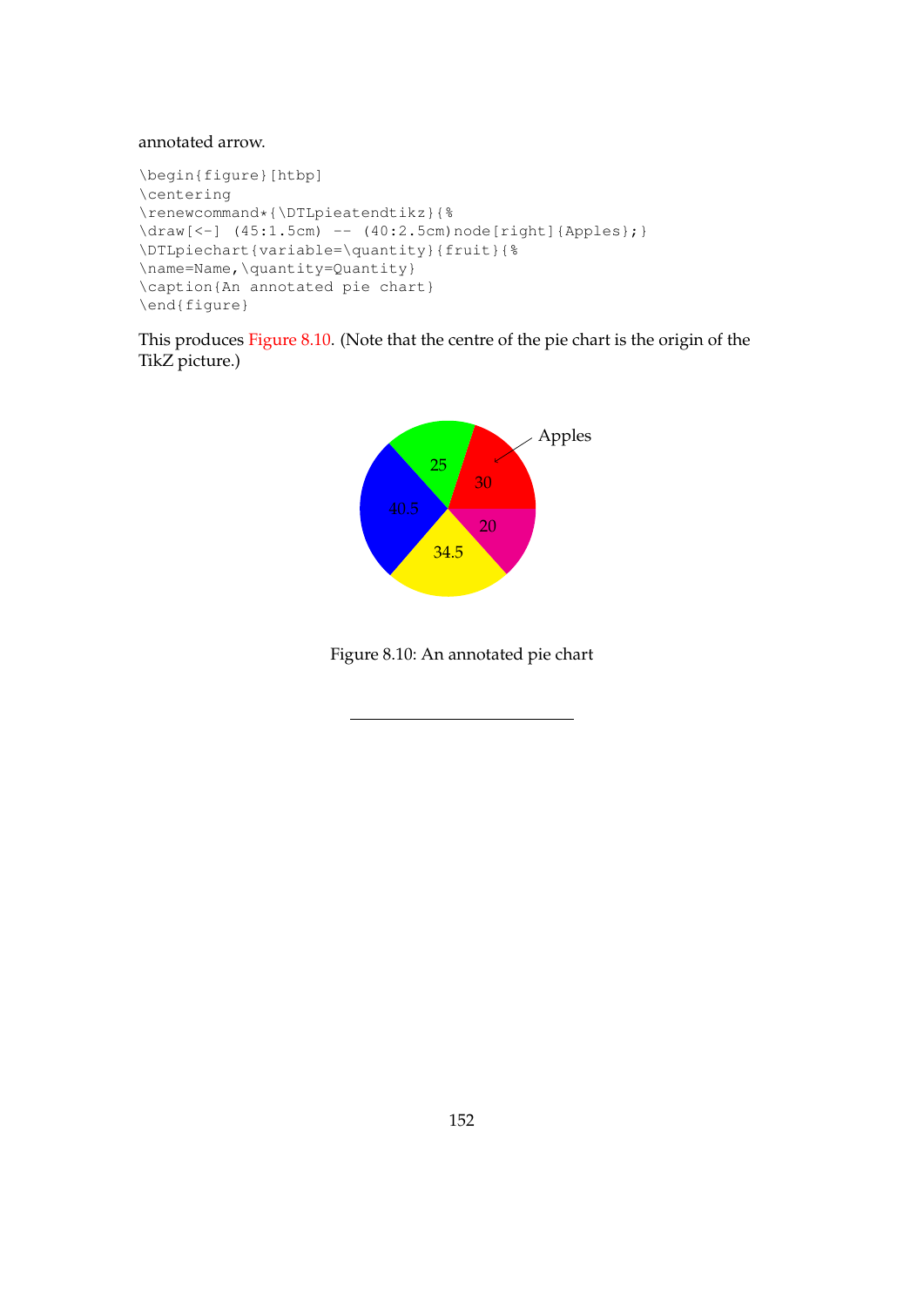# **9 Scatter and Line Plots (dataplot package)**

The dataplot package provides commands for creating scatter or line plots from databases. It uses the pgf/TikZ plot handler library to create the plots. See the pgf manual for more detail on pgf streams and plot handles. The dataplot package is not loaded by datatool so if you want to use it you need to load it explicitly using \usepackage{dataplot}.

#### \DTLplot

## \DTLplot[ $\langle condition\rangle$ ]{ $\langle db\ list\rangle$ }{ $\langle settings\rangle$ }

This command creates a plot (inside a tikzpicture environment) of all the data given in the databases listed in h*db list*i, which should be a comma separated list of database names. The optional argument  $\langle condition \rangle$  is the same as that for  $\D$ ILforeach. The  $\langle$ *settings* $\rangle$  argument is a comma separated list of  $\langle$ *setting* $\rangle = \langle$ *value* $\rangle$  pairs. There are two settings that must be specified x and y. The other settings are optional. Note that any value that contains a comma, must be enclosed in braces. For example colors={red,cyan,blue}. Note where any setting requires a number, or list of numbers (such as bounds) the number must be supplied in standard decimal notation (i.e. no currency, no number groups, and a full stop as the decimal point). Available settings are as follows:

- **x** The database key that specifies the *x* co-ordinates. This setting is required.
- **y** The database key that specifies the *y* co-ordinates. This setting is required.
- **markcolors** A comma separated list of colour names for the markers. An empty value will use the current colour.
- **linecolors** A comma separated list of colour names for the plot lines. An empty value will use the current colour.
- **colors** A comma separated list of colour names for the lines and markers.
- **marks** A comma separated list of code to generate plot marks. (This should typically be a list of \pgfuseplotmark commands, see the pgf manual for further details.) You may use  $\text{relax}$  as an element of the list to suppress markers for the corresponding plot. For example:  $marks={\p{gfuseplotmark{o},\relax} will use an open circle marker for$ the first database, and no markers for the second database listed in  $\langle db \text{ list} \rangle$ .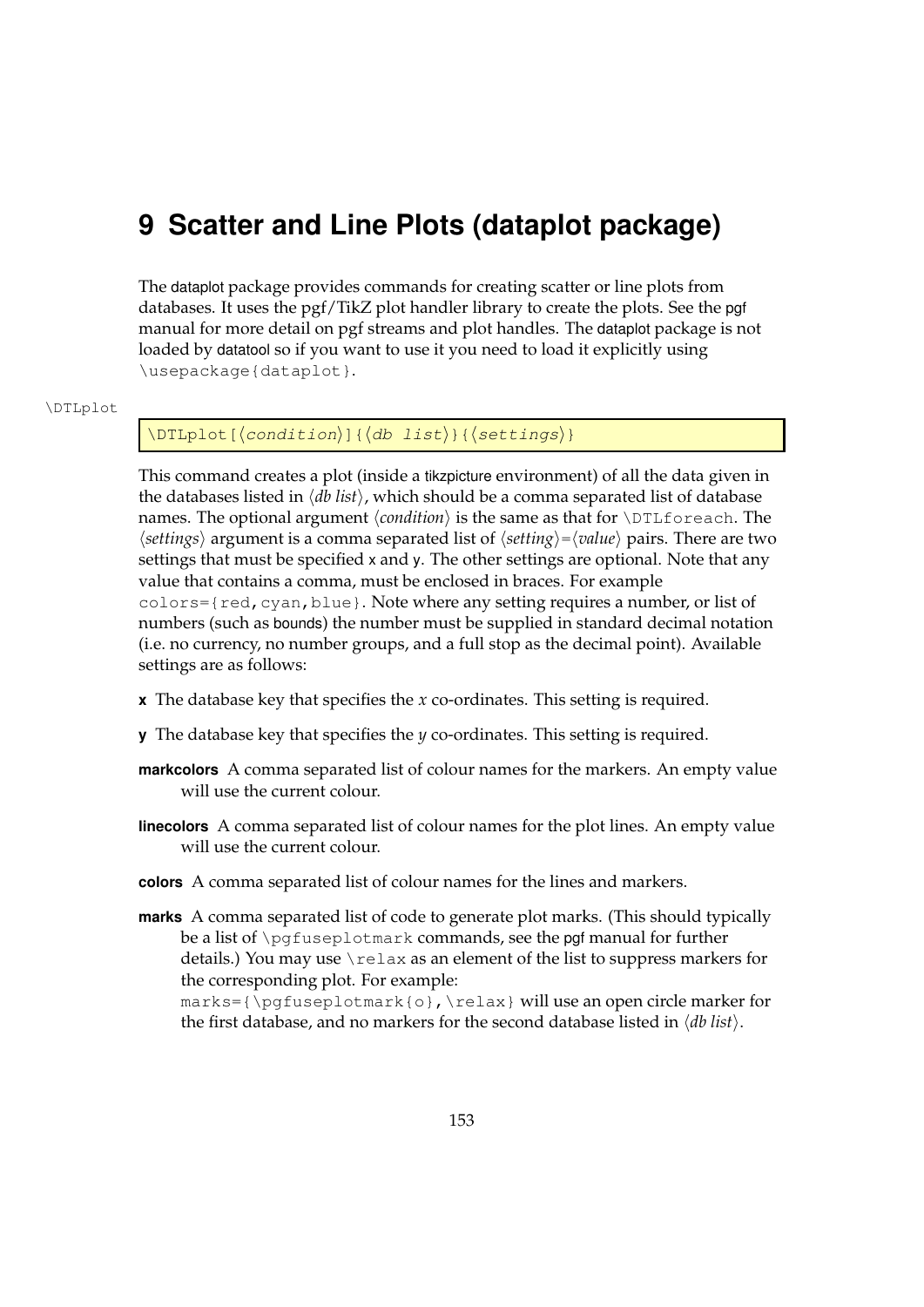- **lines** A comma separated list of line style settings. (This should typically be a list of \pgfsetdash commands, see the pgf manual for further details on how to set the line style.) An empty value will use the current line style. You may use \relax as an element of the list to suppress line for the corresponding plot. For example: lines={\relax,\pgfsetdash{}{0pt}} will have no lines for the first database, and a solid line for the second database listed in  $\langle db \; list \rangle$ .
- **width** The width of the plot. This must be a length. The plot width does not include outer tick marks or labels.
- **height** The height of the plot. This must be a length. The plot height does not include outer tick marks or labels.
- **style** This setting governs whether to use lines or markers in the plot, and may take one of the following values: both (lines and markers), lines (only lines) or markers (only markers). The default is markers.
- **axes** This setting governs whether to display the axes, and may take one of the following values: both, x, y or none. If no value is specified, both is assumed.
- **box** This setting governs whether or not to surround the plot in a box. It is a boolean setting, taking only the values true and false. If no value is specified, true is assumed.
- **xtics** This setting governs whether or not to display the *x* tick marks. It is a boolean setting, taking only the values true and false. If no value is specified true is assumed. If the axes setting is set to both or  $x$ , this value will automatically be set to true, otherwise it will be set to false.
- **ytics** This setting governs whether or not to display the *y* ticks. It is a boolean setting, taking only the values true and false. If no value is specified true is assumed. If the axes setting is set to both or  $\gamma$ , this value will automatically be set to true, otherwise it will be set to false.
- **xminortics** This setting governs whether or not to display the *x* minor tick marks. It is a boolean setting, taking only the values true and false. If no value is specified true is assumed. This setting also sets the *x* major tick marks on if the value is true.
- **yminortics** This setting governs whether or not to display the *y* minor tick marks. It is a boolean setting, taking only the values true and false. If no value is specified true is assumed. This setting also sets the *y* major tick marks on if the value is true.
- **xticdir** This sets the *x* tick direction, and may only take the values in or out.
- **yticdir** This sets the *y* tick direction, and may only take the values in or out.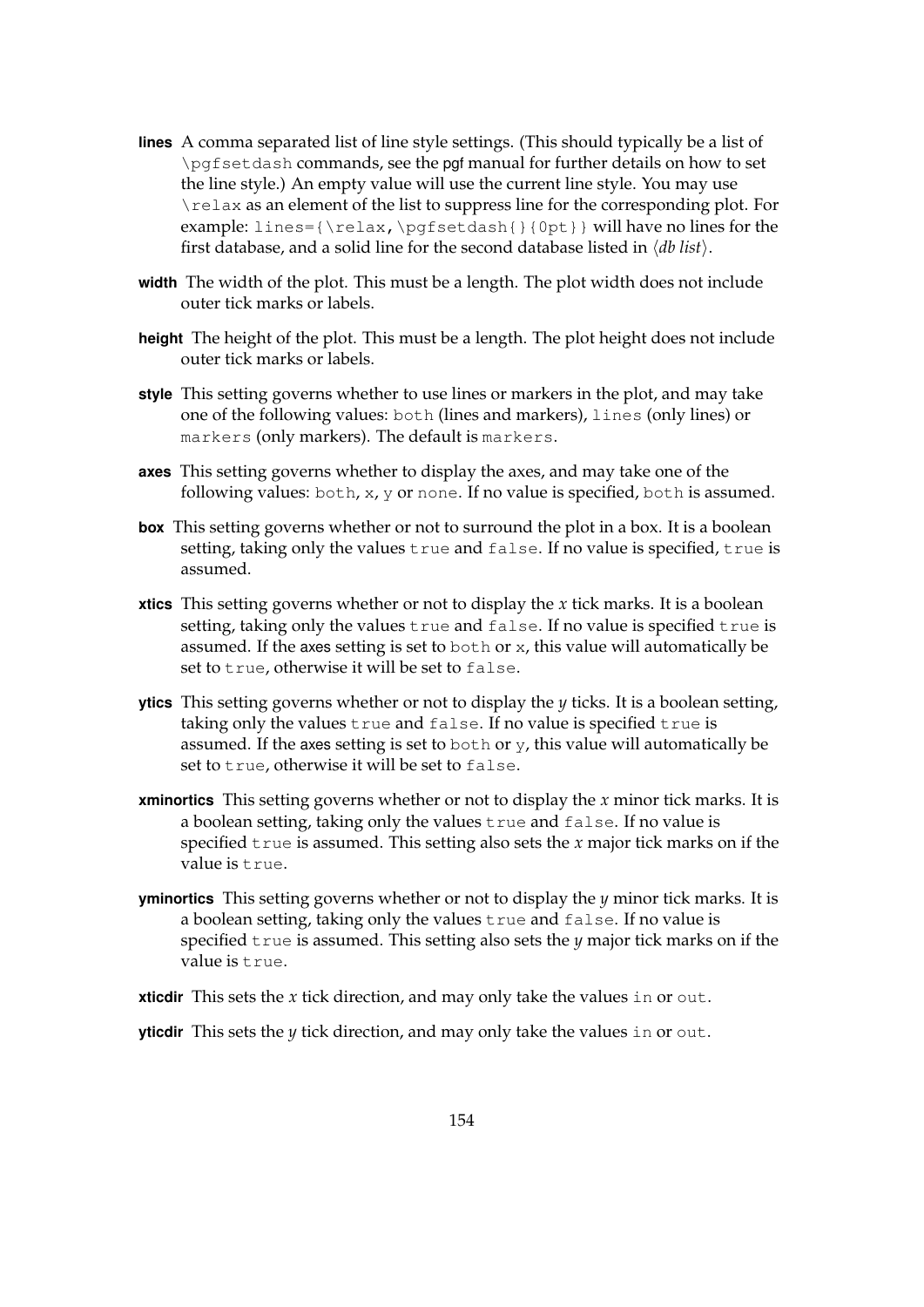**ticdir** This sets the *x* and *y* tick direction, and may only take the values in or out.

**bounds** The value must be in the form  $\langle min x \rangle$ ,  $\langle min y \rangle$ ,  $\langle max x \rangle$ ,  $\langle max y \rangle$ . This sets the graph bounds to the given values. If omitted the bounds are computed from the maximum and minimum values of the data. For example

\DTLplot{data1,data2}{x=Height,y=Weight,bounds={0,0,10,20}}

Note that the bounds setting overrides the minx, maxx, miny and maxy settings.

- **minx** The value is the minimum value of the *x* axis.
- **miny** The value is the minimum value of the *y* axis.
- **maxx** The value is the maximum value of the *x* axis.
- **maxy** The value is the maximum value of the *y* axis.
- **xticpoints** The value must be a comma separated list of decimal numbers indicating where to put the *x* tick marks. If omitted, the *x* tick marks are placed at equal intervals along the *x* axis such that each interval is not less than the length given by \DTLmintickgap. This setting overrides xticgap.
- **xticgap** This value specifies the gap between the *x* tick marks.
- **yticpoints** The value must be a comma separated list of decimal numbers indicating where to put the *y* tick marks. If omitted, the *y* tick marks are placed at equal intervals along the *y* axis such that each interval is not less than the length given by \DTLmintickgap. This setting overrides yticgap.
- **yticgap** This value specifies the gap between the *y* tick marks.
- **grid** This is a boolean value that specifies whether or not to display the grid. If no value is given, true is assumed. The minor grid lines are only displayed if the minor tick marks are set.
- **xticlabels** The value must be a comma separated list of labels for each *x* tick mark. If omitted, the labels are the value of the *x* tick position, rounded  $\langle n \rangle$  digits after the decimal point, where  $\langle n \rangle$  is given by the value of the counter DTLplotroundXvar.
- **yticlabels** The value must be a comma separated list of labels for each *y* tick mark. If omitted, the labels are the value of the *y* tick position, rounded  $\langle n \rangle$  digits after the decimal point, where  $\langle n \rangle$  is given by the value of the counter DTL plotround Yvar.

**xlabel** The value is the label for the *x* axis. If omitted, the axis has no label.

**ylabel** The value is the label for the *y* axis. If omitted, the axis has no label.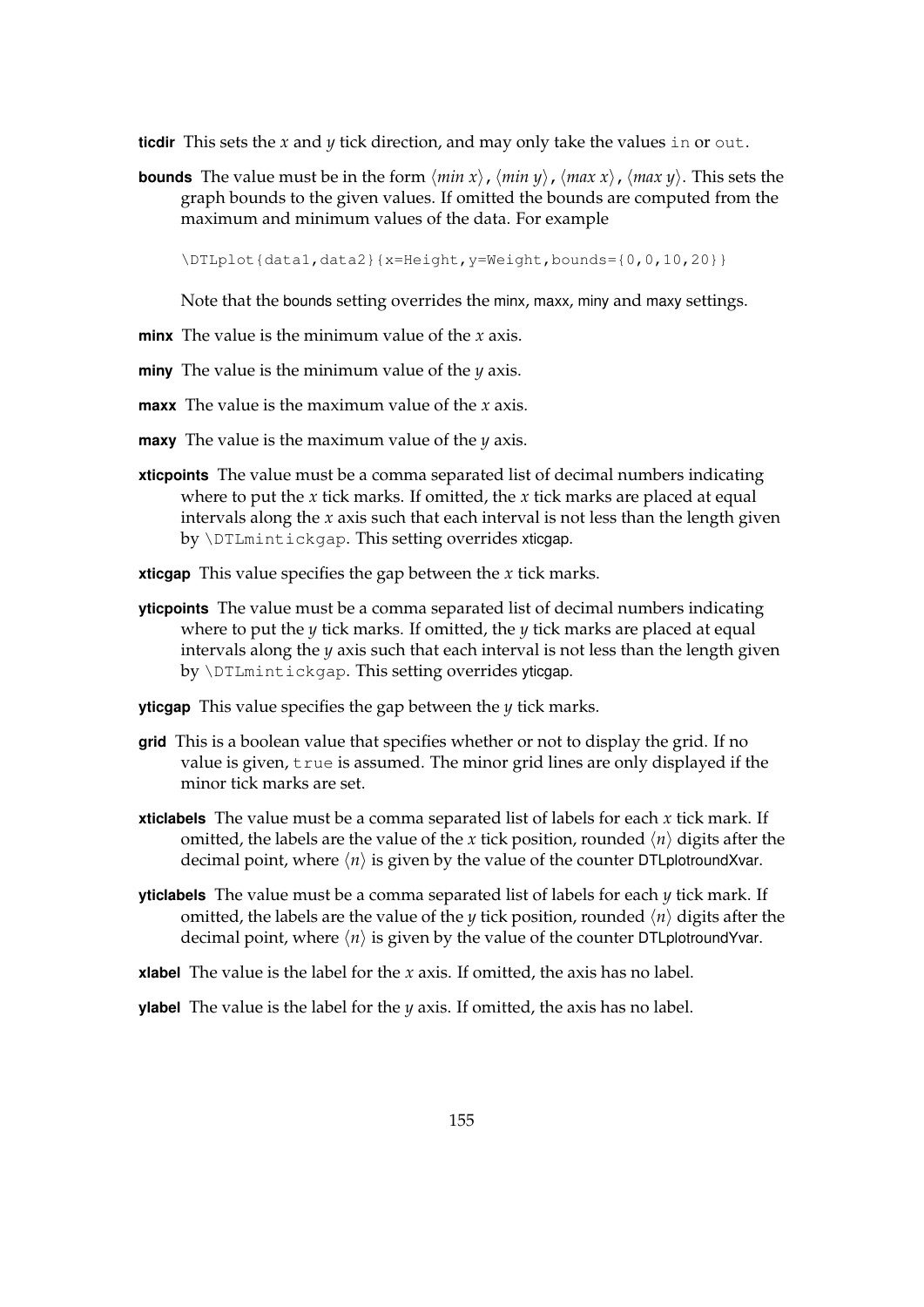- **legend** This setting governs whether or not to display the legend, and where it should be displayed. It may take one of the following values none (don't display the legend), north, northeast, east, southeast, south, southwest, west or northwest. If the value is omitted, northeast is assumed.
- **legendlabels** The value must be a comma separated list of labels for the legend. If omitted, the database names are used.

## <span id="page-164-0"></span>**Example 29 (A Basic Graph)**

Suppose you have a file called groupa.csv that contains the following: Height,Weight

1.54,48.0 1.55,45.4 1.56,58.0 1.56,50.2 1.57,46.0 1.58,48.3 1.59,56.5 1.59,58.1 1.60,60.9 1.62,56.3 First load this into a database called groupa:

\DTLloaddb{groupa}{groupa.csv}

The data can now be converted into a scatter plot as follows:

```
\begin{figure}[htbp]
\centering
\DTLplot{groupa}{x=Height,y=Weight}
\caption{A scatter plot}
\end{figure}
```
## This produces [Figure 9.1.](#page-165-0)

Alternatively, you can use the style setting to change it into a line plot:

```
\begin{figure}[htbp]
\centering
\DTLplot{groupa}{x=Height,y=Weight,style=lines}
\caption{A line plot}
\end{figure}
```
This produces [Figure 9.2.](#page-166-0)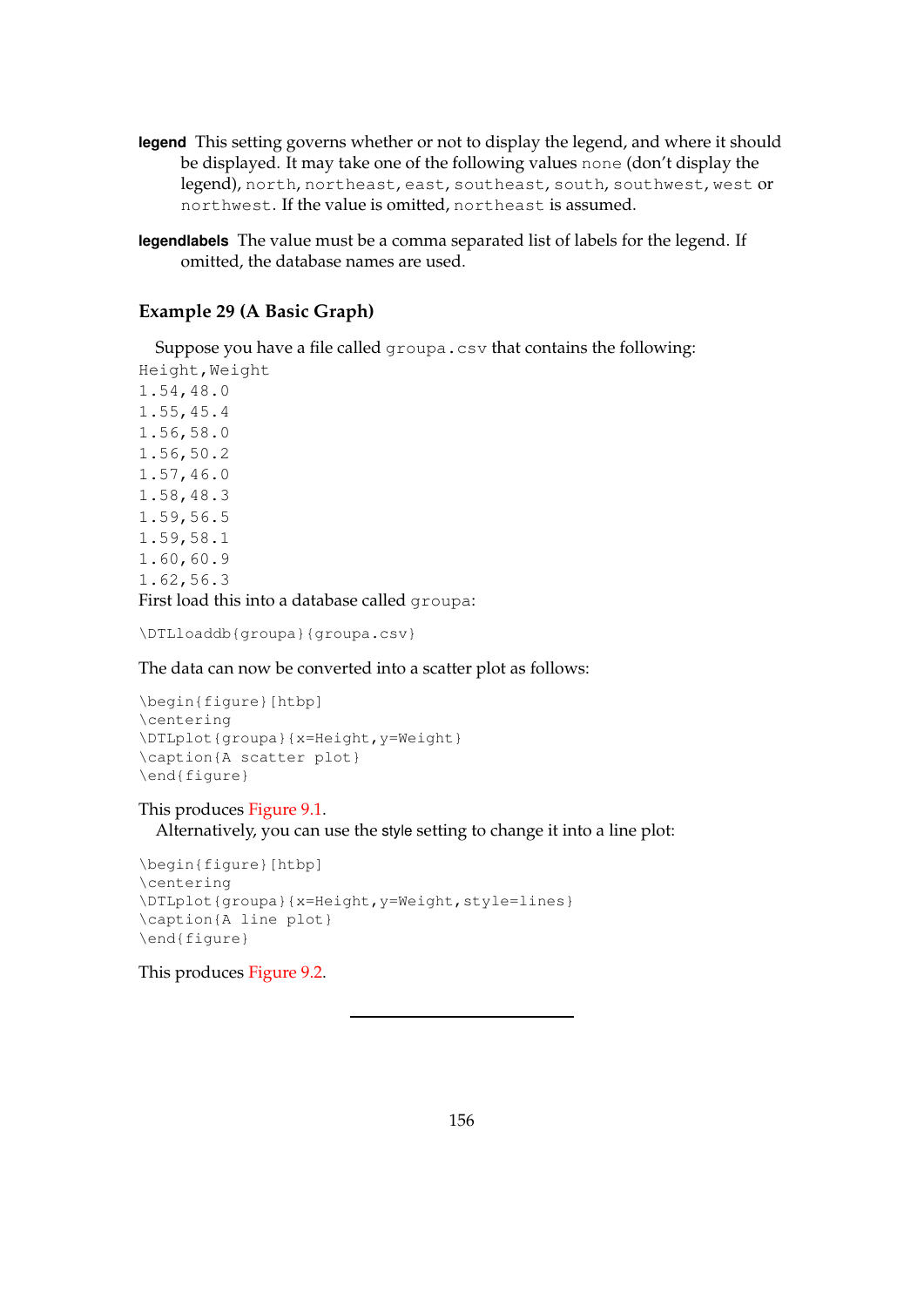<span id="page-165-0"></span>

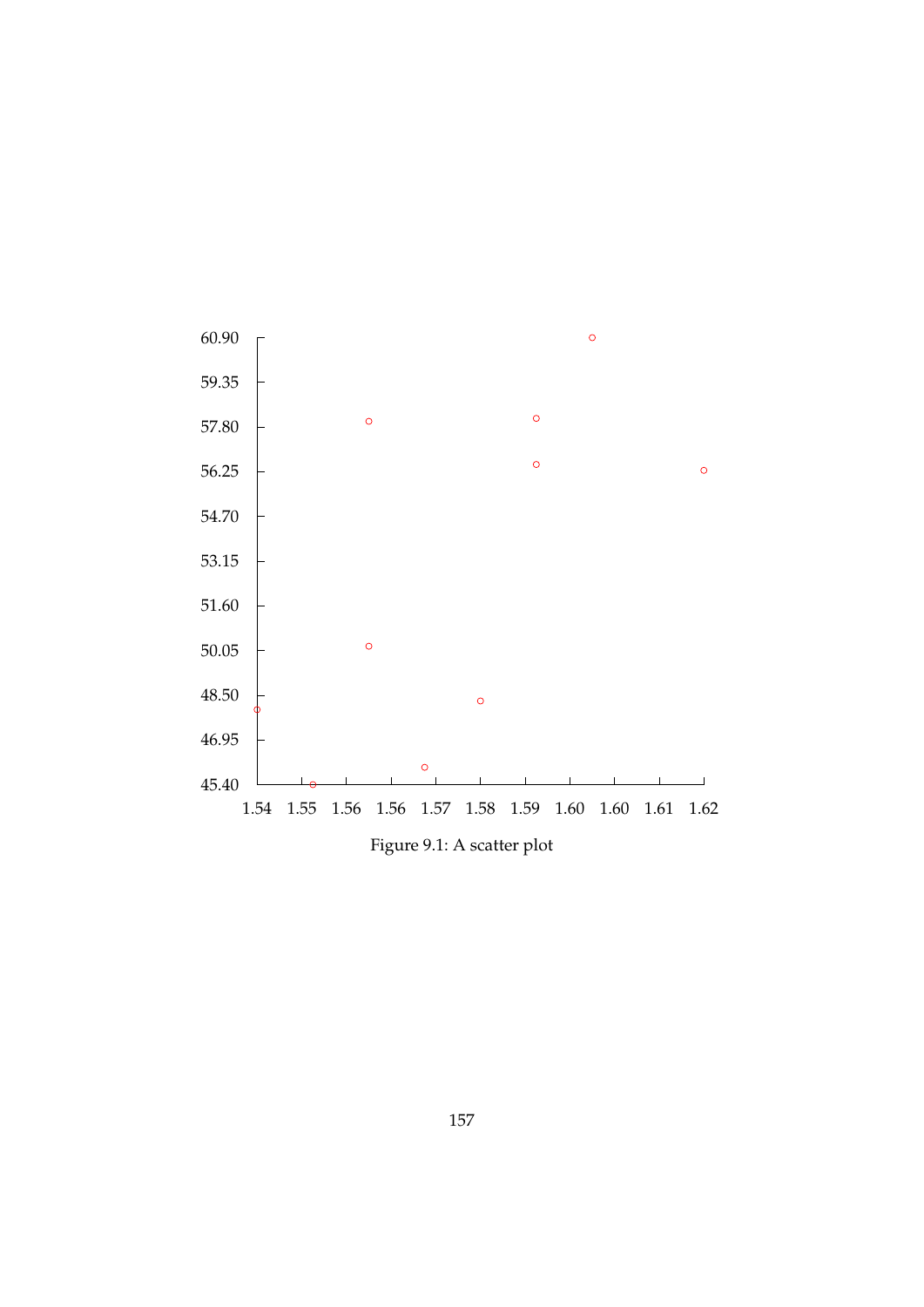<span id="page-166-0"></span>

Figure 9.2: A line plot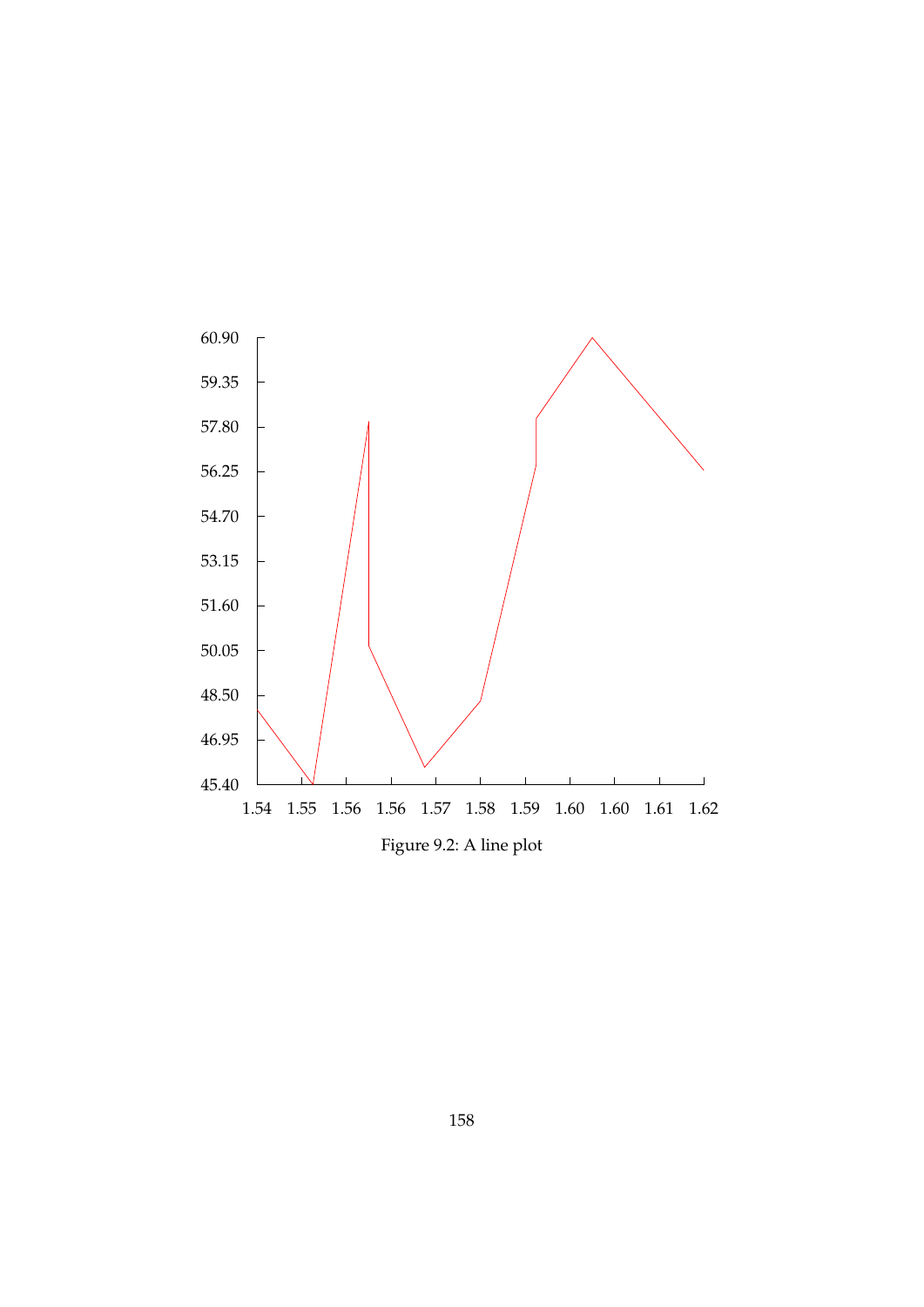## <span id="page-167-0"></span>**Example 30 (Plotting Multiple Data Sets)**

In this example, I shall use the database called groupa defined in [example 29,](#page-164-0) and another database called groupb which is loaded from the file groupb.csv which contains the following:

Height, Weight 1.54,48.4 1.54,42.0 1.55,64.0 1.56,58.2 1.56,49.0 1.57,40.3 1.58,51.5 1.58,63.1 1.59,74.9 1.59,59.3 First load this into a database called groupb:

\DTLloaddb{groupb}{groupb.csv}

I can now plot both groups in the same graph, but I want a smaller graph than [Figure 9.1](#page-165-0) and [Figure 9.2,](#page-166-0) so I am going to set the plot width and height to 3in:

```
\begin{figure}[htbp]
\centering
\DTLplot{groupa,groupb}{x=Height,y=Weight,width=3in,height=3in}
\caption{A scatter plot}
\end{figure}
```
## This produces [Figure 9.3.](#page-168-0)

Now let's add a legend using the legend setting, with the legend labels Group A and Group B, and set the *x* tick intervals using xticpoints setting. I am also going to set the *x* axis label to Height (m) and the *y* axis label to Weight (kg), and place a box around the plot.

```
\begin{figure}[htbp]
\centering
\DTLplot{groupa,groupb}{x=Height,y=Weight,
width=3in,height=3in,legend,legendlabels={Group A,Group B},
xlabel={Height (m)},ylabel={Weight (kg)},box,
xticpoints={1.54,1.55,1.56,1.57,1.58,1.59,1.60,1.61,1.62}}
\caption{A scatter plot}
\end{figure}
```
This produces [Figure 9.4.](#page-168-1)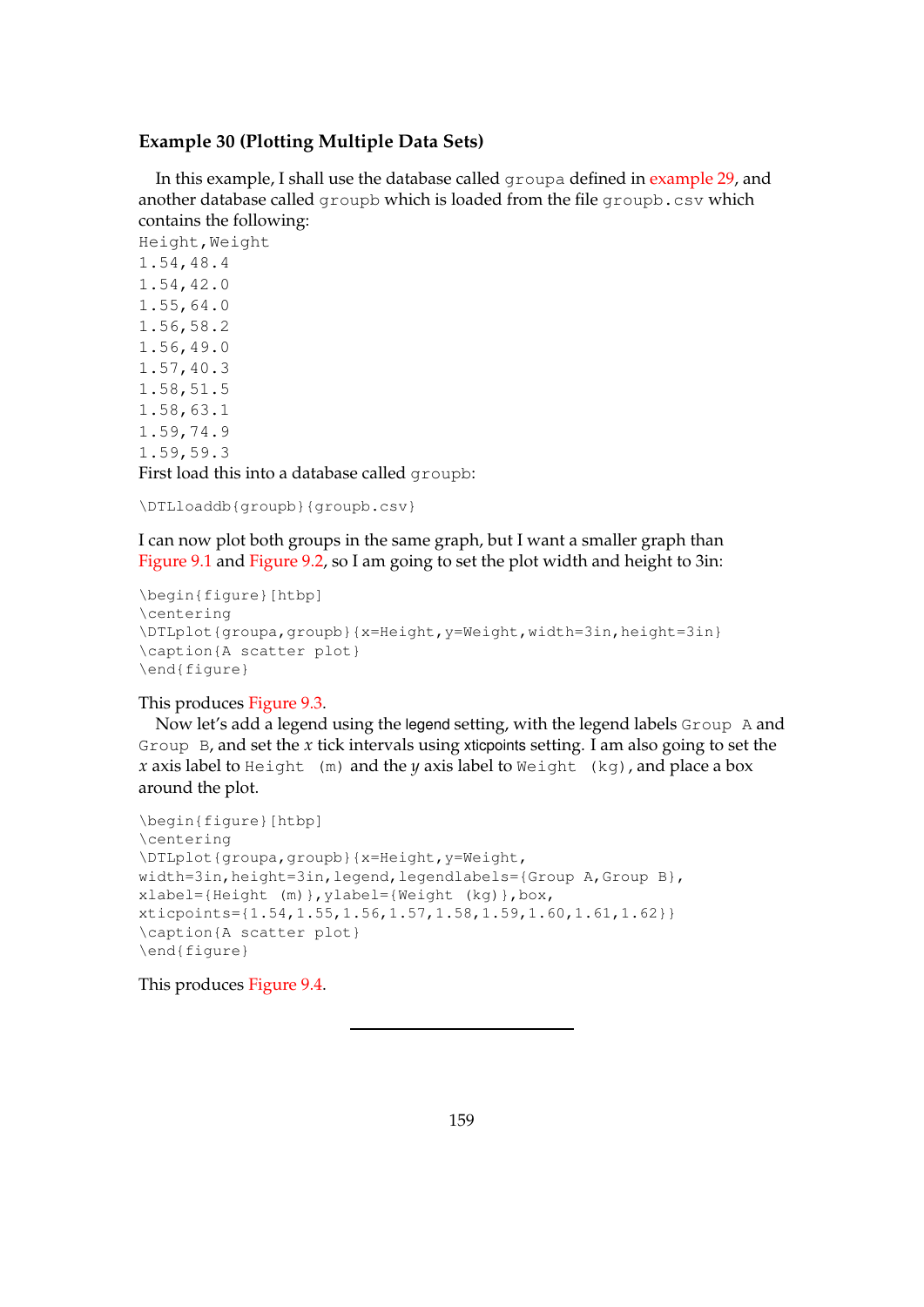<span id="page-168-1"></span><span id="page-168-0"></span>

Figure 9.4: A scatter plot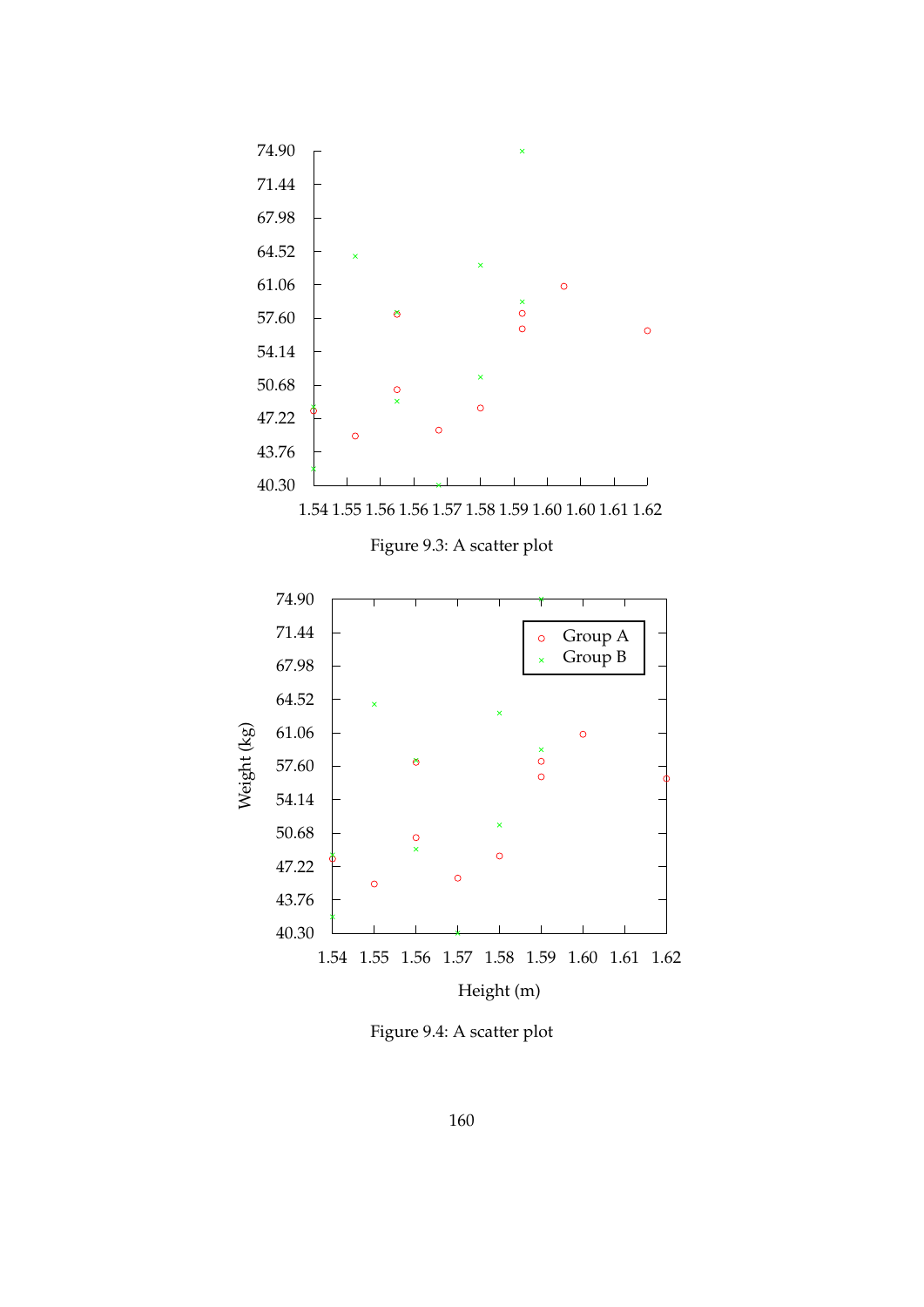# **9.1 Adding Information to the Plot**

The datatool package provides two hooks used at the beginning and end of the tikzpicture environment:

\DTLplotatbegintikz

\DTLplotatbegintikz

and

\DTLplotatendtikz

\DTLplotatendtikz

They are both defined to do nothing by default, but can be redefined to add commands to the image. The unit vectors are set prior to using these hooks, so you can use the same co-ordinates as those in the data sets. However, to reduce the problem of exceeding T<sub>E</sub>X's maximum dimension, \DTLplot scales the plot which may distort plot marks. To get around this use

\dtlplothandlermark

 $\left\{ \phi \right\}$ 

instead of \pgfplothandlermark{ $\{pgf code\}$ }. (See [example 33.](#page-175-0)) Note that \dtlplothandlermark is only intended for use within the definition of \DTLplotatbegintikz or \DTLplotatendtikz. If used elsewhere it will produce a warning and act as though you'd just used \pgfplothandlermark.

\DTLaddtoplotlegend

 $\DTLaddtoplotleqend({\text{marker}}{\{\text{line style\\\"t|}}({\text{text}})$ 

This adds a new row to the plot legend where  $\langle$  *marker* $\rangle$  is code to produce the marker,  $\langle$ *line style* $\rangle$  is code to set the line style and  $\langle text \rangle$  is a textual label. You can use  $\lceil \text{relax} \rceil$ to suppress the marker or line. For example:

\DTLaddtoplotlegend{\pgfuseplotmark{x}}{\relax}{Some Data}

Note that the legend is plotted before \DTLplotatendtikz, so if you want to add information to the legend you will need to do the in \DTLplotatstarttikz.

## **Example 31 (Adding Information to a Plot)**

Returning to the plots created in [example 30,](#page-167-0) suppose I now want to annotate the plot, say I want to draw your notice to a particular point, say the point (1.58,48.3), then I can redefine \DTLplotatendtikz to draw an annotated arrow to that point:

\renewcommand\*{\DTLplotatendtikz}{%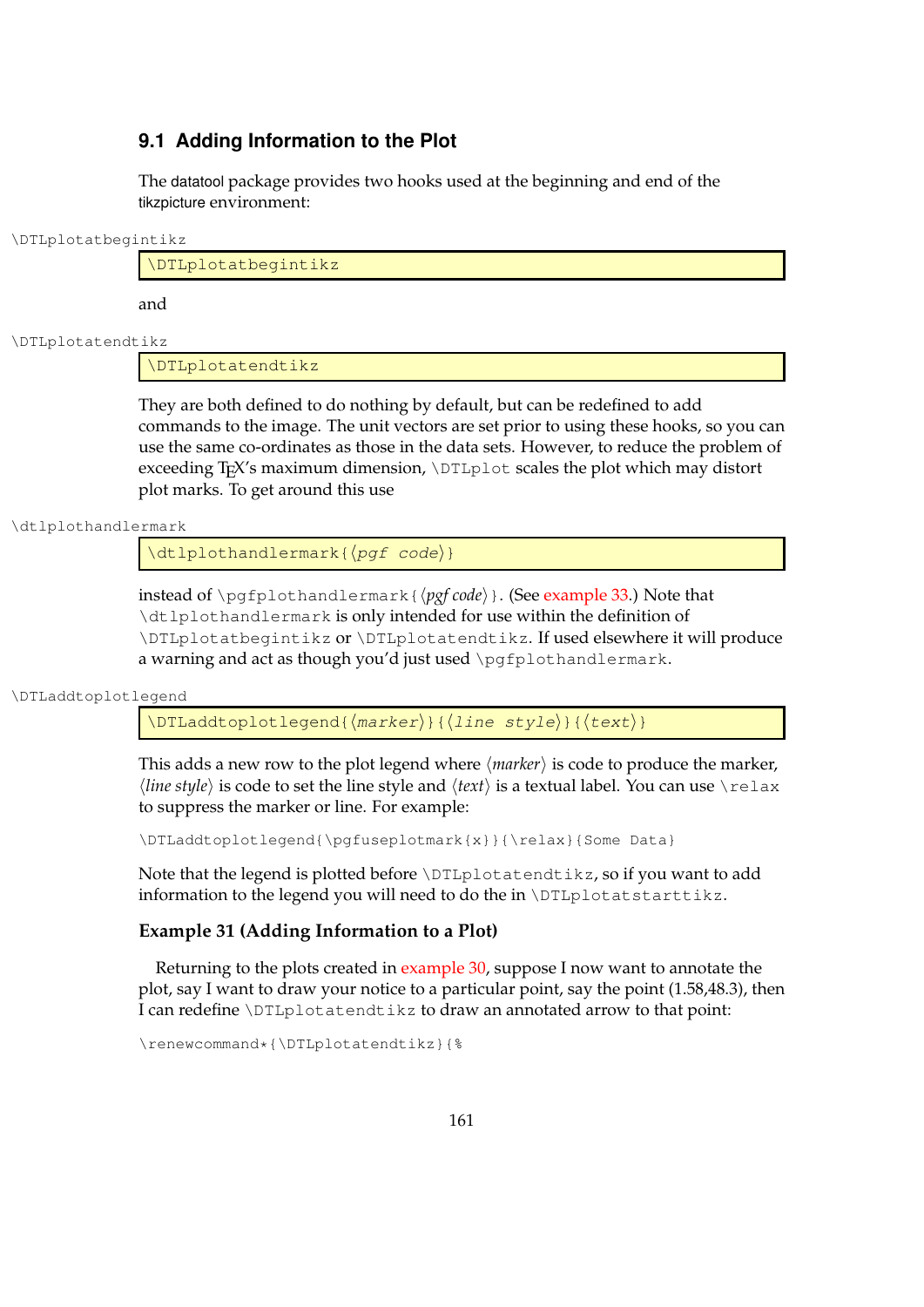```
\draw[<-,line width=1pt] (1.58, 48.3) -- (1.6, 43)node[below]{interesting point};
}
```
<span id="page-170-0"></span>So [Figure 9.4](#page-168-1) now looks like [Figure 9.5.](#page-170-0) (Obviously, \DTLplotatendtikz needs to be redefined before using \DTLplot.)



Figure 9.5: A scatter plot

# **9.2 Global Plot Settings**

## **9.2.1 Lengths**

This section describes the lengths that govern the appearance of the plot created using \DTLplot. These lengths can be changed using \setlength.

#### \DTLplotwidth

## \DTLplotwidth

This length governs the length of the *x* axis. Note that the plot width does not include any outer tick marks or labels. The default value is 4in.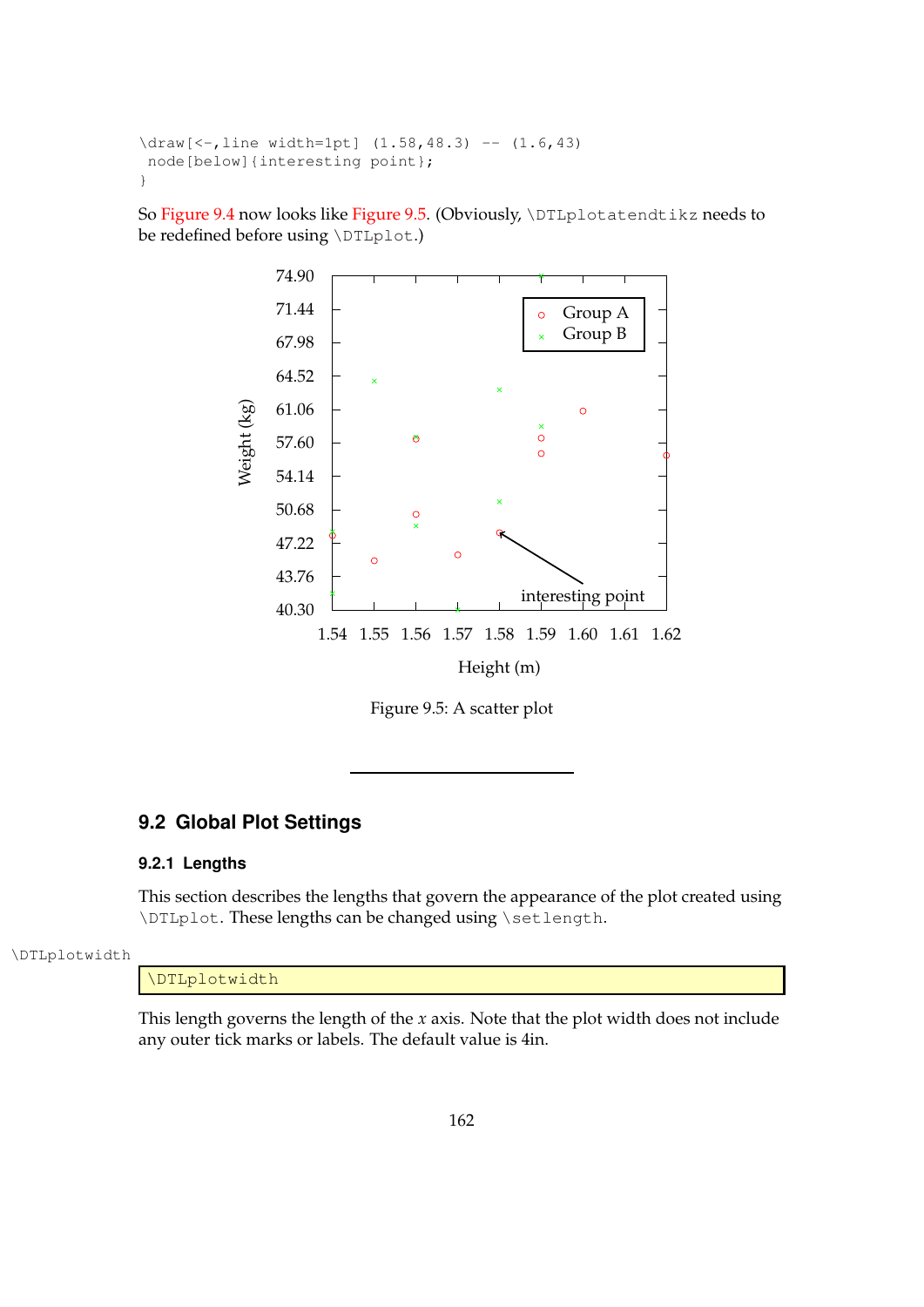\DTLplotheight

#### \DTLplotheight

This length governs the length of the *y* axis. Note that the plot height does not include any outer tick marks or labels. The default value is 4in

#### \DTLticklength

\DTLticklength

This governs the length of the tick marks. The default value is 5pt.

#### \DTLminorticklength

\DTLminorticklength

This governs the length of the minor tick marks. The default value is 2pt.

#### \DTLticklabeloffset

\DTLticklabeloffset

This governs the distance from the axis to the tick labels. The default value is 8pt.

#### \DTLmintickgap

\DTLmintickgap

This is the minimum distance allowed between tick marks. If the plot width or height is less than this distance there will only be tick marks at either end of the axis. The default value is 20pt.

#### \DTLlegendxoffset

\DTLlegendxoffset

This is the horizontal distance from the border of the plot to the outer border of the legend. The default value is 10pt.

#### \DTLlegendyoffset

\DTLlegendyoffset

This is the vertical distance from the border of the plot to the outer border of the legend. The default value is 10pt.

#### **9.2.2 Counters**

These counters govern the appearance of plots created using \DTLplot. The value of the counters can be changed using \setcounter.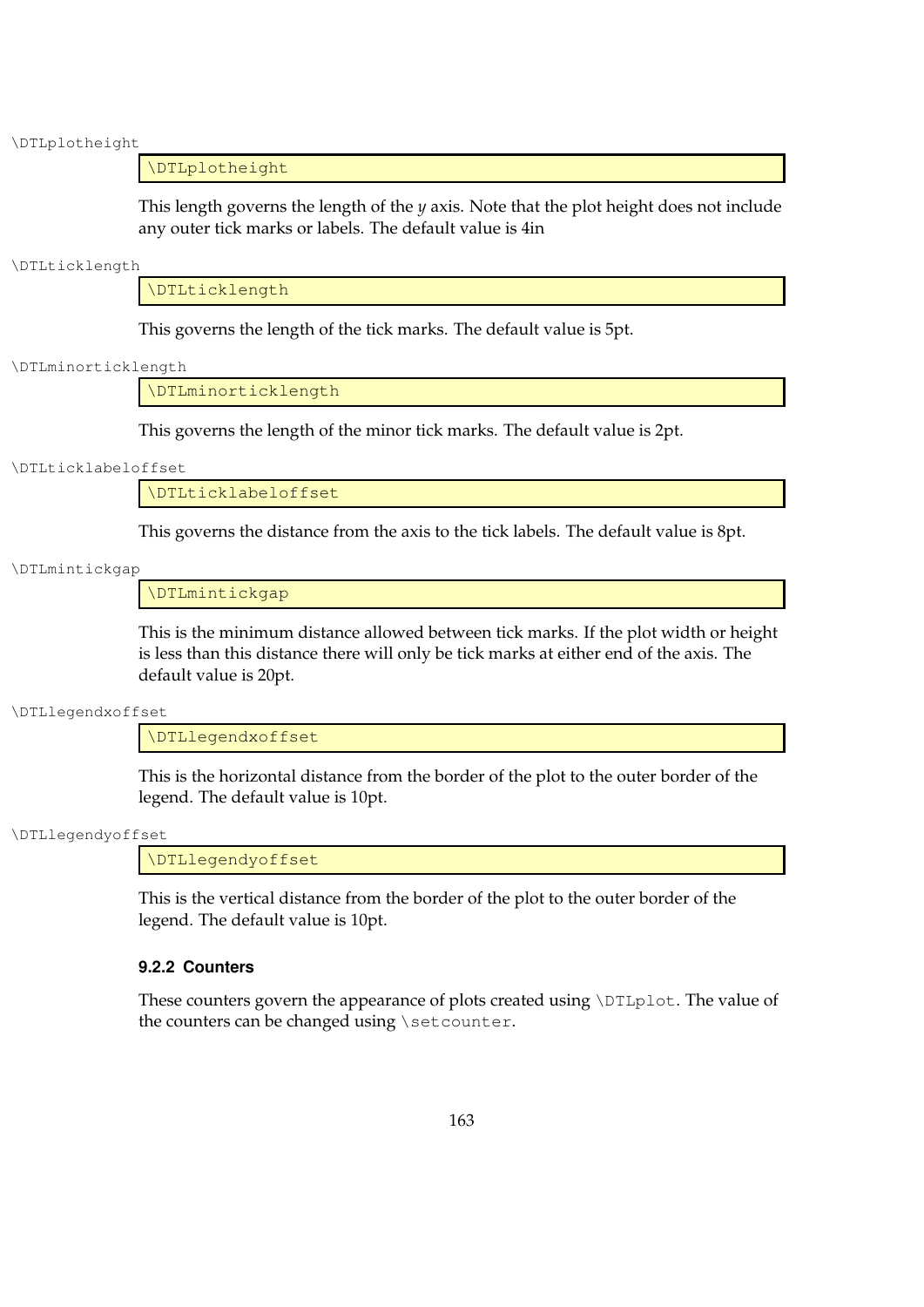DTLplotroundXvar

### **DTLplotroundXvar**

Unless you specify your own tick labels, the *x* tick labels will be given by the tick points rounded to  $\langle n \rangle$  digits after the decimal point, where  $\langle n \rangle$  is the value of the counter DTLplotroundXvar.

DTLplotroundYvar

**DTLplotroundYvar** 

Unless you specify your own tick labels, the  $y$  tick labels will be given by the tick points rounded to  $\langle n \rangle$  digits after the decimal point, where  $\langle n \rangle$  is the value of the counter DTLplotroundYvar.

### **9.2.3 Macros**

These macros govern the appearance of plots created using \DTLplot. They can be changed using \renewcommand.

#### \DTLplotmarks

\DTLplotmarks

This must be a comma separated list of pgf code to create the plot marks. \DTLplot cycles through this list for each database listed. The pgf package provides convenient commands for generating plots using \pgfuseplotmark. See the pgf manual for more details.

\DTLplotmarkcolors

\DTLplotmarkcolors

This must be a comma separated list of defined colours to apply to the plot marks. \DTLplot cycles through this list for each database listed. If this macro is set to empty, the current colour will be used instead.

#### \DTLplotlines

\DTLplotlines

This must be a comma separated list of pgf code to set the style of the plot lines. \DTLplot cycles through this list for each database listed. Dash patterns can be set using  $\pqfsetdash,$  see the pgf manual for more details. If  $\DTHplotlines$  is set to empty the current line style will be used instead.

#### \DTLplotlinecolors

\DTLplotlinecolors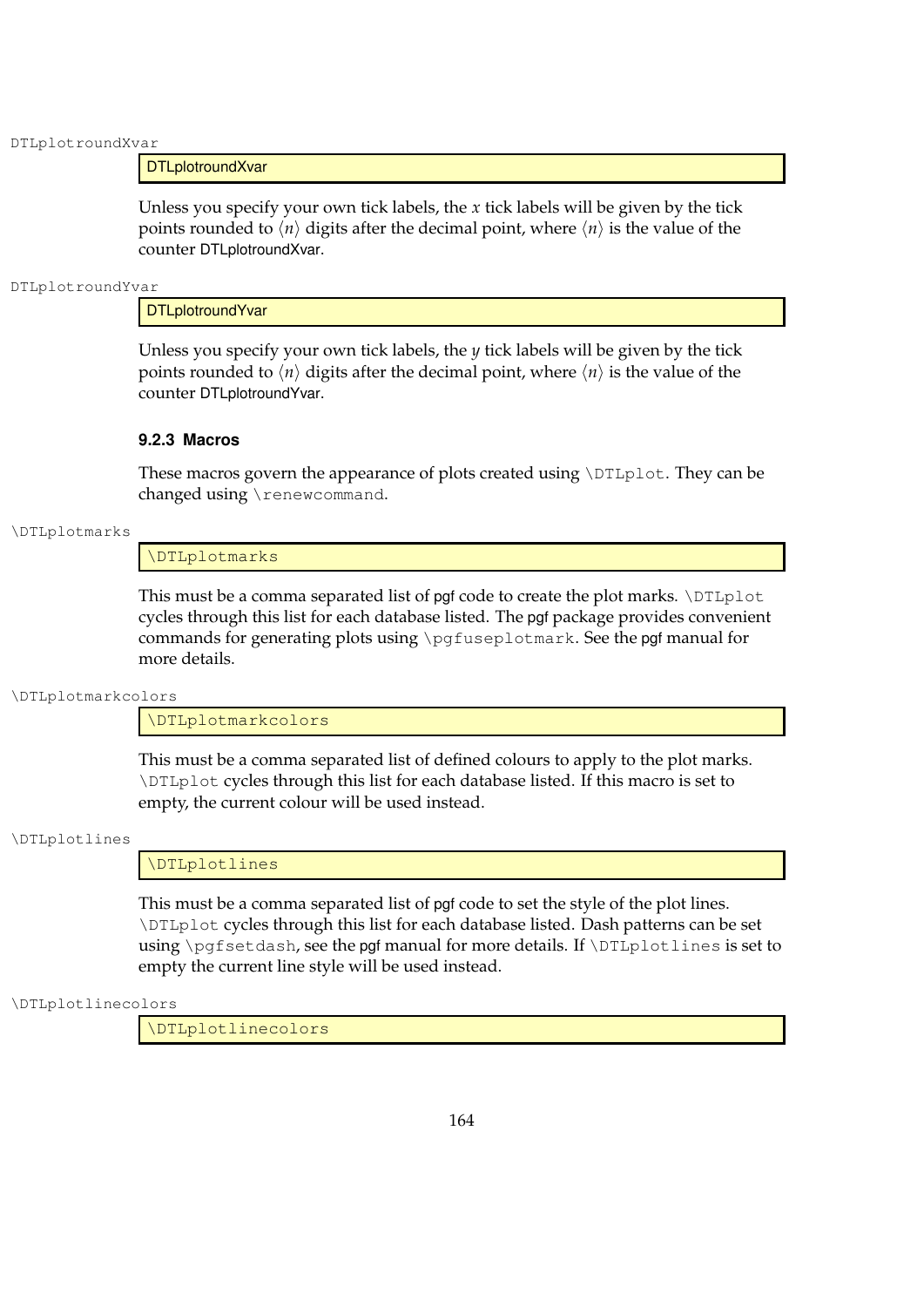This must be a comma separated list of defined colours to apply to the plot lines. \DTLplot cycles through this list for each database listed. If this macro is set to empty, the current colour will be used instead. The default is the same as \DTLplotmarkcolors.

#### \DTLXAxisStyle

#### \DTLXAxisStyle

This governs the style of the *x* axis. It is passed as the optional argument to the TikZ \draw command. By default it is just - which is a solid line style with no start or end arrows. The *x* axis line starts from the bottom left corner of the plot and extends to the bottom right corner of the plot. So if you want the *x* axis to have an arrow head at the right end, you can do:

```
\renewcommand*{\DTLXAxisStyle}{->}
```
#### \DTLYAxisStyle

\DTLYAxisStyle

This governs the style of the *y* axis. It is analogous to  $\DTLXAx$  is  $Style$  described above.

#### \DTLmajorgridstyle

\DTLmajorgridstyle

This specifies the format of the major grid lines. It may be set to any TikZ setting that you can pass to the optional argument of  $\dagger$  draw. The default value is color=gray, which indicates a grey solid line.

\DTLminorgridstyle

\DTLminorgridstyle

This specifies the format of the minor grid lines. It may be set to any TikZ setting that you can pass to the optional argument of \draw. The default value is color=gray,loosely dotted which indicates a grey dotted line.

#### \DTLformatlegend

\DTLformatlegend{(legend)}

This formats the entire legend, which is passed as the argument. The default is to set the legend with a white background, a black frame.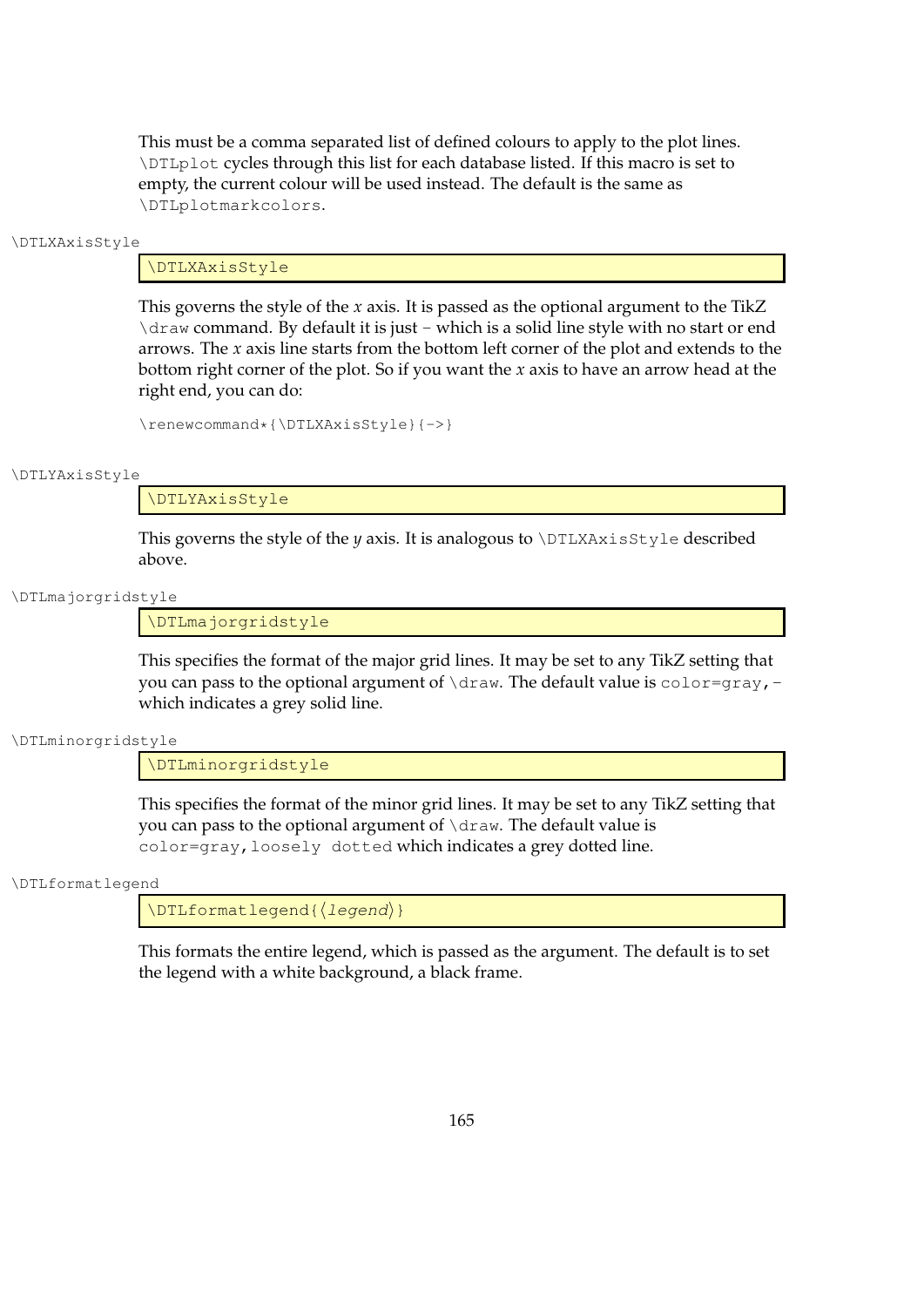# **9.3 Adding to a Plot Stream**

#### \DTLplotstream

\DTLplotstream[ $\langle condition\rangle$ ]{ $\langle db \text{ name}\rangle$ }{ $\langle x \text{ key}\rangle$ }{ $\langle y \text{ key}\rangle$ }

This adds points to a stream from the database called  $\langle db \text{ name} \rangle$  where the *x* co-ordinates are given by the key  $\langle x \text{ key} \rangle$  and the *y* co-ordinates are given by the key  $\langle y \rangle$ *key*). ( $DTLconverttodecimal$  is used to convert locale dependent values to a standard decimal that is recognised by the pgf package.) The optional argument  $\langle condition \rangle$  is the same as that for  $\D$ Lforeach.

## **Example 32 (Adding to a Plot Stream)**

Suppose you have a CSV file called data.csv containing the following:

x,y 0,0 1,1 2,0.5 1.5,0.3

First load the file into a database called data:

\DTLloaddb{data}{data.csv}

Now create a figure containing this data:

```
\begin{figure}[tbhp]
\centering
\begin{tikzpicture}
\pgfplothandlermark{\pgfuseplotmark{o}}
\pgfplotstreamstart
\DTLplotstream{data}{x}{y}%
\pgfplotstreamend
\pgfusepath{stroke}
\end{tikzpicture}
\caption{Adding to a plot stream}
\end{figure}
```
<span id="page-174-0"></span>This produces [Figure 9.6.](#page-174-0)

 $\circ$ 

 $\circ$ 

 $\circ$ 

Figure 9.6: Adding to a plot stream

 $\circ$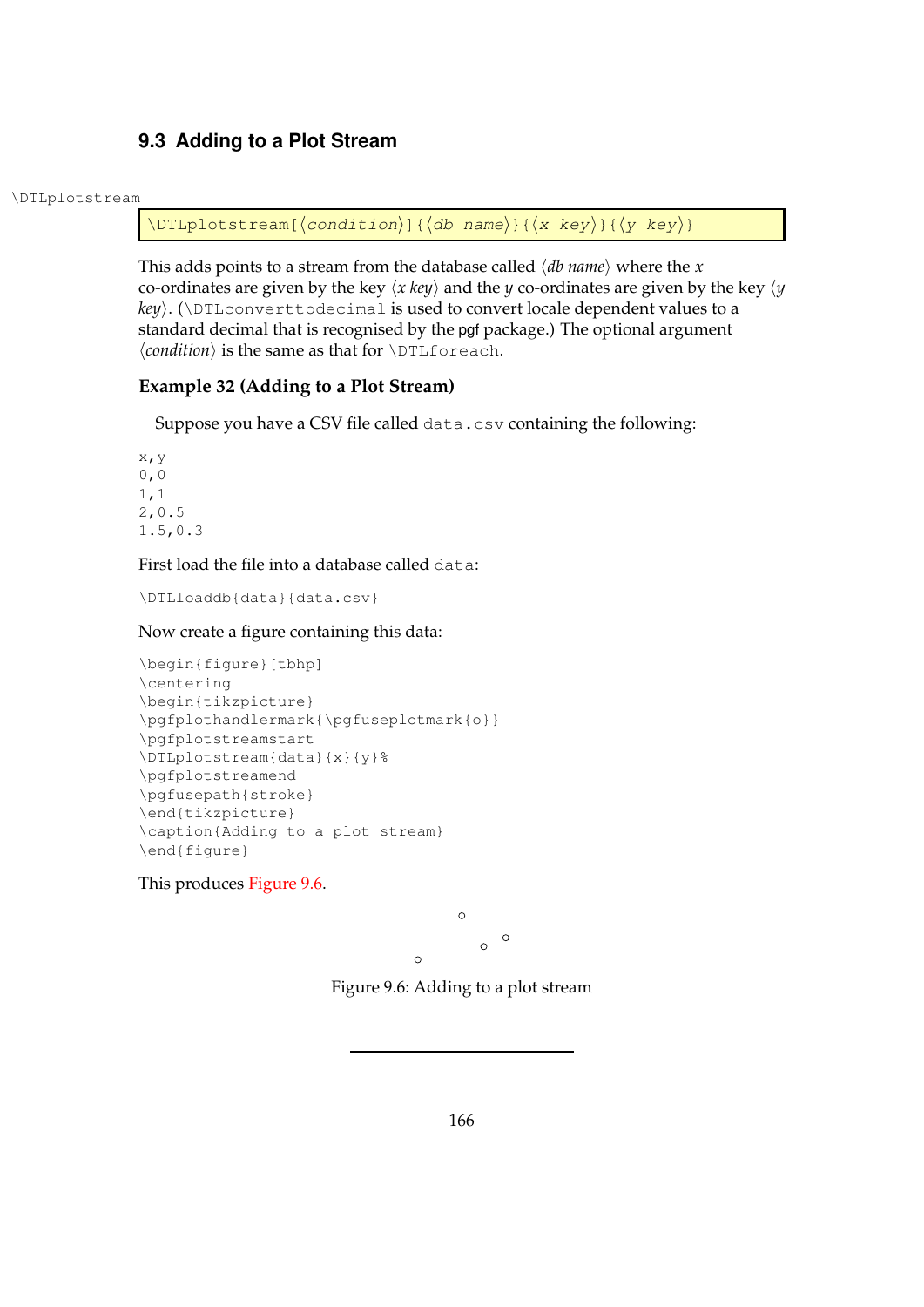## <span id="page-175-0"></span>**Example 33 (Plotting Multiple Keys in the Same Database)**

Suppose I have conducted two time to growth experiments. For each experiment, I have recorded the log count at set times, and I have recorded this information in the same data file called, say, growth.csv which contains the following:

```
Time,Experiment 1,Experiment 2
0,3.73,3.6
23,3.67,3.7
60,4.9,3.8
```
I can load the data into a database using:

```
\DTLloaddb{growth}{growth.csv}
```
However, I'd like to plot both results on the same graph. Since they are contained in the same database, I can't use the method I used in [example 30.](#page-167-0) Instead I can use a combination of \DTLplot and \DTLplotstream:

```
\begin{figure}[tbhp]
\centering
% compute bounds
\DTLminforkeys{growth}{Time}{\minX}
\DTLminforkeys{growth}{Experiment 1,Experiment 2}{\minY}
\DTLmaxforkeys{growth}{Time}{\maxX}
\DTLmaxforkeys{growth}{Experiment 1,Experiment 2}{\maxY}
% round x tick labels to 1 d.p.
\setcounter{DTLplotroundXvar}{1}
% redefine \DTLplotatbegintikz to plot the data for Experiment 1
\renewcommand*{\DTLplotatbegintikz}{%
  % set plot mark
  \dtlplothandlermark{\color{green}\pgfuseplotmark{x}}
  % start plot stream
  \pgfplotstreamstart
  % add data from Experiment 1 to plot stream
 \DTLplotstream{growth}{Time}{Experiment 1}%
  % end plot stream
  \pgfplotstreamend
  % stroke path
  \pgfusepath{stroke}
  % add information to legend (no line is require so use \relax)
  \DTLaddtoplotlegend{\color{green}%
  \pgfuseplotmark{x}}{\relax}{Experiment 1}
}
 % now plot the data for Experiment 2
\DTLplot{growth}{x=Time,y=Experiment 2,legend,
width=3in, height=3in,bounds={\min X,\min Y,\max Y,\max Y},xlabel={Time},ylabel={Log Count},
legendlabels={Experiment 2}}
\caption{Time to growth data}
\end{figure}
```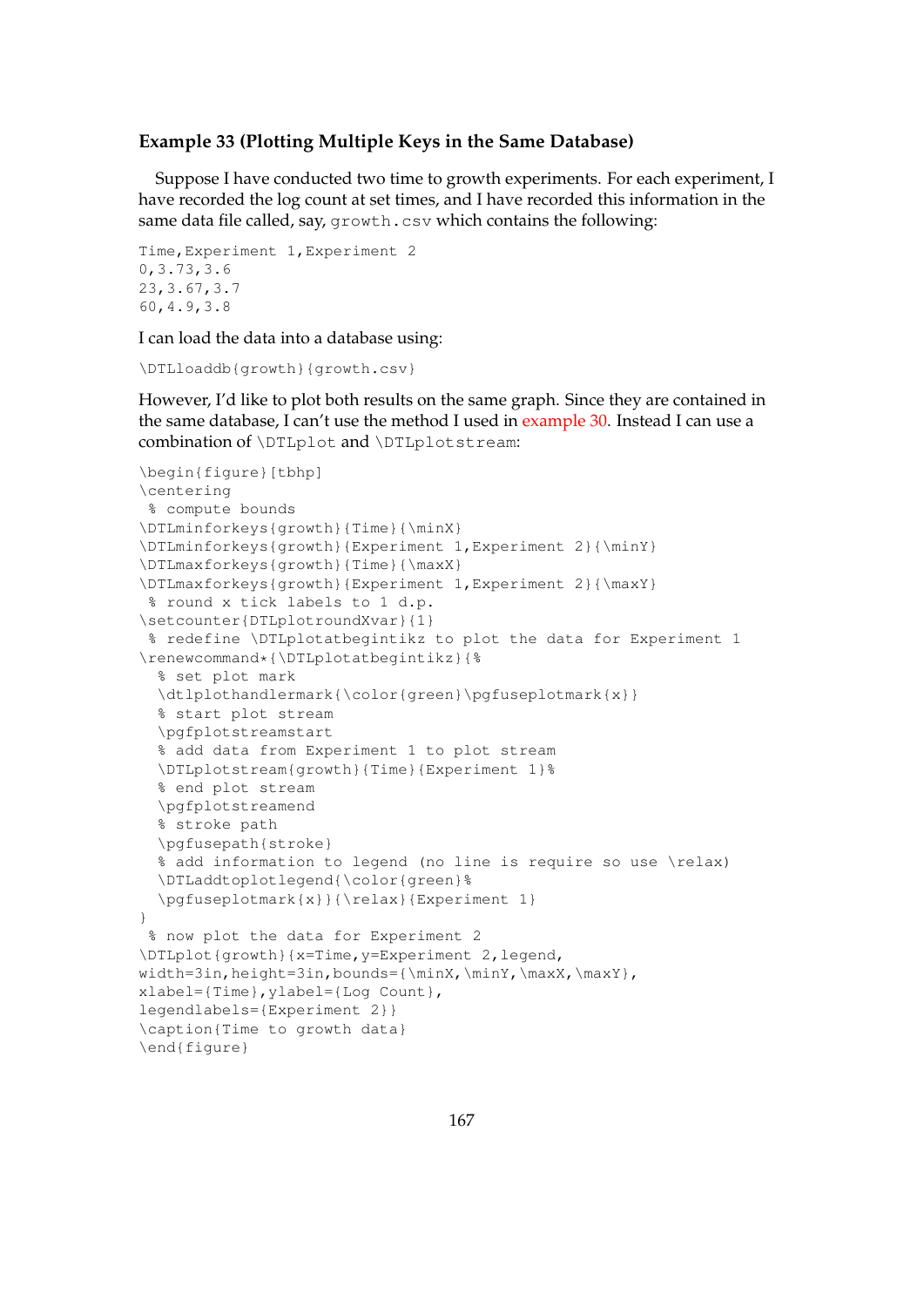This produces [Figure 9.7.](#page-176-0) Notes:

- I redefined \DTLplotatbegintikz in order to add the new plot to the legend, since  $\Delta$ DTLplotatendtikz is used after the legend is plotted. The *x* and *y* unit vectors are set before \DTLplotatbegintikz so I don't need to worry about the co-ordinates, however I've had to use \dtlplothandlermark instead of \pgfplothandlermark to prevent the plot marks from being distorted.
- <span id="page-176-0"></span>• I have used \DTLminforkeys and \DTLmaxforkeys to determine the bounds since \DTLplot won't take the data for Experiment 1 into account when computing the bounds.



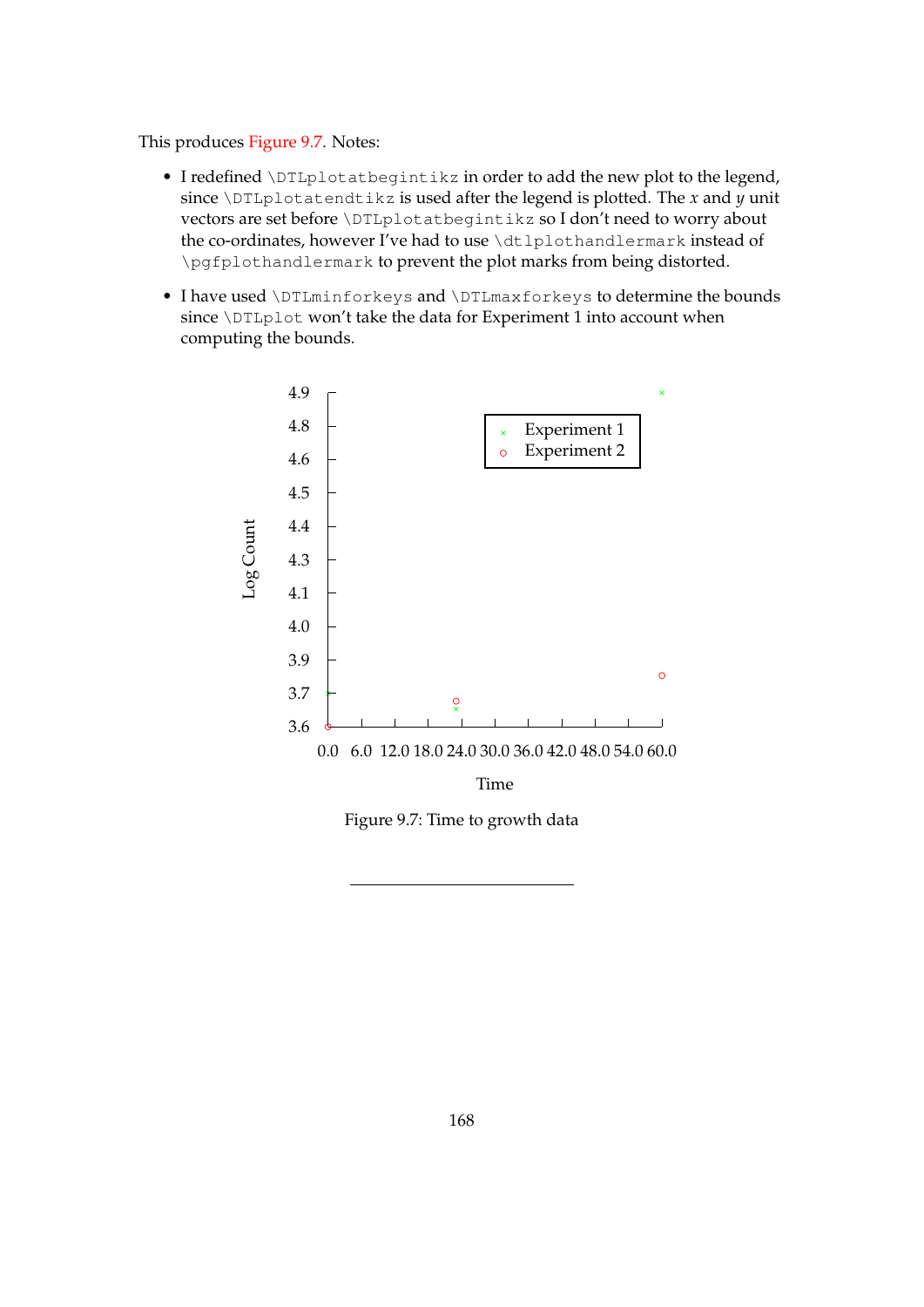# **10 Bar Charts (databar package)**

The databar package provides commands for creating bar charts. It is not loaded by the datatool package, so if you want to use it you will need to load it explicitly using \usepackage{databar}. You must also have the pgf package installed.

Bar charts can either be vertical or horizontal, the default is vertical. In this section the *x* axis refers to the horizontal axis when plotting a vertical bar chart and to the vertical axis when plotting a horizontal bar chart. The *x* axis units are in increments of one bar. The *y* axis refers to the vertical axis when plotting a vertical bar chart and to the horizontal axis when plotting a horizontal bar chart. The *y* axis uses the same co-ordinates as the data. The bars may have an upper and lower label. In a vertical bar chart, the lower label is placed below the *x* axis and the upper label is placed above the top of the bar. In a horizontal bar chart, the lower label is placed to the left of the *x* axis and the upper label is placed to the right of the end of the bar. (This is actually a misnomer as it is possible for the "upper" label to be below the "lower" label if a bar has a negative value, however the bars are considered to be anchored on the *x* axis, and the other end of the bar is considered to be the "upper" end, regardless of its direction.)

The databar package options are as follows:

**color** Created coloured bar charts (default).

**gray** Created grey scale bar charts.

**vertical** Created vertical bar charts (default).

**horizontal** Created horizontal bar charts.

#### \DTLbarchart

\DTLbarchart[ $\langle$ condition $\rangle$ ]{ $\langle$ settings $\rangle$ }{ $\langle$ db name $\rangle$ }{ $\langle$ values $\rangle$ }

#### \DTLmultibarchart

\DTLmultibarchart[ $\langle$ condition $\rangle$ ]{ $\langle$ settings $\rangle$ }{ $\langle$ db name $\rangle$ }{ $\langle$ values $\rangle$ }

These commands both create a bar chart from the information in the database  $\langle db$ *name*), where  $\langle condition \rangle$  is the same as the optional argument for  $\D$ ILforeach described in [section 6.4,](#page-64-0) and  $\langle values \rangle$  is the same as the penultimate argument of \DTLforeach. The  $\langle$ *settings* $\rangle$  argument is a  $\langle$ *setting* $\rangle = \langle$ *value* $\rangle$  list of settings. The first command, \DLTbarchart, will draw a bar chart for a given column of data in the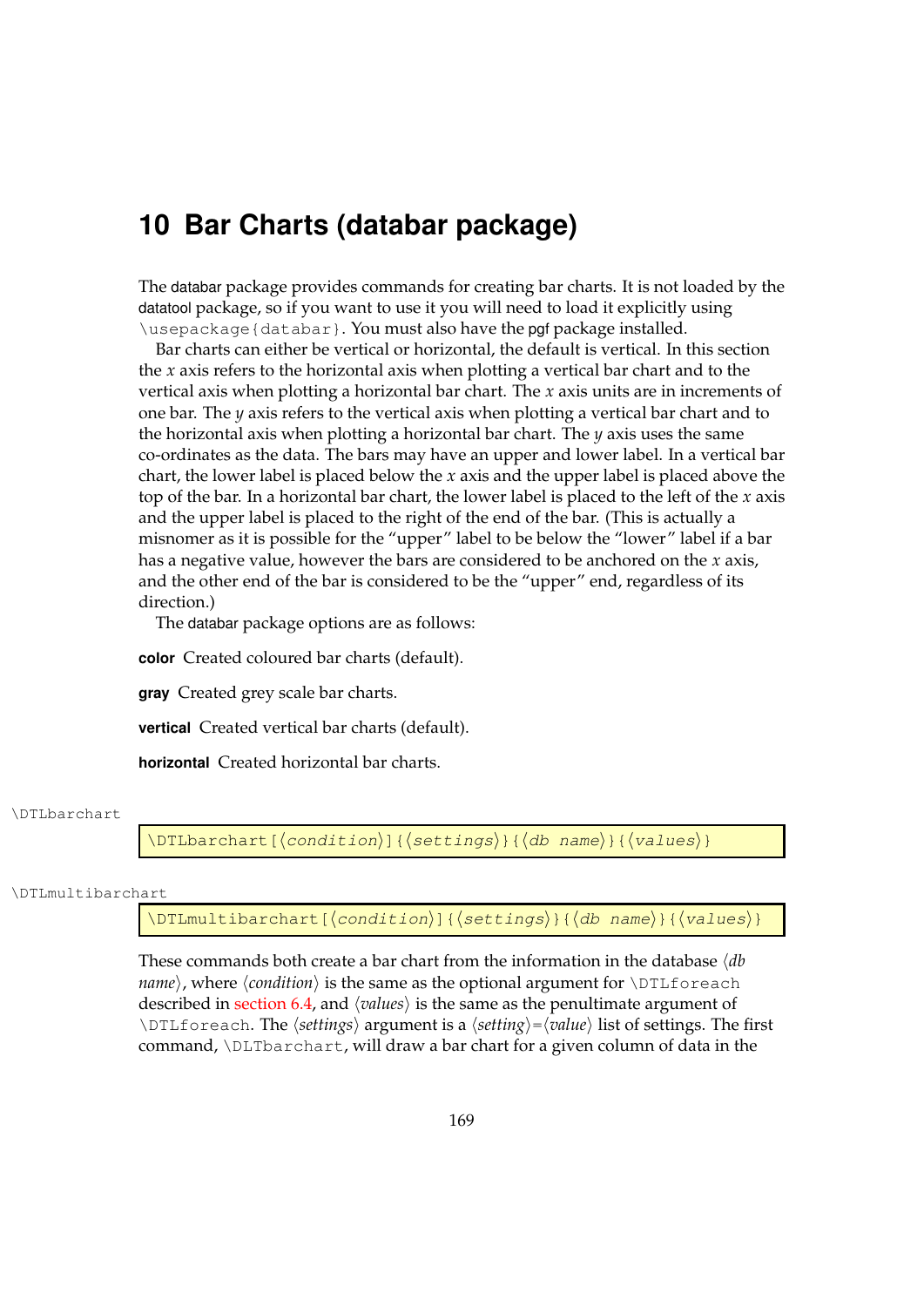database, whereas the second command, \DTLmultibarchart, will draw a bar chart that is divided into groups of bars where each bar within a group represents data from several columns of a given row in the database.

The variable setting is required for \DTLbarchart and the variables, the other settings are optional (though some may only be used for one of \DTLbarchart and \DLTmultibarchart), and are as follows:

- **variable** This specifies the control sequence to use that contains the value used to construct the bar chart. The control sequence must be one of the control sequences to appear in the assignment list  $\langle values \rangle$ . This setting is required for \DTLbarchart, and is unavailable for \DTLmultibarchart.
- **variables** This specifies a list of control sequences to use which contain the values used to construct the bar chart. Each control sequence must be one of the control sequences to appear in the assignment list  $\langle values \rangle$ . This setting is required for \DTLmultibarchart, and is unavailable for \DTLbarchart.
- **max** This specifies the maximum value on the *y* axis. (This should be a standard decimal value.)
- **length** This specifies the overall length of the *y* axis, and must be a dimension.
- **maxdepth** This must be a zero or negative number. It specifies the maximum depth of the *y* axis. (This should be a standard decimal value.)
- **axes** This setting specifies which axes to display. This may take one of the following values: both, x, y or none.
- **barlabel** This setting specifies the lower bar label. When used with \DTLmultibarchart it indicates the group label.
- **multibarlabels** This setting should contain a comma separated list of labels for each bar within a group for \DTLmultibarchart. This setting is not available for \DTLbarchart.
- **upperbarlabel** This setting specifies the upper bar label. This setting is not available for \DTLmultibarchart.
- **uppermultibarlabels** This setting must be a comma separated list of upper bar labels for each bar within a group. This setting is not available for \DTLbarchart.
- **yticpoints** This must be a comma separated list of tick locations for the *y* axis. (These should be standard decimal values.) This setting overrides yticgap.
- **yticgap** This specifies the gap between the *y* tick marks. (This should be a standard decimal value.)
- **yticlabels** This must be a comma separated list of tick labels for the *y* axis.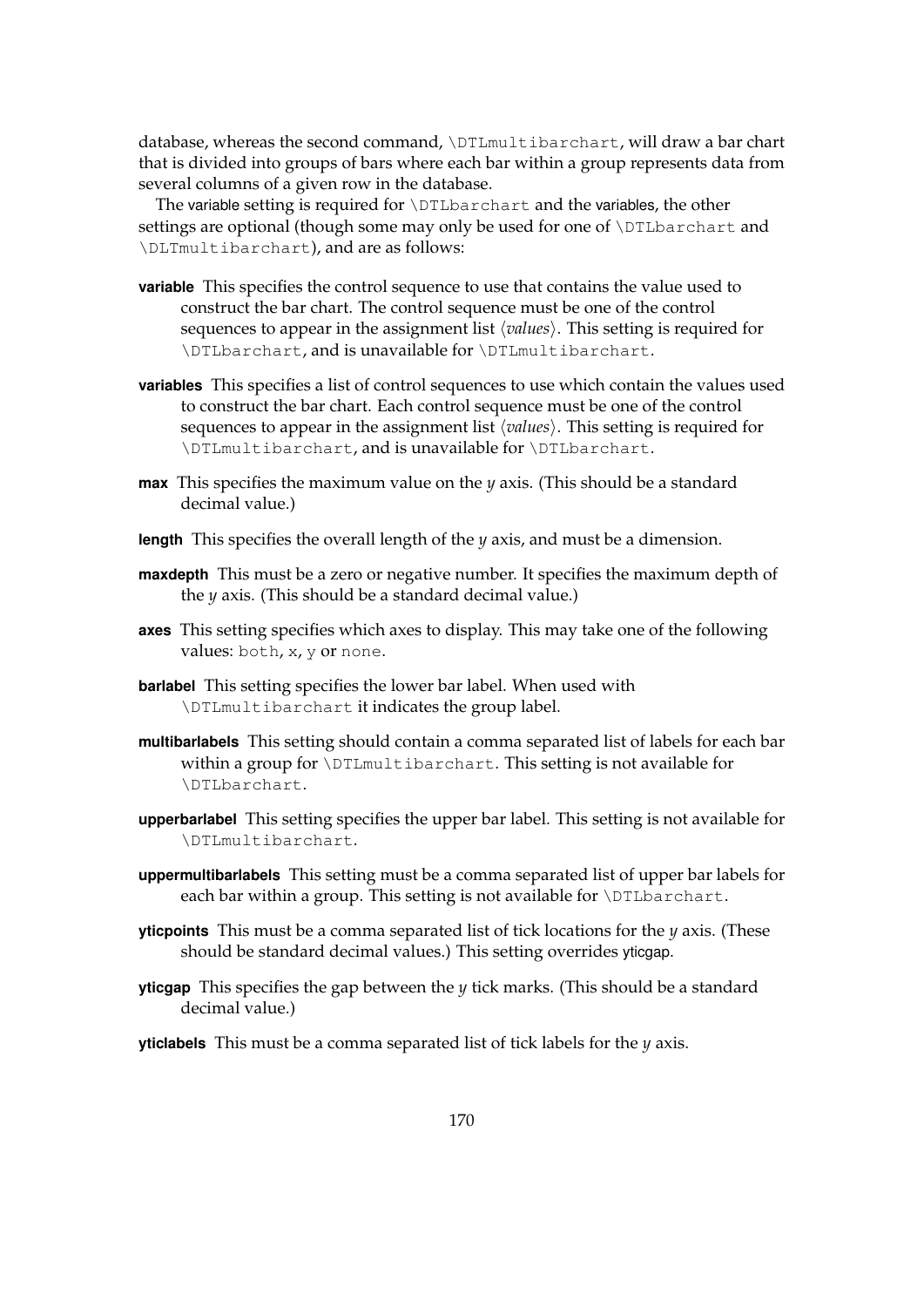**ylabel** This specifies the label for the *y* axis.

- groupgap This specifies the gap between groups when using \DTLmultibarchart. This value is given as a multiple of the bar width. The default value is 1, which indicates a gap of one bar width. This setting is not available for \DTLbarchart.
- **verticalbars** This is a boolean setting, so it can only take the values true (do a vertical bar chart) or false (do a horizontal bar chart). If the value is omitted, true is assumed.

## **Example 34 (A Basic Bar Chart)**

Recall [example 23](#page-151-1) defined a database called fruit. This example will be using that database to plot a bar chart. The following plots a basic vertical bar chart:

```
\begin{figure}[htbp]
\centering
\DTLbarchart{variable=\theQuantity}{fruit}{\theQuantity=Quantity}
\caption{A basic bar chart}
\end{figure}
```
## <span id="page-179-0"></span>This produces [Figure 10.1.](#page-179-0)



Figure 10.1: A basic bar chart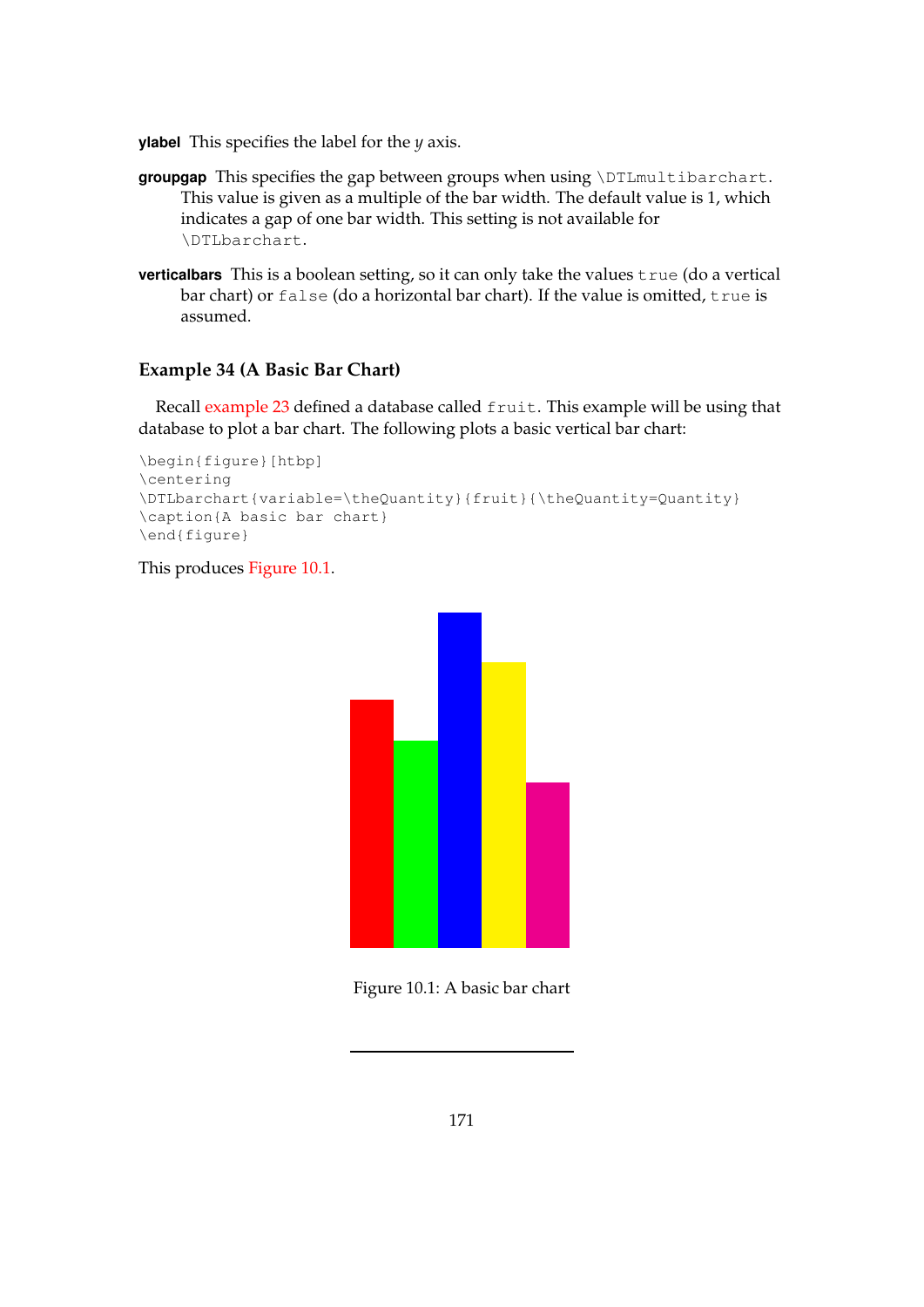### **10.1 Changing the Appearance of a Bar Chart**

### \DTLbarchartlength

### \DTLbarchartlength

This specifies the total length of the *y* axis. You must use \setlength to change this value. The default value is 3in.

### \DTLbarwidth

#### \DTLbarwidth

This specifies the width of each bar. You must use \setlength to change this value. The default value is 1cm.

#### \DTLbarlabeloffset

\DTLbarlabeloffset

This specifies the distance from the *x* axis to the lower bar label. You must use \setlength to change this value. The default value is 10pt.

#### DTLbarroundvar

**DTLbarroundvar** 

The *y* tick labels are rounded to  $\langle n \rangle$  digits after the decimal point, where  $\langle n \rangle$  is given by the value of the counter DTLbarroundvar. You must use \setcounter to change this value.

\DTLsetbarcolor

 $\Delta$ DTLsetbarcolor{ $\langle n \rangle$ }{ $\langle color \rangle$ }

This sets the  $\langle n \rangle$ th bar colour to  $\langle color \rangle$ . Only the first eight bars have a colour defined by default. If you need more than eight bars, you will need to define more bar colours. It is recommended that you set the colour of each bar to correspond with whatever the bar represents.

### \DTLdobarcolor

 $\Delta$ DTLdobarcolor{ $\langle n \rangle$ }

This sets the current colour to the colour of the  $\langle n \rangle$ th bar.

### \DTLbaroutlinecolor

\DTLbaroutlinecolor

This macro contains the colour of the bar outlines. This defaults to black.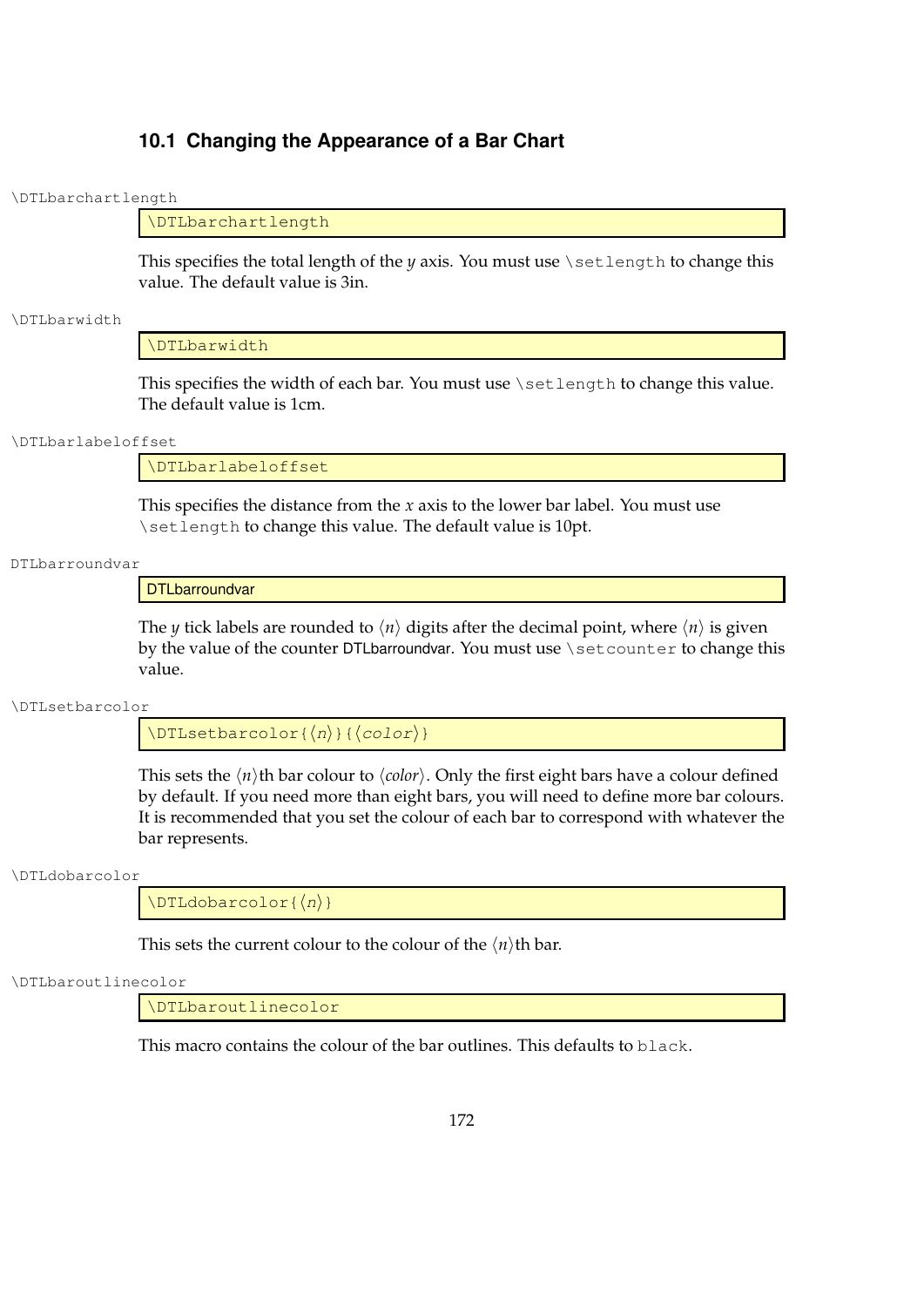\DTLbaroutlinewidth

### \DTLbaroutlinewidth

This length specifies the line width for the bar outlines. If it is 0pt, the outline is not drawn. The default value is 0pt.

#### \DTLbaratbegintikz

\DTLbaratbegintikz

This specifies any additional commands to add to the start of the plot. It defaults to nothing, and is called after the unit vectors are set.

\DTLbaratendtikz

\DTLbaratendtikz

This specifies any additional commands to add to the end of the plot. It defaults to nothing.

\DTLeverybarhook

\DTLeverybarhook

The specifies code to apply at every bar. Within the definition of \DTLeverybarhook \DTLstartpt you can use the commands \DTLstartpt (the start of the bar), \DTLmidpt (the mid \DTLmidpt point of the bar) and \DTLendpt (the end of the bar). For example (using the earlier \DTLendpt fruit database):

```
\renewcommand*{\DTLeverybarhook}{%
\pgftext[at=\DTLmidpt]{\insertName\space(\insertValue)}%
}
\DTLbarchart{variable=\insertValue,axes=both,
ylabel=Quantity,max=50,verticalbars=false
}%
{fruit}{\insertValue=Value,\insertName=Name}
```
This puts the name followed by the quantity in brackets in the middle of the bar.

\ifDTLverticalbars

\ifDTLverticalbars

This conditional governs whether the chart uses vertical or horizontal bars.

\DTLbarXlabelalign

\DTLbarXlabelalign

This specifies the text alignment of the lower bar labels. This defaults to left, rotate=-90 if you use the vertical package option or the verticalbars setting, and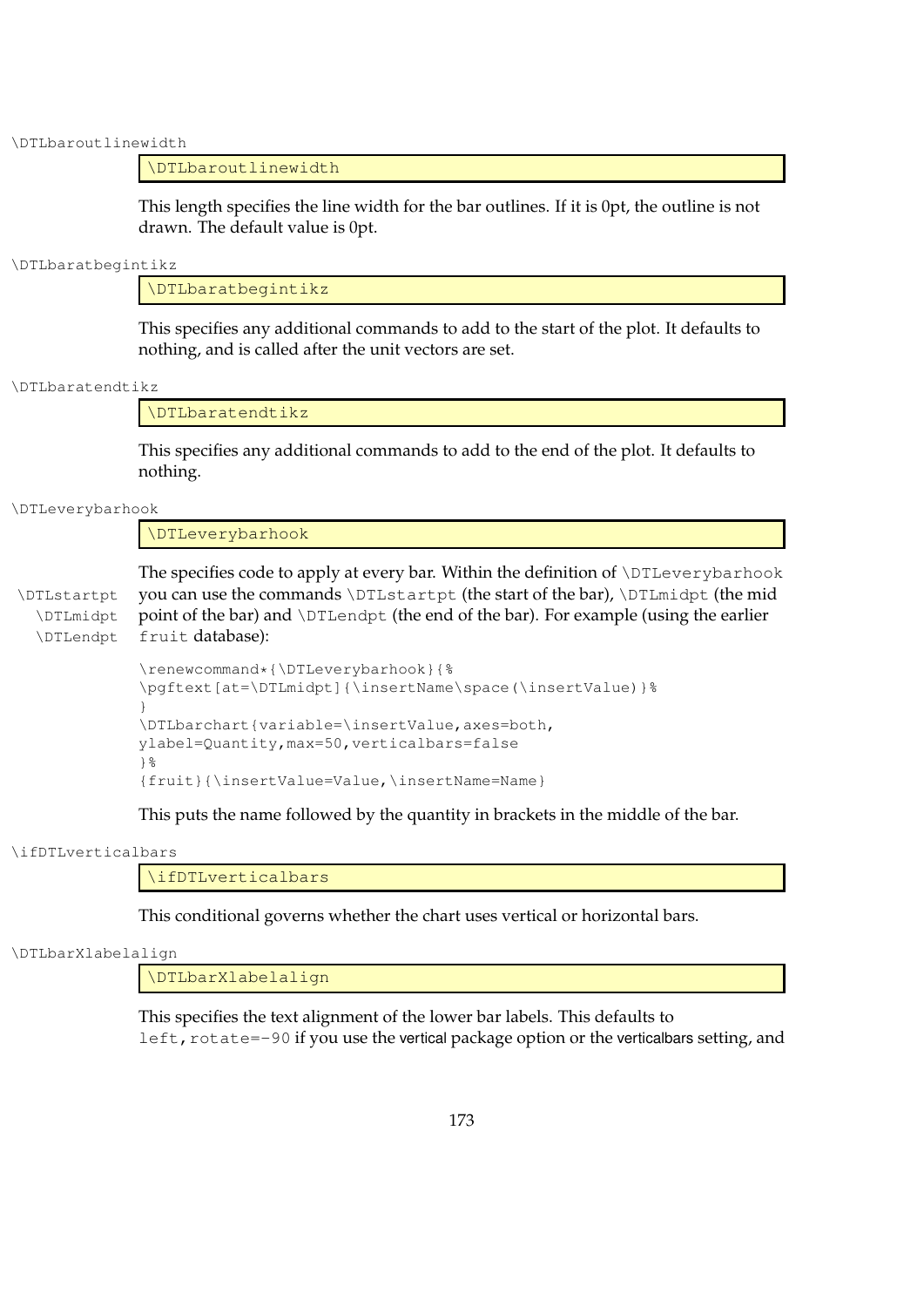defaults to right if you use the horizontal package option or the verticalbars=false setting.

\DTLbarYticklabelalign

\DTLbarYlabelalign

This specifies the text alignment of the *y* axis labels. This defaults to right for vertical bar charts and center for horizontal bar charts.

\DTLbardisplayYticklabel

 $\DTLbardisplayYticklabel({text)}$ 

This specifies how to display the *y* tick label. The argument is the tick label.

### \DTLdisplaylowerbarlabel

 $\Delta$ DTLdisplaylowerbarlabel{ $\langle test \rangle$ }

This specifies how to display the lower bar label for \DTLbarchart and the lower bar group label for \DTLmultibarchart. The argument is the label.

\DTLdisplaylowermultibarlabel

 $\Delta$ DTLdisplaylowermultibarlabel{ $\langle test \rangle$ }

This specifies how to display the lower bar label for \DTLmultibarchart. The argument is the label. This command is ignored by \DTLbarchart.

\DTLdisplayupperbarlabel

 $\Delta$ ) \DTLdisplayupperbarlabel{ $\langle test \rangle$ }

This specifies how to display the upper bar label for \DTLbarchart and the upper bar group label for \DTLmultibarchart. The argument is the label.

\DTLdisplayuppermultibarlabel

 $\Delta$ DTLdisplayuppermultibarlabel{ $\langle \text{text} \rangle$ }

This specifies how to display the upper bar label for \DTLmultibarchart. The argument is the label. This command is ignored by \DTLbarchart.

### **Example 35 (A Labelled Bar Chart)**

This example extends [example 34](#page-179-0) so that the chart is a bit more informative (which is after all the whole point of a chart). This chart now has a label below each bar, as well as a label above the bar. The lower label uses the value of the Name key, and the upper label uses the quantity. I have also set the outline width so each bar has a border.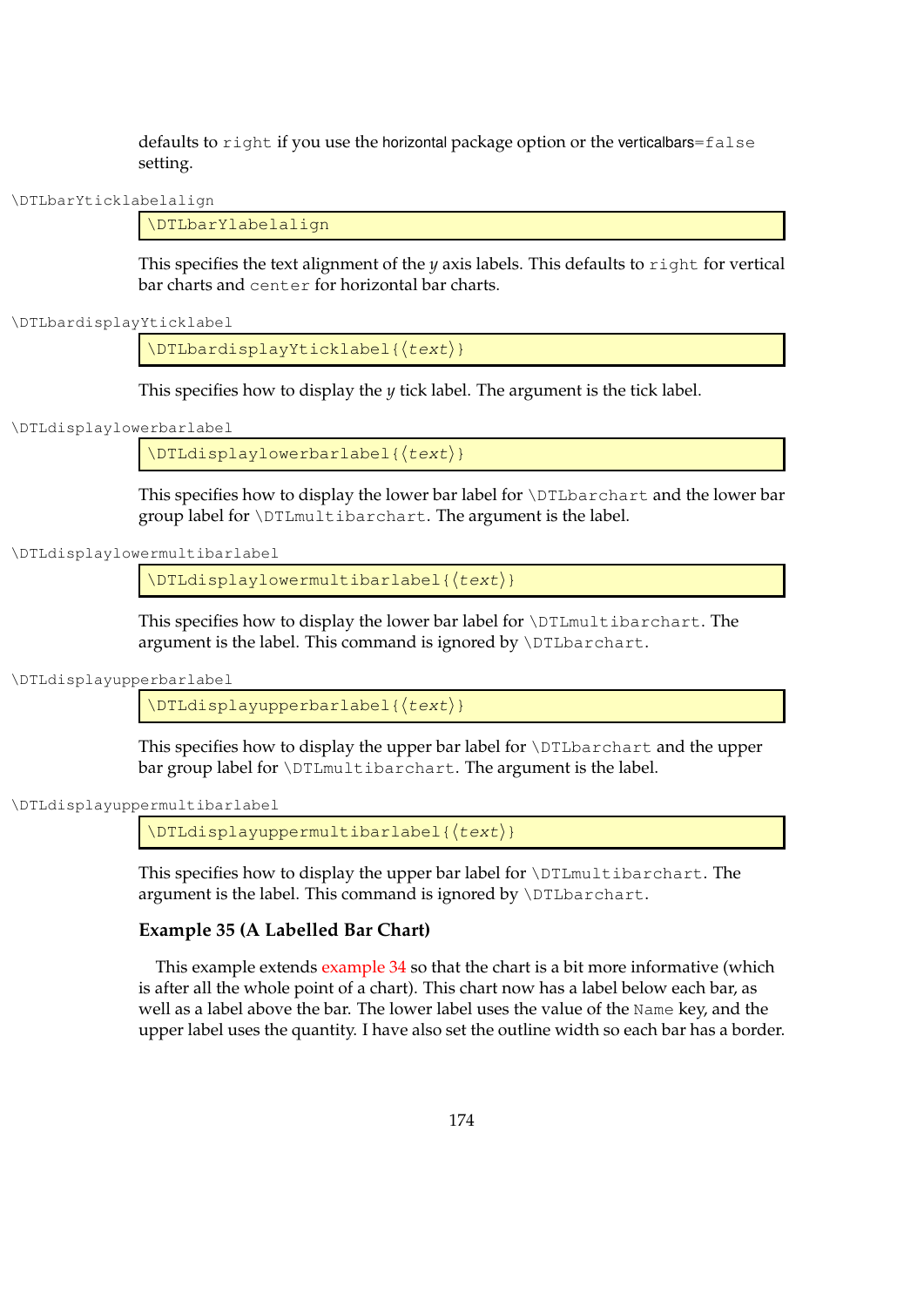```
\begin{figure}[htbp]
\setlength{\DTLbaroutlinewidth}{1pt}
\centering
\DTLbarchart{variable=\theQuantity,barlabel=\theName,%
upperbarlabel=\theQuantity}{fruit}{%
\theQuantity=Quantity,\theName=Name}
\caption{A bar chart}
\end{figure}
```
### <span id="page-183-0"></span>This produces [Figure 10.2.](#page-183-0)





## **Example 36 (Profit/Loss Bar Chart)**

Suppose I have a file called profits.csv that looks like:

Year, Profit 2000,\pounds2,535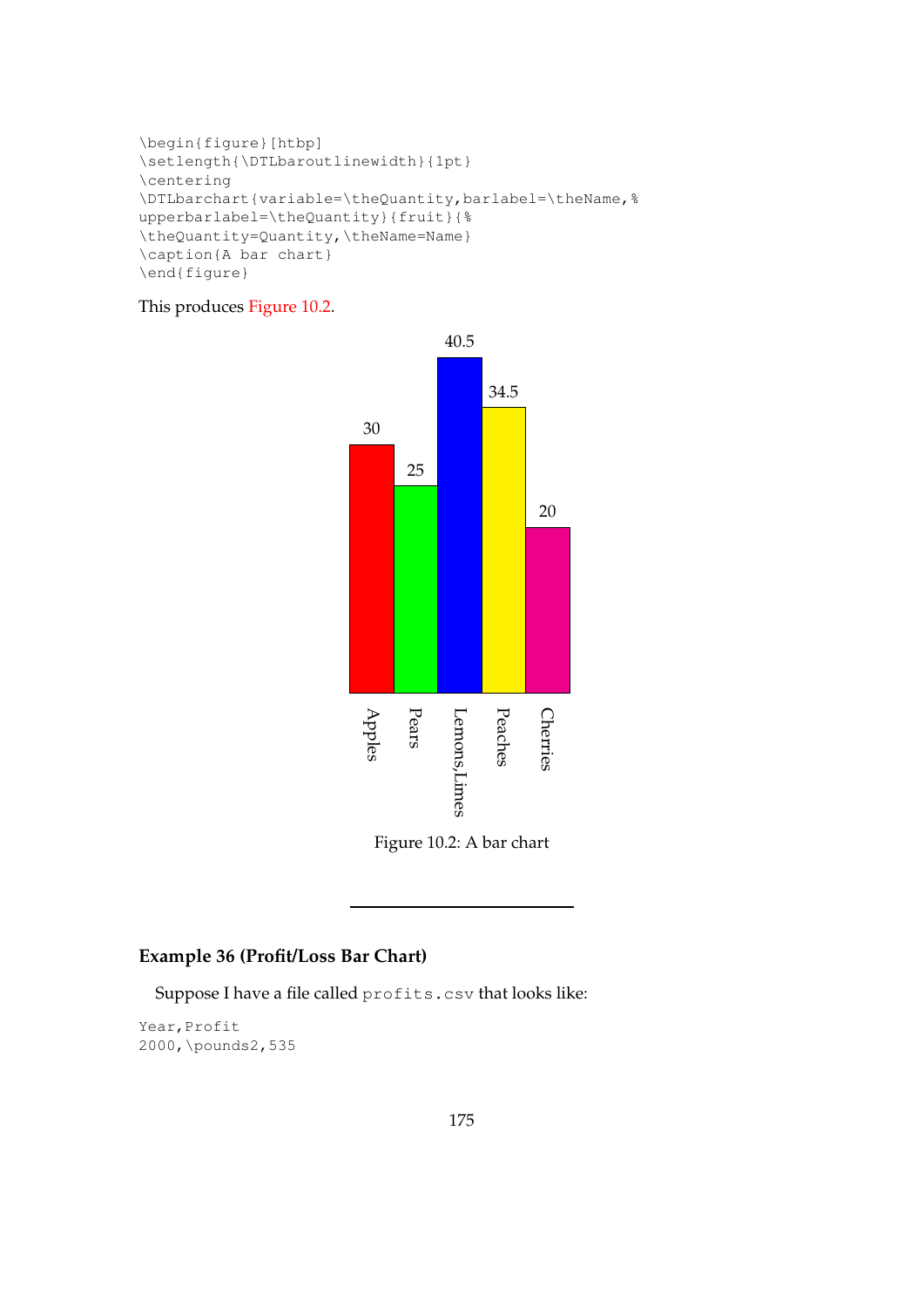```
2001,\pounds3,752
2002,-\pounds1,520
2003,\pounds1,270
```
First I can load this file into a database called profits:

```
\DTLloaddb{profits}{profits.csv}
```
### Now I can plot the data as a bar chart:

```
\begin{figure}[htbp]
\centering
 % Set the width of each bar to 10pt
\setlength{\DTLbarwidth}{10pt}
% Set the outline width to 1pt
\setlength{\DTLbaroutlinewidth}{1pt}
% Round the $y$ tick labels to integers
\setcounter{DTLbarroundvar}{0}
% Adjust the tick label offset
\setlength{\DTLticklabeloffset}{20pt}
 % Change the y tick label alignment
\renewcommand*{\DTLbarYticklabelalign}{left}
% Rotate the y tick labels
\renewcommand*{\DTLbardisplayYticklabel}[1]{\rotatebox{-45}{#1}}
% Set the bar colours depending on the value of \theProfit
\DTLforeach{profits}{\theProfit=Profit}{%
\ifthenelse{\DTLislt{\theProfit}{0}}
{\DTLsetbarcolor{\DTLcurrentindex}{red}}
{\DTLsetbarcolor{\DTLcurrentindex}{blue}}}
% Do the bar chart
\DTLbarchart{variable=\theProfit,upperbarlabel=\theYear,
ylabel={Profit/Loss (\pounds)},verticalbars=false,
maxdepth=-2000,max=4000}{profits}
{\theProfit=Profit,\theYear=Year}
\caption{Profits for 2000--2003}
\end{figure}
```
This produces [Figure 10.3.](#page-185-0) Notes:

- 1. This example uses \rotatebox, so the graphics or graphicx package is required.
- 2. The *y* tick labels are too wide to fit horizontally so they have been rotated to avoid overlapping with their neighbour.
- 3. Rotating the *y* tick labels puts them too close to the *y* axis, so \DTLticklabeloffset is made larger to compensate.
- 4. Remember not to use  $\iota$  vear as an assignment command as this command already exists!
- 5. Before the bar chart is created I have iterated through the database, setting the bar colour to red or blue depending on the value of \theProfit.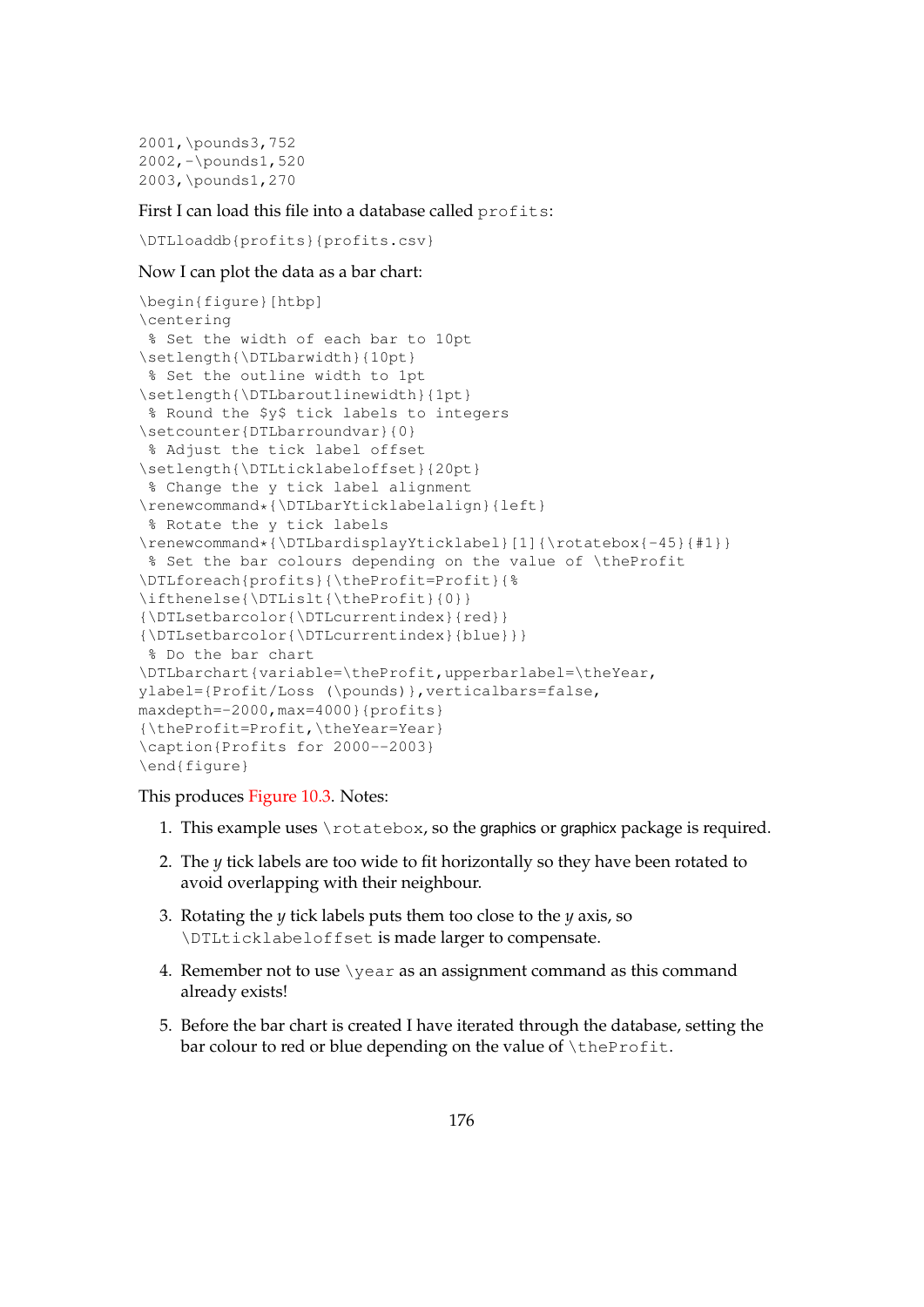Both \DTLbarchart and \DTLmultibarchart set the following macros, which may be used in \DTLbaratbegintikz and \DTLbaratendtikz:

#### \DTLbarchartwidth

### \DTLbarchartwidth

This is the overall width of the bar chart. In the case of \DTLbarchart this is just the number of bars. In the case of \DTLmultibarchart it is computed as:

 $m \times n + (m-1) \times g$ 

where *m* is the number of bar groups (i.e. the number of rows of data), *n* is the number of bars within a group (i.e. the number of commands listed in the variables) setting and *g* is the group gap (as specified by the groupgap setting).

#### \DTLnegextent

\DTLnegextent

This is set to the negative extent of the bar chart. (This value may either be zero or negative, and corresponds to the maxdepth setting.)

#### \DTLbarmax

#### \DTLbarmax

<span id="page-185-0"></span>This is set to the maximum extent of the bar chart. (This value corresponds to the max setting.)



### **Example 37 (A Multi-Bar Chart)**

This example uses the marks database described in [example 14.](#page-84-0) Recall that this database stores student marks for three assignments. The keys for the assignment marks are Assignment 1, Assignment 2 and Assignment 3, respectively. I can convert this data into a bar chart using the following:

\begin{figure}[htbp] \centering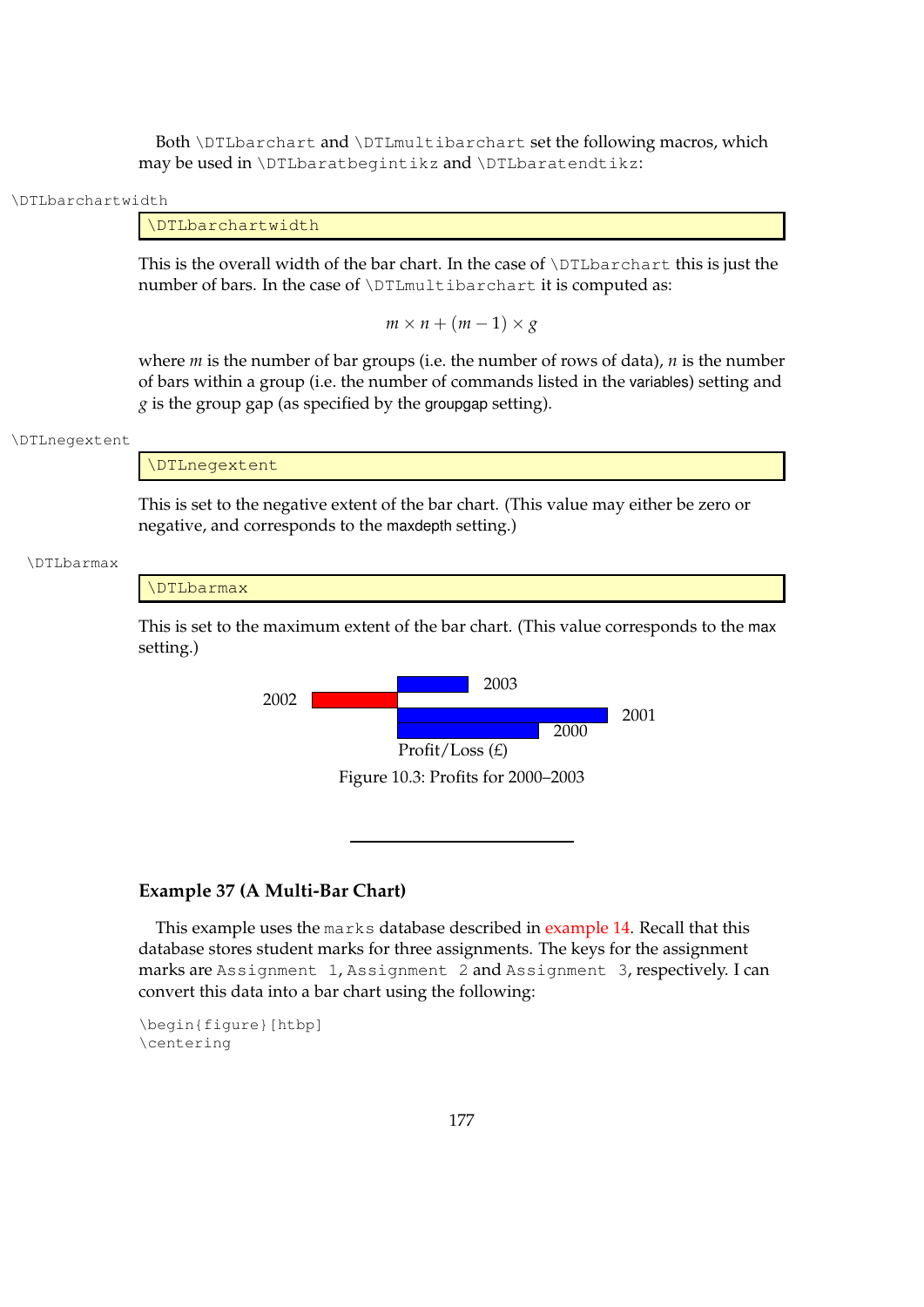```
\DTLmultibarchart{variables={\assignI,\assignII,\assignIII},
barwidth=10pt,uppermultibarlabels={\assignI,\assignII,\assignIII},
barlabel={\firstname\ \surname}}{marks}{%
\surname=Surname,\firstname=FirstName,\assignI=Assignment 1,%
\assignII=Assignment 2,\assignIII=Assignment 3}
\caption{Student marks}
\end{figure}
```
This produces [Figure 10.4.](#page-187-0) Notes:

- 1. I used variables={\assignI,\assignII,\assignIII} to set the variable to use for each bar within a group. This means that there will be three bars in each group.
- 2. I have set the bar width to 10pt, otherwise the chart will be too wide.
- 3. I used uppermultibarlabels={\assignI,\assignII,\assignIII} to set the upper labels for each bar within a group. This will print the assignment mark above the relevant bar.
- 4. I used barlabel= ${\frac{\simeq}{\simeq}}$  to place the student's name below the group corresponding to that student.

Recall that [example 14](#page-84-0) computed the average score over for each student, and saved it with the key Average. This information can be added to the bar chart. It might also be useful to compute the average over all students and add this information to the chart. This is done as follows:

```
\begin{figure}[htbp]
\centering
% compute the overall mean
\DTLmeanforkeys{marks}{Average}{\overallmean}
% round it to 2 decimal places
\DTLround{\overallmean}{\overallmean}{2}
% draw a grey dotted line indicating the overall mean
% covering the entire width of the bar chart
\renewcommand*{\DTLbaratendtikz}{%
  \draw[lightgray,loosely dotted] (0,\overallmean) --
    (\DTLbarchartwidth,\overallmean)
    node[right,black]{Average (\overallmean)};}
% Set the lower bar labels to draw a brace across the current
% group, along with the student's name and average score
\renewcommand*{\DTLdisplaylowerbarlabel}[1]{%
\tikz[baseline=(current bounding box.center)]{
\draw[snake=brace,rotate=-90](0,0) -- (\D{Lbarary}\DTLround{\theMean}{\theMean}{2}%
\shortstack{#1\\(Average: \theMean)}}
% draw the bar chart
\DTLmultibarchart{variables={\assignI,\assignII,\assignIII},
barwidth=10pt,uppermultibarlabels={\assignI,\assignII,\assignIII},
```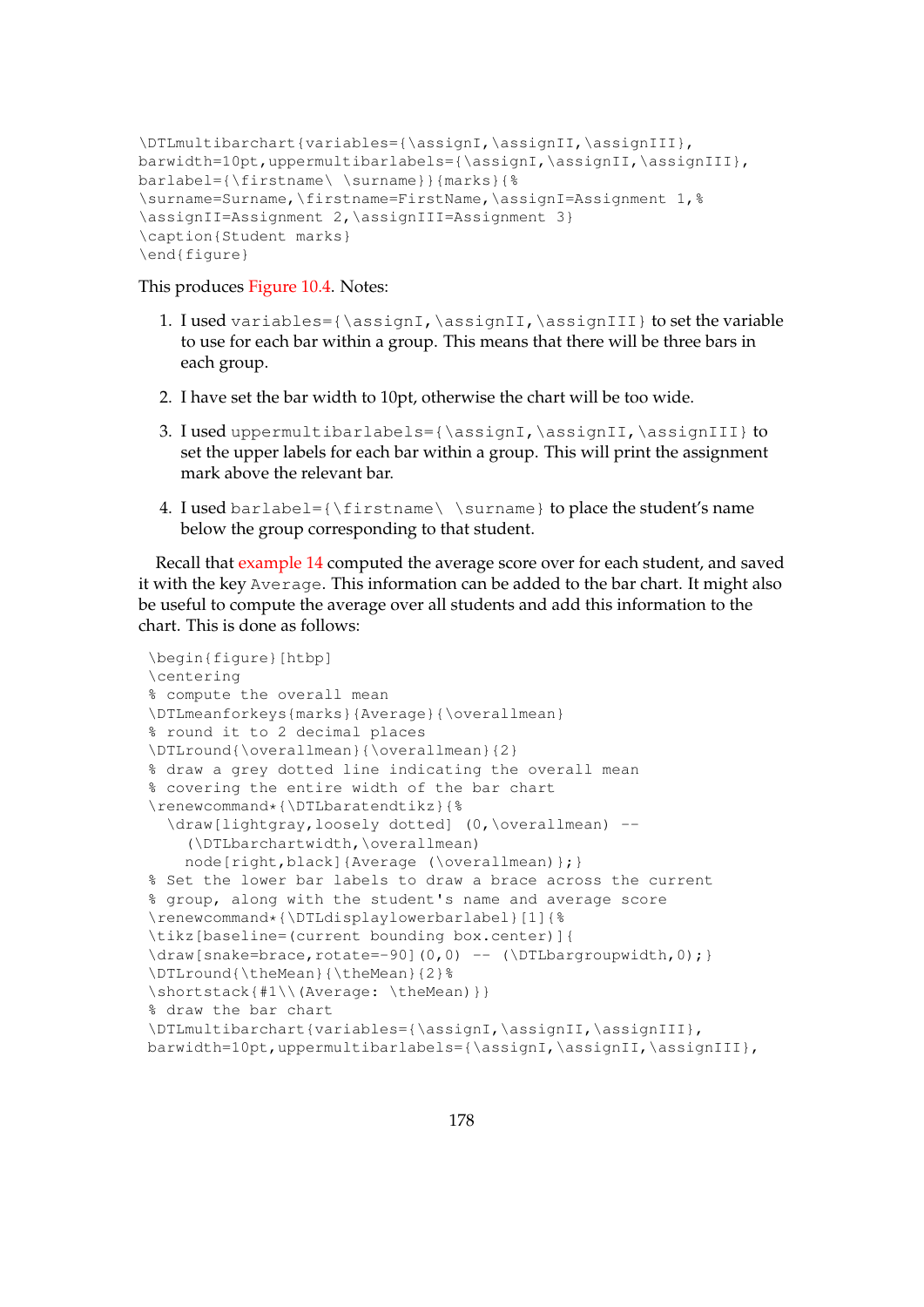<span id="page-187-0"></span>

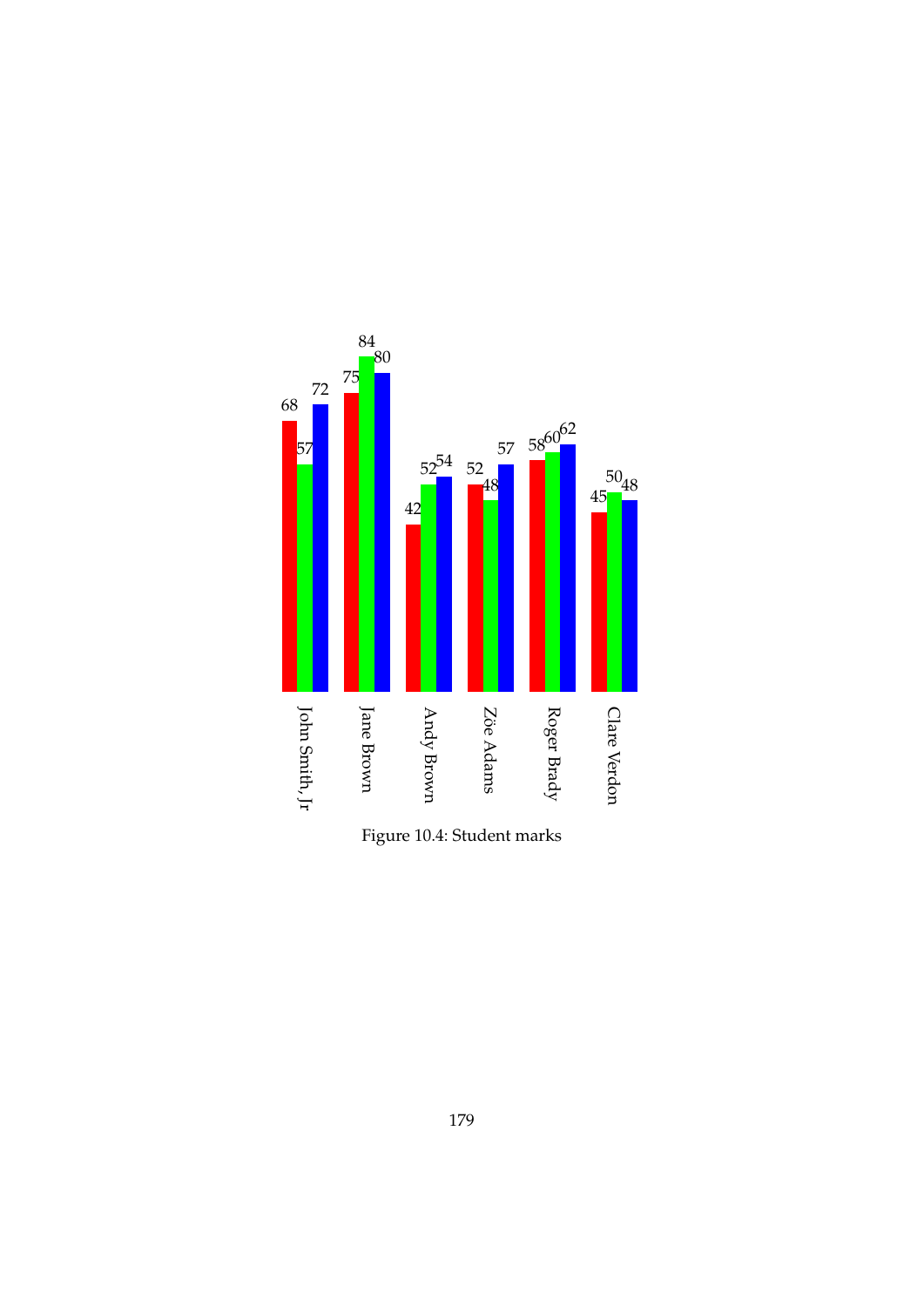```
barlabel={\firstname\ \surname}}{marks}
{\surname=Surname,\firstname=FirstName,\assignI=Assignment 1,%
\assignII=Assignment 2,\assignIII=Assignment 3,\theMean=Average}
\caption{Student marks}
\end{figure}
```
which produces [Figure 10.5.](#page-188-0) Notes:

1. I've used the TikZ snake library to create a brace, so I need to put

\usetikzlibrary{snakes}

in the preamble. See the pgf manual for more details on how to use this library.

- 2. I used \DTLbargroupwidth to indicate the width of each bar group.
- <span id="page-188-0"></span>3. I used \DTLbarchartwidth to indicate the width of the entire bar chart



Figure 10.5: Student marks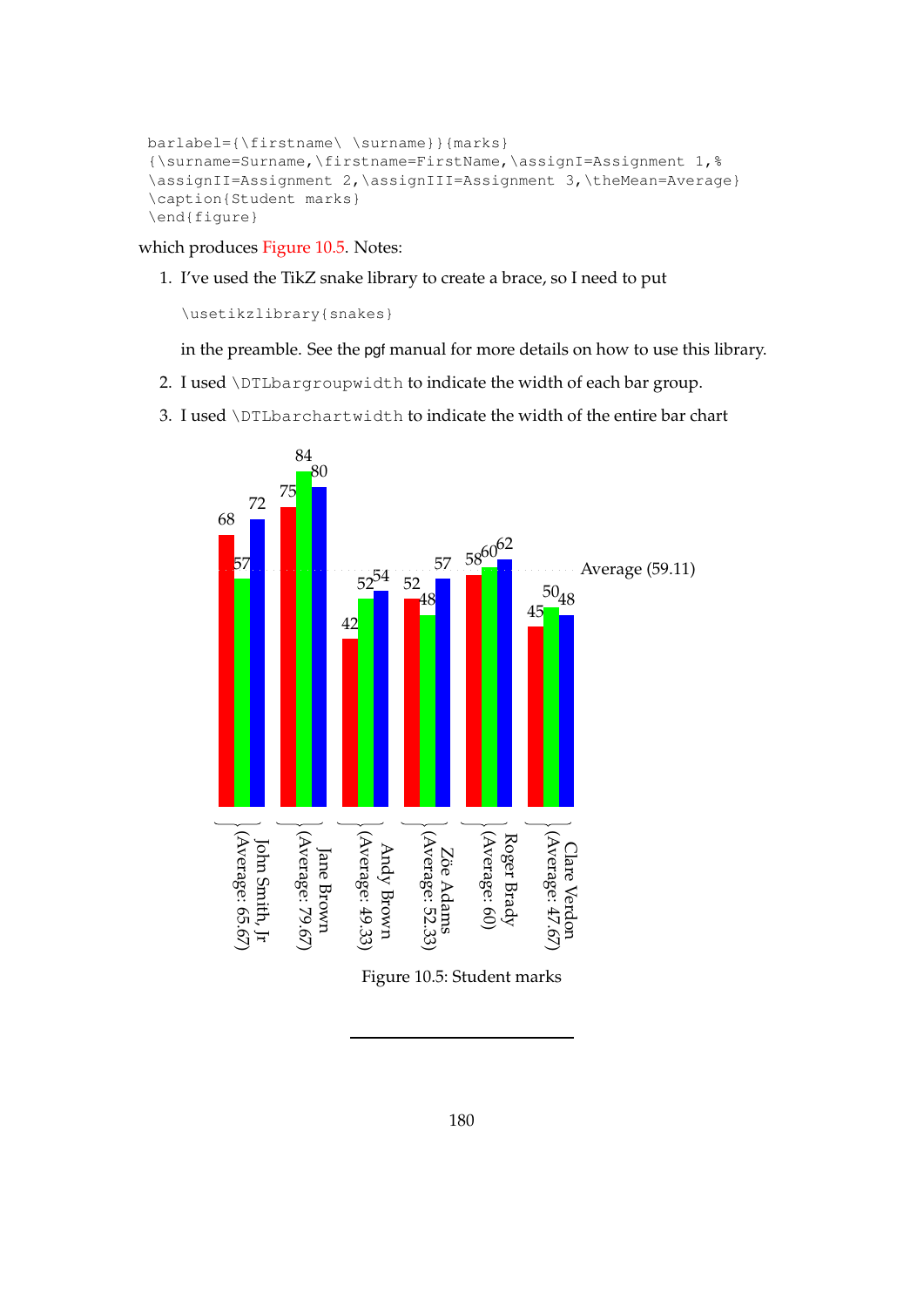# **11 Converting a BIBT<sub>F</sub>X database into a datatool database (databib package)**

The databib package provides the means of converting a  $BIBT<sub>F</sub>X$  database into a datatool database. The database can then be sorted using \DTLsort, described in [section 6.8.](#page-90-0) For example, you may want to sort the bibliography in reverse chronological order. Once you have sorted the bibliography, you can display it using \DTLbibliography, described in [section 11.3,](#page-193-0) or you can iterate through the database using \DTLforeachbibentry, described in [section 11.5.](#page-202-0)

Note that the databib package is not automatically loaded by datatool, so if you want to use it, you must load it using \usepackage{databib}.

The purpose of this package is to provide a means for authors to format their own bibliography style where there is no bibliography style file available that produces the desired results. The \DTLsort macro uses a much less efficient sorting algorithm than  $BIBT<sub>F</sub>X$ , and loading the bibliography as a datatool database is much slower than loading a standard bb1 file. If you have a large database, and you are worried that LATEX may have become stuck, try using the verbose option to datatool or use the command \dtlverbosetrue. This will print informative messages to the console and transcript file, to let you know what's going on.

### <span id="page-189-0"></span>**11.1 BIBTEX: An Overview**

This document assumes that you have at least some passing familiarity with  $BIBT<sub>F</sub>X$ , but here follows a brief refresher.

BIBT<sub>E</sub>X is an external application used in conjunction with LAT<sub>E</sub>X. When you run  $BIBT<sub>F</sub>X$ , you need to specify the name of the document's auxiliary file (without the aux extension). BIBT<sub>E</sub>X then reads this file and looks for the commands  $\bibtyle$  (which indicates which bibliography style (bst) file to load), \bibdata (which indicates which bibliography database (bib) files to load) and \citation (produced by \cite and \nocite, which indicates which entries should be included in the bibliography). BIBT<sub>E</sub>X then creates a file with the extension  $bb1$  which contains the bibliography, formatted according to the layout defined in the bibliography style file.

In general, given a document called, say, mydoc.tex, you will have to perform the following steps to ensure that the bibliography and all citations are up-to-date:

1. latex mydoc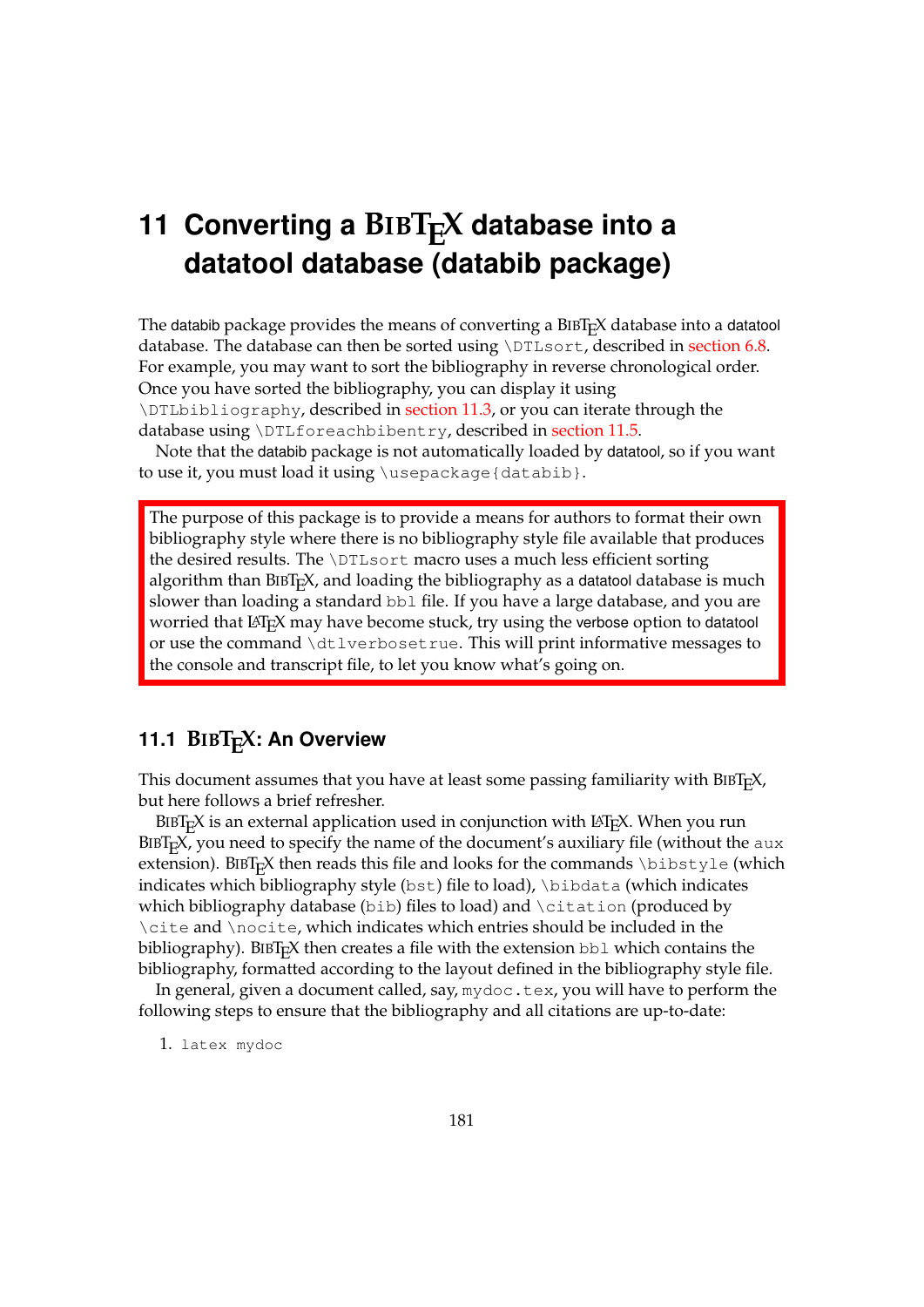This writes the citation information to the auxiliary file. The bibliography currently doesn't exists, so it isn't displayed. Citations will appear in the document as ?? since the internal cross-references don't exist yet.

2. bibtex mydoc

This reads the auxiliary file, and creates a file with the extension bbl which typically contains the typeset bibliography.

3. latex mydoc

Now that the bbl file exists, the bibliography can be input into the document. The internal cross-referencing information for the bibliography can now be written to the auxiliary file.

4. latex mydoc

The cross-referencing information can be read from the auxiliary file.

### **11.1.1 BIBTEX database**

The bibliographic data required by  $BIBT<sub>F</sub>X$  must be stored in a file with the extension bib, where each entry is stored in the form:

```
\Theta(entry type) {(cite key),
    \langlefield_name\rangle = "\langlevalue\rangle",
    .
    .
    .
    \langle field\_name \rangle = "\langle value \rangle"}
```
Note that curly braces { and } may be used instead of " and ".

The entry type, given by  $\langle entry\_type \rangle$  above, indicates the type of document. This may be one of: article, book, booklet, inbook, incollection, inproceedings<sup>[1](#page-190-0)</sup>, manual, mastersthesis, misc, phdthesis, proceedings, techreport or unpublished.

The  $\langle$ *cite\_key* $\rangle$  above is a unique label identifying this entry, and is the label used in the argument of \cite or \nocite. The available fields depends on the entry type, for example, the field journal is required for the article entry type, but is ignored for the inproceedings entry type. The standard fields are: address, author, booktitle, chapter, edition, editor, howpublished, institution, journal, key, month, note, number, organization, pages, publisher, school, series, title, type, volume and year.

Author and editor names must be entered in one of the following ways:

1. *(First names) (von part) (Surname)*, *(Jr part)* 

<span id="page-190-0"></span><sup>&</sup>lt;sup>1</sup>Note that conference is a synonym for inproceedings.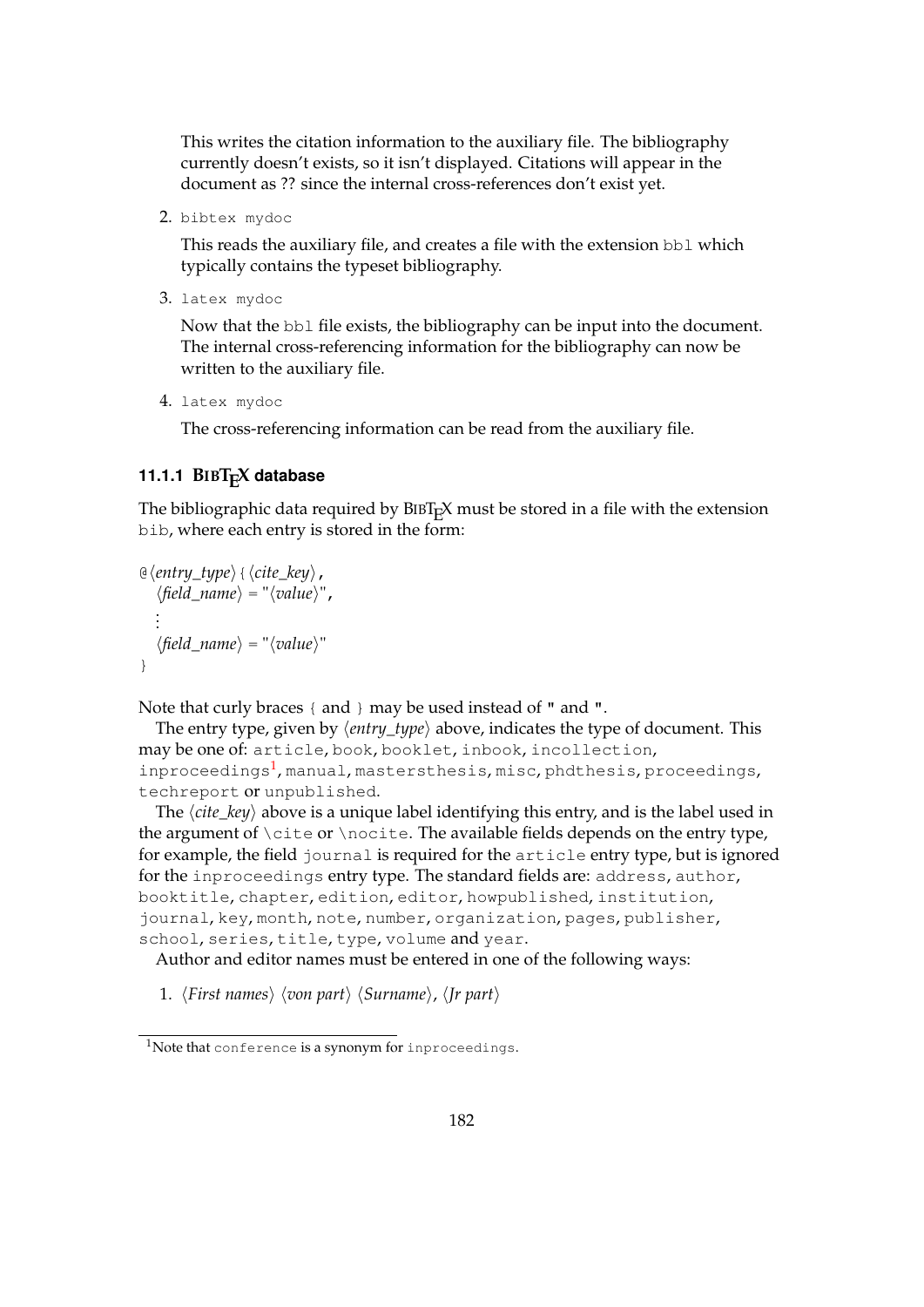The  $\langle$ *von part* $\rangle$  is optional and is identified by the name(s) starting with lowercase letters. The final comma followed by  $\langle$  *Jr part* $\rangle$  is also optional. Examples:

author = "Henry James de Vere"

In the above, the first names are Henry James, the "von part" is de and the surname is Vere. There is no "junior part".

```
author = "Mary-Jane Brown, Jr"
```
In the above, the first name is Mary-Jane, there is no von part, the surname is Brown and the junior part is Jr.

```
author = "Peter {Murphy Allen}"
```
In the above, the first name is Peter, and the surname is Murphy Allen. Note that in this case, the surname must be grouped, otherwise Murphy would be considered part of the forename.

author = "Maria Eliza {\uppercase{d}e La} Cruz"

In the above, the first name is Maria Eliza, the von part is De La, and the surname is Cruz. In this case, the von part starts with an uppercase letter, but specifying

```
author = "Maria Eliza De La Cruz"
```
would make BIBT<sub>E</sub>X incorrectly classify "Maria Eliza De La" as the first names, and the von part would be empty. Since  $BIBT<sub>F</sub>X$  doesn't understand  $BTRX$ commands, using  ${\upeccase{d}e La}$  will trick BIBT<sub>E</sub>X into thinking that it starts with a lower case letter.

2. *(von part) (Surname), (Forenames)* 

Again the  $\langle$ *von part* $\rangle$  is optional, and is determined by the case of the first letter. For example:

 $author = "de Vere, Henry James"$ 

Multiple authors or editors should be separated by the key word and, for example:

author = "Michel Goossens and Frank Mittlebach and Alexander Samarin"

Below is an example of a book entry:

```
@book{latexcomp,
 title = "The \langleLaTeX\langle Companion",
 author = "Michel Goossens and Frank Mittlebach and
             Alexander Samarin",
 publisher = "Addison-Wesley",
 year = 1994}
```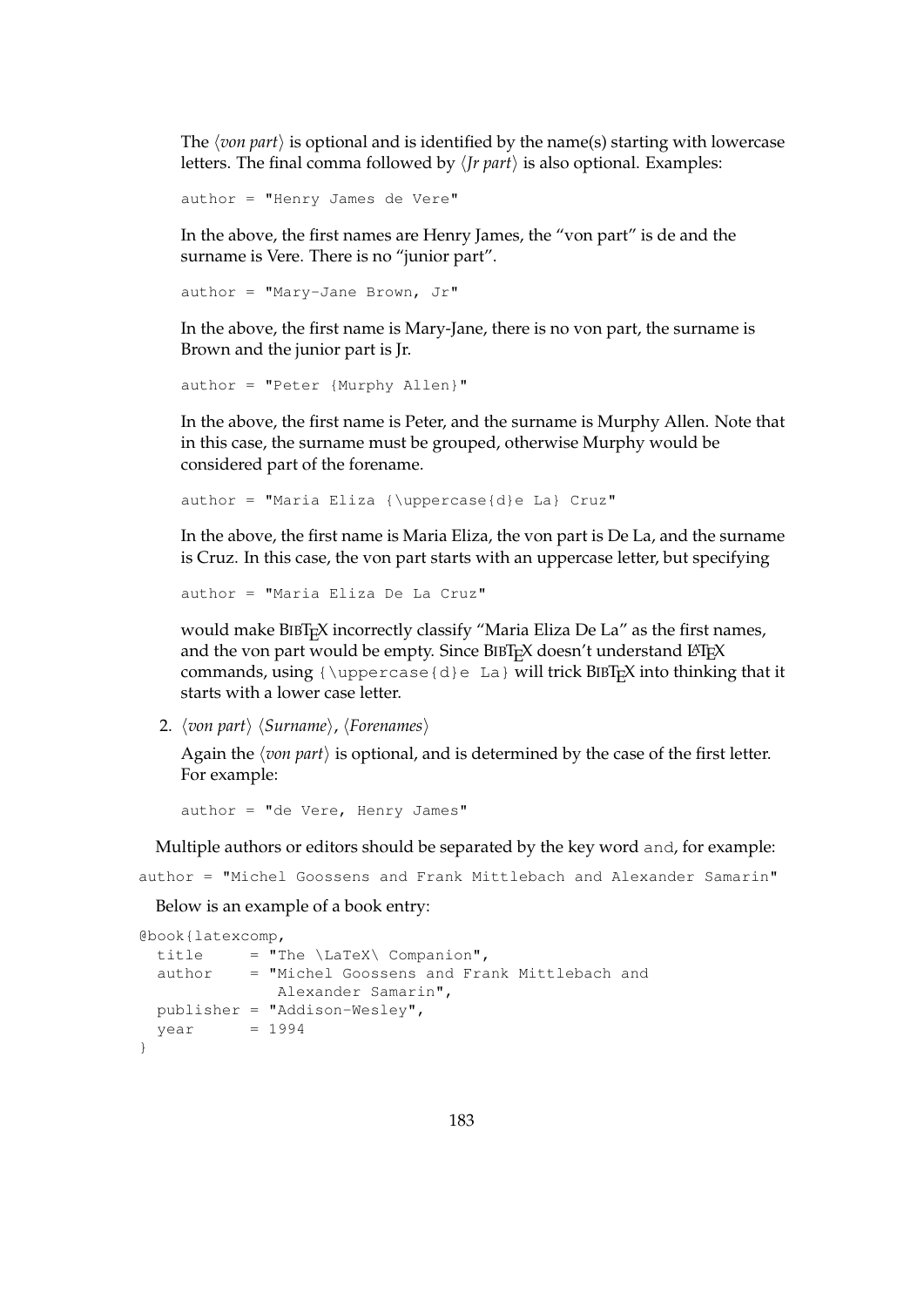Note that numbers may be entered without delimiters, as in year  $= 1994$ . There are also some predefined strings, including those for the month names. You should always use these strings instead of the actual month name, as the way the month name is displayed depends on the bibliography style. For example:

```
@article{Cawley2007b,
author = "Gavin C. Cawley and Nicola L. C. Talbot",
title = "Preventing over-fitting in model selection via {B}ayesian
        regularisation of the hyper-parameters",
journal = "Journal of Machine Learning Research",
volume = 8,
pages = "841--861",month = APR,year = 2007}
```
You can concatenate strings using the  $#$  character, for example:

month = JUL #  $\sqrt{31} \sim -\sim$  # AUG #  $\sqrt{4}$ ,

Depending on the bibliography style, this may be displayed as: July 31 – August 4, or it may be displayed as: Jul 31 – Aug 4. For further information, see [\[1\]](#page-218-0).

### <span id="page-192-0"></span>**11.2 Loading a databib database**

The databib package always requires the databib. bst bibliography style file (which is supplied with this bundle). You need to use \cite or \nocite as usual. If you want to add all entries in the bib file to the datatool database, you can use \nocite{\*}.

#### \DTLloadbbl

 $\DTLloadbbl[\langle bbl \ name\rangle][\langle db \ name\rangle]{\langle bib \ list\rangle}$ 

This command performs several functions:

1. it writes the following line in the auxiliary file:

```
\bibstyle{databib}
```
which tells  $BIBT<sub>E</sub>X$  to use the databib.bst  $BIBT<sub>E</sub>X$  style file,

- 2. it writes \bibdata{ $\langle bib \; list \rangle$ } to the auxiliary file, which tells BIBT<sub>E</sub>X which bib files to use,
- 3. it creates a datatool database called  $\langle db \ name \rangle$ ,
- 4. it loads the file  $\langle bbl$  *name*) if it exists. (The value defaults to  $\iota$  obname.bbl, which is the usual name for a bbl file.) If the bbl file doesn't exist, the database  $\langle db$  *name* $\rangle$  will remain empty.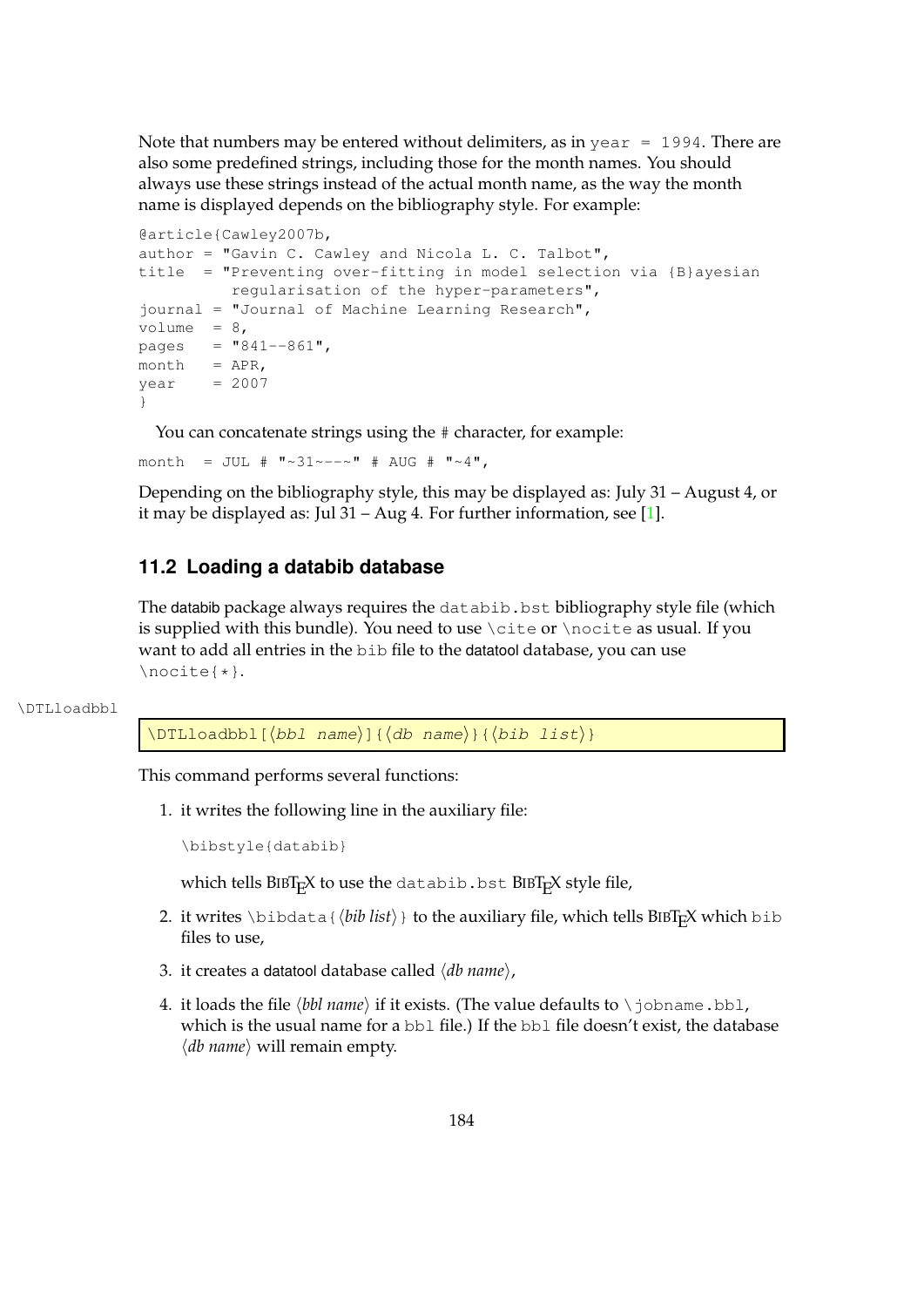You then need to run your document through  $ETr(X)$  (or PDF $ETr(X)$ ) and then run  $BIBT<sub>F</sub>X$  on the auxiliary file, as described in [section 11.1.](#page-189-0) This will create a bb1 file which contains all the commands required to add the bibliography information to the datatool database called  $\langle db$  name). The next time you LAT<sub>E</sub>X your document, this file will be read, and the information will be added to  $\langle db$  *name*).

Note that \DTLloadbbl doesn't generate any text. Once you have loaded the data, you can display the bibliography uses \DTLbibliography (described below) or you can iterate through it using \DTLforeachbibentry described in [section 11.5.](#page-202-0)

Note that the databib.bst BIBTEX style file provides the following additional fields: isbn, doi, pubmed, url and abstract. However these fields are ignored by the three predefined databib styles (plain, abbrv and alpha). If you want these fields to be displayed in the bibliography you will need to modify the bibliography style (see [subsection 11.4.1\)](#page-197-0).

### <span id="page-193-0"></span>**11.3 Displaying a databib database**

A databib database which has been loaded using \DTLloadbbl (described in [section 11.2\)](#page-192-0) can be displayed using:

```
\DTLbibliography
```
 $\DTHbibliography[(conditions)]({db name})$ 

where  $\langle db \text{ name} \rangle$  is the name of the database.

Within the optional argument  $\langle condition \rangle$ , you may use any of the commands that may be used within the optional argument of \DTLforeach *In addition*, you may use the following commands:

```
\DTLbibfieldexists
```
 $\Delta$ labibfieldexists{ $\{field label\}$ }

This tests whether the field with the given label exists for the current entry. The field label may be one of: Address, Author, BookTitle, Chapter, Edition, Editor, HowPublished, Institution, Journal, Key, Month, Note, Number, Organization, Pages, Publisher, School, Series, Title, Type, Volume, Year, ISBN, DOI, PubMed, Abstract, Url or Eprints.

For example, suppose you have loaded a databib database called mybib using \DTLloadbbl (described in [section 11.2\)](#page-192-0) then the following bibliography will only include those entries which have a Year field:

\DTLbibliography[\DTLbibfieldexists{Year}]{mybib}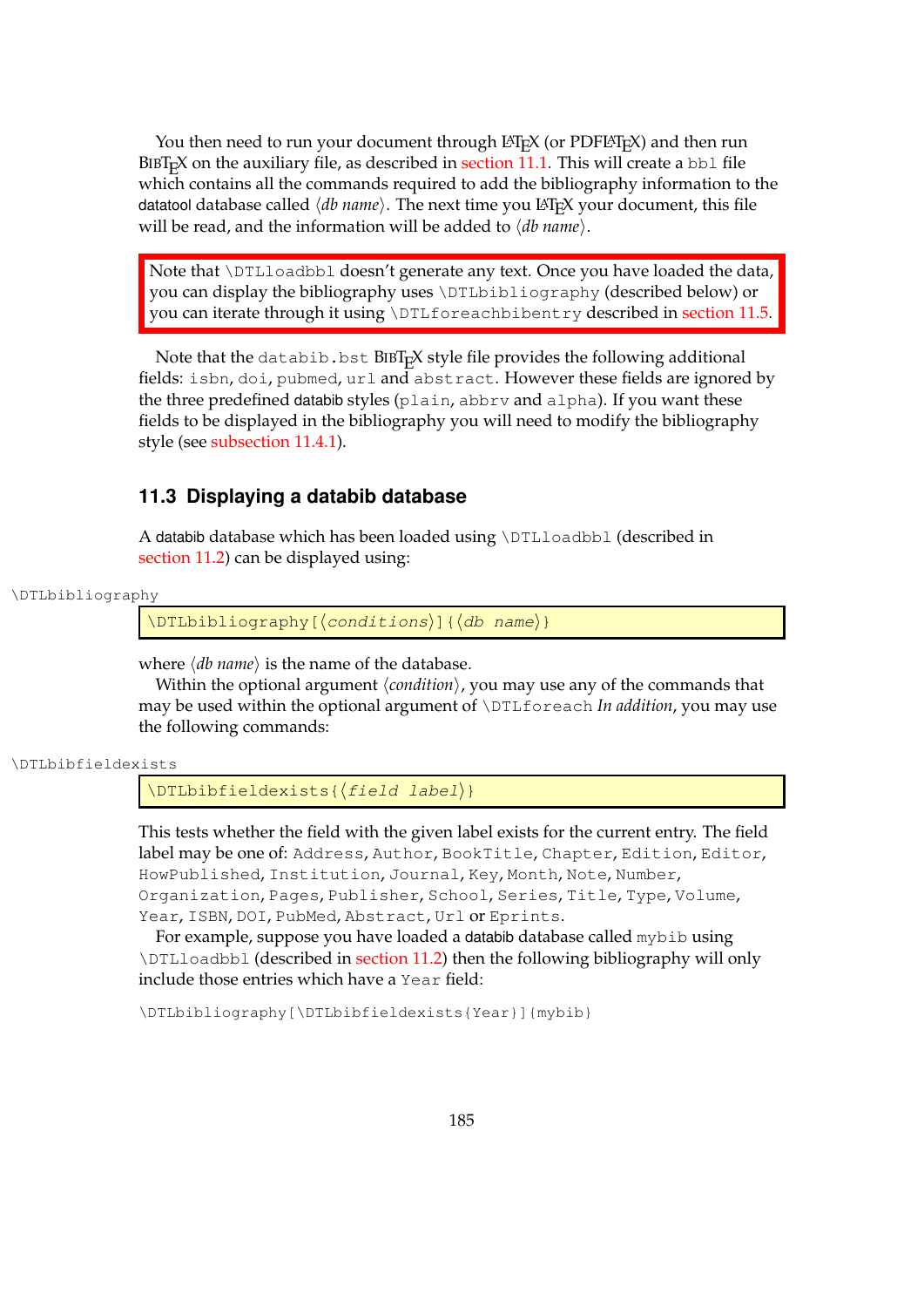### \DTLbibfieldiseq

### $\DTLbibfieldiseq({field~label}){\langle}$

This tests whether the value of the field given by  $\langle$ *field label* $\rangle$  equals  $\langle$ *value* $\rangle$ . If the field doesn't exist for the current entry, this evaluates to false. For example, the following will produce a bibliography which only contains entries which have the Year field set to 2004:

\DTLbibliography[\DTLbibfieldiseq{Year}{2004}]{mybib}

\DTLbibfieldcontains

 $\DTEbibfield contains({field\ label})({sub string})$ 

This tests whether the value of the field given by *\field label*} contains  $\langle sub \, string \rangle$ . For example, the following will produce a bibliography which only contains entries where the author field contains the name Knuth:

\DTLbibliography[\DTLbibfieldcontains{Author}{Knuth}]{mybib}

\DTLbibfieldislt

 $\DTHbibfieldislt({field\ label}{label}{\langle\value\rangle}$ 

This tests whether the value of the field given by *\field label*} is less than *\value*}. If the field doesn't exist for the current entry, this evaluates to false. For example, the following will produce a bibliography which only contains entries whose Year field is less than 1983:

\DTLbibliography[\DTLbibfieldislt{Year}{1983}]{mybib}

\DTLbibfieldisle

 $\Delta$ ) \DTLbibfieldisle{ $\langle$ field label}}{ $\langle$ value}}

This tests whether the value of the field given by  $\langle$  *field label* $\rangle$  is less than or equal to *(value)*. If the field doesn't exist for the current entry, this evaluates to false. For example, the following will produce a bibliography which only contains entries whose Year field is less than or equal to 1983:

\DTLbibliography[\DTLbibfieldisle{Year}{1983}]{mybib}

\DTLbibfieldisgt

 $\Delta$ labibfieldisgt{ $\{field$  label}}{ $\{value\}$ }

This tests whether the value of the field given by  $\langle$  *field label* $\rangle$  is greater than  $\langle$ *value* $\rangle$ . If the field doesn't exist for the current entry, this evaluates to false. For example, the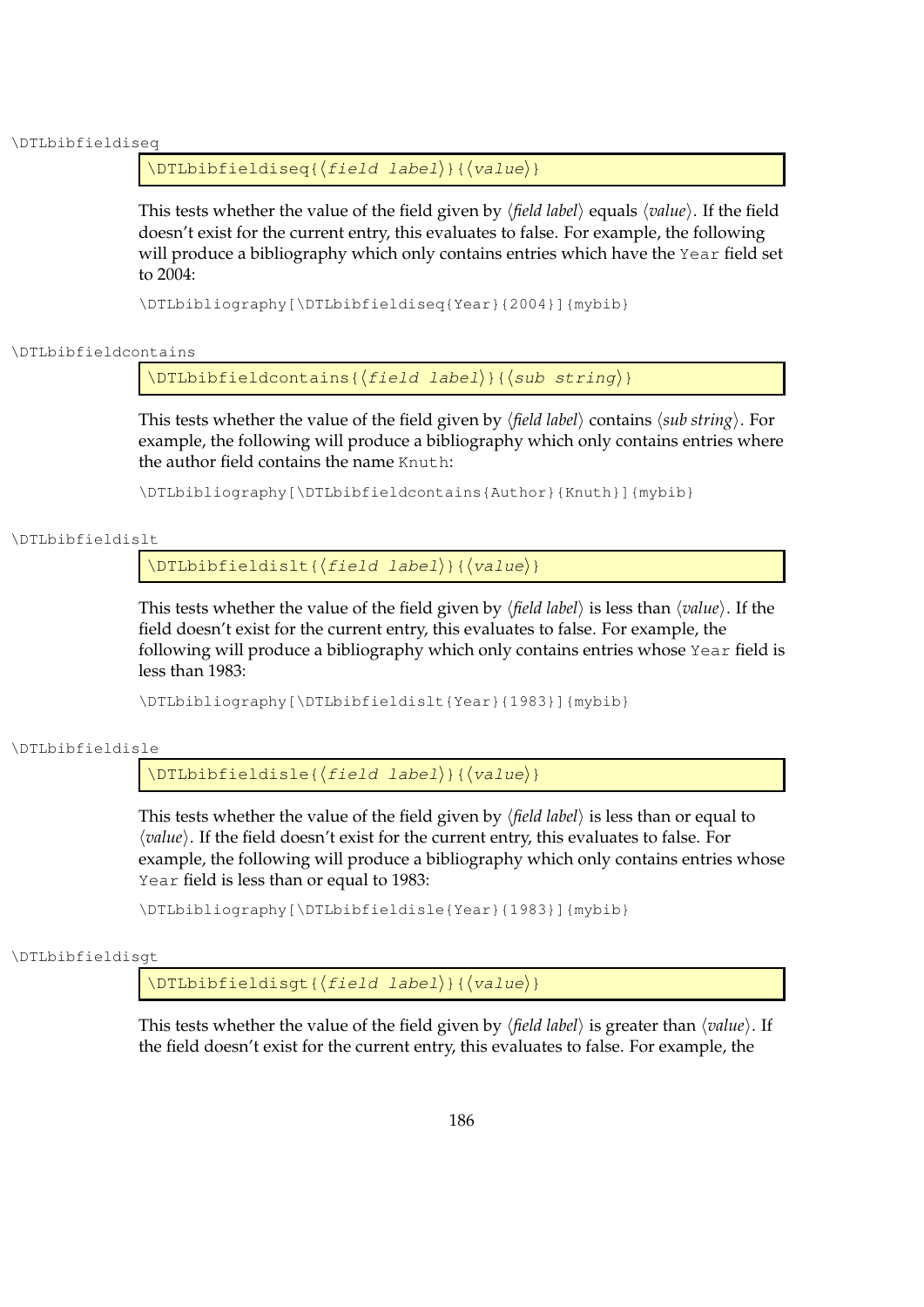following will produce a bibliography which only contains entries whose Year field is greater than 1983:

\DTLbibliography[\DTLbibfieldisgt{Year}{1983}]{mybib}

#### \DTLbibfieldisge

 $\DTLbibfield isqe({field label}{label}) {\langle value \rangle}$ 

This tests whether the value of the field given by  $\langle$  *field label* $\rangle$  is greater than or equal to h*value*i. If the field doesn't exist for the current entry, this evaluates to false. For example, the following will produce a bibliography which only contains entries whose Year field is greater than or equal to 1983:

\DTLbibliography[\DTLbibfieldisge{Year}{1983}]{mybib}

Note that \DTLbibliography uses \DTLforeachbibentry (described in [section 11.5\)](#page-202-0) so you may also use test the value of the counter DTLbibrow within h*conditions*i. You may also use the boolean commands defined by the ifthen package, such as \not.

### <span id="page-195-0"></span>**Example 38 (Creating a list of publications since a given year)**

Suppose my boss has asked me to produce a list of my publications in reverse chronological order, but doesn't want any publications published prior to the year 2000. I have a file called nlct.bib which contains all my publications which I keep in the directory \$HOME/texmf/bibtex/bib/. I could look through this file, work out the labels for all the publications whose year field is greater or equal to 2000, and create a file with a \nocite command containing all those labels in a comma separated list in reverse chronological order, but I really can't be bothered to do that. Instead, I can create the following document:

```
\documentclass{article}
\usepackage{databib}
\begin{document}
\nocite{*}
\DTLloadbbl{mybib}{nlct}
\DTLsort{Year=descending,Month=descending}{mybib}
\DTLbibliography[\DTLbibfieldisge{Year}{2000}]{mybib}
\end{document}
```
Suppose I save this file as mypubs.tex, then I need to do:

```
latex mypubs
bibtex mypubs
latex mypubs
```
Notes: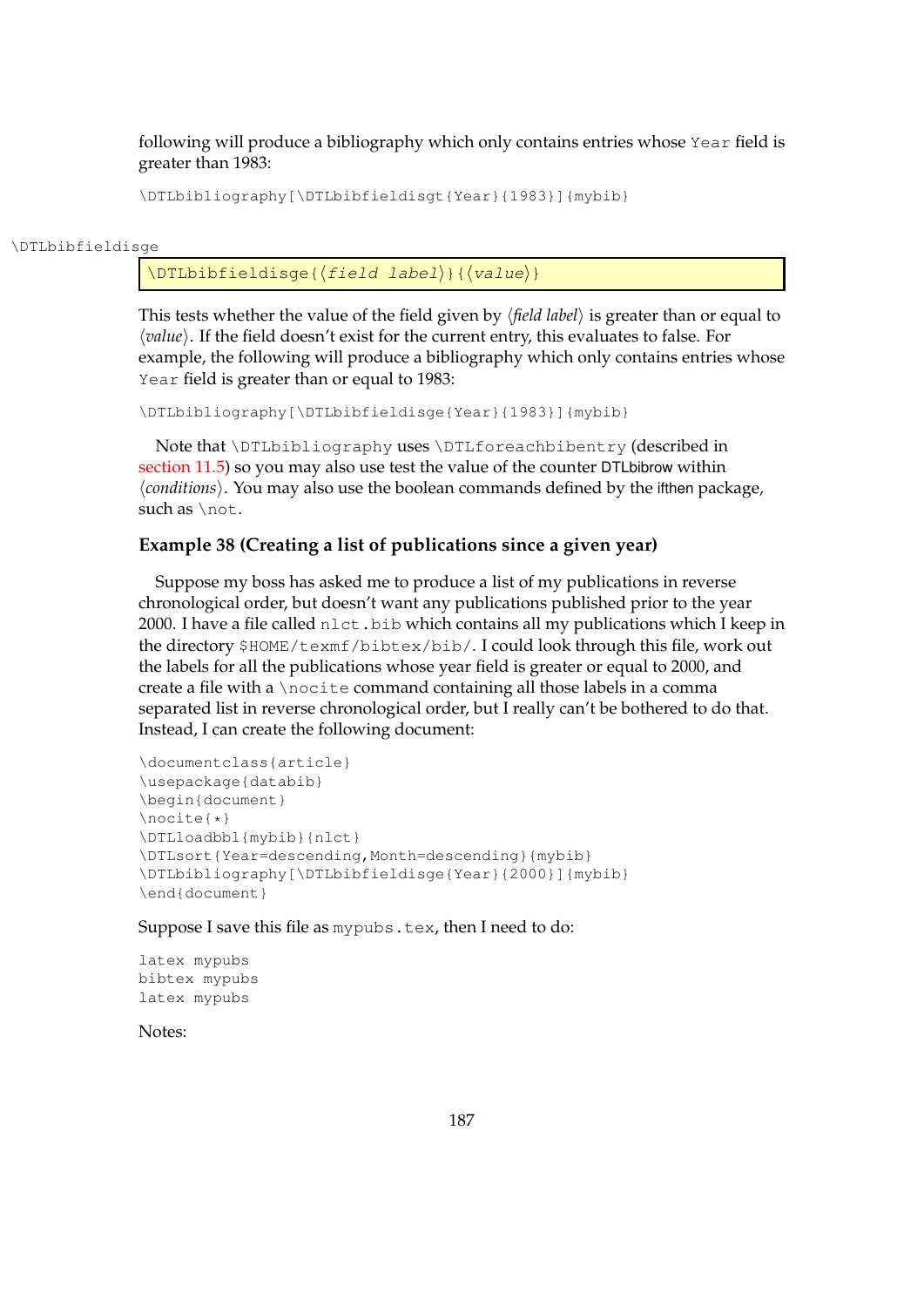- 1. \nocite $\{*\}$  is used to add all the citations in the bibliography file (nlct.bib in this case) to the databib database.
- 2. \DTLloadbbl{mybib}{nlct} does the following:
	- a) writes the line

\bibstyle{databib}

to the auxiliary file. This tells BIBT<sub>E</sub>X to use databib.bst (which is supplied with this package). You therefore shouldn't use \bibliographystyle.

b) writes the line

\bibdata{nlct}

to the auxiliary file. This tells  $BIBT<sub>E</sub>X$  that the bibliography data is stored in the file nlct.bib. Since I have placed this file in TEX's search path, BIBTEX will be able to find it.

- c) creates a datatool database called mybib.
- d) if the bbl file (mypubs.bbl in this example) exists, it loads this file (which adds the bibliography data to the database), otherwise it does nothing further.
- 3. In my BIBT<sub>E</sub>X database (nlct.bib in this example), I have remembered to use the BIBTEX month macros: jan, feb etc. This means that the months are stored in the database in the form \DTLmonthname { $\langle nn \rangle$  }, where  $\langle nn \rangle$  is a two digit number from 01 to 12. \DTLsort ignores command names when it compares strings, which means I can not only sort by year, but also by month $^2$  $^2$ .
- 4. Once I have loaded and sorted my database, I can then display it using \DTLbibliography. This uses the style given by the databib style package option, or the \DTLbibliographystyle command, both of which are described in [section 11.4.](#page-197-1)
- 5. I have filtered the bibliography using the optional argument [\DTLbibfieldisge{Year}{2000}], which checks if the year field of the current entry is greater than or equal to 2000. (Note that if an entry has no year field, the condition evaluates to false, and the entry will be omitted from the bibliography.)
- 6. If the bibliography database is large, sorting and creating the bibliography may take a while. Using databib is much slower than using a standard BIBT<sub>E</sub>X style file.

<span id="page-196-0"></span><sup>&</sup>lt;sup>2</sup>as long as I haven't put anything before the month name in the bibliography file, e.g. month = 2  $\#$  apr will sort by 2 03, instead of 03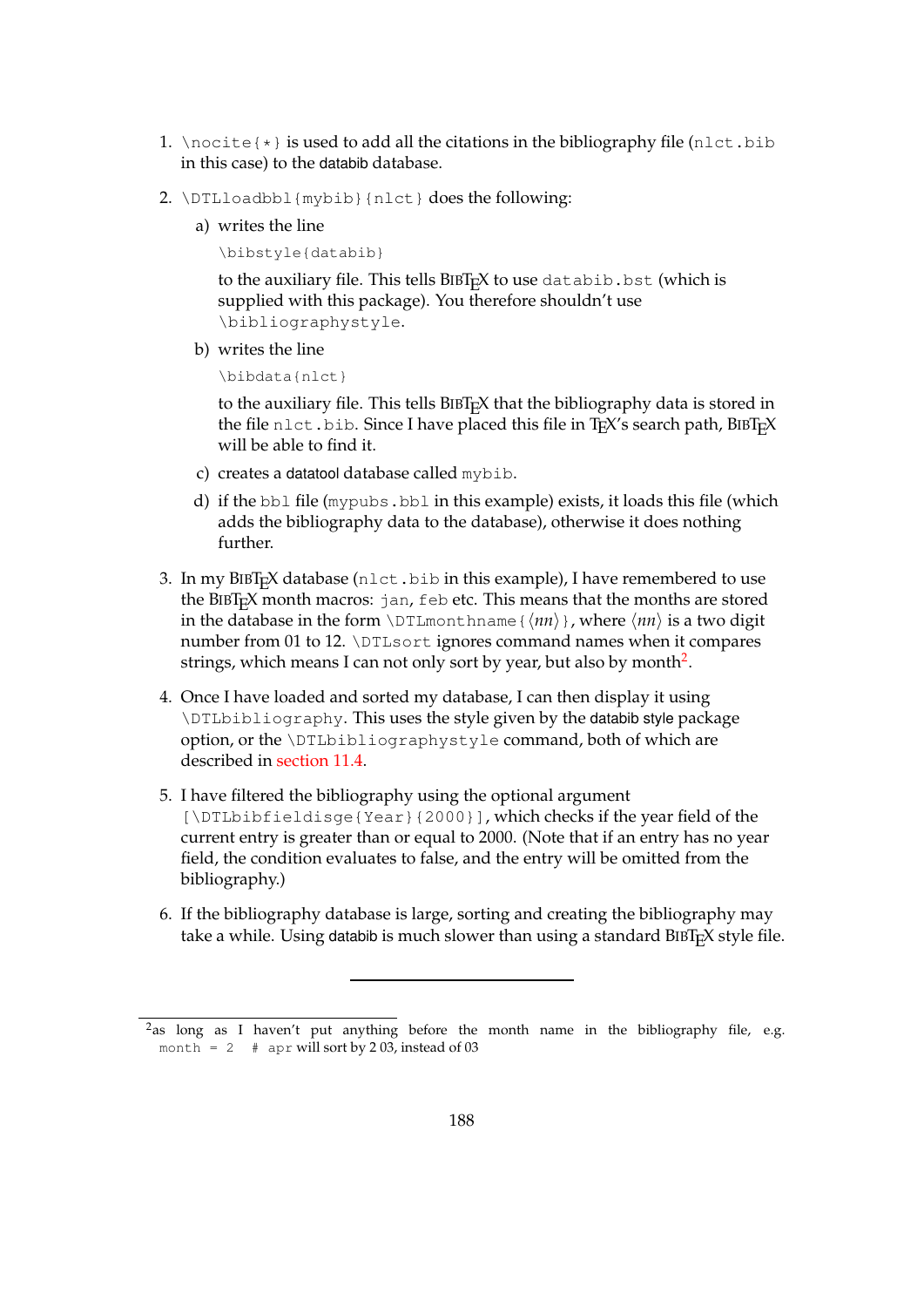### **Example 39 (Creating a list of my 10 most recent publications)**

Suppose now my boss has asked me to produce a list of my ten most recent publications (in reverse chronological order). As in the previous example, I have a file called nlct.bib which contains all my publications. I can create the required document as follows:

```
\documentclass{article}
\usepackage{databib}
\begin{document}
\nocite{*}
\DTLloadbbl{mybib}{nlct}
\DTLsort{Year=descending,Month=descending}{mybib}
\DTLbibliography[\value{DTLbibrow}<10]{mybib}
\end{document}
```
### <span id="page-197-1"></span>**11.4 Changing the bibliography style**

The style of the bibliography produced using \DTLbibliography depends on the style package option, or can be set using

```
\DTLbibliographystyle
```
 $\Delta$ ) \DTLbibliographystyle{ $\langle$ style}}

Note that this is *not* the same as \bibliographystyle, as the databib package uses its custom databib.bst bibliography style file.

Example:

\usepackage[style=plain]{databib}

This sets the plain bibliography style. This is, in fact, the default style, so it need not be specified.

Available styles are: plain, abbrv and alpha. These are similar to the standard BIBTEX styles of the same name, but are by no means identical. The most notable difference is that these styles do not sort the bibliography. It is up to you to sort the bibliography using \DTLsort (described in [section 6.8\)](#page-90-0).

### <span id="page-197-0"></span>**11.4.1 Modifying an existing style**

This section describes some of the commands which are used to format the bibliography. You can choose whichever predefined style best fits your required style, and then modify the commands described in this section. A description of the remaining commands not listed in this section can be found in [section 6.4,](#page-64-0) [section 6.5](#page-79-0) and [section 6.6.](#page-83-0)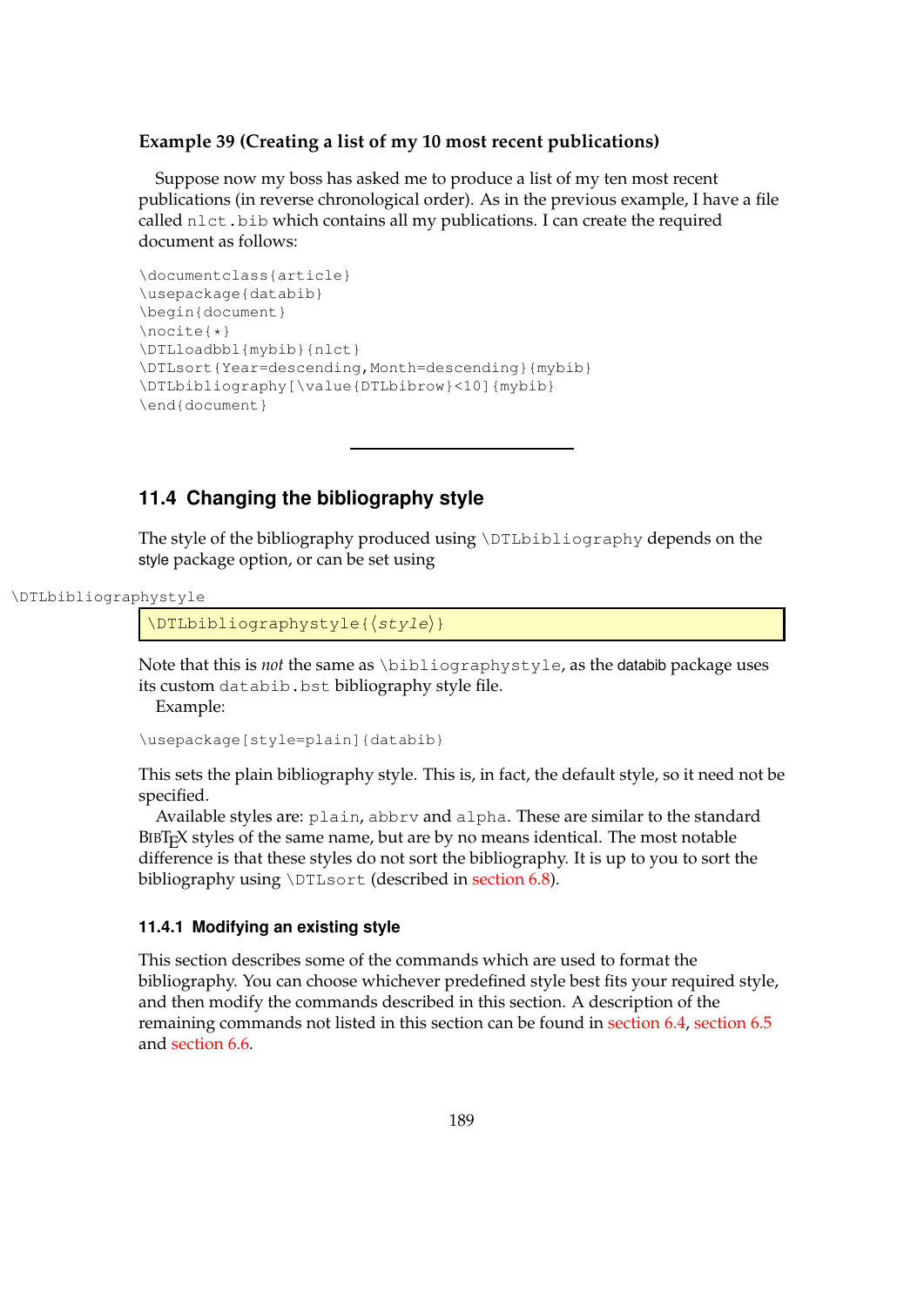\DTLformatauthor

\DTLformatauthor{ $\langle$ von part $\rangle$ }{ $\langle$ surname $\rangle$ }{ $\langle$ jr part $\rangle$ }{ $\langle$ forenames $\rangle$ }

\DTLformateditor

\DTLformateditor{ $\langle$ von part $\rangle$ }{ $\langle$ surname $\rangle$ }{ $\langle$ jr part $\rangle$ }{ $\langle$ forenames $\rangle$ }

These commands are used to format an author/editor's name, respectively. The list of authors and editors are stored in the databib database as a comma separated list of  $\{\langle von\ part\rangle\}\{\langle surname\rangle\}\{\langle ir\ part\rangle\}\{\langle forenames\rangle\}\}$  data. This ensures that when you sort on the Author or Editor field, the names will be sorted by the first author or editor's surname.

Within \DTLformatauthor and \DTLformateditor, you may use the following commands:

\DTLformatforenames

 $\DTLforms$ 

This is used by the plain style to display the author's forenames $^3$  $^3$ .

\DTLformatabbrvforenames

 $\DTEformatabbrvforenames({\text{forenames}})$ 

This is used by the abbrv style to display the author's initials (which are determined from *(forenames)*). Note that if any of the authors has a name starting with an accent, the accented letter must be grouped in order for this command to work. For example:

author =  $"\{\Upsilon\}$ lise  ${\Upsilon\}$ awyn Edwards",

The initials are formed using \DTLstoreinitials described in [chapter 4,](#page-40-0) so if you want to change the way the initials are displayed (e.g. put a space between them) you will need to redefine the commands used by \DTLstoreinitials (such as \DTLbetweeninitials).

\DTLformatsurname

\DTLformatsurname{(surname)}

This displays its argument by default<sup>[4](#page-198-1)</sup>.

\DTLformatvon

 $\langle$ DTLformatvon{ $\langle$ von part $\rangle$ }

<span id="page-198-0"></span> $^3$ It also checks whether *\forenames*} ends with a full stop using \DTLcheckendsperiod to prevent a sentence ending full stop from following an abbreviation full stop

<span id="page-198-1"></span> $^4$ It also checks whether the surname ends with a full stop using \DTLcheckendsperiod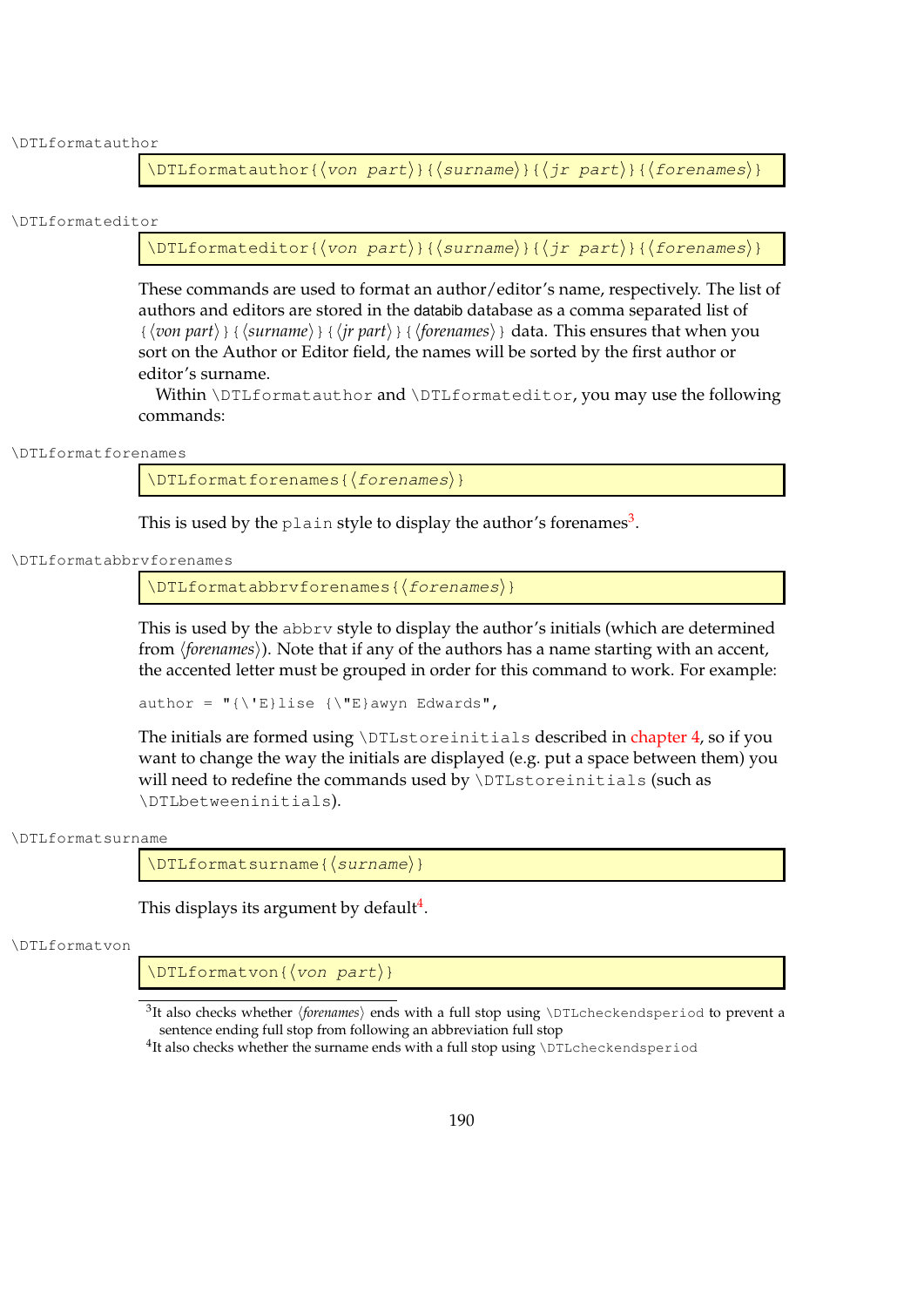If the  $\langle$ *von part* $\rangle$  is empty, this command does nothing, otherwise it displays its argument followed by a non-breakable space.

#### \DTLformatir

### $\Delta$ ) \DTLformatjr $\langle$ *jr part*}}

If the  $\langle jr \text{ part} \rangle$  is empty, this command displays nothing, otherwise it displays a comma followed by its argument<sup>[5](#page-199-0)</sup>.

For example, suppose you want the author's surname to appear first in small capitals, followed by a comma and the forenames. This can be achieved by redefining \DTLformatauthor as follows:

```
\renewcommand*{\DTLformatauthor}[4]{%
\textsc{\DTLformatvon{#1}%
\DTLformatsurname{#2}\DTLformatjr{#3}},
\DTLformatforenames{#4}%
}
```
### DTLmaxauthors

### **DTLmaxauthors**

The counter DTLmaxauthors is used to determine the maximum number of authors to display for a given entry. If the entry's author list contains more than that number of authors, *\etalname* is used, the definition of which is given in [section 6.4.](#page-64-0) The default value of DTLmaxauthors is 10.

#### DTLmaxeditors

#### **DTLmaxeditors**

The DTLmaxeditors counter is analogous to the DTLmaxauthors counter. It is used to determine the maximum number of editor names to display. The default value of DTLmaxeditors is 10.

\DTLandlast Within a list of author or editor names, \DTLandlast is used between the last two \DTLandnotlastnames, otherwise \DTLandnotlast is used between names. However, if there are \DTLtwoand only two author or editor names, \DTLtwoand is used instead of \DTLandlast.

\DTLbibitem The command \DTLbibitem is used at the start of each bibliography item. It uses \bibitem to provide a marker, such as [1], and writes the citation information to the .aux file.

\DTLmbibitem The command \DTLmbibitem is analogous to \DTLbibitem but is for use with \DTLmbibliography.

\DTLendbibitem The command \DTLendbibitem is a hook provided to add additional information at the end of each bibliography item. This does nothing by default, but if you want to display the additional fields provided by the databib. bst style file, you can

<span id="page-199-0"></span> $5$ again, it also checks  $\langle$ *jr part* $\rangle$  to determine if it ends with a full stop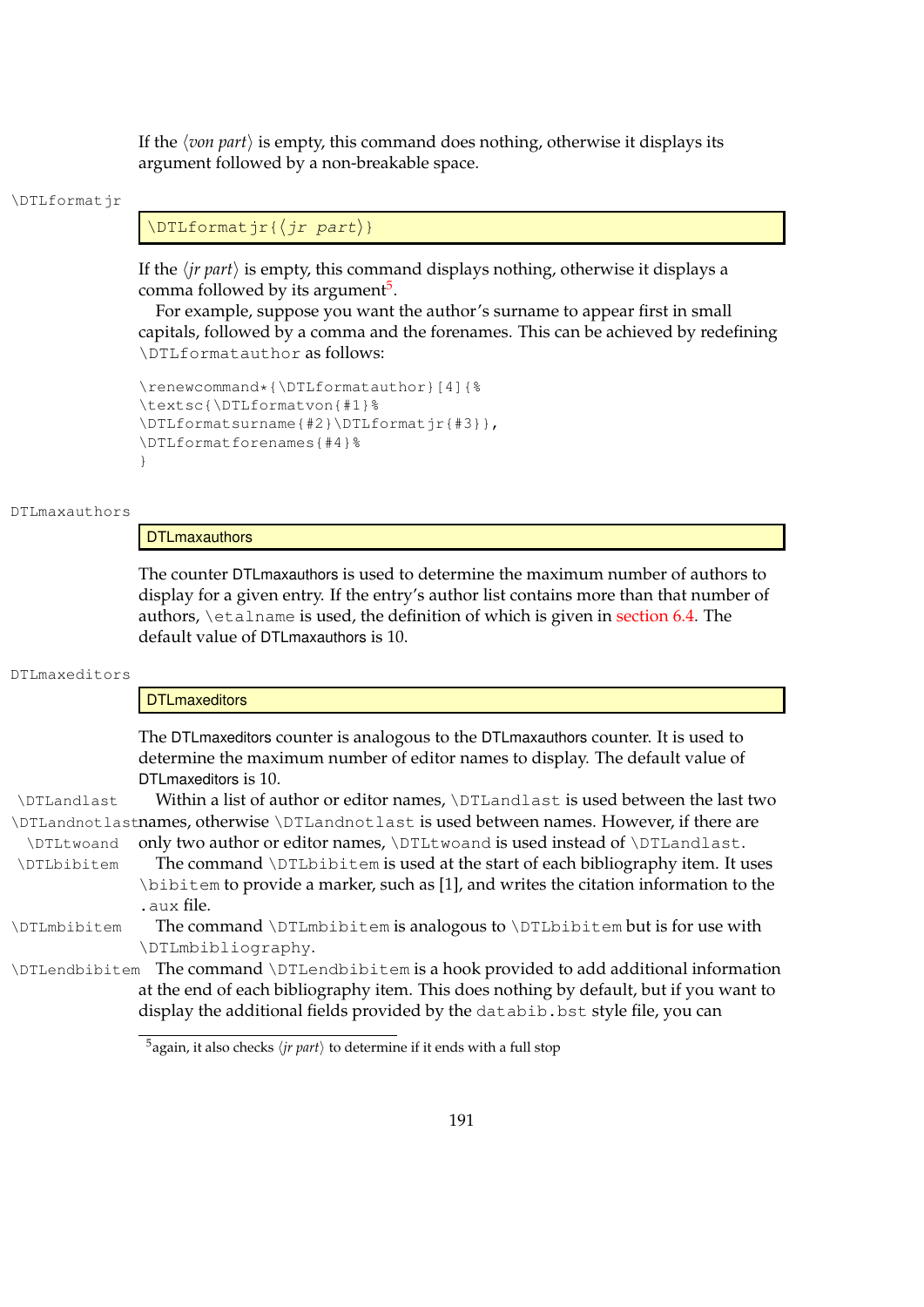redefine \DTLendbibitem so that it displays a particular field, if it is defined. Within this command, you may use the commands \DTLbibfield,

\DTLifbibfieldexist and \DTLifanybibfieldexist, which are described in [section 11.5.](#page-202-0) For example, if you have used the abstract field in any of your entries, you can display the abstract as follows:

```
\renewcommand{\DTLendbibitem}{%
\DTLifbibfieldexists{Abstract}{\DTLpar\textbf{Abstract}
\begin{quote}\DTLbibfield{Abstract}\end{quote}}{}}
```
(Note that  $\D$ ILpar needs to be used instead of  $\parrow$ par.)

### **Example 40 (Compact bibliography)**

Suppose I don't have much space in my document, and I need to produce a compact bibliography. Firstly, I can use the bibliography style abbrv, either through the package option:

\usepackage[style=abbrv]{databib}

### or using:

\DTLbibliographystyle{abbrv}

Once I have set the style, I can further modify it thus:

```
\renewcommand*{\andname}{\&}
\renewcommand*{\editorname}{ed.}
\renewcommand*{\editorsname}{eds.}
\renewcommand*{\pagesname}{pp.}
\renewcommand*{\pagename}{p.}
\renewcommand*{\volumename}{vol.}
\renewcommand*{\numbername}{no.}
\renewcommand*{\editionname}{ed.}
\renewcommand*{\techreportname}{T.R.}
\renewcommand*{\mscthesisname}{MSc thesis}
```
### Now I can load<sup>[6](#page-200-0)</sup> and display the bibliography:

```
% create a database called mybib from the information given
% in mybib1.bib and mybib2.bib
\DTLloadbbl{mybib}{mybib1,mybib2}
% display the bibliography
\DTLbibliography{mybib}
```
<span id="page-200-0"></span> $^{6}$ I can load the bibliography earlier, but obviously the bibliography should only be displayed after the bibliography styles have been set, otherwise they will have no effect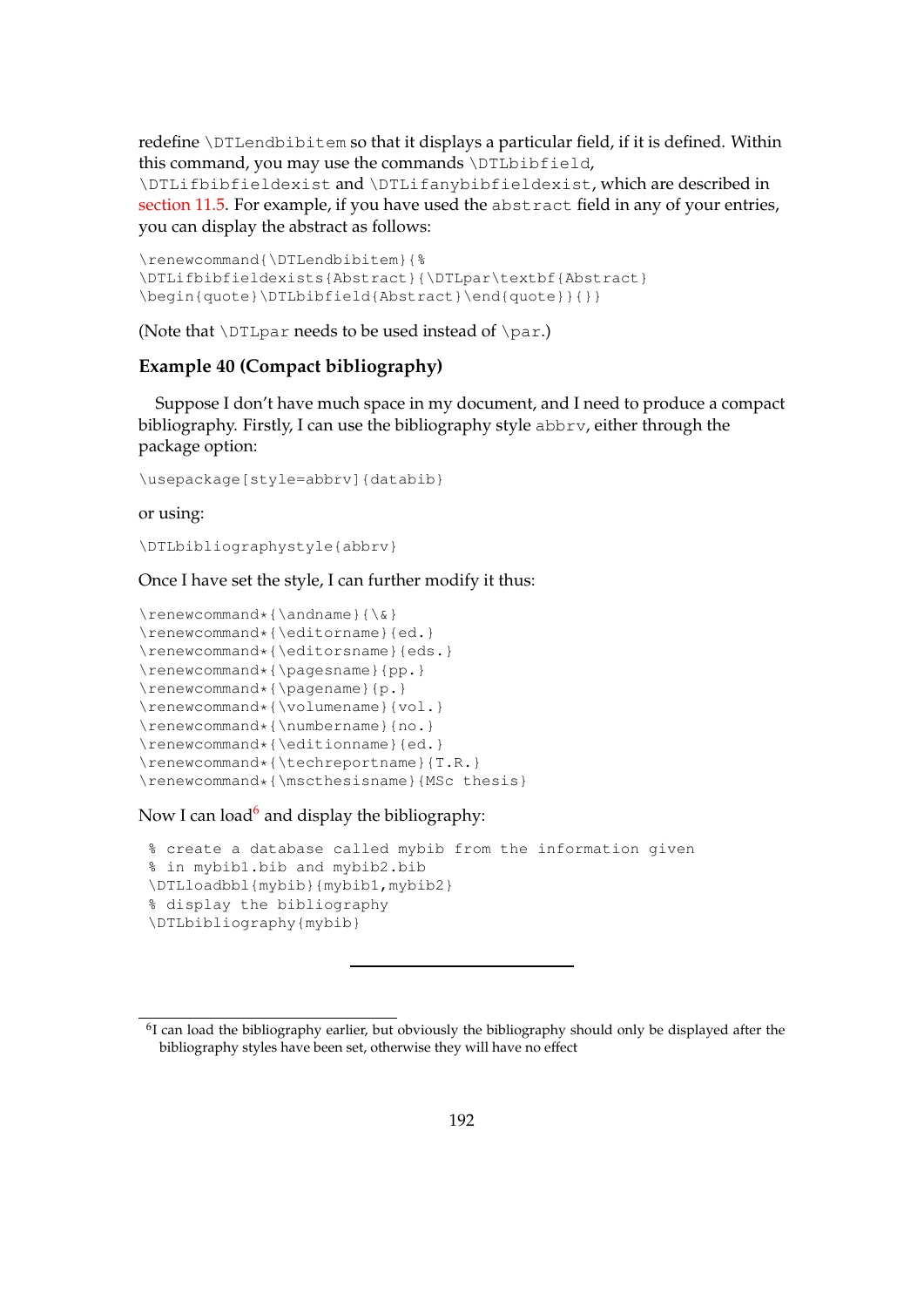### **Example 41 (Highlighting a given author)**

Suppose my boss wants me to produce a list of all my publications (which I have stored in the file  $n$  let  $\cdot$ , bib, as in [example 38\)](#page-195-0). Most of my publications have multiple co-authors, but suppose my boss would like me to highlight my name so that when he skims through the document, he can easily see my name in the list of co-authors. I can do this by redefining \DTLformatauthor so that it checks if the given surname matches mine. (This assumes that none of the other co-author's share my surname.)

```
\renewcommand*{\DTLformatauthor}[4]{%
{\DTLifstringeq{#2}{Talbot}{\bfseries }{}%
\DTLformatforenames{#4}
\DTLformatvon{#1}%
\DTLformatsurname{#2}%
\DTLformatjr{#3}}}
```
Notes:

- 1. I have used  $\DTLifstrinqeq$  (described in [section 2.1\)](#page-13-0) to perform the string comparison.
- 2. If one or more of my co-authors shared the same surname as me, I would also have had to check the first name, however there is regrettably a lack of consistency in my bib file when it comes to my forenames. Sometimes my name is given as Nicola L. C. Talbot, sometimes the middle initials are omitted, Nicola Talbot, or sometimes, just initials are used, N. L. C. Talbot. This can cause problems when checking the forenames, but as long as the other authors who share the same surname as me, don't also share the same first initial, I can use \DTLifStartsWith or \DTLisPrefix, which are described in [section 2.1](#page-13-0) and [section 2.2,](#page-24-0) respectively. Using the first approach I can do:

```
\renewcommand*{\DTLformatauthor}[4]{%
{\DTLifstringeq#2}{Talbot}{\DTLifStartSWith{#4}{N}{\bf series }{}{}\DTLformatforenames{#4}
\DTLformatvon{#1}%
\DTLformatsurname{#2}%
\DTLformatjr{#3}}}
```
Using the second approach I can do:

```
\renewcommand*{\DTLformatauthor}[4]{%
{\ifthenelse{\DTLiseq{#2}{Talbot}\and
\DTLisPrefix{#4}{N}}{\bfseries }{}%
\DTLformatforenames{#4}
\DTLformatvon{#1}%
\DTLformatsurname{#2}%
\DTLformatjr{#3}}}
```
3. I have used a group to localise the effect of  $\b$ fseries.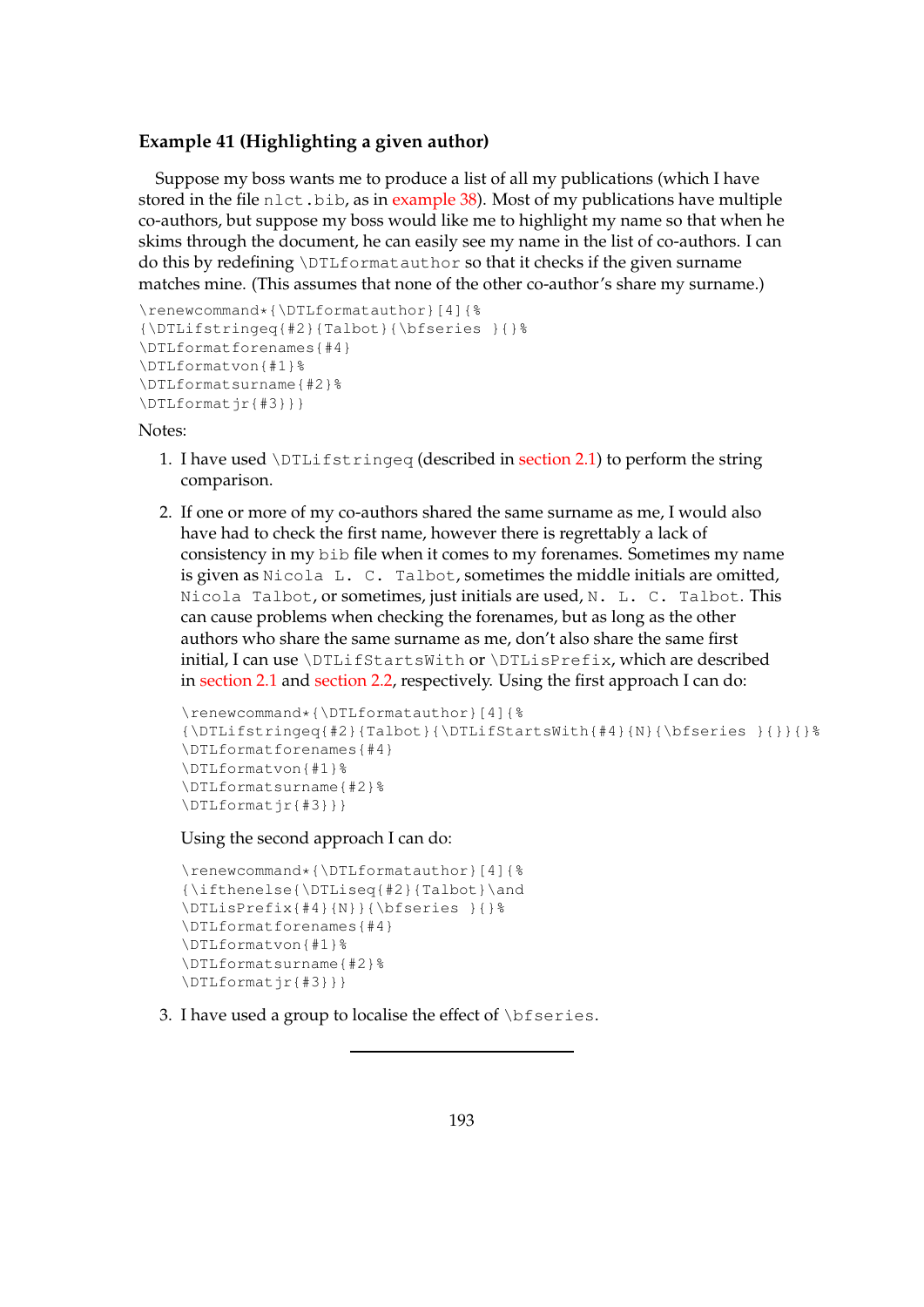### <span id="page-202-0"></span>**11.5 Iterating through a databib database**

\DTLbibliography (described in [section 11.3\)](#page-193-0) may still not meet your needs. For example, you may be required to list journal papers and conference proceedings in separate sections. In which case, you may find it easier to iterate through the bibliography using:

\DTLforeachbibentry

 $\DTLforeachbibentry[(condition)]({db name}){\theta$ 

\DTLforeachbibentry\*

 $\DTLforeachbibentry*[condition)]({db name}){\texttt{text}}$ 

This iterates through the databib database called  $\langle db \ name\rangle$  and does  $\langle text\rangle$  if  $\langle condition\rangle$ is met. As with \DTLforeach, the starred version is read-only.

\DTLforeachbibentry only makes local assignments, which means that it's unsuitable to display the references in a tabular-like environment (for example, the europecv environment provided by the europecv class). It's also a short command, so  $\langle text \rangle$  can't contain any paragraph breaks. Instead you can use the analogous commands:

\gDTLforeachbibentry

\gDTLforeachbibentry[ $\langle condition\rangle$ ]{ $\langle db$  name}}{ $\langle text\rangle$ }

| \gDTLforeachbibentry* |  |
|-----------------------|--|
|-----------------------|--|

|                | \gDTLforeachbibentry*[(condition)]{(db name)}{(text)}                                                                                                                                                                                                                                                                                               |
|----------------|-----------------------------------------------------------------------------------------------------------------------------------------------------------------------------------------------------------------------------------------------------------------------------------------------------------------------------------------------------|
|                | For each row of the database, the following commands are set:                                                                                                                                                                                                                                                                                       |
| \DBIBcitekey   | • \DBIBcitekey This is the unique label which identifies the current entry (as<br>used in the argument of $\cite{a}nd \nocite{b}.$                                                                                                                                                                                                                  |
| \DBIBentrytype | • \DBIBentrytype This is the current entry type, and will be one of: article,<br>book, booklet, inbook, incollection, inproceedings, manual,<br>mastersthesis, misc, phdthesis, proceedings, techreport or<br>unpublished. (Note that even if you used the entry type conference in your<br>bib file, its entry type will be set to inproceedings). |

The remaining fields may be accessed using:

\DTLbibfield

 $\Delta{\text{field}}$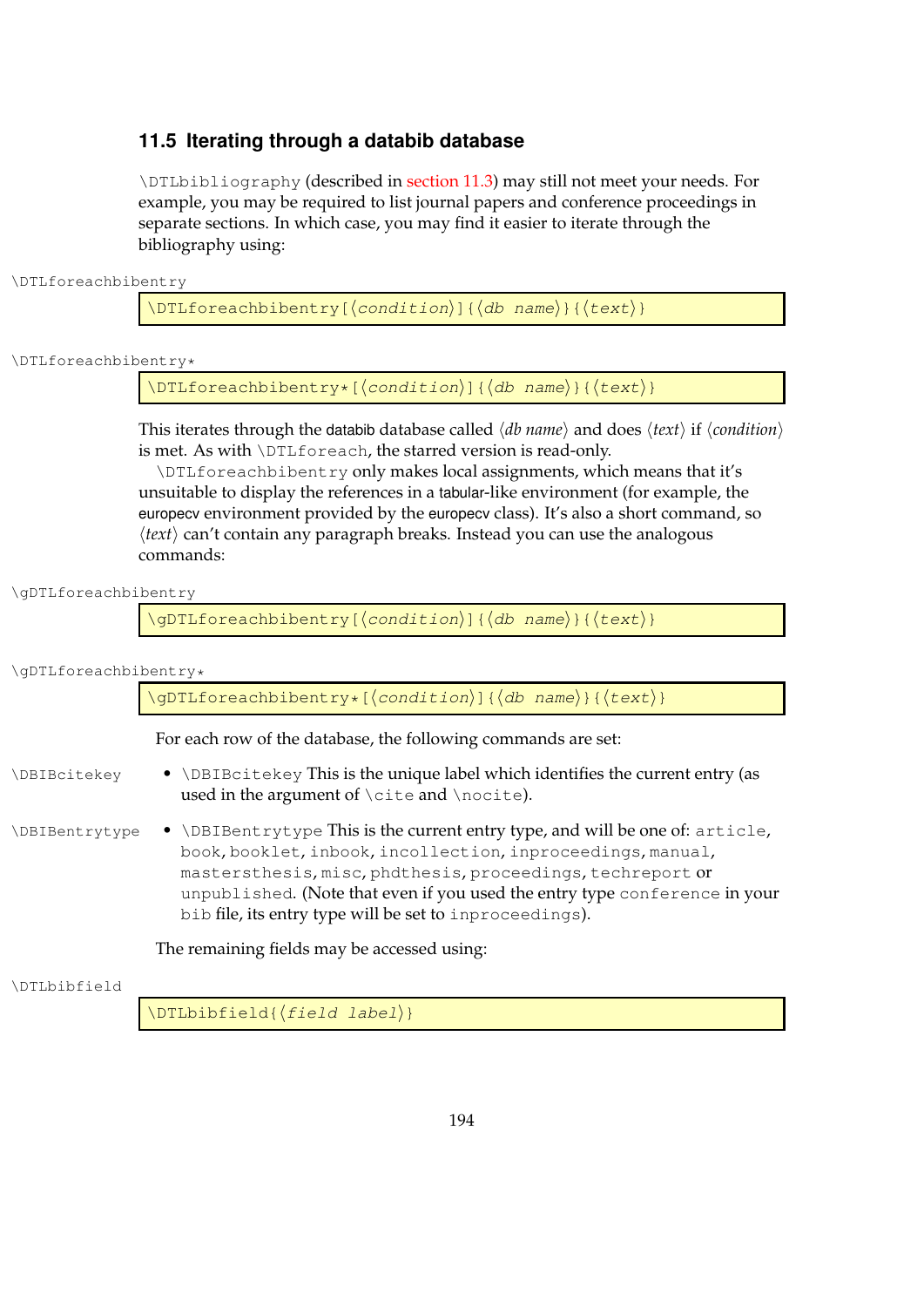where (field label) may be one of: Address, Author, BookTitle, Chapter, Edition, Editor, HowPublished, Institution, Journal, Key, Month, Note, Number, Organization, Pages, Publisher, School, Series, Title, Type, Volume, Year, ISBN, DOI, PubMed, Abstract or Url.

Alternatively, you can assign the value of a field to a control sequence  $\langle cs \rangle$  using:

\DTLbibfieldlet

 $\Delta$ DTLbibfieldlet $\{\langle cs \rangle\}$ { $\{field$  label}}

You can determine if a field exists for a given entry using

\DTLifbibfieldexists

\DTLifbibfieldexists{ ${\text{field label}}{\text{true part}}{\text{theta}}$ 

If the field given by  $\langle$ *field label* $\rangle$  exists for the current bibliography entry, it does  $\langle$ *true part* $\rangle$ , otherwise it does  $\langle false\ part \rangle$ .

\DTLifbibanyfieldexists

\DTLifanybibfieldexists{(field label list)}{(true part)}{(false  $part$ }

This is similar to \DTLifbibfieldexists except that the first argument is a list of field names. If one or more of the fields given in *\field label list*} exists for the current bibliography item, this does  $\langle true\ part \rangle$ , otherwise it does  $\langle false\ part \rangle$ .

\DTLformatbibentry

\DTLformatbibentry

This formats the bibliography entry for the current row. It checks for the existence of the command  $\D$ ILformat *(entry type)*, where *{entry type}* is given by \DBIBentrytype. These commands are defined by the bibliography style. There is also a version for use with \qDTLforeachbibentry:

\gDTLformatbibentry

\gDTLformatbibentry

It's also possible to use \DTLformatbibentry for a specific key, rather than using it within \DTLforeachbibentry using:

 $\DTLform at this bibentry({*db*}{*cite key*})$ 

where  $\langle db \rangle$  is the database name and  $\langle cite \, key \rangle$  is the citation label. Note that none of these three commands use \bibitem. You can manually insert \bibitem{*(cite key*)}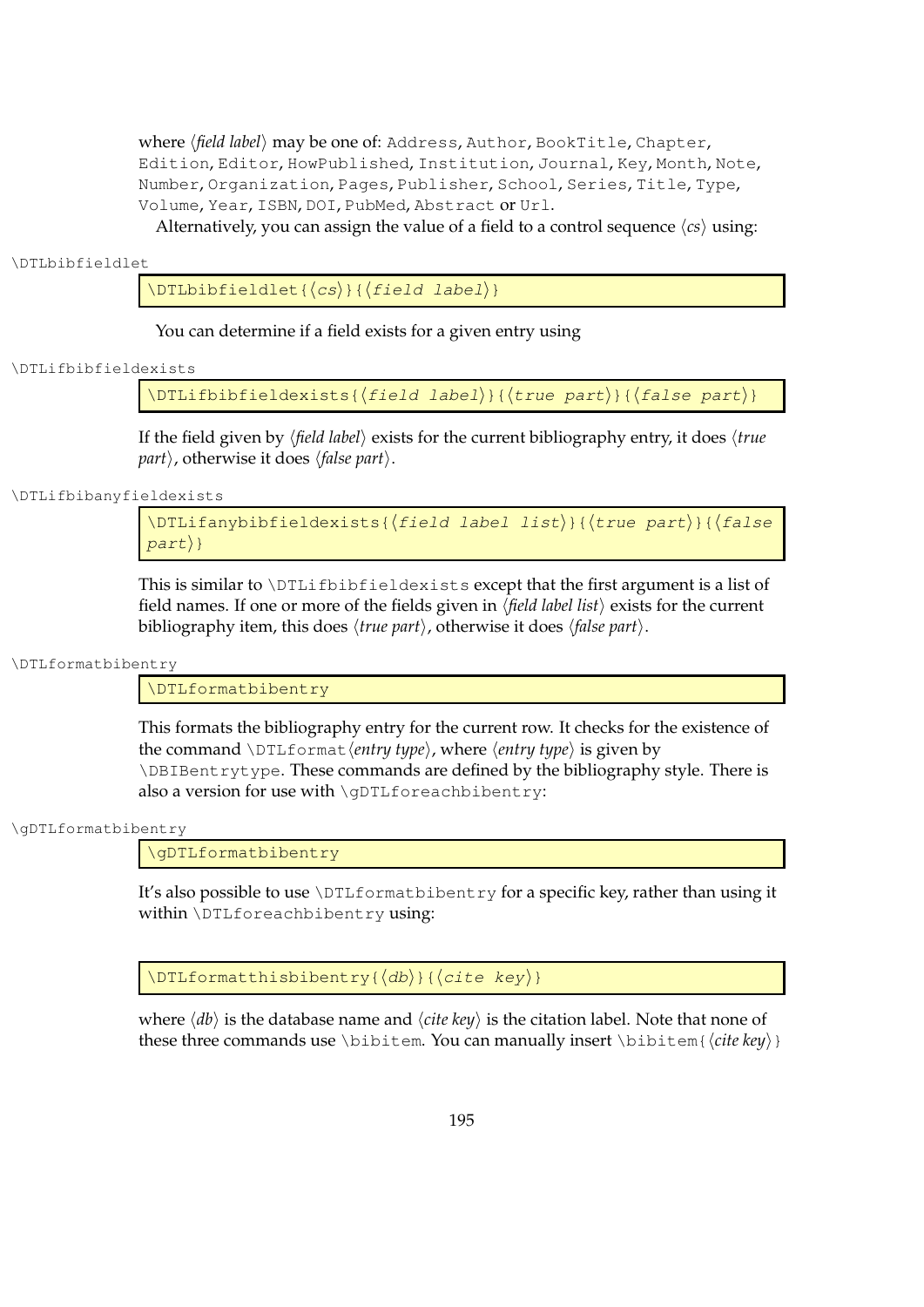in front of the command, or you can use:

 $\DTEcustombibitem{\langle marker\ code\rangle}{\langle ref\ text\rangle}{\langle cite\ key\rangle}$ 

This is like \bibitem [ $\langle text \rangle$ ] { $\langle cite \; key \rangle$ } except that it uses  $\langle marker \; code \rangle$  instead of \item[ $\text{}$  and it uses  $\text{}$  instead of \the\value{\@listctr}.

\DTLcomputewidestbibentry

\DTLcomputewidestbibentry{ $\langle conditions\rangle$ }{ $\langle db$  name}}{ $\langle bib$  label}}  $\langle \text{cmd} \rangle$ }

This computes the widest bibliography entry over all entries satisfying  $\langle conditions \rangle$  in the database  $\langle db$  *name* $\rangle$ , where the label is given by  $\langle bib \text{ label} \rangle$ , and the result is stored in  $\langle cmd\rangle$ , which may then be used in the argument of the thebibliography environment.

DTLbibrow The counter DTLbibrow keeps track of the current bibliography entry. This is reset at the start of each  $\D$ ILforeachbibentry and is incremented if  $\langle conditions \rangle$  is met.

> Within the optional argument  $\langle condition \rangle$ , you may use any of the commands that may be used within the optional argument of  $\D$ Lbibliography, described in [section 11.3.](#page-193-0)

### **Example 42 (Separate List of Journals and Conference Papers)**

Suppose now my boss has decided that I need to produce a list of all my publications, but they need to be separated so that all the journal papers appear in one section, and all the conference papers appear in another section. The journal papers need to be labelled [J1], [J2] and so on, while the conference papers need to be labelled [C1], [C2] and so on. (My boss isn't interested in any of my other publications!) Again, all my publications are stored in the BIBT<sub>E</sub>X database  $n$ lect.bib. The following creates the required document:

```
\documentclass{article}
\usepackage{databib}
\begin{document}
\nocite{*}
\DTLloadbbl{mybib}{nlct}
```

```
\renewcommand*{\refname}{Journal Papers}
\DTLcomputewidestbibentry{\equal{\DBIBentrytype}{article}}
{mybib}{J\theDTLbibrow}{\widest}
```

```
\begin{thebibliography}{\widest}
\DTLforeachbibentry[\equal{\DBIBentrytype}{article}]{mybib}{%
\bibitem[J\theDTLbibrow]{\DBIBcitekey} \DTLformatbibentry}
\end{thebibliography}
```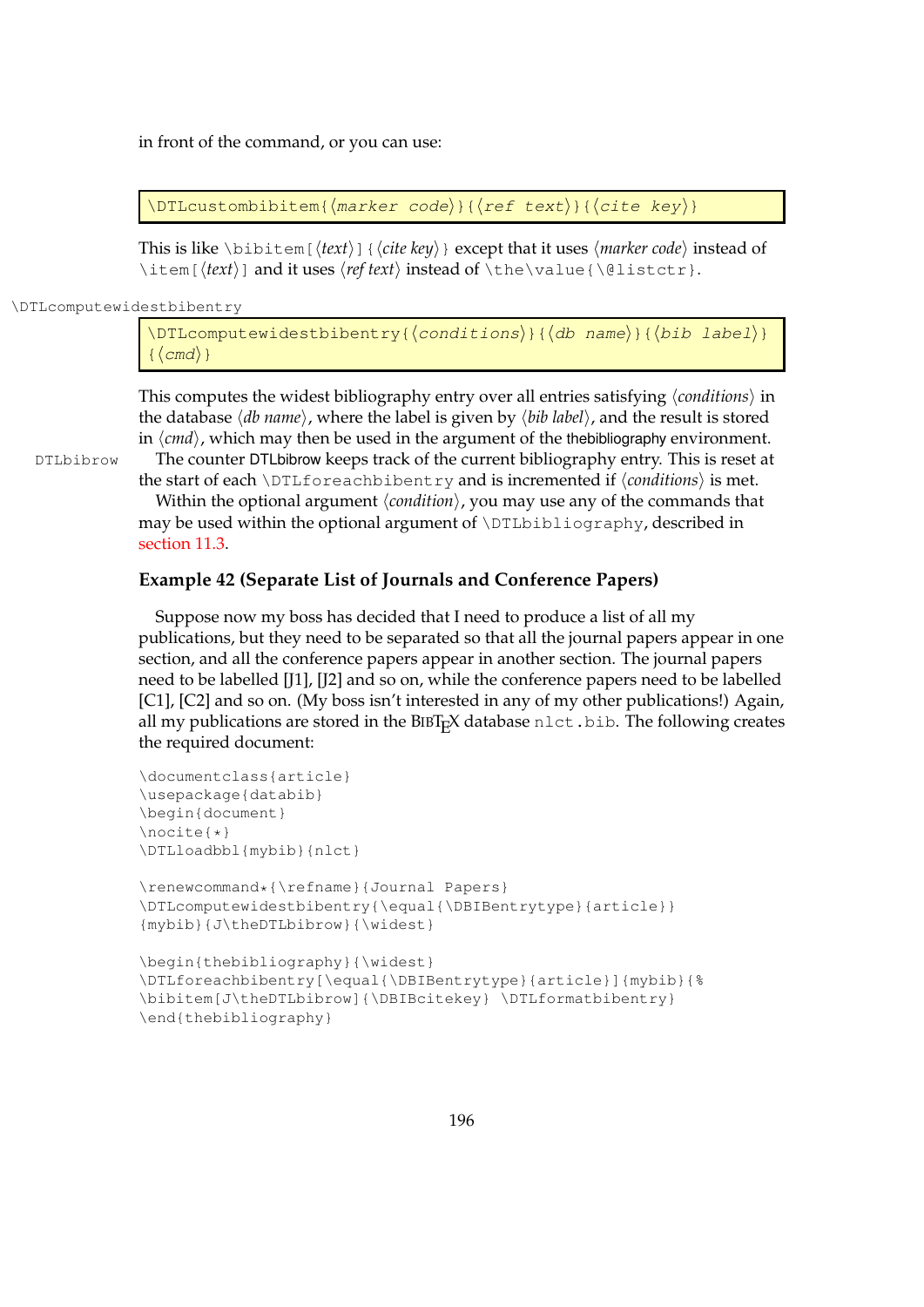```
\renewcommand*{\refname}{Conference Papers}
\DTLcomputewidestbibentry{\equal{\DBIBentrytype}{inproceedings}}
{mybib}{C\theDTLbibrow}{\widest}
\begin{thebibliography}{\widest}
\DTLforeachbibentry[\equal{\DBIBentrytype}{inproceedings}]{mybib}{%
\bibitem[C\theDTLbibrow]{\DBIBcitekey} \DTLformatbibentry}
\end{thebibliography}
```
\end{document}

### **11.6 Multiple Bibliographies**

It is possible to have more than one bibliography in a document, but it then becomes necessary to have a separate auxiliary file for each bibliography, and each auxiliary file must then be passed to BIBT<sub>E</sub>X. In order to do this, you need to use

#### \DTLmultibibs

 $\DTHmultibibs({name list})$ 

where  $\langle$ *name list* $\rangle$  is a comma separated list of names,  $\langle$ *name* $\rangle$ . For each  $\langle$ *name* $\rangle$ , this command creates an auxiliary file called  $\langle name \rangle$ . aux (note that this command may only be used in the preamble).

When you want to cite an entry for a given bibliography named in \DTLmultibibs, you must use:

\DTLcite

 $\Delta$ (DTLcite[ $\langle text \rangle$ ]{ $\langle mbib \rangle$ }{ $\langle cite key list \rangle$ }

This is analogous to  $\cite{text}{\tilde{text}}]$  {*cite key list*}, but writes the \citation command to  $\langle mbib\rangle$ . aux instead of to the document's main auxiliary file. It also ensures that the cross-referencing labels are based on  $\langle mbib \rangle$ , to allow you to have the same reference in more than one bibliography without incurring a "multiply defined" warning message. Note that you can still use \cite to add citation information to the main auxiliary file.

If you want to add an entry to the bibliography without producing any text, you can  $11S$ e

\DTLnocite

 $\DTHnocite({mbib})({cite~key~list})$ 

which is analogous to \nocite{*(cite key list*)}, where again the citation information is written to  $\langle mbib\rangle$ . aux instead of the document's main auxiliary file.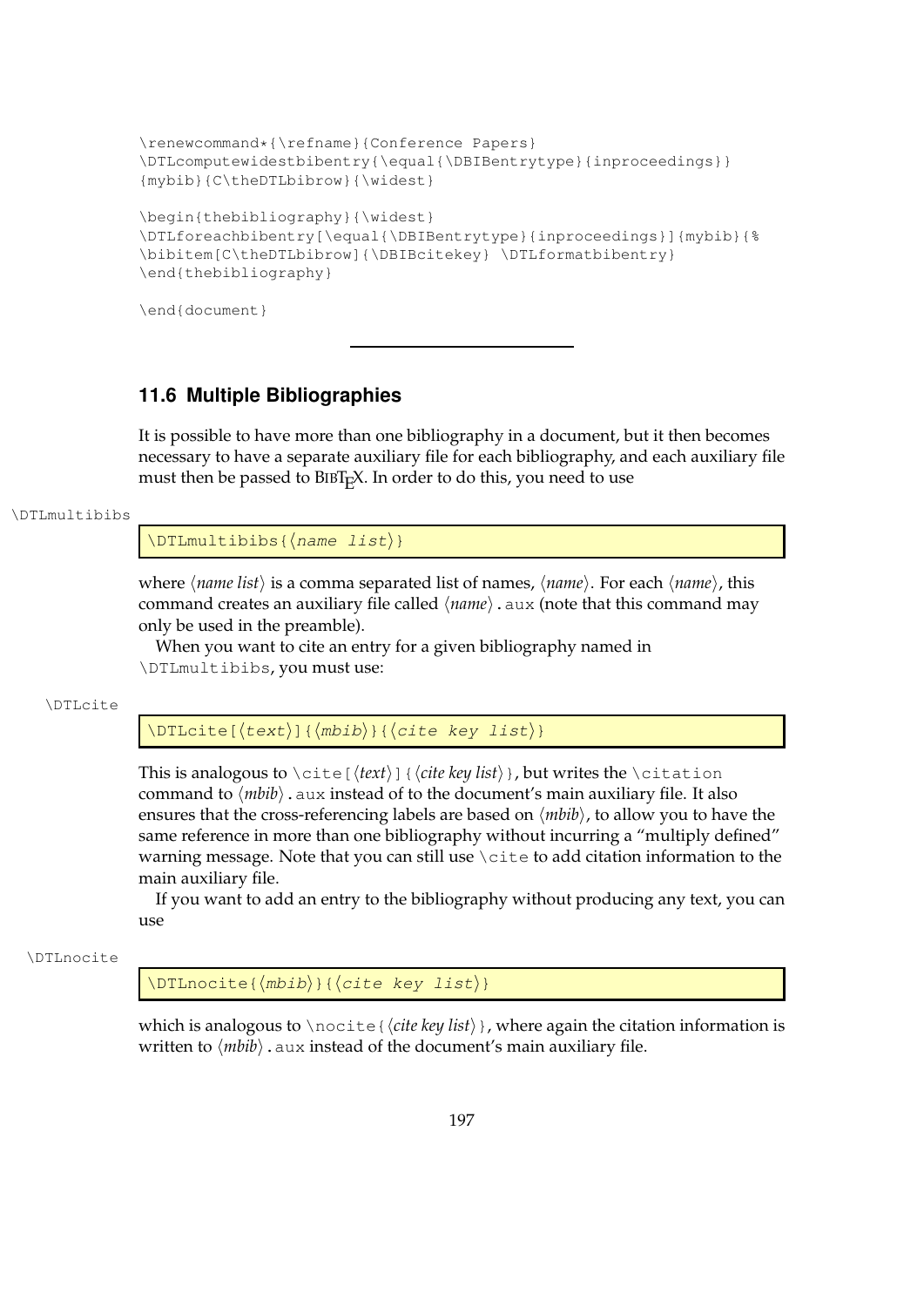Note that for both *\DTLcite and \DTLnocite the*  $\langle mbib \rangle$  *part must be one of the* names listed in \DTLmultibibs.

#### \DTLloadmbbl

 $\DTHloadmbbl({mbib}) {\cal{ab} name}{\theta}$ 

This is analogous to  $\D{TLloadbb1}{\d{db name}}{\d{b}}$  (*hib list*) described in [section 11.2.](#page-192-0) (Again  $\langle mbib \rangle$  must be one of the names listed in  $\D$ Lmultibibs.) This creates a new datatool database called  $\langle db \text{ name} \rangle$  and loads the bibliography information from  $\langle mbib \rangle$ .bbl (if it exists).

```
\DTLmbibliography
```
 $\DTHmbibliography[\langle condition\rangle]{\langlembib}}\{\langle mbib\rangle\}$ 

This is analogous to  $\D{TLbibliography}$  (*condition*)] {*db name*}, but is required when displaying a bibliography in which elements have been cited using  $\D$ TLcite and \DTLnocite.

### **Example 43 (Multiple Bibliographies)**

Suppose I need to create a document which contains a section listing all my publications, but I also need to have separate sections covering each of my research topics, with a mini-bibliography at the end of each section. As in the earlier examples, all my publications are stored in the file  $n$ let.bib which is somewhere on T<sub>E</sub>X's path. Note that there will be some duplication as the references in the mini-bibliographies will also appear in the main bibliography at the end of the document, but using \DTLcite and \DTLmbibliography ensures that all the cross-referencing labels (and hyperlinks if they are enabled) are unique.

```
\documentclass{article}
\usepackage{databib}
\DTLmultibibs{kernel,food}
\begin{document}
\section{Kernel methods}
In this section I'm going to describe some research work into
kernel methods, and in the process I'm going to cite some related
papers \DTLcite{kernel}{Cawley2007a,Cawley2006a}.
```

```
\DTLloadmbbl{kernel}{kernelDB}{nlct}
\DTLmbibliography{kernel}{kernelDB}
```
\section{Food research}

In this section I'm going to describe some research work in the area of food safety, and in the process, I'm going to cite some related papers \DTLcite{food}{Peck1999, Barker1999a}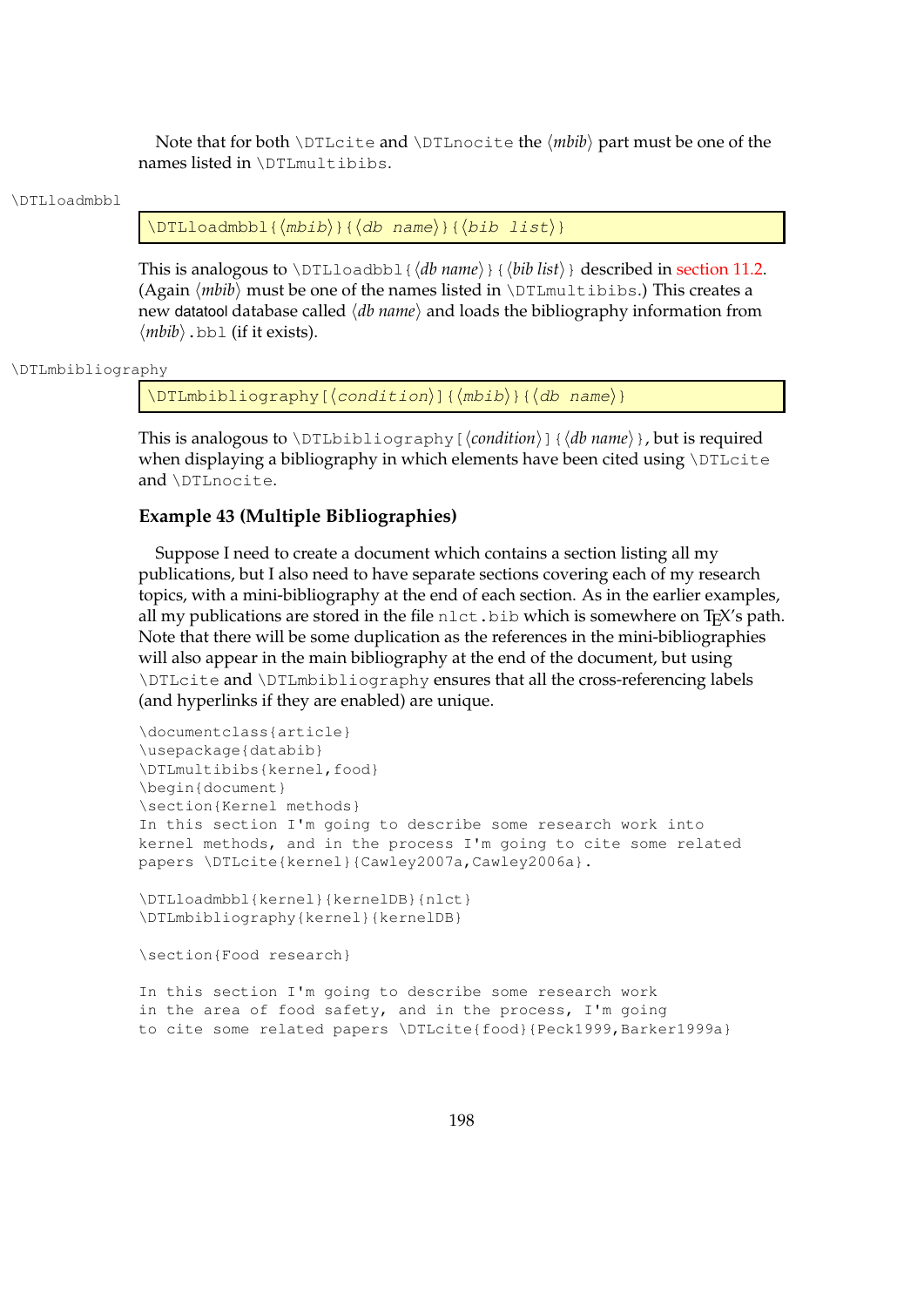```
\DTLloadmbbl{food}{foodDB}{nlct}
\DTLmbibliography{food}{foodDB}
\cite{*}
\renewcommand{\refname}{Complete List of Publications}
\DTLloadbbl{fullDB}{nlct}
\DTLbibliography{fullDB}
\end{document}
```
### Notes:

1. This will create the files kernel.aux and food.aux. These will have to be passed to BIBT<sub>E</sub>X, in addition to the documents main auxiliary file. So, if my document is called researchwork.tex, then I need to do:

```
latex researchwork
bibtex researchwork
bibtex kernel
bibtex food
latex researchwork
latex researchwork
```
2.  $\text{cite} { }$  is used to add all the entries in the bib file to the main bibliography database. As before, \DTLloadbbl and \DTLbibliography are used to load and display the main bibliography.

Don't try to directly input the .bbl file using \input (or \include) instead of using \DTLloadbbl or \DTLloadmbbl as these commands store the name of the required database and initialise the database before loading the .bbl file. Similarly, don't just copy the contents of the .bbl file into your document without first defining the database using \DTLnewdb and setting \DTLBIBdbname to the name of the database.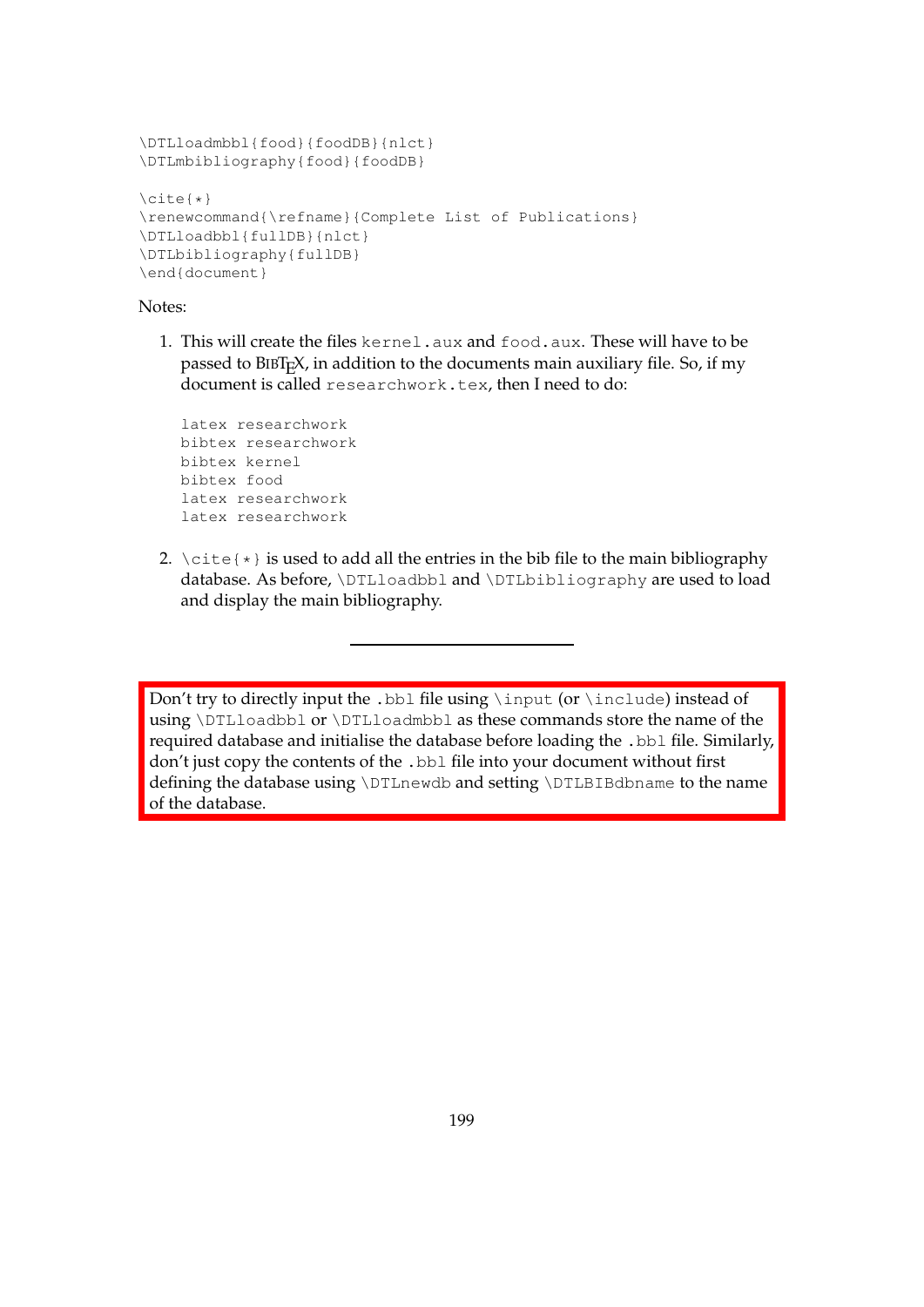# **12 Referencing People (person package)**

Sometimes when mail-merging, it may be necessary to reference a person by their pronoun which can lead to the cumbersome and impersonal "he/she" construct. The person package allows you to define a person by their full name, familiar name and gender. You can then use the commands described in [section 12.2](#page-209-0) to produce the appropriate pronoun.

This can also be useful for other types of documents, such as an order of service for a baptism or funeral. Since the document is much the same from one person to the next, documents of this nature are frequently simply copied and a search and replace edit is used to change the relevant text. However this can lead to errors (especially if the previous person's name was Mary!) With the person package, you need only change the definition of the person by modifying the arguments of  $\neq$  newperson.

### **12.1 Defining and Undefining People**

A person is defined (globally) using the command:

#### \newperson

 $\langle$ newperson[ $\langle$ label $\rangle$ ]{ $\langle$ full name $\rangle$ }{ $\langle$ familiar name $\rangle$ }{ $\langle$ gender $\rangle$ }

The optional argument is a unique label identifying this person, in the event that there is more than one person. If  $\langle label \rangle$  is omitted anon is used. (This is also the case for subsequent commands that take an optional label.) The gender may be any of those given by

#### \malelabels

\malelabels

or

\femalelabels

\femalelabels

The default definition of \malelabels is male, Male, MALE, M, m and the default definition of \femalelabels is female, Female, FEMALE, F, f. You can add extra identifiers using

\addmalelabel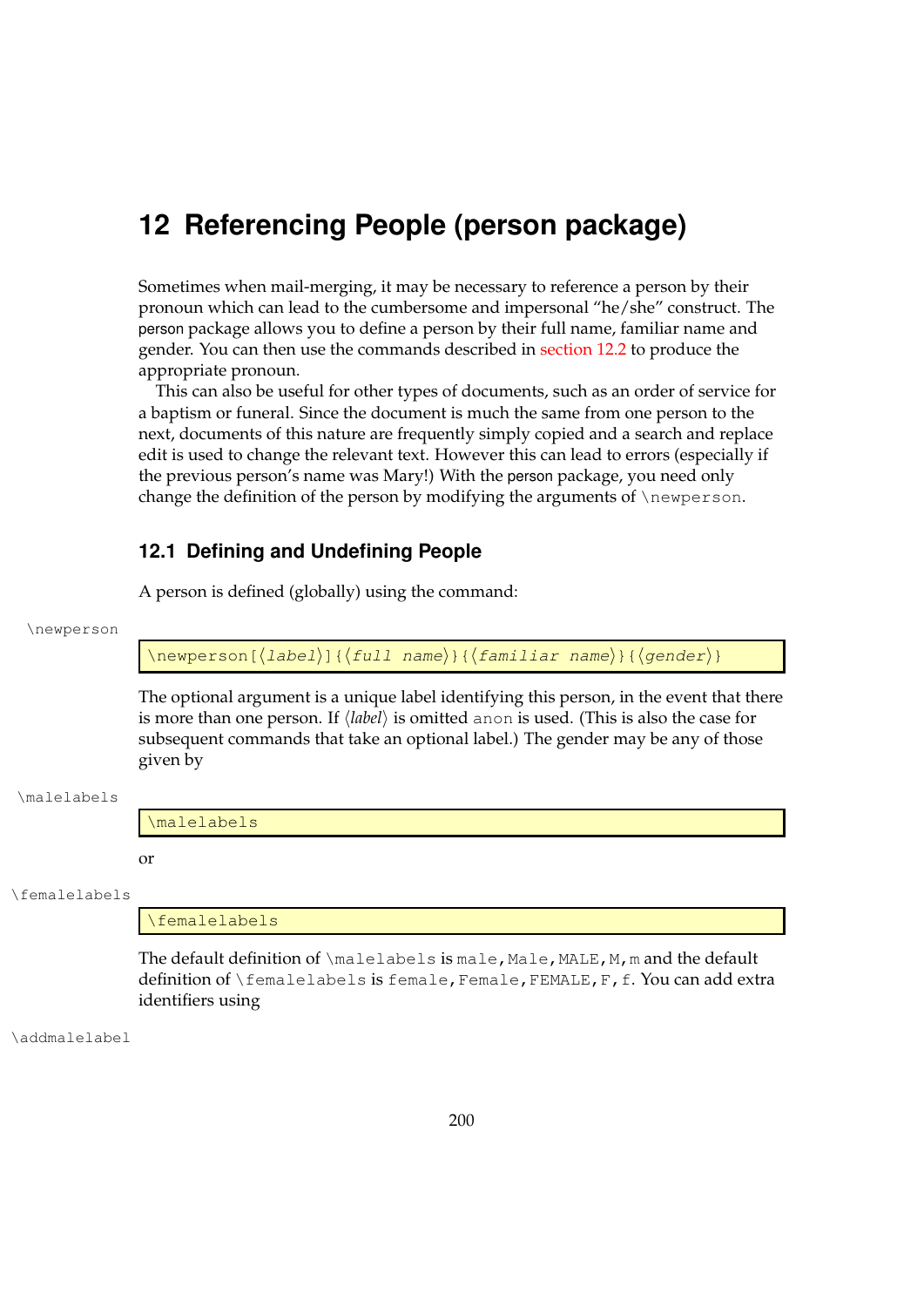$\backslash$ addmalelabel{ $\langle$ *identifier* $\rangle$  }

or

#### \addfemalelabel

\addfemalelabel{(identifier)}

### For example:

\addmalelabel{boy} \addfemalelabel{girl}

The total number of defined people is given by:

#### \thepeople

\thepeople

A person can be undefined using:

#### \removeperson

 $\setminus$ removeperson[ $\langle label\rangle$ ]

where the person is given by  $\langle label \rangle$ .

If more than one person has been defined, they can all be removed using:

### \removeallpeople

\removeallpeople

or you can remove a subset using:

#### \removepeople

 $\text{removepeople}({\text{list}})$ 

where  $\langle list \rangle$  is a comma-separated list of labels.

### <span id="page-209-0"></span>**12.2 Displaying Information**

Once a person has been defined, you can display their name using:

\personfullname

 $\left\{ \Delta b = 1 \right\}$ 

where  $\langle label \rangle$  is the unique label used in the optional argument to \newperson. The person's familiar name is displayed using: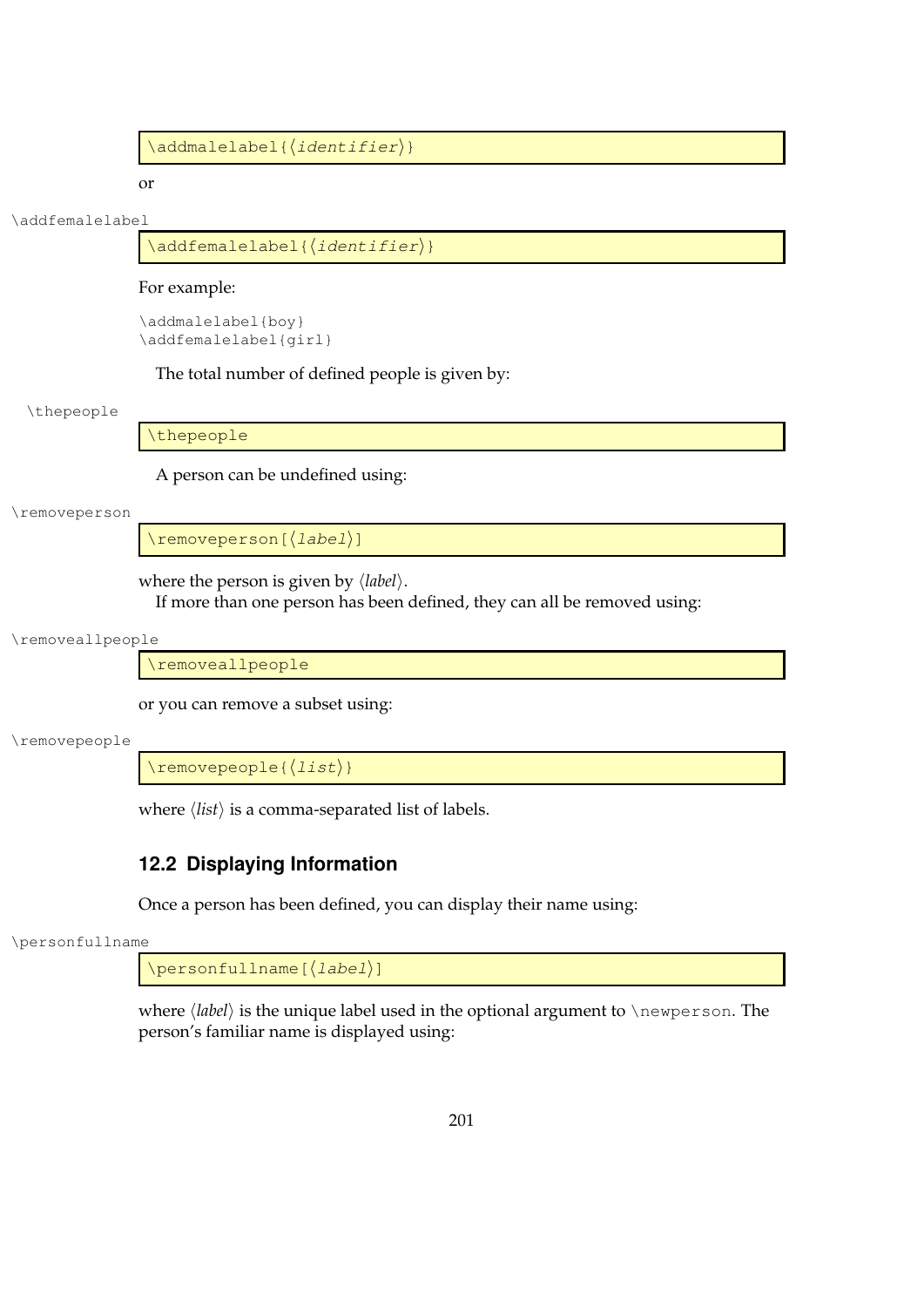\personname

 $\left\langle \text{personname}\left[\left\langle label\right\rangle \right]\right\rangle$ 

The person's pronoun ("he" or "she") is displayed using:

\personpronoun

\personpronoun[(label)]

The objective pronoun ("him" or "her") is displayed using:

\personobjpronoun

 $\left\langle \mathrm{personobj}$ ponoun $\left[\left\langle label\right\rangle \right]\right]$ 

The possessive adjective ("his" or "her") is displayed using:

### \personpossadj

\personpossadj[(label)]

The possessive pronoun "his" or "hers" is displayed using:

### \personposspronoun

\personposspronoun[(label)]

The person's relationship to their parent ("son" or "daughter") is displayed using:

### \personchild

 $\begin{bmatrix} \Delta b & 1 \end{bmatrix}$ 

The person's relationship to their child ("mother" or "father") is displayed using:

### \personparent

 $\backslash$ personparent[ $\langle$ *label* $\rangle$ ]

The person's relationship to their sibling ("brother" or "sister") is displayed using:

#### \personsibling

 $\left\{ \Delta b = 1 \right\}$ 

If the word occurs at the start of a sentence, you will need one of the following commands, which are as the above, except the first letter is converted to upper case:

\Personpronoun

\Personpronoun[(label)]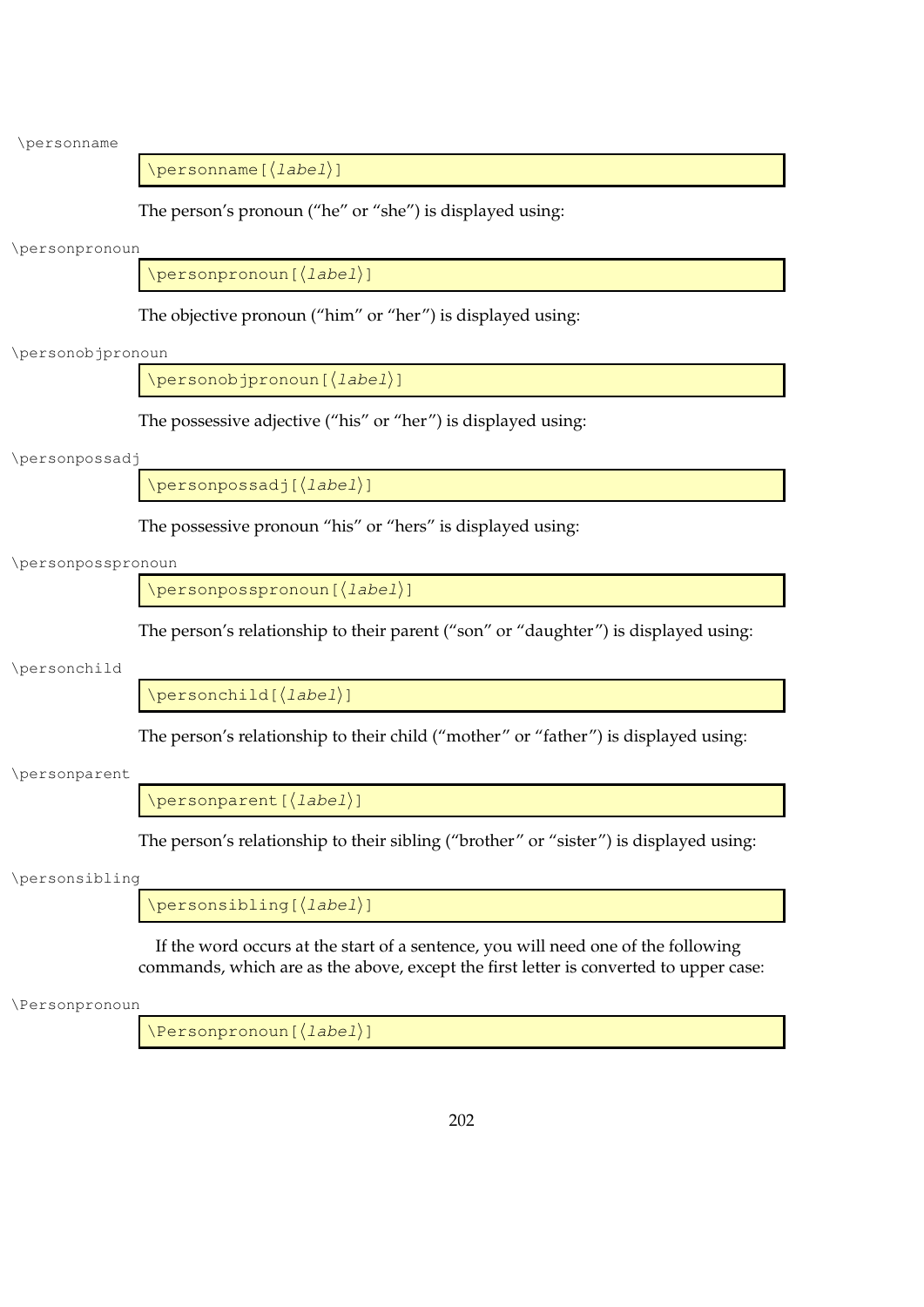| \Personobjpronoun                    |  |  |
|--------------------------------------|--|--|
| \Personobjpronoun[(label)]           |  |  |
| \Personpossadj                       |  |  |
| $\text{Personpossadj}(\text{label})$ |  |  |
| \Personposspronoun                   |  |  |
| \Personposspronoun[(label)]          |  |  |
| \Personchild                         |  |  |
| $\text{Personchild}(\text{label})$   |  |  |
| \Personparent                        |  |  |
| \Personparent [(label)]              |  |  |
| \Personsibling                       |  |  |
| \Personsibling[( <i>label</i> )]     |  |  |

### **Example 44 (Order of Service (Memorial))**

This example is for a memorial order of service.

\documentclass{article} \usepackage{person} \newperson{Jane Doe}{Jane}{female} \begin{document} \begin{center} \Large In Memory of \personfullname \end{center} We are gathered here to remember our \personsibling\ \personname. \Personpronoun\ will be much missed, and \personpossadj\ family are in our prayers. \end{document}

# In Memory of Jane Doe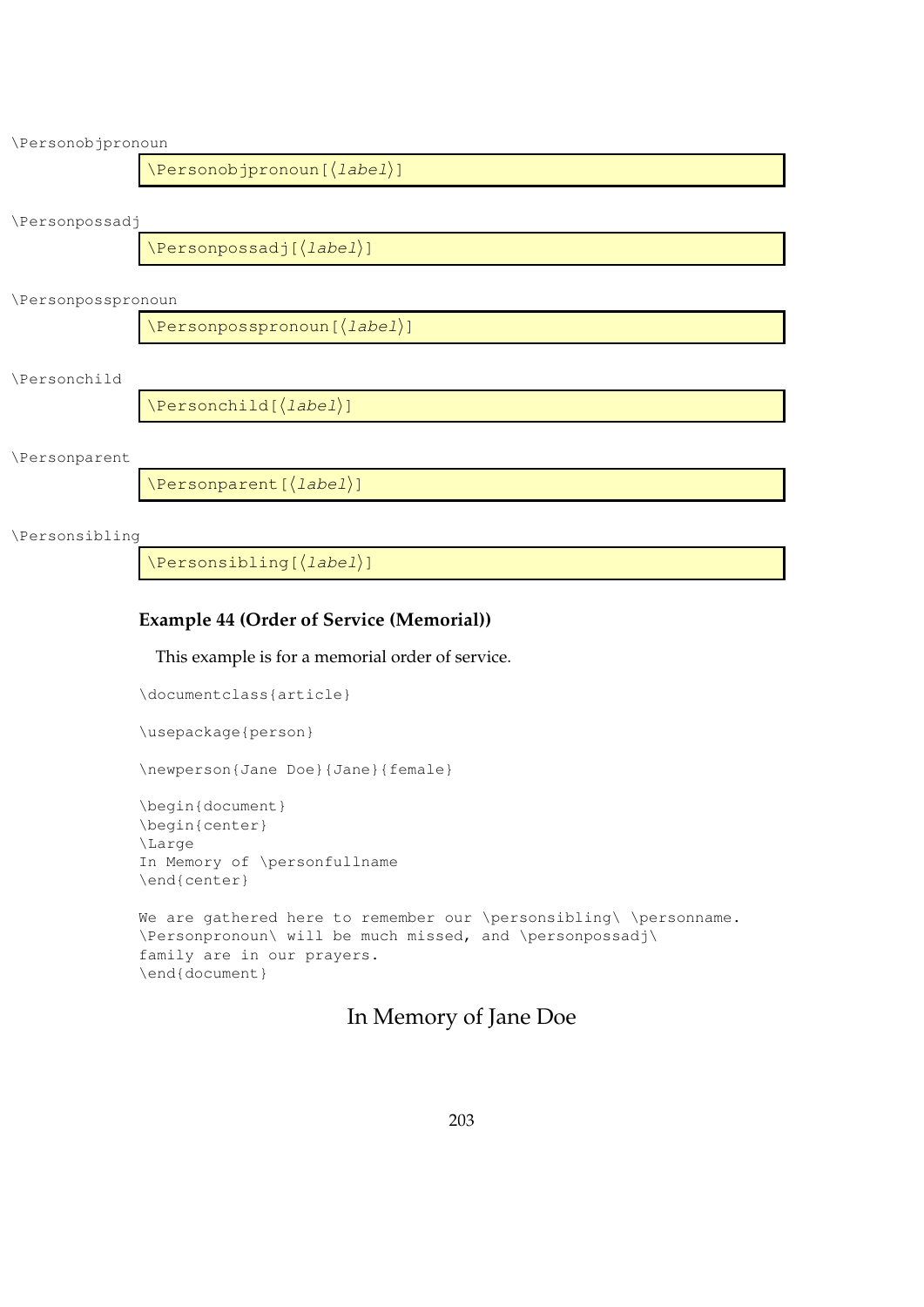We are gathered here to remember our sister Jane. She will be much missed, and her family are in our prayers.

If there is more than one person, you will need to use the optional argument  $\langle label \rangle$ to \newperson to uniquely identify each person. You can then list all of the people's full or familiar names using:

| \peoplefullname   |                                                                                                                                                                                                           |  |  |
|-------------------|-----------------------------------------------------------------------------------------------------------------------------------------------------------------------------------------------------------|--|--|
|                   | \peoplefullname                                                                                                                                                                                           |  |  |
| \peoplename       |                                                                                                                                                                                                           |  |  |
|                   | \peoplename                                                                                                                                                                                               |  |  |
|                   | Note that if there is only one person defined, these commands behave the same as<br>\personfullname[ $\langle label \rangle$ ] and \personname[ $\langle label \rangle$ ].<br>Similarly for the pronouns: |  |  |
| \peoplepronoun    |                                                                                                                                                                                                           |  |  |
|                   | \peoplepronoun                                                                                                                                                                                            |  |  |
| \Peoplepronoun    |                                                                                                                                                                                                           |  |  |
|                   | <i><b>\Peoplepronoun</b></i>                                                                                                                                                                              |  |  |
| \peopleobjpronoun |                                                                                                                                                                                                           |  |  |
|                   | \peopleobjpronoun                                                                                                                                                                                         |  |  |
| \Peopleobjpronoun |                                                                                                                                                                                                           |  |  |
|                   | \Peopleobjpronoun                                                                                                                                                                                         |  |  |

\peoplepossadj

\peoplepossadj

\Peoplepossadj

\Peoplepossadj

\peopleposspronoun

\peopleposspronoun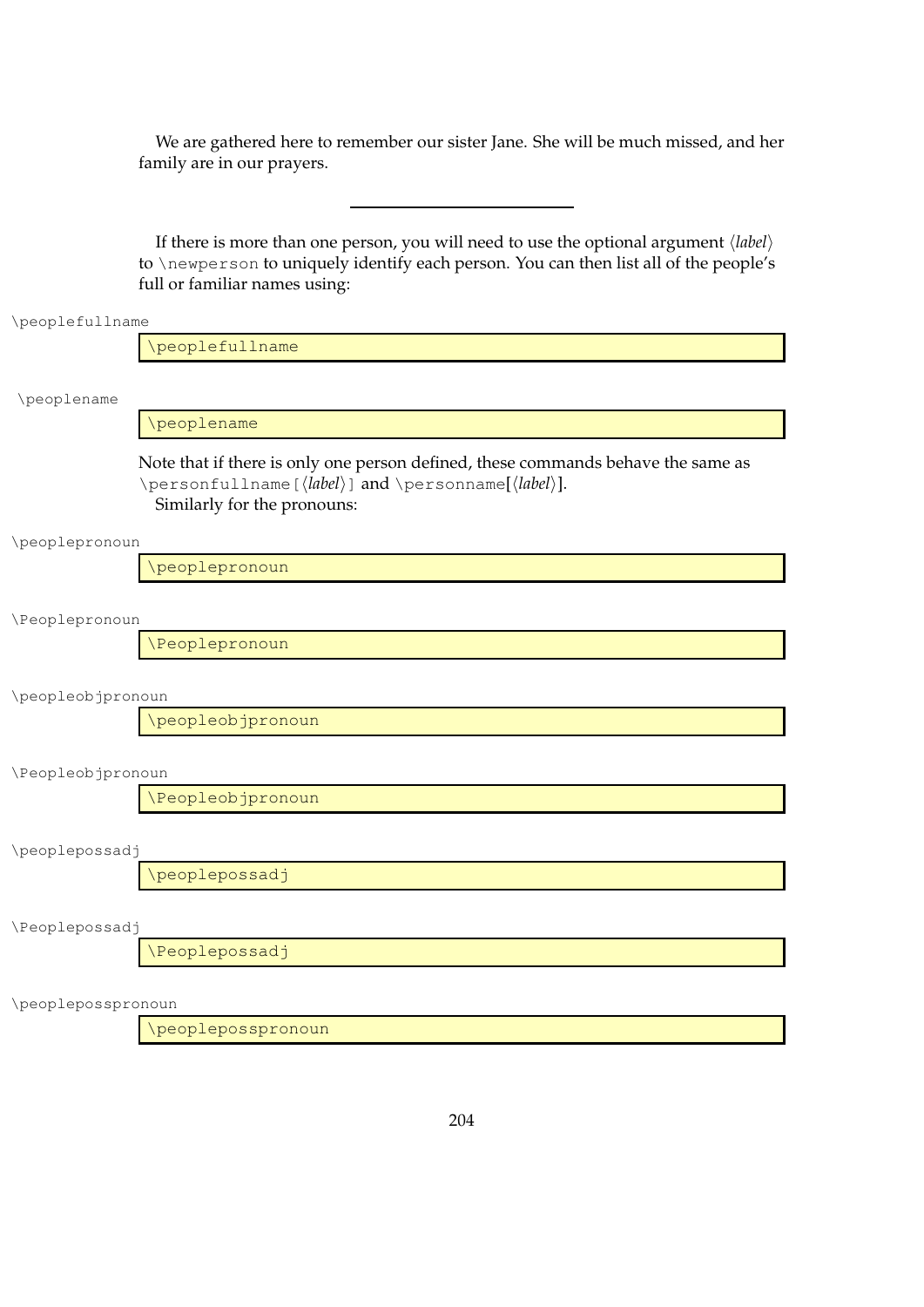\Peopleposspronoun

\Peopleposspronoun

where, again, if only one person has been defined, each of these commands is equivalent to \person... [\*label*\] or \Person... [\*label*\]. If more than one person has been defined, these commands will display they/them/their/theirs or They/Them/Their/Theirs, as appropriate. Likewise for relationship commands:

\peoplechild

\Peoplechild

\Peoplechild

\peoplechild

\peopleparent

\peopleparent

#### \Peopleparent

\Peopleparent

### \peoplesibling

\peoplesibling

\Peoplesibling

\Peoplesibling

### **Example 45 (Order of Service (Baptism))**

In this example two people are defined.

\documentclass{article}

\usepackage{person}

\newperson[john]{John Joseph}{John}{male} \newperson[jane]{Jane Mary}{Jane}{female}

```
\begin{document}
\begin{center}
\Large
Baptism of \peoplefullname.
```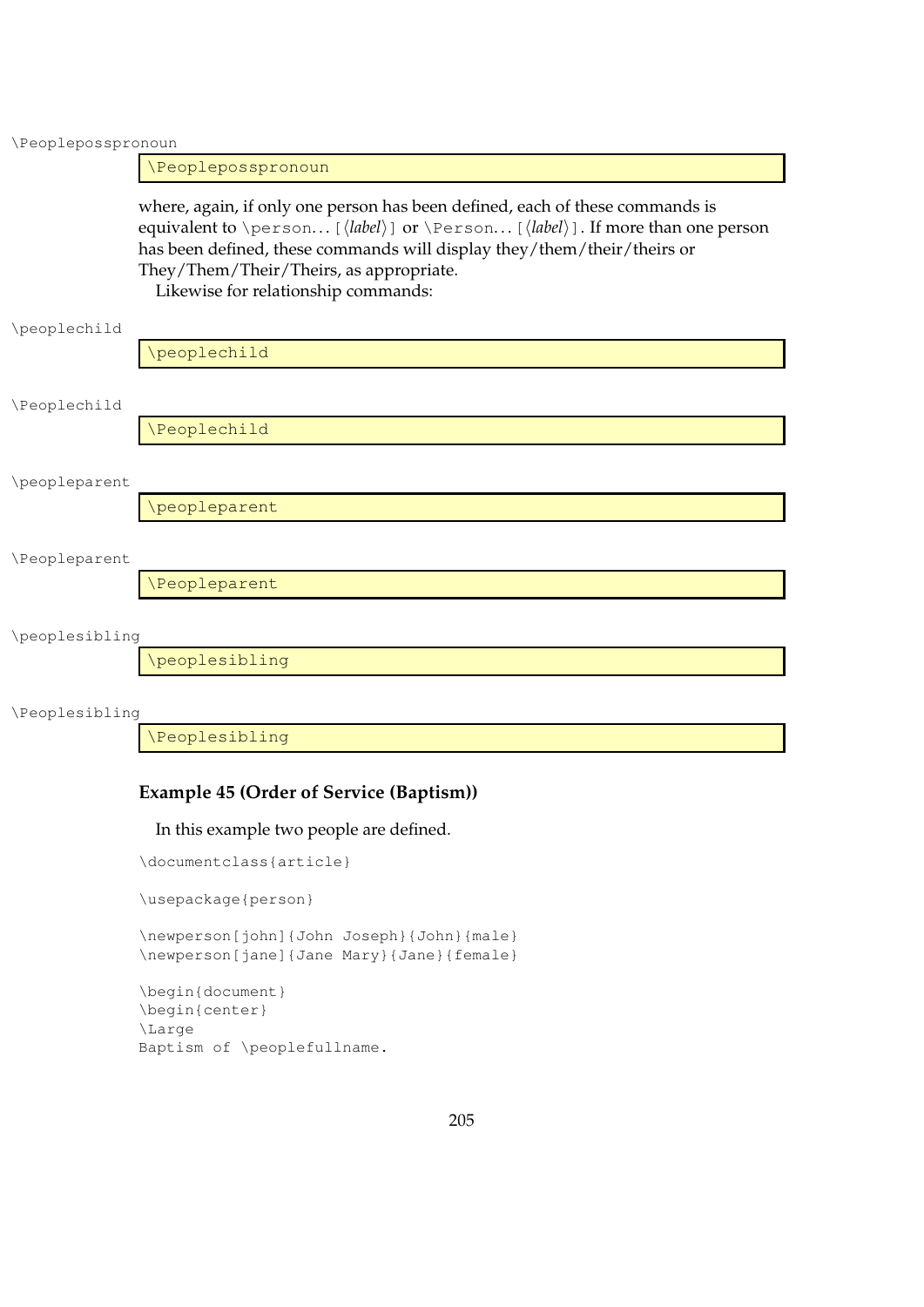\end{center}

```
Today we welcome \peoplename\ into God's family, may He guide
and protect \peopleobjpronoun.
\end{document}
```
This is produces the following text:

Baptism of John Joseph and Jane Mary.

Today we welcome John and Jane into God's family, may He guide and protect them.

### **Example 46 (Mail Merging Using Appropriate Gender)**

In this example I have a CSV file called students.csv containing the following:

```
FirstName, Surname, Gender, Parent, Address
John,"Smith, Jr",M,Mr and Mrs Smith,1 The Street\\Newtown
Jane, Brown, F, Ms Brown, 2 The Avenue\\Oldtown
Andy,Brown,male,Mr Brown and Miss Sepia,3 The Road\\Newtown
Z\"oe, Adams, f, Mr and Mrs Adams, 5 The Street\\Newtown
Roger,Brady,m,Mrs Brady,6 The Avenue\\Oldtowm
Clare,Vernon,female,Mr Vernon,7 The Close\\Anytown
```
Suppose I have to write to each student's parents regarding their child. I can load the information using \DTLloaddb (described in [section 6.2\)](#page-52-0). I can then iterate through the database and define the student as a person and use the commands defined in the person package to display the correct gender related text. I could give each person a unique label based on the row count (\DTLcurrentindex), but since I don't need to reuse the information, I can use the default anon label and undefine the person when no longer required.

Note that in the CSV file, the gender label isn't consistent. For some students the gender is identified by a single letter ("m" or "f") and for others the gender is identified by a complete word ("male" or "female"). There's also no regard for case. This doesn't matter to \newperson as all the identifiers used are listed in \malelabels and \femalelabels.

The following is an example letter sent to all parents:

```
\documentclass{letter}
\usepackage{person}
load student information from file "students.csv"
\DTLloaddb{students}{students.csv}
\begin{document}
Iterate through the student database:
```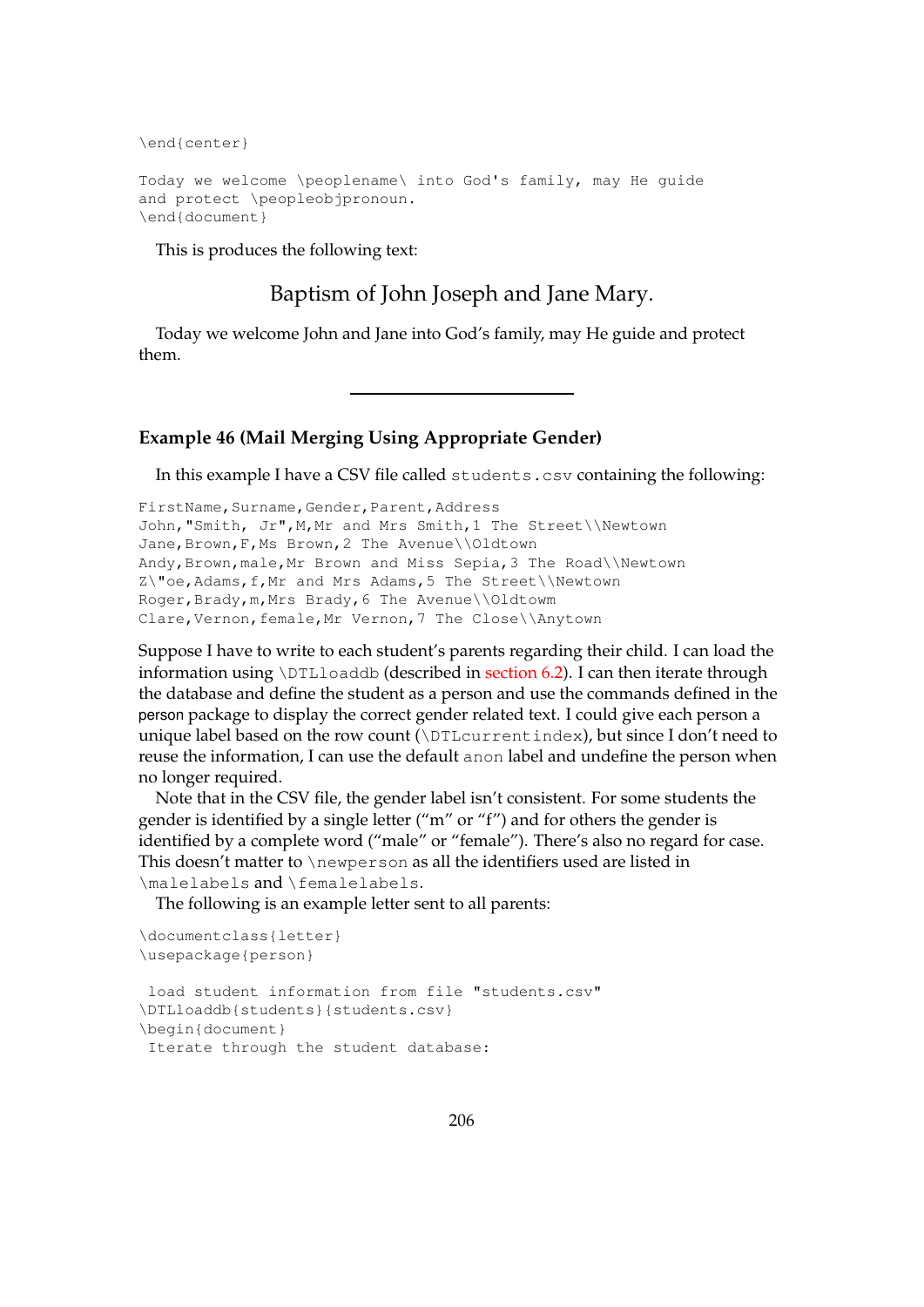```
\DTLforeach{students}{\FirstName=FirstName,\Surname=Surname,%
\Gender=Gender,\Parent=Parent,\Address=Address}{%
Define "anon":
  \newperson{\FirstName\space\Surname}{\FirstName}{\Gender}%
Do the letter:
  \begin{letter}{\Parent\\\Address}
  \opening{Dear \Parent}
   Your \personchild\ \personname\ has been awarded a
   place. We look forward to seeing \personobjpronoun\
   on \personpossadj\ arrival.
 \closing{Yours Sincerely}
  \end{letter}
Undefine "anon":
  \removeperson
}
\end{document}
```
The body of the first letter appears as follows:

Your son John has been awarded a place. We look forward to seeing him on his arrival.

Whereas the body of the second letter appears as follows:

Your daughter Jane has been awarded a place. We look forward to seeing her on her arrival.

### **12.3 Advanced Commands**

This section describes additional commands provided by the person package. More detail can be found in the documented code (datatool-code.pdf).

### **12.3.1 Conditionals**

\ifpersonexists

 $\langle$ ifpersonexists{ $\langle$ label $\rangle$ }{ $\langle$ true part $\rangle$ }{ $\langle$ false part $\rangle$ }

Tests if the person identified by  $\langle label \rangle$  has been defined. If true, do  $\langle true$  part $\rangle$ otherwise do  $\langle false\ part \rangle$ .

\ifmale

 $\langle$ ifmale{ $\langle$ *label*}}{ $\langle$ true part $\rangle$ }{ $\langle$ *false part*}}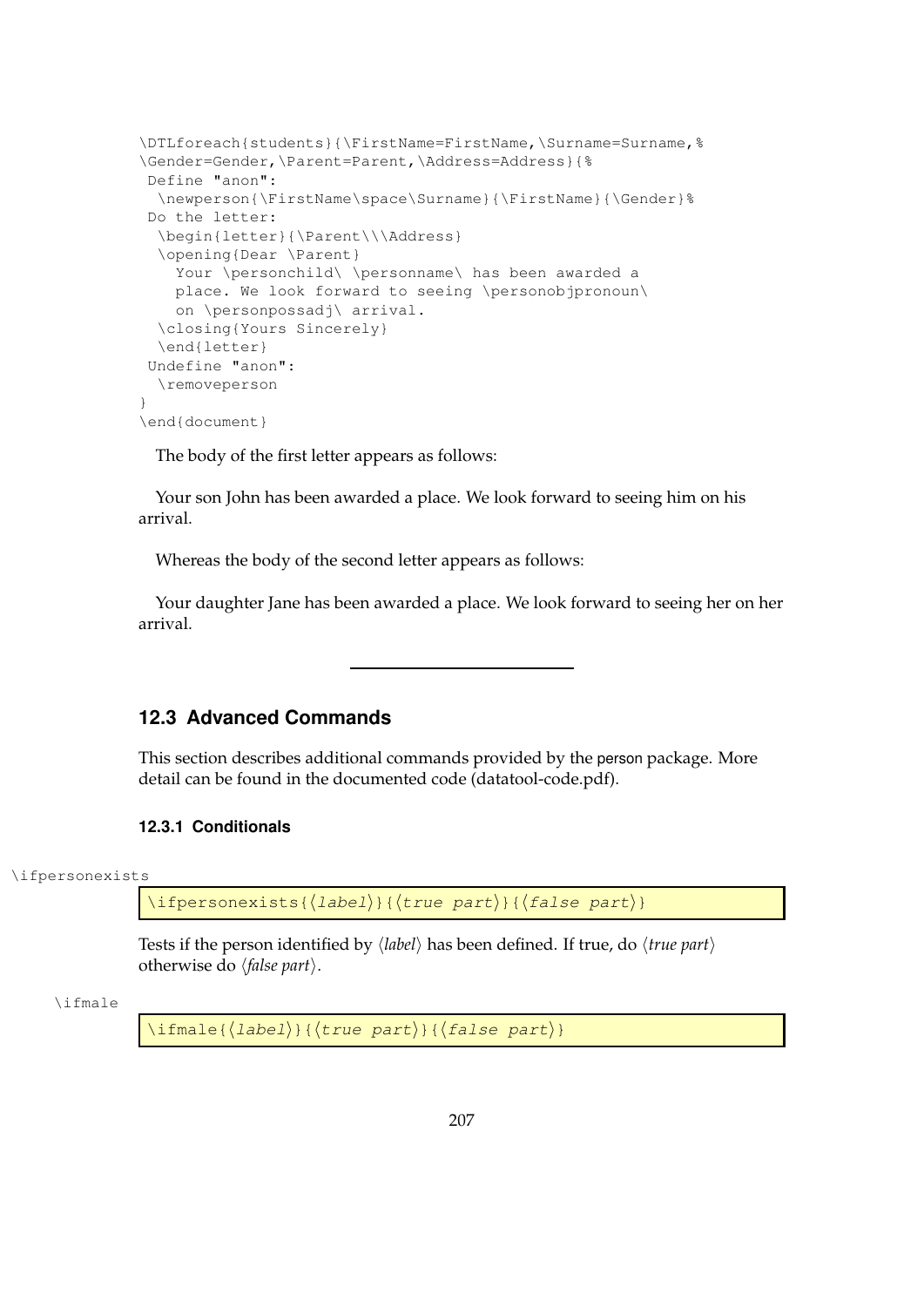<span id="page-216-0"></span>Test if the person identified by  $\langle label \rangle$  is male. If true, do  $\langle true\ part \rangle$  otherwise do  $\langle false\$  $part$ .

#### \iffemale

```
\left\{ \Delta b = \left( \frac{h}{t} \right) \right\} { \left\{ \frac{h}{t} \right\}}
```
Test if the person identified by  $\langle label \rangle$  is female. If true, do  $\langle true\ part \rangle$  otherwise do  $\langle false\ part\rangle.$ 

#### \ifallmale

 $\left\{ \Delta\right\}$  (label list)]{ $\left\{ \text{true part} \right\}$ }

Tests if all the people listed in  $\langle label\; list \rangle$  are male. If true, do  $\langle true\; part \rangle$  otherwise do *(false part)*. If *(label list)* is omitted, applied to all defined people.

#### \ifallfemale

\ifallfemale[ $\langle$ label list $\rangle$ ]{ $\langle$ true part $\rangle$ }{ $\langle$ false part $\rangle$ }

Likewise to test if all the people tested are female. To determine if a string is an allowed male label:

#### \ifmalelabel

\ifmalelabel{ $\langle$ identifier}}{ $\langle$ true part}}{ $\langle$ false part $\rangle$ }

where  $\langle$ *identifier* $\rangle$  is the string to be tested. If true, do  $\langle$ *true part* $\rangle$  otherwise do  $\langle$ *false part*). For example:

```
\def\gender{M}
\ifmalelabel{\gender}{male}{not male}
```
Similarly to for an allowed female label:

#### \iffemalelabel

```
\left\{ \left( \frac{h}{tanh{t}} \right) \right\} (true part) {\left\{ \left( \frac{h}{tanh{t}} \right) \right\}
```
For example:

```
\ifmalelabel{\gender}{Male}{%
  \iffemalelabel{\gender}{Female}%
   {Undefined Gender}%
}
```
#### **12.3.2 Iterating Through Defined People**

You can iterate through all defined people using: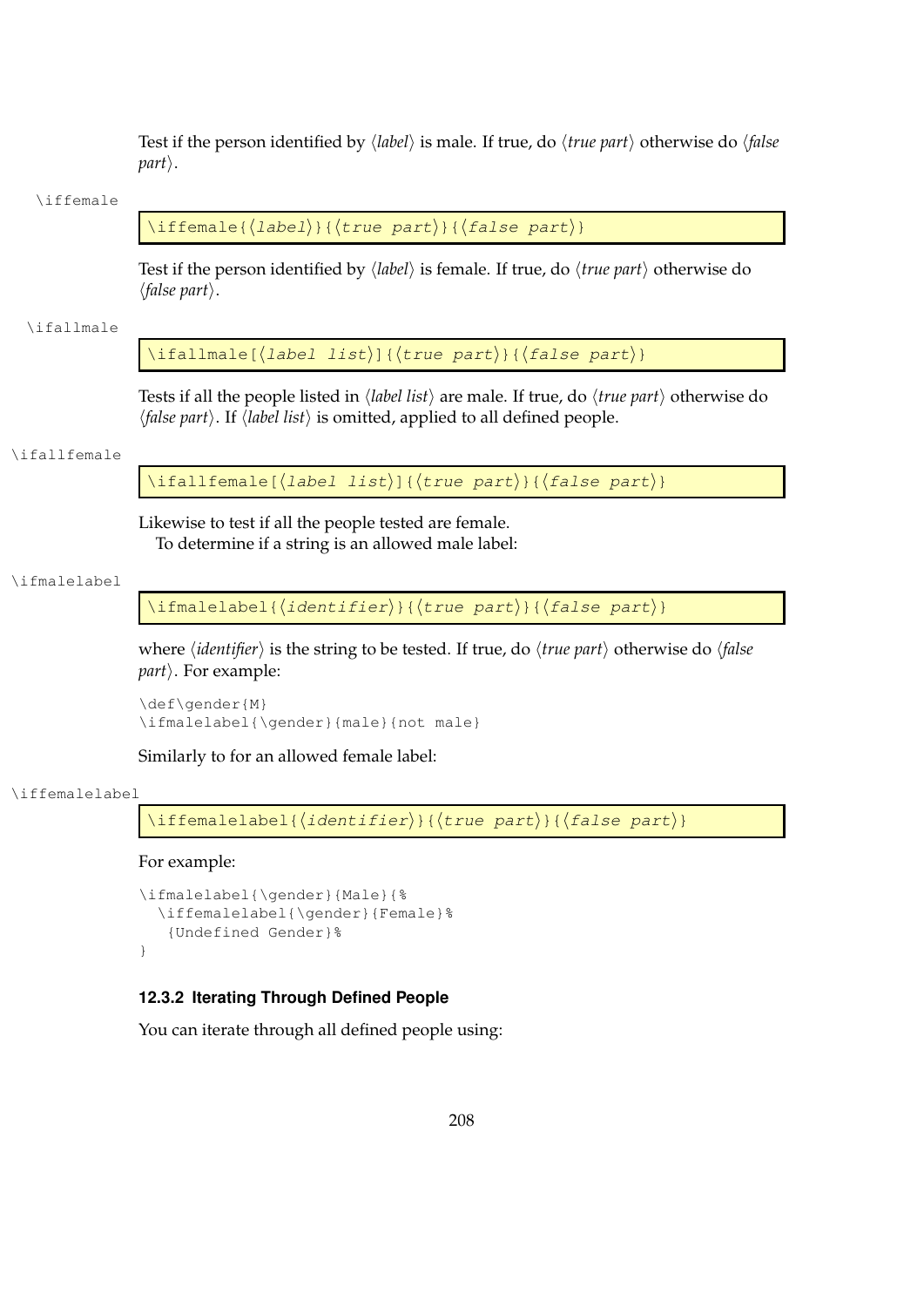\foreachperson

```
\foreachperson(\langlename cs\rangle,\langlefull name cs\rangle,\langleqender cs\rangle,\langlelabel
\langle cs \rangle) \do { \langle body \rangle }
```
At each iteration,  $\langle$ *name cs* $\rangle$ ,  $\langle$ *full name cs* $\rangle$ ,  $\langle$ *gender cs* $\rangle$  and  $\langle$ *label cs* $\rangle$  are set to the current person's name, full name, gender and label, respectively. (These arguments must all be \malename command names.) Note that the gender is set to the definition of \malename or \femalename \femalename, as appropriate.<sup>[1](#page-217-0)</sup> Once these commands are set,  $\langle body \rangle$  is applied. If you only want to iterate through a subset of defined people, you can use:

> \foreachperson( $\langle$ name cs $\rangle$ , $\langle$ full name cs $\rangle$ , $\langle$ gender cs $\rangle$ , $\langle$ label  $\langle cs \rangle$ ) \in{ $\langle list \rangle$ } \do{ $\langle body \rangle$ }

where  $\langle list \rangle$  is a comma-separated list of labels.

#### **12.3.3 Accessing Individual Information**

\getpersongender

 $\setminus$ getpersongender{ $\langle cs \rangle$ }{ $\langle label \rangle$ }

Gets the gender of the person identified by  $\langle label \rangle$  and stores in  $\langle cs \rangle$  (which must be a command name). This sets  $\langle cs \rangle$  to the definition of  $\mathcal{S}$  alename or  $\mathcal{S}$  temalename as appropriate.

\getpersonname

 $\setminus$ getpersonname{ $\langle cs \rangle$ }{ $\langle label \rangle$ }

Gets the name of the person identified by  $\langle label \rangle$  and stores in  $\langle cs \rangle$  (which must be a command name).

\getpersonfullname

 $\setminus$ getpersonfullname{ $\langle cs \rangle$ }{ $\langle$ label}}

Gets the full name of the person identified by  $\langle label \rangle$  and stores in  $\langle cs \rangle$  (which must be a command name).

<span id="page-217-0"></span><sup>&</sup>lt;sup>1</sup>Predefined names provided by the person package are described in the documented code (datatoolcode.pdf).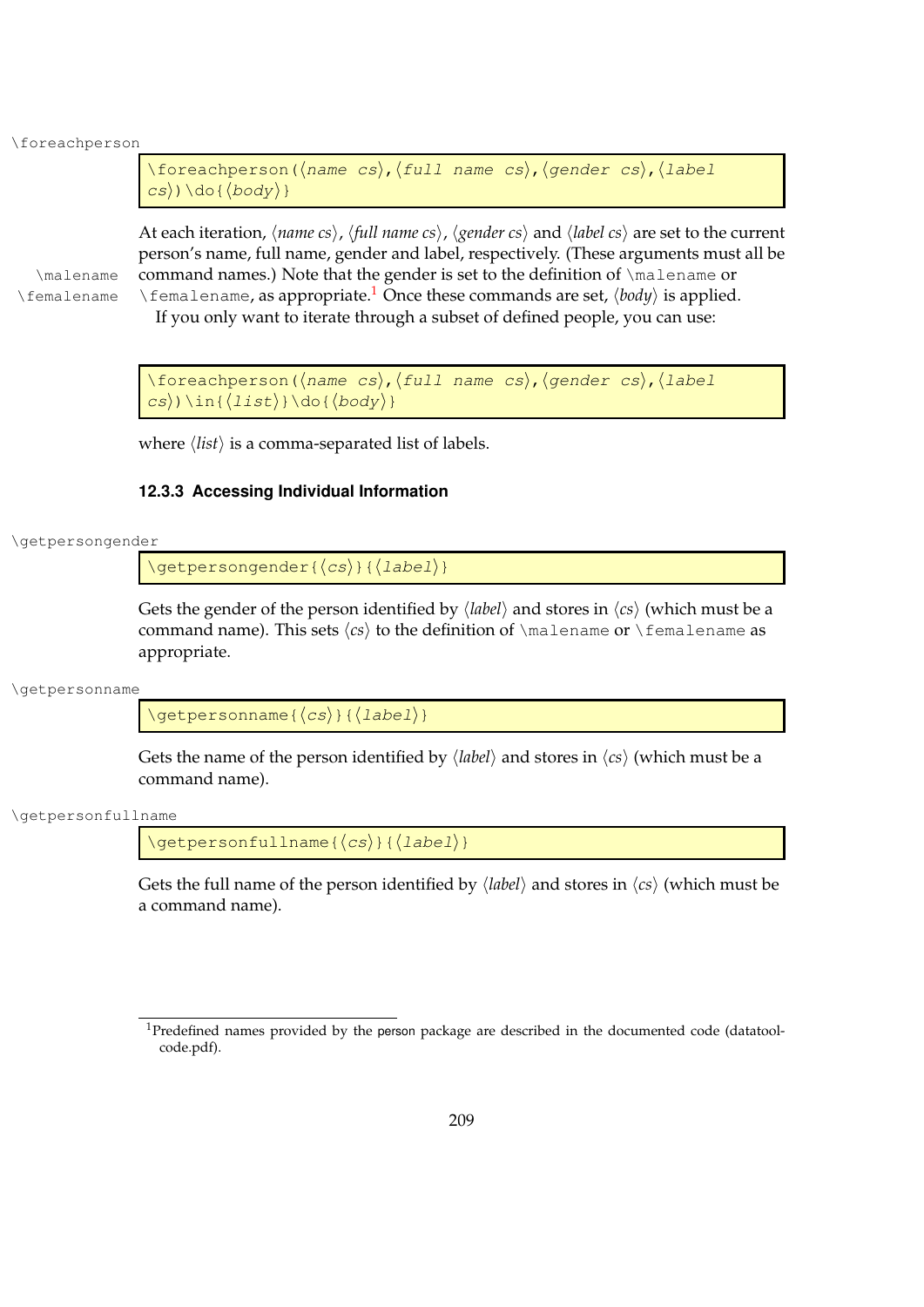# **Bibliography**

[1] Michel Goossens, Frank Mittelbach, and Alexander Samarin. *The LATEX Companion*. Addison-Wesley, 1994.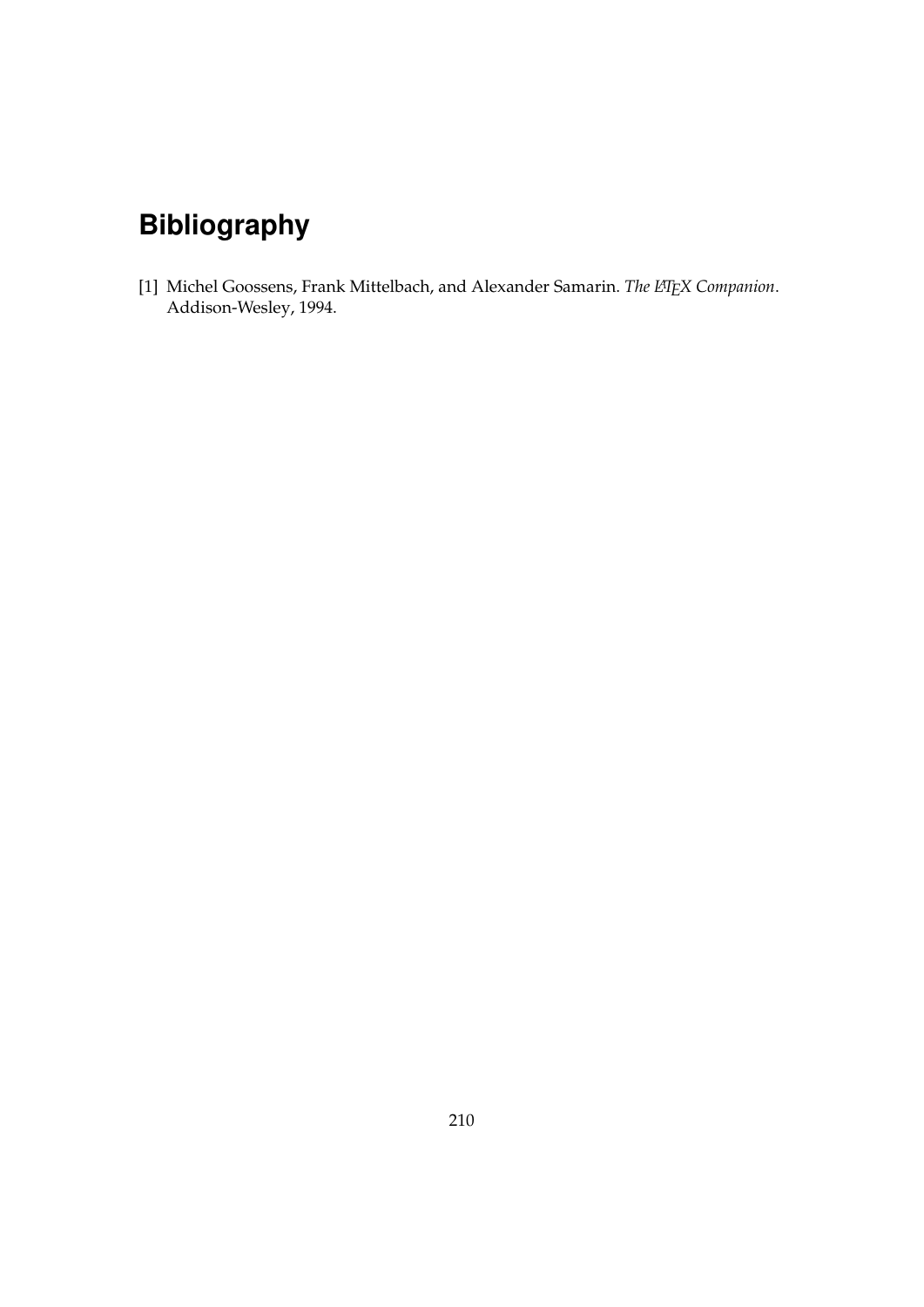# **Acknowledgements**

Many thanks to Morten Høgholm for providing a much more efficient way of storing the information in databases which has significantly improved the time it takes to LATEX documents containing large databases.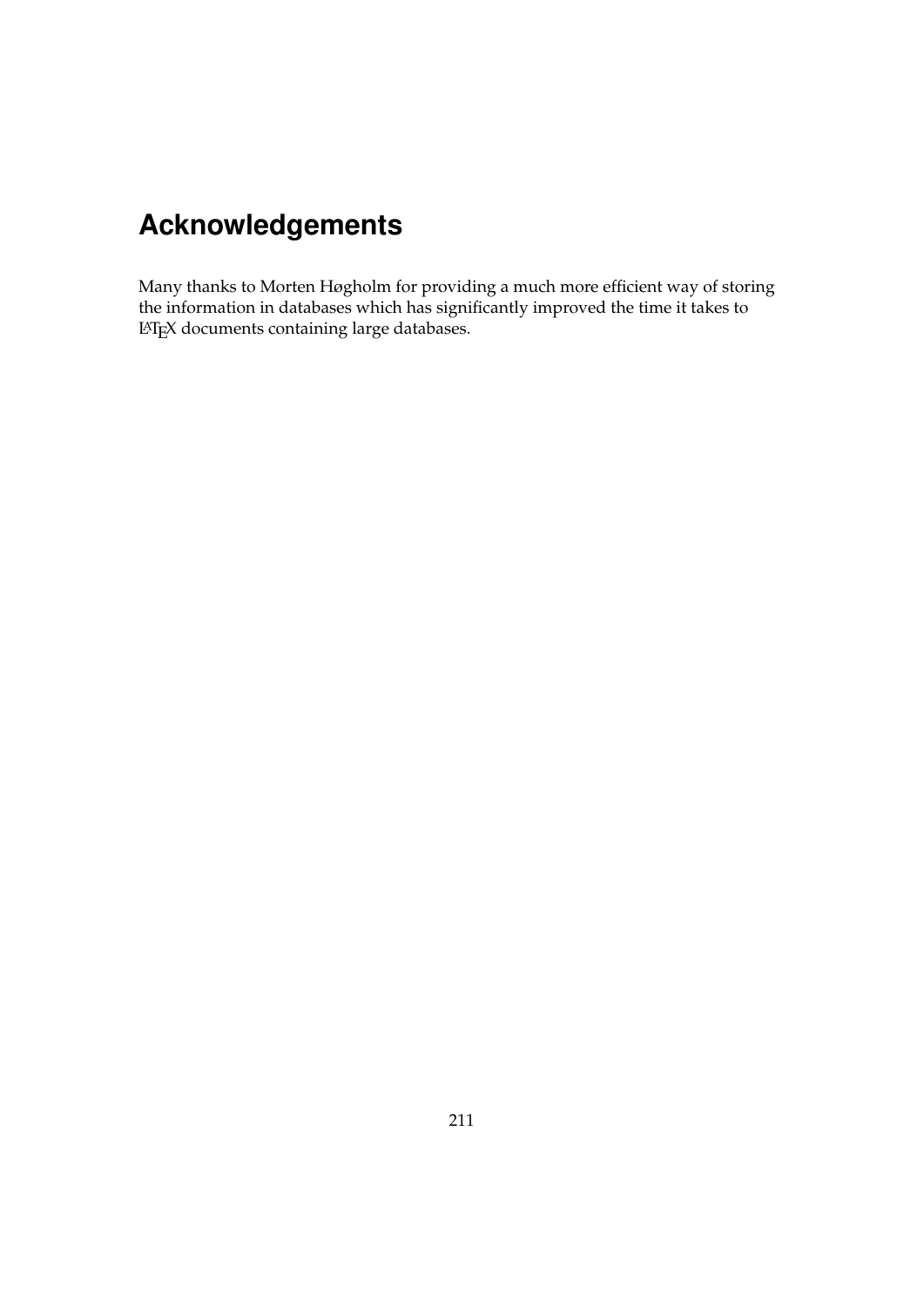# **Index**

#### **B**

| beamer class $\ldots \ldots \ldots \ldots \ldots \ldots \ldots 131$ |  |
|---------------------------------------------------------------------|--|
| booktabs package $\ldots \ldots \ldots \ldots 55, 62, 63$           |  |
| $\bot$ bottomrule $55,63$                                           |  |

## **C**

### **D**

| databar package $\ldots \ldots \ldots \ldots$ ii, 2, 3, 169 |  |
|-------------------------------------------------------------|--|
|                                                             |  |
| $\ldots$ ii, 2, 3, 181, 184, 185, 188–190, 194              |  |
| datagidx package ii, 2, 3, 85, 112, 113, 116, 138           |  |
| \datagidxdictindent  136                                    |  |

| datapie package  ii, 2, 3, 141, 149                        |       |
|------------------------------------------------------------|-------|
| dataplot package $\dots\dots\dots\dots$ ii, 2, 3, 153      |       |
| datatool package                                           | . ii, |
| iii, 2, 3, 22, 24, 25, 27, 32, 41, 43-                     |       |
| 45, 50, 59, 73, 77, 85, 102, 112, 138,                     |       |
| 141, 153, 161, 169, 181, 184, 185, 188, 198                |       |
| datatool-base package ii, 2, 4, 5, 22, 23, 85, 137         |       |
| datatool-fp package $\dots \dots \dots \dots$ ii, 2, 3, 23 |       |
| datatool-pgfmath package ii, 2, 3, 23                      |       |
| \datatoolparenstart                                        | 83    |
| \datatoolpersoncomma  83, 119                              |       |
| \datatoolplacecomma                                        | 83    |
| \datatoolsubjectcomma                                      | 83    |
| datatooltk ii, 41, 44, 71, 82, 94, 95, 112, 113            |       |
| \DBIBcitekey  194                                          |       |
| \DBIBentrytype  194                                        |       |
| \def  122                                                  |       |
| \dltcompare                                                | - 86  |
| \dotfill  132                                              |       |
| \DTLabs                                                    | 26    |
| \DTLadd  24,78                                             |       |
| \DTLaddall                                                 | 24    |
| \DTLaddcolumn                                              | 44    |
| \DTLaddentryforrow                                         | 44    |
| \DTLaddtoplotlegend                                        | 161   |
| \dtlaftercols                                              | 53    |
| \DTLafterinitialbeforehyphen                               | 34    |
| \DTLafterinitials                                          | 34    |
| \dtlafterrow                                               | 101   |
| \DTLandlast                                                | 191   |
| \DTLandname                                                | - 36  |
| \DTLandnotlast                                             | 191   |
| \dtlappendentrytocurrentrow                                | 102   |
| \DTLappendtorow                                            | 75    |
| \DTLassign                                                 | 98    |
| \DTLbaratbegintikz  173                                    |       |
| \DTLbaratendtikz  173                                      |       |
| \DTLbarchart  169                                          |       |
| \DTLbarchart options                                       |       |
|                                                            |       |
| barlabel                                                   | 170   |
|                                                            |       |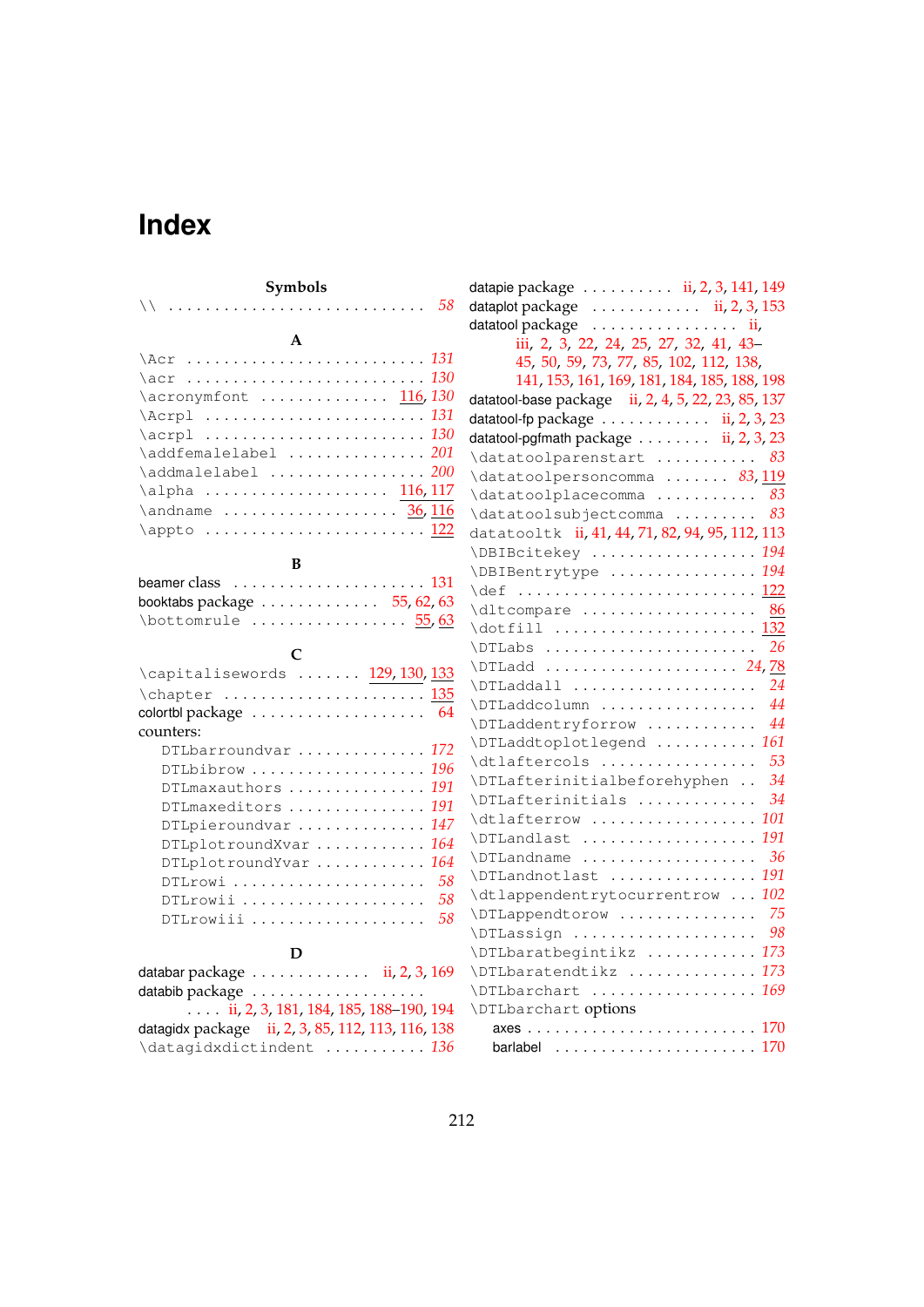| length $\ldots \ldots \ldots \ldots \ldots \ldots \ldots \ldots 170$ |     | \DTLcomputebounds  81                         |    |
|----------------------------------------------------------------------|-----|-----------------------------------------------|----|
|                                                                      |     | \DTLcomputewidestbibentry  196                |    |
| maxdepth $\ldots \ldots \ldots \ldots \ldots 170, 177$               |     | \DTLconverttodecimal  22,77,166               |    |
| upperbarlabel 170                                                    |     | \dtlcurrencyalign  52                         |    |
|                                                                      |     | \dtlcurrencyformat  54                        |    |
| verticalbars 171, 173, 174                                           |     | \DTLcurrencytype  96                          |    |
|                                                                      |     | \DTLcurrentindex  58,206                      |    |
|                                                                      |     | \dtlcurrentrow  100                           |    |
|                                                                      |     | \dtldbname  101                               |    |
|                                                                      |     | \DTLdecimaltocurrency  23,77                  |    |
| \DTLbarchartlength  172                                              |     | \DTLdecimaltolocale  22,77                    |    |
| \DTLbarchartwidth  177,180                                           |     | \dtldefaultkey                                | 45 |
| \DTLbardisplayYticklabel  174                                        |     | \DTLdeletedb                                  | 95 |
| \DTLbargroupwidth  180                                               |     | \dtldisableUTFviii                            | 85 |
| \DTLbarlabeloffset  172                                              |     | \dtldisplayafterhead                          | 54 |
| \DTLbarmax  177                                                      |     | \dtldisplaycr                                 | 54 |
| \DTLbaroutlinecolor  172                                             |     | \DTLdisplaydb                                 | 50 |
| \DTLbaroutlinewidth  173                                             |     | \dtldisplayendtab  54                         |    |
| DTLbarroundvar (counter)  172                                        |     | \DTLdisplayinnerlabel  148                    |    |
| \DTLbarwidth  172                                                    |     |                                               |    |
| \DTLbarXlabelalign  173                                              |     | \DTLdisplaylowerbarlabel  174                 |    |
| \DTLbarYticklabelalign  174                                          |     | \DTLdisplaylowermultibarlabel . 174           |    |
| $\delta$ $\ldots$ $\ldots$ $\ldots$ $\ldots$ $\ldots$ $\ldots$       |     | \DTLdisplayouterlabel  148                    |    |
| \dtlbeforerow  101                                                   |     | \dtldisplaystartrow  55                       |    |
|                                                                      |     | \dtldisplaystarttab  54                       |    |
| $\Delta$ DTLbetweeninitials  34                                      |     | \DTLdisplayupperbarlabel  174                 |    |
| \DTLBIBdbname  199                                                   |     | \DTLdisplayuppermultibarlabel . 174           |    |
| \DTLbibfield  194                                                    |     | \dtldisplayvalign  54                         |    |
| \DTLbibfieldcontains  186                                            |     |                                               |    |
| \DTLbibfieldexists  185                                              |     | \DTLdobarcolor  172                           |    |
| \DTLbibfieldiseq  186                                                |     | \DTLdocurrentpiesegmentcolor  149             |    |
| \DTLbibfieldisge  187                                                |     | \DTLdopiesegmentcolor  149                    |    |
| \DTLbibfieldisgt  186                                                |     | \dtlenableUTFviii  85                         |    |
| \DTLbibfieldisle  186                                                |     | \DTLendbibitem  191                           |    |
| \DTLbibfieldislt  186                                                |     | \DTLendpt  173                                |    |
| \DTLbibfieldlet  195                                                 |     | DTLenvforeach (environment)  57, 57           |    |
| \DTLbibitem  191                                                     |     | DTLenvforeach * (environment) $\ldots$ 57, 57 |    |
| \DTLbibliography  185                                                |     | \DTLeverybarhook  173                         |    |
| \DTLbibliographystyle  189                                           |     | \dtlexpandnewvalue  43                        |    |
| DTLbibrow (counter) $\ldots \ldots \ldots 187, 196$                  |     | \DTLfetch  98                                 |    |
|                                                                      |     | \DTLfetchlistelement  38                      |    |
| \DTLcite  197                                                        |     | \dtlforcolumn  107                            |    |
| \DTLcleardb                                                          | -95 | \dtlforcolumnidx  107                         |    |
| \DTLclip                                                             | 31  | \DTLforeach 56, 58-61, 69, 75, 78-81,         |    |
| \DTLcolumncount                                                      | 42  | <u>98, 106, 134, 141, 150, 153, 166, 169</u>  |    |
| \dtlcolumnindex                                                      | 97  |                                               |    |
| \dtlcompare  38, 83, 89, 137                                         |     | \DTLforeachbibentry  194, 195                 |    |
| \dtlcompareskipcsfalse                                               | 39  | \DTLforeachbibentry*  194                     |    |
| \dtlcompareskipcstrue  39                                            |     | \dtlforeachkey  106                           |    |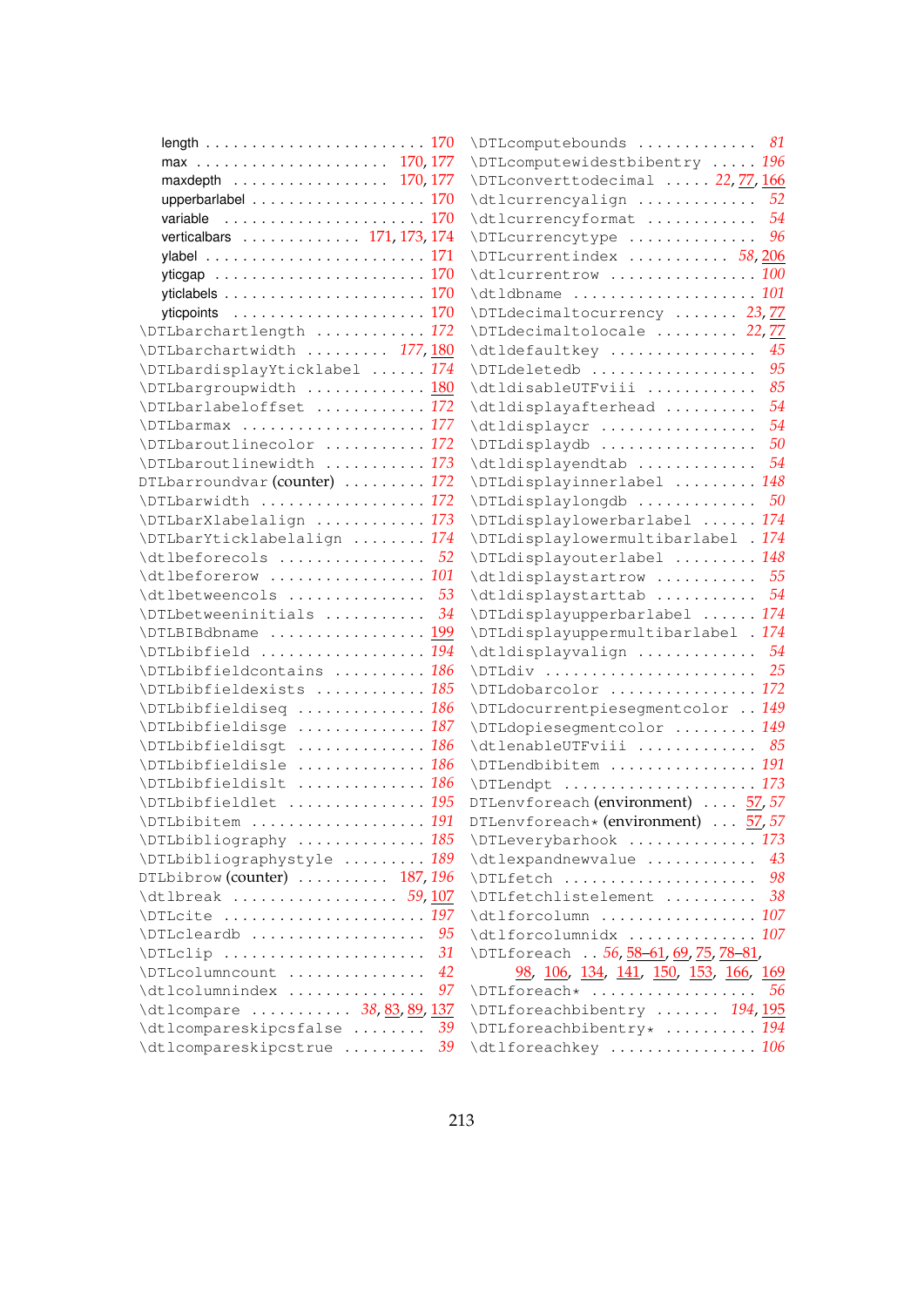| \DTLforeachkeyinrow  59         |      | \DTLgidxPostChild  135                    |           |
|---------------------------------|------|-------------------------------------------|-----------|
| \DTLformatabbrvforenames  190   |      | \DTLgidxRank  120                         |           |
| \DTLformatauthor  190           |      | \DTLgidxSaint  120                        |           |
| \DTLformatbibentry  195         |      | \DTLgidxSetCompositor  114                |           |
| \DTLformateditor  190           |      | \DTLgidxSetDefaultDB  115                 |           |
| \DTLformatforenames  190        |      | \DTLgidxStripBackslash  123               |           |
| \DTLformatjr  191               |      | \DTLgidxSubCategorySep  135               |           |
| \DTLformatlegend  165           |      | \DTLgidxSubject  119                      |           |
| $\Delta$ DTLformatlist  35      |      |                                           |           |
| \DTLformatsurname  190          |      | \DTLgmaxall  28                           |           |
| \DTLformatvon  190              |      | \DTLgmeanall  29                          |           |
| \DTLgabs                        | 26   | \DTLgmin  27                              |           |
|                                 |      | \DTLgminall                               | 27        |
| \DTLgaddall                     | 24   | \DTLgmul                                  | 25        |
| \DTLgcleardb                    | -95  | \DTLgneg                                  | 26        |
| \DTLgclip                       | 31   | \DTLgnewdb                                | 42        |
| \DTLgdeletedb                   | - 95 | \DTLground                                | 30        |
| \DTLgdiv                        | 26   | \DTLgsdforall                             | 30        |
| \DTLqetcolumnindex              | -97  | \DTLgsqrt                                 | 27        |
| \DTLgetdatatype                 | 96   | $\Delta$ . $\Delta$                       |           |
| \dtlgetentryfromcurrentrow  102 |      |                                           |           |
| \DTLgetkeydata  97              |      | \DTLgvarianceforall  29                   |           |
| \DTLgetkeyforcolumn  97         |      | $\delta$ .                                |           |
| \DTLgetlocation  97             |      | \dtlicompare  39,83,89                    |           |
| \dtlgetrow  100                 |      | \DTLifAllLowerCase  14                    |           |
| \dtlgetrowforvalue  101         |      | \DTLifAllUpperCase  14                    |           |
| \DTLgetrowindex  100            |      | \DTLifbibanyfieldexists  195              |           |
| \dtlgetrowindex  100            |      | \DTLifbibfieldexists  195                 |           |
| $\Delta$ /DTLgetvalue  97, 107  |      | $\Delta$ \DTLifcasedatatype  8            |           |
| \DTLgetvalueforkey              | -97  | \DTLifclosedbetween  12                   |           |
| \DTLgidxAcrStyle  130           |      | \DTLifclosedbetween*  12                  |           |
| \DTLgidxAddLocationType  114    |      | \DTLifcurrency  6                         |           |
| \DTLgidxCategoryNameFont  135   |      | \DTLifcurrencyunit  7                     |           |
| \DTLgidxCategorySep  135        |      | \DTLifdbempty  42                         |           |
| \DTLgidxChildSep  135           |      | \DTLifdbexists  96                        |           |
| \DTLgidxCounter  114            |      | $\Delta$ $\Delta$ $\ldots$ $\ldots$       |           |
| \DTLgidxCurrentdb  136          |      | \DTLifeq*  9                              |           |
| \DTLgidxDictPostItem  136       |      | \DTLiffirstrow  59,62                     |           |
| \DTLgidxFetchEntry  125         |      | \DTLifFPclosedbetween                     | 14        |
| \DTLqidxGobble  123             |      | \DTLifFPopenbetween                       | 14        |
| \DTLgidxIgnore  123             |      | \DTLifqt                                  | 11        |
| \DTLgidxMac  120                |      | \DTLifgt*                                 | <b>12</b> |
| \DTLgidxName  119               |      | \DTLifhaskey                              | 96        |
| \DTLgidxNameNum  120            |      | \DTLifinlist                              | 37        |
| \DTLgidxNoFormat  122           |      | $\Delta$ . $\frac{5}{5}$<br>\DTLiflastrow | 59        |
| \DTLgidxOffice  121             |      | \DTLiflt                                  | 10        |
| \DTLgidxParen  118              |      | \DTLiflt*                                 | 11        |
| \DTLgidxParticle  121           |      |                                           | 72        |
| \DTLgidxPlace  119              |      | \DTLifnull                                |           |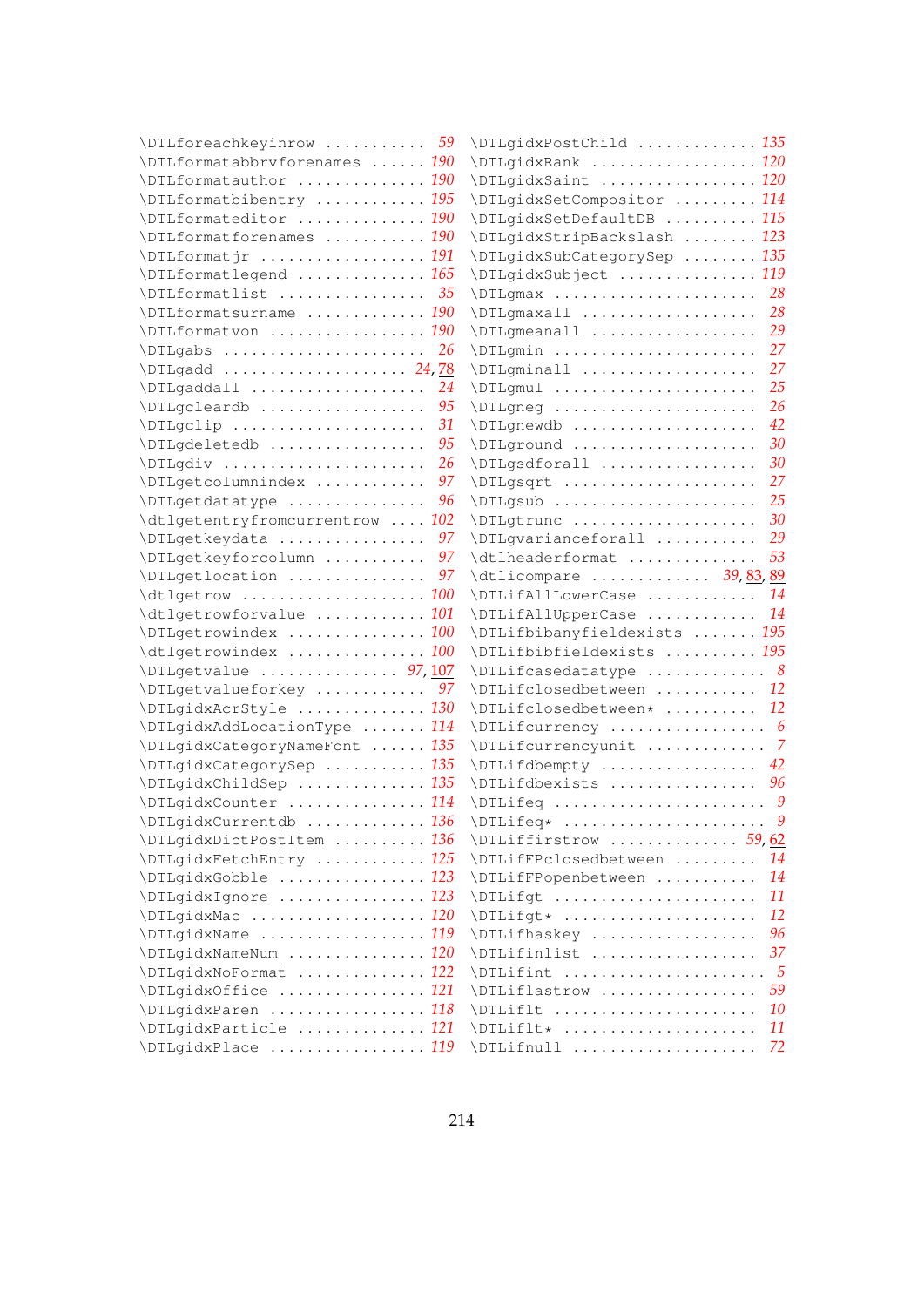| \DTLifnullorempty  72                                                            |               | $\Delta$ DTLisint  18                                                |           |
|----------------------------------------------------------------------------------|---------------|----------------------------------------------------------------------|-----------|
| \DTLifnumclosedbetween  12                                                       |               | \DTLisiopenbetween                                                   | 19        |
| $\Delta$ $\Delta$ $\ldots$ $\ldots$ $\ldots$ $\ldots$ $\ldots$ $\ldots$ $\ldots$ |               | \DTLislt                                                             | 18        |
| $\delta$                                                                         |               | \DTLisnumerical                                                      | 16        |
| \DTLifnumerical  7                                                               |               | \DTLisopenbetween                                                    | 19        |
| \DTLifnumqt                                                                      | 11            | \DTLisPrefix                                                         | 21        |
| \DTLifnumlt                                                                      | <b>10</b>     | \DTLisreal                                                           | 17        |
| $\delta$ .                                                                       |               | \DTLisstring                                                         | <b>16</b> |
| \DTLifnumopenbetween                                                             | 13            | \DTLisSubString                                                      | 21        |
| $\Delta$ DTLifoddrow  59,64                                                      |               | \dtllastloadeddb                                                     | 95        |
| \DTLifopenbetween                                                                | 13            | \DTLlegendxoffset  163                                               |           |
| \DTLifopenbetween*  13                                                           |               | \DTLlegendyoffset  163                                               |           |
|                                                                                  |               | \dtlletterindexcompare  39,83                                        |           |
| \DTLifStartsWith  15                                                             |               | \DTLlistelement                                                      | 37        |
|                                                                                  |               | \DTLlistformatitem                                                   | 36        |
| \DTLifstringclosedbetween                                                        | 12            | \DTLlistformatlastsep                                                | 36        |
|                                                                                  | <sup>12</sup> | \DTLlistformatoxford                                                 | 36        |
|                                                                                  |               | \DTLlistformatsep                                                    | 36        |
| \DTLifstringeq*  9                                                               |               |                                                                      |           |
| \DTLifstringgt                                                                   | 11            | \DTLloaddb  45, 47, 48, 96, 206                                      |           |
| \DTLifstringgt*                                                                  | 11            | \DTLloaddb options                                                   |           |
| \DTLifstringlt                                                                   | 10            |                                                                      | 46        |
| \DTLifstringlt*                                                                  | 10            | headers $\ldots \ldots \ldots \ldots \ldots \ldots$ 46,68            |           |
| \DTLifstringopenbetween                                                          | 13            | keys $\ldots \ldots \ldots \ldots \ldots \ldots \ldots \ldots$ 45,46 |           |
| \DTLifstringopenbetween*                                                         | 13            |                                                                      | 45        |
| \DTLifSubString                                                                  | 15            |                                                                      | 51        |
| \DTLinitialhyphen                                                                | 34            |                                                                      |           |
| \DTLinitials                                                                     | 33            | \DTLloaddbtex  44                                                    |           |
| \dtlinsertinto                                                                   | 40            |                                                                      |           |
| \dtlintalign                                                                     | 52            | $\Upsilon$ /DTLloadrawdb $48,96$                                     |           |
| \dtlintformat                                                                    | 53            | \DTLmajorgridstyle  165                                              |           |
| \DTLinttype                                                                      | 96<br>19      | \DTLmaketabspace                                                     | 46        |
| \DTLisclosedbetween                                                              | 17            | \DTLmaxall  28                                                       |           |
| \DTLiscurrency                                                                   | 17            |                                                                      |           |
| \DTLiscurrencyunit                                                               | 18            | DTLmaxauthors (counter)  191<br>DTLmaxeditors (counter)  191         |           |
| \DTLiseq<br>\DTLisFPclosedbetween                                                | 20            | \DTLmaxforcolumn  81                                                 |           |
| \DTLisFPeq                                                                       | 20            | \DTLmaxforkeys  81,168                                               |           |
| \DTLisFPgt                                                                       | 20            | \DTLmbibitem  191                                                    |           |
| \DTLisFPqteq                                                                     | 20            | \DTLmbibliography  198                                               |           |
| \DTLisFPlt                                                                       | 19            | \DTLmeanforall                                                       | 29        |
| \DTLisFPlteq                                                                     | <b>20</b>     | \DTLmeanforcolumn                                                    | 79        |
| \DTLisFPopenbetween                                                              | 20            | \DTLmeanforkeys  79,81                                               |           |
|                                                                                  |               | \DTLmidpt  173                                                       |           |
| \DTLisiclosedbetween                                                             | 19            | \DTLmin  27                                                          |           |
| \DTLisieq                                                                        | 19            | \DTLminall                                                           | 27        |
| \DTLisigt                                                                        | 18            | \DTLminforcolumn                                                     | 81        |
| \DTLisilt                                                                        | 18            | \DTLminforkeys  80,168                                               |           |
| \DTLisinlist                                                                     | 21            | \DTLminorgridstyle  165                                              |           |
|                                                                                  |               |                                                                      |           |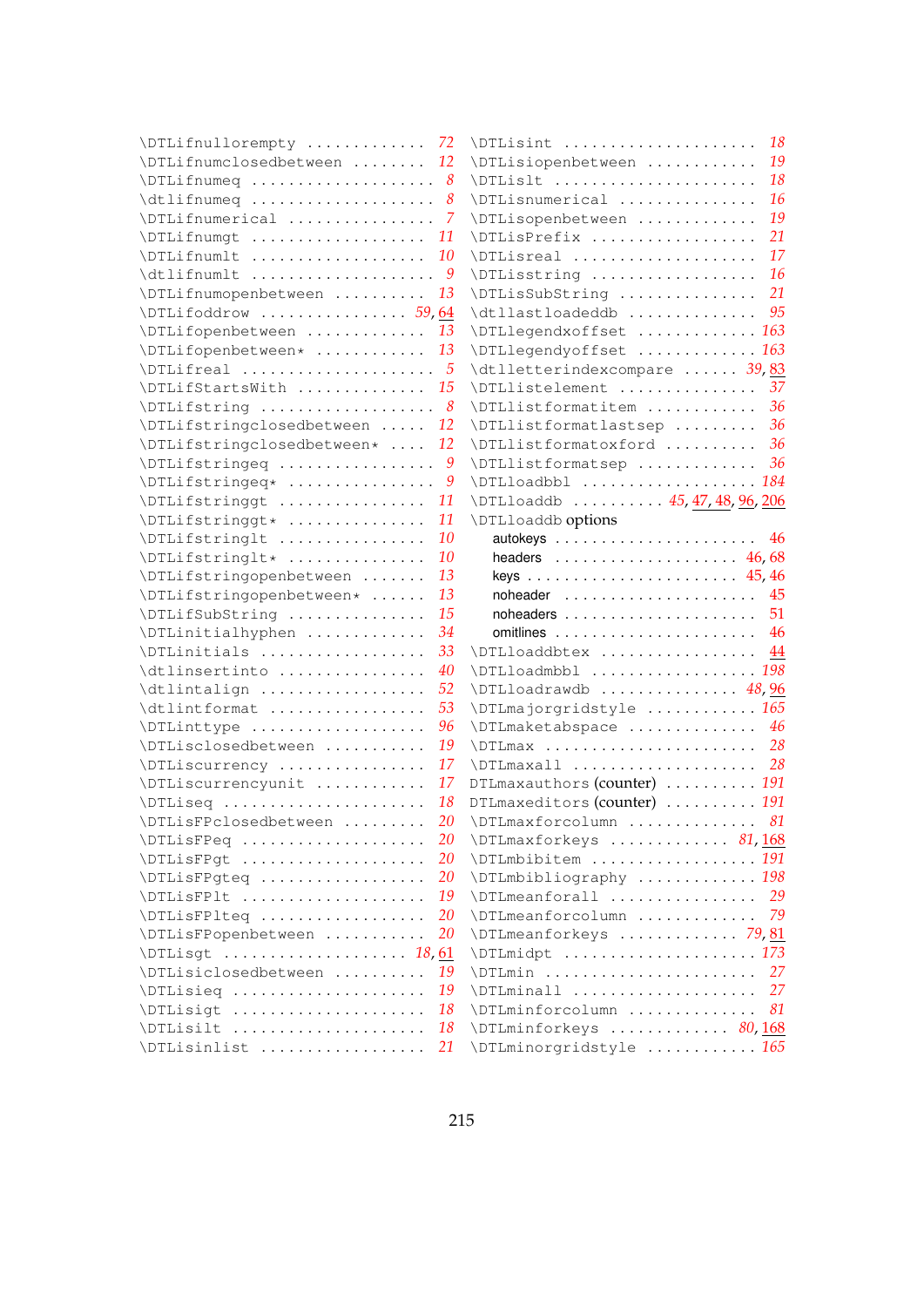| \DTLminorticklength  163                                           |    |                                                                    |  |
|--------------------------------------------------------------------|----|--------------------------------------------------------------------|--|
| \DTLmintickgap  155,163                                            |    |                                                                    |  |
|                                                                    |    | variable  141, 142, 147                                            |  |
| \DTLmultibarchart  169                                             |    | \DTLpieoutlinecolor  150                                           |  |
| \DTLmultibarchart options                                          |    | \DTLpieoutlinewidth  150                                           |  |
|                                                                    |    | \DTLpiepercent  147                                                |  |
|                                                                    |    | DTLpieroundvar (counter)  147                                      |  |
| groupgap 171, 177                                                  |    | \DTLpievariable  146                                               |  |
|                                                                    |    | \DTLplot  153, 162-164, 167, 168                                   |  |
|                                                                    |    | <b>\DTLplot options</b>                                            |  |
| maxdepth $\ldots \ldots \ldots \ldots \ldots 170, 177$             |    |                                                                    |  |
|                                                                    |    | bounds $\ldots \ldots \ldots \ldots \ldots \ldots \ldots 153, 155$ |  |
| uppermultibarlabels 170                                            |    |                                                                    |  |
| variables 170, 177                                                 |    |                                                                    |  |
| vertical bars $\ldots \ldots \ldots \ldots \ldots \ldots 171$      |    |                                                                    |  |
|                                                                    |    |                                                                    |  |
|                                                                    |    |                                                                    |  |
|                                                                    |    | legendlabels $\ldots \ldots \ldots \ldots \ldots \ldots 156$       |  |
| ytic points $\ldots \ldots \ldots \ldots \ldots \ldots \ldots 170$ |    | linecolors $\ldots \ldots \ldots \ldots \ldots \ldots \ldots 153$  |  |
| \DTLmultibibs  197                                                 |    |                                                                    |  |
|                                                                    |    | markcolors  153                                                    |  |
| \DTLneqextent  177                                                 |    |                                                                    |  |
| $\Upsilon$ . $4, 7$                                                |    |                                                                    |  |
| \DTLnewdb  42, 94, 199                                             |    |                                                                    |  |
| \DTLnewdbentry  43, 45, 94                                         |    |                                                                    |  |
| \DTLnewdbonloadfalse  48,96                                        |    |                                                                    |  |
| \DTLnewdbonloadtrue                                                | 48 | style $\ldots \ldots \ldots \ldots \ldots \ldots \ldots 154, 156$  |  |
| $\Upsilon$ . $42,94$                                               |    |                                                                    |  |
| \DTLnocite  197                                                    |    |                                                                    |  |
| \dtlnoexpandnewvalue                                               | 43 |                                                                    |  |
| \DTLnumbernull                                                     | 72 |                                                                    |  |
| \DTLnumitemsinlist                                                 | 37 |                                                                    |  |
|                                                                    |    |                                                                    |  |
| \DTLpieatbegintikz  151                                            |    |                                                                    |  |
| \DTLpieatendtikz  151                                              |    |                                                                    |  |
| \DTLpiechart  141,151                                              |    | xticpoints 155, 159                                                |  |
| \DTLpiechart options                                               |    |                                                                    |  |
| cutaway 142, 144                                                   |    |                                                                    |  |
|                                                                    |    |                                                                    |  |
| cutawayratio 142                                                   |    |                                                                    |  |
| innerlabel $\ldots \ldots \ldots \ldots \ldots 142, 147$           |    |                                                                    |  |
|                                                                    |    |                                                                    |  |
| innerratio 141, 142                                                |    |                                                                    |  |
| outerlabel 142, 143, 151                                           |    |                                                                    |  |
| outeroffset $\ldots \ldots \ldots \ldots \ldots \ldots 142$        |    |                                                                    |  |
|                                                                    |    | \DTLplotatbegintikz  161,168                                       |  |
|                                                                    |    | \DTLplotatendtikz  161,168                                         |  |
|                                                                    |    | \dtlplothandlermark  161, 168                                      |  |
|                                                                    |    | \DTLplotheight  163                                                |  |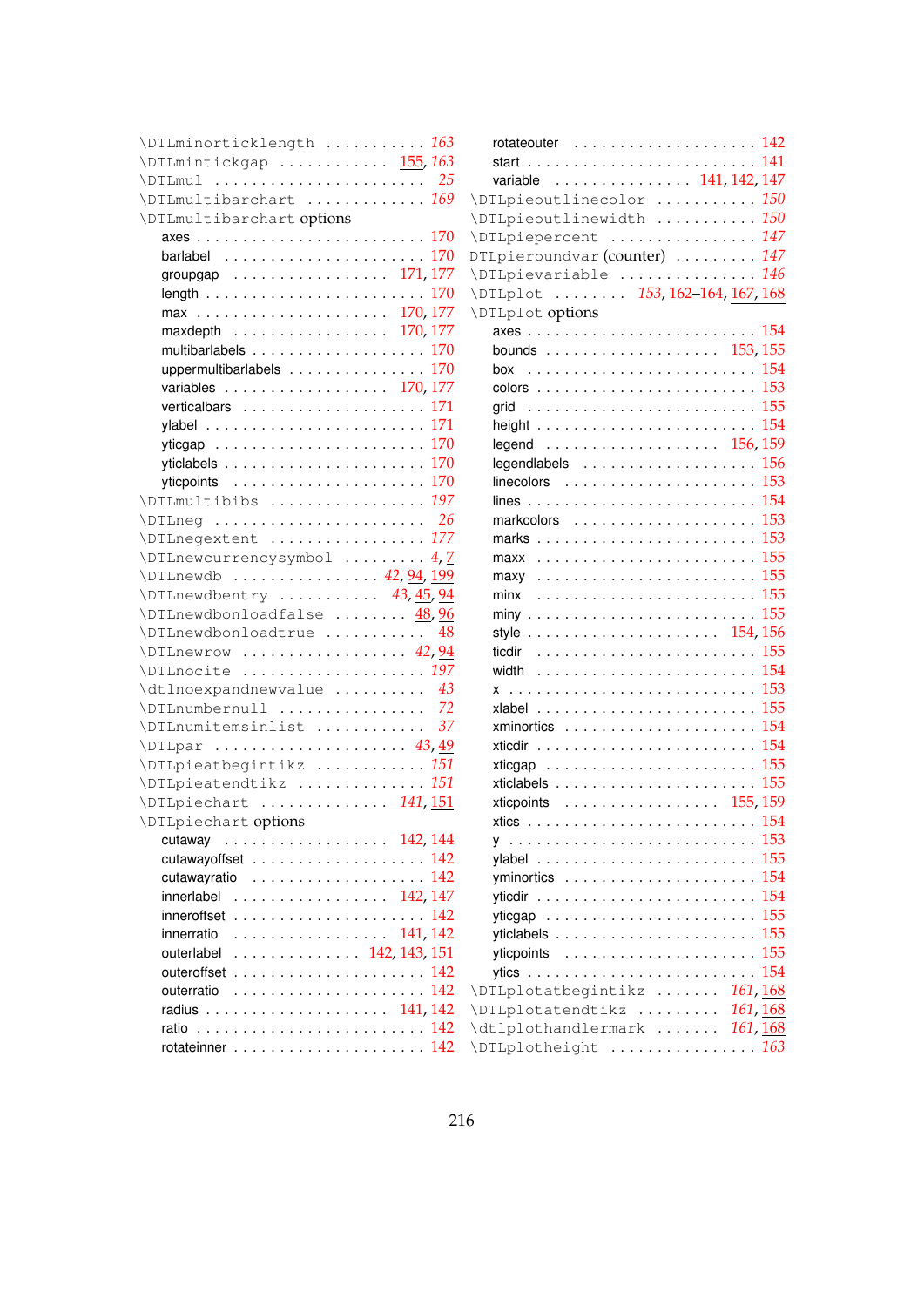| \DTLplotlinecolors  164                                                        | \dtlsort  82, 137                                                                                                                                                                                                                                                                                                                                                                                                     |
|--------------------------------------------------------------------------------|-----------------------------------------------------------------------------------------------------------------------------------------------------------------------------------------------------------------------------------------------------------------------------------------------------------------------------------------------------------------------------------------------------------------------|
| \DTLplotlines  164                                                             | $\Delta$ \DTLsort*  89                                                                                                                                                                                                                                                                                                                                                                                                |
| \DTLplotmarkcolors  164                                                        | $\delta$                                                                                                                                                                                                                                                                                                                                                                                                              |
| \DTLplotmarks  164                                                             | \DTLsplitstring  32                                                                                                                                                                                                                                                                                                                                                                                                   |
| DTLplotroundXvar (counter)  155, 164                                           |                                                                                                                                                                                                                                                                                                                                                                                                                       |
| DTLplotroundYvar (counter)  155, 164                                           | \DTLstartpt  173                                                                                                                                                                                                                                                                                                                                                                                                      |
| $\Delta 166, 167$                                                              | \DTLstoreinitials  33                                                                                                                                                                                                                                                                                                                                                                                                 |
| \DTLplotwidth  162                                                             | \dtlstringalign  52                                                                                                                                                                                                                                                                                                                                                                                                   |
| \DTLprotectedsaverawdb  41,94                                                  | \dtlstringformat  53                                                                                                                                                                                                                                                                                                                                                                                                  |
| \DTLrawmap  49                                                                 | 72<br>\DTLstringnull                                                                                                                                                                                                                                                                                                                                                                                                  |
| \dtlrealalign  52                                                              | 96<br>\DTLstringtype                                                                                                                                                                                                                                                                                                                                                                                                  |
| $\dagger$ $\ddagger$ $\ldots$ $\ldots$ $\ldots$ $\ldots$ $\ddagger$ $\ddagger$ | 25<br>\DTLsub                                                                                                                                                                                                                                                                                                                                                                                                         |
| $\Upsilon$ . Threaltype  96                                                    | 32<br>\DTLsubstitute                                                                                                                                                                                                                                                                                                                                                                                                  |
| \dtlrecombine  101                                                             | 32<br>\DTLsubstituteall                                                                                                                                                                                                                                                                                                                                                                                               |
| \dtlrecombineomitcurrent  102                                                  | \DTLsumcolumn  79                                                                                                                                                                                                                                                                                                                                                                                                     |
| $\Upsilon$ . Themovecurrentrow  76                                             | \DTLsumforkeys  79                                                                                                                                                                                                                                                                                                                                                                                                    |
| \DTLremoveentryfromrow<br>76                                                   | \dtlswapentriesincurrentrow  102                                                                                                                                                                                                                                                                                                                                                                                      |
| $\text{dtlremoveentry}$ 102                                                    | \DTLswaprows  98                                                                                                                                                                                                                                                                                                                                                                                                      |
| $\Upsilon$ . Themoverow  75                                                    | \DTLticklabeloffset  163,176                                                                                                                                                                                                                                                                                                                                                                                          |
| \DTLreplaceentryforrow<br>75                                                   | \DTLticklength  163                                                                                                                                                                                                                                                                                                                                                                                                   |
| \dtlreplaceentryincurrentrow  102                                              | $\Delta$ . $\Delta$ 30 $\Delta$ . $\Delta$ . $\Delta$ . $\Delta$ . $\Delta$ . $\Delta$ . $\Delta$ . $\Delta$ . $\Delta$ . $\Delta$ . $\Delta$ . $\Delta$ . $\Delta$ . $\Delta$ . $\Delta$ . $\Delta$ . $\Delta$ . $\Delta$ . $\Delta$ . $\Delta$ . $\Delta$ . $\Delta$ . $\Delta$ . $\Delta$ . $\Delta$ . $\Delta$ . $\Delta$ . $\Delta$ . $\Delta$ . $\Delta$ . $\Delta$ . $\Delta$ . $\Delta$ . $\Delta$ . $\Delta$ |
| $\Delta$ . $\Delta$ 30, 78                                                     | \DTLtwoand  191                                                                                                                                                                                                                                                                                                                                                                                                       |
| \DTLrowcount  42                                                               | \DTLunsettype  96                                                                                                                                                                                                                                                                                                                                                                                                     |
| DTLrowi (counter) $\ldots \ldots \ldots 58, 63, 64$                            | \dtlupdateentryincurrentrow  103                                                                                                                                                                                                                                                                                                                                                                                      |
| DTLrowii (counter) $\ldots \ldots \ldots \ldots 58$                            | \DTLvarianceforall  29                                                                                                                                                                                                                                                                                                                                                                                                |
| DTLrowiii (counter) $\ldots \ldots \ldots \ldots 58$                           | \DTLvarianceforcolumn  80                                                                                                                                                                                                                                                                                                                                                                                             |
| \dtlrownum  101                                                                | \DTLvarianceforkeys  80                                                                                                                                                                                                                                                                                                                                                                                               |
| $\Upsilon$ . $94$                                                              | \dtlwordindexcompare  39, 83, 84, 136                                                                                                                                                                                                                                                                                                                                                                                 |
| \DTLsavelastrowcount  59,78                                                    | \DTLXAxisStyle  165                                                                                                                                                                                                                                                                                                                                                                                                   |
| $\Upsilon$ /DTLsaverawdb $41,94$                                               | \DTLYAxisStyle  165                                                                                                                                                                                                                                                                                                                                                                                                   |
| \DTLsavetexdb  94                                                              |                                                                                                                                                                                                                                                                                                                                                                                                                       |
| \DTLsdforall  29                                                               | E                                                                                                                                                                                                                                                                                                                                                                                                                     |
| \DTLsdforcolumn  80                                                            | \edtlgetrowforvalue  101                                                                                                                                                                                                                                                                                                                                                                                              |
| \DTLsdforkeys  80                                                              | \edtlinsertinto  40                                                                                                                                                                                                                                                                                                                                                                                                   |
| \DTLsetbarcolor  172                                                           |                                                                                                                                                                                                                                                                                                                                                                                                                       |
| \dtlsetcharcode  88                                                            | \ensuremath  116,117                                                                                                                                                                                                                                                                                                                                                                                                  |
| 23<br>\DTLsetdefaultcurrency                                                   | environments:                                                                                                                                                                                                                                                                                                                                                                                                         |
| \dtlsetdefaultUTFviiicharcode .<br>-86                                         | DTLenvforeach $57,57$                                                                                                                                                                                                                                                                                                                                                                                                 |
| \dtlsetdefaultUTFviiilccharcode<br>-86                                         | DTLenvforeach* $57,57$                                                                                                                                                                                                                                                                                                                                                                                                |
| \DTLsetdelimiter  47,94                                                        | europecv  194                                                                                                                                                                                                                                                                                                                                                                                                         |
| \DTLsetheader<br>44                                                            | longtable $50, 54$                                                                                                                                                                                                                                                                                                                                                                                                    |
| 88<br>\dtlsetlccharcode                                                        | multicols  133                                                                                                                                                                                                                                                                                                                                                                                                        |
| \DTLsetnumberchars  4                                                          | multicols*  113                                                                                                                                                                                                                                                                                                                                                                                                       |
| \DTLsetpiesegmentcolor  149                                                    | table $51$                                                                                                                                                                                                                                                                                                                                                                                                            |
| \DTLsetseparator  46,94                                                        | tabular $50-52$ ,                                                                                                                                                                                                                                                                                                                                                                                                     |
| \DTLsettabseparator  46, 94                                                    | <u>54, 56, 64, 66, 67, 73, 78, 105, 107, 194</u>                                                                                                                                                                                                                                                                                                                                                                      |
| \dtlsetUTFviiicharcode<br>86                                                   | thebibliography  196                                                                                                                                                                                                                                                                                                                                                                                                  |
| \dtlsetUTFviiilccharcode<br>86                                                 | tikzpicture  151, 153, 161                                                                                                                                                                                                                                                                                                                                                                                            |
| \DTLsort  89,137                                                               | verbatim $56$                                                                                                                                                                                                                                                                                                                                                                                                         |
|                                                                                |                                                                                                                                                                                                                                                                                                                                                                                                                       |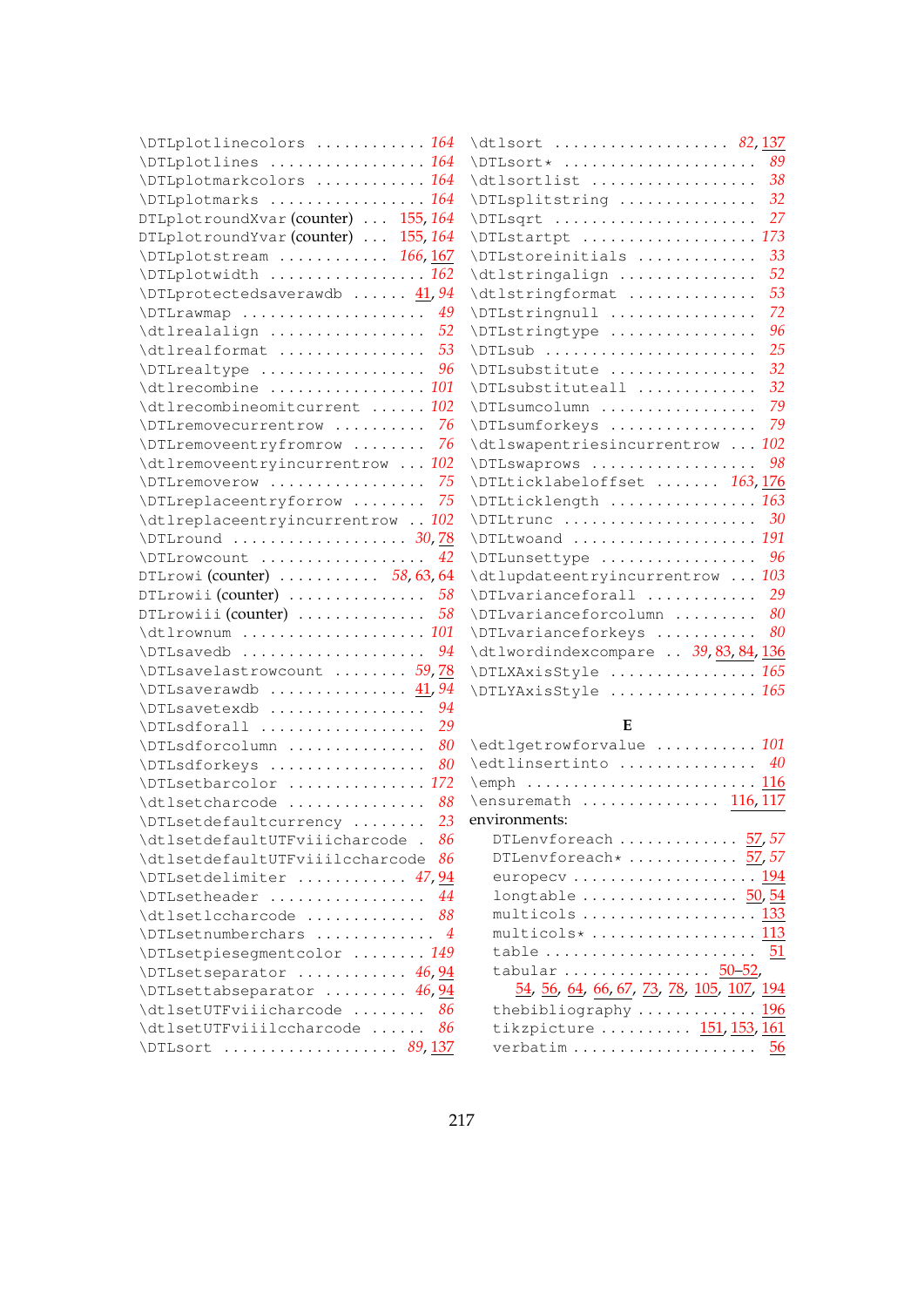| etoolbox package $\ldots \ldots 35, 71, 89, 100, 122$ |  |  |  |
|-------------------------------------------------------|--|--|--|
| europecy (environment) $\ldots \ldots \ldots$ 194     |  |  |  |
|                                                       |  |  |  |

#### **F**

| \femalelabels  200,206                                     |
|------------------------------------------------------------|
| $\{\text{femalename} \dots \dots \dots \dots \ 209, 209\}$ |
| \field  128                                                |
| file types                                                 |
|                                                            |
| bbl $\ldots$ 181, 182, 184, 185, 188                       |
| bib 181, 182, 184, 193, 194                                |
|                                                            |
| \foreachperson  209                                        |
| fp package ii, iii, 2, 22, 23, 77                          |

#### **G**

| Н<br>$\mathbf{v}$ and $\mathbf{v}$            | 100        |
|-----------------------------------------------|------------|
| graphicx package                              |            |
| graphics package                              | 176<br>176 |
| \qlsunsetall                                  |            |
| \glsunset                                     | 131<br>131 |
|                                               | 128        |
| \Glssym                                       | 128        |
| \glsresetall                                  | 131        |
| \glsreset                                     | 131        |
| \glsplnl                                      | 127        |
| $\Gamma \ldots \ldots \ldots \ldots$          | 127        |
|                                               | 127        |
| \Glspl                                        | 127        |
| $\qquad \ldots \ldots \ldots \ldots$          | 127        |
| \Glsnl                                        | 127        |
| \glslink                                      | 125        |
| \glsdispentry                                 | 125        |
| \Glsdispentry                                 | 125        |
| \glsaddall                                    | 126        |
| $\qquad \qquad \ldots \ldots \ldots \ldots$   | 126        |
|                                               | 127        |
| \Gls                                          | 127        |
| glossaries package 3, 112, 113, 126, 127, 131 |            |
| \getpersonname                                | 209        |
| \getpersongender                              | 209        |
| \getpersonfullname                            | 209        |
| \gDTLformatbibentry                           | 195        |
| \gDTLforeachbibentry*  194                    |            |
| \gDTLforeachbibentry  194                     |            |
|                                               |            |

| \hfill  132                                             |  |  |  |  |  |  |  |  |  |  |
|---------------------------------------------------------|--|--|--|--|--|--|--|--|--|--|
| hyperref package $\ldots \ldots \ldots \ldots 124, 138$ |  |  |  |  |  |  |  |  |  |  |

#### **I**

### **L**

#### \label options o . . . . . . . . . . . . . . . . . . . . . . . . . . . [116](#page-124-0) \let ........................... <u>[122](#page-130-0)</u> \loadgidx . . . . . . . . . . . . . . . . . . . . . *[112](#page-120-0)* \loadgidx options sort . . . . . . . . . . . . . . . . . . . . . . . . . [112](#page-120-0) longtable (environment)  $\ldots \ldots \ldots$  [50,](#page-58-0) [54](#page-62-0) longtable package . . . . . . . . . . . . . . . . . . [50](#page-58-0) \loop ............................ <u>[107](#page-115-0)</u>

#### **M**

| \makefirstuc  2, 133                                             |
|------------------------------------------------------------------|
| makeindex  112,114,136,137                                       |
| \MakeLowercase  116                                              |
| \MakeTextLowercase  116                                          |
| \MakeTextUppercase  116, 129, 130                                |
| \MakeUppercase  116                                              |
| \malelabels  200, 206                                            |
| \malename  209,209                                               |
| mfirstuc package 2, 124, 130, 133, 137                           |
| \midrule  55,62,63                                               |
| multicol package $\ldots \ldots \ldots \ldots \ldots \ldots 133$ |
| multicols (environment)  133                                     |
| multicols* (environment)  113                                    |
|                                                                  |

#### **N**

|                  | $\neq$ 29                                                      |  |
|------------------|----------------------------------------------------------------|--|
|                  | \newgidx  113, 131, 132, 134                                   |  |
| \newgidx options |                                                                |  |
|                  | balance $\ldots \ldots \ldots \ldots \ldots \ldots 113$        |  |
|                  | heading $\ldots \ldots \ldots \ldots \ldots \ldots \ldots 113$ |  |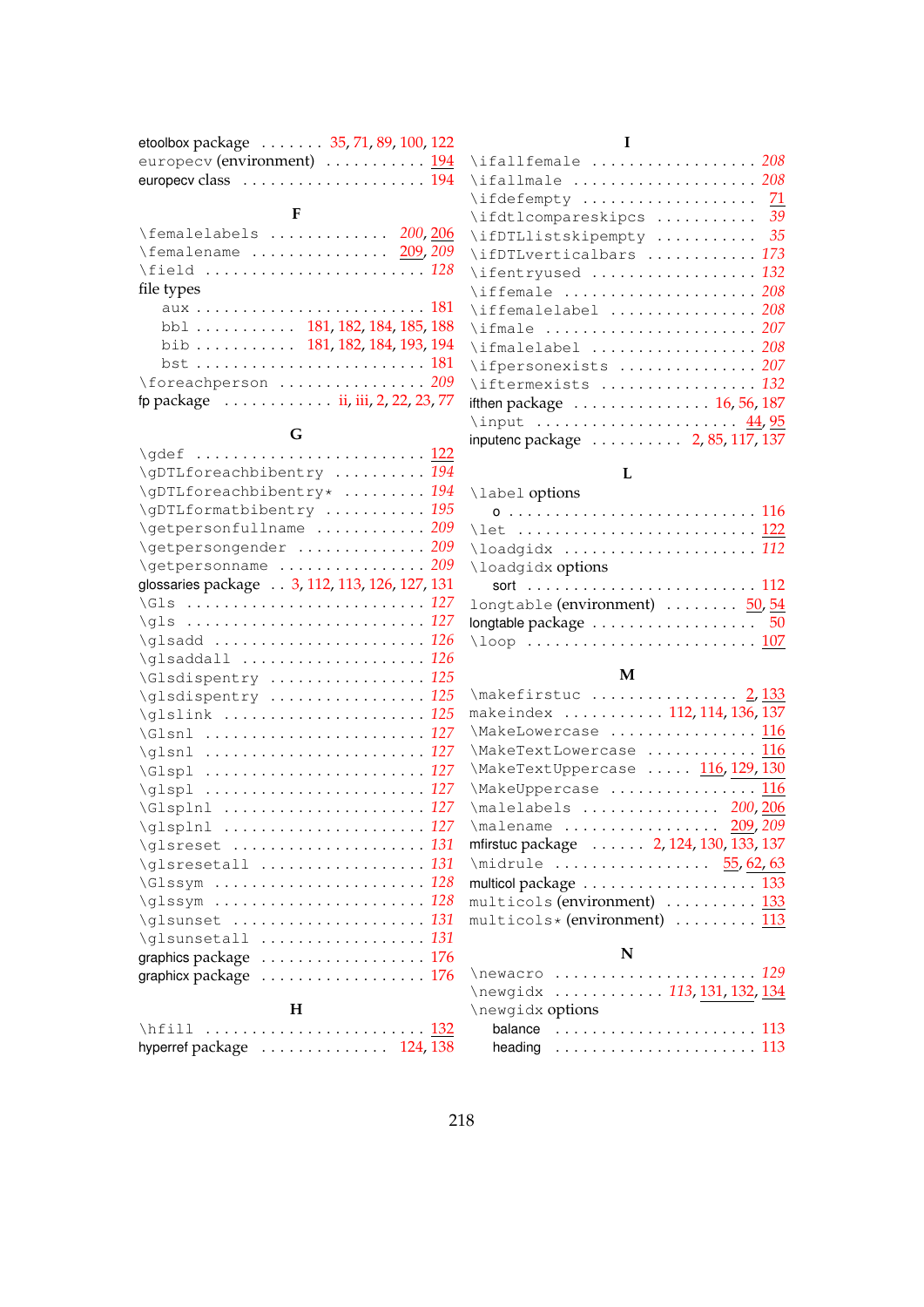| postheading $\ldots \ldots \ldots \ldots \ldots \ldots 113$       |
|-------------------------------------------------------------------|
| showgroups $\ldots \ldots \ldots \ldots \ldots \ldots 113$        |
|                                                                   |
| style $\ldots \ldots \ldots \ldots \ldots \ldots \ldots 113, 134$ |
| \newperson  200, 206                                              |
| \newterm  115, 125, 128, 129                                      |
| \newterm options                                                  |
|                                                                   |
| description 116, 125                                              |
|                                                                   |
| long 116, 126, 129                                                |
| longplural $\ldots \ldots \ldots \ldots \ldots 116, 126$          |
| 116, 126                                                          |
| 116, 125<br>plural                                                |
| 116, 126                                                          |
| 116, 126                                                          |
| $seealso \ldots \ldots \ldots \ldots \ldots$                      |
| short 116, 126, 129                                               |
| 116, 126<br>shortplural                                           |
| 116, 126                                                          |
| 116, 125                                                          |
| $\ldots \ldots \ldots \ldots \ldots 116, 125, 129-131$<br>text    |
| \newtermaddfield  128                                             |
| \newtermlabelhook  122                                            |
| \not <u>187</u>                                                   |
|                                                                   |

# **O**

\oe .............................. <u>[117](#page-125-0)</u>

| I<br>I<br>۰, |
|--------------|
| --           |

| package options:                                                       |
|------------------------------------------------------------------------|
|                                                                        |
| color                                                                  |
| columns $\dots\dots\dots\dots\dots\dots\dots$                          |
| compositor 115, 138                                                    |
|                                                                        |
|                                                                        |
|                                                                        |
| gray  141,169                                                          |
| horizontal $\ldots \ldots \ldots \ldots \ldots 169, 174$               |
|                                                                        |
|                                                                        |
|                                                                        |
| pgfmath $\ldots \ldots \ldots \ldots \ldots \ldots \ldots 2, 3$        |
| namecase $\ldots \ldots \ldots \ldots \ldots \ldots \ldots \ 138$      |
| namefont $\ldots \ldots \ldots \ldots \ldots \ldots \ldots \ldots 138$ |
| norotateinner $\ldots \ldots \ldots \ldots 141, 142$                   |
| norotateouter $\ldots \ldots \ldots \ldots 141, 142$                   |
|                                                                        |
| optimize $\ldots \ldots \ldots \ldots \ldots \ldots 137,138$           |

| high $\ldots \ldots \ldots \ldots \ldots \ldots \ldots \frac{137}{2}$                  |                                                  |
|----------------------------------------------------------------------------------------|--------------------------------------------------|
|                                                                                        |                                                  |
| off                                                                                    |                                                  |
|                                                                                        |                                                  |
| $\textsf{postname}\quad\ldots\ldots\ldots\ldots\ldots\ldots\ldots\quad\frac{138}{138}$ |                                                  |
| prelocation $\,\ldots\ldots\ldots\ldots\ldots\ldots\, \frac{138}{2}$                   |                                                  |
| rotateinner $\ldots \ldots \ldots \ldots \ldots 141, 142$                              |                                                  |
| $rotateouter$ 141, 142                                                                 |                                                  |
| see                                                                                    |                                                  |
|                                                                                        |                                                  |
|                                                                                        |                                                  |
|                                                                                        |                                                  |
|                                                                                        |                                                  |
|                                                                                        |                                                  |
| verbose 2, 3, 138, 181                                                                 |                                                  |
| true $\ldots \ldots \ldots \ldots \ldots \ldots \ldots 2,3$                            |                                                  |
|                                                                                        |                                                  |
| \Peoplechild  205                                                                      |                                                  |
| \peoplechild  205                                                                      |                                                  |
| \peoplefullname  204                                                                   |                                                  |
| \peoplename  204                                                                       |                                                  |
| \Peopleobjpronoun  204                                                                 |                                                  |
| \peopleobjpronoun  204                                                                 |                                                  |
| \Peopleparent  205                                                                     |                                                  |
| \peopleparent  205                                                                     |                                                  |
| \Peoplepossadj  204                                                                    |                                                  |
| \peoplepossadj  204                                                                    |                                                  |
| \Peopleposspronoun  205                                                                |                                                  |
| \peopleposspronoun  204                                                                |                                                  |
| \Peoplepronoun  204                                                                    |                                                  |
| \peoplepronoun  204                                                                    |                                                  |
| \Peoplesibling  205                                                                    |                                                  |
| \peoplesibling  205                                                                    |                                                  |
| person package  ii, 2, 3, 200, 206, 207, 209                                           |                                                  |
| \Personchild  203                                                                      |                                                  |
| \personchild  202                                                                      |                                                  |
| \personfullname  201                                                                   |                                                  |
|                                                                                        |                                                  |
| \Personobjpronoun                                                                      | 203                                              |
| \personobjpronoun                                                                      | 202                                              |
| <i><u>Nersonparent</u></i><br>$\sim$ $\sim$ $\sim$                                     | .203                                             |
| \personparent<br>.                                                                     | 202                                              |
| \Personpossadj<br>$\sim$ and a second contract of $\sim$                               | 203                                              |
| \personpossadj                                                                         | 202                                              |
| $\alpha$ , $\alpha$ , $\alpha$ , $\alpha$<br>\Personposspronoun                        | $\ldots$ .<br>203                                |
|                                                                                        | $\alpha$ , $\alpha$ , $\alpha$ , $\alpha$<br>202 |
| \personposspronoun                                                                     | $\cdots$<br>202                                  |
| <i><u>Nersonpronoun</u></i><br>$\alpha$ , $\alpha$ , $\alpha$                          | $\alpha$ , $\alpha$ , $\alpha$<br>202            |
| \personpronoun<br>$\cdots$                                                             | $\cdots$<br>203                                  |
| \Personsibling                                                                         |                                                  |
| \personsibling<br>.                                                                    | 202                                              |